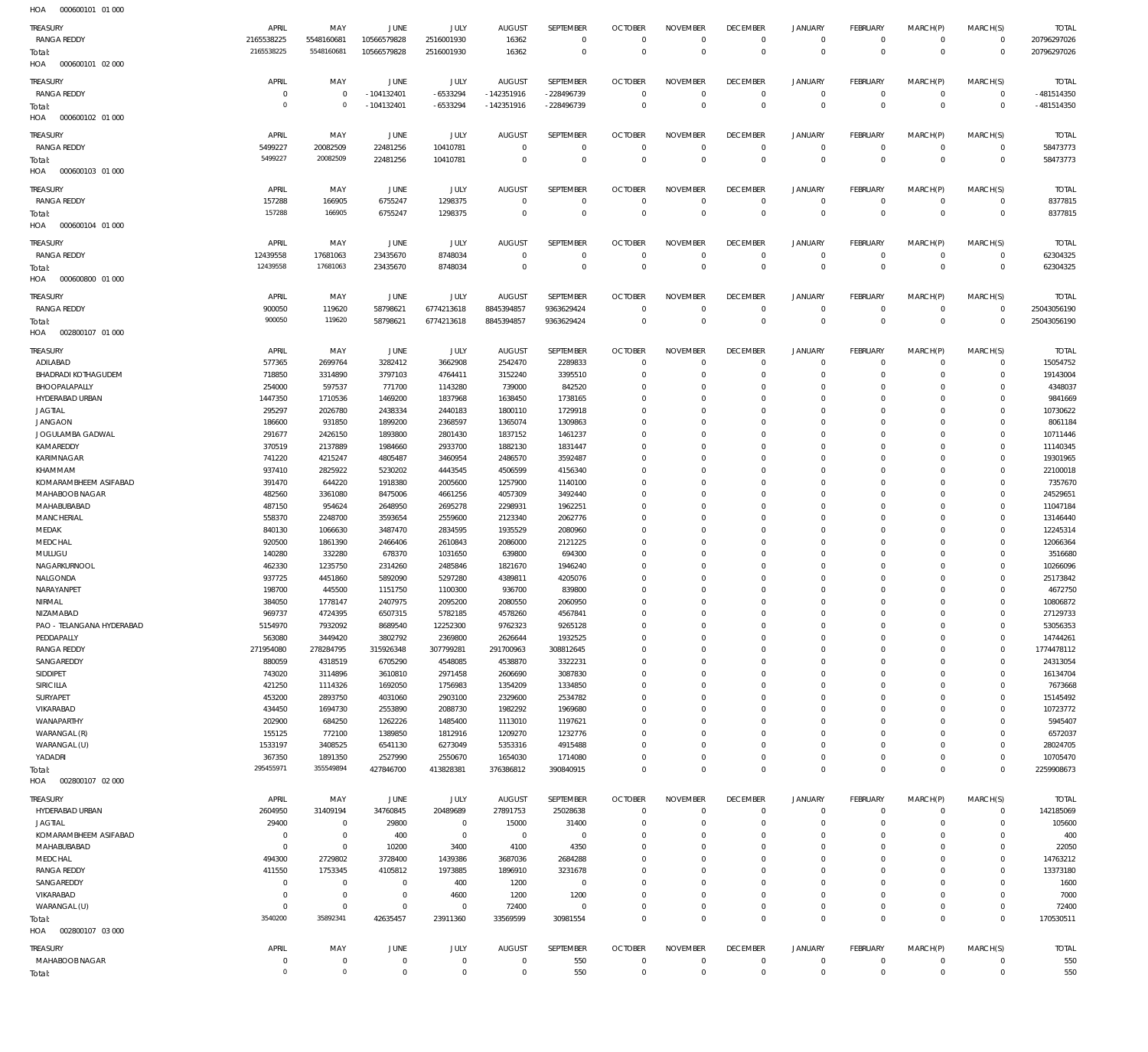002800107 04 000 HOA

| $\cdots$<br>00000000       |                            |                  |                   |                        |                            |                      |                           |                            |                            |                            |                           |                            |                           |                    |
|----------------------------|----------------------------|------------------|-------------------|------------------------|----------------------------|----------------------|---------------------------|----------------------------|----------------------------|----------------------------|---------------------------|----------------------------|---------------------------|--------------------|
| TREASURY                   | APRIL                      | MAY              | <b>JUNE</b>       | JULY                   | <b>AUGUST</b>              | SEPTEMBER            | <b>OCTOBER</b>            | <b>NOVEMBER</b>            | <b>DECEMBER</b>            | <b>JANUARY</b>             | FEBRUARY                  | MARCH(P)                   | MARCH(S)                  | <b>TOTAL</b>       |
| MAHABOOB NAGAR             | $^{\circ}$                 | $\mathbf 0$      | $\mathbf 0$       | $\mathbf 0$            | 1250                       | $\mathbf 0$          | $\mathbf 0$               | $\mathbf 0$                | $\mathbf 0$                | $\mathbf 0$                | $\mathbf 0$               | $^{\circ}$                 | $\mathbf 0$               | 1250               |
| Total:                     | $\circ$                    | $\mathbb O$      | $\overline{0}$    | $\mathbf 0$            | 1250                       | $\mathbf 0$          | $\mathbf 0$               | $\mathbf 0$                | $\mathbf 0$                | $\mathbf 0$                | $\mathbf 0$               | $\mathbf 0$                | $\mathbf 0$               | 1250               |
| 002900101 01 000<br>HOA    |                            |                  |                   |                        |                            |                      |                           |                            |                            |                            |                           |                            |                           |                    |
|                            |                            |                  |                   |                        |                            |                      |                           |                            |                            |                            |                           |                            |                           |                    |
| TREASURY                   | APRIL                      | MAY              | <b>JUNE</b>       | JULY                   | <b>AUGUST</b>              | SEPTEMBER            | <b>OCTOBER</b>            | <b>NOVEMBER</b>            | <b>DECEMBER</b>            | <b>JANUARY</b>             | <b>FEBRUARY</b>           | MARCH(P)                   | MARCH(S)                  | <b>TOTAL</b>       |
| ADILABAD                   | 12000                      | 26000            | 236               | 17710                  | $^{\circ}$                 | $\overline{0}$       | $^{\circ}$                | $\mathbf 0$                | $\mathbf 0$                | 0                          | $^{\circ}$                | $^{\circ}$                 | $^{\circ}$                | 55946              |
| <b>BHADRADI KOTHAGUDEM</b> | 0                          | 590              | 3010              | $\mathbb O$            | $\mathbf 0$                | 2000                 | $^{\circ}$                | $\mathbf 0$                | $\mathbf 0$                | $\mathbf 0$                | $^{\circ}$                | $\mathbf 0$                | $^{\circ}$                | 5600               |
| HYDERABAD URBAN            | 81444                      | $\overline{0}$   | $\circ$           | $\mathbf 0$            | $\mathbf 0$                | $\mathbb O$          | $^{\circ}$                | $\mathbf 0$                | $^{\circ}$                 | 0                          | $^{\circ}$                | $^{\circ}$                 | $^{\circ}$                | 81444              |
| JOGULAMBA GADWAL           | $^{\circ}$                 | 1530             | 3650              | 5120                   | 885                        | 2425                 | $^{\circ}$                | $\mathbf 0$                | $\Omega$                   | $\mathbf 0$                | $^{\circ}$                | $^{\circ}$                 | $\Omega$                  | 13610              |
| KAMAREDDY                  | 675                        | 9700             | 10200             | $\mathbf 0$            | $^{\circ}$                 | $\mathbf 0$          | $^{\circ}$                | $\mathbf 0$                | $^{\circ}$                 | $\mathbf 0$                | $^{\circ}$                | $\mathbf 0$                | $\mathbf 0$               | 20575              |
| KHAMMAM                    | $^{\circ}$                 | $\overline{0}$   | $\circ$           | 201                    | 204                        | $\mathbf 0$          | $^{\circ}$                | $^{\circ}$                 | $\Omega$                   | $\mathbf 0$                | $^{\circ}$                | $\mathbf 0$                | $\Omega$                  | 405                |
| MAHABOOB NAGAR             | $^{\circ}$                 | 450              | $^{\circ}$        | $^{\circ}$             | $^{\circ}$                 | $\mathbf 0$          | $\Omega$                  | $\Omega$                   | $\Omega$                   | $\mathbf 0$                | $\Omega$                  | $\Omega$                   | $\Omega$                  | 450                |
| MAHABUBABAD                | $^{\circ}$                 | 140              | $\circ$           | 7520                   | 374                        | 1421                 | $^{\circ}$                | $\mathbf 0$                | $\mathbf 0$                | $\mathbf 0$                | $^{\circ}$                | $\mathbf 0$                | $^{\circ}$                | 9455               |
| MANCHERIAL                 | 15975                      | $\overline{0}$   | 18950             | 8100                   | 41044                      | 5805                 | $\Omega$                  | $\mathbf 0$                | $\Omega$                   | $\mathbf 0$                | $\Omega$                  | $\Omega$                   | $\Omega$                  | 89874              |
| MEDAK                      | $^{\circ}$                 | 150              | $\circ$           | 1325                   | $\overline{0}$             | $\mathbf 0$          | $^{\circ}$                | $\mathbf 0$                | $\Omega$                   | $\mathbf 0$                | $^{\circ}$                | $\mathbf 0$                | $\Omega$                  | 1475               |
| MEDCHAL                    | $^{\circ}$                 | 500              | 240               | $\mathbf 0$            | 10300                      | 510                  | $^{\circ}$                | $\mathbf 0$                | $^{\circ}$                 | $\mathbf 0$                | $\Omega$                  | $\Omega$                   | $\Omega$                  | 11550              |
|                            | 15810                      |                  |                   | $\mathbf 0$            |                            |                      | $^{\circ}$                | $\mathbf 0$                | $\Omega$                   | $\mathbf 0$                | $^{\circ}$                | $\mathbf 0$                | $\Omega$                  |                    |
| NALGONDA                   |                            | 10000            | 5130              |                        | $\mathbf 0$                | 15000                |                           |                            |                            |                            |                           |                            |                           | 45940              |
| NIRMAL                     | $^{\circ}$                 | $\overline{0}$   | 1110              | $\mathbb O$            | 12290                      | 1850                 | $^{\circ}$                | $\mathbf 0$                | $^{\circ}$                 | $\mathbf 0$                | $^{\circ}$                | $\mathbf 0$                | $\mathbf 0$               | 15250              |
| NIZAMABAD                  | $\Omega$                   | 750              | 1418              | 667                    | 300                        | 700                  | $\Omega$                  | $\mathbf 0$                | $\Omega$                   | $\mathbf 0$                | $\Omega$                  | $\Omega$                   | $\Omega$                  | 3835               |
| <b>RANGA REDDY</b>         | $\Omega$                   | $\mathbf 0$      | 45743             | 3150                   | 4500                       | 2342                 | $^{\circ}$                | $\mathbf 0$                | $^{\circ}$                 | $\mathbf 0$                | $^{\circ}$                | $\Omega$                   | $^{\circ}$                | 55735              |
| SANGAREDDY                 | $\Omega$                   | 900              | 7115              | 6235                   | 1500                       | 2050                 | $^{\circ}$                | $\mathbf 0$                | $\Omega$                   | $\mathbf 0$                | $^{\circ}$                | $^{\circ}$                 | $\Omega$                  | 17800              |
| SIDDIPET                   | $\Omega$                   | 680              | 1203              | 120                    | 6301                       | 258                  | $^{\circ}$                | $\mathbf 0$                | $\Omega$                   | $\mathbf 0$                | $\Omega$                  | $\Omega$                   | $\Omega$                  | 8562               |
| VIKARABAD                  | $\Omega$                   | 213              | $\circ$           | 1407                   | $\overline{0}$             | $\mathbf 0$          | $^{\circ}$                | $\mathbf 0$                | $\Omega$                   | $\mathbf 0$                | $^{\circ}$                | $^{\circ}$                 | $\Omega$                  | 1620               |
| WANAPARTHY                 | $\Omega$                   | 5650             | 5751              | 7237                   | 12820                      | 2060                 | $\Omega$                  | $\mathbf 0$                | $\Omega$                   | $\mathbf 0$                | $\Omega$                  | $\Omega$                   | $\Omega$                  | 33518              |
| WARANGAL (R)               | $\Omega$                   | $\mathbf 0$      | 295               | $\mathbb O$            | $^{\circ}$                 | 3400                 | $^{\circ}$                | $\mathbf 0$                | $\mathbf 0$                | $\mathbf 0$                | $^{\circ}$                | $^{\circ}$                 | $\Omega$                  | 3695               |
| YADADRI                    | $^{\circ}$                 | $\mathbb O$      | 1990              | 2063                   | $\overline{0}$             | 550                  | $\Omega$                  | $\mathbf 0$                | $^{\circ}$                 | $\mathsf{O}$               | $^{\circ}$                | $^{\circ}$                 | $\mathbf 0$               | 4603               |
| Total:                     | 125904                     | 57253            | 106041            | 60855                  | 90518                      | 40371                | $\mathbf 0$               | $\mathbf 0$                | $\mathbf 0$                | $\mathbf 0$                | $\mathbf 0$               | $\mathbf 0$                | $\mathbf 0$               | 480942             |
| HOA<br>002900106 01 000    |                            |                  |                   |                        |                            |                      |                           |                            |                            |                            |                           |                            |                           |                    |
|                            |                            |                  |                   |                        |                            |                      |                           |                            |                            |                            |                           |                            |                           |                    |
| TREASURY                   | APRIL                      | MAY              | <b>JUNE</b>       | <b>JULY</b>            | <b>AUGUST</b>              | SEPTEMBER            | <b>OCTOBER</b>            | <b>NOVEMBER</b>            | <b>DECEMBER</b>            | <b>JANUARY</b>             | FEBRUARY                  | MARCH(P)                   | MARCH(S)                  | <b>TOTAL</b>       |
| ADILABAD                   | $^{\circ}$                 | $\mathbf 0$      | $\mathbf 0$       | $^{\circ}$             | $^{\circ}$                 | 6355                 | $^{\circ}$                | $^{\circ}$                 | $\mathbf 0$                | 0                          | $\mathbf 0$               | $^{\circ}$                 | $\mathbf 0$               | 6355               |
| Total:                     | $\circ$                    | $\mathbb O$      | $\overline{0}$    | $\mathbf 0$            | $^{\circ}$                 | 6355                 | $\mathbf 0$               | $\mathbf 0$                | $\mathbf 0$                | $\mathbf 0$                | $\mathbf 0$               | $\mathbf 0$                | $\mathbf 0$               | 6355               |
| HOA<br>002900107 01 000    |                            |                  |                   |                        |                            |                      |                           |                            |                            |                            |                           |                            |                           |                    |
|                            |                            |                  |                   |                        |                            |                      |                           |                            |                            |                            |                           |                            |                           |                    |
| TREASURY                   | APRIL                      | MAY              | JUNE              | <b>JULY</b>            | <b>AUGUST</b>              | SEPTEMBER            | <b>OCTOBER</b>            | <b>NOVEMBER</b>            | <b>DECEMBER</b>            | <b>JANUARY</b>             | FEBRUARY                  | MARCH(P)                   | MARCH(S)                  | <b>TOTAL</b>       |
| KHAMMAM                    | 9600                       | 17400            | 9000              | 5000                   | 6800                       | 14500                | $^{\circ}$                | $^{\circ}$                 | $^{\circ}$                 | 0                          | $^{\circ}$                | $\mathbf 0$                | $\mathbf 0$               | 62300              |
| MAHABOOB NAGAR             | $^{\circ}$                 | $\mathbf 0$      | 225000            | $\mathbf 0$            | $\mathbf 0$                | $\overline{0}$       | $^{\circ}$                | $\mathbf 0$                | $^{\circ}$                 | $\mathsf{O}$               | $^{\circ}$                | $\mathbf 0$                | $\mathbf 0$               | 225000             |
| NALGONDA                   | $\Omega$                   | $\mathbf 0$      | $^{\circ}$        | 8000                   | 2000                       | 2000                 | $^{\circ}$                | $\mathbf 0$                | $\Omega$                   | $\mathbf 0$                | $^{\circ}$                | $\mathbf 0$                | $\Omega$                  | 12000              |
| <b>RANGA REDDY</b>         | $^{\circ}$                 | $\mathbf 0$      | $\circ$           | 400                    | $^{\circ}$                 | $\mathbf 0$          | $^{\circ}$                | $\mathbf 0$                | $^{\circ}$                 | $\mathbf 0$                | $^{\circ}$                | $\mathbf 0$                | $\mathbf 0$               | 400                |
| SIDDIPET                   | $\Omega$                   | 1050             | 750               | 950                    | $\mathbf 0$                | $\mathbf 0$          | $\Omega$                  | $\mathbf 0$                | $\Omega$                   | $\mathbf 0$                | $\Omega$                  | $\Omega$                   | $\Omega$                  | 2750               |
| VIKARABAD                  | $\Omega$                   | $\overline{0}$   | 327980            | $\mathbf 0$            | $\mathbf 0$                | $\mathbf 0$          | $\Omega$                  | $\mathbf 0$                | $\mathbf 0$                | $\mathbf 0$                | $^{\circ}$                | $\mathbf 0$                | $\mathbf 0$               | 327980             |
|                            | $^{\circ}$                 |                  |                   |                        | 3400                       | 2200                 | $^{\circ}$                | $\mathbf 0$                | $\mathbf 0$                | $\mathbf 0$                | $^{\circ}$                | $\mathbf 0$                | $\Omega$                  |                    |
| WARANGAL (R)               |                            | 12000            | 12800             | 6200                   |                            |                      |                           |                            |                            |                            |                           |                            |                           | 36600              |
| WARANGAL (U)               | $^{\circ}$                 | 2800             | 1400              | 1400                   | 1400                       | 1400                 | $^{\circ}$                | $\mathbf 0$                | $\mathbf 0$                | $\mathbf 0$                | $^{\circ}$                | $\mathbf 0$                | $\mathbf 0$               | 8400               |
| Total:                     | 9600                       | 33250            | 576930            | 21950                  | 13600                      | 20100                | $\circ$                   | $\mathbf 0$                | $\mathbf 0$                | $\mathbf 0$                | $\mathbf 0$               | $\mathbf 0$                | $\mathbf 0$               | 675430             |
| 002900800 80 000<br>HOA    |                            |                  |                   |                        |                            |                      |                           |                            |                            |                            |                           |                            |                           |                    |
| TREASURY                   | APRIL                      | MAY              | <b>JUNE</b>       | <b>JULY</b>            | <b>AUGUST</b>              | SEPTEMBER            | <b>OCTOBER</b>            | <b>NOVEMBER</b>            | <b>DECEMBER</b>            | <b>JANUARY</b>             | FEBRUARY                  | MARCH(P)                   | MARCH(S)                  | <b>TOTAL</b>       |
| MAHABOOB NAGAR             | $^{\circ}$                 | $\mathbf 0$      | 575               | $\mathbf 0$            | $^{\circ}$                 | $\mathbf 0$          | $\mathbf 0$               | $\mathbf 0$                | $\mathbf 0$                | $\mathbf 0$                | $\mathbf 0$               | $^{\circ}$                 | $\mathbf 0$               | 575                |
|                            | $\circ$                    | $\mathbb O$      | 575               | $\mathbf 0$            | $\mathbf 0$                | $\mathbf 0$          | $\mathbf 0$               | $\mathbf 0$                | $\mathbf 0$                | $\mathbf 0$                | $\mathbf 0$               | $\mathbf 0$                | $\mathbf 0$               | 575                |
| Total:                     |                            |                  |                   |                        |                            |                      |                           |                            |                            |                            |                           |                            |                           |                    |
| HOA<br>002900800 81 000    |                            |                  |                   |                        |                            |                      |                           |                            |                            |                            |                           |                            |                           |                    |
| TREASURY                   | APRIL                      | MAY              | JUNE              | JULY                   | AUGUST                     | SEPTEMBER            | <b>OCTOBER</b>            | <b>NOVEMBER</b>            | <b>DECEMBER</b>            | <b>JANUARY</b>             | FEBRUARY                  | MARCH(P)                   | MARCH(S)                  | <b>TOTAL</b>       |
| ADILABAD                   | 0                          | $\boldsymbol{0}$ | $\overline{0}$    | $\mathbf 0$            | $\overline{0}$             | 1000                 | $\circ$                   | $\mathbf 0$                | $\mathbf 0$                | $\mathsf{O}$               | $\mathbf 0$               | $\mathbf 0$                | $\mathbf 0$               | 1000               |
| HYDERABAD URBAN            | 1955                       | 86038            | 75605             | 1955                   | 118660                     | 380855               | $^{\circ}$                | $\circ$                    | $^{\circ}$                 | $\mathbf 0$                | $^{\circ}$                | $\mathbf 0$                | $^{\circ}$                | 665068             |
| KAMAREDDY                  | 1000                       | $\mathbf 0$      | 0                 | $\mathbb O$            | $\mathbf 0$                | $\mathbb O$          | $^{\circ}$                | $^{\circ}$                 | $^{\circ}$                 | $\mathbf 0$                | $^{\circ}$                | $^{\circ}$                 | $^{\circ}$                | 1000               |
| KARIMNAGAR                 | $^{\circ}$                 | $\mathbb O$      | $^{\circ}$        | $\mathbb O$            | 500                        | 500                  | $^{\circ}$                | $\mathbf 0$                | $\mathbf 0$                | $\mathbf 0$                | $^{\circ}$                | $\Omega$                   | $^{\circ}$                | 1000               |
|                            | $^{\circ}$                 | $\mathbf 0$      | $^{\circ}$        |                        | $\mathbf 0$                | $\mathbf 0$          | $^{\circ}$                | $\mathbf 0$                | $\mathbf 0$                | $\mathbf 0$                | $^{\circ}$                | $^{\circ}$                 | $^{\circ}$                |                    |
| KHAMMAM                    |                            |                  |                   | 2000                   |                            |                      |                           |                            |                            |                            |                           |                            |                           | 2000               |
| MAHABOOB NAGAR             | $^{\circ}$                 | $\mathbb O$      | $\circ$           | 725                    | $\mathbf 0$                | 380                  | $^{\circ}$                | $\mathbf 0$                | $\mathbf 0$                | $\mathbf 0$                | $^{\circ}$                | $^{\circ}$                 | $^{\circ}$                | 1105               |
| MAHABUBABAD                | $^{\circ}$                 | $\mathbf 0$      | 1500              | $\mathbf 0$            | $\mathbf 0$                | 96                   | $^{\circ}$                | $\mathbf 0$                | $\Omega$                   | $\mathbf 0$                | $^{\circ}$                | $^{\circ}$                 | $\Omega$                  | 1596               |
| MEDAK                      | 50                         | 2000             | $\circ$           | 180                    | $^{\circ}$                 | $\mathbb O$          | $^{\circ}$                | $^{\circ}$                 | $^{\circ}$                 | $\mathbf 0$                | $^{\circ}$                | $\mathbf 0$                | $\mathbf 0$               | 2230               |
| NAGARKURNOOL               | $^{\circ}$                 | $\mathbb O$      | 490               | 5427                   | 4197                       | 3268                 | $^{\circ}$                | $^{\circ}$                 | $^{\circ}$                 | $\mathbf 0$                | $^{\circ}$                | $\mathbf 0$                | $\Omega$                  | 13382              |
| NALGONDA                   | $\circ$                    | $\mathbb O$      | 0                 | $\mathbb O$            | $\overline{0}$             | 500                  | $^{\circ}$                | $^{\circ}$                 | $^{\circ}$                 | $\mathbf 0$                | $^{\circ}$                | $\mathbf 0$                | $\mathbf 0$               | 500                |
| NARAYANPET                 | 11160                      | $\mathbb O$      | 16800             | 4800                   | 1200                       | 2000                 | $^{\circ}$                | $\mathbf 0$                | $^{\circ}$                 | $\mathbf 0$                | $^{\circ}$                | $\mathbf 0$                | $\mathbf 0$               | 35960              |
| NIZAMABAD                  | $\circ$                    | $\mathbf 0$      | 1000              | $\mathbb O$            | $^{\circ}$                 | 1000                 | $^{\circ}$                | $\mathbf 0$                | $^{\circ}$                 | $\mathbf 0$                | $^{\circ}$                | $\Omega$                   | $\Omega$                  | 2000               |
| <b>RANGA REDDY</b>         | 73979                      | 26093            | 25167             | 23720                  | 126159                     | 14718                | $^{\circ}$                | $^{\circ}$                 | $\mathbf 0$                | $\mathbf 0$                | $^{\circ}$                | $\mathbf 0$                | $\mathbf 0$               | 289836             |
| SANGAREDDY                 | $^{\circ}$                 | $\mathbf 0$      | 2500              | $\mathbf 0$            | $\mathbf 0$                | 1100                 | $^{\circ}$                | $\mathbf 0$                | $\mathbf 0$                | $\mathbf 0$                | $^{\circ}$                | $\Omega$                   | $\mathbf 0$               | 3600               |
| SIDDIPET                   | $^{\circ}$                 | 666              | $\overline{0}$    | $\mathbf 0$            | $\mathbf 0$                | $\mathbf 0$          | $^{\circ}$                | $\mathbf 0$                | $\mathbf 0$                | $\mathbf 0$                | $^{\circ}$                | $\mathbf 0$                | $\mathbf 0$               | 666                |
| SURYAPET                   | $^{\circ}$                 | 1211             | 250               | $\mathbf 0$            | $\mathbf 0$                | $\mathbf 0$          | $^{\circ}$                | $\mathbf 0$                | $\mathbf 0$                | $\mathbf 0$                | $^{\circ}$                | $\mathbf 0$                | $\mathbf 0$               | 1461               |
| VIKARABAD                  | $\Omega$                   | 31240            | 250               | $\mathbf 0$            | $\mathbf 0$                | 50                   | $^{\circ}$                | $\mathbf 0$                | $\mathbf 0$                | $\mathbf 0$                | $^{\circ}$                | $\mathbf 0$                | $\Omega$                  | 31540              |
| WARANGAL (R)               | $^{\circ}$                 | 1100             | 1000              | 300                    | $\mathbf 0$                | $\mathbf 0$          | $^{\circ}$                | $\mathbf 0$                | $\mathbf 0$                | $\mathbf 0$                | $^{\circ}$                | $\mathbf 0$                | $\mathbf 0$               | 2400               |
| WARANGAL (U)               | $^{\circ}$                 | $\overline{0}$   | 3000              | $\mathbb O$            | $\mathbf 0$                | $\mathbf 0$          | $^{\circ}$                | $\mathbf 0$                | $\mathbf 0$                | $\mathbf 0$                | $^{\circ}$                | $\mathbf 0$                | $\mathbf 0$               | 3000               |
|                            | 88144                      | 148348           |                   |                        |                            | 405467               | $\Omega$                  | $\mathbf 0$                | $\mathbf 0$                | $\mathbf 0$                | $\mathbf 0$               | $\mathbf 0$                | $\mathbf 0$               |                    |
| Total:                     |                            |                  | 127562            | 39107                  | 250716                     |                      |                           |                            |                            |                            |                           |                            |                           | 1059344            |
| 003001101 96 000<br>HOA    |                            |                  |                   |                        |                            |                      |                           |                            |                            |                            |                           |                            |                           |                    |
| TREASURY                   | APRIL                      | MAY              | JUNE              | JULY                   | <b>AUGUST</b>              | SEPTEMBER            | <b>OCTOBER</b>            | <b>NOVEMBER</b>            | <b>DECEMBER</b>            | <b>JANUARY</b>             | <b>FEBRUARY</b>           | MARCH(P)                   | MARCH(S)                  | <b>TOTAL</b>       |
| PAO - TELANGANA HYDERABAD  | $^{\circ}$                 | $\mathbf 0$      | $-37596$          | $-1242949$             | $-73626$                   | $-28080$             | $^{\circ}$                | $^{\circ}$                 | $\mathbf 0$                | 0                          | $\mathbf 0$               | $^{\circ}$                 | $\mathbf 0$               | $-1382251$         |
|                            | $\overline{0}$             | $\mathbb O$      | $-37596$          | $-1242949$             | $-73626$                   | $-28080$             | $\mathbf 0$               | $\mathbf 0$                | $\mathbf 0$                | $\mathbf 0$                | $\mathbf 0$               | $\mathbf 0$                | $\mathbf 0$               | $-1382251$         |
|                            |                            |                  |                   |                        |                            |                      |                           |                            |                            |                            |                           |                            |                           |                    |
| Total:                     |                            |                  |                   |                        |                            |                      |                           |                            |                            |                            |                           |                            |                           |                    |
| HOA<br>003001102 01 000    |                            |                  |                   |                        |                            |                      |                           |                            |                            |                            |                           |                            |                           |                    |
| TREASURY                   | APRIL                      | MAY              | JUNE              | <b>JULY</b>            | <b>AUGUST</b>              | SEPTEMBER            | <b>OCTOBER</b>            | <b>NOVEMBER</b>            | <b>DECEMBER</b>            | <b>JANUARY</b>             | <b>FEBRUARY</b>           | MARCH(P)                   | MARCH(S)                  | TOTAL              |
| <b>BHADRADI KOTHAGUDEM</b> | $^{\circ}$                 | $\overline{0}$   | $\overline{0}$    |                        | 184484                     |                      | $^{\circ}$                | $^{\circ}$                 | $\mathbf 0$                | 0                          | $^{\circ}$                | $^{\circ}$                 | $\mathbf 0$               | 310134             |
|                            | $\Omega$                   |                  |                   | 109612                 |                            | 16038                | $^{\circ}$                | $^{\circ}$                 | $^{\circ}$                 | $\mathbf 0$                | $^{\circ}$                | $\mathbf 0$                | $\mathbf 0$               |                    |
| HYDERABAD URBAN            |                            | 25500            | 3055866           | 114135                 | 66317925                   | 148925               |                           |                            |                            |                            |                           |                            |                           | 69662351           |
| <b>JANGAON</b>             | $^{\circ}$                 | $\mathbf 0$      | 0                 | $\mathbb O$            | 2384951                    | $^{\circ}$           | $^{\circ}$                | $^{\circ}$                 | $^{\circ}$                 | $\mathbf 0$                | $^{\circ}$                | $\mathbf 0$                | $\mathbf 0$               | 2384951            |
| JOGULAMBA GADWAL           | $^{\circ}$                 | $\mathbb O$      | 4090187           | $\mathbb O$            | $\mathbf 0$                | $\mathbb O$          | $^{\circ}$                | $\mathbf 0$                | $^{\circ}$                 | $\mathbf 0$                | $^{\circ}$                | $^{\circ}$                 | $^{\circ}$                | 4090187            |
| KAMAREDDY<br>KHAMMAM       | $\mathbf 0$<br>$\mathbf 0$ | 114321<br>30528  | 590239<br>1164809 | 3604435<br>$\mathbf 0$ | $\mathbf 0$<br>$\mathbf 0$ | $\mathbf 0$<br>99544 | $^{\circ}$<br>$\mathbf 0$ | $\mathbf 0$<br>$\mathbf 0$ | $\mathbf 0$<br>$\mathbf 0$ | $\mathbf 0$<br>$\mathbf 0$ | $^{\circ}$<br>$\mathbf 0$ | $\mathbf 0$<br>$\mathbf 0$ | $^{\circ}$<br>$\mathbf 0$ | 4308995<br>1294881 |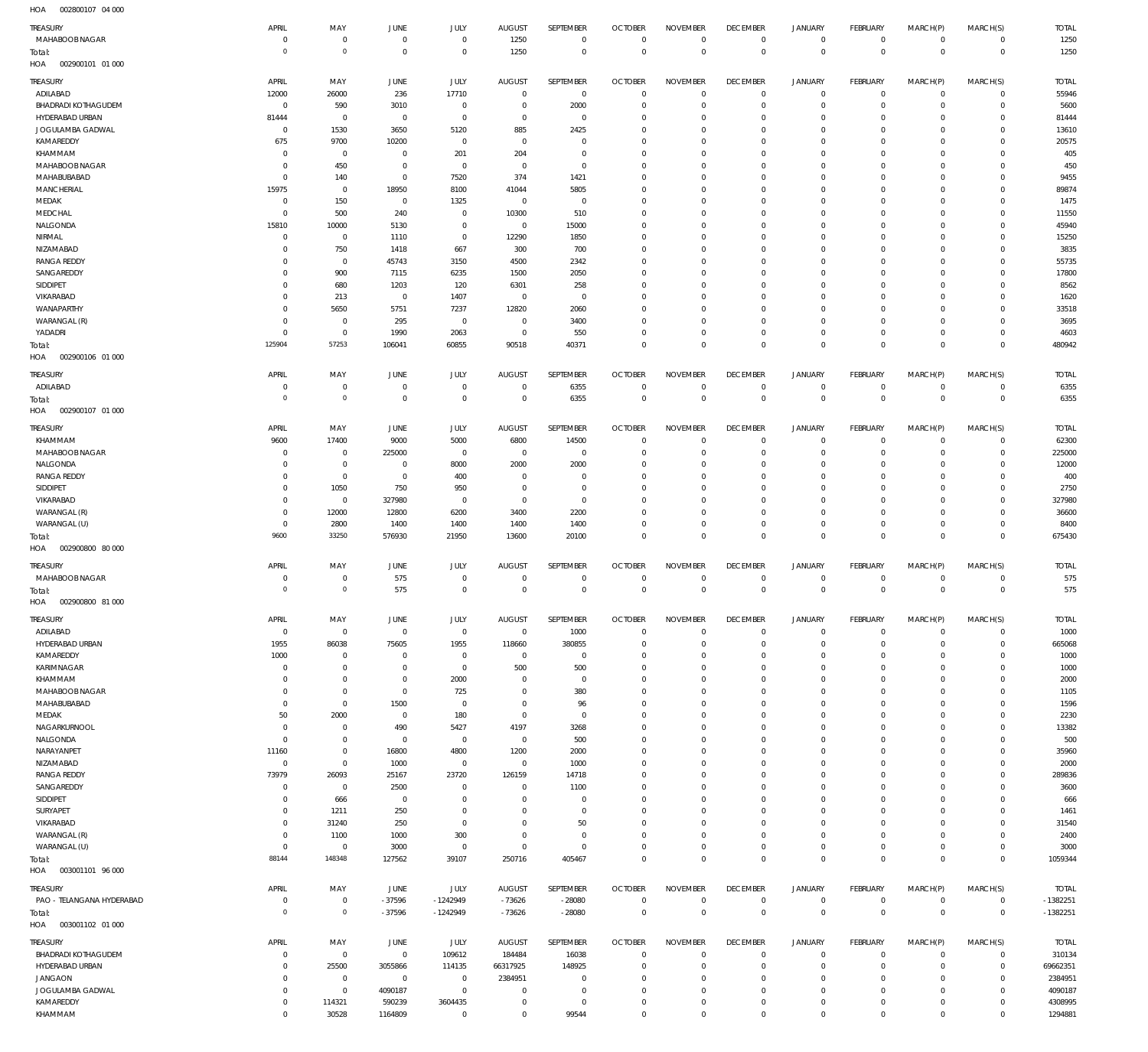| TREASURY<br>MAHABUBABAD             | APRIL<br>$^{\circ}$     | MAY<br>3305389                     | JUNE<br>$\overline{0}$           | JULY<br>$\mathbf 0$        | <b>AUGUST</b><br>$\mathbf 0$ | SEPTEMBER<br>$\mathbf 0$   | <b>OCTOBER</b><br>$\Omega$       | <b>NOVEMBER</b><br>$\Omega$   | <b>DECEMBER</b><br>$\mathbf 0$ | <b>JANUARY</b><br>$\mathbf 0$ | FEBRUARY<br>$\overline{0}$        | MARCH(P)<br>$\circ$        | MARCH(S)<br>$\mathbf{0}$         | <b>TOTAL</b><br>3305389  |
|-------------------------------------|-------------------------|------------------------------------|----------------------------------|----------------------------|------------------------------|----------------------------|----------------------------------|-------------------------------|--------------------------------|-------------------------------|-----------------------------------|----------------------------|----------------------------------|--------------------------|
| <b>MANCHERIAL</b>                   | $\Omega$                | $\Omega$                           | $\Omega$                         | $\Omega$                   | 1562                         | $\mathbf 0$                | $\Omega$                         | $\Omega$                      | $\Omega$                       | $\mathbf 0$                   | $\Omega$                          | $\Omega$                   | $\mathbf 0$                      | 1562                     |
| MEDCHAL<br>NAGARKURNOOL             | $^{\circ}$<br>4193481   | 10623120<br>$^{\circ}$             | $\Omega$<br>$\Omega$             | 9822795<br>$\mathbf 0$     | $\Omega$<br>$\Omega$         | $\mathbf 0$<br>1600        | $\Omega$<br>$\Omega$             | $\Omega$<br>$\Omega$          | $\Omega$<br>$\Omega$           | $\Omega$<br>$\Omega$          | $\mathbf 0$<br>$\Omega$           | $\Omega$<br>$\Omega$       | $\mathbf 0$<br>$\Omega$          | 20445915<br>4195081      |
| NALGONDA                            | $\Omega$                | 6828                               | 3264                             | 21834                      | 9426                         | 10591692                   | $\Omega$                         | $\Omega$                      | $\Omega$                       | $\Omega$                      | $\Omega$                          | $\Omega$                   | $\Omega$                         | 10633044                 |
| NARAYANPET                          | -C                      | $^{\circ}$                         | $\Omega$                         | $^{\circ}$                 | $\mathbf 0$                  | 5328262                    | $\Omega$                         | $\Omega$                      | $\Omega$                       | $\Omega$                      | $\Omega$                          | $\Omega$                   | $\Omega$                         | 5328262                  |
| NIZAMABAD                           | -C                      | $\Omega$                           | 8128375                          | $\Omega$                   | $\mathbf 0$                  | $^{\circ}$                 | $\Omega$                         | $\Omega$                      | $\Omega$                       | $\Omega$                      | $\Omega$                          | $\Omega$                   | $\Omega$                         | 8128375                  |
| PEDDAPALLY                          | 0                       | $\mathbf{0}$                       | $\overline{0}$                   | $\Omega$                   | $^{\circ}$                   | 1601732                    | $\Omega$                         | $\Omega$                      | $\Omega$                       | $\Omega$                      | $\Omega$                          | $\Omega$                   | $\Omega$                         | 1601732                  |
| <b>RANGA REDDY</b><br>SANGAREDDY    | C<br>$\Omega$           | $\mathbf{0}$<br>$\mathbf 0$        | 3932188<br>$\overline{0}$        | 9511566<br>$^{\circ}$      | 8156375<br>5000              | 3564963<br>$^{\circ}$      | $\Omega$<br>$\Omega$             | $\Omega$<br>$\Omega$          | $\Omega$<br>$\Omega$           | $\Omega$<br>$\Omega$          | $\Omega$<br>$\Omega$              | $\Omega$<br>$\Omega$       | $\Omega$<br>$\Omega$             | 25165092<br>5000         |
| SIDDIPET                            | $\Omega$                | $\mathbf{0}$                       | $-44426$                         | $\mathbf 0$                | $\mathbf 0$                  | $\circ$                    | $\Omega$                         | $\Omega$                      | $\Omega$                       | $\Omega$                      | $\Omega$                          | $\Omega$                   | $\Omega$                         | $-44426$                 |
| SURYAPET                            | 2743785                 | 1696                               | 1912                             | 6579                       | 10903                        | 5454                       | $\Omega$                         | $\Omega$                      | $\Omega$                       | $\Omega$                      | $\Omega$                          | $\Omega$                   | $\Omega$                         | 2770329                  |
| VIKARABAD                           | $\Omega$                | $^{\circ}$                         | $\Omega$                         | $\mathbf 0$                | $\mathbf 0$                  | 999957                     | $\Omega$                         | $\Omega$                      | $\Omega$                       | $\Omega$                      | $\Omega$                          | $\Omega$                   | $\Omega$                         | 999957                   |
| WARANGAL (R)<br>WARANGAL (U)        | $\mathsf{C}$<br>1122132 | $\Omega$<br>$\mathbf 0$            | $\Omega$<br>$\Omega$             | $\mathbf 0$<br>$\mathbf 0$ | 3234282<br>6701586           | $\Omega$<br>$\mathbf 0$    | $\Omega$<br>$\Omega$             | $\Omega$<br>$\Omega$          | $\Omega$<br>$\Omega$           | $\Omega$<br>$\Omega$          | $\Omega$<br>$\Omega$              | $\Omega$<br>$\Omega$       | $\Omega$<br>$\Omega$             | 3234282<br>7823718       |
| YADADRI                             | $^{\circ}$              | 3122                               | 1236                             | 10454                      | 2658                         | 5088                       | $\Omega$                         | $\Omega$                      | $\Omega$                       | $\mathbf 0$                   | $\Omega$                          | $\Omega$                   | $\mathbf 0$                      | 22558                    |
| Total:                              | 8059398                 | 14110504                           | 20923650                         | 23201410                   | 87009152                     | 22363255                   | $\Omega$                         | $\Omega$                      | $\Omega$                       | $\Omega$                      | $\Omega$                          | $\Omega$                   | $\mathbf 0$                      | 175667369                |
| HOA<br>003001102 96 000             |                         |                                    |                                  |                            |                              |                            |                                  |                               |                                |                               |                                   |                            |                                  |                          |
| TREASURY                            | APRIL                   | MAY                                | JUNE                             | JULY                       | <b>AUGUST</b>                | SEPTEMBER                  | <b>OCTOBER</b>                   | <b>NOVEMBER</b>               | <b>DECEMBER</b>                | <b>JANUARY</b>                | <b>FEBRUARY</b>                   | MARCH(P)                   | MARCH(S)                         | <b>TOTAL</b>             |
| NALGONDA                            | C                       | $\mathbf 0$                        | $\overline{0}$                   | $-15572$                   | $-175426$                    | $\mathbf 0$                | $^{\circ}$                       | $^{\circ}$                    | 0                              | 0                             | $\overline{0}$                    | $\mathbf 0$                | $\circ$                          | $-190998$                |
| NIZAMABAD                           | $\Omega$<br>$^{\circ}$  | $\mathbf 0$<br>$\mathsf{O}\xspace$ | $^{\circ}$<br>$\mathbf 0$        | $\mathbf 0$<br>$-15572$    | $-34204$<br>$-209630$        | $\mathbf 0$<br>$\mathbf 0$ | $\overline{0}$<br>$\overline{0}$ | $\overline{0}$<br>$\mathbf 0$ | $\mathbf 0$<br>$\mathbf 0$     | $\mathbf 0$<br>$\mathbf 0$    | $\overline{0}$<br>$\overline{0}$  | $\mathbf 0$<br>$\mathbf 0$ | $\overline{0}$<br>$\overline{0}$ | $-34204$<br>$-225202$    |
| Total:<br>003002102 01 000<br>HOA   |                         |                                    |                                  |                            |                              |                            |                                  |                               |                                |                               |                                   |                            |                                  |                          |
| TREASURY                            | APRIL                   | MAY                                | JUNE                             | <b>JULY</b>                | <b>AUGUST</b>                | SEPTEMBER                  | <b>OCTOBER</b>                   | <b>NOVEMBER</b>               | <b>DECEMBER</b>                | <b>JANUARY</b>                | <b>FEBRUARY</b>                   | MARCH(P)                   | MARCH(S)                         | <b>TOTAL</b>             |
| ADILABAD                            | $\Omega$                | $\mathbf 0$                        | 100222                           | 31203                      | 10550                        | 56644                      | $\Omega$                         | $\Omega$                      | $\mathbf 0$                    | $\mathbf 0$                   | $\overline{0}$                    | $\Omega$                   | $^{\circ}$                       | 198619                   |
| HYDERABAD URBAN                     | 33960485                | 90392888                           | 172679035                        | 211914717                  | 147302857                    | 160355678                  | $^{\circ}$                       | $\Omega$                      | $\Omega$                       | $\mathbf 0$                   | $\mathbf 0$                       | $\Omega$                   | $\mathbf{0}$                     | 816605660                |
| <b>JANGAON</b>                      | $\Omega$                | $^{\circ}$                         | 2750                             | 3600                       | $\mathbf 0$                  | $\mathbf 0$                | $\Omega$                         | $\Omega$                      | $\Omega$                       | $\Omega$                      | $\Omega$                          | $\Omega$                   | $\Omega$                         | 6350                     |
| JOGULAMBA GADWAL                    | $\Omega$                | $^{\circ}$                         | 0                                | $\mathbf 0$                | $\mathbf 0$                  | 3213                       | $\Omega$                         | $\Omega$                      | $\Omega$                       | $\Omega$                      | $\Omega$                          | $\Omega$                   | $\Omega$                         | 3213                     |
| KARIMNAGAR<br>KOMARAMBHEEM ASIFABAD | C<br>210175             | $\mathbf 0$<br>$\mathbf 0$         | $\overline{0}$<br>$\overline{0}$ | $\mathbf 0$<br>$\mathbf 0$ | 5066<br>$\mathbf 0$          | $^{\circ}$<br>$\Omega$     | $\Omega$<br>$\Omega$             | $\Omega$<br>$\Omega$          | $\Omega$<br>$\Omega$           | $\Omega$<br>$\Omega$          | $\Omega$<br>$\Omega$              | $\Omega$<br>$\Omega$       | $\Omega$<br>$\Omega$             | 5066<br>210175           |
| <b>RANGA REDDY</b>                  | $\Omega$                | 5270                               | 20936                            | 28718                      | 32880                        | 92941                      | $\Omega$                         | $\Omega$                      | $\Omega$                       | $\Omega$                      | $\Omega$                          | $\Omega$                   | $\Omega$                         | 180745                   |
| SANGAREDDY                          | $\Omega$                | $^{\circ}$                         | $\Omega$                         | 15784                      | $\mathbf 0$                  | $\Omega$                   | $\Omega$                         | $\Omega$                      | $\Omega$                       | $\Omega$                      | $\Omega$                          | $\Omega$                   | $\Omega$                         | 15784                    |
| SIDDIPET                            | 616493                  | $\mathbf 0$                        | $\overline{0}$                   | 12843                      | 12843                        | $\Omega$                   | $\Omega$                         | $\Omega$                      | $\Omega$                       | $\mathbf 0$                   | $\Omega$                          | $\Omega$                   | $\Omega$                         | 642179                   |
| VIKARABAD                           | $\Omega$                | $\mathbf{0}$                       | 388                              | $\Omega$                   | $\mathbf 0$                  | $\Omega$                   | $\Omega$                         | $\Omega$                      | $\Omega$                       | $\mathbf 0$                   | $\mathbf 0$                       | $\Omega$                   | $\mathbf 0$                      | 388                      |
| Total:<br>HOA<br>003002102 96 000   | 34787153                | 90398158                           | 172803331                        | 212006865                  | 147364196                    | 160508476                  | $\Omega$                         | $\Omega$                      | $\Omega$                       | $\Omega$                      | $\Omega$                          | $\Omega$                   | $\Omega$                         | 817868179                |
| TREASURY                            | APRIL                   | MAY                                | JUNE                             | JULY                       | <b>AUGUST</b>                | SEPTEMBER                  | <b>OCTOBER</b>                   | <b>NOVEMBER</b>               | <b>DECEMBER</b>                | <b>JANUARY</b>                | <b>FEBRUARY</b>                   | MARCH(P)                   | MARCH(S)                         | <b>TOTAL</b>             |
| KAMAREDDY                           | $\overline{0}$          | $\mathbf 0$                        | $-15464$                         | $\mathbb O$                | $\mathbf 0$                  | $\overline{0}$             | $^{\circ}$                       | $^{\circ}$                    | $\mathbf 0$                    | 0                             | $\overline{0}$                    | $\circ$                    | $\circ$                          | $-15464$                 |
| KARIMNAGAR<br>WARANGAL (U)          | $\Omega$<br>$\Omega$    | $-504566$<br>$^{\circ}$            | $-1128442$<br>0                  | $-715729$<br>$\mathbf 0$   | $\overline{0}$<br>$-298278$  | $-1386738$<br>$\mathbf 0$  | $^{\circ}$<br>$^{\circ}$         | $\Omega$<br>$^{\circ}$        | $\mathbf 0$<br>$\mathbf 0$     | $\mathbf 0$<br>$\mathbf 0$    | $\overline{0}$<br>$\overline{0}$  | $\Omega$<br>$\circ$        | $\mathbf{0}$<br>$\mathbf{0}$     | -3735475<br>$-298278$    |
| Total:                              | $\circ$                 | $-504566$                          | $-1143906$                       | $-715729$                  | $-298278$                    | $-1386738$                 | $\Omega$                         | $\Omega$                      | $\mathbf 0$                    | $\mathbf 0$                   | $\Omega$                          | $\Omega$                   | $\Omega$                         | $-4049217$               |
| HOA<br>003002103 01 000             |                         |                                    |                                  |                            |                              |                            |                                  |                               |                                |                               |                                   |                            |                                  |                          |
| TREASURY                            | APRIL                   | MAY                                | JUNE                             | <b>JULY</b>                | <b>AUGUST</b>                | SEPTEMBER                  | <b>OCTOBER</b>                   | <b>NOVEMBER</b>               | <b>DECEMBER</b>                | <b>JANUARY</b>                | <b>FEBRUARY</b>                   | MARCH(P)                   | MARCH(S)                         | <b>TOTAL</b>             |
| ADILABAD                            | $\Omega$                | 49750                              | 52500                            | 37440                      | 3190                         | 2125                       | $^{\circ}$                       | $\Omega$                      | $\mathbf 0$                    | $\mathbf 0$                   | $\overline{0}$                    | $\Omega$                   | $^{\circ}$                       | 145005                   |
| HYDERABAD URBAN                     | 151528477               | 1644175677                         | 3867583491                       | 3865258936                 | 3953688729                   | 1136536763                 | $\Omega$                         | $\Omega$                      | $\Omega$                       | $\mathbf 0$                   | $\mathbf 0$                       | $\Omega$                   | $\mathbf 0$                      | 14618772073              |
| <b>JANGAON</b><br>KARIMNAGAR        | $\mathbf{0}$<br>$\sim$  | $\mathbf{0}$                       | $\Omega$                         | $\Omega$                   | 110                          | $\Omega$                   | $\Omega$                         | $\Omega$                      | $\Omega$                       | $\Omega$                      |                                   | $\Omega$                   |                                  | 110                      |
|                                     |                         |                                    |                                  |                            |                              |                            |                                  |                               |                                |                               | $\Omega$                          |                            | $\Omega$<br>$\sim$               |                          |
| KHAMMAM                             | $\Omega$                | $\Omega$<br>$\mathbf 0$            | $\Omega$                         | 30000                      | 0                            | 0                          | $^{\circ}$                       | $\Omega$                      | $\mathbf 0$                    | $\mathbf 0$                   | $\mathbf 0$                       | $\Omega$                   | $^{\circ}$                       | 30000                    |
| KOMARAMBHEEM ASIFABAD               | $\Omega$                | 600                                | 4850<br>$\overline{0}$           | 143<br>$\mathbf 0$         | 500<br>97330                 | 500<br>$\mathbf 0$         | $^{\circ}$                       | $\Omega$                      | $\mathbf 0$                    | $\mathbf 0$                   | $\mathbf 0$                       | $\Omega$                   | $\mathbf 0$                      | 5993<br>97930            |
| MANCHERIAL                          | $\Omega$                | 3459388                            | 1100                             | $\mathbf 0$                | 3300                         | 17380                      | $\Omega$                         | $\Omega$                      | $\Omega$                       | $\Omega$                      | $\Omega$                          | $\Omega$                   | $\Omega$                         | 3481168                  |
| MEDAK                               | $\overline{0}$          | 61600                              | $\overline{0}$                   | $\mathbf 0$                | $^{\circ}$                   | $^{\circ}$                 | $\Omega$                         | $\Omega$                      | $\Omega$                       | $\Omega$                      | $\Omega$                          | $\Omega$                   | $\mathbf 0$                      | 61600                    |
| MEDCHAL                             | 6800                    | $\mathbf 0$                        | $-8207140$                       | $\mathbf 0$                | -8292780                     | 3000                       | $\Omega$                         | $\Omega$                      | $\Omega$                       | $\Omega$                      | $\Omega$                          | $\Omega$                   | $\Omega$                         | $-16490120$              |
| NAGARKURNOOL                        | $^{\circ}$              | 257                                | 9841                             | 11669                      | 7064                         | 570<br>41149               | $\Omega$<br>$^{\circ}$           | $\Omega$<br>$\Omega$          | $\Omega$<br>$\mathbf 0$        | $\Omega$<br>$\mathbf 0$       | $\Omega$<br>$\Omega$              | $\Omega$<br>$\Omega$       | $\Omega$<br>$\Omega$             | 29401                    |
| NALGONDA<br>PEDDAPALLY              | 500<br>$\Omega$         | 1220<br>36690                      | 8259<br>$\overline{0}$           | 18522<br>3432              | 7436<br>55768                | 4400                       | $\Omega$                         | $\Omega$                      | $\Omega$                       | $\Omega$                      | $\Omega$                          | $\Omega$                   | $\Omega$                         | 77086<br>100290          |
| <b>RANGA REDDY</b>                  | $\Omega$                | 880                                | 3935                             | $-252923$                  | $\mathbf 0$                  | $-4263511$                 | $^{\circ}$                       | $\Omega$                      | $\mathbf 0$                    | $\mathbf 0$                   | $\Omega$                          | $\Omega$                   | $\mathbf 0$                      | -4511619                 |
| SANGAREDDY                          | $\Omega$                | 1479034                            | $-2593159$                       | $-1743434$                 | $-1227018$                   | $-764948$                  | $\Omega$                         | $\Omega$                      | $\Omega$                       | $\Omega$                      | $\Omega$                          | $\Omega$                   | $\Omega$                         | -4849525                 |
| SIDDIPET                            | $\Omega$                | $^{\circ}$                         | 30620                            | $\mathbf 0$                | $\mathbf 0$                  | $^{\circ}$                 | $^{\circ}$                       | $\Omega$                      | $\Omega$                       | $\Omega$                      | $\Omega$                          | $\Omega$                   | $\Omega$                         | 30620                    |
| SURYAPET                            | $\Omega$<br>$\Omega$    | $\mathbf 0$                        | 22622                            | 1500                       | $\mathbf 0$                  | $\mathbf 0$                | $\Omega$<br>$\Omega$             | $\Omega$<br>$\Omega$          | $\Omega$<br>$\Omega$           | $\Omega$<br>$\Omega$          | $\Omega$<br>$\Omega$              | $\Omega$<br>$\Omega$       | $\Omega$<br>$\Omega$             | 24122                    |
| WANAPARTHY<br>WARANGAL (U)          | $\Omega$                | 10200<br>$^{\circ}$                | 12428<br>100                     | 29795<br>$\mathbf 0$       | 33000<br>1100                | 9605<br>68000              | $\Omega$                         | $\Omega$                      | $\mathbf 0$                    | $\mathbf 0$                   | $\mathbf 0$                       | $\Omega$                   | $\mathbf 0$                      | 95028<br>69200           |
| YADADRI                             | $\Omega$                | 50260                              | $\Omega$                         | $\Omega$                   | $\Omega$                     | 520                        | $\Omega$                         | $\Omega$                      | $\mathbf 0$                    | $\mathbf 0$                   | $\mathbf 0$                       | $\Omega$                   | $\mathbf 0$                      | 50780                    |
| Total:<br>HOA  003002103  96  000   | 151535777               | 1649325556                         | 3856929447                       | 3863395080                 | 3944377729                   | 1131655553                 | $\overline{0}$                   | $\mathbf 0$                   | $\mathbf 0$                    | $\mathbf 0$                   | $\mathbf 0$                       | $\Omega$                   | $\mathbf 0$                      | 14597219142              |
| TREASURY                            | APRIL                   | MAY                                | JUNE                             | JULY                       | <b>AUGUST</b>                | SEPTEMBER                  | <b>OCTOBER</b>                   | <b>NOVEMBER</b>               | <b>DECEMBER</b>                | <b>JANUARY</b>                | <b>FEBRUARY</b>                   | MARCH(P)                   | MARCH(S)                         | <b>TOTAL</b>             |
| ADILABAD                            | C                       | $\mathbf 0$                        | $\overline{0}$                   | $-2712311$                 | $-1013927$                   | $-1012860$                 | $\overline{0}$                   | $\overline{0}$                | $\mathbf 0$                    | $\mathbf 0$                   | $\overline{0}$                    | $\Omega$                   | $\mathbf{0}$                     | -4739098                 |
| HYDERABAD URBAN                     | C                       | $\mathbf 0$                        | $^{\circ}$                       | $-165452$                  | $\overline{0}$               | $-2283750$                 | $^{\circ}$                       | $^{\circ}$                    | $\mathbf 0$                    | $\mathbf 0$                   | $\overline{0}$                    | $\mathbf 0$                | $\mathbf{0}$                     | $-2449202$               |
| KAMAREDDY                           | C                       | $\mathbf 0$                        | $-6754$                          | $\mathbf 0$                | $\mathbf 0$                  | $-28469$                   | $^{\circ}$                       | $^{\circ}$                    | $\mathbf 0$                    | $\mathbf 0$                   | $\mathbf 0$                       | $\Omega$                   | $\mathbf 0$                      | $-35223$                 |
| MAHABOOB NAGAR                      | $\Omega$<br>$\Omega$    | $\mathbf 0$                        | $-864898$                        | $\mathbf 0$                | $-7525286$                   | $\mathbf 0$                | $^{\circ}$<br>$^{\circ}$         | $\Omega$<br>$^{\circ}$        | $\Omega$<br>$\mathbf 0$        | $\mathbf 0$<br>$\mathbf 0$    | $\mathbf 0$<br>$\mathbf 0$        | $\Omega$<br>$\Omega$       | $\mathbf{0}$<br>$\mathbf 0$      | $-8390184$               |
| MEDCHAL<br>NALGONDA                 | $\Omega$                | $\mathbf 0$<br>$\mathbf 0$         | $-6400875$<br>$-6240317$         | $\mathbf 0$<br>$\mathbf 0$ | $-112500$<br>$-1806071$      | $\mathbb O$<br>$\mathbf 0$ | $^{\circ}$                       | $\mathbf{0}$                  | $\mathbf 0$                    | $\mathbf 0$                   | $\Omega$                          | $\Omega$                   | $\Omega$                         | $-6513375$<br>$-8046388$ |
| NIZAMABAD                           | $\Omega$                | $\mathbf 0$                        | $-25566$                         | $\mathbf 0$                | $-8275$                      | $-1109040$                 | $^{\circ}$                       | $\mathbf{0}$                  | $\mathbf 0$                    | $\mathbf 0$                   | $\mathbf 0$                       | $\Omega$                   | $\mathbf{0}$                     | $-1142881$               |
| <b>RANGA REDDY</b>                  | $\Omega$                | $\mathbf 0$                        | $-2814126$                       | $-4627562$                 | $^{\circ}$                   | -37156997                  | $\overline{0}$                   | $\mathbf 0$                   | $\mathbf 0$                    | $\mathbf 0$                   | $\mathbf 0$                       | $\mathbf 0$                | $\mathbf{0}$                     | -44598685                |
| Total:<br>003002800 01 000<br>HOA   | $\circ$                 | $\mathsf{O}\xspace$                | $-16352536$                      | $-7505325$                 | $-10466059$                  | $-41591116$                | $\Omega$                         | $\mathbf 0$                   | $\mathbf 0$                    | $\mathbf 0$                   | $\Omega$                          | $\Omega$                   | $\Omega$                         | -75915036                |
|                                     |                         |                                    |                                  |                            |                              |                            |                                  |                               |                                |                               |                                   |                            |                                  |                          |
| TREASURY<br>HYDERABAD URBAN         | APRIL<br>$\Omega$       | MAY<br>$\mathbf 0$                 | JUNE<br>$\overline{0}$           | <b>JULY</b><br>$\mathbf 0$ | <b>AUGUST</b><br>$^{\circ}$  | SEPTEMBER<br>1000          | <b>OCTOBER</b><br>$^{\circ}$     | <b>NOVEMBER</b><br>$^{\circ}$ | <b>DECEMBER</b><br>$\bf 0$     | <b>JANUARY</b><br>0           | <b>FEBRUARY</b><br>$\overline{0}$ | MARCH(P)<br>$\mathbf 0$    | MARCH(S)<br>$\mathbf{0}$         | <b>TOTAL</b><br>1000     |
| <b>JAGTIAL</b>                      | $\Omega$                | $\mathbf 0$                        | $^{\circ}$                       | 2000                       | $\mathbf 0$                  | $\mathbf 0$                | $^{\circ}$                       | $\overline{0}$                | $\mathbf 0$                    | $\mathbf 0$                   | $\overline{0}$                    | $\mathbf 0$                | $\circ$                          | 2000                     |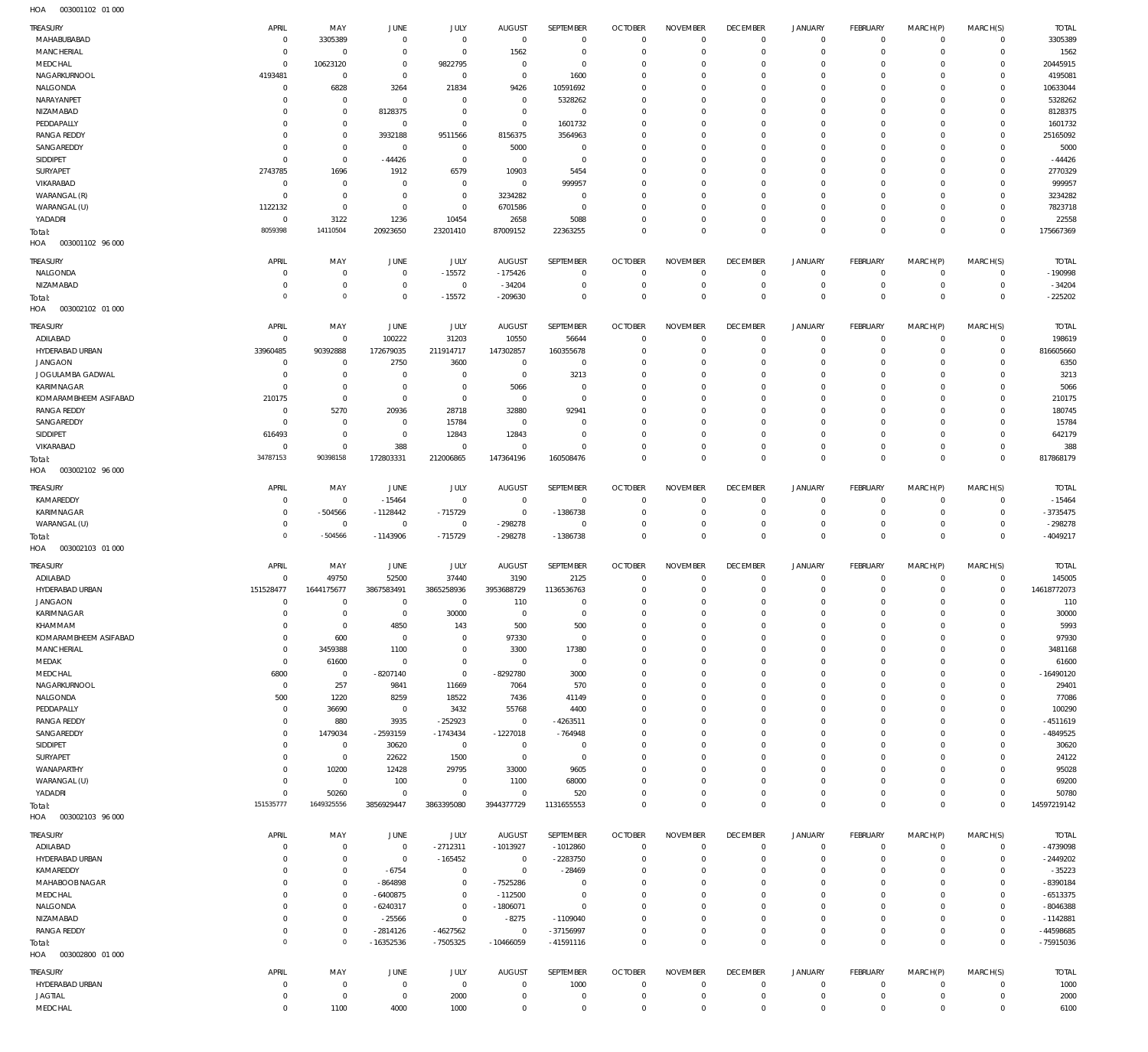| <b>TREASURY</b>            | APRIL                | MAY                        | JUNE           | JULY         | <b>AUGUST</b>  | SEPTEMBER    | <b>OCTOBER</b> | <b>NOVEMBER</b> | <b>DECEMBER</b> | <b>JANUARY</b>      | <b>FEBRUARY</b> | MARCH(P)            | MARCH(S)       | <b>TOTAL</b> |
|----------------------------|----------------------|----------------------------|----------------|--------------|----------------|--------------|----------------|-----------------|-----------------|---------------------|-----------------|---------------------|----------------|--------------|
| NALGONDA                   | 50                   | $\,0\,$                    | $\mathbf 0$    | $\mathbf 0$  | $^{\circ}$     | 3            | $\circ$        | $^{\circ}$      | $\mathbf 0$     | $\mathbf 0$         | $\overline{0}$  | $\mathbf 0$         | $\circ$        | 53           |
| <b>RANGA REDDY</b>         | $\Omega$             | $\,0\,$                    | $^{\circ}$     | $\mathbf 0$  | 0              | 1000         | $^{\circ}$     | $\mathbf 0$     | $^{\circ}$      | $\mathsf{O}\xspace$ | $\mathbf 0$     | $\mathbf 0$         | $\overline{0}$ | 1000         |
| SANGAREDDY                 | $\Omega$             | $\,0\,$                    | 3300           | $\mathbf{0}$ | $\Omega$       | $\mathbf 0$  | $^{\circ}$     | $\mathbf 0$     | $\overline{0}$  | $\mathsf{O}\xspace$ | $\mathbf 0$     | $\mathbf 0$         | $\circ$        | 3300         |
| Total:                     | 50                   | 1100                       | 7300           | 3000         | $\Omega$       | 2003         | $\mathbf 0$    | $\mathbf 0$     | $\mathbf 0$     | $\mathbf 0$         | $\overline{0}$  | $\mathbf 0$         | $\overline{0}$ | 13453        |
| HOA<br>003002800 81 000    |                      |                            |                |              |                |              |                |                 |                 |                     |                 |                     |                |              |
| TREASURY                   | APRIL                | MAY                        | JUNE           | JULY         | <b>AUGUST</b>  | SEPTEMBER    | <b>OCTOBER</b> | <b>NOVEMBER</b> | <b>DECEMBER</b> | <b>JANUARY</b>      | <b>FEBRUARY</b> | MARCH(P)            | MARCH(S)       | <b>TOTAL</b> |
| <b>BHADRADI KOTHAGUDEM</b> | $\Omega$             | $\mathbf 0$                | $\mathbf 0$    | $\mathbf 0$  | $\mathbf 0$    | 1000         | $^{\circ}$     | $\Omega$        | $\mathbf 0$     | $\mathbf 0$         | $\mathbf 0$     | $\mathbf 0$         | $\mathbf{0}$   | 1000         |
| MEDAK                      | $\Omega$             | $\mathbf 0$                | 1100           | $\mathbf 0$  | 1100           | $\mathbf{0}$ | $^{\circ}$     | $^{\circ}$      | $^{\circ}$      | $\mathbf 0$         | $\mathbf 0$     | $\Omega$            | $\mathbf 0$    | 2200         |
| SANGAREDDY                 | $\Omega$             | $\mathbb O$                | $^{\circ}$     | 1100         | 4400           | $\mathbf{0}$ | 0              | $^{\circ}$      | $^{\circ}$      | $\mathbf 0$         | $\mathbf 0$     | $\Omega$            | $\mathbf 0$    | 5500         |
| SIDDIPET                   | $\Omega$             | $\mathbb O$                | $^{\circ}$     | $\mathbf{0}$ | 2100           | $\mathbf 0$  | 0              | $\mathbf 0$     | $\mathbf 0$     | $\mathbf 0$         | $\mathbf 0$     | $\Omega$            | $\mathbf 0$    | 2100         |
| Total:                     | $\Omega$             | $\circ$                    | 1100           | 1100         | 7600           | 1000         | $\Omega$       | $\Omega$        | $\Omega$        | $\mathbf 0$         | $\mathbf 0$     | $\Omega$            | $\mathbf 0$    | 10800        |
| HOA<br>003002901 01 000    |                      |                            |                |              |                |              |                |                 |                 |                     |                 |                     |                |              |
|                            |                      |                            |                |              |                |              |                |                 |                 |                     |                 |                     |                |              |
| TREASURY                   | APRIL                | MAY                        | JUNE           | JULY         | <b>AUGUST</b>  | SEPTEMBER    | <b>OCTOBER</b> | <b>NOVEMBER</b> | <b>DECEMBER</b> | <b>JANUARY</b>      | <b>FEBRUARY</b> | MARCH(P)            | MARCH(S)       | <b>TOTAL</b> |
| <b>BHADRADI KOTHAGUDEM</b> | -C                   | $\mathbb O$                | $\overline{0}$ | -293778      | $\overline{0}$ | $\mathbf 0$  | $^{\circ}$     | $^{\circ}$      | $\overline{0}$  | 0                   | $\overline{0}$  | $\mathbf 0$         | $\circ$        | $-293778$    |
| HYDERABAD URBAN            | $\Omega$             | $\mathbb O$                | $^{\circ}$     | $\mathbf 0$  | -230788990     | $\mathbf 0$  | $^{\circ}$     | $\mathbf 0$     | $^{\circ}$      | $\mathbf 0$         | $\mathbf 0$     | $\mathbf 0$         | $\overline{0}$ | -230788990   |
| <b>JANGAON</b>             | $\Omega$             | $\mathbb O$                | $^{\circ}$     | $-613493$    | $-23606$       | $\mathbf 0$  | $^{\circ}$     | $^{\circ}$      | $^{\circ}$      | 0                   | $\mathbf 0$     | $\mathbf 0$         | $\circ$        | $-637099$    |
| KHAMMAM                    | $\Omega$             | $\mathbb O$                | $-205446$      | $-30847$     | $-285191$      | $-202059$    | $^{\circ}$     | $\mathbf 0$     | $^{\circ}$      | $\mathbf 0$         | $\mathbf 0$     | $\Omega$            | $\mathbf 0$    | $-723543$    |
| MAHABUBABAD                | $\Omega$             | $\mathbb O$                | $^{\circ}$     | $-317632$    | $^{\circ}$     | $\mathbf 0$  | $^{\circ}$     | $\mathbf 0$     | $^{\circ}$      | $\mathbf 0$         | $\mathbf 0$     | $\mathbf 0$         | $\mathbf{0}$   | $-317632$    |
| NIZAMABAD                  | $\Omega$             | $\mathbb O$                | $^{\circ}$     | $-335852$    | $^{\circ}$     | 26961        | $^{\circ}$     | $\mathbf 0$     | $^{\circ}$      | $\mathbf 0$         | $\mathbf 0$     | $\Omega$            | $\mathbf 0$    | $-308891$    |
| WARANGAL (R)               | $\Omega$             | $\mathbb O$                | $^{\circ}$     | $-844360$    | $^{\circ}$     | $\mathbf 0$  | 0              | $\mathbf 0$     | $^{\circ}$      | $\mathbf 0$         | $\mathbf 0$     | $\mathbf 0$         | $\mathbf{0}$   | $-844360$    |
| WARANGAL (U)               | $\Omega$<br>$\Omega$ | $\mathbb O$<br>$\mathbb O$ | $^{\circ}$     | $-5520411$   | $-280500$      | $-79660$     | $^{\circ}$     | $\mathbf 0$     | $\overline{0}$  | $\mathsf{O}\xspace$ | $\mathbf 0$     | $\mathbf 0$         | $\mathbf{0}$   | $-5880571$   |
| Total:                     |                      |                            | $-205446$      | $-7956373$   | -231378287     | $-254758$    | $\mathbf 0$    | $\mathbf 0$     | $\mathbf 0$     | $\mathbf 0$         | $\mathbf 0$     | $\mathbf 0$         | $\mathbf 0$    | -239794864   |
| HOA<br>003003104 01 000    |                      |                            |                |              |                |              |                |                 |                 |                     |                 |                     |                |              |
| TREASURY                   | APRIL                | MAY                        | JUNE           | JULY         | <b>AUGUST</b>  | SEPTEMBER    | <b>OCTOBER</b> | <b>NOVEMBER</b> | <b>DECEMBER</b> | <b>JANUARY</b>      | <b>FEBRUARY</b> | MARCH(P)            | MARCH(S)       | <b>TOTAL</b> |
| ADILABAD                   | $\mathbf 0$          | $\mathbb O$                | 18400          | 13000        | 5390           | 200          | $^{\circ}$     | $\mathbf 0$     | $\mathbf 0$     | $\mathbf 0$         | $\mathbf 0$     | $\mathbf 0$         | $\mathbf{0}$   | 36990        |
| HYDERABAD URBAN            | 10645973             | 169032625                  | 334711567      | 290939517    | 295773513      | 61768762     | $^{\circ}$     | $^{\circ}$      | $^{\circ}$      | $\mathbf 0$         | $\mathbf 0$     | $\Omega$            | $\circ$        | 1162871957   |
| <b>JANGAON</b>             | $\mathbf 0$          | $\mathbb O$                | 280            | 450          | 350            | $\mathbf{0}$ | 0              | $\mathbf 0$     | $\mathbf 0$     | $\mathbf 0$         | $\mathbf 0$     | $\Omega$            | $\mathbf 0$    | 1080         |
| KARIMNAGAR                 | $\Omega$             | $-63785$                   | $-74655$       | $-103415$    | $^{\circ}$     | $-171695$    | $\Omega$       | $\Omega$        | 0               | $\mathbf 0$         | $\mathbf 0$     | $\Omega$            | $\mathbf 0$    | $-413550$    |
| KHAMMAM                    | $\Omega$             | $\overline{0}$             | 1000           | $\mathbf{0}$ | $^{\circ}$     | 0            | $\Omega$       | $\Omega$        | $\Omega$        | $\mathbf 0$         | $\Omega$        | $\Omega$            | $\Omega$       | 1000         |
| KOMARAMBHEEM ASIFABAD      | $\Omega$             | 60                         | $^{\circ}$     | $\mathbf{0}$ | $\circ$        | $\mathbf{0}$ | $\Omega$       | $^{\circ}$      | 0               | $\mathbf 0$         | $\Omega$        | $\Omega$            | $\mathbf 0$    | 60           |
| MEDCHAL                    | $\Omega$             | $\mathbb O$                | $-867065$      | $\mathbf 0$  | $-872720$      | $\mathbf{0}$ | $\Omega$       | $\Omega$        | $^{\circ}$      | $\mathbf 0$         | $\Omega$        | $\Omega$            | $\Omega$       | $-1739785$   |
| NAGARKURNOOL               | $\Omega$             | $\mathbb O$                | 260            | $\mathbf 0$  | $\circ$        | $\mathbf{0}$ | $\Omega$       | $\Omega$        | $^{\circ}$      | $\mathbf 0$         | $\mathbf 0$     | $\Omega$            | $\mathbf 0$    | 260          |
| NALGONDA                   | $\Omega$             | $\mathbf 0$                | 120            | 875          | $\Omega$       | 850          | $\Omega$       | $\Omega$        | $^{\circ}$      | $\mathbf 0$         | $\Omega$        | $\Omega$            | $\Omega$       | 1845         |
| NIRMAL                     | $\Omega$             | $\,0\,$                    | $\mathbf 0$    | 6228         | $\Omega$       | $\mathbf{0}$ | $\Omega$       | $\Omega$        | $^{\circ}$      | $\mathbf 0$         | $\mathbf 0$     | $\Omega$            | $\mathbf 0$    | 6228         |
| PEDDAPALLY                 | $\Omega$             | 2273                       | $^{\circ}$     | 156          | $\circ$        | 410          | 0              | $^{\circ}$      | $^{\circ}$      | $\mathbf 0$         | $\Omega$        | $\Omega$            | $\Omega$       | 2839         |
| <b>RANGA REDDY</b>         | $\Omega$             | $\overline{0}$             | $-46913$       | $-752900$    | $\mathbf 0$    | $-3542553$   | $\Omega$       | $\Omega$        | $\Omega$        | $\mathbf 0$         | $\Omega$        | $\Omega$            | $\mathbf 0$    | -4342366     |
| SANGAREDDY                 | $\Omega$             | $\,0\,$                    | $-309671$      | $-212225$    | $-237695$      | $-97971$     | 0              | $^{\circ}$      | $^{\circ}$      | $\mathbf 0$         | $\Omega$        | $\Omega$            | $\Omega$       | $-857562$    |
| SIDDIPET                   | $\Omega$             | $\mathbf 0$                | $\overline{0}$ | 8180         | $\circ$        | 0            | $\Omega$       | $\Omega$        | 0               | $\mathbf 0$         | $\Omega$        | $\Omega$            | $\mathbf 0$    | 8180         |
| SURYAPET                   | $\Omega$             | $\,0\,$                    | 50             | $\mathbf{0}$ | $\circ$        | $\mathbf 0$  | 0              | $\mathbf 0$     | $\mathbf 0$     | $\mathbf 0$         | $\Omega$        | $\Omega$            | $\mathbf 0$    | 50           |
| WANAPARTHY                 | $\Omega$             | $\mathbf 0$                | $^{\circ}$     | $\mathbf 0$  | 275            | $\mathbf{0}$ | $\Omega$       | $\Omega$        | $^{\circ}$      | $\mathbf 0$         | $\Omega$        | $\Omega$            | $\mathbf 0$    | 275          |
| WARANGAL (U)               | $\Omega$             | $\mathbf 0$                | $\overline{0}$ | 30000        | $-30270$       | 8500         | $\Omega$       | $\mathbf 0$     | $\mathbf 0$     | $\mathbf 0$         | $\Omega$        | $\Omega$            | $\mathbf 0$    | 8230         |
| YADADRI                    | $\mathbf 0$          | 3410                       | $^{\circ}$     | $\mathbf{0}$ | $^{\circ}$     | 40           | 0              | $\mathbf 0$     | $\mathbf 0$     | $\mathsf{O}\xspace$ | $\mathbf 0$     | $\mathbf 0$         | $\mathbf 0$    | 3450         |
| Total:                     | 10645973             | 168974583                  | 333433373      | 289929866    | 294638843      | 57966543     | $\Omega$       | $\Omega$        | $\mathbf 0$     | $\mathbf 0$         | $\Omega$        | $\Omega$            | $\mathbf 0$    | 1155589181   |
| 003003104 96 000<br>HOA    |                      |                            |                |              |                |              |                |                 |                 |                     |                 |                     |                |              |
| TREASURY                   | APRIL                | MAY                        | JUNE           | JULY         | <b>AUGUST</b>  | SEPTEMBER    | <b>OCTOBER</b> | <b>NOVEMBER</b> | <b>DECEMBER</b> | <b>JANUARY</b>      | <b>FEBRUARY</b> | MARCH(P)            | MARCH(S)       | <b>TOTAL</b> |
| ADILABAD                   | $\overline{0}$       | $\,0\,$                    | $^{\circ}$     | $-277200$    | $-130530$      | $-75245$     | $\mathbf 0$    | $\mathbb O$     | $\mathbf 0$     | $\mathsf{O}\xspace$ | $\overline{0}$  | $\overline{0}$      | $\overline{0}$ | $-482975$    |
| HYDERABAD URBAN            | -0                   | $\,0\,$                    | $-1101692$     | -9805846     | $-5361163$     | $-8062454$   | 0              | 0               | 0               | 0                   | 0               | $\Omega$            | $\mathbf 0$    | $-24331155$  |
| MAHABOOB NAGAR             | $^{\circ}$           | $\,0\,$                    | $-140230$      | $\mathbf 0$  | $-830488$      | $\mathbf 0$  | $\mathbf 0$    | $\mathbb O$     | $^{\circ}$      | $\mathsf{O}\xspace$ | $\overline{0}$  | $\mathbf 0$         | $\circ$        | $-970718$    |
| MEDCHAL                    | $^{\circ}$           | $\,0\,$                    | $-706140$      | $-14750$     | $\mathbf 0$    | $\mathbf 0$  | $^{\circ}$     | $\mathbf 0$     | $\mathbf 0$     | $\mathsf{O}\xspace$ | $\mathbf 0$     | $\mathbf 0$         | $\mathbf{0}$   | $-720890$    |
| NALGONDA                   | $\mathbf 0$          | $\,0\,$                    | $-607455$      | $\mathbf 0$  | $-242903$      | $\mathbf 0$  | $^{\circ}$     | $\mathbb O$     | $^{\circ}$      | $\mathbf 0$         | $\mathbf 0$     | $\mathbf 0$         | $\mathbf{0}$   | $-850358$    |
| WARANGAL (R)               | $\mathbf 0$          | $\,0\,$                    | $-14540$       | $\mathbf 0$  | $\mathbf 0$    | $-95730$     | $^{\circ}$     | $\mathbb O$     | $\mathbf 0$     | $\mathsf{O}\xspace$ | $\overline{0}$  | $\mathbf 0$         | $\circ$        | $-110270$    |
| Total:                     | $^{\circ}$           | $\circ$                    | $-2570057$     | $-10097796$  | $-6565084$     | $-8233429$   | $\mathbf 0$    | $\mathbf 0$     | $\mathbf 0$     | $\mathbb O$         | $\overline{0}$  | $\mathbf 0$         | $\overline{0}$ | $-27466366$  |
| HOA<br>003003800 81 001    |                      |                            |                |              |                |              |                |                 |                 |                     |                 |                     |                |              |
|                            |                      |                            |                |              |                |              |                |                 |                 |                     |                 |                     |                |              |
| TREASURY                   | APRIL                | MAY                        | JUNE           | JULY         | <b>AUGUST</b>  | SEPTEMBER    | <b>OCTOBER</b> | <b>NOVEMBER</b> | <b>DECEMBER</b> | JANUARY             | FEBRUARY        | MARCH(P)            | MARCH(S)       | <b>TOTAL</b> |
| HYDERABAD URBAN            | 362162               | 153393                     | 21043518       | 20962906     | 19681549       | 16835900     | $^{\circ}$     | $^{\circ}$      | $^{\circ}$      | $\mathsf{O}\xspace$ | $\overline{0}$  | $\mathbf 0$         | $\overline{0}$ | 79039428     |
| <b>RANGA REDDY</b>         | $\mathbf 0$          | $\,0\,$                    | $\mathbb O$    | $\mathbf 0$  | $\mathbf 0$    | 1000         | $^{\circ}$     | $\mathbf 0$     | $\mathbf 0$     | $\mathsf{O}\xspace$ | $\overline{0}$  | $\mathbf 0$         | $\overline{0}$ | 1000         |
| Total:                     | 362162               | 153393                     | 21043518       | 20962906     | 19681549       | 16836900     | $\mathbf 0$    | $\mathbf 0$     | $\mathbf 0$     | $\mathbf 0$         | $\mathbf 0$     | $\mathbf 0$         | $\overline{0}$ | 79040428     |
| HOA<br>003003800 81800     |                      |                            |                |              |                |              |                |                 |                 |                     |                 |                     |                |              |
| <b>TREASURY</b>            | APRIL                | MAY                        | JUNE           | JULY         | <b>AUGUST</b>  | SEPTEMBER    | <b>OCTOBER</b> | <b>NOVEMBER</b> | <b>DECEMBER</b> | <b>JANUARY</b>      | <b>FEBRUARY</b> | MARCH(P)            | MARCH(S)       | <b>TOTAL</b> |
| HYDERABAD URBAN            | 8604540              | 17246794                   | 15530666       | 33980645     | 20984750       | 1879957      | $\circ$        | $\circ$         | $\mathbf 0$     | $\mathbf 0$         | $\overline{0}$  | $\mathbf 0$         | $\circ$        | 98227352     |
| MEDAK                      | $^{\circ}$           | $\,0\,$                    | $\mathbf 0$    | 1100         | $\mathbf 0$    | $\mathbf 0$  | $^{\circ}$     | $\mathbf 0$     | $^{\circ}$      | $\mathsf{O}\xspace$ | $\overline{0}$  | $\mathbf 0$         | $\overline{0}$ | 1100         |
| MEDCHAL                    | $\Omega$             | $\,0\,$                    | 400            | $\mathbf 0$  | $\mathbf 0$    | $\mathbf 0$  | $^{\circ}$     | $\mathbf 0$     | $\overline{0}$  | $\mathsf{O}\xspace$ | $\mathbf 0$     | $\mathbf 0$         | $\circ$        | 400          |
| NALGONDA                   | $\Omega$             | $\,0\,$                    | $\mathbf 0$    | $\mathbf 0$  | $^{\circ}$     | 80           | $^{\circ}$     | $\mathbf 0$     | $^{\circ}$      | $\mathbf 0$         | $\mathbf 0$     | $\mathbf 0$         | $\mathbf{0}$   | 80           |
| <b>RANGA REDDY</b>         | $\overline{0}$       | $\,0\,$                    | 1500           | $\mathbf 0$  | 1000           | $\mathbf 0$  | $^{\circ}$     | $\mathbf 0$     | $\mathbf 0$     | $\mathsf{O}\xspace$ | $\mathbf 0$     | $\mathbf 0$         | $\circ$        | 2500         |
| SANGAREDDY                 | $^{\circ}$           | $\,0\,$                    | $\,0\,$        | 1100         | $\mathbf 0$    | $\mathbf 0$  | $^{\circ}$     | $\mathbb O$     | $\mathbf 0$     | $\mathsf{O}\xspace$ | $\mathbf 0$     | $\mathbf 0$         | $\mathbf{0}$   | 1100         |
| Total:                     | 8604540              | 17246794                   | 15532566       | 33982845     | 20985750       | 1880037      | $\mathbf 0$    | $\mathbf 0$     | $\mathbf 0$     | $\mathsf 0$         | $\mathbf{0}$    | $\mathbf 0$         | $\overline{0}$ | 98232532     |
| HOA<br>003500101 01 001    |                      |                            |                |              |                |              |                |                 |                 |                     |                 |                     |                |              |
| <b>TREASURY</b>            | APRIL                | MAY                        | JUNE           | JULY         | <b>AUGUST</b>  | SEPTEMBER    | <b>OCTOBER</b> | <b>NOVEMBER</b> | <b>DECEMBER</b> | <b>JANUARY</b>      | <b>FEBRUARY</b> | MARCH(P)            | MARCH(S)       | <b>TOTAL</b> |
| ADILABAD                   | $^{\circ}$           | $\,0\,$                    | 9100           | $\mathbf 0$  | 3965           | $\mathbf 0$  | $^{\circ}$     | $^{\circ}$      | $\mathbf 0$     | $\mathbf 0$         | $\mathbf 0$     | $\mathbf 0$         | $\mathbf{0}$   | 13065        |
| <b>BHADRADI KOTHAGUDEM</b> | $\mathbf 0$          | $\,0\,$                    | $\,0\,$        | $\mathbf 0$  | $\mathbf 0$    | 3786021      | $^{\circ}$     | $\mathbf 0$     | $^{\circ}$      | $\mathsf{O}\xspace$ | $\overline{0}$  | $\mathbf 0$         | $\circ$        | 3786021      |
| BHOOPALAPALLY              | 97577                | 131442                     | 93389          | 38564        | 23816          | 196246       | $\mathbf 0$    | $\mathbf 0$     | $\mathbf 0$     | $\mathbf 0$         | $\mathbf 0$     | $\mathbf 0$         | $\mathbf 0$    | 581034       |
| HYDERABAD URBAN            | $\mathbf 0$          | $\,0\,$                    | 90             | $\mathbf 0$  | $\mathbf 0$    | $\mathbf{0}$ | $^{\circ}$     | $\Omega$        | $\mathbf 0$     | $\mathbf 0$         | $\mathbf 0$     | $\Omega$            | $\mathbf 0$    | 90           |
| <b>JAGTIAL</b>             | 52763                | $\,0\,$                    | 559229         | 88803        | 13500          | 4350         | $\mathbf 0$    | $\mathbf 0$     | $\mathbf 0$     | $\mathbf 0$         | $\mathbf 0$     | $\mathbf 0$         | $\mathbf 0$    | 718645       |
| KAMAREDDY                  | 26605                | 57748                      | 261262         | 168743       | 131906         | 79410        | $^{\circ}$     | $\mathbf 0$     | $\mathbf 0$     | $\mathbf 0$         | $\mathbf 0$     | $\Omega$            | $\mathbf 0$    | 725674       |
| KARIMNAGAR                 | $\mathbf 0$          | 254                        | $\,0\,$        | 276110       | 46956          | 697270       | $^{\circ}$     | $\mathbf 0$     | $\mathbf 0$     | $\mathbf 0$         | $\mathbf 0$     | $\Omega$            | $\mathbf 0$    | 1020590      |
| KHAMMAM                    | 6000                 | 48250                      | 621226         | 257600       | 161626         | 1310826      | $^{\circ}$     | $^{\circ}$      | $^{\circ}$      | $\mathbf 0$         | $\mathbf 0$     | $\Omega$            | $\mathbf 0$    | 2405528      |
| KOMARAMBHEEM ASIFABAD      | $\overline{0}$       | 59886                      | 245034         | 42227        | 75538          | 3500         | $^{\circ}$     | $\mathbf 0$     | $\mathbf 0$     | $\mathbf 0$         | $\mathbf 0$     | $\Omega$            | $\mathbf{0}$   | 426185       |
| MEDAK                      | 96665                | 874750                     | 703265         | 1333571      | 572246         | 1325926      | $\mathbf 0$    | $\mathbb O$     | $\mathbb O$     | $\mathsf{O}\xspace$ | $\mathbf 0$     | $\mathbf 0$         | $\mathbf 0$    | 4906423      |
| MEDCHAL                    | 716320               | 11374214                   | 17451982       | 18075997     | 13116655       | 19756019     | $\mathbf 0$    | $\mathbf 0$     | $\mathbf 0$     | $\mathsf{O}\xspace$ | $\mathbf 0$     | $\mathsf{O}\xspace$ | $\mathbf 0$    | 80491187     |
|                            |                      |                            |                |              |                |              |                |                 |                 |                     |                 |                     |                |              |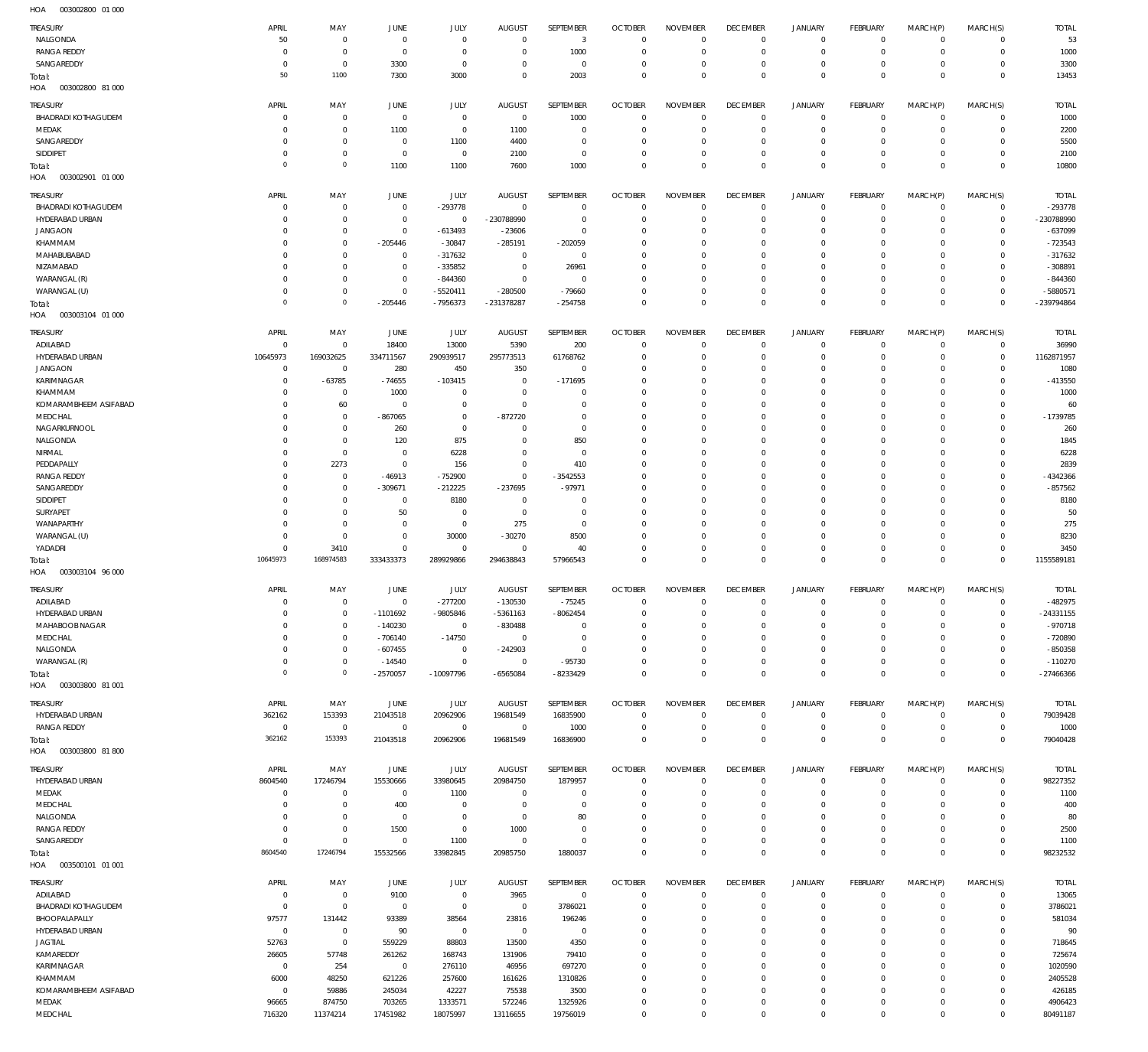003500101 01 001 HOA

| TREASURY                           | APRIL                     | MAY                           | JUNE                          | JULY                   | <b>AUGUST</b>               | <b>SEPTEMBER</b>           | <b>OCTOBER</b>                   | <b>NOVEMBER</b>                   | <b>DECEMBER</b>                  | <b>JANUARY</b>               | <b>FEBRUARY</b>         | MARCH(P)               | MARCH(S)                   | <b>TOTAL</b>            |
|------------------------------------|---------------------------|-------------------------------|-------------------------------|------------------------|-----------------------------|----------------------------|----------------------------------|-----------------------------------|----------------------------------|------------------------------|-------------------------|------------------------|----------------------------|-------------------------|
| MULUGU                             | 12863                     | 34050                         | 112310                        | 68790                  | 3600                        | 6534                       | $\mathbb O$                      | $\mathbf 0$                       | $\mathbf 0$                      | $\mathbf 0$                  | $\overline{0}$          | $\circ$                | $\mathbf 0$                | 238147                  |
| NALGONDA                           | $\mathbf 0$               | 685478                        | 1780778                       | 1432220                | 775559                      | 691999                     | $\mathbb O$                      | $\mathbf 0$                       | $\mathbb O$                      | $\mathbf 0$                  | $\mathbf 0$             | $\Omega$               | $\mathbb O$                | 5366034                 |
| NIRMAL                             | $^{\circ}$                | 11915                         | 17873                         | 138106                 | 28346                       | 88040                      | $\overline{0}$                   | $\overline{0}$                    | $\overline{0}$                   | $^{\circ}$                   | $\mathbf 0$             | $\Omega$               | $\mathbf 0$                | 284280                  |
| NIZAMABAD                          | $\mathbf 0$               | $\mathbf 0$                   | 340888                        | 51040                  | 98000                       | 10584                      | $\mathbf 0$                      | $\Omega$                          | $\overline{0}$                   | $\mathbf{0}$                 | $\Omega$                | $\Omega$               | $\mathbf 0$                | 500512                  |
| PEDDAPALLY                         | $\mathbf 0$               | 130680                        | $\overline{0}$                | $\mathbf 0$            | $\overline{0}$              | $\mathbf 0$                | $\mathbf{0}$                     | $\Omega$                          | $\overline{0}$                   | $^{\circ}$                   | $\mathbf 0$             | $\Omega$               | $\mathbf 0$                | 130680                  |
| <b>RANGA REDDY</b>                 | 59940                     | 3540915                       | 11629494                      | 33520723               | 12754562                    | 36312622                   | $\mathbf{0}$                     | $\mathbf 0$                       | $\overline{0}$                   | $^{\circ}$                   | $\Omega$                | $\Omega$               | $\mathbf 0$                | 97818256                |
| SANGAREDDY<br>SIDDIPET             | $\mathbf 0$<br>$^{\circ}$ | 4699344                       | 5133890                       | 5945230<br>$\mathbf 0$ | 7001174<br>$\overline{0}$   | 13788214<br>$\overline{0}$ | $\mathbf{0}$<br>$\mathbf 0$      | $\Omega$<br>$\mathbf 0$           | $\overline{0}$<br>$\overline{0}$ | $^{\circ}$<br>$^{\circ}$     | $\Omega$<br>$\mathbf 0$ | $\Omega$<br>$\Omega$   | $\mathbf 0$<br>$\mathbf 0$ | 36567852<br>300         |
| SIRICILLA                          | $\mathbf 0$               | $\overline{0}$<br>422246      | 300<br>733442                 | 335236                 | 354388                      | 352944                     | $\overline{0}$                   | $\Omega$                          | $\mathbf 0$                      | $^{\circ}$                   | $\Omega$                | $\Omega$               | $\mathbf 0$                | 2198256                 |
| SURYAPET                           | $\mathbf 0$               | $\,0\,$                       | $\overline{0}$                | $\mathbf 0$            | 3804                        | 12200                      | $\mathbf 0$                      | $\mathbf 0$                       | $\overline{0}$                   | $^{\circ}$                   | $\mathbf 0$             | $\Omega$               | $\mathbf 0$                | 16004                   |
| VIKARABAD                          | $\mathbf 0$               | 117150                        | 77325                         | $\mathbf 0$            | 419964                      | 467817                     | $\mathbf 0$                      | $\Omega$                          | $\overline{0}$                   | $^{\circ}$                   | $\Omega$                | $\Omega$               | $\mathbf 0$                | 1082256                 |
| WARANGAL (R)                       | $\mathbf 0$               | 350471                        | 716849                        | 722996                 | 110226                      | 262348                     | $\mathbf{0}$                     | $\mathbf{0}$                      | $\mathbb O$                      | $\mathbf 0$                  | $\mathbf 0$             | $\Omega$               | $\mathbf 0$                | 2162890                 |
| Total:                             | 1068733                   | 22538793                      | 40487726                      | 62495956               | 35695831                    | 79152870                   | $\mathbb O$                      | $\Omega$                          | $\mathbb O$                      | $\mathbb O$                  | $\overline{0}$          | $\Omega$               | $\mathbf 0$                | 241439909               |
| HOA<br>003500101 01 002            |                           |                               |                               |                        |                             |                            |                                  |                                   |                                  |                              |                         |                        |                            |                         |
|                                    |                           |                               |                               |                        |                             |                            |                                  |                                   |                                  |                              |                         |                        |                            |                         |
| TREASURY<br>ADILABAD               | APRIL<br>1620             | MAY<br>167575                 | JUNE<br>77100                 | JULY<br>266077         | <b>AUGUST</b><br>240888     | SEPTEMBER<br>314530        | <b>OCTOBER</b><br>$\overline{0}$ | <b>NOVEMBER</b><br>$\overline{0}$ | <b>DECEMBER</b><br>$\mathbf 0$   | JANUARY<br>$^{\circ}$        | FEBRUARY<br>$\mathbf 0$ | MARCH(P)<br>$^{\circ}$ | MARCH(S)<br>$\mathbf 0$    | <b>TOTAL</b><br>1067790 |
| <b>BHADRADI KOTHAGUDEM</b>         | $\overline{0}$            | 210868                        | 39000                         | 1471828                | 37313                       | $\overline{0}$             | $\mathbb O$                      | $\mathbf{0}$                      | $\overline{0}$                   | $^{\circ}$                   | $\mathbf 0$             | $\Omega$               | $\mathbf 0$                | 1759009                 |
| <b>JAGTIAL</b>                     | 31511                     | 524336                        | 520312                        | 968252                 | 37848                       | 247849                     | $\overline{0}$                   | $\overline{0}$                    | $\overline{0}$                   | $^{\circ}$                   | $\mathbf 0$             | $\Omega$               | $\mathbf 0$                | 2330108                 |
| <b>JANGAON</b>                     | 29532                     | 164485                        | 560652                        | 495613                 | 393068                      | 364028                     | $\overline{0}$                   | $\mathbf 0$                       | $\overline{0}$                   | $^{\circ}$                   | $\Omega$                |                        | $\mathbf 0$                | 2007378                 |
| JOGULAMBA GADWAL                   | $\mathbf 0$               | 10150                         | 241870                        | 791750                 | 382208                      | 132800                     | $\mathbf{0}$                     | $\Omega$                          | $\overline{0}$                   | $^{\circ}$                   | $\Omega$                | $\Omega$               | $\mathbf 0$                | 1558778                 |
| KAMAREDDY                          | 29950                     | 292996                        | 1015496                       | 701771                 | 169395                      | 552197                     | $\overline{0}$                   | 0                                 | $\overline{0}$                   | $\Omega$                     | $\Omega$                | $\Omega$               | $\mathbf 0$                | 2761805                 |
| KARIMNAGAR                         | 270000                    | 304491                        | 1030258                       | 1162743                | 903571                      | 663012                     | $\mathbf 0$                      | $\Omega$                          | $\overline{0}$                   | $^{\circ}$                   | $\Omega$                | $\Omega$               | $\mathbf 0$                | 4334075                 |
| KHAMMAM                            | 194800                    | 768685                        | 1013775                       | 3899219                | 2051223                     | 4020381                    | $\mathbf 0$                      | $\mathbf 0$                       | $\overline{0}$                   | 0                            | $\Omega$                | $\Omega$               | $\mathbf 0$                | 11948083                |
| KOMARAMBHEEM ASIFABAD              | $\overline{0}$            | 87015                         | 96020                         | 165929                 | 42567                       | 8100                       | $\overline{0}$                   | $\Omega$                          | $\overline{0}$                   | $^{\circ}$                   | $\Omega$                | $\Omega$               | $\mathbf 0$                | 399631                  |
| MAHABOOB NAGAR                     | 917075                    | 1145968                       | 870322                        | 369000                 | 561715                      | 189932                     | $\overline{0}$                   | $\mathbf 0$                       | $\overline{0}$                   | $\Omega$                     | $\Omega$                | $\Omega$               | $\mathbf 0$                | 4054012                 |
| MAHABUBABAD                        | 125350                    | 63414                         | 973839                        | 2437537                | 2236071                     | 423735                     | $\overline{0}$                   | 0                                 | $\overline{0}$                   | $^{\circ}$                   | $\Omega$                |                        | $\mathbf 0$                | 6259946                 |
| MANCHERIAL                         | 116355                    | 1025402                       | 797808                        | 904566                 | 1631354                     | 147280                     | $\mathbf{0}$                     | $\mathbf 0$                       | $\overline{0}$                   | $\Omega$                     | $\Omega$                | $\Omega$               | $\mathbf 0$                | 4622765                 |
| MEDAK                              | 112200                    | 172810                        | 69570                         | 369500                 | 278950                      | 212400                     | $\mathbf{0}$                     | 0                                 | $\overline{0}$                   | $^{\circ}$                   | $\mathbf 0$             | $\Omega$               | $\mathbf 0$                | 1215430                 |
| MEDCHAL                            | $\mathbf 0$               | 4355460                       | 9852028                       | 13088561               | 5950748                     | 11981636                   | $\overline{0}$                   | $\Omega$                          | $\overline{0}$                   | $\Omega$                     | $\Omega$                | $\Omega$               | $\mathbf 0$                | 45228433                |
| MULUGU                             | $\overline{0}$            | $\overline{0}$                | $\overline{0}$                | $\mathbf 0$            | 3150                        | $\overline{0}$             | $\mathbf{0}$                     | $\mathbf 0$                       | $\overline{0}$                   | $^{\circ}$                   | $\mathbf 0$             | $\Omega$               | $\mathbf 0$                | 3150                    |
| NAGARKURNOOL                       | 3645                      | 40468                         | 239630                        | 356630                 | 204722                      | 706199                     | $\overline{0}$                   | $\Omega$                          | $\overline{0}$                   | $\Omega$                     | $\Omega$                |                        | $\mathbf 0$                | 1551294                 |
| NALGONDA                           | 233723                    | 621267                        | 1312788                       | 1313778                | 2192362                     | 772761                     | $\mathbf{0}$                     | $\mathbf 0$                       | $\overline{0}$                   | $^{\circ}$                   | $\mathbf 0$             | $\Omega$               | $\mathbf 0$                | 6446679                 |
| NARAYANPET                         | 42720                     | 29925                         | 19950                         | 80100                  | 70678                       | 635505                     | $\overline{0}$                   | $\Omega$                          | $\overline{0}$                   | $\Omega$                     | $\Omega$                |                        | $\mathbf 0$                | 878878                  |
| NIRMAL                             | $\mathbf 0$               | 342818                        | 215476                        | 236219                 | 268509                      | 606521                     | $\mathbf 0$                      | $\mathbf 0$                       | $\overline{0}$                   | $^{\circ}$                   | $\mathbf 0$             | $\Omega$               | $\mathbf 0$                | 1669543                 |
| NIZAMABAD                          | 60245                     | 2628331                       | 7504811                       | 1109560                | 1212167                     | 1560424                    | $\overline{0}$                   | $\mathbf 0$                       | $\overline{0}$                   | $\Omega$                     | $\Omega$                |                        | $\mathbf 0$                | 14075538                |
| PEDDAPALLY                         | 52200                     | 303045                        | 2328389                       | 1107049                | 242720                      | 1309782                    | $\mathbf{0}$                     | $\Omega$                          | $\overline{0}$                   | $^{\circ}$                   | $\Omega$                | $\Omega$               | $\mathbf 0$                | 5343185                 |
| <b>RANGA REDDY</b>                 | 5000                      | 1151083                       | 29519945                      | 7316741                | 4489374                     | 11112620                   | $\overline{0}$                   | 0                                 | $\overline{0}$                   | $\Omega$                     | $\Omega$<br>$\Omega$    | $\Omega$               | $\mathbf 0$                | 53594763                |
| SANGAREDDY                         | $\mathbf 0$               | 59950                         | 156265                        | 5483900                | 130020                      | 118350                     | $\mathbf{0}$<br>$\mathbf{0}$     | $\Omega$                          | $\overline{0}$<br>$\overline{0}$ | $^{\circ}$                   | $\Omega$                | $\Omega$               | $\mathbf 0$<br>$\mathbf 0$ | 5948485                 |
| SIDDIPET<br>SIRICILLA              | 198129<br>$^{\circ}$      | 282901<br>137507              | 599308<br>94676               | 640119<br>34050        | 354916<br>110653            | 619583<br>2172911          | $\overline{0}$                   | $\mathbf 0$<br>$\Omega$           | $\overline{0}$                   | 0<br>$^{\circ}$              | $\Omega$                | $\Omega$<br>$\Omega$   | $\mathbf 0$                | 2694956<br>2549797      |
| SURYAPET                           | $^{\circ}$                | 288575                        | 2689761                       | 645235                 | 877795                      | 730826                     | $\mathbf{0}$                     | $\mathbf 0$                       | $\overline{0}$                   | $\Omega$                     | $\Omega$                | $\Omega$               | $\mathbf 0$                | 5232192                 |
| VIKARABAD                          | $\mathbf 0$               | 73140                         | 223485                        | 19913                  | 87253                       | 1218360                    | $\mathbf{0}$                     | 0                                 | $\overline{0}$                   | $^{\circ}$                   | $\Omega$                |                        | $\mathbf 0$                | 1622151                 |
| WANAPARTHY                         | 402235                    | 153777                        | 301350                        | 447016                 | 187261                      | 78430                      | $\mathbf{0}$                     | $\mathbf 0$                       | $\overline{0}$                   | $\Omega$                     | $\Omega$                | $\Omega$               | $\mathbf 0$                | 1570069                 |
| WARANGAL (R)                       | $^{\circ}$                | 10464                         | 325795                        | 43550                  | $\overline{0}$              | 16500                      | $\mathbf{0}$                     | 0                                 | $\overline{0}$                   | $^{\circ}$                   | $\Omega$                | $\Omega$               | $\mathbf 0$                | 396309                  |
| WARANGAL (U)                       | 60300                     | 2052572                       | 9036808                       | 1484178                | 1095510                     | 1266645                    | $\overline{0}$                   | $\mathbf 0$                       | $\overline{0}$                   | $\Omega$                     | $\Omega$                | $\Omega$               | $\mathbf 0$                | 14996013                |
| YADADRI                            | $^{\circ}$                | 1661470                       | 3500725                       | 2729948                | 3463880                     | 2157840                    | $\overline{0}$                   | 0                                 | $\overline{0}$                   | $^{\circ}$                   | $\mathbf 0$             | $\Omega$               | $\mathbf 0$                | 13513863                |
| Total:                             | 2886590                   | 19130948                      | 75227212                      | 50140332               | 29907889                    | 44341137                   | $\overline{0}$                   | $\mathbf 0$                       | $\mathbb O$                      | $\mathbf 0$                  | $\overline{0}$          | $\Omega$               | $\Omega$                   | 221634108               |
| HOA<br>003900101 81 000            |                           |                               |                               |                        |                             |                            |                                  |                                   |                                  |                              |                         |                        |                            |                         |
| TREASURY                           | APRIL                     | MAY                           | <b>JUNE</b>                   | <b>JULY</b>            | <b>AUGUST</b>               | SEPTEMBER                  | <b>OCTOBER</b>                   | <b>NOVEMBER</b>                   | <b>DECEMBER</b>                  | <b>JANUARY</b>               | <b>FEBRUARY</b>         | MARCH(P)               | MARCH(S)                   | <b>TOTAL</b>            |
| MULUGU                             | 0                         | $\mathbf 0$                   | $\overline{0}$                | $\mathbf 0$            | 1000                        | $\mathbf 0$                | $\overline{0}$                   | $\mathbf{0}$                      | $\overline{0}$                   | $^{\circ}$                   | $\mathbf 0$             | $\mathbf 0$            | $\mathbf 0$                | 1000                    |
| Total:                             | $\Omega$                  | $\circ$                       | $\overline{0}$                | $\mathbf 0$            | 1000                        | $\overline{0}$             | $\mathbb O$                      | $\mathbf 0$                       | $\overline{0}$                   | $\mathbb O$                  | $\overline{0}$          | $\Omega$               | $\mathbf 0$                | 1000                    |
| HOA<br>003900102 01 000            |                           |                               |                               |                        |                             |                            |                                  |                                   |                                  |                              |                         |                        |                            |                         |
| TREASURY                           | APRIL                     | MAY                           | <b>JUNE</b>                   | <b>JULY</b>            | <b>AUGUST</b>               | SEPTEMBER                  | <b>OCTOBER</b>                   | <b>NOVEMBER</b>                   | <b>DECEMBER</b>                  | <b>JANUARY</b>               | FEBRUARY                | MARCH(P)               | MARCH(S)                   | <b>TOTAL</b>            |
| HYDERABAD URBAN                    | 0                         | $\mathbf 0$                   | 250                           | $\mathbf 0$            | $\overline{0}$              | $\mathbf 0$                | $\overline{0}$                   | $\mathbf{0}$                      | $\overline{0}$                   | $\circ$                      | $\mathbf 0$             | $^{\circ}$             | $\mathbf 0$                | 250                     |
| <b>JAGTIAL</b>                     | 0                         | $\mathbf 0$                   | $\overline{0}$                | $\mathbf 0$            | $^{\circ}$                  | 50                         | $\overline{0}$                   | $\mathbf 0$                       | $^{\circ}$                       | $\circ$                      | $\mathbf 0$             | $\Omega$               | $\mathbf 0$                | 50                      |
| <b>JANGAON</b>                     | 0                         | $\mathbf 0$                   | 1000                          | 0                      | $^{\circ}$                  | 0                          | $\overline{0}$                   | 0                                 | $^{\circ}$                       | 0                            | $\mathbf 0$             |                        | $\mathbf 0$                | 1000                    |
| KAMAREDDY                          | 0                         | $\mathbb O$                   | $\overline{0}$                | 0                      | 500                         | $\mathbf{0}$               | $\overline{0}$                   | $\Omega$                          | $^{\circ}$                       | 0                            | $\Omega$                |                        | $\mathbf 0$                | 500                     |
| MAHABOOB NAGAR                     | 0                         | 220                           | 1310                          | $\Omega$               | $^{\circ}$                  | 1050                       | $\overline{0}$                   | 0                                 | $^{\circ}$                       | 0                            | $\Omega$                |                        | $\mathbf 0$                | 2580                    |
| MAHABUBABAD                        | 0                         | $\mathbf 0$                   | $\overline{0}$                | 0                      | $\mathbf 0$                 | 150                        | $\overline{0}$                   | 0                                 | $^{\circ}$                       | 0                            | $\Omega$                |                        | $\mathbf 0$                | 150                     |
| MEDAK                              | 0                         | $\mathbf 0$                   | $\overline{0}$                | $\mathbf 0$            | $^{\circ}$                  | 510                        | $\overline{0}$                   | 0                                 | $^{\circ}$                       | 0                            | $\Omega$                |                        | $\mathbf 0$                | 510                     |
| MEDCHAL                            | 0                         | 1500                          | 1000                          | $\mathbf 0$            | 1000                        | 1350                       | $\overline{0}$                   | 0                                 | $^{\circ}$                       | 0                            | $\mathbf 0$             |                        | $\mathbf 0$                | 4850                    |
| NAGARKURNOOL                       | 0                         | $\mathbf{0}$                  | 1680                          | 200                    | 1800                        | 800                        | $\overline{0}$                   | $\Omega$                          | $^{\circ}$                       | $\Omega$                     | $\Omega$                |                        | $\mathbf 0$                | 4480                    |
| NALGONDA                           | 0                         | 750                           | 1300                          | 850                    | $^{\circ}$                  | 250                        | $\overline{0}$                   | 0                                 | $^{\circ}$                       | 0                            | $\mathbf 0$             |                        | $\mathbf 0$                | 3150                    |
| NARAYANPET                         | 0                         | $\mathbf 0$                   | 625                           | $\mathbf 0$            | $\overline{0}$              | 1215                       | $\mathbf 0$                      | 0                                 | $^{\circ}$                       | $\Omega$                     | $\Omega$                |                        | $\Omega$                   | 1840                    |
| NIZAMABAD                          | 0                         | 500                           | $\overline{0}$                | 4800                   | 4590                        | $\mathbf{0}$               | $\overline{0}$                   | 0                                 | $^{\circ}$                       | 0                            | $\mathbf 0$             |                        | $\mathbf 0$                | 9890                    |
| PEDDAPALLY                         | 0                         | $\mathbf 0$                   | 32106                         | 19325                  | 12551                       | $\mathbf{0}$               | $\mathbf 0$                      | $\Omega$                          | $^{\circ}$                       | $\Omega$                     | $\Omega$                |                        | $\mathbf 0$                | 63982                   |
| <b>RANGA REDDY</b>                 | 0                         | $\mathbf 0$                   | 1470                          | 1960                   | 1475                        | 35350                      | $\overline{0}$                   | 0                                 | $^{\circ}$                       | 0                            | $\Omega$                |                        | $\mathbf 0$                | 40255                   |
| SANGAREDDY                         | 0                         | 200                           | 0                             | $\mathbf 0$            | 70390                       | 155885                     | $\mathbf 0$                      | 0                                 | $^{\circ}$                       | 0                            | $\Omega$                |                        | $\mathbf 0$                | 226475                  |
| SIDDIPET                           | 0                         | $\mathbf 0$                   | $\overline{0}$                | 500                    | $\overline{0}$              | 103085                     | $\overline{0}$                   | 0                                 | $^{\circ}$                       | 0                            | $\Omega$                |                        | $\mathbf 0$                | 103585                  |
| SURYAPET                           | 0                         | $\mathbf 0$                   | $\mathbf 0$                   | $\mathbf 0$            | $\overline{0}$              | 100                        | $\overline{0}$                   | 0                                 | $^{\circ}$                       | 0                            | $\Omega$<br>$\Omega$    |                        | $\mathbf 0$                | 100                     |
| VIKARABAD<br>WANAPARTHY            | 0                         | 100                           | 360                           | 2060                   | 1518                        | 2830                       | $\overline{0}$<br>$\mathbf 0$    | $\Omega$                          | $^{\circ}$<br>$^{\circ}$         | 0                            | $\Omega$                |                        | $\mathbf 0$<br>$\mathbf 0$ | 6868                    |
| WARANGAL (R)                       | 0<br>0                    | $\overline{0}$<br>$\mathbf 0$ | $\mathbf 0$<br>$\overline{0}$ | 210<br>$\mathbf 0$     | $\overline{0}$<br>4620      | 1510<br>$^{\circ}$         | $\mathbf 0$                      | 0<br>0                            | $\overline{0}$                   | 0<br>0                       | $\Omega$                |                        | $\mathbf 0$                | 1720<br>4620            |
| YADADRI                            | 0                         | $\mathbf 0$                   | 500                           | 1000                   | $\overline{0}$              | 500                        | $\overline{0}$                   | $\mathbf 0$                       | $\overline{0}$                   | $\circ$                      | $\mathbf 0$             | $\Omega$               | $\mathbf 0$                | 2000                    |
| Total:                             | $\overline{0}$            | 3270                          | 41601                         | 30905                  | 98444                       | 304635                     | $\overline{0}$                   | $\mathbf{0}$                      | $\mathbb O$                      | $\mathbf 0$                  | $\mathbf{0}$            | $\Omega$               | $\mathbf 0$                | 478855                  |
| 003900102 02 000<br>HOA            |                           |                               |                               |                        |                             |                            |                                  |                                   |                                  |                              |                         |                        |                            |                         |
|                                    |                           |                               |                               |                        |                             |                            |                                  |                                   |                                  |                              |                         |                        |                            |                         |
| <b>TREASURY</b><br>HYDERABAD URBAN | APRIL<br>4200000          | MAY<br>$\mathbf{0}$           | <b>JUNE</b><br>$\overline{0}$ | JULY<br>18212          | <b>AUGUST</b><br>$^{\circ}$ | SEPTEMBER<br>$^{\circ}$    | <b>OCTOBER</b><br>$\overline{0}$ | <b>NOVEMBER</b><br>$\overline{0}$ | <b>DECEMBER</b><br>$^{\circ}$    | <b>JANUARY</b><br>$^{\circ}$ | FEBRUARY<br>$\circ$     | MARCH(P)<br>$\Omega$   | MARCH(S)<br>$\mathbf 0$    | <b>TOTAL</b><br>4218212 |
| MEDCHAL                            | 0                         | $\mathbf 0$                   | 4500                          | $\mathbf 0$            | $\mathbf 0$                 | $\mathbf{0}$               | $\overline{0}$                   | $\mathbf 0$                       | $\overline{0}$                   | $\circ$                      | $\mathbf 0$             | 0                      | $\mathbf 0$                | 4500                    |
| NAGARKURNOOL                       | $\mathbf 0$               | $\mathbf 0$                   | $\mathbf{0}$                  | $\mathbf 0$            | $\overline{0}$              | 445000                     | $\mathbf{0}$                     | $\mathbf{0}$                      | $\mathbf 0$                      | $\mathbf 0$                  | $\mathbf 0$             | $\Omega$               | $\mathbf 0$                | 445000                  |
|                                    |                           |                               |                               |                        |                             |                            |                                  |                                   |                                  |                              |                         |                        |                            |                         |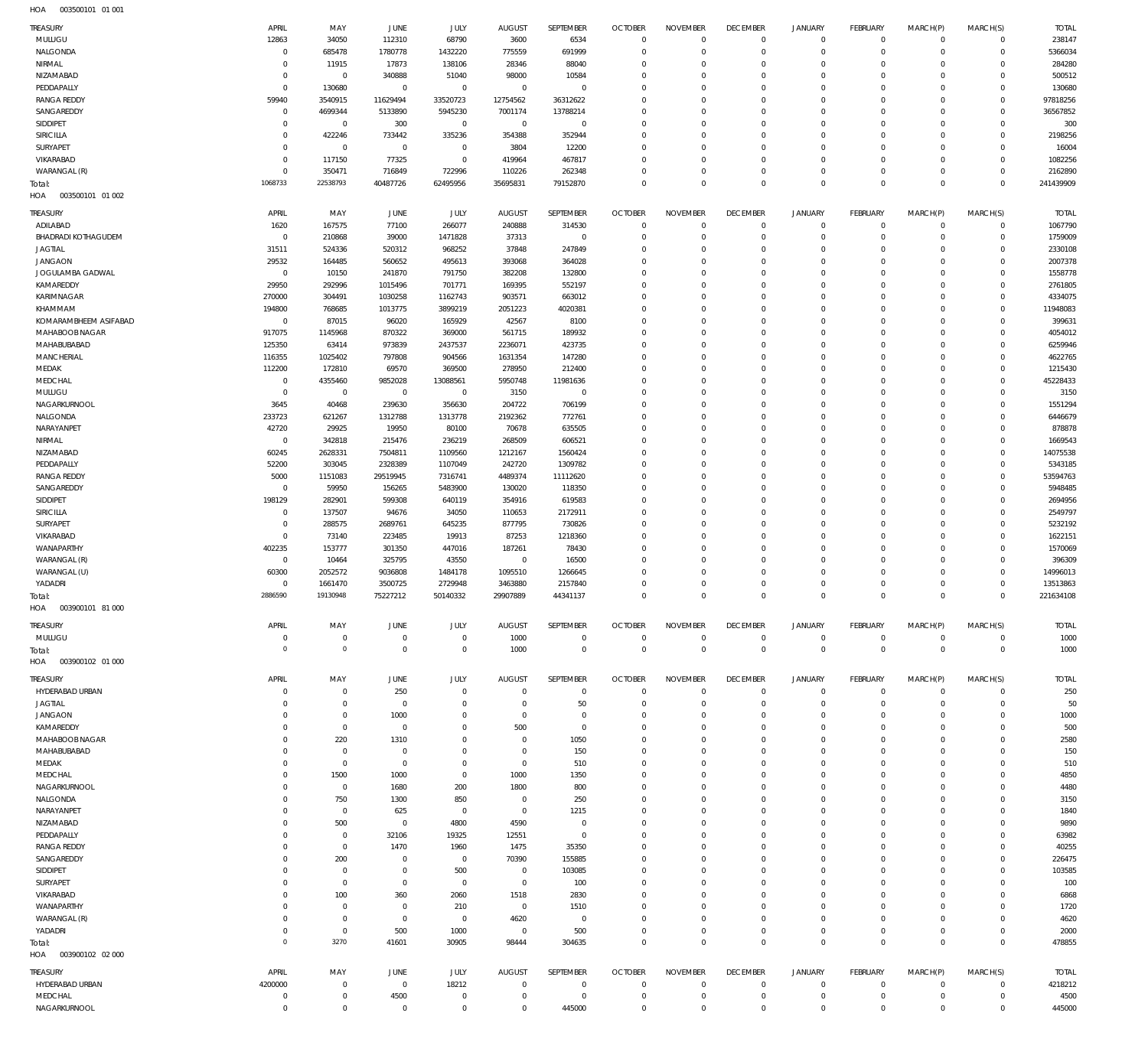003900102 02 000 HOA

| TREASURY                          | APRIL                      | MAY                              | JUNE                       | JULY                         | <b>AUGUST</b>              | SEPTEMBER                      | <b>OCTOBER</b>             | <b>NOVEMBER</b>                  | <b>DECEMBER</b>               | <b>JANUARY</b>             | <b>FEBRUARY</b>      | MARCH(P)                   | MARCH(S)                | <b>TOTAL</b>            |
|-----------------------------------|----------------------------|----------------------------------|----------------------------|------------------------------|----------------------------|--------------------------------|----------------------------|----------------------------------|-------------------------------|----------------------------|----------------------|----------------------------|-------------------------|-------------------------|
| NALGONDA                          | $\mathbf 0$                | $\overline{0}$                   | $\mathbf 0$                | 500                          | $\mathbf 0$                | $\overline{0}$                 | $\Omega$                   | $^{\circ}$                       | $^{\circ}$                    | $\mathbf 0$                | $\Omega$             | $\mathbf 0$                | $\mathbf 0$             | 500                     |
| NIZAMABAD                         | $\mathbf 0$                | $\overline{0}$                   | 18200                      | $\overline{0}$               | $\mathbf 0$                | $\overline{0}$                 | $\mathbf 0$                | $\overline{0}$                   | $^{\circ}$                    | $\mathbf 0$                | $\Omega$             | $\mathbf 0$                | $\mathbf 0$             | 18200                   |
| <b>RANGA REDDY</b>                | 2000000                    | $\overline{0}$                   | $\mathbf 0$                | $^{\circ}$                   | $\mathbf 0$                | $\overline{0}$                 | $\Omega$                   | $^{\circ}$                       | $\mathbf 0$                   | $\mathbf 0$                | $\Omega$             | $\Omega$                   | $\Omega$                | 2000000                 |
| <b>SIDDIPET</b><br>VIKARABAD      | $\mathbf 0$<br>$\mathbf 0$ | $^{\circ}$<br>$\overline{0}$     | 150<br>$\mathbf 0$         | 200<br>250                   | $\mathbf 0$<br>250         | 50<br>4000                     | $\mathbf 0$<br>$\Omega$    | $^{\circ}$<br>$^{\circ}$         | $\mathbf 0$<br>$\mathbf 0$    | $\Omega$<br>$\mathbf 0$    | $\Omega$             | $\Omega$<br>$\Omega$       | $\Omega$<br>$\Omega$    | 400<br>4500             |
| YADADRI                           | 500                        | 500                              | $\mathbf 0$                | $\overline{0}$               | 1000                       | 2000                           | $\mathbf 0$                | $\overline{0}$                   | $\mathbf 0$                   | $\Omega$                   | $\Omega$             | $\mathbf 0$                | $\mathbf 0$             | 4000                    |
| Total:                            | 6200500                    | 500                              | 22850                      | 19162                        | 1250                       | 451050                         | $\mathbf 0$                | $\mathbb O$                      | $\mathbf 0$                   | $\mathbf{0}$               | $\Omega$             | $\Omega$                   | $\Omega$                | 6695312                 |
| 003900102 81 000<br>HOA           |                            |                                  |                            |                              |                            |                                |                            |                                  |                               |                            |                      |                            |                         |                         |
| TREASURY                          | APRIL                      | MAY                              | <b>JUNE</b>                | JULY                         | <b>AUGUST</b>              | SEPTEMBER                      | <b>OCTOBER</b>             | <b>NOVEMBER</b>                  | <b>DECEMBER</b>               | <b>JANUARY</b>             | <b>FEBRUARY</b>      | MARCH(P)                   | MARCH(S)                | <b>TOTAL</b>            |
| JOGULAMBA GADWAL                  | $\mathbf 0$                | $\overline{0}$                   | $\mathbf 0$                | $^{\circ}$                   | $^{\circ}$                 | 1000                           | $\mathbf 0$                | $^{\circ}$                       | $\overline{0}$                | $\mathbf 0$                | $\Omega$             | $\mathbf 0$                | $\mathbf 0$             | 1000                    |
| KAMAREDDY                         | $\mathbf 0$                | $\overline{0}$                   | $\mathbf 0$                | $^{\circ}$                   | $\mathbf 0$                | 10600                          | $\mathbf 0$                | $^{\circ}$                       | $^{\circ}$                    | $\mathbf 0$                | $\Omega$             | $\Omega$                   | $\mathbf 0$             | 10600                   |
| MAHABOOB NAGAR<br>MAHABUBABAD     | $\Omega$                   | 100<br>$\overline{0}$            | 650                        | 500                          | 150                        | 11450                          | $\Omega$<br>$\Omega$       | $^{\circ}$                       | $\mathbf 0$                   | $\Omega$<br>$\Omega$       |                      | $\Omega$<br>$\Omega$       | $\Omega$                | 12850                   |
| MEDAK                             | 0<br>$\Omega$              | 300                              | 50<br>100                  | $^{\circ}$<br>$^{\circ}$     | 900<br>800                 | 750<br>2900                    | $\Omega$                   | $^{\circ}$<br>$^{\circ}$         | $\mathbf 0$<br>$\mathbf 0$    | $\Omega$                   |                      | $\Omega$                   | $\Omega$<br>$\Omega$    | 1700<br>4100            |
| MEDCHAL                           | O                          | $\overline{0}$                   | 3150                       | 3050                         | 1800                       | 2600                           | $\Omega$                   | $^{\circ}$                       | $\Omega$                      | $\Omega$                   |                      | $\Omega$                   | $\Omega$                | 10600                   |
| NAGARKURNOOL                      | O                          | 500                              | 4000                       | 250                          | 2500                       | 750                            | $\Omega$                   | $\mathbf 0$                      | $\mathbf 0$                   | $\Omega$                   |                      | $\Omega$                   | $\Omega$                | 8000                    |
| NALGONDA                          | O                          | $\overline{0}$                   | $\mathbf 0$                | $^{\circ}$                   | $^{\circ}$                 | 100                            | $\Omega$                   | $\Omega$                         | $\Omega$                      | $\Omega$                   |                      | $\Omega$                   | $\Omega$                | 100                     |
| NARAYANPET<br>NIZAMABAD           | $\Omega$<br>$\Omega$       | $\overline{0}$<br>500            | 1100<br>3500               | $^{\circ}$                   | $\mathbf 0$                | 1000                           | $\Omega$<br>$\Omega$       | $\mathbf 0$<br>$^{\circ}$        | 0<br>$\Omega$                 | $\Omega$<br>$\Omega$       |                      | $\Omega$<br>$\Omega$       | $\Omega$<br>$\Omega$    | 2100                    |
| PEDDAPALLY                        | 0                          | $\overline{0}$                   | 400                        | 2800<br>$^{\circ}$           | 3420<br>$^{\circ}$         | 11100<br>$\overline{0}$        | 0                          | $^{\circ}$                       | 0                             | $\Omega$                   |                      | $\Omega$                   | $\Omega$                | 21320<br>400            |
| <b>RANGA REDDY</b>                | $\Omega$                   | 2535                             | 3100                       | 1000                         | 3535                       | 26175                          | $\Omega$                   | $\Omega$                         | $\Omega$                      | $\Omega$                   |                      | $\Omega$                   | $\Omega$                | 36345                   |
| SANGAREDDY                        | 0                          | $^{\circ}$                       | 50                         | 1450                         | 1950                       | 1650                           | 0                          | $^{\circ}$                       | $\mathbf 0$                   | $\Omega$                   |                      | $\Omega$                   | $\Omega$                | 5100                    |
| <b>SIDDIPET</b>                   | O                          | $\overline{0}$                   | 100                        | 50                           | $^{\circ}$                 | 350                            | $\Omega$                   | $^{\circ}$                       | $\Omega$                      | $\Omega$                   |                      | $\Omega$                   | $\Omega$                | 500                     |
| <b>SIRICILLA</b>                  | $\Omega$                   | 500                              | $^{\circ}$                 | 1100                         | $\mathbf{0}$               | 1500000                        | $\Omega$                   | $^{\circ}$                       | $^{\circ}$                    | $\Omega$                   |                      | $\Omega$                   | $\Omega$                | 1501600                 |
| VIKARABAD<br>WANAPARTHY           | O<br>0                     | 250<br>$^{\circ}$                | 500<br>$\mathbf 0$         | 2750<br>50                   | 2250<br>250                | 3750<br>250                    | $\Omega$<br>$\Omega$       | $\Omega$<br>$^{\circ}$           | $\Omega$<br>$^{\circ}$        | $\Omega$<br>$\Omega$       |                      | $\Omega$<br>$\Omega$       | $\Omega$<br>$\Omega$    | 9500<br>550             |
| WARANGAL (R)                      | 0                          | $\overline{0}$                   | $\mathbf 0$                | 2000                         | 2500                       | $\overline{0}$                 | $\Omega$                   | $^{\circ}$                       | $^{\circ}$                    | $\Omega$                   |                      | $\Omega$                   | $\Omega$                | 4500                    |
| WARANGAL (U)                      | $\mathbf 0$                | 500                              | 2000                       | 4000                         | 1500                       | 2000                           | $\Omega$                   | $^{\circ}$                       | $^{\circ}$                    | $\Omega$                   |                      | $\Omega$                   | $\Omega$                | 10000                   |
| Total:                            | $\mathbf 0$                | 5185                             | 18700                      | 19000                        | 21555                      | 1576425                        | $\Omega$                   | $\overline{0}$                   | $^{\circ}$                    | $\mathbf 0$                | $\Omega$             | $\Omega$                   | $^{\circ}$              | 1640865                 |
| 003900103 01 000<br>HOA           |                            |                                  |                            |                              |                            |                                |                            |                                  |                               |                            |                      |                            |                         |                         |
| <b>TREASURY</b>                   | APRIL                      | MAY                              | <b>JUNE</b>                | JULY                         | <b>AUGUST</b>              | SEPTEMBER                      | <b>OCTOBER</b>             | <b>NOVEMBER</b>                  | <b>DECEMBER</b>               | <b>JANUARY</b>             | <b>FEBRUARY</b>      | MARCH(P)                   | MARCH(S)                | <b>TOTAL</b>            |
| HYDERABAD URBAN                   | $\mathbf 0$                | 206383958                        | 600000000                  | 940000000                    | 1850000000                 | 1000000000                     | $\Omega$                   | $^{\circ}$                       | $^{\circ}$                    | $\mathbf 0$                | $\Omega$             | $\Omega$                   | $\mathbf 0$             | 4596383958              |
| <b>RANGA REDDY</b>                | $\mathbf 0$                | 96036570                         | 282197183                  | 214015872                    | 237413306                  | 268922329                      | $^{\circ}$                 | $^{\circ}$                       | $^{\circ}$                    | $\mathbf 0$                | $\Omega$             | $\mathbf 0$                | $\mathbf 0$             | 1098585260              |
| SANGAREDDY<br>Total:              | $\mathbf 0$<br>$\mathbf 0$ | 30902844<br>333323372            | 46975967<br>929173150      | $\overline{0}$<br>1154015872 | $^{\circ}$<br>2087413306   | $^{\circ}$<br>1268922329       | $\Omega$<br>$\mathbf 0$    | $^{\circ}$<br>$\overline{0}$     | $^{\circ}$<br>$\overline{0}$  | $\mathbf 0$<br>$\mathbf 0$ | $\Omega$<br>$\Omega$ | $\mathbf 0$<br>$\mathbf 0$ | $\Omega$<br>$\mathbf 0$ | 77878811<br>5772848029  |
| 003900105 01 000<br>HOA           |                            |                                  |                            |                              |                            |                                |                            |                                  |                               |                            |                      |                            |                         |                         |
| TREASURY                          | APRIL                      | MAY                              | JUNE                       | JULY                         | <b>AUGUST</b>              | SEPTEMBER                      | <b>OCTOBER</b>             | <b>NOVEMBER</b>                  | <b>DECEMBER</b>               | <b>JANUARY</b>             | <b>FEBRUARY</b>      | MARCH(P)                   | MARCH(S)                | <b>TOTAL</b>            |
| BHOOPALAPALLY                     | $\mathbf 0$                | $\overline{0}$                   | $\mathbf 0$                | 2000                         | $\mathbf{0}$               | $\overline{0}$                 | $\Omega$                   | $^{\circ}$                       | $^{\circ}$                    | $\Omega$                   | $\Omega$             | $\Omega$                   | $\mathbf 0$             | 2000                    |
| HYDERABAD URBAN                   | 70000                      | 7602797755                       | 6411387628                 | 7413711066                   | 6004654024                 | 5158122963                     | $\Omega$                   | $^{\circ}$                       | $^{\circ}$                    | $\mathbf 0$                | $\Omega$             | $\mathbf 0$                | $\mathbf 0$             | 32590743436             |
| <b>JAGTIAL</b>                    | $\mathbf 0$                | 150000                           | $\mathbf 0$                | $^{\circ}$                   | $\mathbf 0$                | 1250                           | $\Omega$                   | $^{\circ}$                       | $^{\circ}$                    | $\Omega$                   |                      | $\Omega$                   | $\Omega$                | 151250                  |
| JOGULAMBA GADWAL                  | $\mathbf 0$                | 2000                             | 3000                       | 1000                         | $\mathbf 0$                | $^{\circ}$                     | $\Omega$                   | $^{\circ}$                       | $^{\circ}$                    | $\Omega$                   |                      | $\Omega$                   | $\Omega$                | 6000                    |
| KAMAREDDY                         | 0                          | $\overline{0}$<br>$\overline{0}$ | 2000                       | $^{\circ}$                   | $\mathbf 0$                | $\overline{0}$                 | $\Omega$<br>$\Omega$       | $^{\circ}$                       | $^{\circ}$                    | $\Omega$<br>$\Omega$       |                      | $\Omega$<br>$\Omega$       | $\Omega$                | 2000                    |
| MEDCHAL<br>NAGARKURNOOL           | 0<br>$\mathbf 0$           | $\overline{0}$                   | $\mathbf 0$<br>$\mathbf 0$ | 5000<br>$^{\circ}$           | 11000<br>2000              | 20000<br>$^{\circ}$            | $\Omega$                   | $^{\circ}$<br>$^{\circ}$         | $^{\circ}$<br>$\Omega$        | $\Omega$                   |                      | $\Omega$                   | $\Omega$<br>$\Omega$    | 36000<br>2000           |
| NALGONDA                          | $\Omega$                   | $\Omega$                         | $\Omega$                   | $\Omega$                     | $\mathbf 0$                | 30000                          | $\Omega$                   | $^{\circ}$                       | $\Omega$                      | $\Omega$                   |                      | $\Omega$                   | $\Omega$                | 30000                   |
| <b>RANGA REDDY</b>                | $\mathbf 0$                | 1585904291                       | 1969052715                 | 1444662192                   | 1897316380                 | 2333557311                     | $\Omega$                   | $^{\circ}$                       | $\Omega$                      | $\Omega$                   |                      | $\Omega$                   | $\Omega$                | 9230492889              |
| SANGAREDDY                        | $\Omega$                   | 16100000                         | $\Omega$                   | $\Omega$                     | $\Omega$                   | $\Omega$                       | $\Omega$                   | $\Omega$                         | $\Omega$                      | $\Omega$                   |                      | $\Omega$                   | $\Omega$                | 16100000                |
| VIKARABAD<br>WANAPARTHY           | $\mathbf 0$<br>$\mathbf 0$ | 2000<br>9863                     | $\mathbf 0$<br>$\mathbf 0$ | $\mathbf 0$<br>$\mathbf 0$   | $\mathbf 0$<br>$\mathbf 0$ | $\mathbf{0}$<br>$\overline{0}$ | $\mathbf 0$<br>$\mathbf 0$ | $^{\circ}$<br>$\mathbf 0$        | $\overline{0}$<br>$\mathbf 0$ | $\mathbf 0$<br>$\mathbf 0$ | $\Omega$<br>$\Omega$ | $\Omega$<br>$\Omega$       | $\Omega$<br>$\Omega$    | 2000<br>9863            |
| YADADRI                           | $\mathbf 0$                | 80000                            | 20000                      | $\overline{0}$               | $\Omega$                   | 15000                          | $\mathbf 0$                | $\mathbf 0$                      | $\overline{0}$                | $\mathbf 0$                | $\Omega$             | $\Omega$                   | $\mathbf 0$             | 115000                  |
| Total:                            | 70000                      | 9205045909                       | 8380465343                 | 8858381258                   | 7901983404                 | 7491746524                     | $\mathbf 0$                | $\mathbb O$                      | $\mathbf 0$                   | $\mathbf{0}$               | $\Omega$             | $\Omega$                   | $\Omega$                | 41837692438             |
| 003900105 02 000<br>HOA           |                            |                                  |                            |                              |                            |                                |                            |                                  |                               |                            |                      |                            |                         |                         |
| <b>TREASURY</b>                   | APRIL                      | MAY                              | <b>JUNE</b>                | JULY                         | <b>AUGUST</b>              | SEPTEMBER                      | <b>OCTOBER</b>             | <b>NOVEMBER</b>                  | <b>DECEMBER</b>               | JANUARY                    | <b>FEBRUARY</b>      | MARCH(P)                   | MARCH(S)                | <b>TOTAL</b>            |
| ADILABAD                          | $\mathbf 0$                | 2000                             | 42875000                   | $\overline{0}$               | 13100                      | 42878500                       | $\overline{0}$             | $\overline{0}$                   | $\mathbf 0$                   | $\mathbf 0$                | $\mathbf 0$          | $\circ$                    | $\mathbf 0$             | 85768600                |
| <b>BHADRADI KOTHAGUDEM</b>        | $\mathbf 0$                | 350370                           | 105849750                  | 104250                       | 91750                      | 105378000                      | $\mathbf 0$                | $\overline{0}$                   | $\overline{0}$                | $\mathbf 0$                | $\Omega$             | $\mathbf 0$                | $\mathbf 0$             | 211774120               |
| BHOOPALAPALLY                     | $\mathbf 0$                | $\overline{0}$                   | 38260631                   | 50000                        | $\mathbf{0}$               | 38252000                       | $\mathbf 0$                | $\overline{0}$                   | $\mathbf 0$                   | $\mathbf 0$                | $\Omega$             | $\Omega$                   | $\Omega$                | 76562631                |
| HYDERABAD URBAN<br><b>JAGTIAL</b> | 26764667<br>6500           | 335649870<br>6500                | 1760291440<br>90510400     | 1643512705<br>$\overline{0}$ | 1311316725<br>$\mathbf 0$  | 2211984096<br>90502000         | $\mathbf 0$<br>$\mathbf 0$ | $\overline{0}$<br>$\overline{0}$ | $\overline{0}$<br>$\mathbf 0$ | $\mathbf 0$<br>$\Omega$    | $\Omega$<br>$\Omega$ | $\mathbf 0$<br>$\Omega$    | $\mathbf 0$<br>$\Omega$ | 7289519503<br>181025400 |
| <b>JANGAON</b>                    | $\mathbf 0$                | 203440                           | 61625000                   | $\overline{0}$               | $\mathbf 0$                | 61625000                       | $\mathbf 0$                | $\overline{0}$                   | $^{\circ}$                    | $\mathbf 0$                | $\Omega$             | $\Omega$                   | $\mathbf 0$             | 123453440               |
| JOGULAMBA GADWAL                  | $\mathbf 0$                | $\overline{0}$                   | 32171200                   | 4000                         | $\mathbf 0$                | 32125000                       | $\mathbf 0$                | $\overline{0}$                   | $^{\circ}$                    | $\Omega$                   | $\Omega$             | $\Omega$                   | $\Omega$                | 64300200                |
| KAMAREDDY                         | $\mathbf 0$                | 26900                            | 56482500                   | 402900                       | 116000                     | 57430000                       | $\Omega$                   | $\mathbf 0$                      | $^{\circ}$                    | $\mathbf 0$                | $\Omega$             | $\Omega$                   | $\mathbf 0$             | 114458300               |
| KARIMNAGAR                        | 2896950                    | 6401310                          | 123938570                  | 2368900                      | 1050000                    | 123552000                      | $\mathbf 0$                | $\overline{0}$                   | $^{\circ}$                    | $\mathbf 0$                | $\Omega$             | $\Omega$                   | $\Omega$                | 260207730               |
| KHAMMAM<br>KOMARAMBHEEM ASIFABAD  | $\mathbf 0$<br>$\mathbf 0$ | 56300<br>$\overline{0}$          | 128776350<br>35500000      | 10350<br>$\overline{0}$      | 6000<br>$\overline{0}$     | 129471800<br>35500000          | $\Omega$<br>$\mathbf 0$    | $\mathbf 0$<br>$\overline{0}$    | $^{\circ}$<br>$^{\circ}$      | $\Omega$<br>$\mathbf 0$    | $\Omega$<br>$\Omega$ | $\Omega$<br>$\Omega$       | $\mathbf 0$<br>$\Omega$ | 258320800<br>71000000   |
| MAHABOOB NAGAR                    | 333200                     | 854000                           | 63570500                   | 7000                         | 15000                      | 63841635                       | $\Omega$                   | $\overline{0}$                   | $^{\circ}$                    | $\Omega$                   | $\Omega$             | $\Omega$                   | $\mathbf 0$             | 128621335               |
| MAHABUBABAD                       | $\mathbf 0$                | 402000                           | 71877000                   | $\overline{0}$               | 51000                      | 71476000                       | $\mathbf 0$                | $\overline{0}$                   | $^{\circ}$                    | $\mathbf 0$                | $\Omega$             | $\mathbf 0$                | $\mathbf 0$             | 143806000               |
| MANCHERIAL                        | 4800                       | 11000                            | 98002750                   | 6000                         | $\overline{0}$             | 98005000                       | $\Omega$                   | $\overline{0}$                   | $^{\circ}$                    | $\mathbf 0$                | $\Omega$             | $\Omega$                   | $\mathbf 0$             | 196029550               |
| MEDAK                             | $\mathbf 0$                | 12200                            | 51252000                   | 7000                         | 4000                       | 51030000                       | $\mathbf 0$                | $\overline{0}$                   | $^{\circ}$                    | $\mathbf 0$                | $\Omega$             | $\Omega$                   | $\mathbf 0$             | 102305200               |
| MEDCHAL<br>MULUGU                 | 11239900<br>$\mathbf 0$    | 14796270<br>2000                 | 454751181<br>26742200      | 3921094<br>$\overline{0}$    | 896570<br>$\overline{0}$   | 456997305<br>26625000          | 0<br>$\mathbf 0$           | $\overline{0}$<br>$\overline{0}$ | $^{\circ}$<br>$^{\circ}$      | $\mathbf 0$<br>$\Omega$    | $\Omega$             | $\Omega$<br>$\Omega$       | $\mathbf 0$<br>$\Omega$ | 942602320<br>53369200   |
| NAGARKURNOOL                      | 1000000                    | 764030                           | 61252900                   | $\overline{0}$               | $\overline{0}$             | 60972533                       | 0                          | $\overline{0}$                   | $^{\circ}$                    | $\mathbf 0$                | $\Omega$             | $\Omega$                   | $\mathbf 0$             | 123989463               |
| NALGONDA                          | $\mathbf 0$                | 112000                           | 191195360                  | 13500                        | 6000                       | 191756000                      | $\mathbf 0$                | $\overline{0}$                   | $^{\circ}$                    | $\Omega$                   | $\Omega$             | $\Omega$                   | $\Omega$                | 383082860               |
| NARAYANPET                        | $\mathbf 0$                | 462700                           | 34000000                   | 5000                         | 409000                     | 34000700                       | $\mathbf 0$                | $\overline{0}$                   | $^{\circ}$                    | $\mathbf 0$                | $\Omega$             | $\Omega$                   | $\mathbf 0$             | 68877400                |
| NIRMAL                            | 11500                      | 5800                             | 51250000                   | $\overline{0}$               | $\overline{0}$             | 51311516                       | $\mathbf 0$                | $\overline{0}$                   | $^{\circ}$                    | $\Omega$                   | $\Omega$             | $\Omega$                   | $\Omega$                | 102578816               |
| NIZAMABAD<br>PEDDAPALLY           | 13100<br>488795            | 17000<br>559630                  | 129383700<br>106506370     | 132000<br>2225000            | 2000<br>1100000            | 131973323<br>107188025         | $\mathbf 0$<br>$\mathbf 0$ | $\overline{0}$<br>$\overline{0}$ | $^{\circ}$<br>$^{\circ}$      | $\mathbf 0$<br>$\Omega$    | $\Omega$<br>$\Omega$ | $\mathbf 0$<br>$\Omega$    | $\mathbf 0$<br>$\Omega$ | 261521123<br>218067820  |
| <b>RANGA REDDY</b>                | 16069730                   | 29909638                         | 423138506                  | 31384194                     | 37103194                   | 482292946                      | $\mathbf 0$                | $\mathbf 0$                      | $\mathbf 0$                   | $\mathbf 0$                | $\Omega$             | $\Omega$                   | $\mathbf 0$             | 1019898208              |
| SANGAREDDY                        | $\mathbf 0$                | 317000                           | 148488495                  | 403000                       | 1000                       | 148701513                      | $\mathbf 0$                | $\overline{0}$                   | $^{\circ}$                    | $\mathbf 0$                | $\Omega$             | $\Omega$                   | $\Omega$                | 297911008               |
| SIDDIPET                          | 83562                      | $\overline{0}$                   | 98015706                   | 7000                         | $^{\circ}$                 | 98005250                       | $\mathbf 0$                | $\mathbf 0$                      | $\overline{0}$                | $\mathbf 0$                | $\Omega$             | $\mathbf 0$                | $\mathbf 0$             | 196111518               |
| SIRICILLA                         | 1250                       | 619800                           | 55752000                   | $\overline{0}$               | $\mathbf 0$                | 53976400                       | $\mathbf 0$                | $\mathbb O$                      | $\mathbb O$                   | $\mathbf 0$                | $\Omega$             | $\mathbf 0$                | $\mathbf 0$             | 110349450               |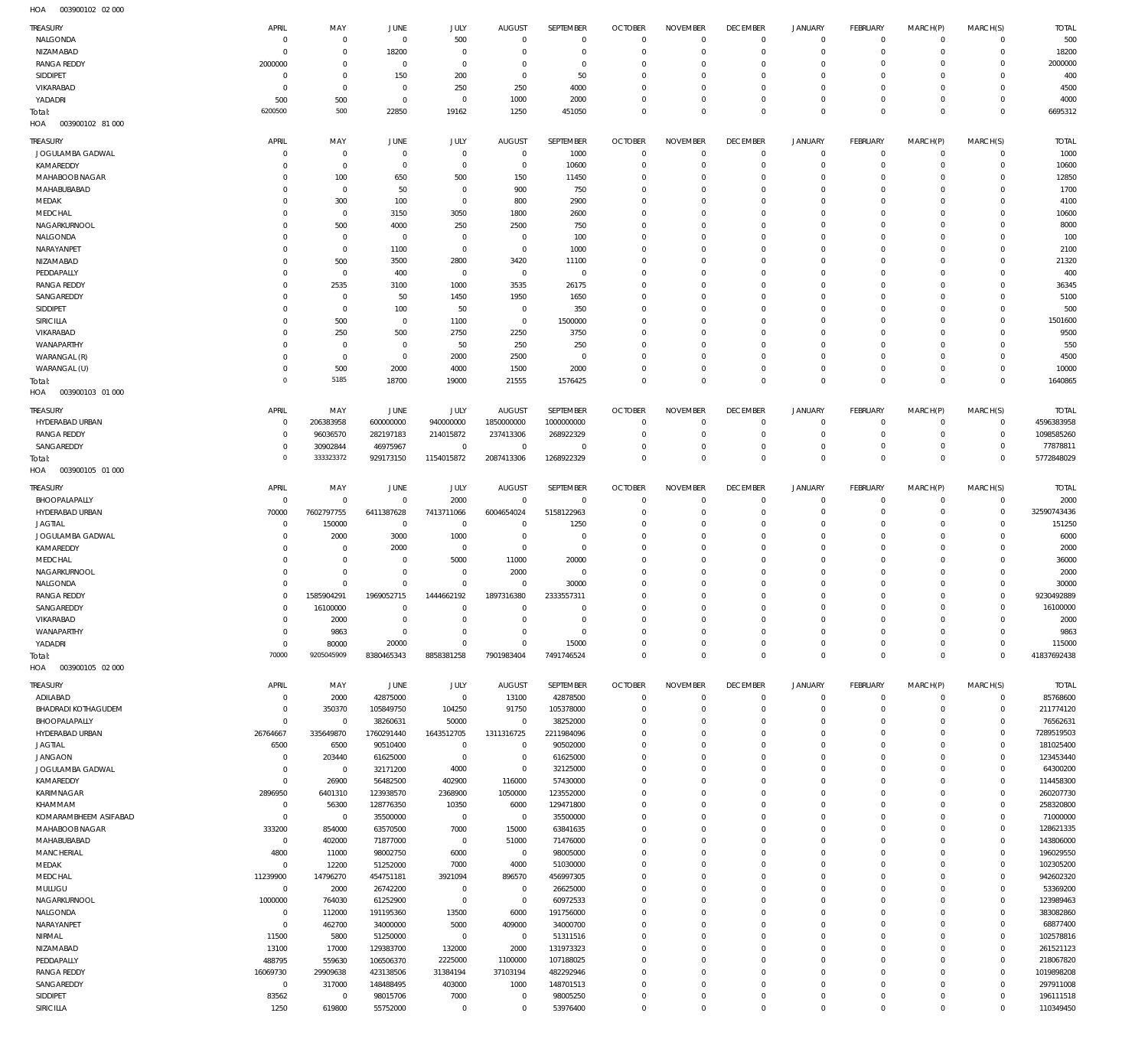003900105 02 000 HOA

| TREASURY<br>SURYAPET                          | APRIL                      | MAY                              | <b>JUNE</b>             | JULY                             | <b>AUGUST</b>                   | SEPTEMBER                        | <b>OCTOBER</b>               | <b>NOVEMBER</b>             | <b>DECEMBER</b>                | <b>JANUARY</b>                     | FEBRUARY                  | MARCH(P)                   | MARCH(S)                    | <b>TOTAL</b>           |
|-----------------------------------------------|----------------------------|----------------------------------|-------------------------|----------------------------------|---------------------------------|----------------------------------|------------------------------|-----------------------------|--------------------------------|------------------------------------|---------------------------|----------------------------|-----------------------------|------------------------|
|                                               | $\mathbf 0$                | $\overline{0}$                   | 107819800               | 10000                            | 114000                          | 107756300                        | $\Omega$                     | $\Omega$                    | $\overline{0}$                 | 0                                  | $\mathbf 0$               | $\mathbf 0$                | $\mathbf 0$                 | 215700100              |
| VIKARABAD                                     | 708020                     | 1000                             | 64381200                | 9100                             | $\,0\,$                         | 64378400                         | $\Omega$                     | $\Omega$                    | $\Omega$                       | $\mathsf{O}\xspace$                | $^{\circ}$                | $\mathbf 0$                | $\mathbf 0$                 | 129477720              |
| WANAPARTHY                                    | $\mathbf 0$                | 2448423                          | 137513750               | 37032                            | 50000                           | 40041000                         | $\Omega$                     | $\Omega$                    | $\Omega$                       | $\circ$                            | $\Omega$                  | $\mathbf 0$                | $\mathbf 0$                 | 180090205              |
| WARANGAL (R)                                  | $\mathbf 0$                | 28000                            | 79350000                | $\overline{0}$                   | 2000                            | 78027000                         | $\Omega$                     | $\Omega$                    | $\Omega$                       | $\mathbf 0$                        | O                         | $\Omega$                   | $\mathbf 0$                 | 157407000              |
| WARANGAL (U)<br>YADADRI                       | 2775100<br>$\mathbf 0$     | 26000<br>4200                    | 118628500<br>92259500   | 576000<br>4500                   | 170000<br>$\mathbf 0$           | 120485000<br>92266500            | $\Omega$<br>$\Omega$         | $\Omega$<br>$\Omega$        | $\Omega$<br>$\Omega$           | $\mathbf 0$<br>$\mathbf 0$         | $\Omega$<br>$\Omega$      | $\mathbf 0$<br>$\mathbf 0$ | $\mathbf 0$<br>$\mathbf 0$  | 242660600<br>184534700 |
| Total:                                        | 62397074                   | 394049381                        | 5141412259              | 1685200525                       | 1352517339                      | 5559805742                       | $\Omega$                     | $\Omega$                    | $\Omega$                       | $\mathbf 0$                        | $\Omega$                  | $\mathbf{0}$               | $\mathbf 0$                 | 14195382320            |
| HOA<br>003900105 03 000                       |                            |                                  |                         |                                  |                                 |                                  |                              |                             |                                |                                    |                           |                            |                             |                        |
| TREASURY                                      | APRIL                      | MAY                              | <b>JUNE</b>             | JULY                             | <b>AUGUST</b>                   | SEPTEMBER                        | <b>OCTOBER</b>               | <b>NOVEMBER</b>             | <b>DECEMBER</b>                | <b>JANUARY</b>                     | <b>FEBRUARY</b>           | MARCH(P)                   | MARCH(S)                    | <b>TOTAL</b>           |
| ADILABAD                                      | $\mathbf 0$                | 7667210                          | $\mathbf 0$             | $\overline{0}$                   | $\overline{0}$                  | $\overline{0}$                   | $\Omega$                     | $\Omega$                    | $\Omega$                       | $\mathsf{O}\xspace$                | $\mathbf 0$               | $\mathbf 0$                | 0                           | 7667210                |
| <b>BHADRADI KOTHAGUDEM</b>                    | $\mathbf 0$                | 20568880                         | $\mathbf 0$             | $\overline{0}$                   | $\mathbf 0$                     | $\overline{0}$                   | $\Omega$                     | $\Omega$                    | 0                              | $\mathsf{O}\xspace$                | O                         | $\mathbf 0$                | 0                           | 20568880               |
| BHOOPALAPALLY                                 | $\mathbf 0$                | 5014700                          | $\mathbf 0$             | $\overline{0}$                   | $\Omega$                        | $\overline{0}$                   | $\Omega$                     | $\Omega$                    | $\Omega$                       | $\mathbf 0$                        | -0                        | $\mathbf 0$                | $\mathbf 0$                 | 5014700                |
| HYDERABAD URBAN<br><b>JAGTIAL</b>             | $\mathbf 0$<br>$\mathbf 0$ | 70070910<br>13425670             | 2941390<br>4564840      | 238290<br>$\overline{0}$         | $\mathbf 0$<br>$\Omega$         | $\overline{0}$<br>$\overline{0}$ | $\Omega$<br>$\Omega$         | $\Omega$<br>$\Omega$        | $\Omega$<br>$\Omega$           | $\mathbf 0$<br>$\mathbf 0$         | O<br>O                    | $\mathbf 0$<br>$\mathbf 0$ | $\mathbf 0$<br>$\mathbf 0$  | 73250590<br>17990510   |
| <b>JANGAON</b>                                | $\mathbf 0$                | 15249820                         | 0                       | $\overline{0}$                   | $\mathbf 0$                     | $\overline{0}$                   | $\Omega$                     | $\Omega$                    | $\Omega$                       | $\mathbf 0$                        | O                         | $\mathbf 0$                | $\mathbf 0$                 | 15249820               |
| JOGULAMBA GADWAL                              | $\mathbf 0$                | 7969630                          | 2739585                 | $\overline{0}$                   | $\Omega$                        | $\overline{0}$                   | $\Omega$                     | $\Omega$                    | $\Omega$                       | $\mathbf 0$                        | O                         | $\mathbf 0$                | $\mathbf 0$                 | 10709215               |
| KAMAREDDY                                     | $\mathbf 0$                | 14238350                         | 0                       | 89070                            | $\mathbf 0$                     | $\overline{0}$                   | $\Omega$                     | $\Omega$                    | $\Omega$                       | $\mathbf 0$                        | O                         | $\mathbf 0$                | $\mathbf 0$                 | 14327420               |
| KARIMNAGAR<br>KHAMMAM                         | $\mathbf 0$<br>$\mathbf 0$ | 21335240                         | 627140                  | $\Omega$<br>$\Omega$             | $\Omega$<br>$\mathbf 0$         | $\overline{0}$<br>$\overline{0}$ | $\Omega$<br>$\Omega$         | $\Omega$<br>$\Omega$        | $\Omega$<br>$\Omega$           | $\mathbf 0$<br>$\mathbf 0$         | O<br>O                    | $\mathbf 0$<br>$\mathbf 0$ | $\mathbf 0$<br>$^{\circ}$   | 21962380               |
| KOMARAMBHEEM ASIFABAD                         | $\mathbf 0$                | 31714410<br>4681840              | $\mathbf 0$<br>550570   | $\Omega$                         | $\mathbf 0$                     | $\overline{0}$                   | $\Omega$                     | $\Omega$                    | $\Omega$                       | $\mathbf 0$                        | O                         | $\mathbf 0$                | $^{\circ}$                  | 31714410<br>5232410    |
| MAHABOOB NAGAR                                | $\mathbf 0$                | 12448590                         | 1113580                 | $\Omega$                         | $\mathbf 0$                     | 6500                             | $\Omega$                     | $\Omega$                    | $\Omega$                       | $\mathbf 0$                        | O                         | $\mathbf 0$                | $^{\circ}$                  | 13568670               |
| MAHABUBABAD                                   | $\mathbf 0$                | 7861330                          | $\mathbf 0$             | $\Omega$                         | $\Omega$                        | $^{\circ}$                       | $\Omega$                     | $\Omega$                    | $\Omega$                       | $\mathbf 0$                        | O                         | $\mathbf 0$                | $^{\circ}$                  | 7861330                |
| MANCHERIAL                                    | $\mathbf 0$                | 21642020                         | $\mathbf 0$             | $\Omega$                         | $\mathbf 0$                     | $\overline{0}$                   | $\Omega$                     | $\Omega$                    | $\Omega$                       | $\mathbf 0$                        | O                         | $\mathbf 0$                | $^{\circ}$                  | 21642020               |
| MEDAK<br>MEDCHAL                              | $\mathbf 0$<br>$\mathbf 0$ | 10968090<br>51662490             | $\mathbf 0$<br>6195980  | $\Omega$<br>$\Omega$             | $\Omega$<br>$\Omega$            | $\overline{0}$<br>$\overline{0}$ | $\Omega$<br>$\Omega$         | $\Omega$<br>$\Omega$        | $\Omega$<br>$\Omega$           | $\mathbf 0$<br>$\mathbf 0$         | O<br>O                    | $\mathbf 0$<br>$\mathbf 0$ | $^{\circ}$<br>$^{\circ}$    | 10968090<br>57858470   |
| MULUGU                                        | $\mathbf 0$                | 7534000                          | $\mathbf 0$             | $\Omega$                         | $\Omega$                        | $\overline{0}$                   | $\Omega$                     | $\Omega$                    | $\Omega$                       | $\mathbf 0$                        | O                         | $\mathbf 0$                | $\mathbf 0$                 | 7534000                |
| NAGARKURNOOL                                  | $\mathbf 0$                | 10719370                         | $\mathbf 0$             | $\Omega$                         | $\Omega$                        | $\overline{0}$                   | $\Omega$                     | $\Omega$                    | $\Omega$                       | $\mathbf 0$                        | O                         | $\mathbf 0$                | $\mathbf 0$                 | 10719370               |
| NALGONDA                                      | $\mathbf 0$                | 34692320                         | 3148180                 | $\Omega$                         | $\Omega$                        | $\overline{0}$                   | $\Omega$                     | $\Omega$                    | $\Omega$                       | $\mathbf 0$                        | -0                        | $\mathbf 0$                | $\mathbf 0$                 | 37840500               |
| NARAYANPET                                    | $\mathbf 0$                | 7047500                          | 1582025                 | $\Omega$                         | $\Omega$                        | $\overline{0}$                   | $\Omega$                     | $\Omega$                    | $\Omega$                       | $\mathbf 0$                        | O                         | $\mathbf 0$                | $\mathbf 0$                 | 8629525                |
| NIRMAL<br>NIZAMABAD                           | $\mathbf 0$<br>$\mathbf 0$ | 6017740<br>26711610              | $\mathbf{0}$<br>3095400 | $\Omega$<br>$\mathbf{0}$         | $\Omega$<br>$^{\circ}$          | $\overline{0}$<br>$\overline{0}$ | $\Omega$<br>$\Omega$         | $\Omega$<br>$\Omega$        | $\Omega$<br>$\Omega$           | $\mathbf 0$<br>$\mathbf 0$         | O<br>O                    | $\mathbf 0$<br>$\mathbf 0$ | $\mathbf 0$<br>$\mathbf 0$  | 6017740<br>29807010    |
| PEDDAPALLY                                    | $\mathbf 0$                | 13352360                         | 1017240                 | $\Omega$                         | $\Omega$                        | $\overline{0}$                   | $\Omega$                     | $\Omega$                    | $\Omega$                       | $\mathbf 0$                        | O                         | $\mathbf 0$                | $\mathbf 0$                 | 14369600               |
| <b>RANGA REDDY</b>                            | $\mathbf 0$                | 63879556                         | 12801090                | $\overline{0}$                   | $^{\circ}$                      | $\overline{0}$                   | $\Omega$                     | $\Omega$                    | $\Omega$                       | $\mathbf 0$                        | O                         | $\mathbf 0$                | $\mathbf 0$                 | 76680646               |
| SANGAREDDY                                    | $\mathbf 0$                | 35258970                         | 3865265                 | 7000                             | $\mathbf 0$                     | $\mathbf 0$                      | $\Omega$                     | $\Omega$                    | $\Omega$                       | $\mathbf 0$                        | O                         | $\mathbf 0$                | $\mathbf 0$                 | 39131235               |
| SIDDIPET                                      | $\mathbf 0$                | 18042400                         | $\mathbf 0$             | $\overline{0}$                   | $\mathbf 0$                     | 98980                            | $\Omega$                     | $\Omega$                    | $\Omega$                       | $\mathbf 0$                        | O                         | $\mathbf 0$                | $\mathbf 0$                 | 18141380               |
| SIRICILLA<br>SURYAPET                         | $\mathbf 0$<br>$\mathbf 0$ | 9330640<br>26947360              | $\mathbf 0$<br>525050   | $\overline{0}$<br>$\overline{0}$ | $\Omega$<br>$\mathbf 0$         | $^{\circ}$<br>$\overline{0}$     | $\Omega$<br>$\Omega$         | $\Omega$<br>$\Omega$        | $\Omega$<br>$\Omega$           | $\mathbf 0$<br>$\mathbf 0$         | O<br>O                    | $\mathbf 0$<br>$\mathbf 0$ | $\mathbf 0$<br>$\mathbf 0$  | 9330640<br>27472410    |
| VIKARABAD                                     | $\mathbf 0$                | 8007800                          | 9769810                 | 7500                             | $\Omega$                        | $\overline{0}$                   | $\Omega$                     | $\Omega$                    | $\Omega$                       | $\mathbf 0$                        | O                         | $\mathbf 0$                | $\mathbf 0$                 | 17785110               |
| WANAPARTHY                                    | $\mathbf 0$                | 7628480                          | 310840                  | $^{\circ}$                       | $\mathbf 0$                     | $\overline{0}$                   | $\Omega$                     | $\Omega$                    | $\Omega$                       | $\mathbf 0$                        | O                         | $\mathbf 0$                | $\mathbf 0$                 | 7939320                |
| WARANGAL (R)                                  | $\mathbf 0$                | 10006930                         | $\mathbf 0$             | $\Omega$                         | $\Omega$                        | $\overline{0}$                   | $\Omega$                     | $\Omega$                    | $\Omega$                       | $\mathbf 0$                        | O                         | $\mathbf 0$                | $\mathbf 0$                 | 10006930               |
| WARANGAL (U)                                  | $\mathbf 0$                | 19119510                         | $\mathbf 0$             | $\overline{0}$                   | $\mathbf 0$                     | $\overline{0}$                   | $\Omega$                     | $\Omega$                    | $\Omega$                       | $\mathbf 0$                        | -0                        | $\mathbf 0$                | $\mathbf 0$                 | 19119510               |
| YADADRI                                       | $\mathbf 0$<br>$\mathbf 0$ | 27977610<br>648793336            | 253170<br>55101155      | $\overline{0}$<br>341860         | $\Omega$<br>$\Omega$            | $\overline{0}$<br>105480         | $\Omega$<br>$\Omega$         | $\Omega$<br>$\Omega$        | $\Omega$<br>$\overline{0}$     | $\mathsf{O}\xspace$<br>$\mathbb O$ | $\mathbf 0$<br>$\Omega$   | $\mathbf 0$<br>$\mathbf 0$ | $\mathbf 0$<br>$\mathbf 0$  | 28230780<br>704341831  |
| Total:                                        |                            |                                  |                         |                                  |                                 |                                  |                              |                             |                                |                                    |                           |                            |                             |                        |
|                                               |                            |                                  |                         |                                  |                                 |                                  |                              |                             |                                |                                    |                           |                            |                             |                        |
| HOA<br>003900106 01 000                       |                            |                                  |                         |                                  |                                 |                                  |                              |                             |                                |                                    |                           |                            |                             |                        |
| TREASURY                                      | APRIL<br>$\mathbf 0$       | MAY<br>$\overline{0}$            | JUNE                    | JULY<br>$^{\circ}$               | <b>AUGUST</b><br>$\overline{0}$ | SEPTEMBER<br>$^{\circ}$          | <b>OCTOBER</b><br>$\Omega$   | <b>NOVEMBER</b><br>$\Omega$ | <b>DECEMBER</b><br>$\mathbf 0$ | <b>JANUARY</b><br>$\circ$          | FEBRUARY<br>0             | MARCH(P)<br>0              | MARCH(S)<br>$\mathbf 0$     | <b>TOTAL</b>           |
| <b>BHADRADI KOTHAGUDEM</b><br>HYDERABAD URBAN | 2779100                    | 2110200                          | 10000<br>1389050        | 1803550                          | 1414988                         | 2570160                          | $\Omega$                     | $\Omega$                    | $\overline{0}$                 | $\mathbf 0$                        | $\Omega$                  | $\mathbf 0$                | $\mathbf 0$                 | 10000<br>12067048      |
| <b>JAGTIAL</b>                                | $\mathbf 0$                | $\overline{0}$                   | $\bf 0$                 | 450                              | $\mathbf 0$                     | $\overline{0}$                   | $^{\circ}$                   | $\Omega$                    | $\mathbf{0}$                   | 0                                  | $\mathbf 0$               | $\mathbf 0$                | $\mathbf 0$                 | 450                    |
| <b>JANGAON</b>                                | $\mathbf 0$                | 5000                             | $\mathbf 0$             | $\overline{0}$                   | $\mathbf 0$                     | $\mathbf 0$                      | $\Omega$                     | $\Omega$                    | $\Omega$                       | $\mathbf 0$                        | $\circ$                   | $\mathbf 0$                | $\mathbf 0$                 | 5000                   |
| KAMAREDDY                                     | 500                        | 45000                            | 25500                   | $\overline{0}$                   | $\mathbf 0$                     | 5500                             | $\Omega$<br>$\Omega$         | $\Omega$<br>$\Omega$        | $\Omega$<br>$\Omega$           | $\circ$                            | 0<br>$\Omega$             | $\mathbf 0$<br>$\Omega$    | $\mathbf 0$                 | 76500                  |
| KARIMNAGAR<br>KHAMMAM                         | $\mathbf 0$<br>$\mathbf 0$ | 21000<br>$\overline{0}$          | 1000<br>500             | 20500<br>$\overline{0}$          | $\mathbf 0$<br>$\overline{0}$   | $^{\circ}$<br>$\overline{0}$     | $\Omega$                     | $\Omega$                    | $\Omega$                       | $\circ$<br>$\circ$                 | $\Omega$                  | $\mathbf 0$                | $\mathbf 0$<br>$\mathbf 0$  | 42500<br>500           |
| MAHABOOB NAGAR                                | $\mathbf 0$                | 5000                             | $\mathbf 0$             | 100                              | 100                             | 5000                             | $\Omega$                     | $\Omega$                    | $\Omega$                       | $\circ$                            | $\Omega$                  | $\Omega$                   | $\mathbf 0$                 | 10200                  |
| MEDCHAL                                       | 379125                     | 408500                           | 377850                  | 257770                           | 430000                          | 235660                           | $\Omega$                     | $\Omega$                    | $\Omega$                       | $\circ$                            | 0                         | $\mathbf 0$                | $\mathbf 0$                 | 2088905                |
| NIZAMABAD                                     | $\mathbf 0$                | 300                              | $\mathbf 0$             | $\overline{0}$                   | $\,0\,$                         | $\overline{0}$                   | $\Omega$                     | $\Omega$                    | $\Omega$                       | $\mathbf 0$                        | O                         | $\Omega$                   | $\mathbf 0$                 | 300                    |
| RANGA REDDY                                   | 355600                     | 286150                           | 206450                  | 323630                           | 284900                          | 466000                           | $\Omega$<br>$\Omega$         | $\Omega$<br>$\Omega$        | $\Omega$<br>$\Omega$           | $\circ$                            | 0<br>C                    | $\mathbf 0$<br>$\Omega$    | $\mathbf 0$                 | 1922730                |
| SANGAREDDY<br>SIDDIPET                        | 22000<br>2200              | $\overline{0}$<br>$\overline{0}$ | 102000<br>10700         | 277500<br>50                     | 258000<br>$\overline{0}$        | 126000<br>$^{\circ}$             | $\Omega$                     | $\Omega$                    | $\Omega$                       | $\mathbf 0$<br>$\circ$             | $\Omega$                  | $\mathbf 0$                | $\mathbf 0$<br>$\mathbf 0$  | 785500<br>12950        |
| VIKARABAD                                     | $\mathbf 0$                | $\overline{0}$                   | 300                     | $\overline{0}$                   | $\mathbf 0$                     | $^{\circ}$                       | $\Omega$                     | $\Omega$                    | $\Omega$                       | $\mathbf 0$                        | C                         | $\Omega$                   | $\mathbf 0$                 | 300                    |
| WANAPARTHY                                    | $\mathbf 0$                | 115000                           | $\mathbf 0$             | $\overline{0}$                   | $\overline{0}$                  | $^{\circ}$                       | $\Omega$                     | $\Omega$                    | $\Omega$                       | $\circ$                            | $\Omega$                  | $\mathbf 0$                | $\mathbf 0$                 | 115000                 |
| WARANGAL (U)                                  | 4500                       | 5500                             | 2000                    | 500                              | $\mathbf 0$                     | $\overline{0}$                   | $\Omega$                     | $\Omega$                    | $\Omega$                       | $\circ$                            | $\Omega$                  | $\Omega$                   | $\mathbf 0$                 | 12500                  |
| YADADRI                                       | 80000<br>3623025           | 120000<br>3121650                | 225000<br>2350350       | 130000<br>2814050                | 170000<br>2557988               | 40000<br>3448320                 | $\Omega$<br>$\Omega$         | $\Omega$<br>$\Omega$        | $\overline{0}$<br>$\mathbf 0$  | $\mathsf{O}\xspace$<br>$\mathbb O$ | $\mathbf 0$<br>$^{\circ}$ | $\mathbf 0$<br>$\mathbf 0$ | $\mathbf 0$<br>$\mathbf 0$  | 765000<br>17915383     |
| Total:<br>HOA<br>003900107 01 000             |                            |                                  |                         |                                  |                                 |                                  |                              |                             |                                |                                    |                           |                            |                             |                        |
| TREASURY                                      | APRIL                      | MAY                              | JUNE                    |                                  | AUGUST                          | SEPTEMBER                        | <b>OCTOBER</b>               | <b>NOVEMBER</b>             | <b>DECEMBER</b>                | <b>JANUARY</b>                     | FEBRUARY                  | MARCH(P)                   | MARCH(S)                    | <b>TOTAL</b>           |
| HYDERABAD URBAN                               | 2500                       | 7700                             | 0                       | <b>JULY</b><br>750               | $\overline{0}$                  | $\overline{0}$                   | $\Omega$                     | $\Omega$                    | $\overline{0}$                 | $\mathsf{O}\xspace$                | $\mathbf 0$               | $\circ$                    | 0                           | 10950                  |
| MAHABOOB NAGAR                                | $\overline{0}$             | $\overline{0}$                   | $\bf 0$                 | $\overline{0}$                   | $\overline{0}$                  | 5000                             | $\circ$                      | $\mathbf 0$                 | $\mathbf 0$                    | $\mathsf{O}\xspace$                | $\mathbf 0$               | $\mathbf 0$                | 0                           | 5000                   |
| Total:<br>HOA<br>003900108 01 000             | 2500                       | 7700                             | $\mathbf 0$             | 750                              | $\mathbf 0$                     | 5000                             | $^{\circ}$                   | $\Omega$                    | $\mathbf 0$                    | $\mathbb O$                        | $\Omega$                  | $\mathbf 0$                | $\mathbf 0$                 | 15950                  |
|                                               |                            |                                  |                         |                                  |                                 |                                  |                              |                             |                                |                                    |                           |                            |                             |                        |
| TREASURY                                      | APRIL                      | MAY                              | JUNE                    | JULY                             | <b>AUGUST</b>                   | SEPTEMBER                        | <b>OCTOBER</b><br>$^{\circ}$ | <b>NOVEMBER</b><br>$\Omega$ | <b>DECEMBER</b>                | <b>JANUARY</b>                     | FEBRUARY<br>$\mathbf 0$   | MARCH(P)                   | MARCH(S)                    | <b>TOTAL</b>           |
| MEDCHAL<br>Total:                             | $\mathbf 0$<br>$\circ$     | 500<br>500                       | $\bf 0$<br>$\mathbf{0}$ | $\overline{0}$<br>$\overline{0}$ | 500<br>500                      | $\overline{0}$<br>$\overline{0}$ | $\mathbf{0}$                 | $\overline{0}$              | $\mathbf 0$<br>$\mathbf 0$     | 0<br>$\mathbb O$                   | $\mathbf 0$               | $\mathbf 0$<br>$\mathbf 0$ | $\mathsf{O}$<br>$\mathbb O$ | 1000<br>1000           |
| HOA<br>003900150 01 000                       |                            |                                  |                         |                                  |                                 |                                  |                              |                             |                                |                                    |                           |                            |                             |                        |
| TREASURY                                      | APRIL                      | MAY                              | JUNE                    | JULY                             | AUGUST                          | SEPTEMBER                        | <b>OCTOBER</b>               | <b>NOVEMBER</b>             | <b>DECEMBER</b>                | <b>JANUARY</b>                     | FEBRUARY                  | MARCH(P)                   | MARCH(S)                    | <b>TOTAL</b>           |
| ADILABAD                                      | $\overline{0}$             | $\overline{0}$                   | 208000                  | $\mathbf 0$                      | $\,0\,$                         | 45000                            | $\Omega$                     | $\Omega$                    | $\mathbf 0$                    | $\mathsf{O}\xspace$                | $\mathbf 0$               | $\mathbf 0$                | 0                           | 253000                 |
| <b>BHADRADI KOTHAGUDEM</b>                    | 225000                     | 1917850                          | 415400                  | 193100                           | 45000                           | 1114702                          | $\circ$                      | $\Omega$                    | $\mathbf{0}$                   | $\mathsf{O}\xspace$                | $\mathbf 0$               | $\mathbf 0$                | 0                           | 3911052                |
| BHOOPALAPALLY                                 | $\mathbf 0$                | 1118200                          | 15000                   | $\overline{0}$                   | 176500                          | $\overline{0}$                   | $\circ$                      | $\Omega$                    | $\Omega$                       | $\mathsf{O}\xspace$                | $\Omega$                  | $\mathbf 0$                | 0                           | 1309700                |
| HYDERABAD URBAN<br><b>JAGTIAL</b>             | 106000<br>25000            | 1640479<br>382700                | 1129000<br>18850        | 167000<br>36650                  | 487000<br>122000                | 1194900<br>179300                | $\Omega$<br>$\circ$          | $\Omega$<br>$\mathbf{0}$    | $\Omega$<br>$\mathbf 0$        | $\mathbf 0$<br>$\mathsf{O}\xspace$ | $\mathbf 0$<br>0          | $\mathbf 0$<br>$\mathbf 0$ | $\mathbf 0$<br>0            | 4724379<br>764500      |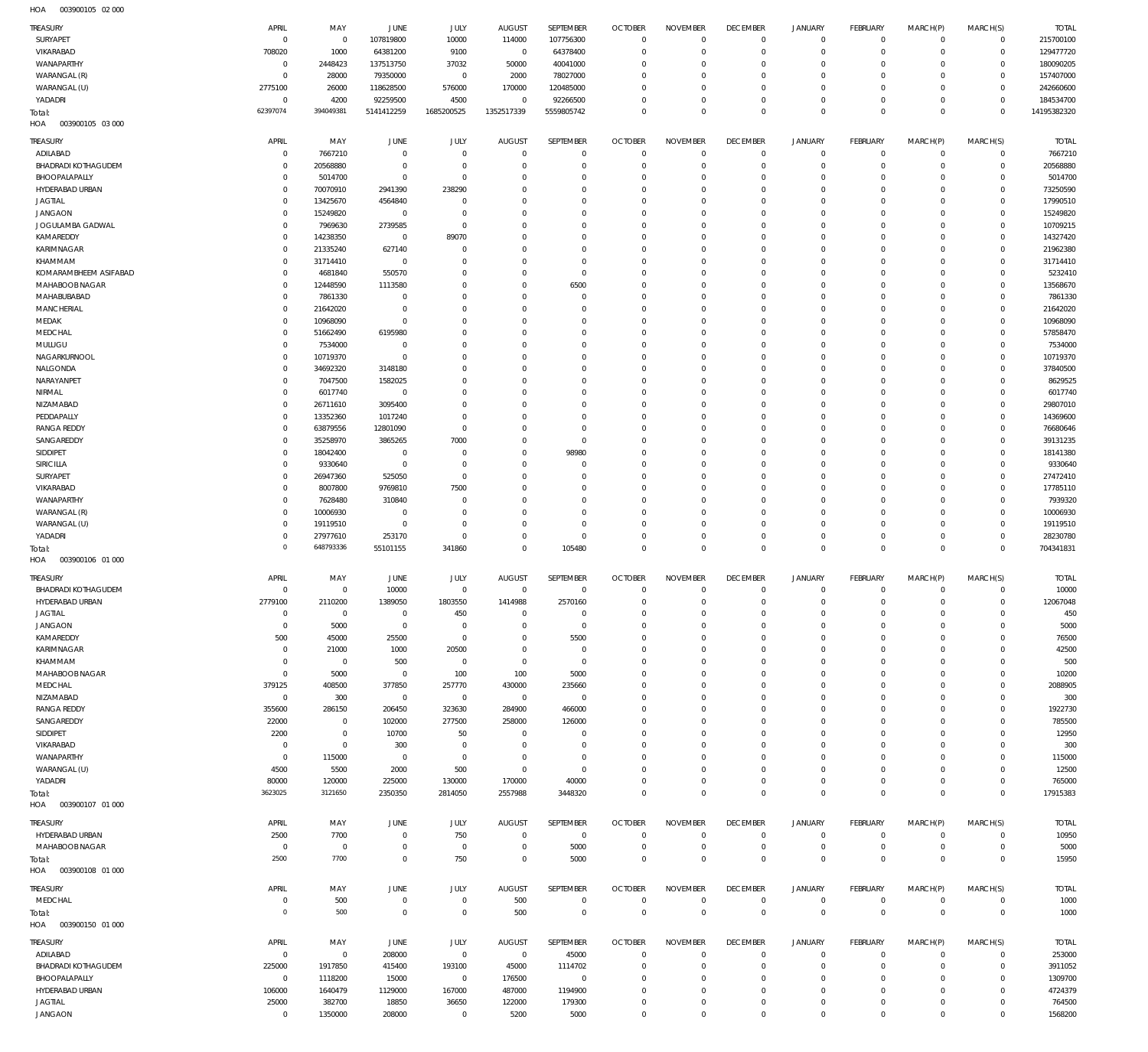| TREASURY                   | APRIL                      | MAY                                | JUNE                        | JULY                          | <b>AUGUST</b>              | SEPTEMBER                  | <b>OCTOBER</b>                | <b>NOVEMBER</b>            | <b>DECEMBER</b>               | <b>JANUARY</b>             | FEBRUARY                   | MARCH(P)                | MARCH(S)                    | <b>TOTAL</b>       |
|----------------------------|----------------------------|------------------------------------|-----------------------------|-------------------------------|----------------------------|----------------------------|-------------------------------|----------------------------|-------------------------------|----------------------------|----------------------------|-------------------------|-----------------------------|--------------------|
| JOGULAMBA GADWAL           | $\overline{0}$             | $\mathsf{O}\xspace$                | 485150                      | 324000                        | 617000                     | 205000                     | $\overline{0}$                | $\mathbf 0$                | $\overline{0}$                | $\mathbf 0$                | $\circ$                    | $\mathbf 0$             | $\overline{0}$              | 1631150            |
| KAMAREDDY                  | $\mathbf 0$                | 2515000                            | 6699548                     | 1199304                       | 11500                      | 28000                      | $\overline{0}$                | $\mathbf 0$                | $\overline{0}$                | $\mathbf 0$                | $\mathbf{0}$               | $\circ$                 | $\circ$                     | 10453352           |
| KARIMNAGAR<br>KHAMMAM      | 627250                     | 993950                             | 129465                      | 344000<br>57000               | 41900                      | 113350                     | $\mathbf 0$<br>$\mathbf 0$    | $\mathbf 0$<br>$\mathbf 0$ | $\mathbf 0$<br>$\mathbf 0$    | $\circ$<br>$\mathbf 0$     | $\mathbf 0$<br>$\mathbf 0$ | $\mathbf 0$<br>$\Omega$ | $\mathbf{0}$<br>$\mathbf 0$ | 2249915<br>2464504 |
| KOMARAMBHEEM ASIFABAD      | 5000<br>$\overline{0}$     | 2165504<br>$\mathbf 0$             | 60000<br>275100             | $\mathsf{O}\xspace$           | 90000<br>$\overline{0}$    | 87000<br>25000             | $\mathbf 0$                   | $\mathbf 0$                | $\mathbf 0$                   | $\circ$                    | $\mathbf 0$                | $\Omega$                | $\mathbf 0$                 | 300100             |
| MAHABOOB NAGAR             | 35000                      | 310000                             | 889699                      | 36200                         | 100000                     | 209000                     | $\mathbf 0$                   | $\mathbf 0$                | $\mathbf 0$                   | $\mathbf 0$                | $\mathbf 0$                | $\Omega$                | $\mathbf 0$                 | 1579899            |
| MAHABUBABAD                | $\mathbf 0$                | 2115000                            | 694000                      | 300000                        | 220000                     | 465000                     | $\mathbf 0$                   | $\Omega$                   | $\mathbf 0$                   | $\mathbf 0$                | $\mathbf 0$                | $\Omega$                | $\mathbf 0$                 | 3794000            |
| MANCHERIAL                 | 150000                     | 1305000                            | 163270                      | $\,0\,$                       | 361400                     | $\overline{0}$             | $\mathbf 0$                   | $\mathbf 0$                | $\mathbf 0$                   | $\mathbf 0$                | $\mathbf 0$                | $\Omega$                | $\mathbf 0$                 | 1979670            |
| MEDAK                      | $\,0\,$                    | $\mathbf 0$                        | 15000                       | 71500                         | 55000                      | 40100                      | $\mathbf 0$                   | $\Omega$                   | $\mathbf 0$                   | $\mathbf 0$                | $\mathbf 0$                | $\Omega$                | $\Omega$                    | 181600             |
| MEDCHAL                    | 500                        | 405500                             | 24000                       | 6000                          | 26000                      | 336000                     | $\mathbf 0$                   | $\mathbf 0$                | $\mathbf 0$                   | $\mathbf 0$                | $\mathbf 0$                | $\circ$                 | $\mathbf 0$                 | 798000             |
| MULUGU                     | $\mathbf 0$                | 849000                             | 200000                      | $\mathsf{O}\xspace$           | 260000                     | 361461                     | $\mathbf 0$                   | $\Omega$                   | $\mathbf 0$                   | $\mathbf 0$                | $\mathbf 0$                | $\Omega$                | $\mathbf 0$                 | 1670461            |
| NAGARKURNOOL               | $\mathbf 0$                | 699600                             | 238000                      | 224700                        | 239200                     | 130000                     | $\mathbf 0$                   | $\mathbf 0$                | $\mathbf 0$                   | $\mathbf 0$                | $\mathbf 0$                | $\Omega$                | $\mathbf 0$                 | 1531500            |
| NALGONDA<br>NARAYANPET     | $\mathbf 0$<br>$\mathbf 0$ | 200000<br>15000                    | 648000<br>100000            | 5000<br>80000                 | 13000<br>$\mathbf 0$       | 475120<br>$\mathbf 0$      | $\mathbf 0$<br>$\mathbf 0$    | $\mathbf 0$<br>$\Omega$    | $\mathbf 0$<br>$\mathbf 0$    | $\mathbf 0$<br>$\mathbf 0$ | $\mathbf 0$<br>$\mathbf 0$ | $\Omega$<br>$\Omega$    | $\mathbf 0$<br>$\mathbf 0$  | 1341120<br>195000  |
| NIRMAL                     | $\mathbf 0$                | $\,0\,$                            | $\overline{0}$              | 5000                          | $\overline{0}$             | 15000                      | $\overline{0}$                | $\mathbf 0$                | $\mathbf 0$                   | $\mathbf 0$                | $\mathbf 0$                | $\Omega$                | $\mathbf 0$                 | 20000              |
| NIZAMABAD                  | 150000                     | 655000                             | 1536729                     | 50000                         | 348805                     | 140337                     | $\mathbf 0$                   | 0                          | $\mathbf 0$                   | $\mathbf 0$                | $\mathbf 0$                | $\Omega$                | $\mathbf 0$                 | 2880871            |
| PEDDAPALLY                 | 1025500                    | 1899450                            | 105000                      | 162900                        | 170400                     | 357000                     | $\mathbf 0$                   | $\mathbf 0$                | $\mathbf 0$                   | $\mathbf 0$                | $\mathbf 0$                | $\Omega$                | $\mathbf 0$                 | 3720250            |
| <b>RANGA REDDY</b>         | $\mathbf 0$                | 581900                             | 6964600                     | 405100                        | 78100                      | 1298500                    | $\mathbf 0$                   | $\mathbf 0$                | $\mathbf 0$                   | $\mathbf 0$                | $\mathbf 0$                | $\Omega$                | $\mathbf 0$                 | 9328200            |
| SANGAREDDY                 | $\overline{0}$             | 1058000                            | 443000                      | 77495                         | 5000                       | 574120                     | $\mathbf 0$                   | $\Omega$                   | $\mathbf 0$                   | $\mathbf 0$                | $\Omega$                   | $\Omega$                | $\Omega$                    | 2157615            |
| SIDDIPET                   | 8000                       | 500050                             | 1901600                     | 25100                         | 10000                      | 298425                     | $\mathbf 0$                   | $\mathbf 0$                | $\mathbf 0$                   | $\mathbf 0$                | $\mathbf 0$                | $\Omega$                | $\mathbf 0$                 | 2743175            |
| <b>SIRICILLA</b>           | 100000                     | 90400                              | 57500                       | 5500                          | 15500                      | 106000                     | $\mathbf 0$                   | $\mathbf 0$                | $\mathbf 0$                   | $\mathbf 0$                | $\mathbf 0$                | $\Omega$                | $\mathbf 0$                 | 374900             |
| SURYAPET                   | $\mathbf{0}$               | 1068850                            | 2223003                     | 10000                         | 40000                      | 38000                      | $\mathbf 0$                   | $\mathbf 0$                | $\mathbf 0$                   | $\mathbf 0$                | $\mathbf 0$                | $\Omega$                | $\mathbf 0$                 | 3379853            |
| VIKARABAD<br>WANAPARTHY    | 20000<br>$\mathbf 0$       | 700000<br>38078                    | 154000<br>$\mathbf 0$       | $\mathsf{O}\xspace$<br>150212 | 25000<br>$\overline{0}$    | 91000<br>70800             | $\mathbf 0$<br>$\mathbf 0$    | 0<br>$\mathbf 0$           | $\mathbf 0$<br>$\mathbf 0$    | $\mathbf 0$<br>$\mathbf 0$ | $\mathbf 0$<br>$\mathbf 0$ | $\Omega$<br>$\Omega$    | $\mathbf 0$<br>$\mathbf 0$  | 990000<br>259090   |
| WARANGAL (R)               | $\mathbf 0$                | 1188820                            | 667000                      | 511500                        | 25000                      | 155700                     | $\mathbf 0$                   | $\mathbf 0$                | $\mathbf 0$                   | $\mathbf 0$                | $\mathbf 0$                | $\Omega$                | $\mathbf 0$                 | 2548020            |
| WARANGAL (U)               | 0                          | 715454                             | 400101                      | 159484                        | 245075                     | 191000                     | $\mathbf 0$                   | $\mathbf 0$                | $\mathbf 0$                   | $\mathbf 0$                | $\mathbf 0$                | $\mathbf 0$             | $\mathbf 0$                 | 1711114            |
| YADADRI                    | $\mathbf 0$                | 515000                             | 221000                      | 13000                         | $\overline{0}$             | 171000                     | $\mathbf 0$                   | $\mathbf 0$                | $\overline{0}$                | $\mathbf 0$                | $\mathbf{0}$               | $\mathbf 0$             | $\mathbf{0}$                | 920000             |
| Total:                     | 2477250                    | 26993785                           | 27289015                    | 4619745                       | 3833580                    | 8520815                    | $\overline{0}$                | $\mathbf 0$                | $\overline{0}$                | $\mathbf 0$                | $\overline{0}$             | $\mathbf 0$             | $\overline{0}$              | 73734190           |
| HOA<br>003900800 01 000    |                            |                                    |                             |                               |                            |                            |                               |                            |                               |                            |                            |                         |                             |                    |
| <b>TREASURY</b>            | APRIL                      | MAY                                | JUNE                        | JULY                          | <b>AUGUST</b>              | SEPTEMBER                  | <b>OCTOBER</b>                | <b>NOVEMBER</b>            | <b>DECEMBER</b>               | <b>JANUARY</b>             | <b>FEBRUARY</b>            | MARCH(P)                | MARCH(S)                    | <b>TOTAL</b>       |
| HYDERABAD URBAN            | $\mathbf 0$                | $\mathbf 0$                        | 500                         | 4500                          | $\mathbf 0$                | $\mathbf 0$                | $\overline{0}$                | $\mathbf 0$                | $\overline{0}$                | $\mathbf 0$                | $\mathbf{0}$               | $^{\circ}$              | $\overline{0}$              | 5000               |
| SANGAREDDY                 | $\mathbf 0$                | 200000                             | $\overline{0}$              | $\mathbf 0$                   | $\mathbf 0$                | $\mathbf 0$                | $\overline{0}$                | $\mathbf 0$                | $\overline{0}$                | $\mathbf 0$                | $\overline{0}$             | $\mathbf 0$             | $\mathbf{0}$                | 200000             |
| Total:                     | $\mathbf 0$                | 200000                             | 500                         | 4500                          | $\mathbf 0$                | $\mathbf 0$                | $\overline{0}$                | $\mathbf 0$                | $\overline{0}$                | $\mathbf 0$                | $\overline{0}$             | $\mathbf 0$             | $\overline{0}$              | 205000             |
| 003900800 02 001<br>HOA    |                            |                                    |                             |                               |                            |                            |                               |                            |                               |                            |                            |                         |                             |                    |
| <b>TREASURY</b>            | APRIL                      | MAY                                | JUNE                        | JULY                          | AUGUST                     | SEPTEMBER                  | <b>OCTOBER</b>                | <b>NOVEMBER</b>            | <b>DECEMBER</b>               | <b>JANUARY</b>             | FEBRUARY                   | MARCH(P)                | MARCH(S)                    | <b>TOTAL</b>       |
| HYDERABAD URBAN            | 36000                      | 58500                              | 28500                       | 92456                         | 61500                      | 45250                      | $\overline{0}$                | $\mathbf 0$                | $\overline{0}$                | $\mathbf 0$                | $\mathbf{0}$               | $\mathbf 0$             | $\overline{0}$              | 322206             |
| <b>RANGA REDDY</b>         | 0                          | 1400                               | 1000                        | 2500                          | $\mathbf 0$                | $\mathbf 0$                | $\overline{0}$                | $\mathbf 0$                | $\overline{0}$                | $\mathbf 0$                | $\circ$                    | $\mathbf 0$             | $\mathbf{0}$                | 4900               |
| Total:                     | 36000                      | 59900                              | 29500                       | 94956                         | 61500                      | 45250                      | $\overline{0}$                | $\mathbf 0$                | $\overline{0}$                | $\mathbf 0$                | $\overline{0}$             | $\mathbf 0$             | $\overline{0}$              | 327106             |
| HOA<br>003900800 02 800    |                            |                                    |                             |                               |                            |                            |                               |                            |                               |                            |                            |                         |                             |                    |
| <b>TREASURY</b>            | APRIL                      | MAY                                | JUNE                        | JULY                          | <b>AUGUST</b>              | SEPTEMBER                  | <b>OCTOBER</b>                | <b>NOVEMBER</b>            | <b>DECEMBER</b>               | <b>JANUARY</b>             | FEBRUARY                   | MARCH(P)                | MARCH(S)                    | <b>TOTAL</b>       |
| ADILABAD                   | $\mathbf 0$                | $\mathbf 0$                        | $\overline{0}$              | 90000                         | $\overline{0}$             | $^{\circ}$                 | $\overline{0}$                | $\mathbf 0$                | $\overline{0}$                | $\mathbf 0$                | $\overline{0}$             | $\mathbf 0$             | $\mathbf{0}$                | 90000              |
| <b>BHADRADI KOTHAGUDEM</b> | $\mathbf 0$                | $\mathsf{O}\xspace$                | 100000                      | 100000                        | $\overline{0}$             | $\mathbf 0$                | $\overline{0}$                | $\mathbf 0$                | $\overline{0}$                | $\mathbf 0$                | $\mathbf{0}$               | $\mathbf 0$             | $\mathbf{0}$                | 200000             |
| HYDERABAD URBAN            | $\mathbf 0$                | 2320000                            | 3064224                     | 1290000                       | 702000                     | 2500000                    | $\overline{0}$                | $\mathbf 0$                | $\overline{0}$                | $\mathbf 0$                | $\mathbf{0}$               | $\Omega$                | $\mathbf{0}$                | 9876224            |
| <b>JAGTIAL</b>             | $\mathbf 0$                | $\bf 0$                            | 250000                      | $\mathbf 0$                   | $\mathbf 0$                | $\mathbf 0$                | $\overline{0}$                | $\mathbf 0$                | $\overline{0}$                | $\mathbf 0$                | $\mathbf 0$                | $\Omega$                | $\mathbf{0}$                | 250000             |
| KHAMMAM                    | $\mathbf 0$                | $\mathsf{O}\xspace$                | 300000                      | $\mathbf 0$                   | $\mathbf 0$                | $\mathbf 0$                | $\mathbf 0$                   | $\mathbf 0$                | $\mathbf 0$                   | $\mathbf 0$                | $^{\circ}$                 | $\Omega$                | $\mathbf 0$                 | 300000             |
| MAHABOOB NAGAR             | $\Omega$                   | $\mathbf 0$                        | 5000                        | $\mathbf 0$                   | $\mathbf 0$                | $\mathbf 0$                | $\mathbf 0$                   | $\mathbf 0$                | $\overline{0}$                | $\mathbf 0$                | $\Omega$                   | $\Omega$                | $\mathbf{0}$                | 5000               |
| MEDAK                      | $\Omega$                   | 110000                             | 110000                      | $\mathbf{0}$                  | $\mathbf{0}$               | $\mathbf 0$                | $\Omega$                      | $\Omega$                   | $\Omega$                      | $\mathbf 0$                | $\Omega$                   | $\Omega$                | $\circ$                     | 220000             |
| MEDCHAL<br>NALGONDA        | $\mathbf 0$<br>$\mathbf 0$ | 1500500<br>$\mathbf 0$             | 3650<br>$\overline{0}$      | 220000<br>$\mathbf 0$         | 1000<br>$\overline{0}$     | 2500<br>100000             | $\overline{0}$<br>$\mathbf 0$ | $\mathbf 0$<br>$\mathbf 0$ | $^{\circ}$<br>$\mathbf 0$     | $\mathbf 0$<br>$\mathbf 0$ | $^{\circ}$<br>$\mathbf 0$  | $\circ$<br>$\circ$      | $^{\circ}$<br>$\mathbf 0$   | 1727650<br>100000  |
| NARAYANPET                 | $\mathbf 0$                | $\mathbf 0$                        | $\overline{0}$              | $\mathbf 0$                   | 450000                     | $\mathbf 0$                | $\mathbf 0$                   | $\mathbf 0$                | $\mathbf 0$                   | $\mathbf 0$                | $\mathbf 0$                | $\Omega$                | $\mathbf{0}$                | 450000             |
| <b>RANGA REDDY</b>         | 5350000                    | 14600524                           | 32598952                    | 37798132                      | 39225285                   | 42589190                   | $\mathbf 0$                   | $\mathbf 0$                | $\mathbf 0$                   | $\circ$                    | $\mathbf 0$                | $\Omega$                | $\mathbf{0}$                | 172162083          |
| SANGAREDDY                 | 150000                     | 3100000                            | 400000                      | 221000                        | $\overline{0}$             | 500000                     | $\mathbf 0$                   | $\mathbf 0$                | $\mathbf 0$                   | $\circ$                    | $^{\circ}$                 | $\Omega$                | $\mathbf 0$                 | 4371000            |
| WANAPARTHY                 | $\overline{0}$             | 6000000                            | $\overline{0}$              | $\mathbf 0$                   | $^{\circ}$                 | $\mathbf 0$                | $\mathbf 0$                   | $\mathbf 0$                | $\mathbf 0$                   | $\circ$                    | $\mathbf 0$                | $\Omega$                | $\mathbf 0$                 | 6000000            |
| WARANGAL (U)               | 450000                     | $\mathbf 0$                        | 1000                        | $\mathbf 0$                   | $\overline{0}$             | $\mathbf 0$                | $\mathbf 0$                   | $\mathbf 0$                | $\overline{0}$                | $\mathbf 0$                | $\mathbf{0}$               | $\mathbf 0$             | $\mathbf{0}$                | 451000             |
| Total:                     | 5950000                    | 27631024                           | 36832826                    | 39719132                      | 40378285                   | 45691690                   | $\mathbf 0$                   | $\mathbf 0$                | $\overline{0}$                | $\mathbf 0$                | $\overline{0}$             | $\Omega$                | $\mathbf 0$                 | 196202957          |
| HOA   003900800   03   000 |                            |                                    |                             |                               |                            |                            |                               |                            |                               |                            |                            |                         |                             |                    |
| TREASURY                   | APRIL                      | MAY                                | JUNE                        | JULY                          | <b>AUGUST</b>              | SEPTEMBER                  | <b>OCTOBER</b>                | <b>NOVEMBER</b>            | <b>DECEMBER</b>               | <b>JANUARY</b>             | FEBRUARY                   | MARCH(P)                | MARCH(S)                    | <b>TOTAL</b>       |
| HYDERABAD URBAN            | 0                          | 10000000                           | 10000000                    | 10000000                      | 20000000                   | $\mathbf 0$                | $\overline{0}$                | $\mathbf 0$                | $\overline{0}$                | $\mathbf 0$                | $\circ$                    | $\mathbf 0$             | $\overline{0}$              | 50000000           |
| Total:                     | $\overline{0}$             | 10000000                           | 10000000                    | 10000000                      | 20000000                   | $\mathsf{O}\xspace$        | $\overline{0}$                | $\overline{0}$             | $\overline{0}$                | $\mathbf 0$                | $\overline{0}$             | $\mathbf 0$             | $\overline{0}$              | 50000000           |
| HOA<br>003900800 80 000    |                            |                                    |                             |                               |                            |                            |                               |                            |                               |                            |                            |                         |                             |                    |
| <b>TREASURY</b>            | APRIL                      | MAY                                | JUNE                        | JULY                          | AUGUST                     | SEPTEMBER                  | <b>OCTOBER</b>                | <b>NOVEMBER</b>            | <b>DECEMBER</b>               | <b>JANUARY</b>             | FEBRUARY                   | MARCH(P)                | MARCH(S)                    | <b>TOTAL</b>       |
| ADILABAD                   | $\mathbf 0$                | $\mathbf 0$                        | 1150                        | $\mathbf 0$                   | $\overline{0}$             | $\mathbf 0$                | $\overline{0}$                | $\Omega$                   | $\overline{0}$                | $\mathbf 0$                | $\overline{0}$             | $\mathbf 0$             | $\mathbf{0}$                | 1150               |
| BHOOPALAPALLY              | 0                          | $\mathbf 0$                        | 750                         | $\mathbf 0$                   | $\mathbf 0$                | $\mathbf 0$                | $\overline{0}$                | $\mathbf 0$                | $\mathbf 0$                   | $\mathbf 0$                | $\mathbf{0}$               | $\mathbf 0$             | $\mathbf{0}$                | 750                |
| HYDERABAD URBAN            | 0                          | $\mathbf 0$                        | $\overline{0}$              | $\mathbf 0$                   | $\mathbf 0$                | 250                        | $\mathbf 0$                   | $\mathbf 0$                | $\mathbf 0$                   | $\mathbf 0$                | $\mathbf 0$                | $\Omega$                | $\mathbf 0$                 | 250                |
| KOMARAMBHEEM ASIFABAD      | 0                          | $\mathbf 0$                        | $\overline{0}$              | $\mathbf 0$                   | $\mathbf 0$                | 100                        | $\overline{0}$                | $\mathbf 0$                | $\overline{0}$                | $\mathbf 0$                | $\mathbf 0$                | $\Omega$                | $\mathbf{0}$                | 100                |
| MEDAK                      | 3500                       | $\mathsf{O}\xspace$                | $\overline{0}$              | $\mathbf 0$                   | $\mathbf 0$                | $\mathbf 0$                | $\mathbf 0$                   | $\mathbf 0$                | $\mathbf 0$                   | $\mathbf 0$                | $^{\circ}$                 | $\Omega$                | $\mathbf 0$                 | 3500               |
| MULUGU                     | $\mathbf 0$                | $\mathbf 0$<br>$\mathbf 0$         | $\overline{0}$<br>404300    | $\mathbf 0$<br>0              | $\mathbf 0$<br>$\mathbf 0$ | 11200<br>$\mathbf 0$       | $\mathbf 0$<br>$\mathbf 0$    | $\mathbf 0$<br>$\mathbf 0$ | $\mathbf 0$<br>$\mathbf 0$    | $\mathbf 0$<br>$\mathbf 0$ | $\Omega$<br>$^{\circ}$     | $\Omega$<br>$\Omega$    | $\mathbf 0$<br>$^{\circ}$   | 11200<br>404300    |
| NIRMAL<br>NIZAMABAD        | 0<br>$\mathbf 0$           | $\mathbf 0$                        | $\mathbf 0$                 | $\mathbf 0$                   | $\mathbf 0$                | 352489                     | $\mathbf 0$                   | $\mathbf 0$                | $\mathbf 0$                   | $\mathbf 0$                | $\Omega$                   | $\Omega$                | $\mathbf{0}$                | 352489             |
| <b>RANGA REDDY</b>         | $\mathbf 0$                | 93000                              | $\overline{0}$              | $\mathbf 0$                   | $\mathbf 0$                | $^{\circ}$                 | $\mathbf 0$                   | $\mathbf 0$                | $\mathbf 0$                   | $\mathbf 0$                | $^{\circ}$                 | $\mathbf 0$             | $^{\circ}$                  | 93000              |
| VIKARABAD                  | $\mathbf 0$                | $\bf 0$                            | $\overline{0}$              | $\mathbf 0$                   | $\mathbf 0$                | 56000                      | $\mathbf 0$                   | $\mathbf 0$                | $\overline{0}$                | $\mathbf 0$                | $^{\circ}$                 | $\mathbf 0$             | $\mathbf{0}$                | 56000              |
| Total:                     | 3500                       | 93000                              | 406200                      | $\mathbf 0$                   | $\mathbf{0}$               | 420039                     | $\overline{0}$                | $\mathbf 0$                | $\overline{0}$                | $\mathbf 0$                | $\overline{0}$             | $\mathbf 0$             | $\overline{0}$              | 922739             |
| HOA   003900800   81   001 |                            |                                    |                             |                               |                            |                            |                               |                            |                               |                            |                            |                         |                             |                    |
| TREASURY                   | APRIL                      | MAY                                | <b>JUNE</b>                 | JULY                          | AUGUST                     | SEPTEMBER                  | <b>OCTOBER</b>                | <b>NOVEMBER</b>            | <b>DECEMBER</b>               | <b>JANUARY</b>             | FEBRUARY                   | MARCH(P)                | MARCH(S)                    | <b>TOTAL</b>       |
| HYDERABAD URBAN            | 0                          | 0                                  | $\overline{0}$              | $\bf 0$                       | $\mathbf 0$                | 39301                      | $\overline{0}$                | $\mathbf 0$                | $\overline{0}$                | 0                          | $\mathbf{0}$               | $\mathbf 0$             | $\mathbf{0}$                | 39301              |
| KARIMNAGAR                 |                            |                                    |                             |                               |                            |                            |                               |                            |                               |                            |                            |                         |                             |                    |
|                            | 0                          | 1650                               | 5570                        | 40550                         | $\mathbf 0$                | 6070                       | $\overline{0}$                | $\mathbf 0$                | $\overline{0}$                | $\mathbf 0$                | $\mathbf{0}$               | $\mathbf 0$             | $\mathbf{0}$                | 53840              |
| NALGONDA                   | 0                          | 0                                  | 500                         | 2500                          | $\mathbf 0$                | 4000                       | $\overline{0}$                | $\mathbf 0$                | $\overline{0}$                | $\mathbf 0$                | $^{\circ}$                 | 0                       | $\mathbf{0}$                | 7000               |
| NIRMAL<br>NIZAMABAD        | 0<br>$\mathbf 0$           | $\mathsf{O}\xspace$<br>$\mathbf 0$ | $\mathbf 0$<br>$\mathbf{0}$ | 100<br>800                    | $\mathbf 0$<br>$\mathbf 0$ | $\mathbf 0$<br>$\mathbf 0$ | $\mathbf 0$<br>$\overline{0}$ | $\mathbf 0$<br>$\mathbf 0$ | $\mathbf 0$<br>$\overline{0}$ | $\mathbf 0$<br>$\mathbf 0$ | $\mathbf 0$<br>$\circ$     | 0<br>$\mathbf 0$        | $\mathbf 0$<br>$\circ$      | 100<br>800         |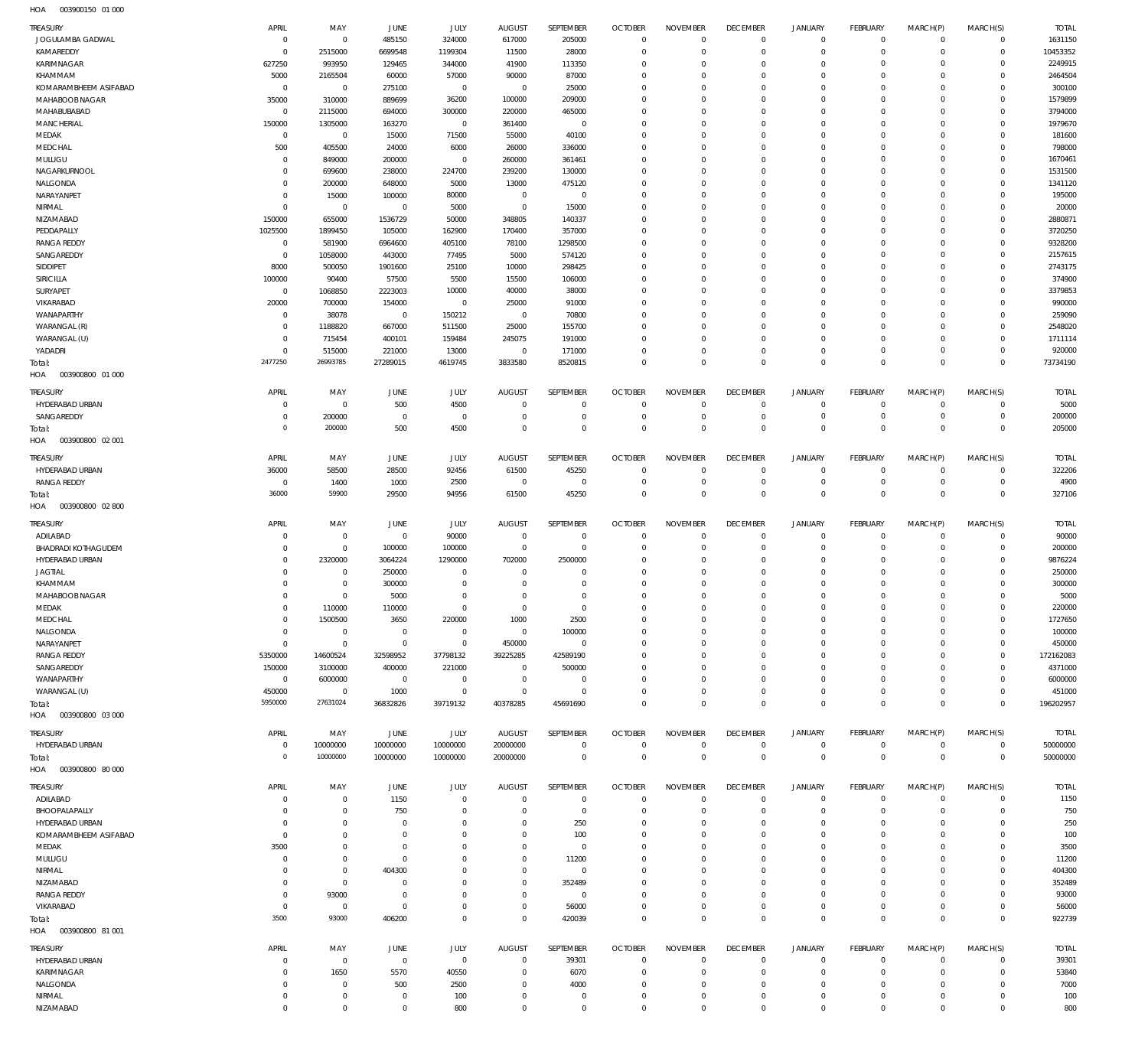| $H\cap \Lambda$ | 003900800 81.001 |  |
|-----------------|------------------|--|

| HOA<br>003900800 81 001           |                            |                         |                           |                            |                          |                            |                              |                            |                              |                                    |                            |                            |                                  |                    |
|-----------------------------------|----------------------------|-------------------------|---------------------------|----------------------------|--------------------------|----------------------------|------------------------------|----------------------------|------------------------------|------------------------------------|----------------------------|----------------------------|----------------------------------|--------------------|
| TREASURY                          | APRIL                      | MAY                     | JUNE                      | JULY                       | <b>AUGUST</b>            | SEPTEMBER                  | <b>OCTOBER</b>               | <b>NOVEMBER</b>            | <b>DECEMBER</b>              | <b>JANUARY</b>                     | <b>FEBRUARY</b>            | MARCH(P)                   | MARCH(S)                         | <b>TOTAL</b>       |
| SIRICILLA                         | $^{\circ}$                 | $\,0\,$                 | $\,0\,$                   | 500                        | $^{\circ}$               | 0                          | $\mathbf 0$                  | $\mathbf 0$                | $\mathbf 0$                  | 0                                  | $\overline{0}$             | $\mathbf 0$                | $\mathbf 0$                      | 500                |
| Total:                            | $\Omega$                   | 1650                    | 6070                      | 44450                      | $^{\circ}$               | 49371                      | $\mathbf 0$                  | $\mathbf 0$                | $\mathbf 0$                  | $\mathbf 0$                        | $\overline{0}$             | $\mathbf 0$                | $\overline{0}$                   | 101541             |
| HOA<br>003900800 81800            |                            |                         |                           |                            |                          |                            |                              |                            |                              |                                    |                            |                            |                                  |                    |
| TREASURY                          | APRIL                      | MAY                     | JUNE                      | <b>JULY</b>                | <b>AUGUST</b>            | SEPTEMBER                  | <b>OCTOBER</b>               | <b>NOVEMBER</b>            | <b>DECEMBER</b>              | <b>JANUARY</b>                     | <b>FEBRUARY</b>            | MARCH(P)                   | MARCH(S)                         | <b>TOTAL</b>       |
| ADILABAD                          | $^{\circ}$                 | $\,0\,$                 | 200                       | 1500                       | 350                      | 200                        | $\circ$                      | $\mathbf 0$                | $\overline{0}$               | $\mathbf 0$                        | $\overline{0}$             | $\overline{0}$             | $\overline{0}$                   | 2250               |
| Total:                            | $\Omega$                   | $\circ$                 | 200                       | 1500                       | 350                      | 200                        | $\overline{0}$               | $\mathbf 0$                | $\overline{0}$               | $\mathbb O$                        | $\overline{0}$             | $\mathbf 0$                | $\overline{0}$                   | 2250               |
| HOA<br>004000101 01 000           |                            |                         |                           |                            |                          |                            |                              |                            |                              |                                    |                            |                            |                                  |                    |
| TREASURY                          | APRIL                      | MAY                     | JUNE                      | JULY                       | <b>AUGUST</b>            | SEPTEMBER                  | <b>OCTOBER</b>               | <b>NOVEMBER</b>            | <b>DECEMBER</b>              | <b>JANUARY</b>                     | <b>FEBRUARY</b>            | MARCH(P)                   | MARCH(S)                         | <b>TOTAL</b>       |
| ADILABAD                          | 1037440                    | $\mathbf 0$             | $^{\circ}$                | 3485858                    | $\mathbf 0$              | $\mathbf{0}$               | $^{\circ}$                   | $^{\circ}$                 | $\mathbf 0$                  | 0                                  | $\mathbf 0$                | $\mathbf 0$                | $\mathbf{0}$                     | 4523298            |
| <b>BHADRADI KOTHAGUDEM</b>        | $\overline{0}$             | 275370                  | 105750                    | 15912                      | 324108                   | 58234                      | $^{\circ}$                   | $\Omega$                   | $^{\circ}$                   | $\mathbf 0$                        | $^{\circ}$                 | $\mathbf 0$                | $\circ$                          | 779374             |
| HYDERABAD URBAN                   | 2454473                    | 3546222                 | 11666606                  | 1824200                    | 22348328                 | 5767663                    | 0                            | $^{\circ}$                 | 0                            | 0                                  | 0                          | $\mathbf 0$                | $\mathbf 0$                      | 47607492           |
| <b>JAGTIAL</b>                    | $\Omega$                   | $\overline{0}$          | 1160                      | $\mathbf{0}$               | $\circ$                  | $\mathbf{0}$               | 0                            | $^{\circ}$                 | 0                            | $\mathbf 0$                        | $\mathbf 0$                | $\Omega$                   | $\mathbf 0$                      | 1160               |
| <b>JANGAON</b>                    | 0                          | $\,0\,$                 | $\circ$                   | $\mathbf{0}$               | $^{\circ}$               | 46034                      | 0                            | $^{\circ}$                 | 0                            | 0                                  | $\mathbf 0$                | 0                          | $\mathbf 0$                      | 46034              |
| JOGULAMBA GADWAL                  | $\Omega$                   | $\,0\,$                 | $^{\circ}$                | $\mathbf{0}$               | 803                      | $\mathbf 0$                | 0                            | $^{\circ}$                 | 0                            | $\mathbf 0$                        | 0                          | $\Omega$                   | $\mathbf 0$                      | 803                |
| KAMAREDDY                         | $\mathbf{0}$               | 1826                    | $^{\circ}$                | $\mathbf 0$                | $^{\circ}$               | 100                        | 0                            | $^{\circ}$                 | $^{\circ}$                   | $\mathbf 0$                        | $\mathbf 0$                | $\mathbf 0$                | $\mathbf 0$                      | 1926               |
| KARIMNAGAR                        | $\Omega$                   | $\mathbf 0$             | 178894                    | $\mathbf 0$                | 129759                   | 129040                     | 0                            | $\Omega$                   | 0                            | $\mathbf 0$                        | 0                          | $\Omega$                   | $\mathbf 0$                      | 437693             |
| KHAMMAM                           | 116974                     | 257544                  | 355439                    | 553822                     | 392408                   | 188245                     | 0                            | $\mathbf 0$                | $\mathbf 0$                  | $\mathbf 0$                        | $\mathbf 0$                | $\mathbf 0$                | $\mathbf 0$                      | 1864432            |
| MAHABOOB NAGAR                    | 0                          | $\mathbf 0$             | $\overline{0}$            | $\mathbf 0$                | $\mathbf 0$              | 311056                     | 0                            | $\mathbf 0$                | 0                            | $\mathbf 0$                        | 0                          | $\Omega$                   | $\mathbf 0$                      | 311056             |
| MAHABUBABAD                       | $\Omega$                   | $\mathbf 0$             | $^{\circ}$                | 58367                      | $^{\circ}$               | $\mathbf 0$                | 0                            | $\mathbf 0$                | $\mathbf 0$                  | $\mathbf 0$                        | 0                          | $\Omega$                   | $\mathbf 0$                      | 58367              |
| <b>MANCHERIAL</b>                 | 0                          | $\mathbf 0$             | 280687                    | 52351                      | 733                      | 59083                      | 0                            | $\mathbf 0$                | 0                            | $\mathbf 0$                        | $\mathbf 0$                | $\Omega$                   | $\mathbf 0$                      | 392854             |
| MEDAK                             | $\Omega$                   | $\mathbf 0$             | 80762                     | 773536                     | $^{\circ}$               | 133866                     | 0                            | $\mathbf 0$                | 0                            | $\mathbf 0$                        | $\mathbf 0$                | $\Omega$                   | $\mathbf 0$                      | 988164             |
| MEDCHAL                           | 699329                     | 2734088                 | 3745184                   | 1857238                    | 1930544                  | 542913852                  | 0                            | $\Omega$                   | 0                            | $\mathbf 0$                        | $\mathbf 0$                | $\Omega$                   | $\mathbf 0$                      | 553880235          |
| NALGONDA                          | 0                          | 274103                  | 18925599                  | 1127775                    | 440311                   | 550200                     | 0                            | $\mathbf 0$                | 0                            | 0                                  | 0                          | $\Omega$                   | $\mathbf 0$                      | 21317988           |
| NIRMAL                            | $\Omega$                   | 47766                   | 94707                     | $\mathbf 0$                | $\overline{0}$           | $\mathbf 0$                | 0                            | $\Omega$                   | 0                            | $\mathbf 0$                        | $\mathbf 0$                | $\Omega$                   | $\mathbf 0$                      | 142473             |
| NIZAMABAD<br>PEDDAPALLY           | 0                          | 19486                   | 5232<br>$\mathbf{0}$      | 40166                      | $^{\circ}$               | $\mathbf 0$<br>$\mathbf 0$ | 0                            | $\mathbf 0$<br>$\Omega$    | 0                            | 0                                  | $\mathbf 0$                | 0                          | $\mathbf 0$                      | 64884              |
| <b>RANGA REDDY</b>                | $\overline{0}$<br>35607389 | $\mathbf 0$<br>82015182 | 33578663                  | 19163<br>37516393          | $^{\circ}$<br>36027962   | 60291768                   | $\Omega$<br>0                | $^{\circ}$                 | 0<br>$^{\circ}$              | $\mathbf 0$<br>0                   | 0<br>$\mathbf 0$           | $\Omega$<br>$\mathbf 0$    | $\mathbf 0$<br>$\mathbf{0}$      | 19163<br>285037357 |
| SANGAREDDY                        | - 0                        | 105                     | 12992                     | 798311                     | 36372                    | 73357                      | 0                            | $\Omega$                   | 0                            | $\mathbf 0$                        | 0                          | 0                          | $\mathbf 0$                      | 921137             |
| SIDDIPET                          | $^{\circ}$                 | $\mathbf 0$             | $\mathbf 0$               | $\mathbf 0$                | $\mathbf 0$              | 2933                       | 0                            | $^{\circ}$                 | $^{\circ}$                   | $\mathbf 0$                        | $\mathbf 0$                | $\Omega$                   | $\mathbf 0$                      | 2933               |
| SURYAPET                          | $\Omega$                   | 11325                   | 24275                     | 8707                       | 12519                    | 68238                      | 0                            | $^{\circ}$                 | 0                            | $\mathbf 0$                        | 0                          | $\Omega$                   | $\mathbf 0$                      | 125064             |
| VIKARABAD                         | $\Omega$                   | $\mathbf 0$             | $\overline{0}$            | 4916                       | 50152                    | $\mathbf{0}$               | 0                            | $^{\circ}$                 | $^{\circ}$                   | $\mathbf 0$                        | $\mathbf 0$                | $\Omega$                   | $\mathbf 0$                      | 55068              |
| WARANGAL (R)                      | - 0                        | $\mathbb O$             | $\mathbb O$               | $\mathbf{0}$               | $\mathbf 0$              | 44481                      | 0                            | $\Omega$                   | 0                            | 0                                  | $\mathbf 0$                | $\Omega$                   | $\mathbf 0$                      | 44481              |
| WARANGAL (U)                      | 6000                       | 364311                  | 75447                     | 124938                     | 63386                    | 198489                     | 0                            | $^{\circ}$                 | $^{\circ}$                   | $\mathbf 0$                        | $\mathbf 0$                | $\mathbf 0$                | $\mathbf 0$                      | 832571             |
| YADADRI                           | $\overline{0}$             | $\mathbb O$             | $\mathbb O$               | 18973                      | $\mathbf{0}$             | 27239                      | $^{\circ}$                   | $^{\circ}$                 | $^{\circ}$                   | $\mathbf 0$                        | $^{\circ}$                 | $\mathbf 0$                | $\circ$                          | 46212              |
| Total:                            | 39921605                   | 89547328                | 69131397                  | 48280626                   | 61757385                 | 610863878                  | $^{\circ}$                   | $\mathbf 0$                | $\mathbf 0$                  | $\mathbf 0$                        | $\mathbf 0$                | $\mathbf 0$                | $\mathbf 0$                      | 919502219          |
| HOA<br>004000101 02 000           |                            |                         |                           |                            |                          |                            |                              |                            |                              |                                    |                            |                            |                                  |                    |
|                                   |                            |                         |                           |                            |                          |                            |                              |                            |                              |                                    |                            |                            |                                  |                    |
| TREASURY                          | APRIL                      | MAY                     | JUNE                      | <b>JULY</b>                | <b>AUGUST</b>            | SEPTEMBER                  | <b>OCTOBER</b>               | <b>NOVEMBER</b>            | <b>DECEMBER</b>              | <b>JANUARY</b>                     | <b>FEBRUARY</b>            | MARCH(P)                   | MARCH(S)                         | <b>TOTAL</b>       |
| HYDERABAD URBAN                   | $\Omega$<br>$\Omega$       | $\,0\,$<br>$\mathbb O$  | $\,0\,$                   | 106722                     | 795774                   | $\mathbf 0$                | $^{\circ}$<br>$\overline{0}$ | $\mathbf 0$<br>$\mathbb O$ | $^{\circ}$<br>$\overline{0}$ | $\mathsf{O}\xspace$<br>$\mathbb O$ | $\overline{0}$             | $\mathbf 0$<br>$\mathbf 0$ | $\overline{0}$<br>$\overline{0}$ | 902496<br>902496   |
| Total:<br>HOA<br>004000101 03 000 |                            |                         | $\,0\,$                   | 106722                     | 795774                   | $\mathbf 0$                |                              |                            |                              |                                    | $\overline{0}$             |                            |                                  |                    |
|                                   |                            |                         |                           |                            |                          |                            |                              |                            |                              |                                    |                            |                            |                                  |                    |
| TREASURY                          | APRIL                      | MAY                     | JUNE                      | JULY                       | <b>AUGUST</b>            | SEPTEMBER                  | <b>OCTOBER</b>               | <b>NOVEMBER</b>            | <b>DECEMBER</b>              | <b>JANUARY</b>                     | <b>FEBRUARY</b>            | MARCH(P)                   | MARCH(S)                         | <b>TOTAL</b>       |
| HYDERABAD URBAN                   | 0                          | $\mathbf 0$             | $\mathbf 0$               | 3710565                    | $\overline{0}$           | $\mathbf 0$                | $^{\circ}$                   | $\mathbf 0$                | $\mathbf 0$                  | 0                                  | $\mathbf 0$                | $\mathbf 0$                | $\overline{0}$                   | 3710565            |
| Total:                            | $\Omega$                   | $\circ$                 | $\mathbf 0$               | 3710565                    | $^{\circ}$               | $\mathbf 0$                | $\mathbf 0$                  | $\mathbf 0$                | $\mathbf 0$                  | $\mathbb O$                        | $\overline{0}$             | $\mathbf 0$                | $\,0\,$                          | 3710565            |
| HOA<br>004000102 01 000           |                            |                         |                           |                            |                          |                            |                              |                            |                              |                                    |                            |                            |                                  |                    |
| TREASURY                          | APRIL                      | MAY                     | JUNE                      | JULY                       | <b>AUGUST</b>            | SEPTEMBER                  | <b>OCTOBER</b>               | <b>NOVEMBER</b>            | <b>DECEMBER</b>              | <b>JANUARY</b>                     | <b>FEBRUARY</b>            | MARCH(P)                   | MARCH(S)                         | <b>TOTAL</b>       |
| ADILABAD                          | $\Omega$                   | $\,0\,$                 | 3609                      | $\mathbf 0$                | 0                        | $\mathbf 0$                | 0                            | 0                          | 0                            | 0                                  | $\Omega$                   | 0                          | $\mathbf 0$                      | 3609               |
| <b>BHADRADI KOTHAGUDEM</b>        | 720                        | $\,0\,$                 | 76051                     | 12178                      | $^{\circ}$               | $\mathbf 0$                | $\mathbf 0$                  | $\mathbb O$                |                              |                                    |                            |                            |                                  |                    |
| HYDERABAD URBAN                   | $\overline{0}$             | $\,0\,$                 |                           |                            |                          |                            |                              |                            | $^{\circ}$                   | $\mathsf{O}\xspace$                | $\overline{0}$             | $\mathbf 0$                | $\circ$                          | 88949              |
| <b>JAGTIAL</b>                    |                            |                         | $\,0\,$                   | 1045801                    | $\mathbf{0}$             | $\mathbf 0$                | $\circ$                      | $\mathbf 0$                | $\overline{0}$               | $\mathsf{O}\xspace$                | $\mathbf 0$                | $\mathbf 0$                | $\mathbf{0}$                     | 1045801            |
| JOGULAMBA GADWAL                  | $^{\circ}$                 | 3930                    | 2240                      | 36255                      | 6670                     | 38201                      | $^{\circ}$                   | $\mathbf 0$                | $^{\circ}$                   | $\mathbf 0$                        | $\mathbf 0$                | $\Omega$                   | $\mathbf{0}$                     | 87296              |
| KAMAREDDY                         | $^{\circ}$                 | $\,0\,$                 | 4200                      | $\mathbf 0$                | $\mathbf 0$              | $\mathbf 0$                | $^{\circ}$                   | $\mathbf 0$                | $\mathbf 0$                  | $\mathsf{O}\xspace$                | $\mathbf 0$                | $\Omega$                   | $\mathbf{0}$                     | 4200               |
|                                   | $\Omega$                   | 17195                   | $\,0\,$                   | 18065                      | 720                      | 1440                       | $^{\circ}$                   | $\mathbf 0$                | $^{\circ}$                   | $\mathbf 0$                        | $\mathbf 0$                | $\Omega$                   | $\mathbf{0}$                     | 37420              |
| KARIMNAGAR                        | $\mathbf 0$                | $\,0\,$                 | 3278                      | 36524                      | 3025                     | $\mathbf 0$                | $^{\circ}$                   | $\mathbf 0$                | $^{\circ}$                   | $\mathbf 0$                        | $\mathbf 0$                | $\Omega$                   | $\mathbf{0}$                     | 42827              |
| KHAMMAM                           | $\Omega$                   | $\,0\,$                 | $\mathbf 0$               | 72                         | $^{\circ}$               | $\mathbf 0$                | $^{\circ}$                   | $\mathbf 0$                | $^{\circ}$                   | $\mathbf 0$                        | $\mathbf 0$                | $\Omega$                   | $\mathbf 0$                      | 72                 |
| KOMARAMBHEEM ASIFABAD             | $^{\circ}$                 | 9820                    | 48654                     | $\mathbf 0$                | $\Omega$                 | $\mathbf 0$                | $^{\circ}$                   | $\mathbf 0$                | $^{\circ}$                   | $\mathbf 0$                        | $\mathbf 0$                | $\Omega$                   | $\mathbf{0}$                     | 58474              |
| MAHABOOB NAGAR                    | $^{\circ}$                 | $\,0\,$                 | 138                       | $\mathbf 0$                | $\Omega$                 | $\mathbf 0$                | $^{\circ}$                   | $\mathbf 0$                | $^{\circ}$                   | $\mathbf 0$                        | $\mathbf 0$                | $\Omega$                   | $\mathbf 0$                      | 138                |
| MEDAK                             | 420                        | $\,0\,$                 | $\mathbf 0$               | 5670                       | $^{\circ}$               | 6320                       | $^{\circ}$                   | $\mathbf 0$                | $^{\circ}$                   | $\mathbf 0$                        | $\mathbf 0$                | $\Omega$                   | $\mathbf{0}$                     | 12410              |
| MEDCHAL                           | 33922                      | 2884673                 | $\mathbf 0$               | 129454                     | $\Omega$                 | $\mathbf 0$                | $^{\circ}$                   | $\mathbf 0$                | $^{\circ}$                   | $\mathbf 0$                        | $\mathbf 0$                | $\Omega$                   | $\mathbf 0$                      | 3048049            |
| NALGONDA                          | 46090                      | $\,0\,$                 | 64741                     | 1556574                    | $\Omega$                 | $\mathbf 0$                | $^{\circ}$                   | $\mathbf 0$                | $^{\circ}$                   | $\mathbf 0$                        | $\mathbf 0$                | $\Omega$<br>$\Omega$       | $\mathbf{0}$                     | 1667405            |
| NIZAMABAD                         | $\overline{0}$<br>$\Omega$ | $\,0\,$                 | 1080                      | $\mathbf 0$                | $^{\circ}$<br>$^{\circ}$ | $\mathbf 0$                | $^{\circ}$<br>$^{\circ}$     | $\mathbf 0$<br>$\mathbf 0$ | $^{\circ}$<br>$^{\circ}$     | $\mathbf 0$<br>$\mathbf 0$         | $\mathbf 0$<br>$\mathbf 0$ | $\Omega$                   | $\mathbf{0}$<br>$\mathbf 0$      | 1080               |
| PEDDAPALLY                        | $\Omega$                   | $\,0\,$                 | 1910                      | $\mathbf 0$<br>$\mathbf 0$ |                          | 5634                       | $^{\circ}$                   | $\mathbf 0$                | $\mathbf 0$                  | $\mathbf 0$                        | $\mathbf 0$                | $\Omega$                   | $\mathbf{0}$                     | 7544               |
| <b>RANGA REDDY</b><br>SANGAREDDY  | $\mathbf 0$                | 56575<br>$\,0\,$        | 125088<br>7144            | $\mathbf 0$                | 9850<br>$\mathbf 0$      | 35630<br>$\mathbf 0$       | $^{\circ}$                   | $\mathbf 0$                | $^{\circ}$                   | $\mathbf 0$                        | $\mathbf 0$                | $\Omega$                   | $\mathbf 0$                      | 227143<br>7144     |
| SIDDIPET                          | $\Omega$                   | $\,0\,$                 | 105                       | $\mathbf 0$                | $\mathbf{0}$             | 5910                       | $^{\circ}$                   | $\mathbf 0$                | $^{\circ}$                   | $\mathbf 0$                        | $\mathbf 0$                | $\Omega$                   | $\mathbf{0}$                     | 6015               |
| SIRICILLA                         | $\mathbf 0$                | 5490                    | 1000                      | 4000                       | 2000                     | 9000                       | $^{\circ}$                   | $\mathbf 0$                | $^{\circ}$                   | $\mathbf 0$                        | $\mathbf 0$                | $\Omega$                   | $\mathbf{0}$                     | 21490              |
| SURYAPET                          | 919903                     | 1328994                 | 1268838                   | 998544                     | 878432                   | 670934                     | $^{\circ}$                   | $\mathbf 0$                | $^{\circ}$                   | $\mathbf 0$                        | $\mathbf 0$                | $\Omega$                   | $\mathbf 0$                      | 6065645            |
| VIKARABAD                         | $\overline{0}$             | $\,0\,$                 | $^{\circ}$                | $\mathbf 0$                | $\mathbf 0$              | 7900                       | $^{\circ}$                   | $\mathbf 0$                | $^{\circ}$                   | $\mathbf 0$                        | $\mathbf 0$                | $\Omega$                   | $\mathbf{0}$                     | 7900               |
| WARANGAL (R)                      | $\Omega$                   | 23655                   | $\mathbf{0}$              | $\mathbf 0$                | $\overline{0}$           | $\mathbf 0$                | $^{\circ}$                   | $\mathbf 0$                | $^{\circ}$                   | $\mathbf 0$                        | $\mathbf 0$                | $\Omega$                   | $\mathbf{0}$                     | 23655              |
| WARANGAL (U)                      | $^{\circ}$                 | $\,0\,$                 | 60                        | 60                         | $^{\circ}$               | $\mathbf 0$                | $^{\circ}$                   | $^{\circ}$                 | $^{\circ}$                   | $\mathbf 0$                        | $\mathbf 0$                | $\mathbf 0$                | $\mathbf{0}$                     | 120                |
| YADADRI                           | $\overline{0}$             | $\,0\,$                 | 16195                     | 40000                      | $^{\circ}$               | $\mathbf 0$                | $^{\circ}$                   | $\mathbf 0$                | $\mathbf 0$                  | $\mathsf{O}\xspace$                | $\mathbf 0$                | $\mathbf 0$                | $\mathbf{0}$                     | 56195              |
| Total:                            | 1001055                    | 4330332                 | 1624331                   | 3883197                    | 900697                   | 780969                     | $\mathbf 0$                  | $\mathbf 0$                | $\mathbf 0$                  | $\mathbf 0$                        | $\overline{0}$             | $\mathbf 0$                | $\overline{0}$                   | 12520581           |
| HOA<br>004000102 02 000           |                            |                         |                           |                            |                          |                            |                              |                            |                              |                                    |                            |                            |                                  |                    |
| <b>TREASURY</b>                   | APRIL                      | MAY                     | JUNE                      | JULY                       | <b>AUGUST</b>            | SEPTEMBER                  | <b>OCTOBER</b>               | <b>NOVEMBER</b>            | <b>DECEMBER</b>              | <b>JANUARY</b>                     | <b>FEBRUARY</b>            | MARCH(P)                   | MARCH(S)                         | <b>TOTAL</b>       |
| <b>JANGAON</b>                    | $\Omega$                   | $\,0\,$                 | $\,0\,$                   | 7655                       | $^{\circ}$               | $\mathbf{0}$               | $^{\circ}$                   | $\mathbf 0$                | $\mathbf 0$                  | 0                                  | $\mathbf 0$                | $\mathbf 0$                | $\mathbf{0}$                     | 7655               |
| MAHABOOB NAGAR                    | $\Omega$                   | 38858                   | $\,0\,$                   | $\mathbf{0}$               | 0                        | $\mathbf 0$                | $^{\circ}$                   | $\circ$                    | $^{\circ}$                   | $\mathsf{O}\xspace$                | $\mathbf 0$                | $\mathbf 0$                | $\mathbf 0$                      | 38858              |
| MEDAK                             | $\Omega$                   | $\,0\,$                 | 3090                      | $\mathbf 0$                | 0                        | $\mathbf 0$                | $^{\circ}$                   | $\mathbf 0$                | $\mathbf 0$                  | $\mathbf 0$                        | $\mathbf 0$                | $\mathbf 0$                | $\mathbf 0$                      | 3090               |
| MEDCHAL                           | $\Omega$                   | $\,0\,$                 | $^{\circ}$                | 54991                      | $^{\circ}$               | $\mathbf 0$                | $^{\circ}$                   | $\Omega$                   | $\mathbf 0$                  | $\mathbf 0$                        | $\mathbf 0$                | $\Omega$                   | $\mathbf 0$                      | 54991              |
| SANGAREDDY                        | $\mathbf 0$                | $\,0\,$                 | $^{\circ}$                | $\mathbf{0}$               | 1650                     | $\mathbf 0$                | $^{\circ}$                   | $\mathbf 0$                | $\mathbf 0$                  | $\mathbf 0$                        | $\mathbf 0$                | $\Omega$                   | $\mathbf{0}$                     | 1650               |
| SIDDIPET<br>YADADRI               | 200<br>$\mathbf 0$         | $\,0\,$<br>$\,0\,$      | $^{\circ}$<br>$\mathbf 0$ | $\mathbf 0$<br>$\mathbf 0$ | $\circ$<br>$\mathbf{0}$  | $\mathbf 0$<br>1000        | $^{\circ}$<br>$\mathbf 0$    | $\mathbf 0$<br>$\mathbf 0$ | $\mathbf 0$<br>$\mathbf 0$   | $\mathsf{O}\xspace$<br>$\mathbf 0$ | $\mathbf 0$<br>$\mathbf 0$ | $\mathbf 0$<br>$\mathbf 0$ | $\mathbf 0$<br>$\mathbf 0$       | 200<br>1000        |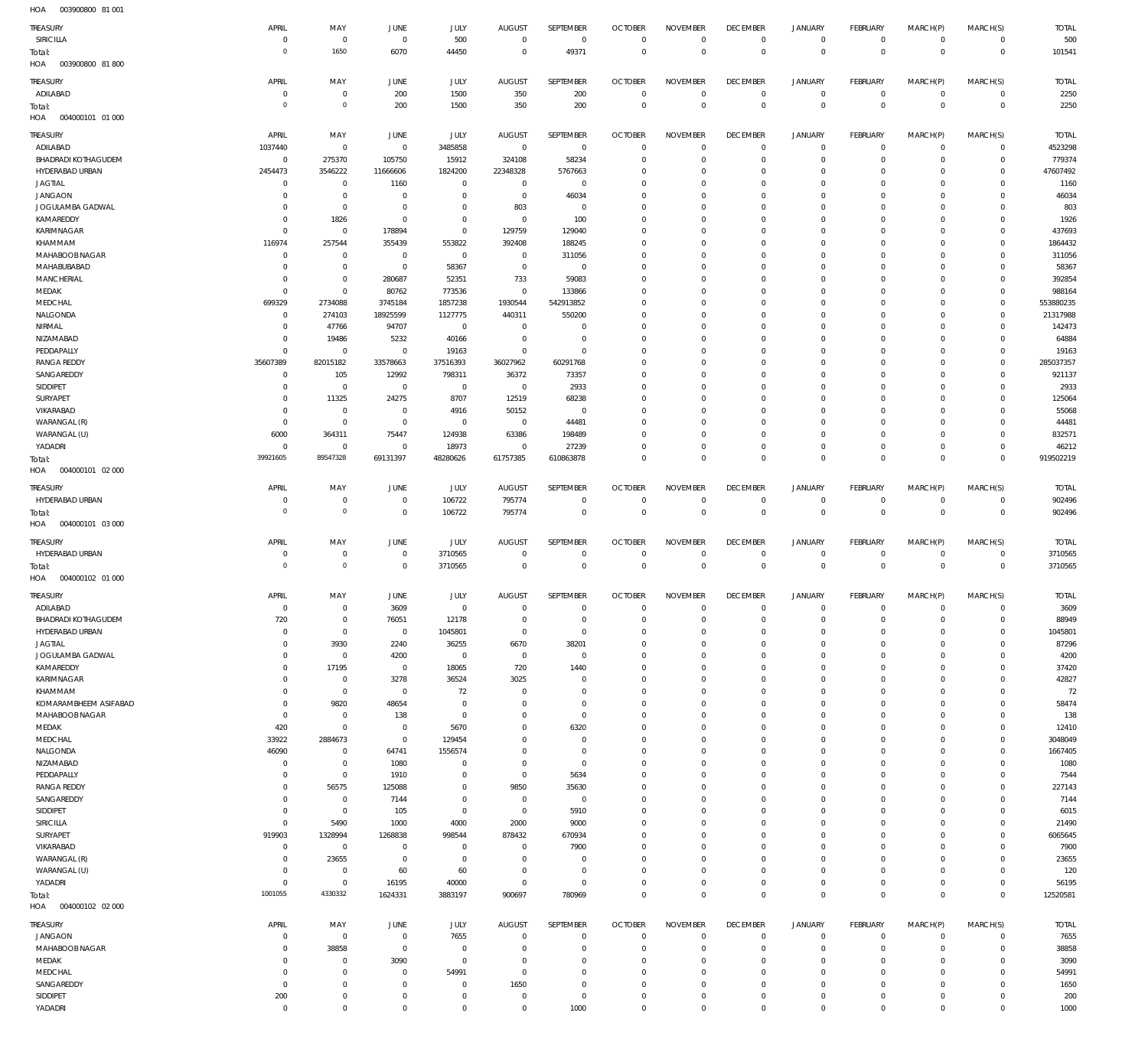| HOA<br>004000102 02 000           |                              |                           |                        |                      |                               |                            |                           |                                  |                               |                            |                              |                               |                             |                    |
|-----------------------------------|------------------------------|---------------------------|------------------------|----------------------|-------------------------------|----------------------------|---------------------------|----------------------------------|-------------------------------|----------------------------|------------------------------|-------------------------------|-----------------------------|--------------------|
| TREASURY                          | APRIL                        | MAY                       | JUNE                   | JULY                 | <b>AUGUST</b>                 | SEPTEMBER                  | <b>OCTOBER</b>            | <b>NOVEMBER</b>                  | <b>DECEMBER</b>               | <b>JANUARY</b>             | <b>FEBRUARY</b>              | MARCH(P)                      | MARCH(S)                    | <b>TOTAL</b>       |
| Total:                            | 200                          | 38858                     | 3090                   | 62646                | 1650                          | 1000                       | $\mathbf 0$               | $\mathbf 0$                      | $\mathbf 0$                   | $\overline{0}$             | $\mathbf 0$                  | $\mathbf 0$                   | $\overline{0}$              | 107444             |
| 004000102 03 000<br>HOA           |                              |                           |                        |                      |                               |                            |                           |                                  |                               |                            |                              |                               |                             |                    |
| TREASURY                          | APRIL                        | MAY                       | JUNE                   | JULY                 | <b>AUGUST</b>                 | SEPTEMBER                  | <b>OCTOBER</b>            | <b>NOVEMBER</b>                  | <b>DECEMBER</b>               | <b>JANUARY</b>             | FEBRUARY                     | MARCH(P)                      | MARCH(S)                    | <b>TOTAL</b>       |
| NALGONDA                          | $\Omega$                     | 1200                      | $\,0\,$                | $\mathbf 0$          | $\overline{0}$                | 0                          | $^{\circ}$                | $\,0\,$                          | $\overline{0}$                | $\mathbf 0$                | $^{\circ}$                   | $\overline{0}$                | $\circ$                     | 1200               |
| Total:                            | $\Omega$                     | 1200                      | $\mathbf 0$            | $\mathbf 0$          | $\overline{0}$                | $\mathbb O$                | $\mathbf 0$               | $\mathbf 0$                      | $\mathbf 0$                   | $\mathbf 0$                | $\overline{0}$               | $\mathbf 0$                   | $\mathbf 0$                 | 1200               |
| HOA<br>004000102 04 000           |                              |                           |                        |                      |                               |                            |                           |                                  |                               |                            |                              |                               |                             |                    |
| TREASURY                          | APRIL                        | MAY                       | JUNE                   | JULY                 | <b>AUGUST</b>                 | SEPTEMBER                  | <b>OCTOBER</b>            | <b>NOVEMBER</b>                  | <b>DECEMBER</b>               | <b>JANUARY</b>             | FEBRUARY                     | MARCH(P)                      | MARCH(S)                    | <b>TOTAL</b>       |
| NALGONDA<br>Total:                | $\Omega$<br>$\Omega$         | $\overline{0}$<br>$\circ$ | $\,0\,$<br>$\mathbf 0$ | 82<br>82             | $\overline{0}$<br>$\mathbf 0$ | $\mathbf 0$<br>$\mathbf 0$ | $^{\circ}$<br>$^{\circ}$  | $\overline{0}$<br>$\mathbf 0$    | $\overline{0}$<br>$\mathbf 0$ | $\mathbf 0$<br>$\mathbf 0$ | $^{\circ}$<br>$\overline{0}$ | $\overline{0}$<br>$\mathbf 0$ | $\mathbf{0}$<br>$\mathbf 0$ | 82<br>82           |
| 004000102 05 000<br>HOA           |                              |                           |                        |                      |                               |                            |                           |                                  |                               |                            |                              |                               |                             |                    |
| TREASURY                          | APRIL                        | MAY                       | JUNE                   | JULY                 | <b>AUGUST</b>                 | SEPTEMBER                  | <b>OCTOBER</b>            | <b>NOVEMBER</b>                  | <b>DECEMBER</b>               | <b>JANUARY</b>             | FEBRUARY                     | MARCH(P)                      | MARCH(S)                    | <b>TOTAL</b>       |
| ADILABAD                          | 3346                         | 190609                    | 130677                 | 4887602              | $\overline{0}$                | 23703                      | $^{\circ}$                | $\mathbf 0$                      | $^{\circ}$                    | $\mathbf 0$                | $\circ$                      | $^{\circ}$                    | 0                           | 5235937            |
| <b>BHADRADI KOTHAGUDEM</b>        | $\Omega$                     | 571619                    | 500000                 | 126205               | 4655                          | $\mathbf 0$                | $^{\circ}$                | $\mathbf 0$                      | $\Omega$                      | $\mathbf 0$                | $\circ$                      | $^{\circ}$                    | $\mathbf 0$                 | 1202479            |
| HYDERABAD URBAN<br><b>JAGTIAL</b> | 1232199<br>$^{\circ}$        | 11438469<br>164403        | 2565495<br>565890      | 31198074<br>200      | 34709647<br>$\overline{0}$    | 16507437<br>12230          | 0<br>$^{\circ}$           | $\mathbf 0$<br>$\mathbf 0$       | $\Omega$<br>$\Omega$          | $\mathbf 0$<br>$\Omega$    | $\Omega$<br>$\Omega$         | $\Omega$<br>$\Omega$          | 0<br>0                      | 97651321<br>742723 |
| <b>JANGAON</b>                    | $\Omega$                     | 8721                      | 42181                  | $\mathbf 0$          | $\overline{0}$                | $\mathbf 0$                | 0                         | $\mathbf 0$                      | $\Omega$                      | $\Omega$                   | $\Omega$                     | $\Omega$                      | 0                           | 50902              |
| JOGULAMBA GADWAL                  | $\Omega$                     | 175209                    | 19972                  | 267581               | 79005                         | 200                        | $\mathbf 0$               | $\overline{0}$                   | $\Omega$                      | $\Omega$                   | $\Omega$                     | $\Omega$                      | 0                           | 541967             |
| KAMAREDDY                         | 67500                        | $\overline{0}$            | $\,0\,$                | 370046               | $\overline{0}$                | 150434                     | $^{\circ}$                | $\mathbf 0$                      | $\Omega$                      | $\Omega$                   | $\Omega$                     | $\Omega$                      | 0                           | 587980             |
| KARIMNAGAR                        | 283438                       | 509421                    | 1115795                | 2295669              | 489941                        | 56837                      | $^{\circ}$                | $\mathbf 0$                      | $\Omega$                      | $\Omega$                   | $\Omega$                     | $\Omega$                      | 0                           | 4751101            |
| KHAMMAM<br>MAHABOOB NAGAR         | 20000<br>$\overline{0}$      | 758722<br>279905          | 149258<br>1324054      | 508785<br>185802     | 238499<br>203109              | 374739<br>389764           | $\Omega$<br>$^{\circ}$    | $\overline{0}$<br>$\overline{0}$ | $\Omega$<br>$\Omega$          | $\Omega$<br>$\Omega$       | $\Omega$<br>$\Omega$         | $\Omega$<br>$\Omega$          | 0<br>0                      | 2050003<br>2382634 |
| MAHABUBABAD                       | 245                          | $\overline{0}$            | 17703                  | $\overline{0}$       | 63475                         | 6929                       | 0                         | $\mathbf 0$                      | $\Omega$                      | $\Omega$                   | $\Omega$                     | $\Omega$                      | 0                           | 88352              |
| <b>MANCHERIAL</b>                 | $\Omega$                     | $\mathbf 0$               | $\,0\,$                | 93111                | 100000                        | 484717                     | $\mathbf 0$               | $\overline{0}$                   | $\Omega$                      | $\Omega$                   | $\Omega$                     | $\Omega$                      | 0                           | 677828             |
| MEDAK                             | 623919                       | 11869                     | -11315306              | 59493                | 10982                         | 500000                     | $^{\circ}$                | $\overline{0}$                   | $\Omega$                      | $\Omega$                   | $\Omega$                     | $\Omega$                      | 0                           | $-10109043$        |
| MEDCHAL                           | 6910817                      | 2558870                   | 2597323                | 2177479              | 2105870                       | 1671358                    | $^{\circ}$                | $\mathbf 0$                      | $\Omega$                      | $\Omega$                   | $\Omega$                     | $\Omega$                      | 0                           | 18021717           |
| NAGARKURNOOL<br>NALGONDA          | $^{\circ}$<br>38545          | 2700<br>16706973          | 6840<br>16255907       | 8946<br>21145522     | 3456<br>18858030              | $\mathbf 0$<br>27301926    | 0<br>$\mathbf 0$          | $\mathbf 0$<br>$\overline{0}$    | $\Omega$<br>$\Omega$          | $\Omega$<br>$\Omega$       | $\Omega$<br>$\Omega$         | $\Omega$<br>$\Omega$          | $\mathbf 0$<br>$\mathbf 0$  | 21942<br>100306903 |
| NIRMAL                            | $\Omega$                     | 21181                     | $\overline{0}$         | 20013                | $\overline{0}$                | 0                          | $^{\circ}$                | $\overline{0}$                   | $\Omega$                      | $\Omega$                   | $\Omega$                     | $\Omega$                      | $\mathbf 0$                 | 41194              |
| NIZAMABAD                         | $\Omega$                     | 611993                    | 283996                 | 1059853              | 22071                         | 192519                     | $^{\circ}$                | $\mathbf 0$                      | $\Omega$                      | $\Omega$                   | $\Omega$                     | $\Omega$                      | $\mathbf 0$                 | 2170432            |
| PEDDAPALLY                        | $\Omega$                     | 62013                     | 61726                  | 31588                | 24172                         | 51352                      | 0                         | $\overline{0}$                   | $\Omega$                      | $\Omega$                   | $\Omega$                     | $\Omega$                      | $\mathbf 0$                 | 230851             |
| <b>RANGA REDDY</b>                | 1885947936                   | 1162921254                | 6311175932             | 8150678140           | 8031331173                    | 7325482043                 | $\mathbf 0$               | $\overline{0}$                   | $\Omega$                      | $\Omega$                   | $\Omega$                     | $\Omega$                      | $\mathbf 0$                 | 32867536478        |
| SANGAREDDY<br>SIDDIPET            | $\Omega$<br>1161324          | 17325<br>23679            | 58758<br>152474        | 14890<br>135990      | 18136<br>200000               | 13468<br>36180             | 0<br>$^{\circ}$           | $\mathbf 0$<br>$\overline{0}$    | $\Omega$<br>$\Omega$          | $\Omega$<br>$\Omega$       | $\Omega$<br>$\Omega$         | $\Omega$<br>$\Omega$          | $\mathbf 0$<br>$\mathbf 0$  | 122577<br>1709647  |
| <b>SIRICILLA</b>                  | $\Omega$                     | 11578                     | 5120                   | $\overline{0}$       | $\overline{0}$                | 4680                       | 0                         | $\overline{0}$                   | $\Omega$                      | $\Omega$                   | $\Omega$                     | $\Omega$                      | 0                           | 21378              |
| SURYAPET                          | $\Omega$                     | 336769                    | 2261466                | 869334               | 30222                         | 252313                     | $^{\circ}$                | $\overline{0}$                   | $\Omega$                      | $\Omega$                   | $\Omega$                     | $\Omega$                      | 0                           | 3750104            |
| VIKARABAD                         | $\Omega$                     | $\overline{0}$            | 3780                   | 300000               | 317724                        | 51798                      | 0                         | $\mathbf 0$                      | $\Omega$                      | $\Omega$                   | $\Omega$                     | $\Omega$                      | 0                           | 673302             |
| WANAPARTHY                        | $\Omega$                     | $\overline{0}$            | $\,0\,$                | 800                  | 648838                        | 150                        | $^{\circ}$                | $\overline{0}$                   | $\Omega$                      | $\Omega$                   | $\Omega$                     | $\Omega$                      | 0                           | 649788             |
| WARANGAL (R)<br>WARANGAL (U)      | 4559<br>60139                | 20559<br>296894           | 323096<br>789450       | 10320<br>386826      | 183855<br>432729              | $\mathbf 0$<br>942933      | 0<br>$\mathbf 0$          | $\mathbf 0$<br>$\mathbf 0$       | $\Omega$<br>$\Omega$          | $\Omega$<br>$\Omega$       | $\Omega$<br>$\Omega$         | $\mathbf 0$<br>$\Omega$       | 0<br>0                      | 542389<br>2908971  |
| YADADRI                           | 936539                       | 147273                    | 511896                 | 203506               | 87588                         | 17891                      | $\mathbf 0$               | $\mathbf 0$                      | $\Omega$                      | $\mathbf 0$                | $\Omega$                     | $\overline{0}$                | $\mathbf 0$                 | 1904693            |
| rotal:                            | 1897290506                   | 1197848008                | 6329603483             | 8217035775           | 8090163177                    | 7374525601                 | $\mathbf 0$               | $\mathbf 0$                      | $\Omega$                      | $\mathbf{0}$               | $^{\circ}$                   | $\mathbf{0}$                  | $\mathbf 0$                 | 33106466550        |
| HOA<br>004000102 06 000           |                              |                           |                        |                      |                               |                            |                           |                                  |                               |                            |                              |                               |                             |                    |
| TREASURY                          | APRIL                        | MAY                       | JUNE                   | JULY                 | <b>AUGUST</b>                 | SEPTEMBER                  | <b>OCTOBER</b>            | <b>NOVEMBER</b>                  | <b>DECEMBER</b>               | <b>JANUARY</b>             | FEBRUARY                     | MARCH(P)                      | MARCH(S)                    | <b>TOTAL</b>       |
| HYDERABAD URBAN                   | $\Omega$<br>$\Omega$         | 2550000000<br>2550000000  | 11700000000            | 10500000000          | 11950000000                   | 11000000000                | $\Omega$                  | $\mathbf 0$                      | $\Omega$                      | $\mathbf 0$                | $\mathbf 0$                  | $\overline{0}$                | $\mathbf{0}$                | 47700000000        |
| Total:<br>HOA<br>004000102 81 000 |                              |                           | 11700000000            | 10500000000          | 11950000000                   | 11000000000                | $\mathbf 0$               | $\,0\,$                          | $\mathbb O$                   | $\,0\,$                    | $\overline{0}$               | $\mathbf 0$                   | $\mathbf 0$                 | 47700000000        |
| TREASURY                          | APRIL                        | MAY                       | JUNE                   | JULY                 | <b>AUGUST</b>                 | SEPTEMBER                  | <b>OCTOBER</b>            | <b>NOVEMBER</b>                  | <b>DECEMBER</b>               | <b>JANUARY</b>             | FEBRUARY                     | MARCH(P)                      | MARCH(S)                    | <b>TOTAL</b>       |
| ADILABAD                          | $\Omega$                     | 0                         | 905                    | $\overline{0}$       | $\overline{0}$                | $\mathbf 0$                | $\mathbf 0$               | $\,0\,$                          | $\mathbf 0$                   | $\mathbf 0$                | $^{\circ}$                   | $\overline{0}$                | $\mathbf 0$                 | 905                |
| <b>BHADRADI KOTHAGUDEM</b>        | $\Omega$                     | 0                         | $\,0\,$                | 99102                | 133000                        | 60000                      | $^{\circ}$                | $\mathbf 0$                      | $\mathbf 0$                   | $\mathbf 0$                | $\circ$                      | $\overline{0}$                | 0                           | 292102             |
| HYDERABAD URBAN                   | 143921                       | $\overline{0}$            | $\,0\,$                | $\overline{0}$       | 5332                          | 28433                      | $^{\circ}$                | $\overline{0}$                   | $\Omega$                      | $\mathbf 0$                | $\circ$                      | $\mathbf 0$                   | 0                           | 177686             |
| JOGULAMBA GADWAL<br>KARIMNAGAR    | $^{\circ}$<br>$\overline{0}$ | 37625<br>$\mathbf 0$      | $\,0\,$<br>13746       | $\mathbf 0$<br>982   | 123432<br>$\overline{0}$      | 0<br>0                     | 0<br>$\mathbf 0$          | $\mathbf 0$<br>$\overline{0}$    | $\Omega$<br>$\Omega$          | $\mathbf 0$<br>$\Omega$    | - 0<br>$\Omega$              | $\mathbf 0$<br>$\mathbf 0$    | 0<br>0                      | 161057<br>14728    |
| KHAMMAM                           | 384093                       | 20000                     | 20521                  | 90000                | $\overline{0}$                | 8536                       | 0                         | $\overline{0}$                   | $\Omega$                      | $\mathbf 0$                | $\Omega$                     | $\mathbf 0$                   | 0                           | 523150             |
| MAHABOOB NAGAR                    | $\Omega$                     | $\overline{0}$            | 33599                  | 58165                | $\overline{0}$                | 102439                     | $^{\circ}$                | $\overline{0}$                   | $\Omega$                      | $\Omega$                   | $\Omega$                     | $\mathbf 0$                   | 0                           | 194203             |
| <b>MANCHERIAL</b>                 | $\Omega$                     | 0                         | $\,0\,$                | 9311                 | $\mathbf 0$                   | $\mathbf 0$                | 0                         | $\mathbf 0$                      | $\Omega$                      | $\Omega$                   | $\Omega$                     | $\mathbf 0$                   | 0                           | 9311               |
| MEDCHAL                           | $\Omega$<br>$\Omega$         | $\overline{0}$            | $\,0\,$                | $\mathbf 0$          | $\overline{0}$<br>$\mathbf 0$ | 32286                      | $\mathbf 0$<br>$^{\circ}$ | $\overline{0}$                   | $\Omega$                      | $\Omega$<br>$\mathbf 0$    | $\Omega$<br>$\Omega$         | $\mathbf 0$<br>$\mathbf 0$    | $\mathbf 0$                 | 32286              |
| NALGONDA<br>NIZAMABAD             | $\Omega$                     | $\mathbf 0$<br>2250       | $\,0\,$<br>10081       | 2867<br>$\mathbf{0}$ | $\overline{0}$                | 4442<br>10278              | $^{\circ}$                | $\overline{0}$<br>$\overline{0}$ | $\mathbf{0}$<br>$\Omega$      | $\Omega$                   | $\Omega$                     | $\mathbf 0$                   | 0<br>0                      | 7309<br>22609      |
| PEDDAPALLY                        | $\Omega$                     | $\mathbf 0$               | $\,0\,$                | $\mathbf{0}$         | $\overline{0}$                | 478                        | 0                         | $\overline{0}$                   | $\Omega$                      | $\Omega$                   | $\Omega$                     | $\mathbf 0$                   | 0                           | 478                |
| SURYAPET                          | $\Omega$                     | $\overline{0}$            | $\,0\,$                | $\mathbf 0$          | $\overline{0}$                | 5525                       | $\mathbf 0$               | $\overline{0}$                   | $\Omega$                      | $\mathbf 0$                | $\circ$                      | $\mathbf 0$                   | 0                           | 5525               |
| WARANGAL (U)                      | $\Omega$                     | $\mathbf 0$               | $\,0\,$                | $\mathbf 0$          | 40021                         | 0                          | $^{\circ}$                | $\,0\,$                          | $\mathbf 0$                   | $\mathbf 0$                | $\circ$                      | $\overline{0}$                | $\mathbf 0$                 | 40021              |
| Total:<br>HOA<br>004000102 96 000 | 528014                       | 59875                     | 78852                  | 260427               | 301785                        | 252417                     | $\mathbf 0$               | $\mathbf 0$                      | $\mathbf 0$                   | $\mathbf{0}$               | $\overline{0}$               | $\overline{0}$                | $\mathbf 0$                 | 1481370            |
| TREASURY                          | APRIL                        | MAY                       | JUNE                   | <b>JULY</b>          | <b>AUGUST</b>                 | SEPTEMBER                  | <b>OCTOBER</b>            | <b>NOVEMBER</b>                  | <b>DECEMBER</b>               | <b>JANUARY</b>             | FEBRUARY                     | MARCH(P)                      | MARCH(S)                    | <b>TOTAL</b>       |
| ADILABAD                          | $\Omega$                     | $\mathbf 0$               | $\mathbf 0$            | $\overline{0}$       | $\,0\,$                       | $-805002$                  | $^{\circ}$                | $\mathbf{0}$                     | $\overline{0}$                | $\mathbf 0$                | $\Omega$                     | $\circ$                       | $\mathbf 0$                 | $-805002$          |
| HYDERABAD URBAN                   | $\Omega$                     | $-160070429$              | -60418814              | -43148318            | $-7204274$                    | -92096417                  | 0                         | $\overline{0}$                   | $\mathbf 0$                   | $\mathbf 0$                | $\circ$                      | $\circ$                       | $\circ$                     | -362938252         |
| WARANGAL (U)                      | $\Omega$                     | $\mathbf 0$               | $\overline{0}$         | -991289              | $\mathbf 0$                   | $\mathbf 0$                | 0                         | $\mathbf 0$                      | $\mathbf{0}$                  | $\mathbf 0$                | $\circ$                      | $\mathbf 0$                   | 0                           | $-991289$          |
| Total:<br>HOA<br>004000107 01 000 | $\Omega$                     | $-160070429$              | $-60418814$            | $-44139607$          | $-7204274$                    | -92901419                  | $^{\circ}$                | $\mathbf 0$                      | $\Omega$                      | $\mathbf{0}$               | $\overline{0}$               | $\mathbf{0}$                  | $\mathbf 0$                 | $-364734543$       |
| TREASURY                          | APRIL                        | MAY                       | JUNE                   | <b>JULY</b>          | <b>AUGUST</b>                 | SEPTEMBER                  | <b>OCTOBER</b>            | <b>NOVEMBER</b>                  | <b>DECEMBER</b>               | <b>JANUARY</b>             | FEBRUARY                     | MARCH(P)                      | MARCH(S)                    | <b>TOTAL</b>       |
| <b>BHADRADI KOTHAGUDEM</b>        | $\Omega$                     | 18624                     | 57873                  | 11172                | 47961                         | $\mathbf 0$                | $^{\circ}$                | $\overline{0}$                   | $\mathbf 0$                   | $\mathbf 0$                | $^{\circ}$                   | $\overline{0}$                | $\mathbf 0$                 | 135630             |
| MULUGU                            | $\overline{0}$               | 1500                      | $\,0\,$                | $\overline{0}$       | $\overline{0}$                | 0                          | 0                         | $\overline{0}$                   | $\mathbf{0}$                  | $\mathbf 0$                | $\circ$                      | $\overline{0}$                | 0                           | 1500               |
| RANGA REDDY                       | 6058                         | $\mathbf 0$               | 2623                   | 4015                 | 32805                         | 5552                       | $\mathbf 0$               | $\overline{0}$                   | $\mathbf{0}$                  | $\mathbf 0$                | $\circ$                      | $\circ$                       | $\mathbf 0$                 | 51053              |
| WARANGAL (U)                      | $\Omega$                     | $\overline{0}$            | $\,0\,$                | $\mathbf 0$          | $\overline{0}$                | 5935                       | $\mathbf 0$               | $\,0\,$                          | $\overline{0}$                | $\mathsf 0$                | $\circ$                      | $\mathsf 0$                   | $\mathbf 0$                 | 5935               |
| Total:                            | 6058                         | 20124                     | 60496                  | 15187                | 80766                         | 11487                      | 0                         | $\mathbf 0$                      | $\mathbf 0$                   | $\mathbf 0$                | $\mathbf 0$                  | $\mathbf 0$                   | $\mathbb O$                 | 194118             |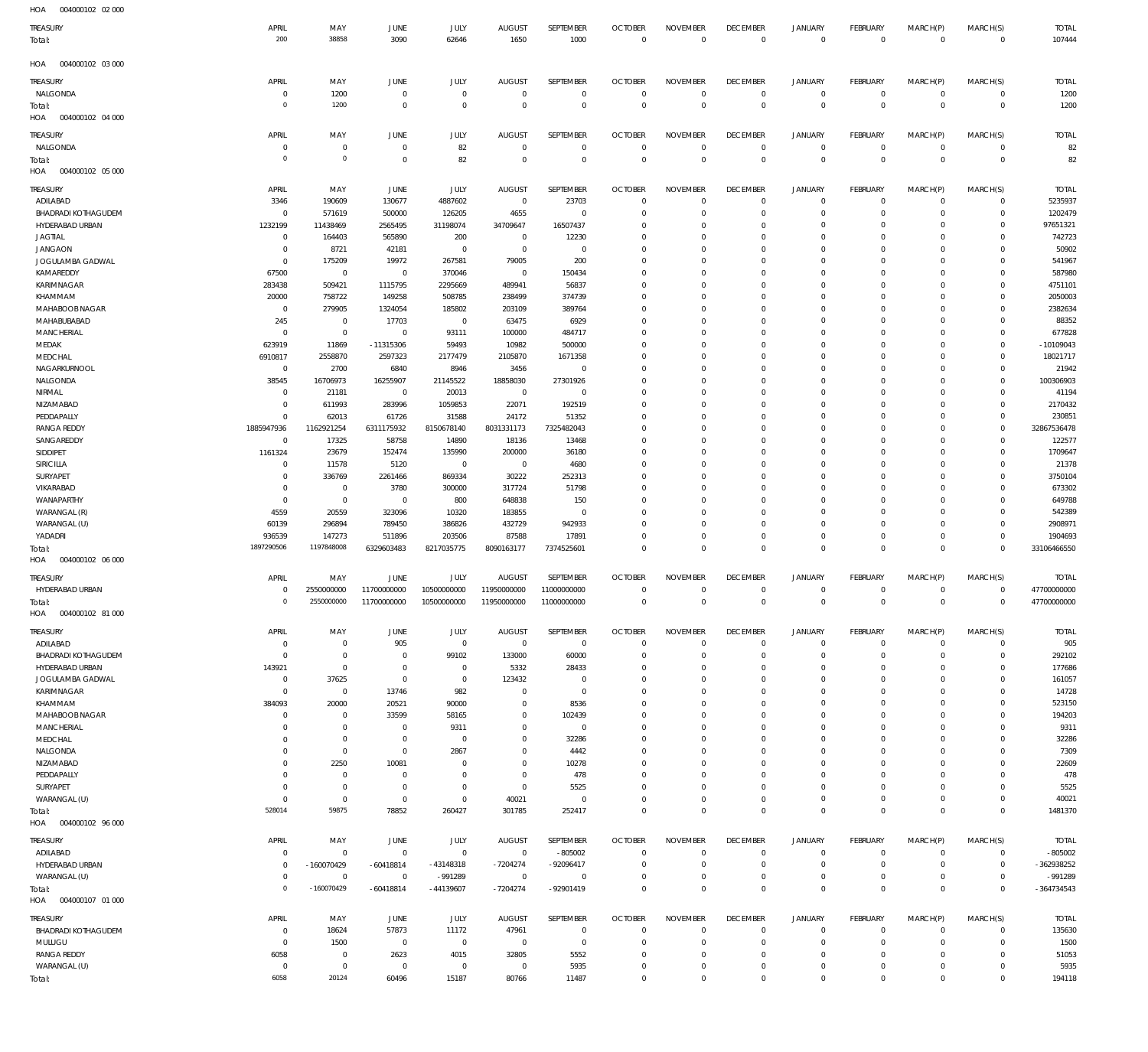004000800 81 001 HOA

| <b>TREASURY</b>                   | APRIL                 | MAY                        | <b>JUNE</b>         | JULY                       | <b>AUGUST</b>        | SEPTEMBER           | <b>OCTOBER</b>                | <b>NOVEMBER</b>                | <b>DECEMBER</b>               | <b>JANUARY</b>             | <b>FEBRUARY</b>            | MARCH(P)                   | MARCH(S)                   | <b>TOTAL</b>        |
|-----------------------------------|-----------------------|----------------------------|---------------------|----------------------------|----------------------|---------------------|-------------------------------|--------------------------------|-------------------------------|----------------------------|----------------------------|----------------------------|----------------------------|---------------------|
| ADILABAD                          | 0                     | 600                        | $\mathbf 0$         | $\mathbf{0}$               | $^{\circ}$           | $\mathbf{0}$        | $^{\circ}$                    | $^{\circ}$                     | $^{\circ}$                    | 0                          | $\mathbf 0$                | $\mathbf 0$                | $\mathbf{0}$               | 600                 |
| <b>BHADRADI KOTHAGUDEM</b>        | $\Omega$              | $\mathbf 0$                | 150000              | $\mathbf 0$                | 0                    | $\mathbf 0$         | $^{\circ}$                    | $^{\circ}$                     | $^{\circ}$                    | $\mathbf 0$                | $\mathbf 0$                | $\mathbf 0$                | $\mathbf{0}$               | 150000              |
| <b>JANGAON</b>                    | $\Omega$              | $\mathbf 0$                | 5904                | $\mathbf 0$                | $\circ$              | $\mathbf{0}$        | 0                             | $^{\circ}$                     | 0                             | 0                          | $^{\circ}$                 | $\Omega$                   | $^{\circ}$                 | 5904                |
| WARANGAL (U)                      | $\Omega$              | 1831                       | 2077                | 86950                      | 3175                 | 203137              | $^{\circ}$                    | $\mathbf 0$                    | $\mathbf 0$                   | $\mathbf 0$                | $\mathbf 0$                | $\mathbf 0$                | $\mathbf 0$                | 297170              |
| Total:                            | $\Omega$              | 2431                       | 157981              | 86950                      | 3175                 | 203137              | $\mathbf 0$                   | $\mathbf 0$                    | $\mathbf 0$                   | $\mathbf 0$                | $\overline{0}$             | $\Omega$                   | $\mathbf 0$                | 453674              |
| HOA<br>004000800 81800            |                       |                            |                     |                            |                      |                     |                               |                                |                               |                            |                            |                            |                            |                     |
| TREASURY                          | APRIL                 | MAY                        | JUNE                | JULY                       | <b>AUGUST</b>        | SEPTEMBER           | <b>OCTOBER</b>                | <b>NOVEMBER</b>                | <b>DECEMBER</b>               | <b>JANUARY</b>             | <b>FEBRUARY</b>            | MARCH(P)                   | MARCH(S)                   | <b>TOTAL</b>        |
| HYDERABAD URBAN                   | C                     | $\,0\,$                    | $\overline{0}$      | $\mathbf 0$                | 253475               | 1430420             | $^{\circ}$                    | $^{\circ}$                     | $\overline{0}$                | 0                          | $^{\circ}$                 | $\mathbf 0$                | $\mathbf{0}$               | 1683895             |
| MEDCHAL                           | $\Omega$              | $\mathbf 0$                | 38100               | $\mathbf 0$                | $^{\circ}$           | $\mathbf 0$         | $^{\circ}$                    | $\mathbf 0$                    | $^{\circ}$                    | $\mathbf 0$                | $\mathbf 0$                | $\mathbf 0$                | $\mathbf{0}$               | 38100               |
| NAGARKURNOOL                      | 0                     | 200                        | $\overline{0}$      | $\mathbf 0$                | 0                    | $\mathbf 0$         | 0                             | 0                              | 0                             | $\mathbf 0$                | $\mathbf 0$                | 0                          | $\mathbf 0$                | 200                 |
| WARANGAL (R)                      | $\Omega$              | $\mathbf 0$                | $\overline{0}$      | $\mathbf 0$                | 0                    | 21069               | $^{\circ}$                    | $\mathbf 0$                    | $^{\circ}$                    | $\mathbf 0$                | $\mathbf 0$                | $\Omega$                   | $\mathbf 0$                | 21069               |
| WARANGAL (U)                      | 0                     | $\,0\,$                    | $^{\circ}$          | $\mathbf 0$                | 951                  | 8043                | 0                             | $^{\circ}$                     | $^{\circ}$                    | $\mathbf 0$                | $^{\circ}$                 | $\mathbf 0$                | $\mathbf 0$                | 8994                |
| Total:                            | $\Omega$              | 200                        | 38100               | $\mathbf 0$                | 254426               | 1459532             | $^{\circ}$                    | $\mathbf 0$                    | $^{\circ}$                    | $\mathbf 0$                | $\mathbf 0$                | $\mathbf 0$                | $\mathbf 0$                | 1752258             |
| HOA<br>004100101 01 000           |                       |                            |                     |                            |                      |                     |                               |                                |                               |                            |                            |                            |                            |                     |
| TREASURY                          | APRIL                 | MAY                        | JUNE                | JULY                       | <b>AUGUST</b>        | SEPTEMBER           | <b>OCTOBER</b>                | <b>NOVEMBER</b>                | <b>DECEMBER</b>               | <b>JANUARY</b>             | FEBRUARY                   | MARCH(P)                   | MARCH(S)                   | <b>TOTAL</b>        |
| <b>BHADRADI KOTHAGUDEM</b>        | $^{\circ}$            | $\mathbf 0$                | $\mathbf 0$         | 688                        | $\mathbf 0$          | $\mathbf 0$         | $^{\circ}$                    | $^{\circ}$                     | $^{\circ}$                    | 0                          | $\overline{0}$             | $\mathbf 0$                | $\mathbf{0}$               | 688                 |
| HYDERABAD URBAN                   | 10000                 | 35249                      | 180000              | 174180                     | 50000                | 140000              | $^{\circ}$                    | $^{\circ}$                     | $^{\circ}$                    | $\mathbf 0$                | $^{\circ}$                 | $\mathbf 0$                | $\mathbf 0$                | 589429              |
| <b>JANGAON</b>                    | 10800                 | $\overline{0}$             | $^{\circ}$          | 3000                       | $\circ$              | $\mathbf{0}$        | $^{\circ}$                    | $^{\circ}$                     | $^{\circ}$                    | $\mathbf 0$                | $^{\circ}$                 | $\Omega$                   | $\mathbf 0$                | 13800               |
| KARIMNAGAR                        | 0                     | $\mathbf 0$                | $^{\circ}$          | $\mathbf{0}$               | 1000                 | $\mathbf{0}$        | 0                             | $^{\circ}$                     | $^{\circ}$                    | $\mathbf 0$                | $\mathbf 0$                | $\Omega$                   | $\mathbf 0$                | 1000                |
| KHAMMAM                           | $\Omega$              | $\overline{0}$             | $^{\circ}$          | 330                        | 2833                 | $\mathbf{0}$        | 0                             | $^{\circ}$                     | 0                             | 0                          | $\mathbf 0$                | $\Omega$                   | $\mathbf 0$                | 3163                |
| MAHABUBABAD                       | $\Omega$              | $\overline{0}$             | $^{\circ}$          | 572                        | 0                    | $\mathbf{0}$        | 0                             | $\mathbf 0$                    | 0                             | $\mathbf 0$                | $\mathbf 0$                | $\Omega$                   | $\mathbf 0$                | 572                 |
| NALGONDA<br>PEDDAPALLY            | $\Omega$<br>$\Omega$  | $\mathbf 0$<br>$\mathbf 0$ | 819<br>$\mathbf{0}$ | $\mathbf 0$<br>$\mathbf 0$ | 0<br>$\Omega$        | $\mathbf 0$<br>7014 | 0<br>$^{\circ}$               | $^{\circ}$<br>$\mathbf 0$      | 0<br>$\mathbf 0$              | $\mathbf 0$<br>$\mathbf 0$ | $\mathbf 0$<br>$\Omega$    | $\Omega$<br>$\Omega$       | $\mathbf 0$<br>$\mathbf 0$ | 819<br>7014         |
| <b>RANGA REDDY</b>                | $\Omega$              | 4800                       | 245                 | 95                         | 0                    | $\mathbf{0}$        | 0                             | $\mathbf 0$                    | 0                             | 0                          | O                          | $\Omega$                   | $\mathbf 0$                | 5140                |
| SURYAPET                          | $\Omega$              | $\overline{0}$             | 27                  | $\mathbf 0$                | $\Omega$             | $\mathbf 0$         | 0                             | $\mathbf 0$                    | $\mathbf 0$                   | $\mathbf 0$                | $\Omega$                   | $\Omega$                   | $\Omega$                   | 27                  |
| VIKARABAD                         | $\Omega$              | $\overline{0}$             | $\mathbf{0}$        | $\mathbf 0$                | 0                    | 360                 | 0                             | $\mathbf 0$                    | 0                             | 0                          | $\mathbf 0$                | $\Omega$                   | $\mathbf 0$                | 360                 |
| WARANGAL (U)                      | $\Omega$              | $\mathbf 0$                | 2238                | $\mathbf{0}$               | 0                    | $\mathbf{0}$        | 0                             | $\mathbf 0$                    | $\mathbf 0$                   | $\mathbf 0$                | $\mathbf 0$                | $\Omega$                   | $\mathbf 0$                | 2238                |
| YADADRI                           | $^{\circ}$            | $\mathbf 0$                | $\mathbf{0}$        | $\mathbf 0$                | 6                    | $\mathbf 0$         | $\mathbf 0$                   | $\mathbf 0$                    | $\mathbf 0$                   | $\mathbf 0$                | $\mathbf 0$                | $\mathbf 0$                | $\mathbf 0$                | $\epsilon$          |
| Total:                            | 20800                 | 40049                      | 183329              | 178865                     | 53839                | 147374              | $\mathbf 0$                   | $\mathbf 0$                    | $\mathbf 0$                   | $\mathbf 0$                | $\mathbf 0$                | $\mathbf 0$                | $\mathbf 0$                | 624256              |
| 004100101 02 000<br>HOA           |                       |                            |                     |                            |                      |                     |                               |                                |                               |                            |                            |                            |                            |                     |
| TREASURY                          | APRIL                 | MAY                        | JUNE                | JULY                       | <b>AUGUST</b>        | SEPTEMBER           | <b>OCTOBER</b>                | <b>NOVEMBER</b>                | <b>DECEMBER</b>               | <b>JANUARY</b>             | FEBRUARY                   | MARCH(P)                   | MARCH(S)                   | <b>TOTAL</b>        |
| ADILABAD                          | 0                     | $\mathbf 0$                | $\mathbf{0}$        | $\mathbf 0$                | 3400                 | $\mathbf{0}$        | $^{\circ}$                    | $\mathbf 0$                    | $^{\circ}$                    | $\mathbf 0$                | $\mathbf 0$                | $\mathbf 0$                | $^{\circ}$                 | 3400                |
| HYDERABAD URBAN                   | 0                     | $\,0\,$                    | $^{\circ}$          | 9090                       | 0                    | $\mathbf 0$         | 0                             | $^{\circ}$                     | 0                             | 0                          | $\mathbf 0$                | $\mathbf 0$                | $\mathbf 0$                | 9090                |
| MEDCHAL                           | $\Omega$              | $\mathbf 0$                | $^{\circ}$          | $\mathbf 0$                | $^{\circ}$           | 117125              | $^{\circ}$                    | $\mathbf 0$                    | $^{\circ}$                    | 0                          | $\mathbf 0$                | $\mathbf 0$                | $\mathbf 0$                | 117125              |
| SANGAREDDY                        | 0                     | 172000                     | 442000              | 553000                     | 518000               | 654000              | 0                             | $\mathbf 0$                    | $^{\circ}$                    | $\mathbf 0$                | $\mathbf 0$                | $\mathbf 0$                | $\mathbf 0$                | 2339000             |
| Total:                            | $\Omega$              | 172000                     | 442000              | 562090                     | 521400               | 771125              | $\mathbf 0$                   | $\mathbf 0$                    | $\mathbf 0$                   | $\mathbf 0$                | $\mathbf 0$                | $\mathbf 0$                | $\mathbf 0$                | 2468615             |
| HOA<br>004100101 03 000           |                       |                            |                     |                            |                      |                     |                               |                                |                               |                            |                            |                            |                            |                     |
| TREASURY                          | APRIL                 | MAY                        | JUNE                | JULY                       | <b>AUGUST</b>        | SEPTEMBER           | <b>OCTOBER</b>                | <b>NOVEMBER</b>                | <b>DECEMBER</b>               | <b>JANUARY</b>             | FEBRUARY                   | MARCH(P)                   | MARCH(S)                   | <b>TOTAL</b>        |
| ADILABAD                          | $\mathbf 0$           | 1025455                    | 3145600             | 3590785                    | 4021325              | 5358075             | $^{\circ}$                    | $^{\circ}$                     | $^{\circ}$                    | $\mathbf 0$                | $\overline{0}$             | $\mathbf 0$                | $\mathbf{0}$               | 17141240            |
| <b>BHADRADI KOTHAGUDEM</b>        | 34330                 | 106065                     | 939345              | 1264388                    | 210570               | 266975              | 0                             | $^{\circ}$                     | $^{\circ}$                    | $\mathbf 0$                | $^{\circ}$                 | $\mathbf 0$                | $\mathbf{0}$               | 2821673             |
| BHOOPALAPALLY                     | 20345                 | 65385                      | 127220              | 72820                      | 209290               | 78425               | $^{\circ}$                    | $^{\circ}$                     | $^{\circ}$                    | 0                          | $^{\circ}$                 | $\Omega$                   | $\mathbf 0$                | 573485              |
| HYDERABAD URBAN                   | 31206315              | 31593395                   | 128790605           | 44517475                   | 69464385             | 115531055           | 0                             | $^{\circ}$                     | 0                             | $\mathbf 0$                | $\mathbf 0$                | $\mathbf 0$                | $\mathbf 0$                | 421103230           |
| <b>JAGTIAL</b>                    | 42780                 | 21230                      | 340100              | 254615                     | 351775               | 916775              | 0                             | $^{\circ}$                     | $^{\circ}$                    | 0                          | $\mathbf 0$                | $\Omega$                   | $\mathbf 0$                | 1927275             |
| <b>JANGAON</b>                    | 9562                  | 252360                     | 139615              | 87005                      | 71530                | 97315               | 0                             | $\mathbf 0$                    | 0                             | 0                          | 0                          | $\Omega$                   | $\mathbf 0$                | 657387              |
| JOGULAMBA GADWAL                  | 6560                  | 50450                      | 1051680             | 1192640                    | 1211700              | 2117750             | 0                             | $^{\circ}$                     | 0                             | 0                          | $\mathbf 0$                | 0                          | $\mathbf 0$                | 5630780             |
| KAMAREDDY                         | $\overline{0}$        | 346005                     | 1119480             | 1498175                    | 1557200              | 2291225             | $\mathbf 0$                   | $\mathbf 0$                    | $\mathbf 0$                   | $\mathbf 0$                | $\Omega$                   | $\Omega$                   | $\Omega$                   | 6812085             |
| KARIMNAGAR                        |                       | 202770                     | 479255              | 406260                     | 62350                | 216030              | 0                             | 0                              |                               |                            |                            |                            |                            | 1366665             |
| KHAMMAM<br>KOMARAMBHEEM ASIFABAD  | 638080<br>65200       | 294075                     | 852330              | 121865                     | 100820               | 617765              | $\mathbf 0$<br>$^{\circ}$     | $\mathbf 0$<br>$\mathbf 0$     | $\mathbf 0$<br>$^{\circ}$     | $\mathbf 0$<br>$\mathbf 0$ | $\mathbf 0$<br>$\mathbf 0$ | $\mathbf 0$<br>$\mathbf 0$ | $\mathbf 0$<br>$\mathbf 0$ | 2624935<br>2868870  |
| MAHABOOB NAGAR                    | $\mathbf 0$           | 361950<br>107780           | 429160<br>416190    | 1596097<br>1041750         | 243833<br>558285     | 172630<br>1235980   | $^{\circ}$                    | $\mathbf 0$                    | $^{\circ}$                    | $\mathbf 0$                | $\Omega$                   | $\Omega$                   | $\mathbf 0$                | 3359985             |
| MAHABUBABAD                       | $\mathbf 0$           | 22015                      | 106665              | 129875                     | 95660                | 66755               | $^{\circ}$                    | $\mathbf 0$                    | $^{\circ}$                    | $\mathbf 0$                | $\mathbf 0$                | $\Omega$                   | $\mathbf 0$                | 420970              |
| MANCHERIAL                        | 7500                  | 69890                      | 278415              | 489535                     | 200980               | 5613770             | $^{\circ}$                    | $\mathbf 0$                    | $^{\circ}$                    | $\mathbf 0$                | $\mathbf 0$                | $\Omega$                   | $\mathbf 0$                | 6660090             |
| MEDAK                             | 3325                  | 86010                      | 66330               | 51155                      | 246050               | 37325               | $\mathbf 0$                   | $\mathbf 0$                    | $\mathbf 0$                   | $\mathbf 0$                | $\mathbf 0$                | $\Omega$                   | $\mathbf 0$                | 490195              |
| MEDCHAL                           | 6926675               | 27703310                   | 14521890            | 14387015                   | 6231645              | 38041269            | $^{\circ}$                    | $\mathbf 0$                    | $\mathbf 0$                   | $\mathbf 0$                | $\mathbf 0$                | $\Omega$                   | $\mathbf 0$                | 107811804           |
| NAGARKURNOOL                      | 51680                 | 143340                     | 152180              | 334095                     | 170200               | 187680              | $^{\circ}$                    | $\mathbf 0$                    | $\mathbf 0$                   | $\mathbf 0$                | $\mathbf 0$                | $\Omega$                   | $\mathbf 0$                | 1039175             |
| NALGONDA                          | $\mathbf 0$           | 112890                     | 855290              | 1549020                    | 1359430              | 1741845             | $\mathbf 0$                   | $\mathbf 0$                    | $\mathbf 0$                   | $\mathbf 0$                | $\mathbf 0$                | $\mathbf 0$                | $\mathbf 0$                | 5618475             |
| NIRMAL                            | $\overline{0}$        | 132220                     | 454050              | 281050                     | 116600               | 186090              | $^{\circ}$                    | $\mathbf 0$                    | $\mathbf 0$                   | $\mathbf 0$                | $\mathbf 0$                | $\Omega$                   | $\mathbf 0$                | 1170010             |
| NIZAMABAD                         | $\overline{0}$        | 223930                     | 696730              | 685175                     | 1157360              | 493310              | $\mathbf 0$                   | $\mathbf 0$                    | $\mathbf 0$                   | $\mathbf 0$                | $\mathbf 0$                | $\Omega$                   | $\mathbf 0$                | 3256505             |
| PEDDAPALLY                        | 18600                 | 214800                     | 1626600             | 1498852                    | 214615               | 677085              | $^{\circ}$                    | $\mathbf 0$                    | $^{\circ}$                    | $\mathbf 0$                | $\mathbf 0$                | $\Omega$                   | $\mathbf 0$                | 4250552             |
| <b>RANGA REDDY</b>                | 45549206              | 30320850                   | 22568600            | 52450200                   | 132147741            | 9264711             | $\mathbf 0$                   | $\mathbf 0$                    | $\mathbf 0$                   | $\mathbf 0$                | $\mathbf 0$                | $\Omega$                   | $\circ$                    | 292301308           |
| SANGAREDDY                        | 200                   | 338430                     | 379270              | 509755                     | 312050               | 190390              | $^{\circ}$                    | $\mathbf 0$                    | $\mathbf 0$                   | $\mathbf 0$                | $\mathbf 0$                | $\Omega$                   | $\mathbf 0$                | 1730095             |
| SIDDIPET                          | 61605                 | 88275                      | 121850              | 268955                     | 267085               | 60210               | $\mathbf 0$                   | $\mathbf 0$                    | $\mathbf 0$                   | $\mathbf 0$                | $\mathbf 0$                | $\Omega$                   | $\mathbf 0$                | 867980              |
| SIRICILLA                         | 10200                 | 79725                      | 16000               | 116030                     | 21975                | 34420               | $^{\circ}$                    | $\mathbf 0$                    | $\mathbf 0$                   | $\mathbf 0$                | $\mathbf 0$                | $\Omega$                   | $\mathbf 0$                | 278350              |
| SURYAPET<br>VIKARABAD             | 11620<br>$\mathbf 0$  | 48050<br>126285            | 150480<br>86850     | 70870<br>47010             | 104646<br>95890      | 265370<br>1144910   | $\mathbf 0$<br>$\mathbf 0$    | $\mathbf 0$<br>$\mathbf 0$     | $\mathbf 0$<br>$\mathbf 0$    | $\mathbf 0$<br>$\mathbf 0$ | $\mathbf 0$<br>$\mathbf 0$ | $\Omega$<br>$\Omega$       | $\mathbf 0$<br>$\mathbf 0$ | 651036<br>1500945   |
| WANAPARTHY                        | 27590                 | 18490                      | 59500               | 114910                     | 100720               | 69010               | $^{\circ}$                    | $\mathbf 0$                    | $\mathbf 0$                   | $\mathbf 0$                | $\mathbf 0$                | $\Omega$                   | $\mathbf 0$                | 390220              |
| WARANGAL (R)                      | $\mathbf 0$           | 89825                      | 108650              | 45525                      | 58725                | 143235              | $^{\circ}$                    | $\mathbf 0$                    | $\mathbf 0$                   | $\mathbf 0$                | $\mathbf 0$                | $\Omega$                   | $\mathbf 0$                | 445960              |
| WARANGAL (U)                      | 69380                 | 69585                      | 168205              | 39685                      | 113745               | 142170              | $\mathbf 0$                   | $\mathbf 0$                    | $\mathbf 0$                   | $\mathbf 0$                | $\mathbf 0$                | $\mathbf 0$                | $\mathbf 0$                | 602770              |
| YADADRI                           | $\mathbf 0$           | 246420                     | 506850              | 294380                     | 87570                | 236170              | $\mathbf 0$                   | $\mathbf 0$                    | $\mathbf 0$                   | $\mathbf 0$                | $\mathbf 0$                | $\mathbf 0$                | $\mathbf 0$                | 1371390             |
| Total:                            | 84760753              | 94561260                   | 180754985           | 129006967                  | 221165750            | 187495725           | $\mathbf 0$                   | $\mathbf 0$                    | $\mathbf 0$                   | $\mathbf 0$                | $\mathbf{0}$               | $\mathbf 0$                | $\overline{0}$             | 897745440           |
| 004100101 04 000<br>HOA           |                       |                            |                     |                            |                      |                     |                               |                                |                               |                            |                            |                            |                            |                     |
|                                   |                       |                            |                     |                            |                      |                     |                               |                                |                               |                            |                            |                            |                            |                     |
| TREASURY<br>ADILABAD              | APRIL<br>$^{\circ}$   | MAY<br>350                 | JUNE<br>20          | JULY<br>$\mathbf 0$        | <b>AUGUST</b><br>200 | SEPTEMBER<br>150    | <b>OCTOBER</b><br>$\mathbf 0$ | <b>NOVEMBER</b><br>$\mathbf 0$ | <b>DECEMBER</b><br>$^{\circ}$ | JANUARY<br>$\mathbf 0$     | FEBRUARY<br>$\mathbf 0$    | MARCH(P)<br>$\mathbf 0$    | MARCH(S)<br>$\mathbf{0}$   | <b>TOTAL</b><br>720 |
| <b>BHADRADI KOTHAGUDEM</b>        | 0                     | 150                        | 400                 | 1455                       | 575                  | 2150                | $^{\circ}$                    | $\mathbf 0$                    | $^{\circ}$                    | $\mathbf 0$                | $\overline{0}$             | $\mathbf 0$                | $\mathbf{0}$               | 4730                |
| BHOOPALAPALLY                     | $\overline{0}$        | 150                        | 600                 | 900                        | 150                  | 2025                | $^{\circ}$                    | $\mathbf 0$                    | $^{\circ}$                    | 0                          | $\mathbf 0$                | $\mathbf 0$                | $\mathbf 0$                | 3825                |
|                                   |                       |                            |                     |                            |                      | 1472090             |                               | $\mathbf 0$                    | $\mathbf 0$                   | $\mathbf 0$                | $\mathbf 0$                | $\Omega$                   | $\mathbf 0$                | 3826875             |
|                                   |                       |                            |                     |                            |                      |                     | $^{\circ}$                    |                                |                               |                            |                            |                            |                            |                     |
| HYDERABAD URBAN<br><b>JAGTIAL</b> | 2205970<br>$^{\circ}$ | 33950<br>1000              | 33025<br>5900       | 41080<br>1720              | 40760<br>550         | 17600               | $\mathbf 0$                   | $\mathbf 0$                    | $\mathbf 0$                   | $\mathbf 0$                | $\mathbf 0$                | $\Omega$                   | $\mathbf 0$                | 26770               |
| <b>JANGAON</b>                    | 0                     | 3900                       | 11750               | 14825                      | 8850                 | 16050               | $^{\circ}$                    | $\mathbf 0$                    | $^{\circ}$                    | $\mathbf 0$                | $\mathbf 0$                | $\Omega$                   | $\mathbf 0$                | 55375               |
| JOGULAMBA GADWAL                  | 0                     | 300                        | 750                 | 2050                       | 1050                 | 650                 | $^{\circ}$                    | $\mathbf 0$                    | $^{\circ}$                    | $\mathbf 0$                | $\mathbf 0$                | $\mathbf 0$                | $\mathbf 0$                | 4800                |
| KAMAREDDY                         | $\Omega$              | 800                        | 2350                | $\mathbf 0$                | $\mathbf{0}$         | $\mathbf 0$         | $\mathbf 0$                   | $\mathbf 0$                    | $\mathbf 0$                   | $\mathbf 0$                | $\mathbf 0$                | $\mathbf 0$                | $\mathbf 0$                | 3150                |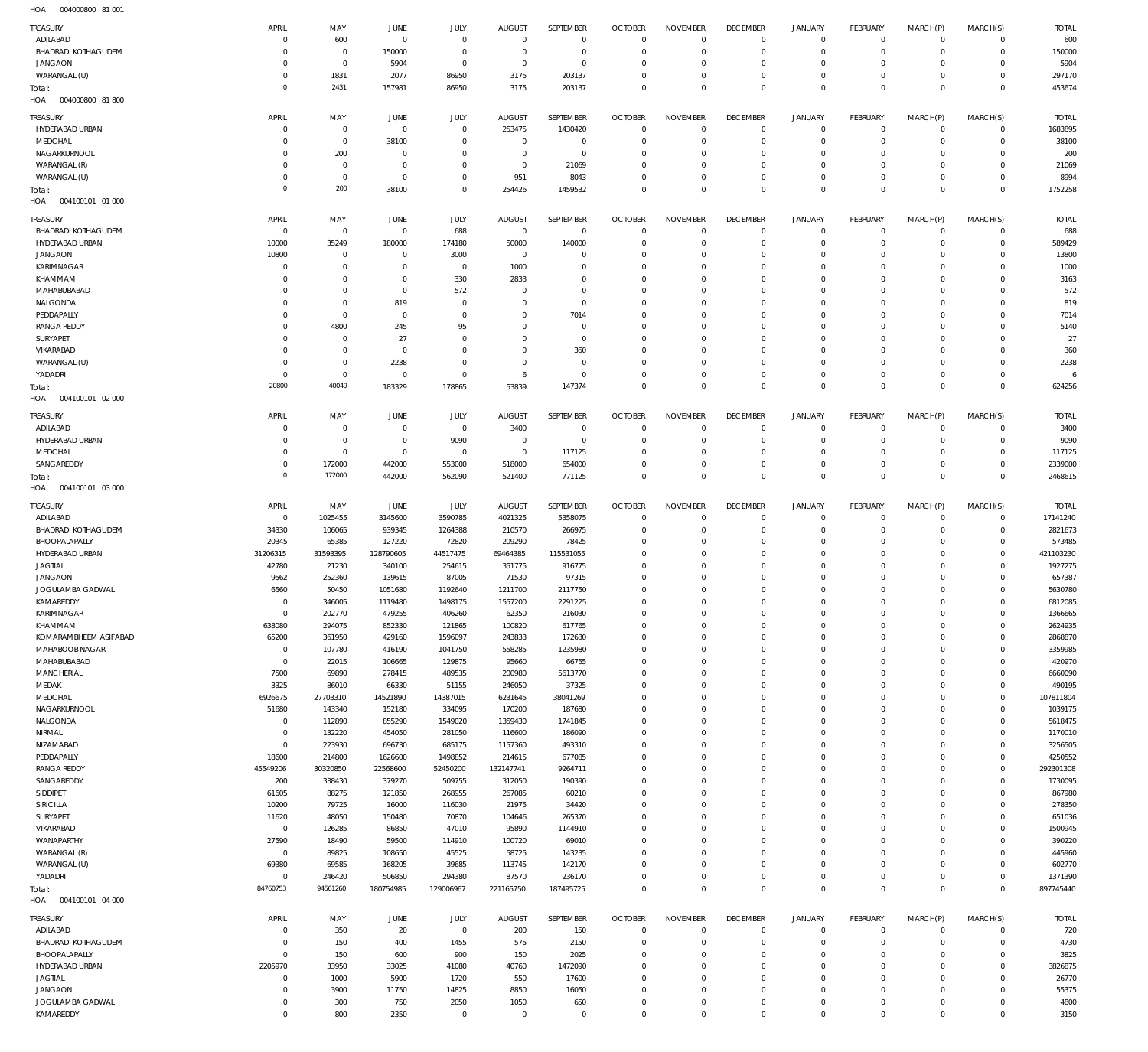004100101 04 000 HOA

| <b>TREASURY</b>                         | APRIL                            | MAY                      | <b>JUNE</b>         | <b>JULY</b>         | <b>AUGUST</b>           | SEPTEMBER             | <b>OCTOBER</b>                | <b>NOVEMBER</b>            | <b>DECEMBER</b>               | <b>JANUARY</b>             | <b>FEBRUARY</b>               | MARCH(P)                   | MARCH(S)                   | <b>TOTAL</b>          |
|-----------------------------------------|----------------------------------|--------------------------|---------------------|---------------------|-------------------------|-----------------------|-------------------------------|----------------------------|-------------------------------|----------------------------|-------------------------------|----------------------------|----------------------------|-----------------------|
| KARIMNAGAR                              | $\overline{0}$                   | 5250                     | 4135                | 600                 | 4100                    | 2650                  | $\overline{0}$                | $\mathbf 0$                | $\overline{0}$                | $\mathbf{0}$               | $\overline{0}$                | $\mathbf 0$                | $\mathbf 0$                | 16735                 |
| KHAMMAM                                 | 1350<br>$\circ$                  | 1500<br>$\overline{0}$   | 900<br>485          | 8450<br>450         | 1385<br>$\overline{0}$  | 450<br>$\overline{0}$ | $\overline{0}$<br>$\mathbf 0$ | $\mathbf 0$<br>$\mathbf 0$ | $\overline{0}$<br>$\mathbf 0$ | $\mathbf 0$<br>$\mathbf 0$ | $\overline{0}$<br>$\mathbf 0$ | $\mathbf 0$<br>$\Omega$    | $\mathbf 0$<br>$\mathbf 0$ | 14035<br>935          |
| KOMARAMBHEEM ASIFABAD<br>MAHABOOB NAGAR | $\circ$                          | 1500                     | 300                 | 8150                | 1650                    | 45240                 | $\mathbf 0$                   | $\Omega$                   | $\mathbf 0$                   | $\mathbf 0$                | $\mathbf 0$                   | $\Omega$                   | $\mathbf 0$                | 56840                 |
| MAHABUBABAD                             | $\circ$                          | 150                      | 1635                | 1325                | 12555                   | 37285                 | $\mathbf 0$                   | 0                          | $\mathbf 0$                   | $\mathbf 0$                | $\mathbf 0$                   | $\Omega$                   | $\mathbf 0$                | 52950                 |
| MANCHERIAL                              | $^{\circ}$                       | 1400                     | 9615                | 5975                | 3050                    | 1600                  | $\mathbf 0$                   | $\Omega$                   | $\mathbf 0$                   | $\mathbf 0$                | $\mathbf 0$                   | $\Omega$                   | $\mathbf 0$                | 21640                 |
| MEDAK                                   | $\mathbf 0$                      | 700                      | $\overline{0}$      | 200                 | 2100                    | 125                   | $\mathbf 0$                   | 0                          | $\mathbf 0$                   | $\mathbf 0$                | $\mathbf 0$                   | $\Omega$                   | $\mathbf 0$                | 3125                  |
| MEDCHAL<br>NAGARKURNOOL                 | $\circ$<br>$^{\circ}$            | 11900<br>435             | 35140<br>600        | 12750<br>1075       | 46725<br>150            | 18050<br>100900       | $\mathbf 0$<br>$\mathbf 0$    | $\Omega$<br>$\Omega$       | $\mathbf 0$<br>$\mathbf 0$    | $\mathbf 0$<br>$\mathbf 0$ | $\mathbf 0$<br>$\mathbf 0$    | $\Omega$<br>$\Omega$       | $\mathbf 0$<br>$\mathbf 0$ | 124565<br>103160      |
| NALGONDA                                | $^{\circ}$                       | 200                      | 4835                | 1480                | 1675                    | 4125                  | $\mathbf 0$                   | 0                          | $\mathbf 0$                   | $\mathbf 0$                | $\mathbf 0$                   | $\Omega$                   | $\mathbf 0$                | 12315                 |
| NIRMAL                                  | $\mathbf 0$                      | $\overline{0}$           | 450                 | 6650                | 15735                   | $\mathbf 0$           | $\mathbf 0$                   | $\Omega$                   | $\mathbf 0$                   | $\mathbf 0$                | $\mathbf 0$                   | $\Omega$                   | $\mathbf 0$                | 22835                 |
| NIZAMABAD                               | $\circ$                          | 2950                     | 23775               | 3850                | 2360                    | 14200                 | $\mathbf 0$                   | $\Omega$                   | $\mathbf 0$                   | $\mathbf 0$                | $\mathbf 0$                   | $\Omega$                   | $\mathbf 0$                | 47135                 |
| PEDDAPALLY                              | $\overline{0}$                   | 1275                     | 2525                | 2450                | 835                     | 1300                  | $\mathbf 0$                   | $\Omega$                   | $\mathbf 0$                   | $\mathbf 0$                | $\mathbf 0$                   | $\Omega$                   | $\mathbf 0$                | 8385                  |
| <b>RANGA REDDY</b>                      | 3000                             | 13865                    | 44345               | 13615               | 17950                   | 16835                 | $\mathbf 0$<br>$\mathbf 0$    | $\Omega$                   | $\mathbf 0$<br>$\mathbf 0$    | $\mathbf 0$<br>$\mathbf 0$ | $\mathbf 0$                   | $\Omega$<br>$\Omega$       | $\mathbf 0$<br>$\mathbf 0$ | 109610                |
| SANGAREDDY<br>SIDDIPET                  | 1000<br>$\overline{0}$           | 7200<br>4300             | 69650<br>5135       | 172300<br>7030      | 119195<br>3650          | 62445<br>10700        | $\mathbf 0$                   | 0<br>$\Omega$              | $\mathbf 0$                   | $\mathbf 0$                | $\mathbf 0$<br>$\mathbf 0$    | $\Omega$                   | $\mathbf 0$                | 431790<br>30815       |
| SIRICILLA                               | $\circ$                          | $\overline{0}$           | 200                 | $\mathbf 0$         | $\overline{0}$          | 827                   | $\mathbf 0$                   | $\Omega$                   | $\mathbf 0$                   | $\mathbf 0$                | $\mathbf 0$                   | $\Omega$                   | $\mathbf 0$                | 1027                  |
| SURYAPET                                | $^{\circ}$                       | 700                      | 105                 | $\mathbf 0$         | 350                     | 3500                  | $\mathbf 0$                   | 0                          | $\mathbf 0$                   | $\mathbf 0$                | $\mathbf 0$                   | $\Omega$                   | $\mathbf 0$                | 4655                  |
| VIKARABAD                               | $\circ$                          | $\overline{0}$           | 650                 | 3500                | 300                     | 900                   | $\mathbf 0$                   | $\Omega$                   | $\mathbf 0$                   | $\mathbf 0$                | $\mathbf 0$                   | $\Omega$                   | $\mathbf 0$                | 5350                  |
| WANAPARTHY                              | $^{\circ}$<br>$\circ$            | 450                      | 9000                | 17525               | 9575                    | 3250                  | $\mathbf 0$<br>$\mathbf 0$    | $\Omega$                   | $\mathbf 0$<br>$\mathbf 0$    | $\mathbf 0$<br>$\mathbf 0$ | $\mathbf 0$                   | $\Omega$<br>$\Omega$       | $\mathbf 0$<br>$\mathbf 0$ | 39800                 |
| WARANGAL (R)<br>WARANGAL (U)            | $\circ$                          | 2600<br>3010             | 4520<br>4920        | 1500<br>4550        | 1500<br>8200            | 1950<br>1200          | $\mathbf 0$                   | 0<br>$\mathbf 0$           | $\mathbf 0$                   | $\mathbf 0$                | $\mathbf 0$<br>$\mathbf 0$    | $\Omega$                   | $\mathbf 0$                | 12070<br>21880        |
| YADADRI                                 | $\overline{0}$                   | 1575                     | 3945                | 8560                | 7675                    | 16350                 | $\mathbf 0$                   | $\mathbf 0$                | $\mathbf 0$                   | $\mathbf 0$                | $\mathbf 0$                   | $\mathbf 0$                | $\mathbf 0$                | 38105                 |
| Total:                                  | 2211320                          | 101560                   | 281660              | 344015              | 312850                  | 1854597               | $\overline{0}$                | $\mathbf 0$                | $\mathbf 0$                   | $\mathbf 0$                | $\overline{0}$                | $\mathbf 0$                | $\mathbf 0$                | 5106002               |
| HOA<br>004100101 05 000                 |                                  |                          |                     |                     |                         |                       |                               |                            |                               |                            |                               |                            |                            |                       |
| TREASURY                                | APRIL                            | MAY                      | JUNE                | JULY                | <b>AUGUST</b>           | SEPTEMBER             | <b>OCTOBER</b>                | <b>NOVEMBER</b>            | <b>DECEMBER</b>               | <b>JANUARY</b>             | FEBRUARY                      | MARCH(P)                   | MARCH(S)                   | <b>TOTAL</b>          |
| ADILABAD                                | $\overline{0}$                   | 405620                   | 512245              | 1485965             | 1393555                 | 559362                | $\overline{0}$                | $\mathbf 0$                | $\overline{0}$                | $\mathbf 0$                | $\overline{0}$                | $\mathbf 0$                | $\mathbf 0$                | 4356747               |
| <b>BHADRADI KOTHAGUDEM</b>              | 45000                            | 1260780                  | 1672575             | 1516510             | 1578055                 | 1870070               | $\mathbf 0$                   | $\mathbf 0$                | $\mathbf 0$                   | $\mathbf 0$                | $\overline{0}$                | $\mathbf 0$                | $\mathbf 0$                | 7942990               |
| BHOOPALAPALLY<br>HYDERABAD URBAN        | $\overline{0}$                   | 36000<br>99722535        | 518880              | 74275               | 193260                  | 230175                | $\mathbf 0$<br>$\mathbf 0$    | $\Omega$<br>$\mathbf 0$    | $\mathbf 0$<br>$\mathbf 0$    | $\mathbf 0$<br>$\mathbf 0$ | $\mathbf 0$<br>$\mathbf 0$    | $\Omega$<br>$\Omega$       | $\mathbf 0$<br>$\mathbf 0$ | 1052590<br>1098305547 |
| <b>JAGTIAL</b>                          | 28333418<br>180702               | 1376825                  | 232814131<br>484460 | 271066814<br>372797 | 238971131<br>687355     | 227397518<br>1695007  | $\mathbf 0$                   | $\mathbf 0$                | $\mathbf 0$                   | $\mathbf 0$                | $\mathbf 0$                   | $\Omega$                   | $\mathbf 0$                | 4797146               |
| <b>JANGAON</b>                          | 9000                             | 29525                    | 71600               | 203400              | 119575                  | 77840                 | $\mathbf 0$                   | $\Omega$                   | $\mathbf 0$                   | $\mathbf 0$                | $\Omega$                      | $\Omega$                   | $\mathbf 0$                | 510940                |
| JOGULAMBA GADWAL                        | 16500                            | 21525                    | 178950              | 259250              | 331015                  | 285875                | $\mathbf 0$                   | $\mathbf 0$                | $\mathbf 0$                   | $\mathbf 0$                | $\mathbf 0$                   | $\Omega$                   | $\mathbf 0$                | 1093115               |
| KAMAREDDY                               | $\overline{0}$                   | 585820                   | 980390              | 1108716             | 773765                  | 1381955               | $\mathbf 0$                   | $\Omega$                   | $\mathbf 0$                   | $\mathbf 0$                | $\Omega$                      | $\Omega$                   | $\mathbf 0$                | 4830646               |
| KARIMNAGAR                              | 107300                           | 5071860                  | 489250              | 1960498             | 2037960                 | 2359863               | $\mathbf 0$                   | $\mathbf 0$                | $\mathbf 0$                   | $\mathbf 0$                | $\mathbf 0$                   | $\Omega$                   | $\mathbf 0$                | 12026731              |
| KHAMMAM<br>KOMARAMBHEEM ASIFABAD        | 2391005<br>17150                 | 124411<br>19725          | 757090<br>1666350   | 1284980<br>378200   | 785952<br>280075        | 1454541<br>377278     | $\mathbf 0$<br>$\mathbf 0$    | $\mathbf 0$<br>$\Omega$    | $\mathbf 0$<br>$\mathbf 0$    | $\mathbf 0$<br>$\mathbf 0$ | $\mathbf 0$<br>$\mathbf 0$    | $\Omega$<br>$\Omega$       | $\mathbf 0$<br>$\mathbf 0$ | 6797979<br>2738778    |
| MAHABOOB NAGAR                          | $\overline{0}$                   | 78765                    | 4964355             | 688520              | 2742820                 | 1044934               | $\mathbf 0$                   | $\mathbf 0$                | $\mathbf 0$                   | $\mathbf 0$                | $\mathbf 0$                   | $\Omega$                   | $\mathbf 0$                | 9519394               |
| MAHABUBABAD                             | $\overline{0}$                   | 52750                    | 80970               | 227175              | 264840                  | 305205                | $\mathbf 0$                   | $\mathbf 0$                | $\mathbf 0$                   | $\mathbf 0$                | $\mathbf 0$                   | $\Omega$                   | $\mathbf 0$                | 930940                |
| MANCHERIAL                              | 5325                             | 128750                   | 1289405             | 514620              | 747775                  | 557255                | $\mathbf 0$                   | $\mathbf 0$                | $\mathbf 0$                   | $\mathbf 0$                | $\Omega$                      | $\Omega$                   | $\mathbf 0$                | 3243130               |
| MEDAK                                   | 59925                            | 2273040                  | 3383885             | 1415905             | 1058705                 | 295426                | $\mathbf 0$                   | $\mathbf 0$                | $\mathbf 0$                   | $\mathbf 0$                | $\mathbf 0$                   | $\Omega$                   | $\mathbf 0$                | 8486886               |
| MEDCHAL<br>NAGARKURNOOL                 | 8770166<br>32800                 | 1383714<br>83800         | 3715117<br>216275   | 4606961<br>404350   | 6597462<br>312440       | 8331814<br>318475     | $\mathbf 0$<br>$\mathbf 0$    | $\Omega$<br>$\mathbf 0$    | $\mathbf 0$<br>$\mathbf 0$    | $\mathbf 0$<br>$\mathbf 0$ | $\Omega$<br>$\mathbf 0$       | $\Omega$<br>$\Omega$       | $\mathbf 0$<br>$\mathbf 0$ | 33405234<br>1368140   |
| NALGONDA                                | $\overline{0}$                   | 1081625                  | 2648010             | 4434882             | 3047751                 | 3899516               | $\mathbf 0$                   | $\mathbf 0$                | $\mathbf 0$                   | $\mathbf 0$                | $\mathbf 0$                   | $\Omega$                   | $\mathbf 0$                | 15111784              |
| NIRMAL                                  | $\overline{0}$                   | 1259890                  | 743275              | 305825              | 4712470                 | 1085350               | $\mathbf 0$                   | $\Omega$                   | $\mathbf 0$                   | $\mathbf 0$                | $\mathbf 0$                   | $\Omega$                   | $\mathbf 0$                | 8106810               |
| NIZAMABAD                               | 23000                            | 3347170                  | 555615              | 4235926             | 2730862                 | 3093790               | $\mathbf 0$                   | $\mathbf 0$                | $\mathbf 0$                   | $\mathbf 0$                | $\mathbf 0$                   | $\mathbf 0$                | $\mathbf 0$                | 13986363              |
| PEDDAPALLY                              | $\overline{0}$                   | 18600                    | 4557542             | 1342800             | 689975                  | 520000                | $\mathbf 0$                   | $\mathbf 0$                | $\mathbf 0$                   | $\mathbf 0$                | $\Omega$                      | $\Omega$                   | $\mathbf 0$                | 7128917               |
| <b>RANGA REDDY</b><br>SANGAREDDY        | 9968162<br>2428995               | 1083605<br>455200        | 1748291<br>576650   | 3148103<br>822585   | 4920120<br>5029192      | 7757173<br>4039022    | $\mathbf 0$<br>$\mathbf 0$    | $\mathbf 0$<br>$\mathbf 0$ | $\mathbf 0$<br>$\mathbf 0$    | $\mathbf 0$<br>$\mathbf 0$ | $\mathbf 0$<br>$\mathbf 0$    | $\mathbf 0$<br>$\mathbf 0$ | $\mathbf 0$<br>$\mathbf 0$ | 28625454<br>13351644  |
| SIDDIPET                                | 21000                            | 226450                   | 206026              | 449095              | 466285                  | 532946                | $\mathbf 0$                   | $\mathbf 0$                | $\mathbf 0$                   | $\mathbf 0$                | $\mathbf 0$                   | $\mathbf 0$                | $\mathbf 0$                | 1901802               |
| SIRICILLA                               | 310502                           | 857335                   | 219150              | 523405              | 65390                   | 183850                | $\mathbf 0$                   | $\mathbf 0$                | $\mathbf 0$                   | $\mathbf 0$                | $\mathbf 0$                   | $\Omega$                   | $\mathbf 0$                | 2159632               |
| SURYAPET                                | 40000                            | 69600                    | 266370              | 345000              | 9179145                 | 553527                | $\mathbf 0$                   | $\mathbf 0$                | $\mathbf 0$                   | $\mathbf 0$                | $\mathbf 0$                   | $\mathbf 0$                | $\mathbf 0$                | 10453642              |
| VIKARABAD                               | $\overline{0}$                   | 169770                   | 104165              | 115900              | 207745                  | 257095                | $\mathbf 0$                   | $\Omega$                   | $\mathbf 0$                   | $\mathbf 0$                | $\mathbf 0$                   | $\Omega$                   | $\mathbf 0$                | 854675                |
| WANAPARTHY<br>WARANGAL (R)              | 350550<br>$\overline{0}$         | 92330<br>111875          | 235140<br>86525     | 548155<br>174565    | 161150<br>226225        | 667905<br>326328      | $\mathbf 0$<br>$\mathbf 0$    | $\mathbf 0$<br>$\Omega$    | $\mathbf 0$<br>$\mathbf 0$    | $\mathbf 0$<br>$\mathbf 0$ | $\mathbf 0$<br>$\mathbf 0$    | $\mathbf 0$<br>$\Omega$    | $\mathbf 0$<br>$\mathbf 0$ | 2055230<br>925518     |
| WARANGAL (U)                            | 85590                            | 1111900                  | 1538647             | 1517805             | 764400                  | 934770                | $\mathbf 0$                   | $\mathbf 0$                | $\mathbf 0$                   | $\mathbf 0$                | $\mathbf 0$                   | $\mathbf 0$                | $\mathbf 0$                | 5953112               |
| YADADRI                                 | 204000                           | 431333                   | 1231840             | 1407050             | 258840                  | 912785                | $\mathbf 0$                   | $\mathbf 0$                | $\mathbf 0$                   | $\mathbf 0$                | $\mathbf 0$                   | $\mathbf 0$                | $\mathbf 0$                | 4445848               |
| Total:                                  | 53400090                         | 122972128                | 268513174           | 306940032           | 291335290               | 273306650             | $\mathbf 0$                   | $\mathbf 0$                | $\overline{0}$                | $\mathbf 0$                | $\overline{0}$                | $\mathbf 0$                | $\mathbf 0$                | 1316467364            |
| HOA   004100101   06   000              |                                  |                          |                     |                     |                         |                       |                               |                            |                               |                            |                               |                            |                            |                       |
| TREASURY                                | APRIL                            | MAY                      | JUNE                | JULY                | <b>AUGUST</b>           | SEPTEMBER             | <b>OCTOBER</b>                | <b>NOVEMBER</b>            | <b>DECEMBER</b>               | <b>JANUARY</b>             | FEBRUARY                      | MARCH(P)                   | MARCH(S)                   | <b>TOTAL</b>          |
| ADILABAD                                | $\overline{0}$                   | 240750                   | 202100              | 641950              | 349050                  | 188300                | $\overline{0}$                | $\mathbf 0$                | $\overline{0}$                | $\mathbf 0$                | $\overline{0}$                | $\mathbf 0$                | $\mathbf 0$                | 1622150               |
| <b>BHADRADI KOTHAGUDEM</b>              | $\overline{0}$<br>$\overline{0}$ | 86500                    | 196900              | 162250              | 125450                  | 144550                | $\overline{0}$<br>$\mathbf 0$ | $\mathbf 0$                | $\mathbf 0$                   | $\mathbf 0$<br>$\mathbf 0$ | $\overline{0}$                | $\mathbf 0$                | $\mathbf 0$                | 715650                |
| BHOOPALAPALLY<br>HYDERABAD URBAN        | 174215                           | $\overline{0}$<br>315150 | 1500<br>387830      | 410<br>1608645      | 1000<br>217710          | 550<br>1148680        | $\mathbf 0$                   | $\mathbf 0$<br>$\mathbf 0$ | $\mathbf 0$<br>$\mathbf 0$    | $\mathbf 0$                | $\mathbf 0$<br>$\mathbf 0$    | $\mathbf 0$<br>0           | $\mathbf 0$<br>$\mathbf 0$ | 3460<br>3852230       |
| <b>JAGTIAL</b>                          | $\overline{0}$                   | $\overline{0}$           | $\overline{0}$      | $\mathbf 0$         | 1500                    | $\overline{0}$        | $\mathbf 0$                   | $\Omega$                   | $\mathbf 0$                   | $\mathbf 0$                | $\mathbf 0$                   | $\Omega$                   | $\mathbf 0$                | 1500                  |
| <b>JANGAON</b>                          | $\overline{0}$                   | $\overline{0}$           | 700                 | $\mathbf 0$         | 1000                    | 2100                  | $\mathbf 0$                   | $\mathbf 0$                | $\mathbf 0$                   | $\mathbf 0$                | $\mathbf 0$                   | $\Omega$                   | $\mathbf 0$                | 3800                  |
| JOGULAMBA GADWAL                        | $\overline{0}$                   | 21000                    | 55300               | 54100               | 60100                   | 159550                | $\mathbf 0$                   | 0                          | $\mathbf 0$                   | $\mathbf 0$                | $\mathbf 0$                   | $\Omega$                   | $\mathbf 0$                | 350050                |
| KAMAREDDY                               | 12000                            | 16000                    | 63200               | 70750               | 62100                   | 63450                 | $\mathbf 0$                   | $\Omega$                   | $\mathbf 0$                   | $\mathbf 0$                | $\mathbf 0$                   | $\Omega$                   | $\mathbf 0$                | 287500                |
| KARIMNAGAR<br>KHAMMAM                   | $\overline{0}$<br>$\mathbf 0$    | $\overline{0}$<br>14100  | 2250<br>81550       | 5600<br>84550       | 3350<br>90250           | 2500<br>126950        | $\mathbf 0$<br>$\mathbf 0$    | $\mathbf 0$<br>0           | $\mathbf 0$<br>$\mathbf 0$    | $\mathbf 0$<br>$\mathbf 0$ | $\mathbf 0$<br>$\mathbf 0$    | $\Omega$<br>$\Omega$       | $\mathbf 0$<br>$\mathbf 0$ | 13700<br>397400       |
| KOMARAMBHEEM ASIFABAD                   | $\mathbf 0$                      | 10200                    | 11200               | 12600               | 15800                   | 18400                 | $\mathbf 0$                   | $\mathbf 0$                | $\mathbf 0$                   | $\mathbf 0$                | $\mathbf 0$                   | $\Omega$                   | $\mathbf 0$                | 68200                 |
| MAHABOOB NAGAR                          | $\mathbf 0$                      | 30090                    | 269120              | 121160              | 251100                  | 257250                | $\mathbf 0$                   | $\mathbf 0$                | $\mathbf 0$                   | $\mathbf 0$                | $\mathbf 0$                   | 0                          | $\mathbf 0$                | 928720                |
| MAHABUBABAD                             | $\circ$                          | $\mathbf 0$              | $\overline{0}$      | 1200                | $\overline{0}$          | 1400                  | $\mathbf 0$                   | $\Omega$                   | $\mathbf 0$                   | $\mathbf 0$                | $\mathbf 0$                   | $\Omega$                   | $\mathbf 0$                | 2600                  |
| MANCHERIAL                              | $\overline{0}$                   | $\mathbf 0$              | 550                 | 1510                | 200                     | 2230                  | $\mathbf 0$                   | $\mathbf 0$                | $\mathbf 0$                   | $\mathbf 0$                | $\mathbf 0$                   | $\Omega$                   | $\mathbf 0$                | 4490                  |
| MEDAK<br>MEDCHAL                        | $\overline{0}$<br>2300           | $\overline{0}$<br>16950  | 400<br>47375        | 3275<br>45860       | $\overline{0}$<br>35235 | 1350<br>52815         | $\mathbf 0$<br>$\mathbf 0$    | 0<br>$\Omega$              | $\mathbf 0$<br>$\mathbf 0$    | $\mathbf 0$<br>$\mathbf 0$ | $\mathbf 0$<br>$\mathbf 0$    | $\Omega$<br>$\Omega$       | $\mathbf 0$<br>$\mathbf 0$ | 5025<br>200535        |
| NAGARKURNOOL                            | $\overline{0}$                   | $\overline{0}$           | 1500                | 400                 | 1100                    | 1000                  | $\mathbf 0$                   | $\mathbf 0$                | $\mathbf 0$                   | $\mathbf 0$                | $\mathbf 0$                   | $\Omega$                   | $\mathbf 0$                | 4000                  |
| NALGONDA                                | $\mathbf 0$                      | 47150                    | 178900              | 152550              | 199450                  | 295650                | $\mathbf 0$                   | $\mathbf 0$                | $\mathbf 0$                   | $\mathbf 0$                | $\mathbf 0$                   | $\Omega$                   | $\mathbf 0$                | 873700                |
| NIRMAL                                  | $\overline{0}$                   | 8200                     | 15000               | 12200               | 14000                   | 15600                 | $\mathbf 0$                   | $\mathbf 0$                | $\mathbf 0$                   | $\mathbf 0$                | $\mathbf 0$                   | $\mathbf 0$                | $\mathbf 0$                | 65000                 |
| NIZAMABAD                               | $\overline{0}$                   | 229850                   | 630460              | 386620              | 219760                  | 252530                | $\mathbf 0$                   | $\mathbf 0$                | $\mathbf 0$                   | $\bf 0$                    | $\mathbf 0$                   | $\mathbf 0$                | $\mathbf 0$                | 1719220               |
| PEDDAPALLY                              | $\overline{0}$                   | $\overline{0}$           | 1500                | 7350                | 3100                    | 2000                  | $\mathbf 0$                   | $\mathbf 0$                | $\overline{0}$                | $\mathbf 0$                | $\mathbf 0$                   | $\mathbf 0$                | $\mathbf 0$                | 13950                 |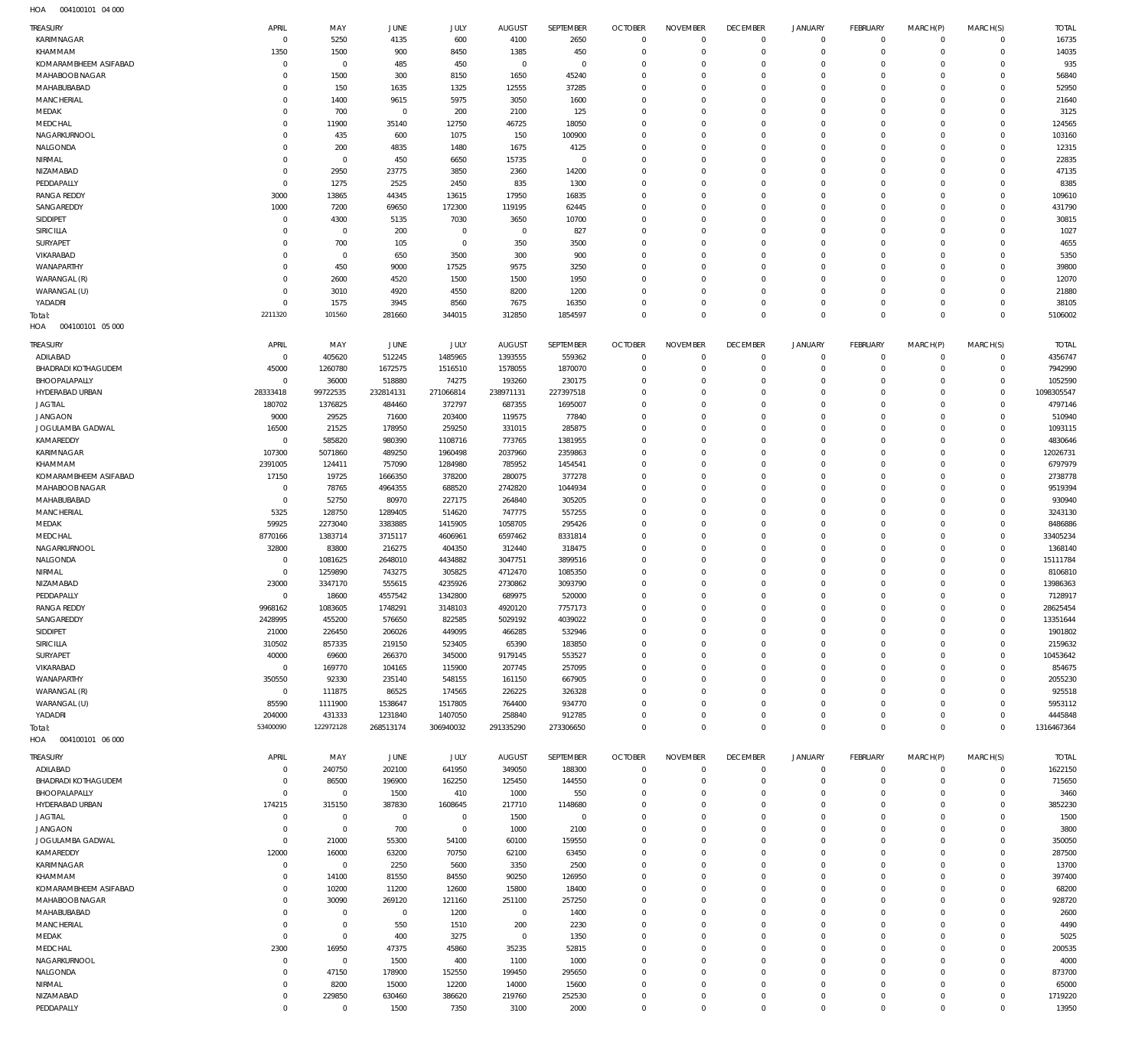004100101 06 000 HOA

| TREASURY                   | APRIL        | MAY            | JUNE           | JULY           | <b>AUGUST</b> | SEPTEMBER    | <b>OCTOBER</b> | <b>NOVEMBER</b> | <b>DECEMBER</b> | <b>JANUARY</b> | <b>FEBRUARY</b> | MARCH(P)    | MARCH(S)    | <b>TOTAL</b> |
|----------------------------|--------------|----------------|----------------|----------------|---------------|--------------|----------------|-----------------|-----------------|----------------|-----------------|-------------|-------------|--------------|
| <b>RANGA REDDY</b>         | 7850         | 6860           | 33780          | 104463         | 62751         | 72603        | $\circ$        | $\mathbf 0$     | $\mathbf 0$     | $\mathbf 0$    | $\overline{0}$  | $^{\circ}$  | $^{\circ}$  | 288307       |
| SANGAREDDY                 | $\mathsf{C}$ | 40000          | 171800         | 174500         | 214600        | 287250       | $^{\circ}$     | $\mathbf 0$     | $^{\circ}$      | $\mathbf 0$    | $\mathbf 0$     | $\mathbf 0$ | $\mathbf 0$ | 888150       |
| SIDDIPET                   | $\Omega$     | 50             | 200            | 250            | 11500         | 50           | $\Omega$       | $\mathbf 0$     | $\Omega$        | $\mathbf 0$    | $\Omega$        | $\Omega$    | $^{\circ}$  | 12050        |
| SIRICILLA                  | $\Omega$     | 50             | $\overline{0}$ | 450            | 200           | 600          | $^{\circ}$     | $\mathbf 0$     | $^{\circ}$      | $\mathbf 0$    | $^{\circ}$      | $\Omega$    | $^{\circ}$  | 1300         |
| <b>SURYAPET</b>            | $\Omega$     | 72000          | 226850         | 248130         | 312950        | 352000       | $\Omega$       | $\Omega$        | $\Omega$        | $\mathbf 0$    | $\Omega$        | $\Omega$    | $\Omega$    | 1211930      |
| VIKARABAD                  | 0            | 3300           | 4600           | 9650           | 2000          | 4300         | $^{\circ}$     | $\mathbf 0$     | $\Omega$        | $\mathbf 0$    | $\Omega$        | $\Omega$    | $\Omega$    | 23850        |
| WANAPARTHY                 | $\Omega$     | 1300           | 1550           | 2300           | 1100          | 1800         | $\Omega$       | $\mathbf 0$     | $\Omega$        | $\mathbf 0$    | $\Omega$        | $\Omega$    | $\Omega$    | 8050         |
| WARANGAL (R)               | $\Omega$     | $\overline{0}$ | $^{\circ}$     | 501            | 1000          | 1200         | $\Omega$       | $\mathbf 0$     | $\Omega$        | $\Omega$       | $\Omega$        | $\Omega$    | $\Omega$    | 2701         |
| WARANGAL (U)               | $\Omega$     | $\,0\,$        | 900            | 5200           | $\mathbf 0$   | 2402         | $\Omega$       | $\mathbf 0$     | $^{\circ}$      | $\mathbf 0$    | $^{\circ}$      | $\Omega$    | $\mathbf 0$ | 8502         |
|                            |              |                |                |                |               |              |                |                 |                 |                |                 |             |             |              |
| YADADRI                    | $\Omega$     | $\mathbf 0$    | 500            | 1250           | 4600          | 4900         | $^{\circ}$     | $\mathbf 0$     | $\mathbf 0$     | $\mathbf 0$    | $^{\circ}$      | $\mathbf 0$ | $^{\circ}$  | 11250        |
| Total:                     | 196365       | 1159500        | 2587515        | 3919674        | 2261956       | 3463960      | $^{\circ}$     | $\mathbf 0$     | $\mathbf 0$     | $\mathbf 0$    | $\Omega$        | $\mathbf 0$ | $\Omega$    | 13588970     |
| 004100101 07 000<br>HOA    |              |                |                |                |               |              |                |                 |                 |                |                 |             |             |              |
| TREASURY                   | APRIL        | MAY            | JUNE           | JULY           | <b>AUGUST</b> | SEPTEMBER    | <b>OCTOBER</b> | <b>NOVEMBER</b> | <b>DECEMBER</b> | <b>JANUARY</b> | FEBRUARY        | MARCH(P)    | MARCH(S)    | <b>TOTAL</b> |
| ADILABAD                   | $\Omega$     | 195330         | $^{\circ}$     | 541075         | 7000          | 637295       | $\Omega$       | $\Omega$        | $\mathbf 0$     | $\mathbf 0$    | $^{\circ}$      | $^{\circ}$  | $\mathbf 0$ | 1380700      |
| <b>BHADRADI KOTHAGUDEM</b> | $\Omega$     | 5000           | 9000           | 6000           | $^{\circ}$    | 7000         | $^{\circ}$     | $\Omega$        | $\Omega$        | $\mathbf 0$    | $^{\circ}$      | $\Omega$    | $\mathbf 0$ | 27000        |
|                            |              |                |                |                |               |              |                |                 |                 |                |                 |             |             |              |
| BHOOPALAPALLY              | $\Omega$     | $^{\circ}$     | 2500           | 275            | 200           | 2000         | $\Omega$       | $\Omega$        | $\Omega$        | $\Omega$       | $\Omega$        | $\Omega$    | $\Omega$    | 4975         |
| HYDERABAD URBAN            | 34200        | 1883600        | 6180196        | 4149870        | 908760        | 2037335      | $\Omega$       | $\Omega$        | $\Omega$        | $\Omega$       | $\Omega$        | $\Omega$    | $\Omega$    | 15193961     |
| <b>JAGTIAL</b>             | $^{\circ}$   | 1225160        | 403200         | 583875         | 20000         | 20600        | $\Omega$       | $\Omega$        | $\Omega$        | $\Omega$       | $\Omega$        | $\Omega$    | $\Omega$    | 2252835      |
| <b>JANGAON</b>             | $\Omega$     | $\overline{0}$ | $^{\circ}$     | 2000           | 1000          | 1000         | $\Omega$       | $\Omega$        | $\Omega$        | $\Omega$       | $\Omega$        | $\Omega$    | $\Omega$    | 4000         |
| JOGULAMBA GADWAL           | $\Omega$     | 5000           | 4000           | 13000          | 2000          | 2000         | $\Omega$       | $\Omega$        | $\Omega$        | $\Omega$       | $\Omega$        | $\Omega$    | $\Omega$    | 26000        |
| KAMAREDDY                  | $\Omega$     | 94600          | 365600         | 667900         | 464550        | 588650       | $\Omega$       | $\Omega$        | $\Omega$        | $\Omega$       | $\Omega$        | $\Omega$    | $\Omega$    | 2181300      |
| KARIMNAGAR                 | $\Omega$     | 5100           | 23400          | 30500          | 12000         | 33000        | $\Omega$       | $\Omega$        | $\Omega$        | $\Omega$       | $\Omega$        | $\Omega$    | $\Omega$    | 104000       |
| KHAMMAM                    | 2000         | 33000          | 9000           | 788595         | 5000          | 34000        | $\Omega$       | $\Omega$        | $\Omega$        | $\Omega$       | $\Omega$        | $\Omega$    | $\Omega$    | 871595       |
| KOMARAMBHEEM ASIFABAD      | $\Omega$     | 2000           | 2000           | 1000           | $^{\circ}$    | 1000         | $\Omega$       | $\Omega$        | $\Omega$        | $\Omega$       | $\Omega$        | $\Omega$    | $\Omega$    | 6000         |
| MAHABOOB NAGAR             | C            | 1000           | 1150           | 4600           | 30660         | 9250         | $\Omega$       | $\Omega$        | $\Omega$        | $\Omega$       | $\Omega$        | $\Omega$    | $\Omega$    | 46660        |
| MAHABUBABAD                | $\Omega$     | 3000           | 1000           | 350            |               | 10000        | $\Omega$       | $\Omega$        | $\Omega$        | $\Omega$       | $\Omega$        | $\Omega$    | $\Omega$    | 16350        |
|                            |              |                |                |                | 2000          |              |                |                 |                 |                |                 |             |             |              |
| MANCHERIAL                 | $\Omega$     | 4000           | 280950         | 5035           | 3000          | 13000        | $\Omega$       | $\Omega$        | $\Omega$        | $\Omega$       | $\Omega$        | $\Omega$    | $\Omega$    | 305985       |
| MEDAK                      | $\mathsf{C}$ | 11225          | 2000           | 19225          | 3825          | 5000         | $\Omega$       | $\Omega$        | $\Omega$        | $\Omega$       | $\Omega$        | $\Omega$    | $\Omega$    | 41275        |
| MEDCHAL                    | 13000        | 6000           | 40000          | 69900          | 17500         | 21000        | $\Omega$       | $\Omega$        | $\Omega$        | $\Omega$       | $\Omega$        | $\Omega$    | $\Omega$    | 167400       |
| NAGARKURNOOL               | $\Omega$     | 2350           | 6000           | 10000          | 2900          | 1000         | $\Omega$       | $\Omega$        | $\Omega$        | $\Omega$       | $\Omega$        | $\Omega$    | $\Omega$    | 22250        |
| NALGONDA                   | $\Omega$     | 21000          | 17000          | 8000           | 4000          | 5000         | $\Omega$       | $\Omega$        | $\Omega$        | $\Omega$       | $\Omega$        | $\Omega$    | $\Omega$    | 55000        |
| NIRMAL                     | $\Omega$     | $^{\circ}$     | 3100           | $^{\circ}$     | 4000          | $\mathbf 0$  | $\Omega$       | $\Omega$        | $\Omega$        | $\Omega$       | $\Omega$        | $\Omega$    | $\Omega$    | 7100         |
| NIZAMABAD                  | C            | 50000          | 39400          | 17000          | 17200         | 18400        | $\Omega$       | $\Omega$        | $\Omega$        | $\Omega$       | $\Omega$        | $\Omega$    | $\Omega$    | 142000       |
| PEDDAPALLY                 | $\Omega$     | 2000           | 2000           | 7000           | $^{\circ}$    | 1000         | $\Omega$       | $\Omega$        | $\Omega$        | $\Omega$       | $\Omega$        | $\Omega$    | $\Omega$    | 12000        |
| <b>RANGA REDDY</b>         | 13000        | 9000           | 3100           | 10805          | 29000         | 17000        | $\Omega$       | $\Omega$        | $\Omega$        | $\Omega$       | $\Omega$        | $\Omega$    | $\Omega$    | 81905        |
|                            | $\Omega$     |                |                |                |               |              | $\Omega$       | $\Omega$        | $\Omega$        | $\Omega$       | $\Omega$        | $\Omega$    | $\Omega$    |              |
| SANGAREDDY                 |              | 1000           | 46000          | 100000         | 113000        | 103000       |                |                 |                 |                |                 |             |             | 363000       |
| SIDDIPET                   | C            | 14160          | 3000           | 15260          | 1000          | 2000         | $\Omega$       | $\Omega$        | $\Omega$        | $\Omega$       | $\Omega$        | $\Omega$    | $\Omega$    | 35420        |
| SIRICILLA                  | 10000        | $\mathbf 0$    | $^{\circ}$     | 10000          | $^{\circ}$    | 1000         | $\Omega$       | $\Omega$        | $\Omega$        | $\Omega$       | $\Omega$        | $\Omega$    | $\Omega$    | 21000        |
| <b>SURYAPET</b>            | 1000         | 3000           | 7000           | 8000           | 19000         | 8000         | $\Omega$       | $\Omega$        | $\Omega$        | $\Omega$       | $\Omega$        | $\Omega$    | $\Omega$    | 46000        |
| VIKARABAD                  | C            | 1000           | 4000           | 12000          | 12000         | 5000         | $\Omega$       | $\Omega$        | $\Omega$        | $\Omega$       | $\Omega$        | $\Omega$    | $\Omega$    | 34000        |
| WANAPARTHY                 | $\Omega$     | 2000           | 15000          | 2000           | 4000          | 2000         | $\Omega$       | $\Omega$        | $\Omega$        | $\Omega$       | $\Omega$        | $\Omega$    | $\Omega$    | 25000        |
| WARANGAL (R)               | $\Omega$     | $\overline{0}$ | $^{\circ}$     | $\overline{0}$ | 0             | 1200         | $\Omega$       | $\Omega$        | $\Omega$        | $\Omega$       | $\Omega$        | $\Omega$    | $\Omega$    | 1200         |
| WARANGAL (U)               | $\Omega$     | $\mathbf 0$    | 11100          | $\mathbf 0$    | $\Omega$      | 10000        | $\Omega$       | $\Omega$        | $\Omega$        | $\Omega$       | $\Omega$        | $\Omega$    | $\Omega$    | 21100        |
| YADADRI                    | $\Omega$     | $\mathbf 0$    | 10000          | 21110          | 1000          | 3000         | $\Omega$       | $\mathbf 0$     | $\mathbf 0$     | $\mathbf 0$    | $^{\circ}$      | $\Omega$    | $\mathbf 0$ | 35110        |
|                            | 73200        | 3579525        | 7490696        | 7104375        | 1684595       | 3599730      | $\Omega$       | $\Omega$        | $\Omega$        | $\Omega$       | $\Omega$        | $\Omega$    | $\Omega$    | 23532121     |
| Total:                     |              |                |                |                |               |              |                |                 |                 |                |                 |             |             |              |
| 004100102 01 000<br>HOA    |              |                |                |                |               |              |                |                 |                 |                |                 |             |             |              |
| TREASURY                   | APRIL        | MAY            | <b>JUNE</b>    | JULY           | <b>AUGUST</b> | SEPTEMBER    | <b>OCTOBER</b> | <b>NOVEMBER</b> | <b>DECEMBER</b> | <b>JANUARY</b> | <b>FEBRUARY</b> | MARCH(P)    | MARCH(S)    | <b>TOTAL</b> |
| HYDERABAD URBAN            |              | $\overline{0}$ | -20495         | $\Omega$       | $\Omega$      | $-15830$     | -0             | $^{\circ}$      | -0              | $\mathbf 0$    | $\Omega$        | $\Omega$    | $\Omega$    | -36325       |
| KHAMMAM                    | $\Omega$     | $\,0\,$        | 3393           | $\mathbf{0}$   | $\Omega$      | $\mathbf{0}$ | $^{\circ}$     | $\mathbf 0$     | $^{\circ}$      | $\mathbf 0$    | $^{\circ}$      | $\mathbf 0$ | $\mathbf 0$ | 3393         |
|                            | $^{\circ}$   | $\,0\,$        | 3010           | $\mathbf 0$    | $^{\circ}$    | $\mathbf 0$  | $^{\circ}$     | $\mathbf 0$     | $^{\circ}$      | $\mathbf 0$    | $\mathbf 0$     | $\mathbf 0$ | $\mathbf 0$ | 3010         |
| SIDDIPET                   |              |                |                |                |               |              |                |                 |                 |                |                 |             |             |              |
| Total:                     | $\mathbf 0$  | $\mathbb O$    | $-14092$       | $\mathbf 0$    | $\Omega$      | $-15830$     | $\mathbf 0$    | $\mathbb O$     | $\mathbf 0$     | $\mathbb O$    | $\overline{0}$  | $\mathbf 0$ | $\mathbf 0$ | $-29922$     |
| HOA<br>004100102 02 000    |              |                |                |                |               |              |                |                 |                 |                |                 |             |             |              |
| TREASURY                   | APRIL        | MAY            | JUNE           | JULY           | <b>AUGUST</b> | SEPTEMBER    | <b>OCTOBER</b> | <b>NOVEMBER</b> | <b>DECEMBER</b> | <b>JANUARY</b> | FEBRUARY        | MARCH(P)    | MARCH(S)    | <b>TOTAL</b> |
| JOGULAMBA GADWAL           | $\Omega$     | 63380          | 114990         | 129930         | 136990        | 971200       | $\mathbf 0$    | $\mathbf 0$     | $^{\circ}$      | $\mathbf 0$    | $\mathbf 0$     | $\mathbf 0$ | $\mathbf 0$ | 1416490      |
| MAHABUBABAD                | C            |                | $\mathbf{0}$   | $\mathbf 0$    | $\mathbf 0$   | 36740        | $^{\circ}$     | $^{\circ}$      | $^{\circ}$      | $\mathbf 0$    | $^{\circ}$      | $^{\circ}$  | $\mathbf 0$ | 36740        |
|                            |              | $\mathbf 0$    |                |                |               |              |                |                 |                 |                |                 |             |             |              |
| NIZAMABAD                  | $\Omega$     | $\mathbf 0$    | $^{\circ}$     | 102360         | 27810         | $\mathbf{0}$ | $\Omega$       | $\Omega$        | $\mathbf 0$     | $\mathbf 0$    | $^{\circ}$      | $\Omega$    | $^{\circ}$  | 130170       |
| VIKARABAD                  | $\mathbf 0$  | $\,0\,$        | $\mathbf 0$    | $\mathbf 0$    | $^{\circ}$    | 8900         | $\mathbf 0$    | $\mathbf 0$     | $\mathbf 0$     | $\mathbf 0$    | $^{\circ}$      | $\mathbf 0$ | $\mathbf 0$ | 8900         |
| Total:                     | $\mathbf 0$  | 63380          | 114990         | 232290         | 164800        | 1016840      | $\mathbf 0$    | $\mathbf 0$     | $\mathbf 0$     | $\mathbf 0$    | $\overline{0}$  | $\Omega$    | $\mathbf 0$ | 1592300      |
| HOA   004100102   03   000 |              |                |                |                |               |              |                |                 |                 |                |                 |             |             |              |
| TREASURY                   | APRIL        | MAY            | JUNE           | JULY           | <b>AUGUST</b> | SEPTEMBER    | <b>OCTOBER</b> | <b>NOVEMBER</b> | <b>DECEMBER</b> | <b>JANUARY</b> | FEBRUARY        | MARCH(P)    | MARCH(S)    | <b>TOTAL</b> |
| ADILABAD                   | $\,0\,$      | 1395370        | 2529225        | 10109095       | 6748175       | 15896795     | $\circ$        | $\mathbf 0$     | $\mathbf 0$     | $\mathsf{O}$   | $\overline{0}$  | $\mathbf 0$ | $\mathbf 0$ | 36678660     |
|                            |              |                |                |                |               |              |                |                 |                 |                |                 |             |             |              |
| BHADRADI KOTHAGUDEM        | 62670        | 7550260        | 7765250        | 6141025        | 13848390      | 9010875      | $^{\circ}$     | $\mathbf 0$     | $^{\circ}$      | $\mathsf{O}$   | $\mathbf 0$     | $\mathbf 0$ | $\mathbf 0$ | 44378470     |
| BHOOPALAPALLY              | 56720        | 14208825       | 314880         | 104000         | 863960        | 195680       | $^{\circ}$     | $\mathbf 0$     | $\mathbf 0$     | $\mathbf 0$    | $^{\circ}$      | $\Omega$    | $\mathbf 0$ | 15744065     |
| HYDERABAD URBAN            | 43144148     | 286501455      | 166301820      | 306127780      | 318863530     | 155858875    | $^{\circ}$     | $\mathbf 0$     | $\mathbf 0$     | $\mathbf 0$    | $^{\circ}$      | $\mathbf 0$ | $\mathbf 0$ | 1276797608   |
| <b>JAGTIAL</b>             | 134521       | 2439304        | 3552142        | 2883649        | 239875        | 4025670      | $^{\circ}$     | $\mathbf 0$     | $\mathbf 0$     | $\mathbf 0$    | $^{\circ}$      | $\Omega$    | $\mathbf 0$ | 13275161     |
| <b>JANGAON</b>             | 51110        | 29435          | 103370         | 160570         | 185125        | 153922       | $^{\circ}$     | $\mathbf 0$     | $\mathbf 0$     | $\mathbf 0$    | $^{\circ}$      | $\mathbf 0$ | $\mathbf 0$ | 683532       |
| JOGULAMBA GADWAL           | 94150        | 152130         | 1101365        | 1622580        | 989085        | 7170410      | $\Omega$       | $\mathbf 0$     | $\mathbf 0$     | $\mathbf 0$    | $^{\circ}$      | $\Omega$    | $\mathbf 0$ | 11129720     |
| KAMAREDDY                  | 260250       | 575385         | 4590550        | 4242360        | 4128565       | 3898235      | $\mathbf 0$    | $\mathbf 0$     | $\Omega$        | $\mathbf 0$    | $^{\circ}$      | $\Omega$    | $\mathbf 0$ | 17695345     |
| KARIMNAGAR                 | $\mathbf 0$  | 5223945        | 1003665        | 13566325       | 11390599      | 17949519     | $^{\circ}$     | $\mathbf 0$     | $\mathbf 0$     | $\mathbf 0$    | $^{\circ}$      | $\Omega$    | $\mathbf 0$ | 49134053     |
| KHAMMAM                    | 3125894      | 375905         | 1826580        | 10368500       | 1264970       | 1481771      | $^{\circ}$     | $\mathbf 0$     | $\Omega$        | $\mathbf 0$    | $^{\circ}$      | $\Omega$    | $\mathbf 0$ | 18443620     |
| KOMARAMBHEEM ASIFABAD      | 113895       | 148270         | 20685860       | 5866485        | 3401595       | 1104530      | $^{\circ}$     | $\mathbf 0$     | $^{\circ}$      | $\mathbf 0$    | $^{\circ}$      | $\Omega$    | $\mathbf 0$ | 31320635     |
| MAHABOOB NAGAR             | $\mathbf 0$  | 258830         | 3754345        | 996670         | 12154445      | 2271710      | $^{\circ}$     | $\mathbf 0$     | $\Omega$        | $\mathbf 0$    | $^{\circ}$      | $\Omega$    | $\mathbf 0$ | 19436000     |
|                            |              |                |                |                |               |              |                |                 |                 |                |                 |             |             |              |
| MAHABUBABAD                | $^{\circ}$   | 131200         | 174800         | 280325         | 293305        | 376170       | $^{\circ}$     | $\mathbf 0$     | $^{\circ}$      | $\mathbf 0$    | $^{\circ}$      | $\Omega$    | $\mathbf 0$ | 1255800      |
| MANCHERIAL                 | $^{\circ}$   | 368870         | 8756962        | 4656516        | 6447590       | 7113010      | $^{\circ}$     | $\mathbf 0$     | $\mathbf 0$     | $\mathbf 0$    | $^{\circ}$      | $^{\circ}$  | $\mathbf 0$ | 27342948     |
| MEDAK                      | 21500        | 6444505        | 7254210        | 1222395        | 2543115       | 134210       | $^{\circ}$     | $\mathbf 0$     | $\mathbf 0$     | $\mathbf 0$    | $\Omega$        | $\Omega$    | $\mathbf 0$ | 17619935     |
| MEDCHAL                    |              | 2574330        | 2006431        | 3417945        | 14802120      | 2391740      | $^{\circ}$     | $\mathbf 0$     | $\mathbf 0$     | $\mathbf 0$    | $^{\circ}$      | $\mathbf 0$ | $\mathbf 0$ | 26313386     |
|                            | 1120820      |                |                |                |               |              |                |                 |                 |                |                 |             |             |              |
| NAGARKURNOOL               | 68700        | 113145         | 328790         | 3391220        | 318874        | 308440       | $\Omega$       | $\mathbf 0$     | $\mathbf 0$     | $\mathbf 0$    | $\Omega$        | $\Omega$    | $\Omega$    | 4529169      |
| NALGONDA                   | 331590       | 3242240        | 13070930       | 18329860       | 21857961      | 21142215     | $\mathbf 0$    | $\mathbf 0$     | $\mathbf 0$     | $\mathbf 0$    | $^{\circ}$      | $^{\circ}$  | $\mathbf 0$ | 77974796     |
| NIRMAL                     | 118300       | 782090         | 2309050        | 484625         | 4000250       | 1469605      | $\mathbf 0$    | $\mathbf 0$     | $\mathbf 0$     | $\mathsf{O}$   | $^{\circ}$      | $^{\circ}$  | $^{\circ}$  | 9163920      |
| NIZAMABAD                  | $\,0\,$      | 3278755        | 756555         | 21585175       | 15020338      | 6023745      | $\mathbf 0$    | $\mathbf 0$     | $\mathbf 0$     | $\mathbf 0$    | $\mathbf 0$     | $\mathbf 0$ | $\mathbf 0$ | 46664568     |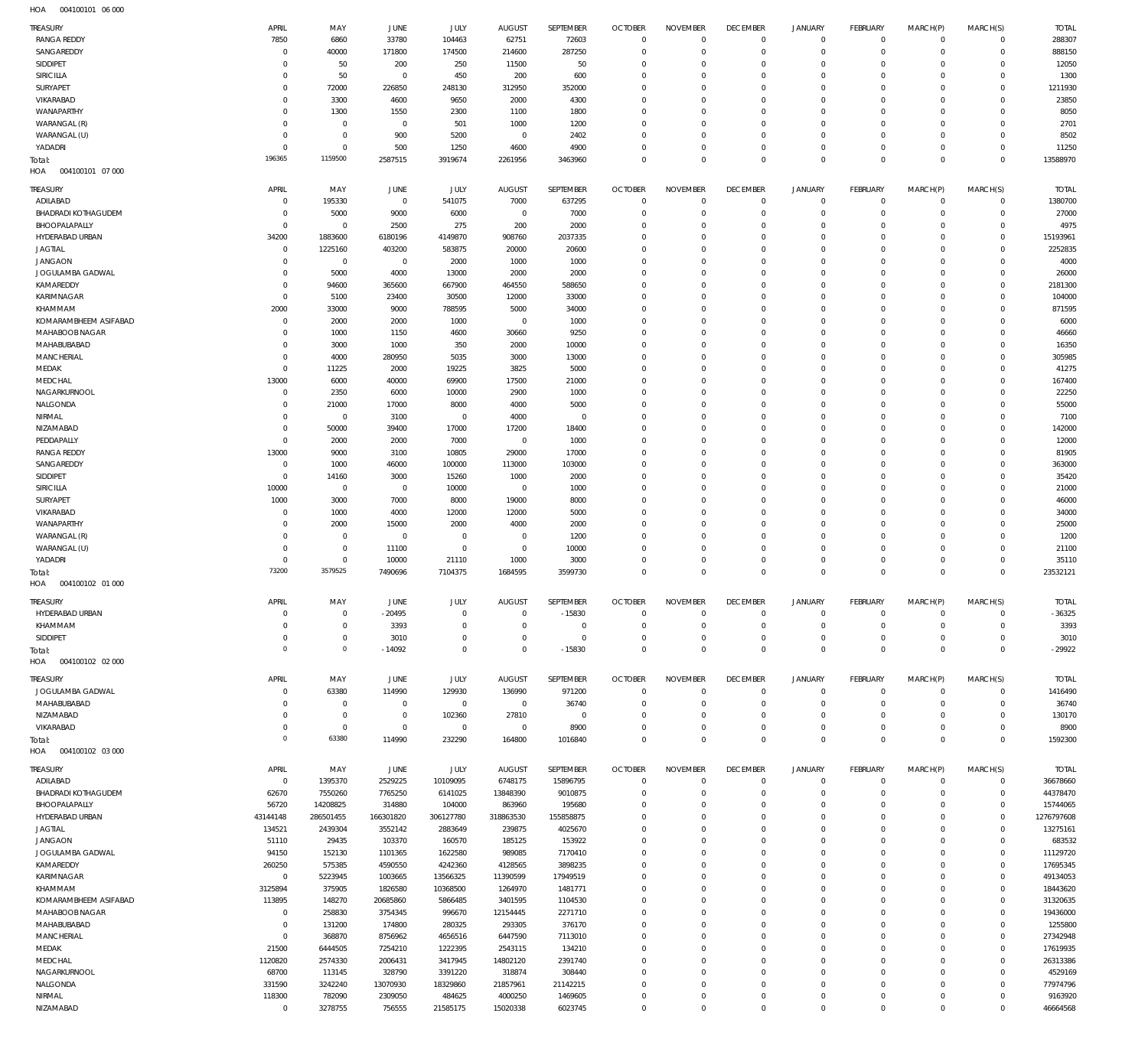| $H\cap \Lambda$ | 004100102 03.000 |  |
|-----------------|------------------|--|

| TREASURY                   | APRIL       | MAY              | JUNE             | JULY             | <b>AUGUST</b>             | SEPTEMBER              | <b>OCTOBER</b>             | <b>NOVEMBER</b> | <b>DECEMBER</b> | JANUARY     | <b>FEBRUARY</b>            | MARCH(P)    | MARCH(S)                   | <b>TOTAL</b>      |
|----------------------------|-------------|------------------|------------------|------------------|---------------------------|------------------------|----------------------------|-----------------|-----------------|-------------|----------------------------|-------------|----------------------------|-------------------|
| PEDDAPALLY                 | 147200      | 289330           | 27344715         | 9921544          | 1294590                   | 532880                 | $\mathbf 0$                | $\Omega$        | $\mathbf 0$     | $\mathbf 0$ | $\mathbf 0$                | $\mathbf 0$ | $\mathbf 0$                | 39530259          |
| <b>RANGA REDDY</b>         | 1475712     | 874015           | 2350190          | 5207047          | 3003030                   | 10781245               | $\mathbf 0$                | $\mathbf{0}$    | $\Omega$        | $\Omega$    | $\mathbf 0$                | $\mathbf 0$ | $\mathbf 0$                | 23691239          |
| SANGAREDDY                 | 24150260    | 1071078          | 2029710          | 2387005          | 13291050                  | 16962210               | $\mathbf{0}$               | $\Omega$        | $\Omega$        | $\Omega$    | $\mathbf 0$                | $\Omega$    | $\mathbf 0$                | 59891313          |
| SIDDIPET                   | 46560       | 158080           | 1321210          | 489370           | 175060                    | 6844267                | $\mathbf{0}$               | $\Omega$        | $\Omega$        | $\Omega$    | $\mathbf 0$                | $\Omega$    | $\mathbf 0$                | 9034547           |
| SIRICILLA                  | 274365      | 1756400          | 3048455          | 2405895          | 240845                    | 135395                 | $\mathbf{0}$               | $\Omega$        | $\Omega$        | $\Omega$    | $\mathbf 0$                | $\Omega$    | $\mathbf 0$                | 7861355           |
|                            |             |                  |                  |                  |                           |                        | $\mathbf 0$                | $\Omega$        | $\Omega$        | $\Omega$    | $\mathbf 0$                | $\Omega$    | $\mathbf 0$                | 52448945          |
| SURYAPET                   | 130000      | 864520           | 2339080          | 2216870          | 34996565                  | 11901910               |                            |                 |                 |             |                            |             |                            |                   |
| VIKARABAD                  | $\mathbf 0$ | 210670           | 273040           | 390850           | 146565                    | 402660                 | $\mathbf{0}$               | $\Omega$        | $\Omega$        | $\Omega$    | $\mathbf 0$                | $\Omega$    | $\mathbf 0$                | 1423785           |
| WANAPARTHY                 | 1553595     | 92845            | 1140700          | 7984400          | 172820                    | 4078030                | $\mathbf{0}$               | $\Omega$        | $\Omega$        | $\Omega$    | $\mathbf 0$                | $\Omega$    | $\mathbf 0$                | 15022390          |
| WARANGAL (R)               | $\mathbf 0$ | 304010           | 6668120          | 311050           | 150590                    | 214255                 | $\Omega$                   | $\Omega$        | $\Omega$        | $\Omega$    | $\mathbf 0$                | O           | $\mathbf 0$                | 7648025           |
| WARANGAL (U)               | 200820      | 1055495          | 5903655          | 3801505          | 1097575                   | 398910                 | $\mathbf 0$                | $\Omega$        | $\Omega$        | $\Omega$    | $\mathbf 0$                | $\Omega$    | $\mathbf 0$                | 12457960          |
| YADADRI                    | $\circ$     | 1010155          | 6685694          | 4928590          | 332650                    | 499570                 | $\mathbf{0}$               | $\Omega$        | $\Omega$        | $\Omega$    | $\mathbf 0$                | $\Omega$    | $\mathbf 0$                | 13456659          |
| Total:                     | 76682780    | 343480847        | 307291349        | 455601226        | 494263207                 | 310728459              | $\Omega$                   | $\Omega$        | $\Omega$        | $\Omega$    | $\mathbb O$                | $\Omega$    | $\mathbf 0$                | 1988047868        |
| 004100102 04 000<br>HOA    |             |                  |                  |                  |                           |                        |                            |                 |                 |             |                            |             |                            |                   |
|                            |             |                  |                  |                  |                           |                        |                            |                 |                 |             |                            |             |                            |                   |
| TREASURY                   | APRIL       | MAY              | JUNE             | JULY             | <b>AUGUST</b>             | SEPTEMBER              | <b>OCTOBER</b>             | <b>NOVEMBER</b> | <b>DECEMBER</b> | JANUARY     | <b>FEBRUARY</b>            | MARCH(P)    | MARCH(S)                   | <b>TOTAL</b>      |
| ADILABAD                   | $\mathbf 0$ | 119820           | 120390           | 1142960          | 410700                    | 876875                 | $\mathbf 0$                | $\mathbf{0}$    | $\Omega$        | $\mathbf 0$ | $\mathbf 0$                | $^{\circ}$  | $\mathbf 0$                | 2670745           |
| <b>BHADRADI KOTHAGUDEM</b> | 1832255     | 4358960          | 6397820          | 2707970          | 3039110                   | 2225457                | $\mathbf{0}$               | $^{\circ}$      | $\mathbf 0$     | $\mathbf 0$ | $\mathbf 0$                | $^{\circ}$  | $\mathbf 0$                | 20561572          |
| BHOOPALAPALLY              | 96005       | $\mathsf{O}$     | 1126535          | 113320           | 282265                    | 144105                 | $\mathbf{0}$               | $\Omega$        | $\Omega$        | $\Omega$    | $\mathbf 0$                | $\Omega$    | $\mathbf 0$                | 1762230           |
| HYDERABAD URBAN            | 182590151   | 395828672        | 1288849490       | 1565182628       | 1809595703                | 1453348225             | $\mathbf{0}$               | $\Omega$        | $\Omega$        | $\Omega$    | $\mathbf 0$                | $\Omega$    | $\mathbf 0$                | 6695394869        |
| <b>JAGTIAL</b>             | 377695      | 59880            | 467850           | 856915           | 542374                    | 801750                 | $\mathbf{0}$               | $\Omega$        | $\Omega$        | $\Omega$    | $\mathbf 0$                | $\Omega$    | $\mathbf 0$                | 3106464           |
| <b>JANGAON</b>             | 26940       | 5130             | 122460           | 305030           | 110871                    | 514220                 | $\mathbf{0}$               | $\Omega$        | $\Omega$        | $\Omega$    | $\mathbf 0$                | $\Omega$    | $\mathbf 0$                | 1084651           |
| JOGULAMBA GADWAL           | 70610       | 200040           | 79940            | 576681           | 234500                    | 971370                 | $\mathbf{0}$               | $\Omega$        | $\Omega$        | $\Omega$    | $\mathbf 0$                | $\Omega$    | $\mathbf 0$                | 2133141           |
| KAMAREDDY                  | $\mathbf 0$ | 306580           | 282830           | 1853605          | 243220                    | 577770                 | $\mathbf{0}$               | $\Omega$        | $\Omega$        | $\Omega$    | $\mathbf 0$                | $\Omega$    | $\mathbf 0$                | 3264005           |
| KARIMNAGAR                 | 235570      | 5975165          | 1562060          | 3321815          | 1783120                   | 5638885                | $\mathbf{0}$               | $\Omega$        | $\Omega$        | $\Omega$    | $\mathbf 0$                | $\Omega$    | $\mathbf 0$                | 18516615          |
| KHAMMAM                    | 4211902     | 71261            | 1723111          | 3865355          | 739990                    | 2085450                | $\mathbf{0}$               | $\Omega$        | $\Omega$        | $\Omega$    | $\mathbf 0$                | $\Omega$    | $\mathbf 0$                | 12697069          |
| KOMARAMBHEEM ASIFABAD      | 310670      | 3460             | 555850           | 197545           | 75425                     | 234830                 | $\mathbf{0}$               | $\Omega$        | $\Omega$        | $\Omega$    | $\mathbf 0$                | $\Omega$    | $\mathbf 0$                | 1377780           |
| MAHABOOB NAGAR             | $\mathbf 0$ | 56080            | 892920           | 528670           | 600160                    | 778660                 | $\mathbf{0}$               | $\Omega$        | $\Omega$        | $\Omega$    | $\mathbf 0$                | $\Omega$    | $\mathbf 0$                | 2856490           |
|                            |             |                  |                  |                  |                           |                        |                            |                 | $\Omega$        |             |                            |             |                            |                   |
| MAHABUBABAD                | $\mathbf 0$ | 44550            | 587590           | 169625           | 112490                    | 301370                 | $\mathbf{0}$               | $\Omega$        |                 | $\Omega$    | $\mathbf 0$                | $\Omega$    | $\mathbf 0$                | 1215625           |
| <b>MANCHERIAL</b>          | 22440       | 230690           | 216155           | 405790           | 274510                    | 457997                 | $\mathbf{0}$               | $\Omega$        | $\Omega$        | $\Omega$    | $\mathbf 0$                | $\Omega$    | $\mathbf 0$                | 1607582           |
| MEDAK                      | 7240        | 1271270          | 104100           | 292460           | 1623090                   | 247340                 | $\mathbf{0}$               | $\Omega$        | $\Omega$        | $\Omega$    | $\mathbf 0$                | $\Omega$    | $\mathbf 0$                | 3545500           |
| MEDCHAL                    | 10174961    | 1684000          | 2365850          | 5707090          | 5652895                   | 6626305                | $\mathbf{0}$               | $\Omega$        | $\Omega$        | $\Omega$    | $\mathbf 0$                | $\Omega$    | $\mathbf 0$                | 32211101          |
| NAGARKURNOOL               | 48440       | 68610            | 279020           | 1792429          | 558840                    | 465670                 | $\mathbf{0}$               | $\Omega$        | $\Omega$        | $\Omega$    | $\mathbf 0$                | $\Omega$    | $\mathbf 0$                | 3213009           |
| NALGONDA                   | $\mathbf 0$ | 1310420          | 3494310          | 5993700          | 5072100                   | 4061910                | $\mathbf{0}$               | $\Omega$        | $\Omega$        | $\Omega$    | $\mathbf 0$                | $\Omega$    | $\mathbf 0$                | 19932440          |
| NIRMAL                     | 82860       | 14460            | 59260            | 223160           | 38440                     | 228560                 | $\mathbf{0}$               | $\Omega$        | $\Omega$        | $\Omega$    | $\mathbf 0$                | $\Omega$    | $\mathbf 0$                | 646740            |
| NIZAMABAD                  | 67910       | 974550           | 552970           | 1525650          | 1861170                   | 1464470                | $\mathbf{0}$               | $\Omega$        | $\Omega$        | $\Omega$    | $\mathbf 0$                | $\Omega$    | $\mathbf 0$                | 6446720           |
| PEDDAPALLY                 | $\mathbf 0$ | $\mathbb O$      | 6345490          | 1782530          | 647160                    | 910290                 | $\mathbf{0}$               | $\Omega$        | $\Omega$        | $\Omega$    | $\mathbf 0$                | $\Omega$    | $\mathbf 0$                | 9685470           |
| <b>RANGA REDDY</b>         | 12915084    | 426460           | 5001552          | 7019652          | 3593110                   | 7342290                | $\mathbf{0}$               | $\Omega$        | $\Omega$        | $\Omega$    | $\mathbf 0$                | $\Omega$    | $\mathbf 0$                | 36298148          |
| SANGAREDDY                 | 123370      | 545005           | 812745           | 1670591          | 4666355                   | 1712460                | $\mathbf{0}$               | $\Omega$        | $\Omega$        | $\Omega$    | $\mathbf 0$                | $\Omega$    | $\mathbf 0$                | 9530526           |
| SIDDIPET                   | 83315       | 65400            | 171524           | 636475           | 205390                    | 394710                 | $\mathbf{0}$               | $\Omega$        | $\Omega$        | $\Omega$    | $\mathbf 0$                | $\Omega$    | $\mathbf 0$                | 1556814           |
| SIRICILLA                  | 696635      | 250800           | 55650            | 628470           | 191930                    | 297370                 | $\mathbf{0}$               | $\Omega$        | $\Omega$        | $\Omega$    | $\mathbf 0$                | $\Omega$    | $\mathbf 0$                | 2120855           |
| SURYAPET                   | 184080      | 32970            | 705860           | 704570           | 6143276                   | 564830                 | $\mathbf{0}$               | $\Omega$        | $\Omega$        | $\Omega$    | $\mathbf 0$                | $\Omega$    | $\mathbf 0$                | 8335586           |
| VIKARABAD                  | $\mathbf 0$ | 558855           | 348190           | 433480           | 403670                    |                        | $\mathbf{0}$               |                 | $\Omega$        |             |                            |             | $\mathbf 0$                | 2116675           |
|                            |             |                  |                  |                  |                           | 372480                 |                            | $\Omega$        |                 | $\Omega$    | $\mathbf 0$                | $\Omega$    |                            |                   |
|                            |             |                  |                  |                  |                           |                        |                            |                 |                 |             |                            |             |                            |                   |
| WANAPARTHY                 | 146140      | 214450           | 153770           | 309190           | 496540                    | 253105                 | $\mathbf{0}$               | $\Omega$        | $\Omega$        | $\Omega$    | $\mathbf 0$                | $\Omega$    | $\mathbf 0$                | 1573195           |
| WARANGAL (R)               | $\mathbf 0$ | 167400           | 284840           | 404810           | 255680                    | 222460                 | $\mathbf{0}$               | $\Omega$        | $\Omega$        | $\Omega$    | $\mathbf 0$                | $\Omega$    | $\mathbf 0$                | 1335190           |
| WARANGAL (U)               | 16752480    | 2063640          | 6192757          | 2574005          | 2602465                   | 2291790                | $\mathbf{0}$               | $\Omega$        | $\Omega$        | $\Omega$    | $\mathbf 0$                | $\Omega$    | $\mathbf 0$                | 32477137          |
| YADADRI                    | 110600      | 306280           | 764850           | 428400           | 415960                    | 753500                 | $\mathbf{0}$               | $^{\circ}$      | $\Omega$        | $\Omega$    | $\mathbf 0$                | $\mathbf 0$ | $\mathbf 0$                | 2779590           |
| Total:                     | 231167353   | 417214858        | 1330677739       | 1613354571       | 1852472509                | 1497166504             | $\Omega$                   | $\Omega$        | $\Omega$        | $\Omega$    | $\mathbb O$                | $\Omega$    | $\mathbf 0$                | 6942053534        |
| HOA<br>004100102 05 000    |             |                  |                  |                  |                           |                        |                            |                 |                 |             |                            |             |                            |                   |
|                            |             |                  |                  |                  |                           |                        |                            |                 |                 |             |                            |             |                            |                   |
| TREASURY                   | APRIL       | MAY              | <b>JUNE</b>      | JULY             | <b>AUGUST</b>             | SEPTEMBER              | <b>OCTOBER</b>             | <b>NOVEMBER</b> | <b>DECEMBER</b> | JANUARY     | FEBRUARY                   | MARCH(P)    | MARCH(S)                   | <b>TOTAL</b>      |
| ADILABAD                   | $\mathbf 0$ | 1050             | 200              | 450              | $\overline{0}$            | 850                    | $\mathbf 0$                | $^{\circ}$      | $\mathbf 0$     | $\mathbf 0$ | $\mathbf 0$                | $\mathbf 0$ | $\mathbf 0$                | 2550              |
| <b>BHADRADI KOTHAGUDEM</b> | 1200        | 19100            | 14700            | 12400            | 20450                     | 13400                  | $\mathbf{0}$               | $\Omega$        | $\Omega$        | $\Omega$    | $\mathbf 0$                | $^{\circ}$  | $\mathbf 0$                | 81250             |
| BHOOPALAPALLY              | $\mathbf 0$ | 10200            | $\mathbf 0$      | $\mathbf 0$      | $\mathbf{0}$              | $\mathbf 0$            | $\mathbf{0}$               | $\Omega$        | $\Omega$        | $\Omega$    | $\mathbf 0$                | $\Omega$    | $\mathbf 0$                | 10200             |
| HYDERABAD URBAN            | 168610      | 1986660          | 3480250          | 3615110          | 3171675                   | 3223800                | $\mathbf 0$                | $\Omega$        | $\Omega$        | $\Omega$    | $\mathbf 0$                | $\Omega$    | $\mathbf 0$                | 15646105          |
| <b>JAGTIAL</b>             | 0           | 39300            | 16400            | 20200            | $\overline{0}$            | 15500                  | $\mathbf{0}$               | $\Omega$        | $\Omega$        | $\Omega$    | $\mathbf 0$                | $\Omega$    | $\Omega$                   | 91400             |
| <b>JANGAON</b>             | $\mathbf 0$ | 200              | $\mathbf 0$      | 175              | $\overline{0}$            | $\mathbf 0$            | $\mathbf{0}$               | $\Omega$        | $\Omega$        | $\Omega$    | $\mathbf 0$                | $\Omega$    | $\Omega$                   | 375               |
| JOGULAMBA GADWAL           | 0           | 1000             | $\overline{0}$   | $\mathbf 0$      | $\overline{0}$            | $\mathbf 0$            | $\mathbf 0$                | $\Omega$        | $\Omega$        | $\Omega$    | $\mathbf 0$                | $\Omega$    | $\Omega$                   | 1000              |
| KAMAREDDY                  | $\mathbf 0$ | 10050            | 38850            | 17500            | 21500                     | 19100                  | $\mathbf{0}$               | $\Omega$        | $\Omega$        | $\Omega$    | $\mathbf 0$                | $\Omega$    | $\Omega$                   | 107000            |
| KARIMNAGAR                 | $\mathbf 0$ | 79700            | 5450             | 3450             | 34400                     | 24000                  | $\mathbf 0$                | $\Omega$        | $\Omega$        | $\Omega$    | $\mathbf 0$                | $\Omega$    | $\Omega$                   | 147000            |
| KHAMMAM                    | 41750       | 1400             | $\overline{0}$   | 46800            | 200                       | $\mathbf 0$            | $\mathbf{0}$               | $\Omega$        | $\Omega$        | $\Omega$    | $\mathbf 0$                | O           | $\Omega$                   | 90150             |
| KOMARAMBHEEM ASIFABAD      | $\mathbf 0$ | $\mathsf{O}$     | 225              | 200              | $\overline{0}$            | 400                    | $\mathbf 0$                | $\Omega$        | $\Omega$        | $\Omega$    | $\mathbf 0$                | $\Omega$    | $\mathbf 0$                | 825               |
| <b>MAHABOOB NAGAR</b>      | 0           | 200              | 30350            | 1000             | 1730                      | $\mathbf 0$            | $\mathbf{0}$               | $\Omega$        | $\Omega$        | $\Omega$    | $\mathbf 0$                | O           | $\Omega$                   | 33280             |
|                            | 0           |                  |                  | $\mathbf 0$      |                           |                        | $\mathbf 0$                | $\Omega$        | $\Omega$        | $\Omega$    | $\mathbf 0$                | $\Omega$    | $\mathbf 0$                |                   |
| MAHABUBABAD                |             | 200              | 10000            |                  | $\overline{0}$            | 1200                   |                            | $\Omega$        | $\Omega$        | $\Omega$    |                            |             |                            | 11400             |
| <b>MANCHERIAL</b>          | $\Omega$    | 2900             | 2250             | 19735            | 2150                      | 2050                   | $\mathbf{0}$               |                 |                 |             | $\mathbf 0$                | O           | $\mathbf 0$                | 29085             |
| MEDAK                      | 0           | 33750            | 77600            | 2254210          | 16750                     | $\mathbf 0$            | $\mathbf 0$                | $\Omega$        | $\Omega$        | $\Omega$    | $\mathbf 0$                | $\Omega$    | $\mathbf 0$                | 2382310           |
| MEDCHAL                    | $\Omega$    | 1150             | 4400             | 2350             | 400                       | 3150                   | $\mathbf{0}$               | $\Omega$        | $\Omega$        | $\Omega$    | $\mathbf 0$                | O           | $\mathbf 0$                | 11450             |
| NAGARKURNOOL               | 0           | $\mathbf 0$      | $\overline{0}$   | 41300            | $\overline{0}$            | $\mathbf 0$            | $\mathbf 0$                | $\Omega$        | $\Omega$        | $\Omega$    | $\mathbf 0$                | $\Omega$    | $\Omega$                   | 41300             |
| NALGONDA                   | $\Omega$    | 16900            | 52450            | 63550            | 53500                     | 30900                  | $\mathbf{0}$               | $\Omega$        | $\Omega$        | $\Omega$    | $\mathbf 0$                | O           | $\Omega$                   | 217300            |
| NIRMAL                     | 0           | 18300            | 55030            | $\mathbf 0$      | 39850                     | $\mathbf 0$            | $\mathbf 0$                | $\Omega$        | $\Omega$        | $\Omega$    | $\mathbf 0$                | $\Omega$    | $\mathbf 0$                | 113180            |
| NIZAMABAD                  | $\Omega$    | 35200            | 17440            | 112100           | 32550                     | 50800                  | $\mathbf{0}$               | $\Omega$        | $\Omega$        | $\Omega$    | $\mathbf 0$                | O           | $\Omega$                   | 248090            |
| PEDDAPALLY                 | $\mathbf 0$ | 200              | 126700           | 26250            | 200                       | $\mathbf 0$            | $\mathbf 0$                | $\Omega$        | $\Omega$        | $\Omega$    | $\mathbf 0$                | $\Omega$    | $\mathbf 0$                | 153350            |
| <b>RANGA REDDY</b>         | $^{\circ}$  | 2000             | 200              | $\mathbf 0$      | $\overline{0}$            | 200                    | $\mathbf{0}$               | $\Omega$        | $\Omega$        | $\Omega$    | $\mathbf 0$                | O           | $\mathbf 0$                | 2400              |
| SANGAREDDY                 | 55350       | 200              | $\mathbf 0$      | 500              | 97950                     | 55400                  | $\mathbf 0$                | $\Omega$        | $\Omega$        | $\Omega$    | $\mathbf 0$                | $\Omega$    | $\mathbf 0$                | 209400            |
| SIDDIPET                   | $\mathbf 0$ | $\mathbf 0$      | 1500             | 700              | 200                       | 6100                   | $\mathbf{0}$               | $\Omega$        | $\Omega$        | $\Omega$    | $\mathbf 0$                | O           | $\mathbf 0$                | 8500              |
| SIRICILLA                  | $\Omega$    | 13250            | 5300             | 3650             | $\overline{0}$            | $\mathbf 0$            | $\mathbf 0$                | $\Omega$        | $\Omega$        | $\Omega$    | $\mathbf 0$                | $\Omega$    | $\Omega$                   | 22200             |
| SURYAPET                   | 0           | $\mathsf{O}$     | $\mathbf 0$      | 200              | 108050                    | $\mathbf 0$            | $\mathbf{0}$               | $\Omega$        | $\Omega$        | $\Omega$    | $\mathbf 0$                | O           | $\mathbf 0$                | 108250            |
| VIKARABAD                  | $\mathbf 0$ | $\mathbf 0$      | 400              | 500              | $\overline{0}$            | 650                    | $\mathbf 0$                | $\Omega$        | $\Omega$        | $\Omega$    | $\mathbf 0$                | $\Omega$    | $\Omega$                   | 1550              |
| WANAPARTHY                 | 4250        | 600              | 3900             | 4200             | 600                       | 2100                   | $\mathbf{0}$               | $\Omega$        | $\Omega$        | $\Omega$    | $\mathbf 0$                | O           | $\mathbf 0$                | 15650             |
|                            | $\mathbf 0$ | $\mathbf 0$      |                  | $\mathbf 0$      |                           |                        | $\mathbf 0$                | $\Omega$        | $\Omega$        | $\Omega$    | $\mathbf 0$                | $\Omega$    | $\Omega$                   | 5500              |
| WARANGAL (R)               | $^{\circ}$  |                  | 5050             |                  | 250                       | 200                    | $\mathbf{0}$               | $\Omega$        | $\Omega$        | $\Omega$    | $\mathbf 0$                | $\Omega$    | $\mathbf 0$                |                   |
| WARANGAL (U)               | $\Omega$    | 5000             | 8600             | 11950            | 400                       | 700                    |                            | $\Omega$        | $\Omega$        | $\Omega$    |                            | $\Omega$    |                            | 26650             |
| YADADRI<br>Total:          | 271160      | 12150<br>2290660 | 22900<br>3980145 | 27800<br>6286280 | $\overline{0}$<br>3602805 | $\mathbf 0$<br>3450500 | $\mathbf 0$<br>$\mathbf 0$ | $\circ$         | $\mathbf 0$     | $\mathbf 0$ | $\mathbf 0$<br>$\mathbf 0$ | $\Omega$    | $\mathbf 0$<br>$\mathbf 0$ | 62850<br>19881550 |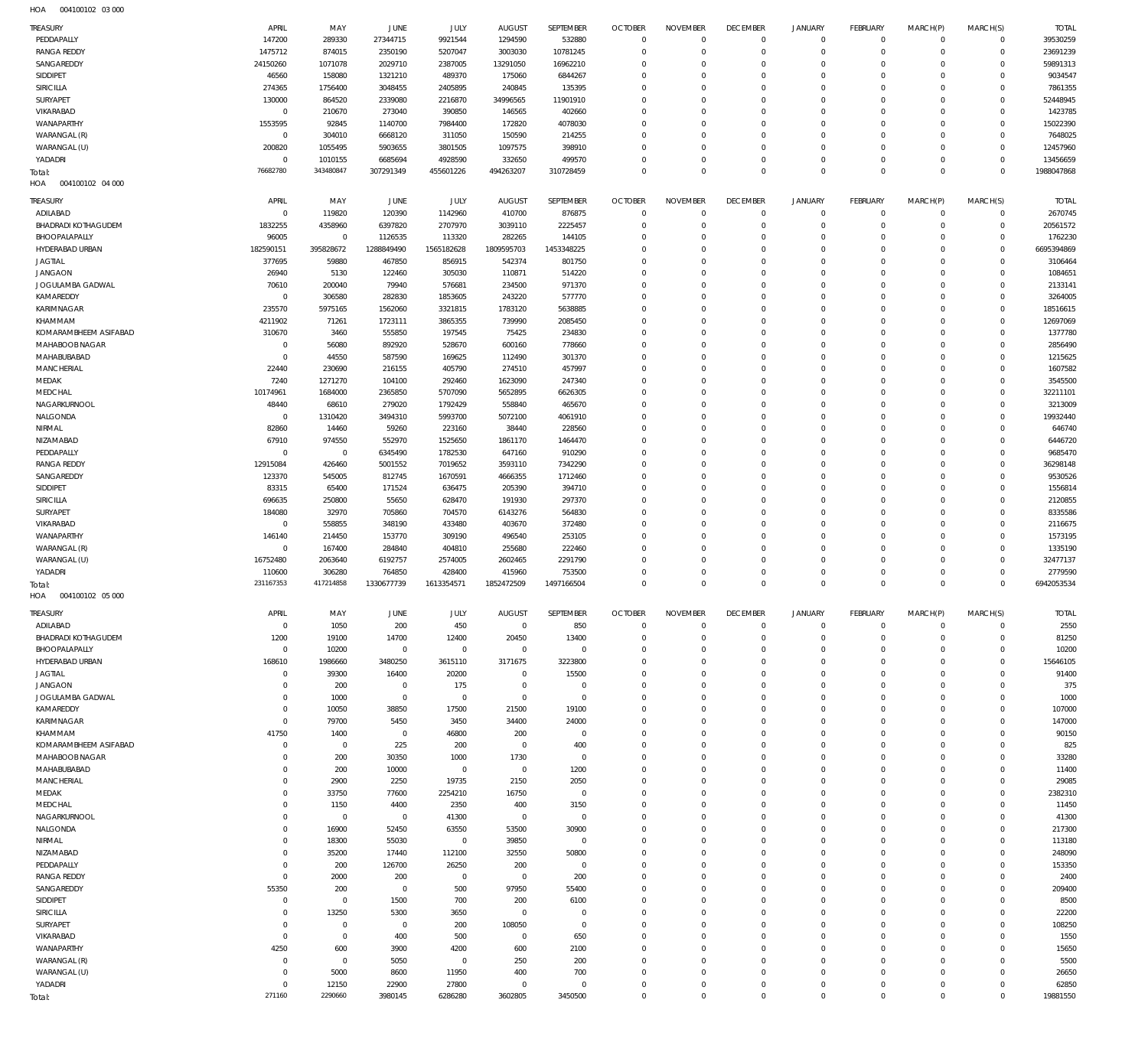004100800 81 001 HOA

| <b>TREASURY</b>                        | APRIL                   | MAY                   | JUNE                | JULY                     | <b>AUGUST</b>                   | SEPTEMBER                | <b>OCTOBER</b>                   | <b>NOVEMBER</b>                | <b>DECEMBER</b>                | <b>JANUARY</b>                | FEBRUARY                   | MARCH(P)                   | MARCH(S)                   | <b>TOTAL</b>       |
|----------------------------------------|-------------------------|-----------------------|---------------------|--------------------------|---------------------------------|--------------------------|----------------------------------|--------------------------------|--------------------------------|-------------------------------|----------------------------|----------------------------|----------------------------|--------------------|
| HYDERABAD URBAN                        | $\mathbf 0$             | 50                    | $\mathbf 0$         | $\mathbf 0$              | $\mathbf{0}$                    | $\mathbf{0}$             | $\Omega$                         | $\mathbf 0$                    | $\overline{0}$                 | $\circ$                       | $\mathbf 0$                | $^{\circ}$                 | $\mathbf{0}$               | 50                 |
| KAMAREDDY                              | $\mathbf 0$             | $\,0\,$               | 3166                | $\mathbf{0}$             | $^{\circ}$                      | $\mathbf{0}$             | $\Omega$                         | $\mathbf 0$                    | $\overline{0}$                 | $\mathbf 0$                   | $\mathbf 0$                | $\mathbf 0$                | $\mathbf 0$                | 3166               |
| MAHABUBABAD                            | $\mathbf 0$             | $\mathbf 0$           | $\overline{0}$      | $^{\circ}$               | 3600                            | $^{\circ}$               | $\Omega$                         | $\mathbf 0$                    | $^{\circ}$                     | $\mathbf 0$                   | $\circ$                    | $^{\circ}$                 | $\mathbf 0$                | 3600               |
| MEDAK                                  | $\mathbf 0$             | $\,0\,$               | 1100                | $\Omega$                 | $^{\circ}$                      | $\Omega$                 | $\Omega$                         | $\mathbf 0$                    | $\mathbf{0}$                   | $\mathbf 0$                   | $\mathbf 0$                | $\mathbf 0$                | $\mathbf 0$                | 1100               |
| MEDCHAL                                | $\mathbf 0$             | 1050                  | 3285                | $\mathbf{0}$             | $^{\circ}$                      | $\mathbf{0}$             | $\Omega$                         | $\mathbf 0$                    | $^{\circ}$                     | $\mathbf 0$                   | $\circ$                    | $\mathbf 0$                | $\mathbf 0$                | 4335               |
| SANGAREDDY<br>SIDDIPET                 | 0<br>$\mathbf 0$        | $\mathbf 0$<br>9950   | $^{\circ}$<br>24700 | 550<br>22300             | $^{\circ}$<br>22975             | $^{\circ}$<br>39300      | $\Omega$<br>$\Omega$             | $\mathbf 0$<br>$\mathbf 0$     | $^{\circ}$<br>$\mathbf{0}$     | $\mathbf 0$<br>$\mathbf 0$    | $\circ$<br>$\mathbf 0$     | $\mathbf 0$<br>$\mathbf 0$ | $\mathbf 0$<br>$\mathbf 0$ | 550<br>119225      |
| VIKARABAD                              | $\mathbf 0$             | 2400                  | 1900                | 1900                     | 2350                            | 3000                     | $\Omega$                         | $\mathbf 0$                    | $\overline{0}$                 | $\mathbf 0$                   | $\mathbf 0$                | $\mathbf 0$                | $\mathbf 0$                | 11550              |
| Total:                                 | $\Omega$                | 13450                 | 34151               | 24750                    | 28925                           | 42300                    | $\Omega$                         | $\Omega$                       | $\mathbf 0$                    | $\mathbb O$                   | $\Omega$                   | $\mathbf 0$                | $\mathbf 0$                | 143576             |
| 004100800 81 800<br>HOA                |                         |                       |                     |                          |                                 |                          |                                  |                                |                                |                               |                            |                            |                            |                    |
|                                        |                         |                       |                     |                          |                                 |                          |                                  |                                |                                |                               |                            |                            |                            |                    |
| TREASURY                               | APRIL                   | MAY                   | JUNE                | JULY                     | <b>AUGUST</b>                   | SEPTEMBER                | <b>OCTOBER</b>                   | <b>NOVEMBER</b>                | <b>DECEMBER</b>                | <b>JANUARY</b>                | FEBRUARY                   | MARCH(P)                   | MARCH(S)                   | <b>TOTAL</b>       |
| ADILABAD<br><b>BHADRADI KOTHAGUDEM</b> | $\mathbf 0$<br>2350     | 66025<br>526390       | 117135<br>690470    | 291980<br>467260         | 242545<br>674695                | 192935<br>555835         | $^{\circ}$<br>$\Omega$           | $\mathbf 0$<br>$\mathbf 0$     | $^{\circ}$<br>$^{\circ}$       | $\mathbf 0$<br>$\mathbf 0$    | $\circ$<br>$\mathbf 0$     | $^{\circ}$<br>$\mathbf 0$  | $\mathbf 0$<br>$\mathbf 0$ | 910620<br>2917000  |
| BHOOPALAPALLY                          | $\mathbf 0$             | 21180                 | 246700              | 9975                     | 2625                            | 15020                    | $\Omega$                         | $\mathbf 0$                    | 0                              | $\mathbf 0$                   | $\circ$                    | $\mathbf 0$                | $\mathbf 0$                | 295500             |
| HYDERABAD URBAN                        | 8857900                 | 36160175              | 80614100            | 95293150                 | 83997735                        | 77715445                 | $\Omega$                         | $\mathbf 0$                    | $^{\circ}$                     | $\mathbf 0$                   | $\circ$                    | $\mathbf 0$                | $\mathbf 0$                | 382638505          |
| <b>JAGTIAL</b>                         | 2475                    | 798245                | 266855              | 341270                   | 12055                           | 374240                   | $\Omega$                         | $\mathbf 0$                    | $^{\circ}$                     | $\mathbf 0$                   | -0                         | $\mathbf 0$                | $\mathbf 0$                | 1795140            |
| <b>JANGAON</b>                         | $\mathbf 0$             | 4100                  | 12075               | 14160                    | 12775                           | 20475                    | $\Omega$                         | $\Omega$                       | $\Omega$                       | $\mathbf 0$                   | $\circ$                    | $\mathbf 0$                | $\mathbf 0$                | 63585              |
| JOGULAMBA GADWAL                       | 1650                    | 44645                 | 339940              | 336730                   | 353540                          | 465030                   | $\Omega$                         | $\mathbf 0$                    | $^{\circ}$                     | $\mathbf 0$                   | $\circ$                    | $\mathbf 0$                | $\mathbf 0$                | 1541535            |
| KAMAREDDY                              | 12250                   | 159485                | 1138015             | 634945                   | 464290                          | 666165                   | $\Omega$                         | $\mathbf 0$                    | 0                              | $\mathbf 0$                   | $\circ$                    | $\mathbf 0$                | 0                          | 3075150            |
| KARIMNAGAR                             | 1600                    | 1587975               | 40685               | 559770                   | 654230                          | 695565                   | $\Omega$                         | $\mathbf 0$                    | $^{\circ}$                     | $\mathbf 0$                   | $\circ$                    | $\mathbf 0$                | $\mathbf 0$                | 3539825            |
| KHAMMAM                                | 391920                  | 42025                 | 154875              | 544670                   | 136280                          | 205735                   | $\Omega$                         | $^{\circ}$                     | 0                              | $\mathbf 0$                   | $\circ$                    | $\mathbf 0$                | $^{\circ}$                 | 1475505            |
| KOMARAMBHEEM ASIFABAD                  | 200                     | 15850                 | 858365              | 173285                   | 106380                          | 89610                    | $\Omega$                         | $\mathbf 0$                    | $^{\circ}$                     | $\mathbf 0$                   | $\circ$                    | $\mathbf 0$                | $\mathbf 0$                | 1243690            |
| MAHABOOB NAGAR                         | $\mathbf 0$             | 14005                 | 595385              | 78345                    | 374085                          | 130085                   | $\Omega$                         | $\mathbf 0$                    | 0                              | $\mathbf 0$                   | $\circ$                    | $\mathbf 0$                | 0                          | 1191905            |
| MAHABUBABAD                            | $\mathbf{0}$            | 28850                 | 10525               | 17975                    | 15450                           | 40225<br>132370          | $\Omega$<br>$\Omega$             | $\mathbf 0$                    | $^{\circ}$                     | $\mathbf 0$                   | $\circ$                    | $\mathbf 0$                | $\mathbf 0$                | 113025             |
| MANCHERIAL<br>MEDAK                    | 2800<br>6050            | 6875<br>745015        | 2593070<br>977150   | 86610<br>507955          | 176610<br>295150                | 13825                    | $\Omega$                         | $\mathbf 0$<br>$\mathbf 0$     | $^{\circ}$<br>$^{\circ}$       | $\mathbf 0$<br>$\mathbf 0$    | $\circ$<br>$\circ$         | $\mathbf 0$<br>$\mathbf 0$ | $\mathbf 0$<br>$\mathbf 0$ | 2998335<br>2545145 |
| MEDCHAL                                | 5050                    | 47035                 | 112955              | 118810                   | 139240                          | 176550                   | $\Omega$                         | $\mathbf 0$                    | $^{\circ}$                     | $\mathbf 0$                   | $\mathbf 0$                | $\mathbf 0$                | $^{\circ}$                 | 599640             |
| NAGARKURNOOL                           | 2600                    | 8150                  | 26375               | 84390                    | 27500                           | 31825                    | $\Omega$                         | $\mathbf 0$                    | $^{\circ}$                     | $\mathbf 0$                   | $\circ$                    | $\mathbf 0$                | $\mathbf 0$                | 180840             |
| NALGONDA                               | 10750                   | 381290                | 1016255             | 1462945                  | 2383625                         | 1373825                  | $\Omega$                         | $\Omega$                       | $\Omega$                       | $\mathbf 0$                   | $\circ$                    | $\mathbf 0$                | $\mathbf 0$                | 6628690            |
| NIRMAL                                 | $\mathbf 0$             | 317290                | 128530              | 28060                    | 173385                          | 134730                   | $\Omega$                         | $\mathbf 0$                    | $^{\circ}$                     | $\mathbf 0$                   | $\circ$                    | $\mathbf 0$                | $\mathbf 0$                | 781995             |
| NIZAMABAD                              | $\mathbf{0}$            | 738205                | 69045               | 1340900                  | 782825                          | 776135                   | $\Omega$                         | $\mathbf 0$                    | $\Omega$                       | $\mathbf 0$                   | $\circ$                    | $\mathbf 0$                | $^{\circ}$                 | 3707110            |
| PEDDAPALLY                             | 250                     | 5875                  | 1663965             | 405995                   | 15400                           | 18825                    | $\Omega$                         | $\mathbf 0$                    | $^{\circ}$                     | $\mathbf 0$                   | $\circ$                    | $\mathbf 0$                | $\mathbf 0$                | 2110310            |
| <b>RANGA REDDY</b>                     | 4800                    | 24320                 | 110930              | 128170                   | 141465                          | 223215                   | $\Omega$                         | $\Omega$                       | $\Omega$                       | $\mathbf 0$                   | $\circ$                    | $\mathbf 0$                | $\mathbf 0$                | 632900             |
| SANGAREDDY                             | 1017190                 | 66915                 | 235230              | 232645                   | 1539875                         | 1322925                  | $\Omega$                         | $\mathbf 0$                    | $^{\circ}$                     | $\mathbf 0$                   | $\circ$                    | $\mathbf 0$                | $\mathbf 0$                | 4414780            |
| SIDDIPET                               | $\,0\,$                 | 35                    | 105                 | 105                      | 175                             | 175                      | $\Omega$                         | $\mathbf 0$                    | 0                              | $\mathbf 0$                   | $\circ$                    | $\mathbf 0$                | $^{\circ}$                 | 595                |
| SIRICILLA                              | 14600                   | 244040                | 101810              | 135455                   | 9550                            | 19335                    | $\Omega$                         | $\mathbf 0$                    | $^{\circ}$                     | $\mathbf 0$                   | $\circ$                    | $\mathbf 0$                | $\mathbf 0$                | 524790             |
| SURYAPET                               | $\mathbf{0}$            | 95835                 | 312255              | 344550                   | 3200055                         | 465780                   | $\Omega$                         | $\mathbf 0$                    | 0                              | $\mathbf 0$                   | $\circ$                    | $\mathbf 0$                | $\mathbf 0$                | 4418475            |
| VIKARABAD                              | $\mathbf{0}$            | 2400                  | 2675                | 3910                     | 4880                            | 5665                     | $\Omega$                         | $\mathbf 0$                    | $^{\circ}$                     | $\mathsf{O}$                  | $\circ$                    | $\mathbf 0$                | $\mathbf 0$                | 19530              |
| WANAPARTHY                             | 63010<br>$\mathbf{0}$   | 7175<br>16800         | 55315<br>147330     | 192305<br>22210          | 13595                           | 178535<br>22025          | $\Omega$<br>$\Omega$             | $\mathbf 0$<br>$\mathbf 0$     | 0                              | $\mathbf 0$<br>$\mathsf{O}$   | $\circ$<br>$\circ$         | $\mathbf 0$<br>$\mathbf 0$ | $^{\circ}$<br>$\mathbf 0$  | 509935<br>223965   |
| WARANGAL (R)<br>WARANGAL (U)           | $\mathbf 0$             | 246755                | 525755              | 369450                   | 15600<br>28260                  | 31725                    | $\Omega$                         | $\mathbf 0$                    | $^{\circ}$<br>$^{\circ}$       | $\mathsf{O}$                  | $\mathbf 0$                | $\mathbf 0$                | $\mathbf 0$                | 1201945            |
| YADADRI                                | $\mathbf 0$             | 233345                | 361065              | 394305                   | 19080                           | 41020                    | $\Omega$                         | $\mathbf 0$                    | $\overline{0}$                 | $\mathsf{O}\xspace$           | $\mathbf 0$                | $\mathbf 0$                | $\mathbf 0$                | 1048815            |
| Total:                                 | 10397445                | 42656305              | 93524940            | 104622285                | 96012955                        | 86134850                 | $\Omega$                         | $\mathbf 0$                    | $\mathbf 0$                    | $\mathbb O$                   | $\mathbf{0}$               | $\mathbf 0$                | $\mathbf 0$                | 433348780          |
| HOA<br>004200106 01 000                |                         |                       |                     |                          |                                 |                          |                                  |                                |                                |                               |                            |                            |                            |                    |
|                                        |                         |                       |                     |                          |                                 |                          |                                  |                                |                                |                               |                            |                            |                            |                    |
| TREASURY<br>HYDERABAD URBAN            | APRIL<br>$\overline{0}$ | MAY<br>$^{\circ}$     | JUNE<br>69385       | JULY<br>712112           | <b>AUGUST</b>                   | SEPTEMBER<br>$^{\circ}$  | <b>OCTOBER</b><br>$\Omega$       | <b>NOVEMBER</b><br>$^{\circ}$  | <b>DECEMBER</b><br>$^{\circ}$  | <b>JANUARY</b><br>$\mathbf 0$ | FEBRUARY                   | MARCH(P)<br>$^{\circ}$     | MARCH(S)<br>$\mathbf 0$    | <b>TOTAL</b>       |
| KHAMMAM                                | $\overline{0}$          | $\,0\,$               | $\mathbf 0$         | $\mathbf 0$              | 4564<br>$^{\circ}$              | 350000                   | $\Omega$                         | $\mathbf 0$                    | $\mathbf 0$                    | $\mathsf{O}\xspace$           | -0<br>$\mathbf 0$          | $\mathbf 0$                | $\mathbf 0$                | 786061<br>350000   |
| MAHABUBABAD                            | 100000                  | 0                     |                     |                          |                                 | 100000                   |                                  |                                |                                |                               |                            |                            |                            | 200000             |
| MEDCHAL                                | $^{\circ}$              | $\mathbf 0$           | 136913              | $\mathbf{0}$             | $\mathbf 0$                     | $\overline{0}$           | $\Omega$                         | $\mathbf 0$                    | $\overline{0}$                 | $\mathsf{O}$                  | $\mathbf 0$                | $\mathbf 0$                | $\mathbf 0$                | 136913             |
| NALGONDA                               | $\mathbf{0}$            | $\,0\,$               | $\mathbf 0$         | 153198                   | $\overline{0}$                  | $\mathbf{0}$             | $\Omega$                         | $\mathbf 0$                    | $\overline{0}$                 | $\mathsf{O}$                  | $\mathbf 0$                | $\mathbf 0$                | $\mathbf 0$                | 153198             |
| NIZAMABAD                              | $\mathbf{0}$            | $\,0\,$               | $\mathbf 0$         | $\overline{0}$           | 42371                           | $\Omega$                 | $\Omega$                         | $\mathbf 0$                    | $\overline{0}$                 | $\mathsf{O}$                  | $\mathbf 0$                | $\mathbf 0$                | $\mathbf 0$                | 42371              |
| <b>RANGA REDDY</b>                     | 1297897                 | 40625534              | 3527213             | 893015                   | 29225116                        | 5109667                  | $\Omega$                         | $\mathbf 0$                    | $\overline{0}$                 | $\mathsf{O}$                  | $\mathbf 0$                | $\mathbf 0$                | $\mathbf 0$                | 80678442           |
| Total:                                 | 1397897                 | 40625534              | 3733511             | 1758325                  | 29272051                        | 5559667                  | $\Omega$                         | $\mathbf 0$                    | $\mathbf 0$                    | $\mathbb O$                   | $\Omega$                   | $\mathbf 0$                | $\mathbf 0$                | 82346985           |
| 004300101 01 000<br>HOA                |                         |                       |                     |                          |                                 |                          |                                  |                                |                                |                               |                            |                            |                            |                    |
| TREASURY                               | APRIL                   | MAY                   | JUNE                | JULY                     | <b>AUGUST</b>                   | SEPTEMBER                | <b>OCTOBER</b>                   | <b>NOVEMBER</b>                | <b>DECEMBER</b>                | <b>JANUARY</b>                | FEBRUARY                   | MARCH(P)                   | MARCH(S)                   | <b>TOTAL</b>       |
| <b>BHADRADI KOTHAGUDEM</b>             | 757139                  | 783266                | 765998              | 813366                   | 366779                          | 1214530                  | $\overline{0}$                   | $\mathbf 0$                    | $^{\circ}$                     | $\mathbf 0$                   | $\mathbf 0$                | $\mathbf 0$                | $^{\circ}$                 | 4701078            |
| BHOOPALAPALLY                          | 234108                  | 230877                | 187881              | 277724                   | 238096                          | 263595                   | $\Omega$                         | $\mathbf 0$                    | $^{\circ}$                     | $\mathbf 0$                   | $\circ$                    | $\mathbf 0$                | $\mathbf 0$                | 1432281            |
| HYDERABAD URBAN                        |                         |                       |                     |                          |                                 |                          |                                  |                                |                                |                               |                            |                            |                            | 193731             |
| <b>MANCHERIAL</b>                      | $\mathbf 0$             | 2324                  | 77297               | 106677                   | 714                             | 6719                     | $\Omega$                         | $\mathbf 0$                    | $^{\circ}$                     | $\mathsf{O}$                  | $\mathbf 0$                | $\mathbf 0$                | $\mathbf 0$                |                    |
|                                        | 879510                  | 897744                | 852444              | 924030                   | 932262                          | 984876                   | $\Omega$                         | $\mathbf 0$                    | $^{\circ}$                     | $\mathsf{O}$                  | $\mathbf 0$                | $\mathbf 0$                | $\mathbf 0$                | 5470866            |
| PEDDAPALLY                             | 1572528                 | 1302446               | 1507039             | 1477938                  | 1704052                         | 1385719                  | $\Omega$                         | $\mathbf 0$                    | $\overline{0}$                 | $\mathsf{O}$                  | $\mathbf 0$                | $\mathbf 0$                | $\mathbf 0$                | 8949722            |
| Total:                                 | 3443285                 | 3216657               | 3390659             | 3599735                  | 3241903                         | 3855439                  | $\Omega$                         | $\mathbb O$                    | $\mathbf 0$                    | $\mathbb O$                   | $\mathbf{0}$               | $\mathbf 0$                | $\mathbf 0$                | 20747678           |
| HOA<br>004300102 01 000                |                         |                       |                     |                          |                                 |                          |                                  |                                |                                |                               |                            |                            |                            |                    |
|                                        |                         |                       |                     |                          |                                 |                          |                                  |                                |                                |                               |                            |                            |                            |                    |
| TREASURY<br><b>BHADRADI KOTHAGUDEM</b> | APRIL<br>1500           | MAY<br>$\mathbf 0$    | JUNE                | JULY                     | <b>AUGUST</b><br>$\overline{0}$ | SEPTEMBER<br>11950       | <b>OCTOBER</b><br>$\overline{0}$ | <b>NOVEMBER</b><br>$\mathbf 0$ | <b>DECEMBER</b><br>$\mathbf 0$ | <b>JANUARY</b><br>$\circ$     | FEBRUARY<br>$\mathbf 0$    | MARCH(P)<br>$\mathbf 0$    | MARCH(S)<br>$\mathbf 0$    | <b>TOTAL</b>       |
| HYDERABAD URBAN                        | 5510910                 | 2575480               | 9950<br>2619325     | 6500<br>8663545          | 5197325                         | 7699275                  | $\mathbf 0$                      | $\mathbf 0$                    | $^{\circ}$                     | $\mathbf 0$                   | $\mathbf 0$                | $\mathbf 0$                | $\mathbf 0$                | 29900<br>32265860  |
| KAMAREDDY                              | $\mathbf 0$             | 3200                  | $\mathbf 0$         | 2900                     | $\overline{0}$                  | $^{\circ}$               | $\Omega$                         | $\mathbf 0$                    | $\overline{0}$                 | $\mathsf{O}$                  | $\mathbf 0$                | $\mathbf 0$                | $\mathbf 0$                | 6100               |
| KARIMNAGAR                             | 16800                   | 28450                 | 5400                | $^{\circ}$               | $\mathbf 0$                     | $^{\circ}$               | $\Omega$                         | $\mathbf 0$                    | $\mathbf{0}$                   | $\mathsf{O}$                  | $\mathbf 0$                | $\mathbf 0$                | $\mathbf 0$                | 50650              |
| KHAMMAM                                | $\mathbf{0}$            | $\,0\,$               | $\overline{0}$      | $\mathbf 0$              | 2000                            | $\mathbf{0}$             | $\Omega$                         | $\mathbf 0$                    | $\mathbf 0$                    | $\mathsf{O}$                  | $\mathbf 0$                | $\mathbf 0$                | $\mathbf 0$                | 2000               |
| KOMARAMBHEEM ASIFABAD                  | $\mathbf 0$             | $\overline{0}$        | 80000               | $\mathbf 0$              | $\overline{0}$                  | $\mathbf 0$              | $\Omega$                         | $\mathbf 0$                    | $\mathbf 0$                    | $\mathsf{O}$                  | $\mathbf 0$                | $\mathbf 0$                | $\mathbf 0$                | 80000              |
| MAHABOOB NAGAR                         | 801769                  | 88200                 | 458700              | 322600                   | 462200                          | 461600                   | $\Omega$                         | $\mathbf 0$                    | $\mathbf{0}$                   | $\mathsf{O}$                  | $\mathbf 0$                | $\mathbf 0$                | $\mathbf 0$                | 2595069            |
| MANCHERIAL                             | $\mathbf 0$             | $\overline{0}$        | $\overline{0}$      | $\mathbf 0$              | $\overline{0}$                  | 4000                     | $\Omega$                         | $\mathbf 0$                    | $\mathbf 0$                    | $\mathsf{O}$                  | $\mathbf 0$                | $\mathbf 0$                | $\mathbf 0$                | 4000               |
| MEDCHAL                                | $\mathbf{0}$            | $\overline{0}$        | 750                 | $\overline{0}$           | 4400                            | $\mathbf 0$              | $\Omega$                         | $\mathbf 0$                    | $\mathbf 0$                    | $\mathsf{O}$                  | $\mathbf 0$                | $\mathbf 0$                | $\mathbf 0$                | 5150               |
| NALGONDA                               | 1278150                 | 261400                | 341600              | 421000                   | 459760                          | 690000                   | $\Omega$                         | $\mathbf 0$                    | $\mathbf 0$                    | $\mathsf{O}$                  | $\mathbf 0$                | $\mathbf 0$                | $\mathbf 0$                | 3451910            |
| NIRMAL                                 | $\mathbf 0$             | 5400                  | $\mathbf 0$         | $\mathbf 0$              | $\overline{0}$                  | $\overline{0}$           | $\mathbf{0}$                     | $\mathbf 0$                    | $\mathbf{0}$                   | $\mathsf{O}$                  | $\mathbf 0$                | $\mathbf 0$                | $\mathbf 0$                | 5400               |
| NIZAMABAD                              | 358482                  | 200000                | 462130              | 698358                   | 784650                          | 528000                   | $\Omega$                         | $\mathbf 0$                    | $\mathbf 0$                    | $\mathsf{O}$                  | $\mathbf 0$                | $\mathbf 0$                | $\mathbf 0$                | 3031620            |
| PEDDAPALLY                             | $\mathbf 0$             | $\mathbf 0$           | $\mathbf 0$         | 153200                   | $^{\circ}$                      | $\overline{0}$           | $\mathbf 0$<br>$\Omega$          | $\mathbf 0$                    | $\overline{0}$                 | $\mathsf{O}$                  | $\mathbf 0$                | $\mathbf 0$                | $\mathbf 0$                | 153200             |
| SURYAPET                               | 8100                    | $\overline{0}$        | $\mathbf 0$         | 3000                     | $\overline{0}$                  | 80000                    | $\Omega$                         | $\mathbf 0$<br>$\mathbf 0$     | $\mathbf 0$<br>$\overline{0}$  | $\mathsf{O}$<br>$\mathsf{O}$  | $\mathbf 0$<br>$\mathbf 0$ | $\mathbf 0$<br>$\mathbf 0$ | $\mathbf 0$<br>$\mathbf 0$ | 91100              |
| WARANGAL (U)<br>YADADRI                | 368690<br>$^{\circ}$    | 100600<br>$\mathbf 0$ | 225400<br>750       | 208700<br>$\overline{0}$ | 269740<br>$^{\circ}$            | 297900<br>$\overline{0}$ | $\mathbf{0}$                     | $\mathbf 0$                    | $\overline{0}$                 | $\mathbf 0$                   | $\mathbf 0$                | $\mathbf 0$                | $\mathbf 0$                | 1471030<br>750     |
| Total:                                 | 8344401                 | 3262730               | 4204005             | 10479803                 | 7180075                         | 9772725                  | $\mathbf 0$                      | $\mathbb O$                    | $\mathbf 0$                    | $\mathbb O$                   | $\mathbf 0$                | $\mathsf 0$                | $\mathbf 0$                | 43243739           |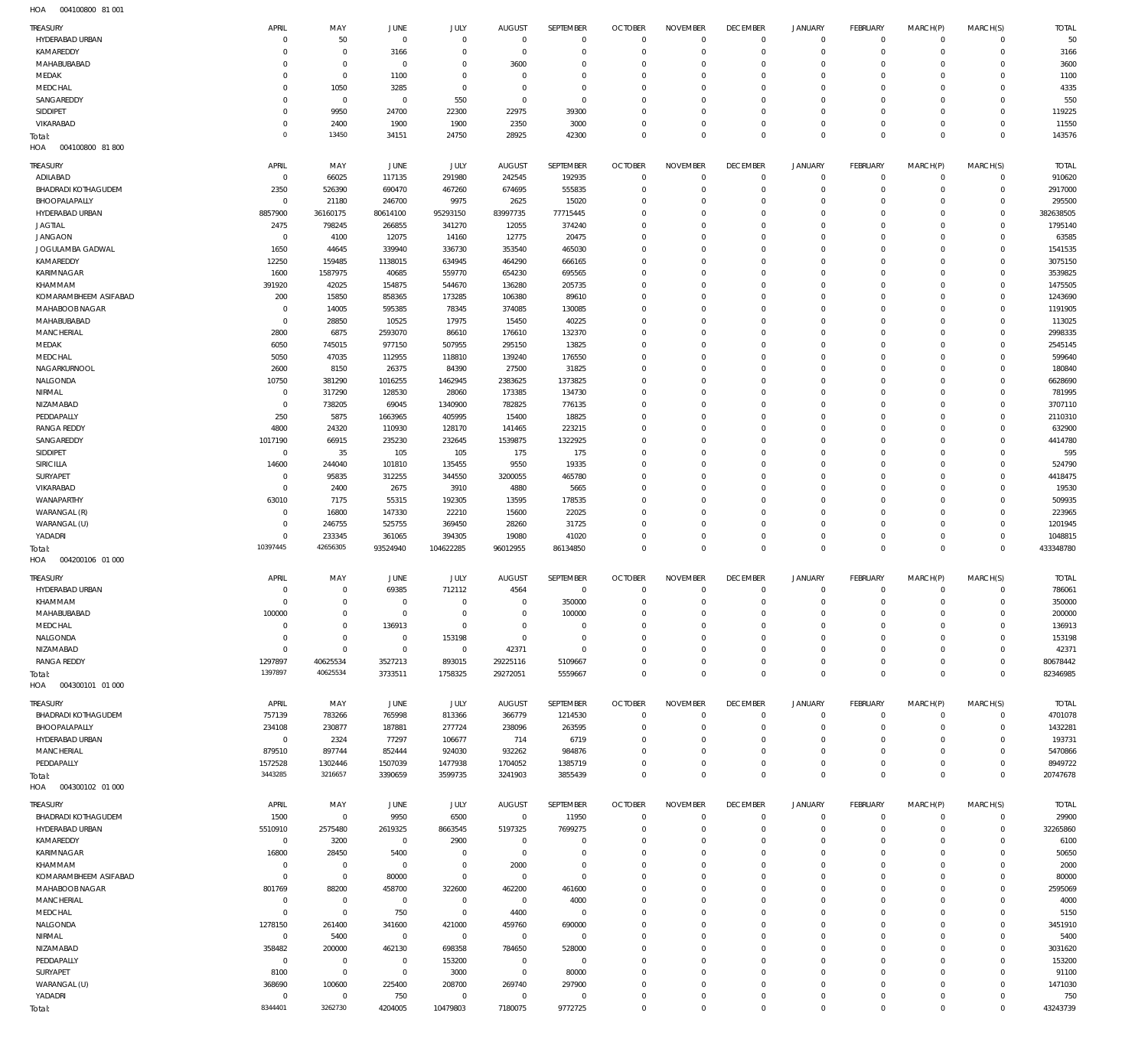| TREASURY                               | APRIL                  | MAY                      | JUNE             | <b>JULY</b>     | <b>AUGUST</b>                | SEPTEMBER       | <b>OCTOBER</b>           | <b>NOVEMBER</b>               | <b>DECEMBER</b>      | <b>JANUARY</b>                | FEBRUARY             | MARCH(P)            | MARCH(S)                   | <b>TOTAL</b>     |
|----------------------------------------|------------------------|--------------------------|------------------|-----------------|------------------------------|-----------------|--------------------------|-------------------------------|----------------------|-------------------------------|----------------------|---------------------|----------------------------|------------------|
| HYDERABAD URBAN                        | $\Omega$               | $\overline{0}$           | 300              | $\mathbf 0$     | 800                          | 550             | $\mathbf{0}$             | $\mathbf{0}$                  | $^{\circ}$           | $\mathbf 0$                   | $\mathbf 0$          | $\mathbf 0$         | $\mathbf 0$                | 1650             |
| <b>JAGTIAL</b>                         |                        | $\overline{0}$           | $^{\circ}$       | 15000           | $\mathbf 0$                  | $\overline{0}$  | C                        | $\mathbf 0$                   | 0                    | $\mathbf 0$                   | -0                   | $\mathbf 0$         | $\mathbf 0$                | 15000            |
| <b>JANGAON</b>                         |                        | 9000                     | $\mathbf 0$      | $\mathbf 0$     | $\Omega$                     | $\mathbf 0$     | -C                       | $\Omega$                      | $\Omega$             | $\mathbf 0$                   | 0                    | $\Omega$            | 0                          | 9000             |
| KARIMNAGAR                             | $\Omega$               | $\overline{0}$           | 250              | $\overline{0}$  | $\Omega$                     | $\mathbf 0$     | $\Omega$                 | $\mathbf 0$                   | 0                    | $\mathbf 0$                   | 0                    | 0                   | 0                          | 250              |
| MAHABOOB NAGAR                         |                        | $\mathbf 0$              | 7800             | 1500            | 15000                        | $\Omega$        | -C                       | $\Omega$                      | $\Omega$             | $\mathbf 0$                   | $\Omega$             | $\Omega$            | 0                          | 24300            |
| NALGONDA                               | $\Omega$               | $\overline{0}$           | 300              | 250             | 0                            | $\mathbf 0$     | $\Omega$                 | $\mathbf 0$                   | 0                    | $\mathbf 0$                   | 0                    | $\mathbf 0$         | 0                          | 550              |
| NIRMAL                                 |                        | $\mathbf 0$              | 7500             | $\Omega$        | -C                           | $\Omega$        | -C                       | $\Omega$                      | $\Omega$             | $\mathbf 0$                   | $\Omega$             | $\Omega$            | 0                          | 7500             |
| NIZAMABAD                              | $\Omega$               | $\overline{0}$           | 250              | $\mathbf 0$     | $\Omega$                     | $\mathbf 0$     | $\Omega$                 | $\mathbf 0$                   | 0                    | $\mathbf 0$                   | $\Omega$             | $\mathbf 0$         | $\mathbf 0$                | 250              |
| PEDDAPALLY                             | $\Omega$               | $\overline{0}$           | 300              | $\mathbf 0$     | 0                            | $\mathbf 0$     | $\Omega$                 | $\mathbf 0$                   | 0                    | $\mathbf 0$                   | 0                    | $\mathbf 0$         | 0                          | 300              |
| WARANGAL (U)                           |                        | $\overline{0}$           | 7500             | 500             | 300                          | $\mathbf 0$     | $\Omega$                 | $\mathbf 0$                   | 0                    | $\mathbf 0$                   | 0                    | $\mathbf 0$         | $\mathbf 0$                | 8300             |
| Total:                                 | $\Omega$               | 9000                     | 24200            | 17250           | 16100                        | 550             | $\Omega$                 | $\mathbf 0$                   | $\mathbf 0$          | $\mathbf 0$                   | $\mathbf 0$          | $\mathbf 0$         | $\mathbf 0$                | 67100            |
| HOA<br>004500105 01 000                |                        |                          |                  |                 |                              |                 |                          |                               |                      |                               |                      |                     |                            |                  |
| TREASURY                               | APRIL                  | MAY                      | JUNE             | <b>JULY</b>     | <b>AUGUST</b>                | SEPTEMBER       | <b>OCTOBER</b>           | <b>NOVEMBER</b>               | <b>DECEMBER</b>      | <b>JANUARY</b>                | FEBRUARY             | MARCH(P)            | MARCH(S)                   | <b>TOTAL</b>     |
| MEDCHAL                                | $\Omega$               | $\overline{0}$           | 5000             | $\mathbf 0$     | $\mathbf 0$                  | $\overline{0}$  | $\overline{0}$           | $\mathbf 0$                   | $^{\circ}$           | $\mathbf 0$                   | $\mathbf 0$          | $\mathbf 0$         | $\mathbf 0$                | 5000             |
| Total:                                 | $\Omega$               | $\,0\,$                  | 5000             | $\mathbf 0$     | $\Omega$                     | $\mathbb O$     | $\mathbf{0}$             | $\mathbb O$                   | $\mathbf{0}$         | $\mathbb O$                   | $\mathbf{0}$         | $\mathbf 0$         | $^{\circ}$                 | 5000             |
| 004500800 02 000<br>HOA                |                        |                          |                  |                 |                              |                 |                          |                               |                      |                               |                      |                     |                            |                  |
|                                        |                        |                          |                  | <b>JULY</b>     |                              | SEPTEMBER       | <b>OCTOBER</b>           | <b>NOVEMBER</b>               | <b>DECEMBER</b>      |                               |                      |                     |                            | <b>TOTAL</b>     |
| TREASURY<br><b>BHADRADI KOTHAGUDEM</b> | APRIL<br>$\Omega$      | MAY<br>41000             | JUNE<br>91500    | $\mathbf 0$     | <b>AUGUST</b><br>$\mathbf 0$ | 6500            | $^{\circ}$               | $\mathbf 0$                   | $\overline{0}$       | <b>JANUARY</b><br>$\mathbf 0$ | FEBRUARY<br>$\circ$  | MARCH(P)<br>$\circ$ | MARCH(S)<br>$\mathbf 0$    | 139000           |
| HYDERABAD URBAN                        | $\Omega$               | $\overline{0}$           | $^{\circ}$       | $\overline{0}$  | $^{\circ}$                   | 4183            | $^{\circ}$               | $^{\circ}$                    | $\circ$              | $\mathbf 0$                   | -0                   | $\mathbf 0$         | $\mathbf 0$                | 4183             |
| KARIMNAGAR                             | $\Omega$               | 500                      | $^{\circ}$       | $\mathbf 0$     | $\mathbf 0$                  | $\overline{0}$  | -C                       | $\mathbf 0$                   | 0                    | $\mathbf 0$                   | 0                    | $\mathbf 0$         | 0                          | 500              |
| KHAMMAM                                | $\Omega$               | 315500                   | 667500           | 131500          | 106000                       | 488000          | $\Omega$                 | $\mathbf 0$                   | 0                    | $\mathbf 0$                   | 0                    | $\mathbf 0$         | $\mathbf 0$                | 1708500          |
| Total:                                 | $\Omega$               | 357000                   | 759000           | 131500          | 106000                       | 498683          | $^{\circ}$               | $\mathbf 0$                   | $\mathbf 0$          | $\mathbf 0$                   | $\mathbf 0$          | $\mathbf 0$         | $\mathbf 0$                | 1852183          |
| HOA<br>004904800 01 001                |                        |                          |                  |                 |                              |                 |                          |                               |                      |                               |                      |                     |                            |                  |
|                                        |                        |                          |                  |                 |                              |                 |                          |                               |                      |                               |                      |                     |                            |                  |
| <b>TREASURY</b>                        | APRIL                  | MAY                      | JUNE             | JULY            | <b>AUGUST</b>                | SEPTEMBER       | <b>OCTOBER</b>           | <b>NOVEMBER</b>               | <b>DECEMBER</b>      | <b>JANUARY</b>                | FEBRUARY             | MARCH(P)            | MARCH(S)                   | <b>TOTAL</b>     |
| ADILABAD                               | 7100                   | 40274                    | 48394            | 70404           | 46394                        | 51394           | $\overline{0}$           | $\mathbf 0$                   | $^{\circ}$           | $\mathbf 0$                   | $\circ$              | $\mathbf 0$         | $\mathbf 0$                | 263960           |
| <b>BHADRADI KOTHAGUDEM</b>             | $^{\circ}$<br>$\Omega$ | 1488                     | 127053           | 22046           | 11767                        | 11767           | $\overline{0}$           | $\overline{0}$                | $^{\circ}$           | $\circ$                       | $^{\circ}$           | $^{\circ}$          | $\mathbf 0$                | 174121           |
| BHOOPALAPALLY<br>HYDERABAD URBAN       | 49026                  | $\overline{0}$<br>581148 | 14256<br>1101757 | 4752<br>618805  | 4752<br>1631100              | 4752<br>1469190 | $^{\circ}$<br>$^{\circ}$ | $\mathbf 0$<br>$\mathbf 0$    | 0<br>$\mathbf 0$     | $\mathbf 0$<br>$\mathbf 0$    | 0<br>0               | $\mathbf 0$<br>0    | $\mathbf 0$<br>$\mathbf 0$ | 28512<br>5451026 |
| <b>JAGTIAL</b>                         | $\overline{0}$         | 42225                    | 3900             | 1950            | 1950                         | 5510            | 0                        | $\mathbf 0$                   | 0                    | $\mathbf 0$                   | 0                    | $\mathbf 0$         | $\mathbf 0$                | 55535            |
| <b>JANGAON</b>                         | 2010                   | 2250                     | 71280            | 50175           | 45705                        | 13387           | $^{\circ}$               | $\mathbf 0$                   | 0                    | 0                             | 0                    | $\mathbf 0$         | $\mathbf 0$                | 184807           |
| KAMAREDDY                              | 1165                   | 1165                     | 1165             | 1165            | 1165                         | 5811            | $^{\circ}$               | $\mathbf 0$                   | 0                    | $\mathbf 0$                   | 0                    | 0                   | $\mathbf 0$                | 11636            |
| <b>KARIMNAGAR</b>                      | 10000                  | 55864                    | 118978           | 127858          | 52159                        | 189324          | $^{\circ}$               | $\mathbf 0$                   | 0                    | 0                             | 0                    | 0                   | $\mathbf 0$                | 554183           |
| KHAMMAM                                | 5217                   | 36760                    | 41982            | 69400           | 79201                        | 38582           | $^{\circ}$               | $\mathbf 0$                   | 0                    | $\mathbf 0$                   | 0                    | $\mathbf 0$         | $\mathbf 0$                | 271142           |
| MAHABOOB NAGAR                         | 0                      | 34584                    | 33549            | 58024           | 59706                        | 54987           | $^{\circ}$               | $\mathbf 0$                   | 0                    | 0                             | 0                    | $\mathbf 0$         | $\circ$                    | 240850           |
| MAHABUBABAD                            | 10400                  | 8000                     | 8000             | 72260           | 29420                        | 8000            | $\Omega$                 | $\mathbf 0$                   | 0                    | $\mathbf 0$                   | 0                    | 0                   | $\mathbf 0$                | 136080           |
| <b>MANCHERIAL</b>                      | $^{\circ}$             | 7911                     | 2552             | 15822           | 49187                        | 1771            | $^{\circ}$               | $\mathbf 0$                   | 0                    | $\mathbf 0$                   | 0                    | 0                   | $\mathbf 0$                | 77243            |
| MEDAK                                  | $\Omega$               | $\mathbf 0$              | $^{\circ}$       | $\overline{0}$  | 13000                        | 13000           | $\Omega$                 | $\mathbf 0$                   | 0                    | $\mathbf 0$                   | 0                    | $\mathbf 0$         | $\mathbf 0$                | 26000            |
| MEDCHAL                                | 17000                  | 167686                   | 40442            | 46625           | 38142                        | 258498          | $^{\circ}$               | $\mathbf 0$                   | 0                    | $\mathbf 0$                   | 0                    | 0                   | $\mathbf 0$                | 568393           |
| NAGARKURNOOL                           | 19684                  | 6574                     | 13614            | 13094           | 10094                        | 10094           | $\mathsf{C}$             | $\mathbf 0$                   | 0                    | $\mathbf 0$                   | 0                    | $\mathbf 0$         | $\mathbf 0$                | 73154            |
| <b>NALGONDA</b>                        | 11637                  | 38181                    | 44360            | 52555           | 47008                        | 120019          | $^{\circ}$               | $\mathbf 0$                   | 0                    | $\mathbf 0$                   | 0                    | 0                   | $\mathbf 0$                | 313760           |
| NIRMAL                                 | $^{\circ}$             | 4264                     | 7598             | 20130           | 4264                         | 195247          | 0                        | $\mathbf 0$                   | 0                    | $\mathbf 0$                   | 0                    | $\mathbf 0$         | $\mathbf 0$                | 231503           |
| NIZAMABAD                              | $^{\circ}$             | 44552                    | 78248            | 49110           | 105400                       | 129926          | $^{\circ}$               | $\mathbf 0$                   | 0                    | 0                             | 0                    | $\mathbf 0$         | $\mathbf 0$                | 407236           |
| PAO - TELANGANA HYDERABAD              | 233003                 | 912780                   | 1309303          | 1826029         | 1309630                      | 1370381         | $^{\circ}$               | $\mathbf 0$                   | 0                    | $\mathbf 0$                   | 0                    | $\mathbf 0$         | $\mathbf 0$                | 6961126          |
| PEDDAPALLY                             | $\Omega$               | 21638                    | 18380            | 50478           | 22012                        | 53873           | $\Omega$                 | $\mathbf 0$                   | 0                    | 0                             | 0                    | $\mathbf 0$         | $\circ$                    | 166381           |
| PPO - MOTIGALLY (TELANGANA)            | $^{\circ}$             | 492030                   | 2890             | 71958           | $\overline{0}$               | $\overline{0}$  | 0                        | $\mathbf 0$                   | 0                    | $\mathbf 0$                   | 0                    | $\mathbf 0$         | 0                          | 566878           |
| <b>RANGA REDDY</b><br>SANGAREDDY       | 12524<br>9116          | 25685<br>48286           | 41213<br>98218   | 449164<br>59173 | 99833<br>50123               | 20340<br>108990 | $\Omega$<br>$\Omega$     | $\mathbf 0$<br>$\overline{0}$ | $\Omega$<br>$\Omega$ | 0<br>$\circ$                  | $\Omega$<br>$\Omega$ | 0<br>$\mathbf{0}$   | $\mathbf 0$<br>$\Omega$    | 648759<br>373906 |
| <b>SIDDIPET</b>                        | $\overline{0}$         | $\overline{0}$           | 16000            | 11327           | 20827                        | 19577           | $^{\circ}$               | $\overline{0}$                | $\overline{0}$       | $\circ$                       | $\mathbf 0$          | $\circ$             | $\mathbf 0$                | 67731            |
| SIRICILLA                              | $\mathbf 0$            | 1823                     | 11822            | 86041           | 5156                         | 5156            | $^{\circ}$               | $\mathbf 0$                   | $\mathbf 0$          | $\mathbf 0$                   | $\mathbf 0$          | $\mathbf 0$         | $\mathbf 0$                | 109998           |
| SURYAPET                               | 3555                   | 6922                     | 8844             | 23222           | 37100                        | 19200           | $^{\circ}$               | $\overline{0}$                | $\mathbf 0$          | $\circ$                       | $\mathbf 0$          | $\mathbf 0$         | $\mathbf 0$                | 98843            |
| VIKARABAD                              | $\overline{0}$         | $\mathbf 0$              | $\overline{0}$   | $\mathbf 0$     | $\overline{0}$               | 10425           | $^{\circ}$               | $\mathbf 0$                   | $\mathbf 0$          | $\mathbf 0$                   | 0                    | 0                   | $\mathbf 0$                | 10425            |
| WANAPARTHY                             | 3350                   | $\mathbf 0$              | 9501             | 19002           | 9501                         | 9501            | $\mathbf{0}$             | $\overline{0}$                | $\mathbf 0$          | $\circ$                       | $\circ$              | $\mathbf 0$         | $\mathbf 0$                | 50855            |
| WARANGAL (R)                           | 41057                  | 28806                    | 17789            | 20123           | 11923                        | 11923           | $\Omega$                 | $\mathbf 0$                   | $\mathbf 0$          | $\mathbf 0$                   | 0                    | 0                   | $\mathbf 0$                | 131621           |
| WARANGAL (U)                           | 14457                  | 39770                    | 91560            | 54840           | 53378                        | 193751          | $\mathbf{0}$             | $\overline{0}$                | $\mathbf 0$          | $\circ$                       | $\circ$              | $\mathbf 0$         | $\mathbf 0$                | 447756           |
| YADADRI                                | $\overline{0}$         | 8558                     | 8558             | 13192           | 23721                        | 8558            | $\mathbf{0}$             | $\mathbf 0$                   | $^{\circ}$           | $\mathbf 0$                   | $\mathbf 0$          | $\mathbf 0$         | $\mathbf 0$                | 62587            |
| Total:                                 | 450301                 | 2659224                  | 3391206          | 3978724         | 3873618                      | 4412934         | $^{\circ}$               | $\mathbf 0$                   | $\mathbf 0$          | $\mathbb O$                   | $\mathbf 0$          | $\mathbf 0$         | $\mathbf 0$                | 18766007         |
| HOA<br>004904800 01 002                |                        |                          |                  |                 |                              |                 |                          |                               |                      |                               |                      |                     |                            |                  |
| TREASURY                               | APRIL                  | MAY                      | JUNE             | JULY            | <b>AUGUST</b>                | SEPTEMBER       | <b>OCTOBER</b>           | <b>NOVEMBER</b>               | <b>DECEMBER</b>      | <b>JANUARY</b>                | FEBRUARY             | MARCH(P)            | MARCH(S)                   | <b>TOTAL</b>     |
| HYDERABAD URBAN                        | 11697                  | 4463                     | 27911            | 112673          | 12368                        | 110678          | $\mathbf 0$              | $\mathbf 0$                   | $^{\circ}$           | $\mathbf 0$                   | $^{\circ}$           | $^{\circ}$          | $\mathbf 0$                | 279790           |
| KHAMMAM                                | 538                    | 538                      | 538              | 538             | 538                          | 538             | $^{\circ}$               | $\mathbf 0$                   | $\overline{0}$       | $\mathbf 0$                   | $\circ$              | $^{\circ}$          | $\mathbf 0$                | 3228             |
| MEDCHAL                                | $\Omega$               | $\overline{0}$           | $\overline{0}$   | $\mathbf 0$     | $\overline{0}$               | 62910           | $\mathbf{0}$             | $\mathbf 0$                   | 0                    | $\mathbf 0$                   | 0                    | $\mathbf 0$         | $\mathbf 0$                | 62910            |
| NAGARKURNOOL                           | $\Omega$               | $\mathbf 0$              | 7550             | 7550            | $\overline{0}$               | $\mathbf 0$     | $^{\circ}$               | $\mathbf 0$                   | 0                    | $\mathbf 0$                   | 0                    | $\mathbf 0$         | $\mathbf 0$                | 15100            |
| NALGONDA                               | $\Omega$               | 2415                     | 4830             | 2415            | 2415                         | 2415            | $\Omega$                 | $\Omega$                      | $\Omega$             | 0                             | 0                    | $\Omega$            | $\circ$                    | 14490            |
| NIZAMABAD                              | $\Omega$               | $\mathbf 0$              | 2745             | 915             | $\overline{0}$               | $\mathbf 0$     | $\mathbf{0}$             | $\mathbf 0$                   | 0                    | $\mathbf 0$                   | 0                    | $\mathbf 0$         | $\mathbf 0$                | 3660             |
| PAO - TELANGANA HYDERABAD              |                        | 80568                    | 190301           | 271377          | 258606                       | 255482          | $\Omega$                 | $\Omega$                      | $\Omega$             | 0                             | $\Omega$             | $\Omega$            | $\circ$                    | 1056334          |
| <b>RANGA REDDY</b>                     | $\Omega$               | $\overline{0}$           | $\overline{0}$   | 36993           | $\overline{0}$               | $-2000$         | $\mathbf{0}$             | $\overline{0}$                | 0                    | $\mathbf 0$                   | 0                    | $\mathbf 0$         | $\mathbf 0$                | 34993            |
| SIDDIPET                               | $\mathbf 0$            | $\mathbf 0$              | 84608            | $\mathbf 0$     | $\mathbf 0$                  | $\overline{0}$  | $\Omega$                 | $\Omega$                      | $\Omega$             | 0                             | $\Omega$             | $\mathbf 0$         | $\circ$                    | 84608            |
| SURYAPET                               | 7781                   | $\mathbf 0$              | $\overline{0}$   | $\overline{0}$  | $\overline{0}$               | $\mathbf 0$     | $\Omega$                 | $\overline{0}$                | $\mathbf 0$          | $\mathbf 0$                   | 0                    | $\mathbf 0$         | $\mathbf 0$                | 7781             |
| WARANGAL (U)                           | $\overline{0}$         | $\mathbf 0$              | $\overline{0}$   | $\mathbf 0$     | $\overline{0}$               | 56375           | $\mathbf{0}$             | $^{\circ}$                    | $^{\circ}$           | $\mathbf 0$                   | $^{\circ}$           | $\mathbf 0$         | $\mathbf 0$                | 56375            |
| Total:                                 | 20016                  | 87984                    | 318483           | 432461          | 273927                       | 486398          | $^{\circ}$               | $\mathbb O$                   | $\mathbf 0$          | $\mathbb O$                   | $\Omega$             | $\mathbf 0$         | $\mathbf 0$                | 1619269          |
| 004904800 01 003<br>HOA                |                        |                          |                  |                 |                              |                 |                          |                               |                      |                               |                      |                     |                            |                  |
| TREASURY                               | APRIL                  | MAY                      | JUNE             | JULY            | <b>AUGUST</b>                | SEPTEMBER       | <b>OCTOBER</b>           | <b>NOVEMBER</b>               | <b>DECEMBER</b>      | <b>JANUARY</b>                | FEBRUARY             | MARCH(P)            | MARCH(S)                   | <b>TOTAL</b>     |
| ADILABAD                               | 750                    | 750                      | 750              | 750             | $\overline{0}$               | $\overline{0}$  | $^{\circ}$               | $\overline{0}$                | $^{\circ}$           | $\circ$                       | $^{\circ}$           | $\mathbf 0$         | $\mathbf 0$                | 3000             |
| <b>BHADRADI KOTHAGUDEM</b>             | $\Omega$               | $\overline{0}$           | $^{\circ}$       | $\overline{0}$  | $^{\circ}$                   | 1650            | $^{\circ}$               | $\mathbf{0}$                  | $\overline{0}$       | $\mathbf 0$                   | $\circ$              | $\mathbf 0$         | $\mathbf 0$                | 1650             |
| BHOOPALAPALLY                          | $\Omega$               | $\mathbf 0$              | $\overline{0}$   | 537             | 537                          | 537             | $^{\circ}$               | $\overline{0}$                | $^{\circ}$           | $\circ$                       | $^{\circ}$           | $\mathbf 0$         | $\mathbf 0$                | 1611             |
| HYDERABAD URBAN                        | $\Omega$               | $\mathbf 0$              | $\overline{0}$   | 85208           | 9080                         | 1100            | $^{\circ}$               | $\mathbf 0$                   | $\mathbf 0$          | $\mathbf 0$                   | $\circ$              | 0                   | $\mathbf 0$                | 95388            |
| <b>JAGTIAL</b>                         | $\mathbf 0$            | 1000                     | 1000             | 1000            | 1000                         | 1000            | $^{\circ}$               | $\overline{0}$                | $\mathbf 0$          | $\circ$                       | $^{\circ}$           | $\mathbf 0$         | $\mathbf 0$                | 5000             |
| <b>JANGAON</b>                         | 2000                   | 2000                     | $\overline{0}$   | 1883            | $\overline{0}$               | 7013            | $^{\circ}$               | $\overline{0}$                | $^{\circ}$           | $\circ$                       | -0                   | $\mathbf 0$         | $\mathbf 0$                | 12896            |
| KAMAREDDY                              | $\overline{0}$         | 1175                     | 2350             | 1945            | 1560                         | 1175            | $^{\circ}$               | $\mathbf 0$                   | $^{\circ}$           | $\circ$                       | $^{\circ}$           | $\mathbf 0$         | $\mathbf 0$                | 8205             |
| KARIMNAGAR                             | $\mathbf 0$            | 2291                     | 8969             | 7488            | 2601                         | 2130            | $\mathbf{0}$             | $\mathbb O$                   | $\mathbf 0$          | $\mathbf 0$                   | $\mathbf 0$          | $\mathsf{O}$        | $\mathbf 0$                | 23479            |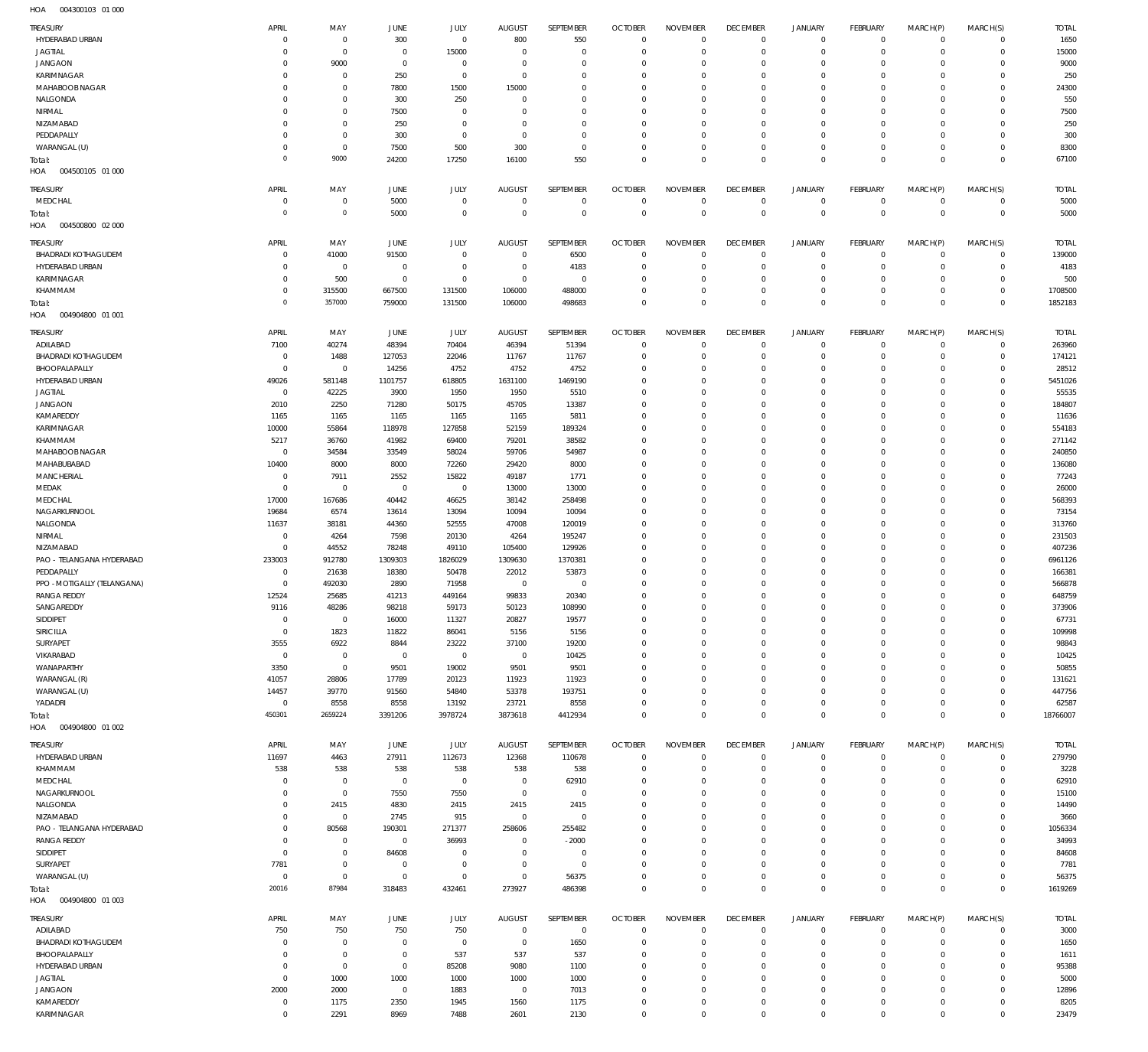004904800 01 003 HOA

| TREASURY                          | APRIL                      | MAY                         | JUNE                     | <b>JULY</b>                | <b>AUGUST</b>               | <b>SEPTEMBER</b>        | <b>OCTOBER</b>               | <b>NOVEMBER</b>              | <b>DECEMBER</b>            | <b>JANUARY</b>             | <b>FEBRUARY</b>               | MARCH(P)                   | MARCH(S)                       | <b>TOTAL</b>    |
|-----------------------------------|----------------------------|-----------------------------|--------------------------|----------------------------|-----------------------------|-------------------------|------------------------------|------------------------------|----------------------------|----------------------------|-------------------------------|----------------------------|--------------------------------|-----------------|
| KHAMMAM                           | C                          | $\mathbf{0}$                | 3392                     | 4392                       | 6359                        | 1696                    | $\overline{0}$               | $\mathbf 0$                  | $\mathbf 0$                | $\mathbf 0$                | $\overline{0}$                | $\mathbf 0$                | $\mathbf{0}$                   | 15839           |
| KOMARAMBHEEM ASIFABAD             | $\mathbf 0$                | $\mathbf 0$                 | 1879                     | 12145                      | $^{\circ}$                  | $\mathbf 0$             | $^{\circ}$                   | $\mathbf 0$                  | $\mathbf 0$                | $\mathbf 0$                | $\overline{0}$                | $\mathbf 0$                | $\mathbf{0}$                   | 14024           |
| <b>MANCHERIAL</b>                 | 0                          | $\mathbf 0$                 | $\overline{0}$           | $\mathbf 0$                | 3193                        | 10710                   | $^{\circ}$                   | $\mathbf{0}$                 | $\mathbf 0$                | $\mathbf 0$                | $\mathbf 0$                   | $\Omega$                   | $\mathbf 0$                    | 13903           |
| MEDAK                             | $\mathbf 0$                | $\mathbf 0$                 | $\overline{0}$           | $\mathbf 0$                | $^{\circ}$                  | 1007                    | $^{\circ}$                   | $\mathbf{0}$                 | $\mathbf 0$                | $\mathbf 0$                | $\mathbf 0$                   | $\Omega$                   | $\mathbf{0}$                   | 1007            |
| MEDCHAL                           | $^{\circ}$                 | 876                         | 1752                     | 876                        | 8599                        | 6256                    | $^{\circ}$                   | $\mathbf{0}$                 | $\mathbf 0$                | $\mathbf 0$                | $\mathbf 0$                   | $\Omega$                   | $\mathbf 0$                    | 18359           |
| NALGONDA                          | 1000                       | 3313                        | 8291                     | 2678                       | 2678                        | 1000                    | $^{\circ}$                   | $\mathbf{0}$                 | $\mathbf 0$                | $\mathbf 0$                | $^{\circ}$                    | $\Omega$                   | $\mathbf 0$                    | 18960           |
| NIRMAL                            | $\overline{0}$             | 1000                        | 1000                     | 2000                       | 1000                        | 1000                    | $^{\circ}$                   | $\mathbf{0}$                 | $\mathbf 0$                | $\mathbf 0$                | $\mathbf 0$                   | $\Omega$                   | $\mathbf 0$                    | 6000            |
| NIZAMABAD                         | 1100                       | 1500                        | 1500                     | 23075                      | 1500                        | 2500                    | $^{\circ}$                   | $\mathbf{0}$                 | $\mathbf 0$                | $\mathbf 0$                | $\mathbf 0$                   | $\Omega$                   | $\mathbf 0$                    | 31175           |
| PAO - TELANGANA HYDERABAD         | 7917                       | 65491                       | 111385                   | 125587                     | 76063                       | 101343                  | $^{\circ}$                   | $\mathbf{0}$                 | $\mathbf 0$                | $\mathbf 0$                | $\mathbf 0$                   | $\Omega$                   | $\mathbf 0$                    | 487786          |
| PEDDAPALLY                        | 538                        | 538                         | 538                      | 538                        | 538                         | 538                     | $^{\circ}$                   | $\mathbf{0}$                 | $\mathbf 0$                | $\mathbf 0$                | $\mathbf 0$                   | $\Omega$                   | $\mathbf 0$                    | 3228            |
| <b>RANGA REDDY</b>                | $\overline{0}$             | $\mathbf 0$                 | $\overline{0}$           | $\mathbf 0$                | $\mathbf 0$                 | 1114                    | $^{\circ}$                   | $\mathbf{0}$                 | $\mathbf 0$                | $\mathbf 0$                | $\mathbf 0$                   | $\Omega$                   | $\mathbf 0$                    | 1114            |
| SANGAREDDY                        | $\overline{0}$             | 500                         | 6500                     | 1200                       | $\mathbf 0$                 | $\mathbf 0$             | $^{\circ}$                   | $\mathbf{0}$                 | $\mathbf 0$                | $\mathbf 0$                | $\mathbf 0$                   | $\Omega$                   | $\mathbf 0$                    | 8200            |
| SIDDIPET                          | 0                          | 1000                        | 2000                     | 1000                       | $\mathbf 0$                 | $\mathbf 0$             | $^{\circ}$                   | $\mathbf{0}$                 | $\mathbf 0$                | $\mathbf 0$                | $\mathbf 0$                   | $\Omega$                   | $\mathbf 0$                    | 4000            |
| SURYAPET                          | 0                          | $\mathbf{0}$                | $\overline{0}$           | 2330                       | $\mathbf 0$                 | $\mathbf 0$             | $^{\circ}$                   | $\mathbf{0}$                 | $\mathbf 0$                | $\mathbf 0$                | $\mathbf 0$                   | $\Omega$                   | $\mathbf 0$                    | 2330            |
| WANAPARTHY                        | $\overline{0}$<br>1407     | $\mathbf 0$<br>2407         | 929<br>5367              | 1858                       | 929                         | 1858<br>4740            | $^{\circ}$<br>$^{\circ}$     | $\mathbf{0}$<br>$\mathbf{0}$ | $\mathbf 0$<br>$\mathbf 0$ | $\mathbf 0$<br>$\mathbf 0$ | $\mathbf 0$<br>$\mathbf 0$    | $\Omega$<br>$\mathbf 0$    | $\mathbf 0$<br>$\mathbf{0}$    | 5574            |
| WARANGAL (U)<br>YADADRI           | $\overline{0}$             | $\mathbf{0}$                | 3300                     | 1870<br>1650               | 1870<br>1650                | 1650                    | $^{\circ}$                   | $\mathbf{0}$                 | $\mathbf 0$                | $\mathbf 0$                | $\mathbf 0$                   | $\mathbf 0$                | $\mathbf 0$                    | 17661<br>8250   |
|                                   | 14712                      | 83841                       | 160902                   | 280010                     | 119157                      | 150017                  | $\overline{0}$               | $\mathbf 0$                  | $\mathbf 0$                | $\mathbf 0$                | $\overline{0}$                | $\mathbf 0$                | $\overline{0}$                 | 808639          |
| Total:<br>004904800 01 004<br>HOA |                            |                             |                          |                            |                             |                         |                              |                              |                            |                            |                               |                            |                                |                 |
|                                   |                            |                             |                          |                            |                             |                         |                              |                              |                            |                            |                               |                            |                                |                 |
| TREASURY                          | APRIL                      | MAY                         | JUNE                     | <b>JULY</b>                | <b>AUGUST</b>               | SEPTEMBER               | <b>OCTOBER</b>               | <b>NOVEMBER</b>              | <b>DECEMBER</b>            | <b>JANUARY</b>             | FEBRUARY                      | MARCH(P)                   | MARCH(S)                       | <b>TOTAL</b>    |
| <b>HYDERABAD URBAN</b>            | $\overline{0}$             | $\mathbf{0}$                | $\mathbf{0}$             | 11861                      | $\mathbf 0$                 | $\overline{0}$          | $\overline{0}$               | $\mathbf 0$                  | $\mathbf 0$                | $\mathbf 0$                | $\mathbf 0$                   | $\mathbf 0$                | $\mathbf{0}$                   | 11861           |
| <b>JAGTIAL</b>                    | 1000                       | 1000                        | 1000                     | 1000                       | 1000                        | 1000                    | $^{\circ}$                   | $\overline{0}$               | $\mathbf 0$                | $\mathbf 0$                | $\mathbf 0$                   | $\mathbf 0$                | $\mathbf 0$                    | 6000            |
| KARIMNAGAR                        | 1000                       | 1222                        | 2444                     | 1222                       | $\mathbf 0$                 | 1222                    | $^{\circ}$                   | $\mathbf{0}$                 | $\mathbf 0$                | $\mathbf 0$                | $\mathbf 0$                   | $\Omega$                   | $\mathbf 0$                    | 7110            |
| KHAMMAM                           | C                          | $\mathbf{0}$                | $\overline{0}$           | 9400                       | $\mathbf 0$                 | $\overline{0}$          | $^{\circ}$                   | $^{\circ}$                   | $\mathbf 0$                | $\mathbf 0$                | $\mathbf 0$                   | $\Omega$                   | $\mathbf 0$                    | 9400            |
| KOMARAMBHEEM ASIFABAD             | C                          | $\mathbf 0$                 | 475                      | 1425                       | 475                         | 475                     | $^{\circ}$                   | $^{\circ}$                   | $\mathbf 0$                | $\mathbf 0$                | $\mathbf 0$                   | $\Omega$                   | $\mathbf 0$                    | 2850            |
| NALGONDA                          | $\mathbf 0$                | 2500                        | 2500                     | 4000                       | 2500                        | 2500                    | $^{\circ}$                   | $\mathbf{0}$                 | $\mathbf 0$                | $\mathbf 0$                | $\mathbf 0$                   | $\Omega$                   | $\mathbf 0$                    | 14000           |
| PAO - TELANGANA HYDERABAD         | 6296                       | 41194                       | 40844                    | 50090                      | 47390                       | 31335                   | $^{\circ}$                   | $\mathbf{0}$                 | $\mathbf 0$                | $\mathbf 0$                | $\mathbf 0$                   | $\Omega$                   | $\mathbf 0$                    | 217149          |
| <b>RANGA REDDY</b><br>SANGAREDDY  | $^{\circ}$<br>$\mathsf{C}$ | 6101<br>430                 | 2000<br>430              | 2000<br>430                | 2750<br>$^{\circ}$          | 2000<br>$^{\circ}$      | $^{\circ}$<br>$^{\circ}$     | $\mathbf{0}$<br>$^{\circ}$   | $\mathbf 0$<br>$\mathbf 0$ | $\mathbf 0$<br>$\mathbf 0$ | $\mathbf 0$<br>$\Omega$       | $\Omega$<br>$\Omega$       | $\mathbf 0$<br>$\mathbf 0$     | 14851<br>1290   |
|                                   | $\overline{0}$             | 3666                        | 3666                     | $\mathbf 0$                | $\mathbf 0$                 | $\mathbf 0$             | $^{\circ}$                   | $\mathbf{0}$                 | $\mathbf 0$                | $\mathbf 0$                | $\mathbf 0$                   | $\mathbf 0$                | $\mathbf 0$                    | 7332            |
| WARANGAL (U)<br>Total:            | 8296                       | 56113                       | 53359                    | 81428                      | 54115                       | 38532                   | $\overline{0}$               | $\mathbf 0$                  | $\mathbf 0$                | $\mathbf 0$                | $\overline{0}$                | $\mathbf 0$                | $\mathbf 0$                    | 291843          |
| 004904800 01 005<br>HOA           |                            |                             |                          |                            |                             |                         |                              |                              |                            |                            |                               |                            |                                |                 |
|                                   |                            |                             |                          |                            |                             |                         |                              |                              |                            |                            |                               |                            |                                |                 |
| TREASURY                          | APRIL                      | MAY                         | JUNE                     | <b>JULY</b>                | <b>AUGUST</b>               | SEPTEMBER               | <b>OCTOBER</b>               | <b>NOVEMBER</b>              | <b>DECEMBER</b>            | <b>JANUARY</b>             | <b>FEBRUARY</b>               | MARCH(P)                   | MARCH(S)                       | <b>TOTAL</b>    |
| <b>BHADRADI KOTHAGUDEM</b>        | 31144                      | 10191                       | 10191                    | 3535                       | 3535                        | 3535                    | $^{\circ}$                   | $^{\circ}$                   | $\mathbf 0$                | $\mathbf 0$                | $\overline{0}$                | $\mathbf 0$                | $\mathbf{0}$                   | 62131           |
| HYDERABAD URBAN                   | 7110                       | 1109                        | 10412                    | 5034                       | 443                         | 24643                   | $^{\circ}$                   | $\mathbf 0$                  | $\mathbf 0$                | $\mathbf 0$                | $\overline{0}$                | $\mathbf 0$                | $\mathbf{0}$                   | 48751           |
| PAO - TELANGANA HYDERABAD         | 2000                       | 17518                       | 16612                    | 20692                      | 12681                       | 25221                   | $^{\circ}$                   | $\mathbf 0$                  | $\mathbf 0$                | $\mathbf 0$                | $\mathbf 0$                   | $\Omega$                   | $\mathbf{0}$                   | 94724           |
| <b>RANGA REDDY</b>                | $\overline{0}$             | 1000                        | $\overline{0}$           | $\mathbf 0$                | $\mathbf 0$                 | $\overline{0}$          | $^{\circ}$                   | $\mathbf{0}$                 | $\mathbf 0$                | $\mathbf 0$                | $\mathbf 0$                   | $\mathbf 0$                | $\mathbf{0}$                   | 1000            |
| WARANGAL (U)                      | C                          | $\mathbf{0}$                | $\overline{0}$           | $\mathbf 0$                | $^{\circ}$                  | 2980                    | $^{\circ}$                   | $\mathbf 0$                  | $\mathbf 0$                | $\mathbf 0$                | $\mathbf 0$                   | $\mathbf 0$                | $\mathbf 0$                    | 2980            |
| Total:                            | 40254                      | 29818                       | 37215                    | 29261                      | 16659                       | 56379                   | $\overline{0}$               | $\mathbf 0$                  | $\mathbf 0$                | $\mathbf 0$                | $\overline{0}$                | $\mathbf 0$                | $\overline{0}$                 | 209586          |
| 004904800 21 000<br>HOA           |                            |                             |                          |                            |                             |                         |                              |                              |                            |                            |                               |                            |                                |                 |
| TREASURY                          | APRIL                      | MAY                         | JUNE                     | JULY                       | <b>AUGUST</b>               | SEPTEMBER               | <b>OCTOBER</b>               | <b>NOVEMBER</b>              | <b>DECEMBER</b>            | <b>JANUARY</b>             | FEBRUARY                      | MARCH(P)                   | MARCH(S)                       | <b>TOTAL</b>    |
| ADILABAD                          | 20857                      | $\mathbf{0}$                | $\overline{0}$           | 14672                      | $\mathbf 0$                 | 26814                   | $^{\circ}$                   | $\overline{0}$               | $\mathbf 0$                | $\mathbf 0$                | $\mathbf 0$                   | $\mathbf 0$                | $\mathbf{0}$                   | 62343           |
| HYDERABAD URBAN                   | 8290                       | 1060                        | 6310                     | $\mathbf 0$                | 4606                        | 4991                    | $^{\circ}$                   | $^{\circ}$                   | $\mathbf 0$                | $\mathbf 0$                | $\mathbf 0$                   | $\mathbf 0$                | $\mathbf 0$                    | 25257           |
| <b>JANGAON</b>                    | C                          | $^{\circ}$                  | $\overline{0}$           | 508                        | 0                           | $\mathbf 0$             | $^{\circ}$                   | $\mathbf{0}$                 | $\mathbf 0$                | $\mathbf 0$                | $\mathbf 0$                   | $\Omega$                   | $\mathbf 0$                    | 508             |
| KARIMNAGAR                        | $\Omega$                   | $^{\circ}$                  | $\overline{0}$           | $^{\circ}$                 | $\mathbf 0$                 | 1134                    | $^{\circ}$                   | $\mathbf{0}$                 | $\mathbf 0$                | $\mathbf 0$                | $\Omega$                      | $\Omega$                   | $\mathbf 0$                    | 1134            |
| KHAMMAM                           | $\Omega$                   | $\mathbf 0$                 | $^{\circ}$               | 2267                       | $\mathbf 0$                 | 16096                   | $\mathbf 0$                  | $\mathbf 0$                  | $\mathbf 0$                | $\mathbf 0$                | $\Omega$                      | $\Omega$                   | $\mathbf{0}$                   | 18363           |
| MEDCHAL                           | $\Omega$                   | $\Omega$                    | $\Omega$                 | 9206                       | $\mathbf{0}$                | $\mathbf 0$             | $\Omega$                     | $\Omega$                     | $\Omega$                   | $\Omega$                   | $\Omega$                      | $\Omega$                   | $\Omega$                       | 9206            |
| NAGARKURNOOL                      | $^{\circ}$                 | 16222                       | 4386                     | $\mathbf 0$                | $\mathbf 0$                 | $\mathbf 0$             | $\mathbf 0$                  | $\mathbf{0}$                 | $\mathbf 0$                | $\mathbf 0$                | $\mathbf 0$                   | $\mathbf 0$                | $\mathbf 0$                    | 20608           |
| NARAYANPET                        | $\overline{0}$             | $\mathbf 0$                 | $\overline{0}$           | $\mathbf 0$                | $^{\circ}$                  | 1398                    | $^{\circ}$                   | $\mathbf{0}$                 | $\mathbf 0$                | $\mathbf 0$                | $\mathbf 0$                   | $\mathbf 0$                | $\mathbf 0$                    | 1398            |
| NIRMAL                            | 4184                       | $\mathbf 0$                 | $\overline{0}$           | $^{\circ}$                 | $^{\circ}$                  | $^{\circ}$              | $^{\circ}$                   | $^{\circ}$                   | $\mathbf 0$                | $\mathbf 0$                | $\mathbf 0$                   | $\Omega$                   | $\mathbf 0$                    | 4184            |
| NIZAMABAD                         | $^{\circ}$                 | 300                         | 0                        | $^{\circ}$                 | 4000                        | 18312                   | $^{\circ}$                   | $^{\circ}$                   | $\mathbf 0$                | $\mathbf 0$                | $\mathbf 0$                   | 0                          | $\mathbf 0$                    | 22612           |
| <b>RANGA REDDY</b>                | C                          | $^{\circ}$                  | 0                        | $\mathbf 0$<br>$^{\circ}$  | 4200<br>$\mathbf 0$         | $^{\circ}$<br>2489      | $^{\circ}$<br>$^{\circ}$     | $^{\circ}$<br>$\mathbf{0}$   | $\mathbf 0$<br>$\mathbf 0$ | $\mathbf 0$<br>$\mathbf 0$ | $\mathbf 0$<br>$\mathbf 0$    | 0<br>$\Omega$              | $\mathbf 0$<br>$\mathbf 0$     | 4200            |
| SANGAREDDY<br>SURYAPET            | 0<br>C                     | $\mathbf{0}$<br>$\mathbf 0$ | 0<br>$\overline{0}$      | $^{\circ}$                 | 5432                        | $^{\circ}$              | $^{\circ}$                   | $^{\circ}$                   | $\mathbf 0$                | $\mathbf 0$                | $\mathbf 0$                   | $\Omega$                   | $\mathbf 0$                    | 2489<br>5432    |
|                                   | $^{\circ}$                 | $\mathbf 0$                 | $^{\circ}$               | $\mathbf 0$                | $\mathbf 0$                 | 8523                    | $^{\circ}$                   | $\mathbf{0}$                 | $\mathbf 0$                | $\mathbf 0$                | $^{\circ}$                    | $\mathbf 0$                | $\mathbf 0$                    | 8523            |
| WARANGAL (U)<br>Total:            | 33331                      | 17582                       | 10696                    | 26653                      | 18238                       | 79757                   | $^{\circ}$                   | $\mathbf 0$                  | $\mathbf 0$                | $\mathbf 0$                | $\mathbf 0$                   | $\mathbf 0$                | $\mathbf 0$                    | 186257          |
| HOA   004904800   22 000          |                            |                             |                          |                            |                             |                         |                              |                              |                            |                            |                               |                            |                                |                 |
|                                   |                            |                             |                          |                            |                             |                         |                              |                              |                            |                            |                               |                            |                                |                 |
| TREASURY                          | APRIL                      | MAY                         | JUNE                     | JULY                       | <b>AUGUST</b>               | SEPTEMBER               | <b>OCTOBER</b>               | <b>NOVEMBER</b>              | <b>DECEMBER</b>            | <b>JANUARY</b>             | <b>FEBRUARY</b>               | MARCH(P)                   | MARCH(S)                       | <b>TOTAL</b>    |
| NALGONDA                          | $\overline{0}$             | $\mathbf{0}$                | $\overline{0}$           | $\mathbf 0$                | 34930                       | $\mathbf 0$             | $\overline{0}$               | $\mathbf{0}$                 | $\mathbf 0$                | $\mathbf 0$                | $\overline{0}$                | $\mathbf 0$                | $\mathbf{0}$                   | 34930           |
| SURYAPET                          | 0                          | $\mathbf 0$                 | $\mathbf 0$              | 34929                      | $\overline{0}$              | $\mathbf 0$             | $\overline{0}$               | $\mathbf 0$                  | $\mathbf 0$                | $\mathbf 0$                | $\overline{0}$                | $\mathbf 0$                | $\circ$                        | 34929           |
| Total:                            |                            |                             | $\mathbf{0}$             | 34929                      | 34930                       | $\mathbf 0$             | $\overline{0}$               | $\mathbf 0$                  | $\mathbf 0$                | $\mathbf 0$                | $\overline{0}$                | $\mathbf 0$                | $\overline{0}$                 | 69859           |
|                                   | $^{\circ}$                 | $\mathsf{O}\xspace$         |                          |                            |                             |                         |                              |                              |                            |                            |                               |                            |                                |                 |
| HOA   005100105   81   001        |                            |                             |                          |                            |                             |                         |                              |                              |                            |                            |                               |                            |                                |                 |
| TREASURY                          | APRIL                      | MAY                         | JUNE                     | JULY                       | AUGUST                      | SEPTEMBER               | <b>OCTOBER</b>               | <b>NOVEMBER</b>              | <b>DECEMBER</b>            | <b>JANUARY</b>             | <b>FEBRUARY</b>               | MARCH(P)                   | MARCH(S)                       | <b>TOTAL</b>    |
| HYDERABAD URBAN                   | $^{\circ}$                 | $\mathbf{0}$                | 2500                     | $\mathbf 0$                | 3500                        | 1100                    | $^{\circ}$                   | $^{\circ}$                   | $\mathbf 0$                | $\mathbf 0$                | $\overline{0}$                | $\mathbf 0$                | $\mathbf{0}$                   | 7100            |
| Total:                            | $\mathbf 0$                | $\mathsf{O}\xspace$         | 2500                     | $\mathbf 0$                | 3500                        | 1100                    | $\overline{0}$               | $\overline{0}$               | $\mathbf{0}$               | $\mathbf 0$                | $\overline{0}$                | $\mathbf 0$                | $\overline{0}$                 | 7100            |
| HOA   005500102   81 001          |                            |                             |                          |                            |                             |                         |                              |                              |                            |                            |                               |                            |                                |                 |
|                                   |                            |                             |                          |                            |                             |                         |                              |                              |                            |                            |                               |                            |                                |                 |
| TREASURY                          | APRIL                      | MAY                         | JUNE                     | JULY                       | <b>AUGUST</b>               | SEPTEMBER               | <b>OCTOBER</b>               | <b>NOVEMBER</b>              | <b>DECEMBER</b>            | <b>JANUARY</b>             | <b>FEBRUARY</b>               | MARCH(P)                   | MARCH(S)                       | <b>TOTAL</b>    |
| HYDERABAD URBAN                   | 114795898<br>$\mathbf 0$   | 55141671<br>$\mathbf 0$     | 14248706                 | 119790880                  | 35859782                    | 49111727<br>$\mathbf 0$ | $\overline{0}$<br>$^{\circ}$ | $\mathbf{0}$<br>$^{\circ}$   | $\mathbf 0$<br>$\mathbf 0$ | $\mathbf 0$<br>$\mathbf 0$ | $\overline{0}$<br>$\mathbf 0$ | $\mathbf 0$<br>$\mathbf 0$ | $\overline{0}$<br>$\mathbf{0}$ | 388948664       |
| MEDAK<br>NALGONDA                 | 30010                      | 63090                       | 38432<br>68635           | 19216<br>9754              | 19216<br>$\mathbf 0$        | $\mathbf 0$             | $^{\circ}$                   | $^{\circ}$                   | $\mathbf 0$                | $\mathbf 0$                | $\mathbf 0$                   | $\mathbf 0$                | $\mathbf 0$                    | 76864<br>171489 |
| NIZAMABAD                         | $^{\circ}$                 | 63000                       | $^{\circ}$               | 105000                     | $\mathbf 0$                 | $\mathbf 0$             | $^{\circ}$                   | $\mathbf{0}$                 | $\mathbf 0$                | $\mathbf 0$                | $\mathbf 0$                   | $\mathbf 0$                | $\mathbf{0}$                   | 168000          |
| SURYAPET                          | $^{\circ}$                 | 147986                      | $\mathbf{0}$             | 37541                      | $\mathbf 0$                 | 18706                   | $^{\circ}$                   | $\mathbf{0}$                 | $\mathbf 0$                | $\mathbf 0$                | $\overline{0}$                | $\mathbf 0$                | $\mathbf{0}$                   | 204233          |
| Total:                            | 114825908                  | 55415747                    | 14355773                 | 119962391                  | 35878998                    | 49130433                | $\mathbf 0$                  | $\mathbf 0$                  | $\mathbf 0$                | $\mathbf 0$                | $\overline{0}$                | $\mathbf 0$                | $\overline{0}$                 | 389569250       |
| HOA   005500103   01   001        |                            |                             |                          |                            |                             |                         |                              |                              |                            |                            |                               |                            |                                |                 |
|                                   |                            |                             |                          |                            |                             |                         |                              |                              |                            |                            |                               |                            |                                |                 |
| TREASURY                          | APRIL                      | MAY                         | JUNE                     | JULY                       | <b>AUGUST</b>               | SEPTEMBER               | <b>OCTOBER</b>               | <b>NOVEMBER</b>              | <b>DECEMBER</b>            | <b>JANUARY</b>             | FEBRUARY                      | MARCH(P)                   | MARCH(S)                       | <b>TOTAL</b>    |
| MAHABUBABAD                       | 0                          | $^{\circ}$                  | $\overline{0}$           | $^{\circ}$                 | $^{\circ}$                  | 900                     | $^{\circ}$                   | $\overline{0}$               | $\mathbf 0$                | $\mathbf 0$                | $\mathbf 0$                   | $\mathbf 0$                | $^{\circ}$                     | 900             |
| NALGONDA<br>Total:                | $\circ$<br>$\overline{0}$  | 25000<br>25000              | $^{\circ}$<br>$^{\circ}$ | $\mathbf 0$<br>$\mathbf 0$ | $\mathbf{0}$<br>$\mathbf 0$ | $\overline{0}$<br>900   | $^{\circ}$<br>$^{\circ}$     | $\mathbf{0}$<br>$\mathbf 0$  | $\mathbf 0$<br>$\mathbf 0$ | $\mathbf 0$<br>$\mathbf 0$ | $\overline{0}$<br>$\mathbf 0$ | $\mathbf 0$<br>$\mathbf 0$ | $\mathbf{0}$<br>$\mathbf 0$    | 25000<br>25900  |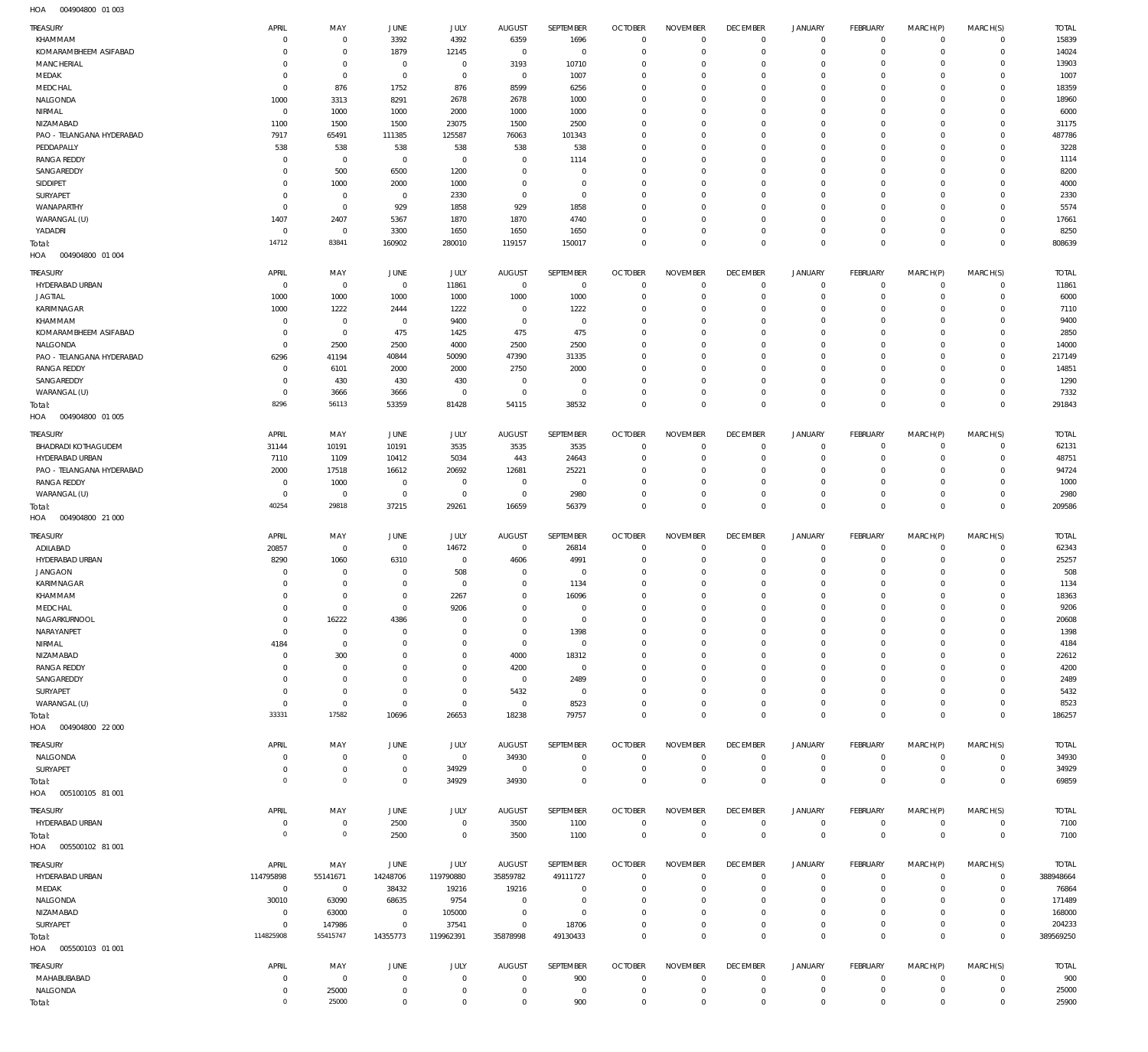| TREASURY                          | APRIL          | MAY            | <b>JUNE</b>    | JULY                | <b>AUGUST</b>  | SEPTEMBER      | <b>OCTOBER</b> | <b>NOVEMBER</b> | <b>DECEMBER</b> | <b>JANUARY</b> | FEBRUARY       | MARCH(P)     | MARCH(S)       | <b>TOTAL</b> |
|-----------------------------------|----------------|----------------|----------------|---------------------|----------------|----------------|----------------|-----------------|-----------------|----------------|----------------|--------------|----------------|--------------|
| KARIMNAGAR                        | 0              | $\mathbf 0$    | 750            | $\bf 0$             | $\overline{0}$ | $\mathbf 0$    | $\overline{0}$ | $\mathbf 0$     | $\overline{0}$  | $\circ$        | $\overline{0}$ | $\mathbf 0$  | $\mathbf 0$    | 750          |
| MEDAK                             | 750            | $\mathbb O$    | $\overline{0}$ | $\mathsf{O}\xspace$ | $\overline{0}$ | $\bf 0$        | $\overline{0}$ | $\mathbf 0$     | $\overline{0}$  | $\mathbf 0$    | $\overline{0}$ | $\mathbf 0$  | $\mathbf 0$    | 750          |
| NIZAMABAD                         | 0              | $\mathbf 0$    | 2000           | 6500                | $\mathbf 0$    | 1500           | $\overline{0}$ | $\mathbf 0$     | $\mathbf 0$     | 0              | $\mathbf{0}$   | 0            | $\mathbf 0$    | 10000        |
| SANGAREDDY                        | $^{\circ}$     | 1500           | 750            | 1500                | 750            | 2250           | $\overline{0}$ | $\mathbf 0$     | $\overline{0}$  | $\mathbf 0$    | $\mathbf{0}$   | 0            | $\mathbf 0$    | 6750         |
| SIDDIPET                          | 2250           | $\overline{0}$ | 7250           | 1000                | 750            | 6500           | $\overline{0}$ | $\mathbf 0$     | $\overline{0}$  | $\mathbf 0$    | $\overline{0}$ | $\mathbf 0$  | $\mathbf 0$    | 17750        |
| Total:<br>HOA<br>005500105 04 800 | 3000           | 1500           | 10750          | 9000                | 1500           | 10250          | $\overline{0}$ | $\mathbf 0$     | $\mathbf 0$     | $\mathbf 0$    | $\overline{0}$ | $\mathbf 0$  | $\mathbf{0}$   | 36000        |
|                                   |                |                |                |                     |                |                |                |                 |                 |                |                |              |                |              |
| TREASURY                          | APRIL          | MAY            | JUNE           | JULY                | <b>AUGUST</b>  | SEPTEMBER      | <b>OCTOBER</b> | <b>NOVEMBER</b> | <b>DECEMBER</b> | <b>JANUARY</b> | FEBRUARY       | MARCH(P)     | MARCH(S)       | <b>TOTAL</b> |
| HYDERABAD URBAN                   | 513596         | 1028416        | 625576         | 1464432             | 711944         | 1172784        | $\overline{0}$ | $\mathbf 0$     | $\overline{0}$  | $\circ$        | $\overline{0}$ | $\mathbf 0$  | $\overline{0}$ | 5516748      |
| Total:                            | 513596         | 1028416        | 625576         | 1464432             | 711944         | 1172784        | $\overline{0}$ | $\mathbf 0$     | $\overline{0}$  | $\overline{0}$ | $\overline{0}$ | $\mathbf{0}$ | $\overline{0}$ | 5516748      |
| HOA<br>005500800 01 000           |                |                |                |                     |                |                |                |                 |                 |                |                |              |                |              |
| TREASURY                          | APRIL          | MAY            | <b>JUNE</b>    | JULY                | <b>AUGUST</b>  | SEPTEMBER      | <b>OCTOBER</b> | <b>NOVEMBER</b> | <b>DECEMBER</b> | <b>JANUARY</b> | FEBRUARY       | MARCH(P)     | MARCH(S)       | <b>TOTAL</b> |
| HYDERABAD URBAN                   | $^{\circ}$     | $\mathbb O$    | $\mathbf 0$    | $\mathsf{O}\xspace$ | 1028           | $\overline{0}$ | $\overline{0}$ | $\mathbf 0$     | $\overline{0}$  | $\circ$        | $\overline{0}$ | $\mathbf 0$  | $\mathbf 0$    | 1028         |
| MEDCHAL                           | 0              | 4000           | $\overline{0}$ | 1000                | $\mathbf 0$    | 12000          | $\overline{0}$ | 0               | $\mathbf 0$     | 0              | $\overline{0}$ | $\mathbf 0$  | $\overline{0}$ | 17000        |
| <b>RANGA REDDY</b>                | $^{\circ}$     | $\mathbf 0$    | $\mathbf 0$    | $\bf 0$             | 1000           | $\overline{0}$ | $\overline{0}$ | $\mathbf 0$     | $\overline{0}$  | $\mathbf 0$    | $\overline{0}$ | $\mathbf 0$  | $\mathbf 0$    | 1000         |
| Total:                            | $\overline{0}$ | 4000           | $\mathbf 0$    | 1000                | 2028           | 12000          | $\overline{0}$ | $\mathbf 0$     | $\overline{0}$  | $\mathbf 0$    | $\overline{0}$ | $\mathbf 0$  | $\overline{0}$ | 19028        |
| HOA<br>005500800 05 001           |                |                |                |                     |                |                |                |                 |                 |                |                |              |                |              |
|                                   |                |                |                |                     |                |                |                |                 |                 |                |                |              |                |              |
| <b>TREASURY</b>                   | APRIL          | MAY            | <b>JUNE</b>    | JULY                | <b>AUGUST</b>  | SEPTEMBER      | <b>OCTOBER</b> | <b>NOVEMBER</b> | <b>DECEMBER</b> | <b>JANUARY</b> | FEBRUARY       | MARCH(P)     | MARCH(S)       | <b>TOTAL</b> |
| <b>BHADRADI KOTHAGUDEM</b>        | $\mathbf 0$    | $\mathbf 0$    | $\mathbf 0$    | $\mathbf 0$         | $\mathbf 0$    | 600            | $\overline{0}$ | $\mathbf 0$     | $\mathbf 0$     | $\circ$        | $\overline{0}$ | $\mathbf 0$  | $\mathbf 0$    | 600          |
| HYDERABAD URBAN                   | $^{\circ}$     | 5293961        | 33246          | 545005              | $\mathbf 0$    | 3265738        | $\overline{0}$ | $\Omega$        | $\mathbf 0$     | $\mathbf 0$    | $\overline{0}$ | $\mathbf 0$  | $\mathbf 0$    | 9137950      |
| JOGULAMBA GADWAL                  | 4773           | $\mathbf 0$    | 7642           | 824                 | $\mathbf 0$    | $\mathbf 0$    | $\mathbf 0$    | $\Omega$        | $\mathbf 0$     | $\mathbf 0$    | $\mathbf{0}$   | $\Omega$     | $\mathbf 0$    | 13239        |
| PEDDAPALLY                        | 3600           | 4000           | 8100           | 500                 | $^{\circ}$     | 500            | $\mathbf 0$    | $\mathbf 0$     | $\mathbf 0$     | $\mathbf 0$    | $\mathbf{0}$   | $\Omega$     | $\mathbf 0$    | 16700        |
| SIRICILLA                         | $^{\circ}$     | $\mathbf 0$    | $\mathbf 0$    | $\mathbf 0$         | 3500           | $\mathbf 0$    | $\mathbf 0$    | $\mathbf 0$     | $\mathbf 0$     | $\mathbf 0$    | $\mathbf{0}$   | $\Omega$     | $\mathbf 0$    | 3500         |
| SURYAPET                          | $^{\circ}$     | $\mathbf 0$    | 2500           | 500                 | $\overline{0}$ | 500            | $\mathbf 0$    | $\Omega$        | $\mathbf 0$     | $\mathbf 0$    | $\mathbf{0}$   | $\Omega$     | $\mathbf 0$    | 3500         |
| WARANGAL (U)                      | $^{\circ}$     | 1969           | 542            | 1372                | $\mathbf{0}$   | 1035           | $\mathbf 0$    | $\mathbf 0$     | $\mathbf 0$     | $\mathbf 0$    | $\mathbf{0}$   | $\mathbf 0$  | $\mathbf 0$    | 4918         |
| Total:                            | 8373           | 5299930        | 52030          | 548201              | 3500           | 3268373        | $\overline{0}$ | $\Omega$        | $\mathbf 0$     | $\mathbf 0$    | $\overline{0}$ | $\Omega$     | $\mathbf 0$    | 9180407      |
| HOA<br>005500800 05800            |                |                |                |                     |                |                |                |                 |                 |                |                |              |                |              |
| TREASURY                          | APRIL          | MAY            | <b>JUNE</b>    | JULY                | <b>AUGUST</b>  | SEPTEMBER      | <b>OCTOBER</b> | <b>NOVEMBER</b> | <b>DECEMBER</b> | <b>JANUARY</b> | FEBRUARY       | MARCH(P)     | MARCH(S)       | <b>TOTAL</b> |
| ADILABAD                          | 0              | $\mathbf 0$    | 300            | 500                 | 200            | $\overline{0}$ | $\overline{0}$ | 0               | $\overline{0}$  | $\mathbf 0$    | $\overline{0}$ | $\mathbf 0$  | $\mathbf 0$    | 1000         |
| <b>BHADRADI KOTHAGUDEM</b>        | 1446           | 2000           | 6600           | 2300                | $\mathbf 0$    | 12100          | $\overline{0}$ | $\mathbf 0$     | $\mathbf 0$     | $\mathbf 0$    | $\mathbf 0$    | $\mathbf 0$  | $\mathbf 0$    | 24446        |
| BHOOPALAPALLY                     | $^{\circ}$     | 3500           | 7000           | 0                   | $\overline{0}$ | 10500          | $\overline{0}$ | $\mathbf 0$     | $\mathbf 0$     | $\mathbf 0$    | $\mathbf 0$    | 0            | $\mathbf 0$    | 21000        |
| HYDERABAD URBAN                   | 0              | $\mathbb O$    | $\overline{0}$ | 69000               | $\mathbf 0$    | $\mathbf 0$    | $\overline{0}$ | $\mathbf 0$     | $\mathbf 0$     | $\mathbf 0$    | $\mathbf{0}$   | 0            | $\mathbf 0$    | 69000        |
| <b>JAGTIAL</b>                    | $^{\circ}$     | $\mathbb O$    | 137923         | 8600                | 4300           | 4300           | $\overline{0}$ | $\mathbf 0$     | $\mathbf 0$     | 0              | $\mathbf{0}$   | $\Omega$     | $\mathbf 0$    | 155123       |
| <b>JANGAON</b>                    | $^{\circ}$     | 1000           | 2000           | 500                 | 500            | 1550           | $\overline{0}$ | $\mathbf 0$     | $\mathbf 0$     | $\mathbf 0$    | $\mathbf{0}$   | 0            | $\mathbf 0$    | 5550         |
| KAMAREDDY                         | $^{\circ}$     | $\overline{0}$ | 3000           | 0                   | 2000           | 3000           | $\overline{0}$ | $\Omega$        | $\mathbf 0$     | 0              | $\mathbf{0}$   | $\Omega$     | $\mathbf 0$    | 8000         |
|                                   |                |                |                | 25870               |                |                | $\overline{0}$ | $\mathbf 0$     | $\mathbf 0$     | $\mathbf 0$    | $\mathbf{0}$   | 0            | $\mathbf 0$    |              |
| KARIMNAGAR                        | 6560           | 14978          | 13500          |                     | 4500           | 9500           |                |                 |                 |                |                |              |                | 74908        |
| KHAMMAM                           | 12000          | 17000          | 22000          | 29000               | 12000          | 46500          | $\overline{0}$ | $\Omega$        | $\mathbf 0$     | 0              | $\mathbf{0}$   | $\Omega$     | $\mathbf 0$    | 138500       |
| KOMARAMBHEEM ASIFABAD             | $\circ$        | $\mathbb O$    | $\overline{0}$ | $\mathsf{O}\xspace$ | 1000           | $\overline{0}$ | $\overline{0}$ | $\Omega$        | $\mathbf 0$     | $\mathbf 0$    | $\mathbf{0}$   | $\Omega$     | $\mathbf 0$    | 1000         |
| MAHABUBABAD                       | 85008          | $\mathbb O$    | 28627          | 45500               | 26247          | 17500          | $\overline{0}$ | $\mathbf 0$     | $\mathbf 0$     | 0              | $\mathbf{0}$   | 0            | $\mathbf 0$    | 202882       |
| MANCHERIAL                        | $^{\circ}$     | 900            | 1000           | $\mathsf{O}\xspace$ | $\overline{0}$ | 1200           | $\overline{0}$ | $\mathbf 0$     | $\mathbf 0$     | $\mathbf 0$    | $\mathbf{0}$   | $\Omega$     | $\mathbf 0$    | 3100         |
| MEDAK                             | 0              | 10000          | 5000           | 10000               | 20000          | 13500          | $\overline{0}$ | $\mathbf 0$     | $\mathbf 0$     | 0              | $\mathbf{0}$   | 0            | $\mathbf 0$    | 58500        |
| MULUGU                            | $^{\circ}$     | $\mathbf 0$    | $\overline{0}$ | $\bf 0$             | $\mathbf 0$    | 6200           | $\overline{0}$ | $\Omega$        | $\mathbf 0$     | $\mathbf 0$    | $\mathbf{0}$   | $\Omega$     | $\Omega$       | 6200         |
| NAGARKURNOOL                      | 31500          | $\mathbb O$    | $\mathbf 0$    | 10500               | $\mathbf 0$    | $\overline{0}$ | $\overline{0}$ | $\mathbf 0$     | $\mathbf 0$     | 0              | $\mathbf{0}$   | 0            | $\mathbf 0$    | 42000        |
| NIRMAL                            | $^{\circ}$     | $\mathbb O$    | $\mathbf 0$    | 0                   | $\mathbf 0$    | 1000           | $\overline{0}$ | $\mathbf 0$     | $\mathbf 0$     | $\mathbf 0$    | $\mathbf{0}$   | 0            | $\mathbf 0$    | 1000         |
| NIZAMABAD                         | 0              | 10000          | 8000           | 18000               | 8000           | 17540          | $\overline{0}$ | $\mathbf 0$     | $\overline{0}$  | 0              | $\mathbf{0}$   | 0            | $\mathbf 0$    | 61540        |
| PEDDAPALLY                        | $\mathbf 0$    | 9000           | $\overline{0}$ | 3500                | $\mathbf 0$    | 3600           | $\overline{0}$ | $\mathbf 0$     | $\overline{0}$  | $\mathbf 0$    | $\mathbf{0}$   | $\mathbf 0$  | $\mathbf 0$    | 16100        |
| SANGAREDDY                        | 0              | 5850           | 25000          | 25500               | 6500           | 20000          | $\overline{0}$ | 0               | 0               | $\mathbf 0$    | $\mathbf{0}$   | 0            | $\mathbf 0$    | 82850        |
| SIDDIPET                          | 5000           | 5000           | 20000          | 20000               | 30000          | 15000          | $\overline{0}$ | $\mathbf 0$     | $\overline{0}$  | $\mathbf 0$    | $\circ$        | $\mathbf 0$  | $\mathbf 0$    | 95000        |
| SIRICILLA                         | 8000           | $\mathbf 0$    | 4000           | 5000                | 10500          | 11800          | $\overline{0}$ | $\mathbf 0$     | $\mathbf 0$     | 0              | $\circ$        | $\mathbf 0$  | $\mathbf 0$    | 39300        |
| VIKARABAD                         | $\overline{0}$ | $\mathbf 0$    | $\mathbf 0$    | $\mathbf 0$         | 20580          | 6180           | $\overline{0}$ | $\mathbf 0$     | $\overline{0}$  | $\mathbf 0$    | $\mathbf{0}$   | 0            | $\mathbf 0$    | 26760        |
| WANAPARTHY                        | 21000          | $\mathbf 0$    | $\mathbf 0$    | 10500               | 21000          | $\mathbf 0$    | $\overline{0}$ | $\mathbf 0$     | $\mathbf 0$     | 0              | $\mathbf{0}$   | 0            | $\mathbf 0$    | 52500        |
| WARANGAL (R)                      | $\overline{0}$ | $\mathbf 0$    | $\mathbf 0$    | $\mathsf{O}\xspace$ | $\overline{0}$ | 3500           | $\overline{0}$ | $\mathbf 0$     | $\overline{0}$  | $\mathbf 0$    | $\mathbf{0}$   | $\mathbf 0$  | $\mathbf 0$    | 3500         |
| WARANGAL (U)                      | 100724         | 175650         | 139364         | 118120              | 207889         | 77437          | $\overline{0}$ | $\mathbf 0$     | $\overline{0}$  | $\mathbf 0$    | $\overline{0}$ | $\mathbf 0$  | $\overline{0}$ | 819184       |
| Total:                            | 271238         | 254878         | 423314         | 402390              | 375216         | 281907         | $\overline{0}$ | $\mathbf 0$     | $\overline{0}$  | $\mathbf 0$    | $\overline{0}$ | $\mathbf 0$  | $\mathbf{0}$   | 2008943      |
| HOA<br>005500800 06 001           |                |                |                |                     |                |                |                |                 |                 |                |                |              |                |              |
| <b>TREASURY</b>                   | APRIL          | MAY            | JUNE           | <b>JULY</b>         | <b>AUGUST</b>  | SEPTEMBER      | <b>OCTOBER</b> | <b>NOVEMBER</b> | <b>DECEMBER</b> | <b>JANUARY</b> | FEBRUARY       | MARCH(P)     | MARCH(S)       | <b>TOTAL</b> |
| <b>BHADRADI KOTHAGUDEM</b>        | 1000           | 22000          | 259000         | 118000              | 18000          | 43000          | $\overline{0}$ | $\mathbf 0$     | $\overline{0}$  | $\circ$        | $\overline{0}$ | $\mathbf 0$  | $\overline{0}$ | 461000       |
| HYDERABAD URBAN                   | $\mathbf 0$    | 2000           | 11000          | 35000               | 51000          | 43000          | $\overline{0}$ | $\mathbf 0$     | $\mathbf 0$     | $\mathbf 0$    | $\overline{0}$ | $\mathbf 0$  | $\overline{0}$ | 142000       |
| <b>JAGTIAL</b>                    | $^{\circ}$     | 10000          | 3000           | 16100               | 7000           | 12000          | $\overline{0}$ | $\mathbf 0$     | $\mathbf 0$     | $\mathbf 0$    | $\circ$        | 0            | $\mathbf 0$    | 48100        |
| KAMAREDDY                         | $^{\circ}$     | $\mathbf 0$    | $\mathbf 0$    | 1000                | 1000           | 2000           | $\mathbf 0$    | $\mathbf 0$     | $\mathbf 0$     | $\mathbf 0$    | $\mathbf{0}$   | $\Omega$     | $\mathbf 0$    | 4000         |
| KARIMNAGAR                        | 1000           | 6000           | 6000           | 7000                | 11000          | 10000          | $\mathbf 0$    | $\Omega$        | $\mathbf 0$     | $\mathbf 0$    | $\mathbf 0$    | $\Omega$     | $\mathbf 0$    | 41000        |
| MAHABUBABAD                       | $\mathbf 0$    | $\mathbb O$    | $\mathbf 0$    | 1000                | $\mathbf 0$    | 1000           | $\overline{0}$ | $\mathbf 0$     | $\mathbf 0$     | $\mathbf 0$    | $\mathbf{0}$   | 0            | $\mathbf 0$    | 2000         |
| MULUGU                            | 0              | $\mathbb O$    | 50             | $\bf 0$             | $\mathbf 0$    | $\overline{0}$ | $\mathbf 0$    | $\mathbf 0$     | $\mathbf 0$     | $\mathbf 0$    | $\mathbf 0$    | $\Omega$     | $\mathbf 0$    | 50           |
| NIZAMABAD                         | $^{\circ}$     | 3000           | $\mathbf 0$    | 1000                | 2000           | 1000           | $\overline{0}$ | $\mathbf 0$     | $\mathbf 0$     | $\mathbf 0$    | $\mathbf{0}$   | 0            | $\mathbf 0$    | 7000         |
| PEDDAPALLY                        | 0              | $\mathbb O$    | 2000           | 2000                | $\mathbf 0$    | 1000           | $\mathbf 0$    | $\Omega$        | $\mathbf 0$     | $\mathbf 0$    | $\mathbf 0$    | $\Omega$     | $\mathbf 0$    | 5000         |
| <b>RANGA REDDY</b>                | $^{\circ}$     | 17000          | 10000          | 8000                | 3000           | 18000          | $\mathbf 0$    | $\mathbf 0$     | $\mathbf 0$     | $\mathbf 0$    | $\mathbf{0}$   | $\mathbf 0$  | $\mathbf 0$    | 56000        |
| SANGAREDDY                        | 0              | $\mathbb O$    | $\overline{0}$ | 1000                | $\overline{0}$ | 1000           | $\mathbf 0$    | $\mathbf 0$     | $\mathbf 0$     | $\mathbf 0$    | $\mathbf 0$    | 0            | $\mathbf 0$    | 2000         |
| SIRICILLA                         | $^{\circ}$     | 6000           | 16000          | 13000               | 8000           | 10000          | $\mathbf 0$    | $\mathbf 0$     | $\mathbf 0$     | $\mathbf 0$    | $\mathbf{0}$   | 0            | $\mathbf 0$    | 53000        |
| WANAPARTHY                        | 0              | $\mathbb O$    | $\mathbf 0$    | $\mathsf{O}\xspace$ | $\mathbf 0$    | 500            | $\mathbf 0$    | $\mathbf 0$     | $\overline{0}$  | $\mathbf 0$    | $\circ$        | $\mathbf 0$  | $\mathbf 0$    | 500          |
| Total:                            | 2000           | 66000          | 307050         | 203100              | 101000         | 142500         | $\overline{0}$ | $\mathbf 0$     | $\overline{0}$  | $\mathbf 0$    | $\overline{0}$ | $\mathbf 0$  | $\overline{0}$ | 821650       |
| HOA<br>005500800 08 800           |                |                |                |                     |                |                |                |                 |                 |                |                |              |                |              |
|                                   |                |                |                |                     |                |                |                |                 |                 |                |                |              |                |              |
| TREASURY                          | APRIL          | MAY            | JUNE           | <b>JULY</b>         | <b>AUGUST</b>  | SEPTEMBER      | <b>OCTOBER</b> | <b>NOVEMBER</b> | <b>DECEMBER</b> | <b>JANUARY</b> | FEBRUARY       | MARCH(P)     | MARCH(S)       | <b>TOTAL</b> |
| HYDERABAD URBAN                   | 48300          | $\mathbf 0$    | $\overline{0}$ | $\mathsf{O}\xspace$ | $\overline{0}$ | $\mathbf 0$    | $\overline{0}$ | $\overline{0}$  | $\overline{0}$  | $\overline{0}$ | $\overline{0}$ | $\mathbf 0$  | $\overline{0}$ | 48300        |
| Total:                            | 48300          | $\bf 0$        | $\overline{0}$ | $\mathsf{O}\xspace$ | $\overline{0}$ | $\bf 0$        | $\overline{0}$ | $\mathbf 0$     | $\overline{0}$  | $\mathbf 0$    | $\mathbf 0$    | $\mathbf 0$  | $\mathbf 0$    | 48300        |
| HOA<br>005500800 10 001           |                |                |                |                     |                |                |                |                 |                 |                |                |              |                |              |
| TREASURY                          | APRIL          | MAY            | JUNE           | <b>JULY</b>         | <b>AUGUST</b>  | SEPTEMBER      | <b>OCTOBER</b> | <b>NOVEMBER</b> | <b>DECEMBER</b> | <b>JANUARY</b> | FEBRUARY       | MARCH(P)     | MARCH(S)       | <b>TOTAL</b> |
| HYDERABAD URBAN                   | $\mathbf 0$    | $\overline{0}$ | $\,0\,$        | 1000                | $\overline{0}$ | $\mathbf{0}$   | $\overline{0}$ | $\mathbf 0$     | $\overline{0}$  | $\circ$        | $\overline{0}$ | $\mathbf 0$  | $\overline{0}$ | 1000         |
| MEDCHAL                           | 1067898        | 203785         | 604055         | 2075814             | 609500         | 1568778        | $\overline{0}$ | $\mathbf 0$     | $\overline{0}$  | $\circ$        | $\overline{0}$ | $\mathbf 0$  | $\overline{0}$ | 6129830      |
| <b>RANGA REDDY</b>                | 11417339       | 199330         | 952638         | 8918285             | 1503075        | 1976307        | $\overline{0}$ | $\mathbf 0$     | $\mathbf 0$     | $\mathbf 0$    | $\mathbf{0}$   | $\mathbf 0$  | $\mathbf 0$    | 24966974     |
|                                   |                |                |                |                     |                |                |                |                 |                 |                |                |              |                |              |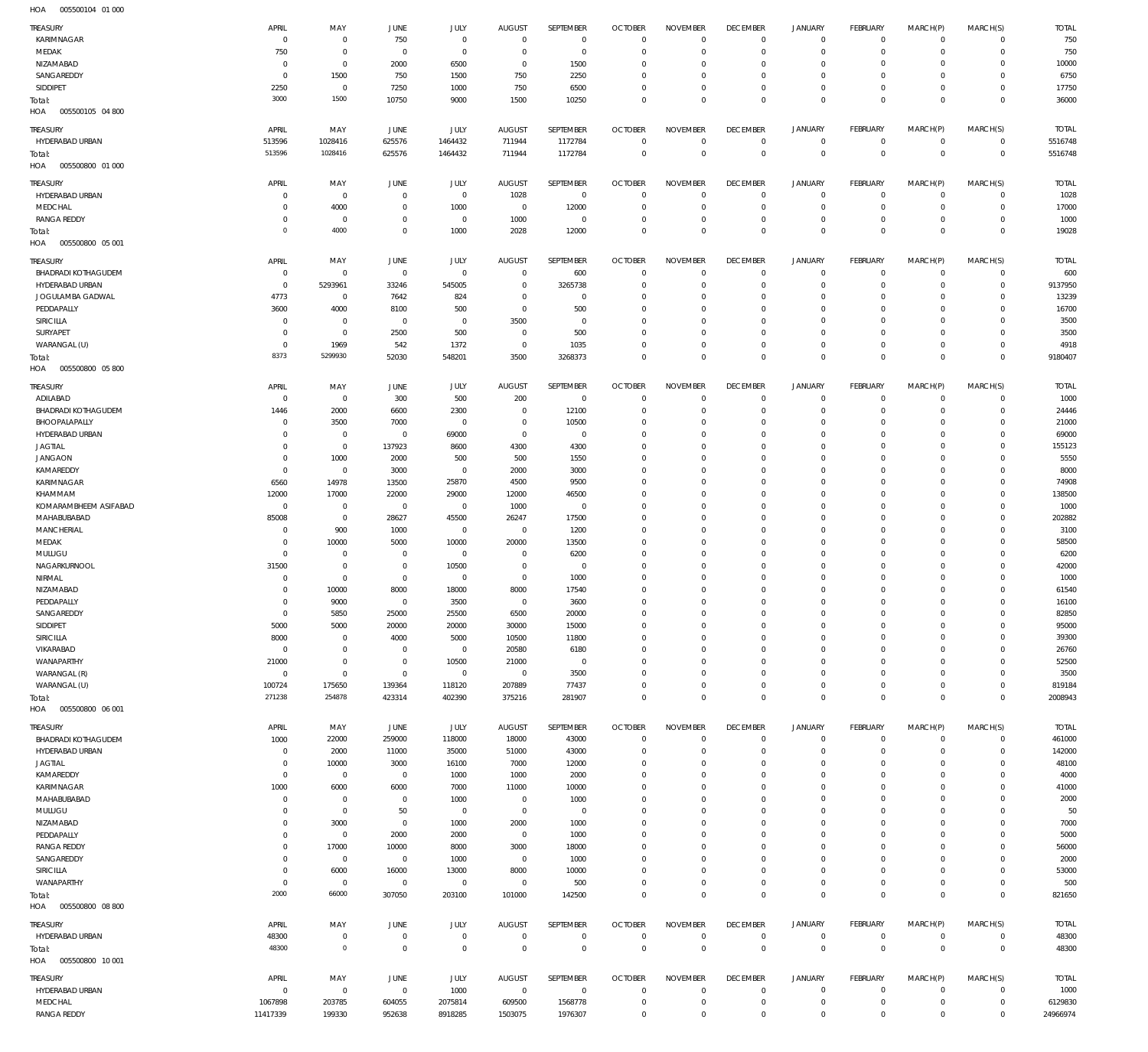005500800 10 001 HOA

| <b>TREASURY</b><br>YADADRI             | APRIL<br>$\overline{0}$          | MAY<br>$\overline{0}$            | JUNE<br>$\overline{0}$         | <b>JULY</b><br>3000          | <b>AUGUST</b><br>$\overline{0}$ | SEPTEMBER<br>$\mathbf 0$         | <b>OCTOBER</b><br>$\Omega$ | <b>NOVEMBER</b><br>$\mathbf 0$    | <b>DECEMBER</b><br>$\overline{0}$ | <b>JANUARY</b><br>$\mathsf{O}\xspace$      | <b>FEBRUARY</b><br>$\mathbf 0$ | MARCH(P)<br>$\mathbf 0$    | MARCH(S)<br>$\mathbf 0$     | <b>TOTAL</b><br>3000 |
|----------------------------------------|----------------------------------|----------------------------------|--------------------------------|------------------------------|---------------------------------|----------------------------------|----------------------------|-----------------------------------|-----------------------------------|--------------------------------------------|--------------------------------|----------------------------|-----------------------------|----------------------|
| Total:<br>HOA<br>005500800 80 000      | 12485237                         | 403115                           | 1556693                        | 10998099                     | 2112575                         | 3545085                          | $\overline{0}$             | $\mathbf 0$                       | $\overline{0}$                    | $\mathbb O$                                | $\mathbf{0}$                   | $\mathbf 0$                | $\mathbf 0$                 | 31100804             |
| TREASURY                               | APRIL                            | MAY                              | JUNE                           | JULY                         | <b>AUGUST</b>                   | SEPTEMBER                        | <b>OCTOBER</b>             | <b>NOVEMBER</b>                   | <b>DECEMBER</b>                   | <b>JANUARY</b>                             | FEBRUARY                       | MARCH(P)                   | MARCH(S)                    | <b>TOTAL</b>         |
| HYDERABAD URBAN                        | 4173500                          | $\overline{0}$                   | $\mathbf 0$                    | 2102008                      | $\Omega$                        | 5040                             | $\Omega$                   | $\Omega$                          | $\overline{0}$                    | 0                                          | $\mathbf 0$                    | $\mathbf 0$                | $\mathbf 0$                 | 6280548              |
| JOGULAMBA GADWAL<br>KHAMMAM            | $\overline{0}$<br>$\overline{0}$ | $\overline{0}$<br>$\overline{0}$ | $\overline{0}$<br>103500       | $\overline{0}$<br>$^{\circ}$ | $\Omega$<br>$\Omega$            | 26835<br>$\overline{0}$          | $\Omega$<br>$\Omega$       | $\overline{0}$<br>$\Omega$        | $\overline{0}$<br>$\Omega$        | $\mathbf 0$<br>$\circ$                     | $\mathbf 0$<br>0               | $\mathbf 0$<br>0           | $\mathbf 0$<br>0            | 26835<br>103500      |
| MAHABOOB NAGAR                         | $\Omega$                         | $\mathbf 0$                      | 264700                         | $\Omega$                     | $\Omega$                        | $\Omega$                         | $\Omega$                   | $\Omega$                          | $\Omega$                          | $\circ$                                    | $\Omega$                       | $\Omega$                   | $\Omega$                    | 264700               |
| <b>RANGA REDDY</b>                     | 107050                           | $\overline{0}$                   | $\overline{0}$                 | 520000                       | $\Omega$                        | $\Omega$                         | $\Omega$                   | $\overline{0}$                    | $\Omega$                          | $\circ$                                    | $\Omega$                       | $\mathbf 0$                | 0                           | 627050               |
| WANAPARTHY<br>WARANGAL (U)             | $\overline{0}$<br>41889          | $\overline{0}$<br>$\overline{0}$ | 66900<br>$\overline{0}$        | $^{\circ}$<br>$\mathbf 0$    | $\Omega$<br>$\Omega$            | $\Omega$<br>$\overline{0}$       | $\Omega$<br>$\Omega$       | $\Omega$<br>$\overline{0}$        | $\Omega$<br>$\overline{0}$        | $\mathbf 0$<br>$\mathsf{O}\xspace$         | $\Omega$<br>$\mathbf 0$        | $\mathbf 0$<br>$\circ$     | $\mathbf 0$<br>$\mathbf 0$  | 66900<br>41889       |
| Total:                                 | 4322439                          | $\mathbf{0}$                     | 435100                         | 2622008                      | $\Omega$                        | 31875                            | $\Omega$                   | $\overline{0}$                    | $\overline{0}$                    | $\mathbb O$                                | $\Omega$                       | $\mathbb O$                | $^{\circ}$                  | 7411422              |
| HOA<br>005500800 81 001                |                                  |                                  |                                |                              |                                 |                                  |                            |                                   |                                   |                                            |                                |                            |                             |                      |
| TREASURY                               | APRIL                            | MAY                              | JUNE                           | <b>JULY</b>                  | <b>AUGUST</b>                   | SEPTEMBER                        | <b>OCTOBER</b>             | <b>NOVEMBER</b>                   | <b>DECEMBER</b>                   | <b>JANUARY</b>                             | <b>FEBRUARY</b>                | MARCH(P)                   | MARCH(S)                    | <b>TOTAL</b>         |
| ADILABAD<br><b>BHADRADI KOTHAGUDEM</b> | 550<br>16004                     | 8006<br>8377                     | 465144<br>$\mathbf 0$          | 128187<br>4852               | $\overline{0}$<br>1635          | 56808<br>$\overline{0}$          | $\Omega$<br>$\Omega$       | $\overline{0}$<br>$\overline{0}$  | $^{\circ}$<br>$^{\circ}$          | $\mathsf{O}\xspace$<br>$\mathsf{O}\xspace$ | $\mathbf 0$<br>$^{\circ}$      | $\mathbf 0$<br>$\mathbf 0$ | $\mathbf 0$<br>$\mathbf 0$  | 658695<br>30868      |
| HYDERABAD URBAN                        | 898373                           | 1110260                          | 3774508                        | 3424717                      | 2332730                         | 2974714                          | $\Omega$                   | $\overline{0}$                    | $\Omega$                          | $\mathbf 0$                                | $\Omega$                       | $\mathbf 0$                | $^{\circ}$                  | 14515302             |
| JOGULAMBA GADWAL                       | $\overline{0}$                   | 70000                            | 23625                          | 28625                        | 23125                           | 27625                            | $\Omega$                   | $\overline{0}$                    | 0                                 | $\mathbf 0$                                | $\Omega$                       | $\mathbf 0$                | $\mathbf 0$                 | 173000               |
| KAMAREDDY                              | $^{\circ}$                       | $\overline{0}$                   | $\overline{0}$                 | $\mathbf 0$                  | $\overline{0}$                  | 100                              | $\Omega$<br>$\Omega$       | $\Omega$                          | $\Omega$                          | $\mathbf 0$                                | $\Omega$                       | $\mathbf 0$                | $\Omega$                    | 100                  |
| KHAMMAM<br>MAHABOOB NAGAR              | 40000<br>500                     | $\overline{0}$<br>8500           | 40000<br>23000                 | $\overline{0}$<br>3000       | 23736<br>$\overline{0}$         | 40000<br>2000                    | $\Omega$                   | $\overline{0}$<br>$\mathbf 0$     | $\Omega$<br>$\Omega$              | $\mathbf 0$<br>$\mathbf 0$                 | $\Omega$<br>$\Omega$           | $\mathbf 0$<br>$\mathbf 0$ | $^{\circ}$<br>$^{\circ}$    | 143736<br>37000      |
| MANCHERIAL                             | 4621                             | 7191                             | 15471                          | 15097                        | 23032                           | 12028                            | $\Omega$                   | $\overline{0}$                    | $\Omega$                          | $\mathbf 0$                                | $\Omega$                       | $\mathbf 0$                | $^{\circ}$                  | 77440                |
| MEDAK                                  | $\mathbf 0$                      | $\overline{0}$                   | $\mathbf 0$                    | $\overline{0}$               | $\overline{0}$                  | 21423                            | $\Omega$                   | $\overline{0}$                    | $\Omega$                          | $\mathbf 0$                                | $\Omega$                       | $\mathbf 0$                | $^{\circ}$                  | 21423                |
| NAGARKURNOOL<br>NALGONDA               | $\mathbf 0$<br>2260              | $\overline{0}$<br>45745          | 500<br>40000                   | 10500<br>20000               | 2500<br>40000                   | 7000<br>22539                    | $\Omega$<br>$\Omega$       | $\overline{0}$<br>$\overline{0}$  | $\Omega$<br>$\Omega$              | $\mathbf 0$<br>$\mathbf 0$                 | $\Omega$<br>$\Omega$           | $\Omega$<br>$\mathbf 0$    | $^{\circ}$<br>$^{\circ}$    | 20500<br>170544      |
| NARAYANPET                             | $^{\circ}$                       | $\overline{0}$                   | 2000                           | 4000                         | $\overline{0}$                  | $\overline{0}$                   | $\Omega$                   | $\overline{0}$                    | $\Omega$                          | $\mathbf 0$                                | $\Omega$                       | $\mathbf 0$                | $^{\circ}$                  | 6000                 |
| NIRMAL                                 | 39210                            | $\overline{0}$                   | 18193                          | 61399                        | 38036                           | $\mathbf 0$                      | $\Omega$                   | $\overline{0}$                    | $\Omega$                          | $\mathbf 0$                                | $\Omega$                       | $\mathbf 0$                | $^{\circ}$                  | 156838               |
| <b>RANGA REDDY</b>                     | 1073602                          | 921136                           | 1547507                        | 1627740                      | 3740254                         | 99791                            | $\Omega$                   | $\mathbf 0$                       | 0                                 | $\mathbf 0$                                | $\Omega$                       | $\mathbf 0$                | $^{\circ}$                  | 9010030              |
| SIRICILLA<br>WANAPARTHY                | 5909<br>$^{\circ}$               | 3915<br>2000                     | 14409<br>2000                  | 25056<br>7000                | $\overline{0}$<br>500           | 2400<br>1200                     | $\Omega$<br>$\Omega$       | $\overline{0}$<br>$\overline{0}$  | $\Omega$<br>0                     | $\mathbf 0$<br>$\mathbf 0$                 | $\Omega$<br>$\Omega$           | $\mathbf 0$<br>$\circ$     | $\Omega$<br>$\mathbf 0$     | 51689<br>12700       |
| WARANGAL (U)                           | 10141                            | 3070                             | $\overline{0}$                 | 19775                        | 4290                            | $\overline{0}$                   | $\Omega$                   | $\overline{0}$                    | $\Omega$                          | $\mathsf{O}\xspace$                        | $^{\circ}$                     | $\mathbf 0$                | $^{\circ}$                  | 37276                |
| Total:                                 | 2091170                          | 2188200                          | 5966357                        | 5379948                      | 6229838                         | 3267628                          | $\Omega$                   | $\mathbf 0$                       | $\mathbf 0$                       | $\mathbb O$                                | $\Omega$                       | $\mathbf 0$                | $\mathbf{0}$                | 25123141             |
| HOA<br>005500800 81800                 |                                  |                                  |                                |                              |                                 |                                  |                            |                                   |                                   |                                            |                                |                            |                             |                      |
| <b>TREASURY</b>                        | APRIL                            | MAY                              | JUNE                           | JULY                         | <b>AUGUST</b>                   | SEPTEMBER                        | <b>OCTOBER</b>             | <b>NOVEMBER</b>                   | <b>DECEMBER</b>                   | <b>JANUARY</b>                             | <b>FEBRUARY</b>                | MARCH(P)                   | MARCH(S)                    | <b>TOTAL</b>         |
| BHOOPALAPALLY                          | 48000                            | 2000                             | 10000                          | $^{\circ}$                   | $\Omega$                        | 10000                            | $\Omega$                   | $\Omega$                          | $\overline{0}$                    | 0                                          | $\circ$                        | $\circ$                    | $\mathbf 0$                 | 70000                |
| MULUGU<br>NIRMAL                       | $^{\circ}$<br>$\overline{0}$     | 11100<br>$\overline{0}$          | $\Omega$<br>$\overline{0}$     | $\Omega$<br>$\overline{0}$   | $\Omega$<br>$\Omega$            | $\overline{0}$<br>15808          | $\Omega$<br>$\Omega$       | $\Omega$<br>$\overline{0}$        | $\Omega$<br>0                     | $\mathbf 0$<br>0                           | $^{\circ}$<br>$\circ$          | $\mathbf 0$<br>$\mathbf 0$ | $\circ$<br>$\mathbf 0$      | 11100<br>15808       |
| PEDDAPALLY                             | $\mathbf 0$                      | $\overline{0}$                   | 173425                         | $\mathbf 0$                  | $\mathbf{0}$                    | $\overline{0}$                   | $\Omega$                   | $\Omega$                          | $\Omega$                          | $\circ$                                    | $\Omega$                       | $\Omega$                   | $\circ$                     | 173425               |
| SIDDIPET                               | 19216                            | 38432                            | $\overline{0}$                 | 19216                        | 19216                           | $\overline{0}$                   | $\Omega$                   | $\overline{0}$                    | $\overline{0}$                    | $\mathbf 0$                                | $\Omega$                       | $\mathbf 0$                | $\mathbf 0$                 | 96080                |
| WARANGAL (U)<br>YADADRI                | 20161<br>$\overline{0}$          | 2911<br>$\overline{0}$           | 2911<br>$\overline{0}$         | 2911<br>100                  | 13261<br>$\overline{0}$         | 6361<br>300                      | $\Omega$<br>$\Omega$       | $\Omega$<br>$\overline{0}$        | $\Omega$<br>$\overline{0}$        | $\mathbf 0$<br>$\mathsf{O}\xspace$         | $\Omega$<br>$\mathbf 0$        | $\mathbf 0$<br>$\circ$     | 0<br>$\mathbf 0$            | 48516<br>400         |
| Total:                                 | 87377                            | 54443                            | 186336                         | 22227                        | 32477                           | 32469                            | $\Omega$                   | $\Omega$                          | $\mathbf 0$                       | $\mathbb O$                                | $\Omega$                       | $\overline{0}$             | $\mathbf 0$                 | 415329               |
| HOA<br>005600800 01 000                |                                  |                                  |                                |                              |                                 |                                  |                            |                                   |                                   |                                            |                                |                            |                             |                      |
| <b>TREASURY</b>                        | APRIL                            | MAY                              | <b>JUNE</b>                    | JULY                         | <b>AUGUST</b>                   | SEPTEMBER                        | <b>OCTOBER</b>             | <b>NOVEMBER</b>                   | <b>DECEMBER</b>                   | <b>JANUARY</b>                             | <b>FEBRUARY</b>                | MARCH(P)                   | MARCH(S)                    | <b>TOTAL</b>         |
| WARANGAL (U)                           | 0                                | $\overline{0}$                   | $\overline{0}$                 | 500                          | $\circ$                         | $^{\circ}$                       | $\Omega$                   | $\mathbf 0$                       | $^{\circ}$                        | 0                                          | 0                              | $\mathbf 0$                | $\mathbf 0$                 | 500                  |
| Total:<br>HOA<br>005600800 81 001      | $\overline{0}$                   | $\mathbf{0}$                     | $\mathbb O$                    | 500                          | $\mathbf{0}$                    | $\overline{0}$                   | $\Omega$                   | $\mathbf 0$                       | $\mathbf 0$                       | $\mathbb O$                                | $\mathbb O$                    | $\mathbb O$                | $\mathbf 0$                 | 500                  |
|                                        |                                  |                                  |                                |                              |                                 |                                  |                            |                                   |                                   |                                            |                                |                            |                             |                      |
| TREASURY<br>ADILABAD                   | APRIL<br>125                     | MAY<br>1750                      | JUNE<br>$\mathbb O$            | JULY<br>3595                 | <b>AUGUST</b><br>$\Omega$       | SEPTEMBER<br>$\Omega$            | <b>OCTOBER</b><br>$\Omega$ | <b>NOVEMBER</b><br>$\overline{0}$ | <b>DECEMBER</b><br>$\overline{0}$ | <b>JANUARY</b><br>$\circ$                  | FEBRUARY<br>$\mathbf 0$        | MARCH(P)<br>$\mathbf 0$    | MARCH(S)<br>$\mathbf 0$     | <b>TOTAL</b><br>5470 |
| <b>BHADRADI KOTHAGUDEM</b>             | $\overline{0}$                   | $\overline{0}$                   | 2482                           | $\overline{0}$               | $\circ$                         | $\overline{0}$                   | $\Omega$                   | $\overline{0}$                    | $\overline{0}$                    | $\mathsf{O}\xspace$                        | $\circ$                        | $\mathbf 0$                | $\mathbf 0$                 | 2482                 |
| HYDERABAD URBAN                        | $\overline{0}$                   | $\overline{0}$                   | $\overline{0}$                 | 44522                        | $\circ$                         | $\Omega$                         | $\Omega$                   | $\Omega$                          | $\Omega$                          | $\circ$                                    | $\Omega$                       | 0                          | 0                           | 44522                |
| KARIMNAGAR<br>KHAMMAM                  | 140<br>$\mathbf 0$               | 120<br>$\overline{0}$            | 16515<br>575                   | 120<br>600                   | 740<br>1573                     | 448<br>$\circ$                   | $\Omega$<br>$\Omega$       | $\overline{0}$<br>$\Omega$        | $\Omega$<br>$\Omega$              | $\circ$<br>$\circ$                         | $\Omega$<br>$\Omega$           | $\circ$<br>$\Omega$        | $\circ$<br>0                | 18083<br>2748        |
| MAHABOOB NAGAR                         | $\overline{0}$                   | $\overline{0}$                   | 1306                           | $^{\circ}$                   | $\Omega$                        | $\overline{0}$                   | $\Omega$                   | $\overline{0}$                    | $\Omega$                          | $\mathbf 0$                                | $\Omega$                       | $\Omega$                   | $\mathbf 0$                 | 1306                 |
| MAHABUBABAD                            | $\mathbf 0$                      | 1458                             | $\overline{0}$                 | $\mathbb O$                  | $\mathbf{0}$                    | $\overline{0}$                   | $\Omega$                   | $\Omega$                          | $\Omega$                          | $\circ$                                    | $\Omega$                       | $\Omega$                   | 0                           | 1458                 |
| MEDCHAL                                | 6945                             | 82181                            | 16240                          | 27280                        | 35450                           | 61000                            | $\Omega$                   | $\Omega$                          | $\Omega$                          | $\circ$                                    | $\Omega$                       | $\Omega$                   | $\Omega$                    | 229096               |
| NALGONDA<br>SANGAREDDY                 | $\mathbf 0$<br>$^{\circ}$        | $\overline{0}$<br>949            | $\overline{0}$<br>375          | 750<br>$^{\circ}$            | $\circ$<br>$\Omega$             | $\overline{0}$<br>$\overline{0}$ | $\Omega$<br>$\Omega$       | $\Omega$<br>$\Omega$              | $\Omega$<br>$\Omega$              | $\circ$<br>$\circ$                         | 0<br>$\Omega$                  | $\Omega$<br>$\mathbf 0$    | 0<br>0                      | 750<br>1324          |
| SIDDIPET                               | $\mathbf 0$                      | $\overline{0}$                   | 1104                           | $\overline{0}$               | $\circ$                         | 4201                             | $\Omega$                   | $\overline{0}$                    | $\Omega$                          | $\circ$                                    | $\Omega$                       | $\Omega$                   | 0                           | 5305                 |
| SURYAPET                               | $\mathbf 0$                      | $\overline{0}$                   | 10885                          | 2685                         | $\Omega$                        | $\overline{0}$                   | $\Omega$                   | $\Omega$                          | $\Omega$                          | 0                                          | 0                              | $\circ$                    | $\circ$                     | 13570                |
| WARANGAL (U)                           | $\overline{0}$<br>7210           | $\overline{0}$<br>86458          | 520                            | $\overline{0}$               | $\mathbf{0}$                    | $\overline{0}$                   | $\Omega$<br>$\Omega$       | $\overline{0}$                    | $^{\circ}$                        | $\mathsf{O}\xspace$                        | $\circ$                        | $\mathbf 0$                | $\circ$                     | 520                  |
| Total:<br>005800102 01 000<br>HOA      |                                  |                                  | 50002                          | 79552                        | 37763                           | 65649                            |                            | $\mathbf 0$                       | $\mathbf 0$                       | $\mathbb O$                                | $\mathbb O$                    | $\mathbb O$                | $\mathbf 0$                 | 326634               |
| TREASURY                               | APRIL                            | MAY                              | JUNE                           | <b>JULY</b>                  | <b>AUGUST</b>                   | SEPTEMBER                        | <b>OCTOBER</b>             | <b>NOVEMBER</b>                   | <b>DECEMBER</b>                   | JANUARY                                    | FEBRUARY                       | MARCH(P)                   | MARCH(S)                    | <b>TOTAL</b>         |
| HYDERABAD URBAN                        | 58475                            | 25065                            | $\mathbf 0$                    | 82820                        | 137755                          | 283258                           | $\Omega$                   | $^{\circ}$                        | $^{\circ}$                        | $\mathsf{O}\xspace$                        | $^{\circ}$                     | $\mathbf 0$                | $\mathbf 0$                 | 587373               |
| MEDCHAL                                | $\mathbf 0$                      | $\overline{0}$                   | $\mathbf 0$                    | 1100                         | $\overline{0}$                  | 1100                             | $\Omega$                   | $\mathbf 0$                       | $^{\circ}$                        | $\mathsf{O}\xspace$                        | 0                              | $\mathbf 0$                | $\mathbf 0$                 | 2200                 |
| <b>RANGA REDDY</b>                     | $^{\circ}$                       | $\overline{0}$                   | $\overline{0}$                 | 1650                         | 2750                            | 6050                             | $\Omega$                   | $\mathbf 0$                       | $^{\circ}$                        | $\mathsf{O}\xspace$                        | $\mathbf 0$                    | $\mathbf 0$                | $\mathbf 0$                 | 10450                |
| Total:<br>005800200 01 000<br>HOA      | 58475                            | 25065                            | $\overline{0}$                 | 85570                        | 140505                          | 290408                           | $\Omega$                   | $\mathbf 0$                       | $\mathbf 0$                       | $\mathbb O$                                | $\mathbf{0}$                   | $\mathbf 0$                | $\mathbf 0$                 | 600023               |
| TREASURY                               | APRIL                            | MAY                              | <b>JUNE</b>                    | JULY                         | <b>AUGUST</b>                   | SEPTEMBER                        | <b>OCTOBER</b>             | <b>NOVEMBER</b>                   | <b>DECEMBER</b>                   | <b>JANUARY</b>                             | FEBRUARY                       | MARCH(P)                   | MARCH(S)                    | <b>TOTAL</b>         |
| MEDAK                                  | $\overline{0}$                   | $\mathbf 0$                      | $\overline{0}$                 | 50                           | $\circ$                         | 50                               | $\Omega$                   | $\Omega$                          | $\overline{0}$                    | 0                                          | $\circ$                        | $\circ$                    | $\mathbf 0$                 | 100                  |
| SANGAREDDY                             | $\overline{0}$                   | $\overline{0}$                   | $\overline{0}$                 | $\overline{0}$               | 50                              | $\overline{0}$                   | $\Omega$                   | $\Omega$                          | $^{\circ}$                        | $\mathsf{O}\xspace$                        | $\circ$                        | $\mathbf 0$                | $^{\circ}$                  | 50                   |
| SIDDIPET<br>Total:                     | $\overline{0}$<br>$\circ$        | $\overline{0}$<br>$\mathbf{0}$   | $\overline{0}$<br>$\mathbf{0}$ | 50<br>100                    | $\circ$<br>50                   | $\overline{0}$<br>50             | $\Omega$<br>$\Omega$       | $\overline{0}$<br>$\overline{0}$  | $\overline{0}$<br>$\mathbf 0$     | $\mathsf{O}\xspace$<br>$\mathbf 0$         | $\circ$<br>$\mathbf{0}$        | $\circ$<br>$\mathbf 0$     | $\mathbf 0$<br>$\mathbf{0}$ | 50<br>200            |
| 005800800 01 000<br>HOA                |                                  |                                  |                                |                              |                                 |                                  |                            |                                   |                                   |                                            |                                |                            |                             |                      |
| TREASURY                               | APRIL                            | MAY                              | JUNE                           | <b>JULY</b>                  | <b>AUGUST</b>                   | SEPTEMBER                        | <b>OCTOBER</b>             | <b>NOVEMBER</b>                   | <b>DECEMBER</b>                   | <b>JANUARY</b>                             | FEBRUARY                       | MARCH(P)                   | MARCH(S)                    | <b>TOTAL</b>         |
| HYDERABAD URBAN                        | 32692                            | $\overline{0}$                   | 9293                           | $\mathbf 0$                  | 7113                            | 518836                           | 0                          | $\overline{0}$                    | $\overline{0}$                    | 0                                          | 0                              | $\mathbf 0$                | $\mathbf 0$                 | 567934               |
| Total:                                 | 32692                            | $\overline{0}$                   | 9293                           | $\,0\,$                      | 7113                            | 518836                           | $\Omega$                   | $\mathbf 0$                       | $\mathbf 0$                       | $\,0\,$                                    | $\mathbf{0}$                   | $\,0\,$                    | $\mathbf 0$                 | 567934               |
|                                        |                                  |                                  |                                |                              |                                 |                                  |                            |                                   |                                   |                                            |                                |                            |                             |                      |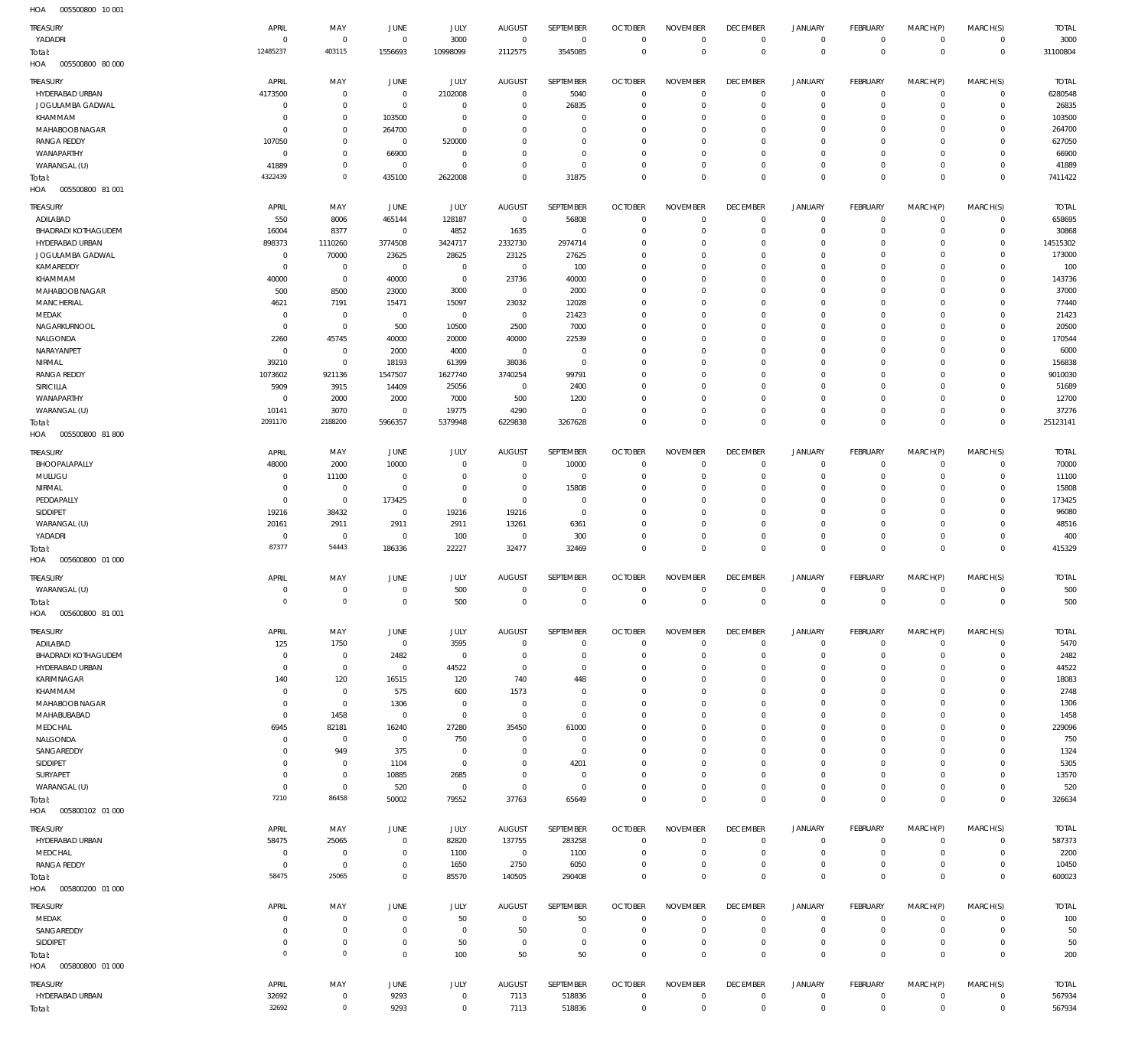| 11271<br>000700011                     |                              |                            |                                  |                            |                               |                   |                                  |                            |                               |                           |                               |                      |                            |                    |
|----------------------------------------|------------------------------|----------------------------|----------------------------------|----------------------------|-------------------------------|-------------------|----------------------------------|----------------------------|-------------------------------|---------------------------|-------------------------------|----------------------|----------------------------|--------------------|
| TREASURY                               | APRIL                        | MAY                        | <b>JUNE</b>                      | <b>JULY</b>                | <b>AUGUST</b>                 | SEPTEMBER         | <b>OCTOBER</b>                   | <b>NOVEMBER</b>            | <b>DECEMBER</b>               | <b>JANUARY</b>            | FEBRUARY                      | MARCH(P)             | MARCH(S)                   | <b>TOTAL</b>       |
| HYDERABAD URBAN                        | $\mathbf 0$<br>$\circ$       | 355020<br>355020           | $\overline{0}$<br>$\overline{0}$ | $\mathbf 0$<br>$\mathbf 0$ | $\overline{0}$<br>$\mathbf 0$ | 300000            | $\overline{0}$<br>$\overline{0}$ | $\mathbf 0$<br>$\mathbf 0$ | $\overline{0}$<br>$\mathbb O$ | $\circ$<br>$\mathbf 0$    | $\circ$<br>$\mathbf{0}$       | $\circ$<br>$\Omega$  | $\mathbf 0$<br>$\mathbf 0$ | 655020<br>655020   |
| Total:<br>HOA<br>005980011 02 000      |                              |                            |                                  |                            |                               | 300000            |                                  |                            |                               |                           |                               |                      |                            |                    |
|                                        |                              |                            |                                  |                            |                               |                   |                                  |                            |                               |                           |                               |                      |                            |                    |
| TREASURY                               | APRIL                        | MAY                        | JUNE                             | JULY                       | <b>AUGUST</b>                 | SEPTEMBER         | <b>OCTOBER</b>                   | <b>NOVEMBER</b>            | <b>DECEMBER</b>               | JANUARY                   | FEBRUARY                      | MARCH(P)             | MARCH(S)                   | <b>TOTAL</b>       |
| HYDERABAD URBAN                        | 0                            | 90000                      | 195800                           | 470500                     | 160000                        | 397550            | $\overline{0}$                   | $\overline{0}$             | $\overline{0}$                | $\mathbf 0$               | $\circ$                       | $^{\circ}$           | $\mathbb O$                | 1313850            |
| PAO -LEGISLATURE (TELANGANA)           | $^{\circ}$<br>$\overline{0}$ | $\mathbb O$<br>90000       | $\overline{0}$<br>195800         | 767936<br>1238436          | 620000<br>780000              | 850104<br>1247654 | $\mathbf 0$<br>$\overline{0}$    | $\mathbf 0$<br>$\mathbf 0$ | $\mathbf 0$<br>$\mathbb O$    | $^{\circ}$<br>$\mathbf 0$ | $\overline{0}$<br>$\mathbb O$ | $\circ$<br>$\Omega$  | $\mathbb O$<br>$\mathbf 0$ | 2238040<br>3551890 |
| Total:<br>HOA<br>005980800 81 000      |                              |                            |                                  |                            |                               |                   |                                  |                            |                               |                           |                               |                      |                            |                    |
|                                        |                              |                            |                                  |                            |                               |                   |                                  |                            |                               |                           |                               |                      |                            |                    |
| <b>TREASURY</b>                        | APRIL                        | MAY                        | <b>JUNE</b>                      | JULY                       | <b>AUGUST</b>                 | SEPTEMBER         | <b>OCTOBER</b>                   | <b>NOVEMBER</b>            | <b>DECEMBER</b>               | <b>JANUARY</b>            | FEBRUARY                      | MARCH(P)             | MARCH(S)                   | <b>TOTAL</b>       |
| HYDERABAD URBAN                        | $^{\circ}$                   | 20000                      | 5550                             | 222879                     | 20000                         | 83671             | $\mathbf 0$                      | $^{\circ}$                 | $\overline{0}$                | $^{\circ}$                | $\mathbf 0$                   | $\Omega$             | $\circ$                    | 352100             |
| Total:<br>HOA<br>007001102 01 000      | $\overline{0}$               | 20000                      | 5550                             | 222879                     | 20000                         | 83671             | $\mathbb O$                      | $\mathbb O$                | $\mathbb O$                   | $\mathbf 0$               | $\overline{0}$                | $\mathbf 0$          | $\mathbf 0$                | 352100             |
|                                        |                              |                            |                                  |                            |                               |                   |                                  |                            |                               |                           |                               |                      |                            |                    |
| <b>TREASURY</b>                        | APRIL                        | MAY                        | JUNE                             | JULY                       | <b>AUGUST</b>                 | SEPTEMBER         | <b>OCTOBER</b>                   | <b>NOVEMBER</b>            | <b>DECEMBER</b>               | JANUARY                   | FEBRUARY                      | MARCH(P)             | MARCH(S)                   | <b>TOTAL</b>       |
| ADILABAD                               | 0                            | 14200                      | 14300                            | 49200                      | 124050                        | 647590            | $\overline{0}$                   | $\overline{0}$             | $\mathbf 0$                   | $^{\circ}$                | $\overline{0}$                | $\Omega$             | $\mathbf 0$                | 849340             |
| BHADRADI KOTHAGUDEM<br>HYDERABAD URBAN | $^{\circ}$<br>$^{\circ}$     | 1000<br>3000               | 1800<br>14400                    | 8700<br>$-606850$          | 30200<br>$-93100$             | 46187<br>1542757  | $\overline{0}$<br>$\overline{0}$ | $\mathbf 0$<br>$\Omega$    | $\mathbf 0$<br>$\mathbf 0$    | $^{\circ}$<br>$^{\circ}$  | $\mathbf 0$<br>$\Omega$       | $\Omega$<br>$\Omega$ | $\mathbf 0$<br>$\mathbf 0$ | 87887<br>860207    |
| <b>JAGTIAL</b>                         | $^{\circ}$                   | $\mathbb O$                | $\overline{0}$                   | $\mathbf 0$                | $\overline{0}$                | 1596170           | $\mathbf 0$                      | $\mathbf 0$                | $\mathbf 0$                   | $\Omega$                  | $\Omega$                      | $\Omega$             | $\mathbf 0$                | 1596170            |
| <b>JANGAON</b>                         | $^{\circ}$                   | $\mathbb O$                | 132940                           | 8700                       | 450                           | 164300            | $\mathbf 0$                      | $\Omega$                   | $\mathbf 0$                   | $^{\circ}$                | $\Omega$                      | $\Omega$             | $\mathbf 0$                | 306390             |
| JOGULAMBA GADWAL                       | $\mathbf 0$                  | $\mathbf 0$                | $\overline{0}$                   | 4090                       | $\overline{0}$                | 1400              | $\mathbf{0}$                     | $\mathbf{0}$               | $\mathbf 0$                   | $\Omega$                  | $\Omega$                      | $\Omega$             | $\mathbf 0$                | 5490               |
| KAMAREDDY                              | $\circ$                      | $\mathbb O$                | 293290                           | 57550                      | $\overline{0}$                | 30910             | $\mathbf{0}$                     | $\Omega$                   | $\mathbf 0$                   | $^{\circ}$                | $\Omega$                      | $\Omega$             | $\mathbf 0$                | 381750             |
| KARIMNAGAR                             | 8500                         | 104000                     | 33000                            | 104560                     | $-410$                        | 1740660           | $\mathbf{0}$                     | $\Omega$                   | $\Omega$                      | $\Omega$                  | $\Omega$                      | $\Omega$             | $\mathbf 0$                | 1990310            |
| KHAMMAM                                | $\mathbf 0$                  | 5000                       | 10500                            | 53300                      | 72700                         | 212900            | $\overline{0}$                   | $\mathbf 0$                | $\mathbf 0$                   | $^{\circ}$                | $\Omega$                      | $\Omega$             | $\mathbf 0$                | 354400             |
| KOMARAMBHEEM ASIFABAD                  | $^{\circ}$                   | $\mathbf 0$                | 3000                             | 174400                     | 296400                        | 286800            | $\mathbf{0}$                     | $\mathbf 0$                | $\overline{0}$                | $\Omega$                  | $\Omega$                      | $\Omega$             | $\circ$                    | 760600             |
| MAHABOOB NAGAR                         | $\mathbf 0$                  | 11000                      | 83200                            | $\mathbf 0$                | 12200                         | 5600              | $\overline{0}$                   | $\Omega$                   | $\mathbf 0$                   | $^{\circ}$                | $\Omega$                      | $\Omega$             | $\mathbf 0$                | 112000             |
| MAHABUBABAD                            | $^{\circ}$                   | $\mathbf 0$                | 55200                            | 406850                     | $\overline{0}$                | 307900            | $\overline{0}$                   | $\Omega$<br>$\Omega$       | $\Omega$                      | $\Omega$<br>$\Omega$      | $\Omega$<br>$\Omega$          | $\Omega$<br>$\Omega$ | $\mathbf 0$                | 769950             |
| MANCHERIAL<br>MEDAK                    | $^{\circ}$<br>0              | 15100<br>1900              | 134184<br>27900                  | 20950<br>65600             | 156250<br>73340               | 1854420<br>2000   | $\overline{0}$<br>$\mathbf 0$    | $\mathbf 0$                | $\mathbf 0$<br>$\overline{0}$ | $\Omega$                  | $\Omega$                      | $\Omega$             | $\mathbf 0$<br>$\mathbf 0$ | 2180904<br>170740  |
| MEDCHAL                                | 15000                        | 400                        | 10500                            | 17000                      | 12200                         | 3508920           | $\mathbf 0$                      | $\Omega$                   | $\mathbf 0$                   | $\Omega$                  | $\circ$                       | $\Omega$             | $\mathbf 0$                | 3564020            |
| MULUGU                                 | $^{\circ}$                   | $\mathbb O$                | $\overline{0}$                   | $\mathbf 0$                | $\overline{0}$                | 109000            | $\mathbf 0$                      | $\mathbf 0$                | $\overline{0}$                | $\Omega$                  | $\Omega$                      | $\Omega$             | $\mathbf 0$                | 109000             |
| NAGARKURNOOL                           | $\circ$                      | 2000                       | 33200                            | 1000                       | 54650                         | 1600              | $\mathbf{0}$                     | $\Omega$                   | $\mathbf 0$                   | $\Omega$                  | $\Omega$                      | $\Omega$             | $\mathbf 0$                | 92450              |
| NALGONDA                               | 110000                       | $\mathbb O$                | $\overline{0}$                   | 100                        | 105600                        | 1008120           | $\mathbf{0}$                     | $\mathbf{0}$               | $\mathbf 0$                   | $\Omega$                  | $\Omega$                      | $\Omega$             | $\mathbf 0$                | 1223820            |
| NIRMAL                                 | 0                            | $\mathbb O$                | 1800                             | 100                        | $\overline{0}$                | 410390            | $\mathbf{0}$                     | $\Omega$                   | $\mathbf 0$                   | $\Omega$                  | $\Omega$                      | $\Omega$             | $\mathbf 0$                | 412290             |
| NIZAMABAD                              | $^{\circ}$                   | $\mathbb O$                | $-19700$                         | 1300                       | 14000                         | 320850            | $\mathbf 0$                      | $\Omega$                   | $\mathbf 0$                   | $\Omega$                  | $\Omega$                      | $\Omega$             | $\mathbf 0$                | 316450             |
| PEDDAPALLY                             | 0                            | 115000                     | $\overline{0}$                   | $\mathbf 0$                | $\overline{0}$                | 1343070           | $\mathbf 0$                      | $\Omega$                   | $\mathbf 0$                   | $^{\circ}$                | $\Omega$                      | $\Omega$             | $\mathbf 0$                | 1458070            |
| <b>RANGA REDDY</b>                     | 5000                         | $-219600$                  | 18400                            | 47250                      | 408302                        | 4876162           | $\mathbf 0$                      | $\mathbf 0$                | $\mathbf 0$                   | $\Omega$                  | $\Omega$                      | $\Omega$             | $\mathbf 0$                | 5135514            |
| SANGAREDDY                             | 0                            | 5500                       | 6200                             | 131050                     | $\overline{0}$                | 70160             | $\mathbf 0$                      | $\Omega$                   | $\mathbf 0$                   | $^{\circ}$                | $\Omega$                      | $\Omega$             | $\mathbf 0$                | 212910             |
| SIDDIPET                               | $^{\circ}$                   | $\mathbf 0$                | 8800                             | 2000                       | 60000                         | 438990            | $\mathbf 0$                      | $\Omega$                   | $\overline{0}$                | $\Omega$                  | $\Omega$<br>$\Omega$          | $\Omega$<br>$\Omega$ | $\mathbf 0$                | 509790             |
| SIRICILLA<br>SURYAPET                  | $^{\circ}$<br>$^{\circ}$     | $\mathbb O$<br>$\mathbb O$ | $\overline{0}$<br>$\overline{0}$ | $\mathbf 0$<br>$\mathbf 0$ | $\overline{0}$<br>2000        | 469250<br>160400  | $\overline{0}$<br>$\mathbf{0}$   | $\mathbf 0$<br>$\Omega$    | $\mathbf 0$<br>$\mathbf 0$    | $^{\circ}$<br>$\Omega$    | $\Omega$                      | $\Omega$             | $\mathbf 0$<br>$\circ$     | 469250<br>162400   |
| VIKARABAD                              | $^{\circ}$                   | $\mathbb O$                | $\overline{0}$                   | $\bf 0$                    | 62500                         | 602300            | $\overline{0}$                   | $\mathbf 0$                | $\mathbf 0$                   | $^{\circ}$                | $\Omega$                      | $\Omega$             | $\mathbf 0$                | 664800             |
| WANAPARTHY                             | $^{\circ}$                   | $\mathbb O$                | $\overline{0}$                   | 5000                       | $\overline{0}$                | 4226              | $\mathbf{0}$                     | $\Omega$                   | $\overline{0}$                | $\Omega$                  | $\Omega$                      | $\Omega$             | $\circ$                    | 9226               |
| WARANGAL (R)                           | $^{\circ}$                   | $\mathbf 0$                | 62480                            | 44460                      | $\overline{0}$                | 206100            | $\overline{0}$                   | $\mathbf 0$                | $\mathbf 0$                   | $^{\circ}$                | $\Omega$                      | $\Omega$             | $\mathbf 0$                | 313040             |
| WARANGAL (U)                           | $^{\circ}$                   | $\mathbb O$                | $\overline{0}$                   | 3100                       | 95610                         | 188500            | $\mathbf{0}$                     | $\mathbf 0$                | $\mathbf 0$                   | $\Omega$                  | $\Omega$                      | $\Omega$             | $\mathbf 0$                | 287210             |
| YADADRI                                | $^{\circ}$                   | $\mathbb O$                | $\overline{0}$                   | 8000                       | $\overline{0}$                | 614100            | $\mathbf 0$                      | $\mathbf 0$                | $\mathbf 0$                   | $^{\circ}$                | $\overline{0}$                | $\Omega$             | $\mathbf 0$                | 622100             |
| Total:                                 | 138500                       | 58500                      | 925394                           | 607410                     | 1486942                       | 22771732          | $\mathbf{0}$                     | $\mathbf 0$                | $\mathbf 0$                   | $\overline{0}$            | $\mathbf{0}$                  | $\Omega$             | $\Omega$                   | 25988478           |
| HOA<br>007001501 01 000                |                              |                            |                                  |                            |                               |                   |                                  |                            |                               |                           |                               |                      |                            |                    |
| <b>TREASURY</b>                        | APRIL                        | MAY                        | <b>JUNE</b>                      | JULY                       | <b>AUGUST</b>                 | SEPTEMBER         | <b>OCTOBER</b>                   | <b>NOVEMBER</b>            | <b>DECEMBER</b>               | <b>JANUARY</b>            | FEBRUARY                      | MARCH(P)             | MARCH(S)                   | <b>TOTAL</b>       |
| HYDERABAD URBAN                        | $^{\circ}$                   | $\mathbb O$                | 30200                            | $\mathbf 0$                | $\overline{0}$                | 67454             | $\overline{0}$                   | $^{\circ}$                 | $^{\circ}$                    | $\mathbf 0$               | $\overline{0}$                | $\Omega$             | $\circ$                    | 97654              |
| SANGAREDDY                             | $^{\circ}$                   | $\mathbb O$                | $\overline{0}$                   | $\mathbf 0$                | $\overline{0}$                | 1000              | $\overline{0}$                   | $\mathbf{0}$               | $\mathbf 0$                   | $\mathbf 0$               | $\overline{0}$                | $\Omega$             | $\mathbf 0$                | 1000               |
| Total:                                 | $\circ$                      | $\mathbf 0$                | 30200                            | $\mathbf 0$                | $\mathbf 0$                   | 68454             | $\overline{0}$                   | $\Omega$                   | $\mathbf 0$                   | $\mathbf 0$               | $\Omega$                      | $\Omega$             | $\mathbf 0$                | 98654              |
| HOA   007001501   02   000             |                              |                            |                                  |                            |                               |                   |                                  |                            |                               |                           |                               |                      |                            |                    |
| TREASURY                               | APRIL                        | MAY                        | <b>JUNE</b>                      | JULY                       | <b>AUGUST</b>                 | SEPTEMBER         | <b>OCTOBER</b>                   | <b>NOVEMBER</b>            | <b>DECEMBER</b>               | JANUARY                   | FEBRUARY                      | MARCH(P)             | MARCH(S)                   | TOTAL              |
| WARANGAL (U)                           | 0                            | 39768                      | 9226                             | $\mathbf 0$                | $\overline{0}$                | 71291             | $\overline{0}$                   | $\overline{0}$             | $\overline{0}$                | $\mathbf 0$               | $\circ$                       | $\mathbf 0$          | $\mathbf 0$                | 120285             |
| Total:                                 | $\overline{0}$               | 39768                      | 9226                             | $\mathbf 0$                | $\overline{0}$                | 71291             | $\mathbb O$                      | $\mathbf 0$                | $\,0\,$                       | $\mathbf 0$               | $\overline{0}$                | $\overline{0}$       | $\mathbf 0$                | 120285             |
| HOA<br>007001501 81 000                |                              |                            |                                  |                            |                               |                   |                                  |                            |                               |                           |                               |                      |                            |                    |
| TREASURY                               | APRIL                        | MAY                        | JUNE                             | JULY                       | <b>AUGUST</b>                 | SEPTEMBER         | <b>OCTOBER</b>                   | <b>NOVEMBER</b>            | <b>DECEMBER</b>               | <b>JANUARY</b>            | FEBRUARY                      | MARCH(P)             | MARCH(S)                   | <b>TOTAL</b>       |
| HYDERABAD URBAN                        | $^{\circ}$                   | 1000                       | 15210                            | 47300                      | 17064                         | 47273             | $\overline{0}$                   | $\Omega$                   | $\mathbf 0$                   | $^{\circ}$                | $\mathbf 0$                   | $\Omega$             | $\mathbf 0$                | 127847             |
| KAMAREDDY                              | $\Omega$                     | $\mathbf 0$                | $\overline{0}$                   | 500                        | $\mathbf 0$                   | $\mathbf{0}$      | $\overline{0}$                   | $\overline{0}$             | $\mathbf 0$                   | $\Omega$                  | $\Omega$                      | $\Omega$             | $\mathbf 0$                | 500                |
| KARIMNAGAR                             | 0                            | $\mathbb O$                | 1000                             | $\mathbf 0$                | $^{\circ}$                    | $\mathbf 0$       | $\mathbf{0}$                     | $\Omega$                   | $\mathbf 0$                   | $^{\circ}$                | $\mathbf 0$                   | $\Omega$             | $\mathbf 0$                | 1000               |
| MEDCHAL                                | $\mathbf 0$                  | $\mathbb O$                | $\mathbf 0$                      | $\mathbf 0$                | $\overline{0}$                | 2000              | $\mathbf{0}$                     | $\Omega$                   | $\mathbf 0$                   | $\mathbf 0$               | $\Omega$                      | $\Omega$             | $\Omega$                   | 2000               |
| SANGAREDDY                             | $\mathbf 0$                  | $\mathbb O$                | $\overline{0}$                   | 1000                       | $\overline{0}$                | $\overline{0}$    | $\mathbf 0$                      | $\mathbf 0$                | $\mathbf 0$                   | $\mathbf 0$               | $\overline{0}$                | $\Omega$             | $\mathbf 0$                | 1000               |
| Total:                                 | $\circ$                      | 1000                       | 16210                            | 48800                      | 17064                         | 49273             | $\mathbf 0$                      | $\Omega$                   | $\mathbb O$                   | $\mathbf 0$               | $\overline{0}$                | $\Omega$             | $\Omega$                   | 132347             |
| HOA<br>007001800 01 000                |                              |                            |                                  |                            |                               |                   |                                  |                            |                               |                           |                               |                      |                            |                    |
| <b>TREASURY</b>                        | APRIL                        | MAY                        | <b>JUNE</b>                      | JULY                       | <b>AUGUST</b>                 | SEPTEMBER         | <b>OCTOBER</b>                   | <b>NOVEMBER</b>            | <b>DECEMBER</b>               | <b>JANUARY</b>            | FEBRUARY                      | MARCH(P)             | MARCH(S)                   | <b>TOTAL</b>       |
| HYDERABAD URBAN                        | $^{\circ}$                   | $\mathbb O$                | $\overline{0}$                   | 107306                     | $\overline{0}$                | $\mathbf 0$       | $\overline{0}$                   | $\mathbf 0$                | $\mathbf 0$                   | $^{\circ}$                | $\circ$                       | $\Omega$             | $\mathbf 0$                | 107306             |
| <b>JAGTIAL</b>                         | 0                            | $\mathbf 0$                | $\overline{0}$                   | $\mathbf 0$                | 6000                          | $\mathbf 0$       | $\overline{0}$                   | $\overline{0}$             | $\mathbf 0$                   | $\circ$                   | $\mathbf 0$                   | $\Omega$             | $\mathbf 0$                | 6000               |
| KAMAREDDY                              | $^{\circ}$                   | $\mathbf 0$                | $\overline{0}$                   | $\mathbf 0$                | 10100                         | $\mathbf{0}$      | $\mathbf 0$                      | $^{\circ}$                 | $\mathbf 0$                   | $\Omega$                  | $\Omega$                      | $\Omega$             | $\mathbf 0$                | 10100              |
| KARIMNAGAR                             | $^{\circ}$<br>$^{\circ}$     | $\mathbb O$<br>$\mathbb O$ | $\overline{0}$<br>$\overline{0}$ | 30<br>158750               | $\overline{0}$<br>64980       | 15                | $\mathbf 0$<br>$\mathbf 0$       | $\Omega$<br>$\Omega$       | $\mathbf 0$<br>$\Omega$       | $\circ$<br>$\Omega$       | $\Omega$<br>$\Omega$          | $\Omega$<br>$\Omega$ | $\mathbf 0$<br>$\mathbf 0$ | 45                 |
| KHAMMAM<br>MAHABOOB NAGAR              | $\mathbf 0$                  | $\mathbb O$                | $\overline{0}$                   | $\mathbf 0$                | 388                           | 95950<br>26132    | $\mathbf 0$                      | $\mathbf 0$                | $\mathbf 0$                   | $\circ$                   | $\Omega$                      | $\Omega$             | $\mathbf 0$                | 319680<br>26520    |
| NAGARKURNOOL                           | $^{\circ}$                   | 11500                      | 360                              | 104                        | 206                           | 290               | $\mathbf{0}$                     | $\mathbf 0$                | $\overline{0}$                | $\Omega$                  | $\Omega$                      | $\Omega$             | $\Omega$                   | 12460              |
| NALGONDA                               | $^{\circ}$                   | $\mathbf 0$                | $\overline{0}$                   | $\mathbf 0$                | $\overline{0}$                | 5230              | $\mathbf 0$                      | $\mathbf 0$                | $\mathbf 0$                   | $^{\circ}$                | $\Omega$                      | $\Omega$             | $\mathbf 0$                | 5230               |
| NARAYANPET                             | $^{\circ}$                   | $\mathbb O$                | $\overline{0}$                   | $\mathbf 0$                | $\overline{0}$                | 1106              | $\mathbf{0}$                     | $\Omega$                   | $\Omega$                      | $\Omega$                  | $\Omega$                      | $\Omega$             | $\Omega$                   | 1106               |
| NIZAMABAD                              | $^{\circ}$                   | $\mathbb O$                | 37964                            | $\mathbf 0$                | $\overline{0}$                | $\overline{0}$    | $\mathbf{0}$                     | $\mathbf 0$                | $\mathbf 0$                   | $^{\circ}$                | $\Omega$                      | $\Omega$             | $\mathbf 0$                | 37964              |
| <b>RANGA REDDY</b>                     | $^{\circ}$                   | $\mathbb O$                | 0                                | $\mathbf 0$                | $\overline{0}$                | 900               | $\mathbf{0}$                     | $\mathbf 0$                | $\overline{0}$                | $\Omega$                  | $\Omega$                      | $\Omega$             | $\mathbf 0$                | 900                |
| SURYAPET                               | $^{\circ}$                   | $\mathbb O$                | $\overline{0}$                   | $\mathbf 0$                | $\overline{0}$                | 49180             | $\mathbf{0}$                     | $\Omega$                   | $\mathbf 0$                   | $\Omega$                  | $\Omega$                      | $\Omega$             | $\mathbf 0$                | 49180              |
| VIKARABAD                              | $\mathbf 0$                  | $\mathbb O$                | $\overline{0}$                   | 1946                       | $\overline{0}$                | 1032              | $\mathbf{0}$                     | $^{\circ}$                 | $\mathbf 0$                   | $\Omega$                  | $\Omega$                      | $\Omega$             | $\mathbf 0$                | 2978               |
| WANAPARTHY                             | 684                          | $\mathbb O$                | $\mathbf 0$                      | 238                        | 526                           | 338               | $\mathbf 0$                      | $\mathbf 0$                | $\overline{0}$                | $\mathbf 0$               | $\overline{0}$                | $\Omega$             | $\mathbf 0$                | 1786               |
| YADADRI                                | $\mathbf 0$                  | $\mathbf 0$                | $\mathbf{0}$                     | $\mathbf 0$                | $\overline{0}$                | 66270             | $\mathbf 0$                      | $\mathbf 0$                | $\mathbf 0$                   | $\mathbf 0$               | $\mathbf 0$                   | $\Omega$             | $\mathbf 0$                | 66270              |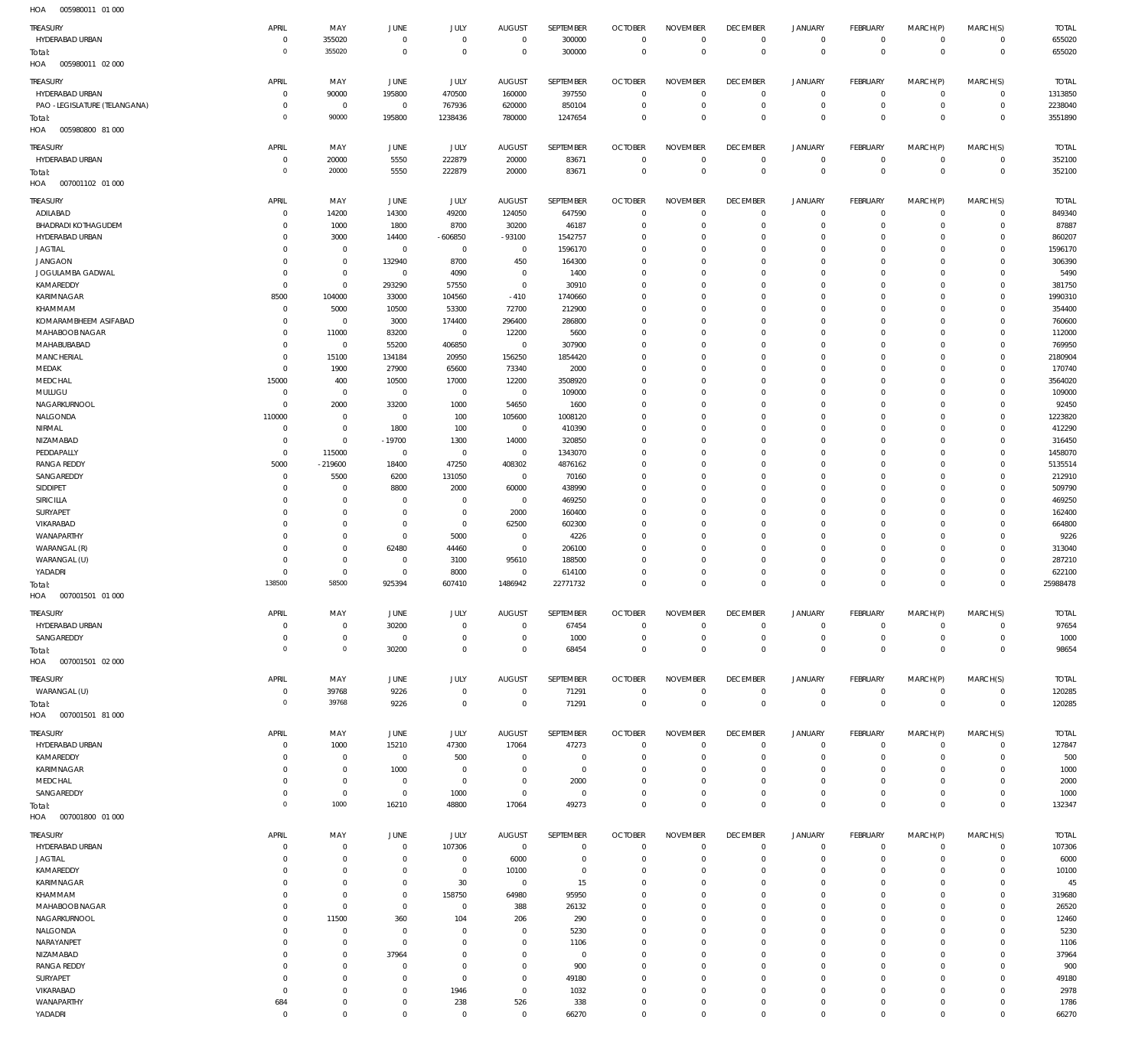007001800 01 000 HOA 007001800 04 000 HOA 007001800 80 000 007001800 81 000 HOA 007001900 01 000 HOA 007002104 01 000 HOA 007002800 81 000 HOA 007060101 01 000 HOA 007060101 02 000 007060101 03 000 HOA HOA HOA  $\overline{0}$   $\Omega$  -58671  $\Omega$  -10252 -36282  $\Omega$   $\,$  0  $\,$   $\Omega$   $\overline{0}$  $\Omega$  $\overline{0}$   $\Omega$  $\Omega$   $\Omega$   $\Omega$  $\Omega$  $\,$  0  $\,$   $\overline{0}$  $\Omega$   $\Omega$  $\Omega$   $\mathbf 0$  $\Omega$  $\Omega$  $\,$  0  $\,$   $\boldsymbol{0}$   $\Omega$  $\Omega$  $\boldsymbol{0}$   $\Omega$  $\Omega$   $\Omega$  $\Omega$  KHAMMAM NALGONDA SANGAREDDY SURYAPET BHADRADI KOTHAGUDEM JAGTIAL KOMARAMBHEEM ASIFABAD NIRMAL ADILABAD BHADRADI KOTHAGUDEM HYDERABAD URBAN JAGTIAL KAMAREDDY KARIMNAGAR KHAMMAM MAHABOOB NAGAR **MANCHERIAL** MEDAK NAGARKURNOOL NALGONDA NIRMAL NIZAMABAD PEDDAPALLY SANGAREDDY SIDDIPET SURYAPET WARANGAL (R) SURYAPET **NIZAMABAD** SANGAREDDY SIDDIPET MEDAK HYDERABAD URBAN KAMAREDDY MAHABOOB NAGAR NALGONDA YADADRI SANGAREDDY ADILABAD BHADRADI KOTHAGUDEM BHOOPALAPALLY HYDERABAD URBAN JAGTIAL JOGULAMBA GADWAL KAMAREDDY KARIMNAGAR KHAMMAM TREASURY TREASURY TREASURY **TREASURY** TREASURY **TREASURY** TREASURY TREASURY TREASURY TREASURY  $\overline{0}$   $\Omega$  $\overline{0}$   $\overline{0}$   $\Omega$   $\Omega$   $\overline{0}$   $\Omega$  $\overline{0}$   $\overline{0}$   $\Omega$   $\overline{0}$   $\Omega$   $\Omega$   $\overline{0}$ APRIL APRIL APRIL APRIL APRIL APRIL APRIL APRIL APRIL APRIL  $\Omega$   $\Omega$   $\Omega$   $\Omega$   $\Omega$   $\Omega$  MAY MAY MAY MAY MAY MAY MAY MAY MAY MAY  $\Omega$   $\Omega$   $\Omega$  -58671  $\Omega$   $\Omega$  JUNE JUNE JUNE **JUNE** JUNE **JUNE** JUNE JUNE JUNE JUNE  $\Omega$  -10252  $\Omega$  JULY JULY JULY JULY JULY JULY JULY JULY JULY JULY  $\Omega$   $\Omega$   $\Omega$   $\Omega$  -36282  $\Omega$  AUGUST AUGUST AUGUST **AUGUST** AUGUST **AUGUST** AUGUST AUGUST AUGUST AUGUST  $\Omega$   $\Omega$   $\Omega$   $\Omega$   $\overline{0}$   $\Omega$  SEPTEMBER SEPTEMBER SEPTEMBER **SEPTEMBER** SEPTEMBER **SEPTEMBER** SEPTEMBER SEPTEMBER SEPTEMBER SEPTEMBER  $\Omega$   $\Omega$   $\Omega$   $\Omega$  $\Omega$   $\Omega$   $\Omega$   $\Omega$  $\overline{0}$   $\Omega$  $\Omega$  $\Omega$   $\Omega$  $\Omega$   $\Omega$   $\Omega$  $\overline{0}$   $\Omega$  OCTOBER OCTOBER OCTOBER **OCTOBER** OCTOBER **OCTOBER OCTOBER** OCTOBER OCTOBER **OCTOBER**  $\Omega$   $\Omega$   $\Omega$   $\Omega$   $\Omega$   $\Omega$   $\Omega$   $\Omega$   $\Omega$   $\Omega$   $\Omega$  NOVEMBER NOVEMBER NOVEMBER NOVEMBER NOVEMBER NOVEMBER NOVEMBER NOVEMBER NOVEMBER NOVEMBER  $\Omega$   $\Omega$  $\overline{0}$   $\Omega$   $\Omega$   $\Omega$   $\overline{0}$   $\Omega$  $\overline{0}$   $\Omega$  $\overline{0}$   $\Omega$   $\overline{0}$   $\Omega$  $\overline{0}$   $\overline{0}$ DECEMBER DECEMBER DECEMBER **DECEMBER** DECEMBER **DECEMBER** DECEMBER DECEMBER DECEMBER DECEMBER  $\Omega$   $\Omega$   $\Omega$   $\Omega$   $\Omega$   $\Omega$   $\Omega$   $\Omega$   $\Omega$  JANUARY JANUARY JANUARY JANUARY JANUARY JANUARY JANUARY JANUARY JANUARY JANUARY  $\Omega$   $\Omega$   $\Omega$   $\Omega$   $\Omega$   $\Omega$  FEBRUARY FEBRUARY FEBRUARY **FFBRUARY** FEBRUARY **FFBRUARY** FEBRUARY FEBRUARY FEBRUARY FEBRUARY  $\Omega$   $\Omega$   $\Omega$   $\Omega$   $\Omega$   $\Omega$   $\Omega$   $\Omega$   $\Omega$  MARCH(P) MARCH(P) MARCH(P) MARCH(P) MARCH(P) MARCH(P) MARCH(P) MARCH(P) MARCH(P) MARCH(P)  $\overline{0}$   $\Omega$   $\Omega$   $\Omega$   $\Omega$   $\Omega$   $\Omega$  $\Omega$   $\Omega$   $\Omega$  MARCH(S) MARCH(S) MARCH(S) MARCH(S) MARCH(S) MARCH(S) MARCH(S) MARCH(S) MARCH(S) MARCH(S) Total: Total: Total: Total: Total: Total: Total: Total: Total:

KOMARAMBHEEM ASIFABAD MAHABOOB NAGAR MAHABUBABAD

 

 

 

 

 

 

  $\Omega$    $\,$  0  $\,$ 

    $\Omega$ 

  $\,$  0  $\,$ 

 

  $\Omega$  TOTAL

TOTAL

TOTAL

TOTAL

-105205

-105205

TOTAL

 

TOTAL

TOTAL

TOTAL

TOTAL

TOTAL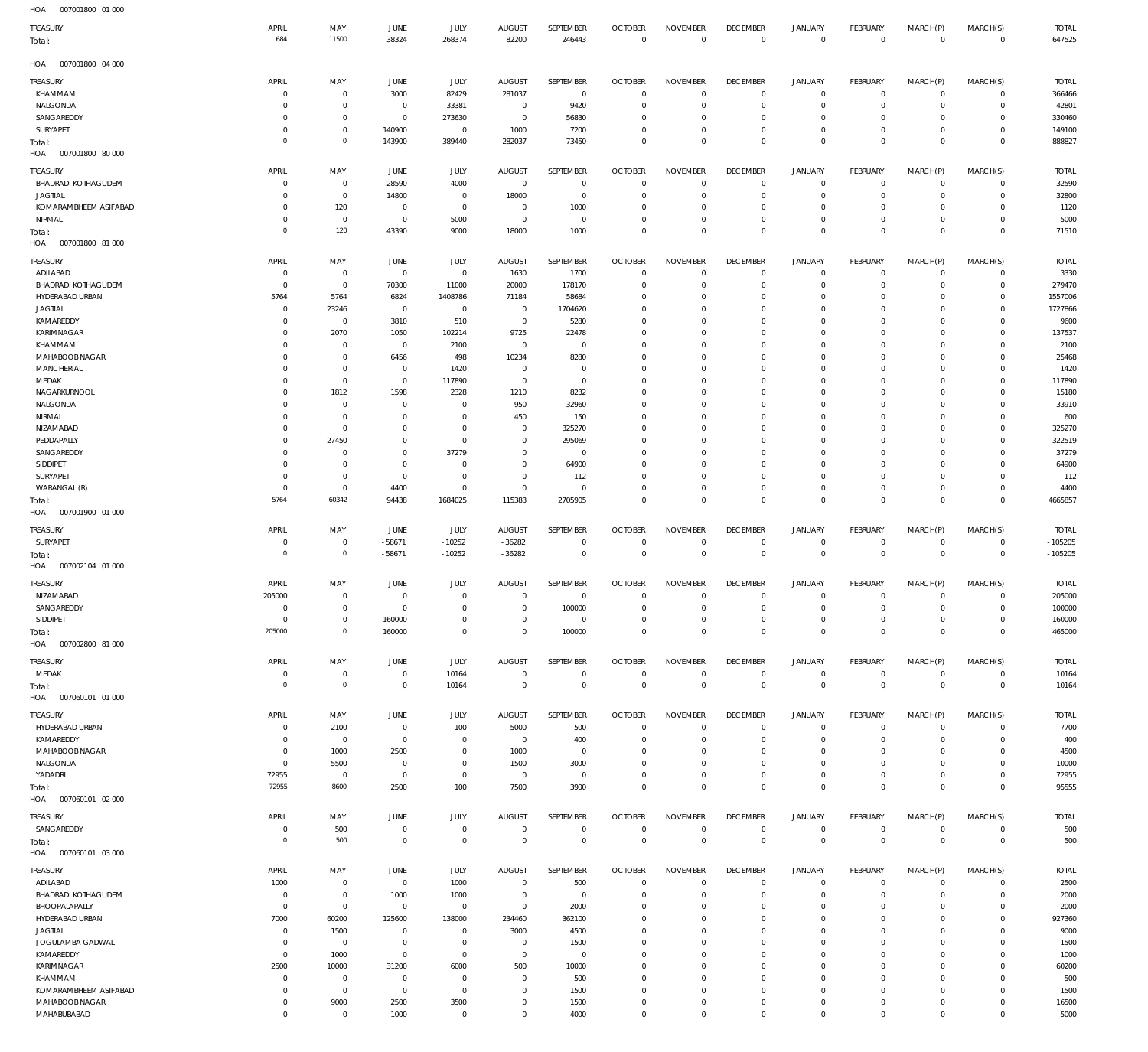007060101 03 000 HOA

| <b>TREASURY</b><br>MANCHERIAL         | APRIL<br>$\overline{0}$       | MAY<br>$\bf 0$                     | <b>JUNE</b><br>3000       | <b>JULY</b><br>$\mathbf 0$ | <b>AUGUST</b><br>1500      | SEPTEMBER<br>$\mathbf 0$ | <b>OCTOBER</b><br>$\overline{0}$ | <b>NOVEMBER</b><br>$\Omega$ | <b>DECEMBER</b><br>$\overline{0}$ | <b>JANUARY</b><br>$\circ$  | FEBRUARY<br>$\overline{0}$       | MARCH(P)<br>$\mathbf 0$    | MARCH(S)<br>$\overline{0}$       | <b>TOTAL</b><br>4500 |
|---------------------------------------|-------------------------------|------------------------------------|---------------------------|----------------------------|----------------------------|--------------------------|----------------------------------|-----------------------------|-----------------------------------|----------------------------|----------------------------------|----------------------------|----------------------------------|----------------------|
| NAGARKURNOOL                          | $\mathbf 0$                   | $\mathbf 0$                        | 800                       | 1000                       | $^{\circ}$                 | $\mathbf 0$              | $\Omega$                         | $\Omega$                    | $\mathbf 0$                       | $\mathbf 0$                | $\mathbf{0}$                     | $\mathbf 0$                | $\mathbf{0}$                     | 1800                 |
| NALGONDA                              | 1000                          | 14500                              | 2500                      | 11000                      | 4500                       | 12500                    | $\mathbf 0$                      | $\Omega$                    | $\mathbf 0$                       | $\mathbf 0$                | $\mathbf 0$                      | $\Omega$                   | $\mathbf 0$                      | 46000                |
| NIRMAL                                | $\mathbf 0$                   | $\mathbf 0$                        | 1000                      | $\mathbf 0$                | $\overline{0}$             | $\mathbf 0$              | $\mathbf 0$                      | $\Omega$                    | $\mathbf 0$                       | $\mathbf 0$                | $\mathbf{0}$                     | $\Omega$                   | $\mathbf{0}$                     | 1000                 |
| PEDDAPALLY                            | 0                             | $\mathsf{O}\xspace$                | 3500                      | $\mathbf 0$                | 3500                       | $\mathbf 0$              | $\mathbf 0$                      | $\Omega$<br>$\Omega$        | $\mathbf 0$                       | $\mathbf 0$                | $\mathbf 0$<br>$\Omega$          | $\Omega$                   | $\mathbf 0$<br>$\Omega$          | 7000                 |
| <b>RANGA REDDY</b><br>SANGAREDDY      | $\Omega$<br>$\Omega$          | 750<br>2000                        | 500<br>150                | $\mathbf 0$<br>$\mathbf 0$ | $^{\circ}$<br>6500         | $\mathbf 0$<br>1000      | $\Omega$<br>$\mathbf 0$          | $\Omega$                    | $\mathbf 0$<br>$\mathbf 0$        | $\mathbf 0$<br>$\mathbf 0$ | $\mathbf 0$                      | $\Omega$<br>$\Omega$       | $\mathbf 0$                      | 1250<br>9650         |
| SIDDIPET                              | 0                             | 750                                | $\overline{0}$            | $\mathbf 0$                | $\overline{0}$             | $\mathbf 0$              | $\Omega$                         | $\Omega$                    | $\mathbf 0$                       | $\mathbf 0$                | $\mathbf 0$                      | $\Omega$                   | $\Omega$                         | 750                  |
| SIRICILLA                             | $\Omega$                      | $\mathsf{O}\xspace$                | 300                       | 2000                       | 6000                       | 8500                     | $\mathbf 0$                      | $\Omega$                    | $\mathbf 0$                       | $\mathbf 0$                | $\mathbf 0$                      | $\Omega$                   | $\mathbf 0$                      | 16800                |
| SURYAPET                              | $\mathbf 0$                   | 500                                | 3500                      | 5500                       | 5000                       | 5000                     | $\mathbf 0$                      | $\Omega$                    | $\mathbf 0$                       | $\mathbf 0$                | $\mathbf 0$                      | $\Omega$                   | $\mathbf 0$                      | 19500                |
| VIKARABAD                             | $\mathbf 0$                   | $\bf 0$                            | 8000                      | 3000                       | 4500                       | 3500                     | $\Omega$                         | $\Omega$                    | $\mathbf 0$                       | $\mathbf 0$                | $\mathbf 0$                      | $\Omega$                   | $\mathbf 0$                      | 19000                |
| WANAPARTHY                            | $\mathbf 0$                   | $\mathbf 0$                        | $\overline{0}$            | 1620                       | 2000                       | 1500                     | $\mathbf 0$                      | $\Omega$                    | $\overline{0}$                    | $\mathbf 0$                | $\mathbf{0}$                     | $\Omega$                   | $\mathbf{0}$                     | 5120                 |
| Total:                                | 11500                         | 100200                             | 184550                    | 173620                     | 271460                     | 420100                   | $\mathbf 0$                      | $\Omega$                    | $\mathbf 0$                       | $\mathbf 0$                | $\mathbf 0$                      | $\Omega$                   | $\mathbf 0$                      | 1161430              |
| HOA  007060101  05  000               |                               |                                    |                           |                            |                            |                          |                                  |                             |                                   |                            |                                  |                            |                                  |                      |
| <b>TREASURY</b>                       | APRIL                         | MAY                                | <b>JUNE</b>               | JULY                       | <b>AUGUST</b>              | SEPTEMBER                | <b>OCTOBER</b>                   | <b>NOVEMBER</b>             | <b>DECEMBER</b>                   | <b>JANUARY</b>             | FEBRUARY                         | MARCH(P)                   | MARCH(S)                         | <b>TOTAL</b>         |
| <b>BHADRADI KOTHAGUDEM</b>            | 1000                          | 1000                               | 1000                      | 2000                       | $\overline{0}$             | $\mathbf 0$              | $\overline{0}$                   | $\mathbf 0$                 | $\overline{0}$                    | $\circ$                    | $\overline{0}$                   | $\mathbf 0$                | $\circ$                          | 5000                 |
| NAGARKURNOOL                          | 1000                          | $\mathsf{O}\xspace$                | $\overline{0}$            | 0                          | $\overline{0}$             | $\bf 0$                  | $\overline{0}$                   | $\mathbf 0$                 | $\overline{0}$                    | $\mathbf 0$                | $\overline{0}$                   | $\mathbf 0$                | $\overline{0}$                   | 1000                 |
| NIRMAL                                | $\mathbf 0$                   | $\mathsf{O}\xspace$                | 460                       | $\bf 0$                    | $\mathbf 0$                | $\mathbf 0$              | $\overline{0}$                   | $\mathbf 0$                 | $\overline{0}$                    | $\mathbf 0$                | $\mathbf{0}$                     | $\mathbf 0$                | $\mathbf{0}$                     | 460                  |
| WANAPARTHY                            | $\mathbf 0$                   | $\mathbf 0$                        | $\overline{0}$            | 500                        | $\mathbf 0$                | $\mathbf 0$              | $\overline{0}$                   | $\mathbf 0$                 | $\overline{0}$                    | $\mathbf 0$                | $\overline{0}$                   | $\mathbf 0$                | $\overline{0}$                   | 500                  |
| Total:                                | 2000                          | 1000                               | 1460                      | 2500                       | $\mathbf 0$                | $\mathbf 0$              | $\overline{0}$                   | $\mathbf 0$                 | $\overline{0}$                    | $\bf 0$                    | $\overline{0}$                   | $\mathbf 0$                | $\overline{0}$                   | 6960                 |
| HOA<br>007060101 07 000               |                               |                                    |                           |                            |                            |                          |                                  |                             |                                   |                            |                                  |                            |                                  |                      |
| <b>TREASURY</b>                       | <b>APRIL</b>                  | MAY                                | <b>JUNE</b>               | JULY                       | <b>AUGUST</b>              | SEPTEMBER                | <b>OCTOBER</b>                   | <b>NOVEMBER</b>             | <b>DECEMBER</b>                   | <b>JANUARY</b>             | FEBRUARY                         | MARCH(P)                   | MARCH(S)                         | <b>TOTAL</b>         |
| BHADRADI KOTHAGUDEM                   | $^{\circ}$                    | $\bf 0$                            | $\overline{0}$            | $\mathbf 0$                | $\overline{0}$             | 25000                    | $\overline{0}$                   | $\Omega$                    | $\overline{0}$                    | $\circ$                    | $\overline{0}$                   | $\mathbf{0}$               | $\overline{0}$                   | 25000                |
| HYDERABAD URBAN                       | $\mathbf 0$                   | 75000                              | 100000                    | 200000                     | 112700                     | 335000                   | $\overline{0}$                   | $\mathbf 0$                 | $\overline{0}$                    | $\mathbf 0$                | $\circ$                          | $\mathbf 0$                | $\circ$                          | 822700               |
| WARANGAL (U)                          | $\mathbf 0$                   | $\bf 0$                            | 25000                     | $\mathsf{O}\xspace$        | $\overline{0}$             | $\mathbf 0$              | $\overline{0}$                   | $\mathbf 0$                 | $\overline{0}$                    | $\mathbf 0$                | $\mathbf{0}$                     | $\mathbf 0$                | $\mathbf{0}$                     | 25000                |
| Total:                                | $\mathbf 0$                   | 75000                              | 125000                    | 200000                     | 112700                     | 360000                   | $\overline{0}$                   | $\mathbf 0$                 | $\overline{0}$                    | $\mathbf 0$                | $\overline{0}$                   | $\mathbf 0$                | $\overline{0}$                   | 872700               |
| HOA<br>007060109 01 800               |                               |                                    |                           |                            |                            |                          |                                  |                             |                                   |                            |                                  |                            |                                  |                      |
| <b>TREASURY</b>                       | APRIL                         | MAY                                | JUNE                      | JULY                       | <b>AUGUST</b>              | SEPTEMBER                | <b>OCTOBER</b>                   | <b>NOVEMBER</b>             | <b>DECEMBER</b>                   | <b>JANUARY</b>             | FEBRUARY                         | MARCH(P)                   | MARCH(S)                         | <b>TOTAL</b>         |
| HYDERABAD URBAN                       | 0                             | $\mathbf 0$                        | $\overline{0}$            | $\,0\,$                    | 12000                      | $\overline{0}$           | $\overline{0}$                   | $\mathbf 0$                 | $\overline{0}$                    | $\circ$                    | $\overline{0}$                   | $\mathbf 0$                | $\circ$                          | 12000                |
| <b>RANGA REDDY</b>                    | $\mathbf 0$                   | 15000                              | 15000                     | 20000                      | 84720                      | 50000                    | $\overline{0}$                   | $\mathbf 0$                 | $\overline{0}$                    | $\mathbf 0$                | $\overline{0}$                   | $\circ$                    | $\overline{0}$                   | 184720               |
| Total:                                | $\overline{0}$                | 15000                              | 15000                     | 20000                      | 96720                      | 50000                    | $\overline{0}$                   | $\mathbf 0$                 | $\overline{0}$                    | $\mathbf 0$                | $\overline{0}$                   | $\mathbf 0$                | $\overline{0}$                   | 196720               |
| HOA<br>007060109 02 001               |                               |                                    |                           |                            |                            |                          |                                  |                             |                                   |                            |                                  |                            |                                  |                      |
|                                       |                               |                                    |                           |                            |                            |                          |                                  |                             |                                   |                            |                                  |                            |                                  |                      |
| <b>TREASURY</b>                       | APRIL                         | MAY                                | JUNE                      | JULY                       | <b>AUGUST</b>              | SEPTEMBER                | <b>OCTOBER</b><br>$\Omega$       | <b>NOVEMBER</b><br>$\Omega$ | <b>DECEMBER</b>                   | <b>JANUARY</b>             | FEBRUARY                         | MARCH(P)                   | MARCH(S)                         | <b>TOTAL</b>         |
| HYDERABAD URBAN<br><b>RANGA REDDY</b> | $\mathbf 0$                   | 700000                             | $\mathbf{0}$              | 466000                     | $\mathbf{0}$<br>17399489   | $\mathbf 0$              | $\overline{0}$                   | $\Omega$                    | $\overline{0}$<br>$\overline{0}$  | $\mathbf 0$<br>$\mathbf 0$ | $\mathbf{0}$<br>$\circ$          | $\mathbf 0$<br>$\mathbf 0$ | $\overline{0}$<br>$\circ$        | 1166000<br>79039307  |
| SANGAREDDY                            | 2190704<br>$\mathbf 0$        | 8373792<br>$\bf 0$                 | 9286176<br>$\overline{0}$ | 13070625<br>$\mathbf 0$    | 50000                      | 28718521<br>$\mathbf 0$  | $\mathbf 0$                      | $\Omega$                    | $\mathbf 0$                       | $\mathbf 0$                | $\mathbf{0}$                     | $\Omega$                   | $\mathbf{0}$                     | 50000                |
| SURYAPET                              | $\mathbf 0$                   | $\mathbf 0$                        | $\overline{0}$            | 2160                       | $\mathbf 0$                | $\mathbf 0$              | $\mathbf 0$                      | $\Omega$                    | $\overline{0}$                    | $\mathbf 0$                | $\circ$                          | $\mathbf 0$                | $\mathbf{0}$                     | 2160                 |
| Total:                                | 2190704                       | 9073792                            | 9286176                   | 13538785                   | 17449489                   | 28718521                 | $\overline{0}$                   | $\mathbf 0$                 | $\overline{0}$                    | $\mathbf 0$                | $\overline{0}$                   | $\mathbf 0$                | $\overline{0}$                   | 80257467             |
| HOA<br>007060109 81 000               |                               |                                    |                           |                            |                            |                          |                                  |                             |                                   |                            |                                  |                            |                                  |                      |
|                                       |                               |                                    |                           |                            |                            |                          |                                  |                             |                                   |                            |                                  |                            |                                  |                      |
| <b>TREASURY</b>                       | APRIL                         | MAY                                | JUNE                      | JULY                       | <b>AUGUST</b>              | SEPTEMBER                | <b>OCTOBER</b>                   | <b>NOVEMBER</b>             | <b>DECEMBER</b>                   | <b>JANUARY</b>             | FEBRUARY                         | MARCH(P)                   | MARCH(S)                         | <b>TOTAL</b>         |
| <b>RANGA REDDY</b>                    | 5000                          | 17500                              | 10000                     | $\mathsf{O}\xspace$        | 2500                       | 11500                    | $\overline{0}$                   | $\mathbf 0$                 | $\overline{0}$                    | $\circ$                    | $\overline{0}$                   | $\mathbf 0$                | $\overline{0}$                   | 46500                |
| WARANGAL (U)                          | $\mathbf 0$<br>$\overline{0}$ | $\mathbf 0$<br>$\mathsf{O}\xspace$ | $\overline{0}$            | 10000                      | $\mathbf 0$                | $\overline{0}$           | $\overline{0}$<br>$\overline{0}$ | $\mathbf 0$<br>$\mathbf 0$  | $\overline{0}$<br>$\overline{0}$  | $\mathbf 0$<br>$\mathbf 0$ | $\overline{0}$<br>$\circ$        | $\mathbf 0$<br>$\mathbf 0$ | $\overline{0}$<br>$\mathbf{0}$   | 10000                |
| YADADRI                               | 5000                          | 17500                              | 200<br>10200              | 0<br>10000                 | $\overline{0}$<br>2500     | 100<br>11600             | $\overline{0}$                   | $\mathbf 0$                 | $\overline{0}$                    | $\mathbf 0$                | $\overline{0}$                   | $\Omega$                   | $\overline{0}$                   | 300<br>56800         |
| Total:<br>HOA   007060110   01   000  |                               |                                    |                           |                            |                            |                          |                                  |                             |                                   |                            |                                  |                            |                                  |                      |
|                                       |                               |                                    |                           |                            |                            |                          |                                  |                             |                                   |                            |                                  |                            |                                  |                      |
| TREASURY                              | APRIL                         | MAY                                | JUNE                      | <b>JULY</b>                | <b>AUGUST</b>              | SEPTEMBER                | <b>OCTOBER</b>                   | <b>NOVEMBER</b>             | <b>DECEMBER</b>                   | JANUARY                    | FEBRUARY                         | MARCH(P)                   | MARCH(S)                         | <b>TOTAL</b>         |
| ADILABAD                              | 24448                         | 575264                             | $\mathbf 0$               | 160723                     | $^{\circ}$                 | 27737                    | $\overline{0}$                   | $\mathbf 0$                 | $\overline{0}$                    | 0                          | $\mathbf{0}$                     | $\mathbf 0$                | $^{\circ}$                       | 788172               |
| <b>BHADRADI KOTHAGUDEM</b>            | 89184                         | 36777                              | 72745                     | $\mathbf 0$                | $\mathbf 0$                | $\mathbf 0$              | $\mathbf 0$                      | $\mathbf 0$                 | $\mathbf 0$                       | $\mathbf 0$                | $\circ$                          | $\mathbf 0$                | $\mathbf{0}$                     | 198706               |
| HYDERABAD URBAN<br><b>JAGTIAL</b>     | 94117<br>80407                | 1471063<br>21154                   | 10000<br>15870            | 6333<br>$\mathbf 0$        | 48928<br>$\mathbf 0$       | 245074<br>$\overline{0}$ | $\mathbf 0$<br>$\mathbf 0$       | $\mathbf 0$<br>$\Omega$     | $\mathbf 0$<br>$\mathbf 0$        | $\mathbf 0$<br>$\mathbf 0$ | $\mathbf{0}$<br>$\mathbf 0$      | $\Omega$<br>$\Omega$       | $\mathbf{0}$<br>$\mathbf 0$      | 1875515<br>117431    |
| KAMAREDDY                             | $\mathbf 0$                   | $\mathbf 0$                        | $\overline{0}$            | 143365                     | $\mathbf 0$                | 20311                    | $\mathbf 0$                      | $\Omega$                    | $\mathbf 0$                       | $\mathbf 0$                | $\mathbf{0}$                     | $\Omega$                   | $\mathbf{0}$                     | 163676               |
| KARIMNAGAR                            | 250000                        | 25907                              | 207363                    | 228410                     | 264320                     | 107655                   | $\mathbf 0$                      | $\Omega$                    | $\mathbf 0$                       | $\mathbf 0$                | $\mathbf 0$                      | $\Omega$                   | $\mathbf 0$                      | 1083655              |
| KHAMMAM                               | 273647                        | 3243                               | 315668                    | 182270                     | 320741                     | 126019                   | $\mathbf 0$                      | $\Omega$                    | $\mathbf 0$                       | $\mathbf 0$                | $\mathbf 0$                      | $\Omega$                   | $\mathbf 0$                      | 1221588              |
| MAHABOOB NAGAR                        | $\mathbf 0$                   | 35338                              | $\overline{0}$            | $\mathbf 0$                | $\mathbf 0$                | 200000                   | $\mathbf 0$                      | $\Omega$                    | $\mathbf 0$                       | $\mathbf 0$                | $\mathbf 0$                      | $\Omega$                   | $\mathbf 0$                      | 235338               |
| MAHABUBABAD                           | $\mathbf 0$                   | $\bf 0$                            | 200798                    | $\mathbf 0$                | $\mathbf 0$                | 115473                   | $\mathbf 0$                      | $\Omega$                    | $\mathbf 0$                       | $\mathbf 0$                | $\mathbf 0$                      | $\Omega$                   | $\mathbf 0$                      | 316271               |
| MANCHERIAL                            | $\mathbf 0$                   | $\mathsf{O}\xspace$                | $\overline{0}$            | $\Omega$                   | $\mathbf 0$                | 27636                    | $\mathbf 0$                      | $\Omega$                    | $\mathbf 0$                       | $\mathbf 0$                | $\mathbf 0$                      | $\Omega$                   | $\mathbf 0$                      | 27636                |
| NAGARKURNOOL                          | $\mathbf 0$                   | $\mathbf 0$                        | $\mathbf 0$               | $\Omega$                   | $\mathbf 0$                | 232551                   | $\mathbf 0$                      | $\mathbf 0$                 | $\mathbf 0$                       | $\mathbf 0$                | $\mathbf 0$                      | $\Omega$                   | $\mathbf 0$                      | 232551               |
| NALGONDA                              | 213804                        | 3185                               | $\mathbf 0$               | $\mathbf 0$                | $\mathbf 0$                | $\mathbf 0$              | $\mathbf 0$                      | $\Omega$                    | $\mathbf 0$                       | $\mathbf 0$                | $\mathbf 0$                      | $\Omega$                   | $\mathbf 0$                      | 216989               |
| NARAYANPET                            | $\mathbf 0$                   | 47751                              | $\mathbf 0$               | $\mathbf 0$                | 157621                     | $\mathbf 0$              | $\mathbf 0$                      | $\Omega$                    | $\mathbf 0$                       | $\mathbf 0$                | $\mathbf 0$                      | $\Omega$                   | $\mathbf 0$                      | 205372               |
| NIRMAL                                | $\mathbf 0$                   | 246418                             | $\bf 0$                   | $\mathbf 0$                | $\overline{0}$             | 44991                    | $\mathbf 0$                      | $\Omega$                    | $\mathbf 0$                       | $\mathbf 0$                | $^{\circ}$                       | $\Omega$                   | $\mathbf 0$                      | 291409               |
| NIZAMABAD                             | $\mathbf 0$                   | 15785                              | 135083                    | 241005                     | 98534                      | $\mathbf 0$              | $\mathbf 0$                      | $\mathbf 0$                 | $\mathbf 0$                       | $\mathbf 0$                | $\mathbf 0$                      | $\Omega$                   | $\mathbf 0$                      | 490407               |
| PEDDAPALLY                            | $\mathbf 0$                   | 11523                              | 135967                    | $\mathbf 0$                | $\mathbf 0$                | $\mathbf 0$              | $\mathbf 0$                      | $\Omega$                    | $\mathbf 0$                       | $\mathbf 0$                | $\mathbf 0$                      | $\Omega$                   | $\mathbf 0$                      | 147490               |
| <b>RANGA REDDY</b>                    | $\mathbf 0$                   | 58225                              | 27512                     | 224930                     | $\Omega$                   | $\mathbf 0$              | $\mathbf 0$                      | $\Omega$                    | $\mathbf 0$                       | $\mathbf 0$                | $\mathbf 0$                      | $\Omega$                   | $\mathbf 0$                      | 310667               |
| SANGAREDDY<br>SIDDIPET                | $\mathbf 0$<br>100000         | 22253<br>$\bf 0$                   | 1083443<br>$\overline{0}$ | $\mathbf 0$<br>$\mathbf 0$ | $\mathbf 0$<br>$\mathbf 0$ | $\mathbf 0$<br>52117     | $\mathbf 0$<br>$\mathbf 0$       | $\Omega$<br>$\Omega$        | $\mathbf 0$<br>$\mathbf 0$        | $\mathbf 0$<br>$\mathbf 0$ | $\mathbf 0$<br>$\mathbf 0$       | $\Omega$<br>$\Omega$       | $\mathbf 0$<br>$\mathbf 0$       | 1105696<br>152117    |
| WARANGAL (R)                          | 42612                         | $\bf 0$                            | 30657                     | $\mathbf 0$                | $\mathbf 0$                | $\mathbf 0$              | $\mathbf 0$                      | $\Omega$                    | $\mathbf 0$                       | $\mathbf 0$                | $\mathbf 0$                      | $\Omega$                   | $\mathbf 0$                      | 73269                |
| WARANGAL (U)                          | $\mathbf 0$                   | $\mathbf 0$                        | 2185                      | 597700                     | 165272                     | 616220                   | $\mathbf 0$                      | $\mathbf 0$                 | $\mathbf 0$                       | $\mathbf 0$                | $\mathbf 0$                      | $\mathbf 0$                | $\mathbf{0}$                     | 1381377              |
| Total:                                | 1168219                       | 2573886                            | 2237291                   | 1784736                    | 1055416                    | 1815784                  | $\mathbf 0$                      | $\Omega$                    | $\overline{0}$                    | $\mathbf 0$                | $\mathbf 0$                      | $\Omega$                   | $\mathbf 0$                      | 10635332             |
| HOA  007060115  01  800               |                               |                                    |                           |                            |                            |                          |                                  |                             |                                   |                            |                                  |                            |                                  |                      |
|                                       |                               |                                    |                           |                            |                            |                          |                                  |                             |                                   |                            |                                  |                            |                                  |                      |
| <b>TREASURY</b>                       | APRIL                         | MAY                                | JUNE                      | <b>JULY</b>                | <b>AUGUST</b>              | SEPTEMBER                | <b>OCTOBER</b>                   | <b>NOVEMBER</b>             | <b>DECEMBER</b>                   | <b>JANUARY</b>             | FEBRUARY                         | MARCH(P)                   | MARCH(S)                         | <b>TOTAL</b>         |
| PAO - TS NEW DELHI                    | 388924<br>388924              | 27000<br>27000                     | 17500                     | 47200<br>47200             | 68400<br>68400             | 458730<br>458730         | $\overline{0}$<br>$\overline{0}$ | $\mathbf 0$<br>$\mathbf 0$  | $\overline{0}$<br>$\overline{0}$  | $\circ$<br>$\mathbf 0$     | $\overline{0}$<br>$\overline{0}$ | 0<br>$\mathbf 0$           | $\overline{0}$<br>$\overline{0}$ | 1007754<br>1007754   |
| Total:<br>HOA<br>007060115 02 800     |                               |                                    | 17500                     |                            |                            |                          |                                  |                             |                                   |                            |                                  |                            |                                  |                      |
|                                       |                               |                                    |                           |                            |                            |                          |                                  |                             |                                   |                            |                                  |                            |                                  |                      |
| <b>TREASURY</b>                       | APRIL                         | MAY                                | JUNE                      | <b>JULY</b>                | <b>AUGUST</b>              | SEPTEMBER                | <b>OCTOBER</b>                   | <b>NOVEMBER</b>             | <b>DECEMBER</b>                   | <b>JANUARY</b>             | FEBRUARY                         | MARCH(P)                   | MARCH(S)                         | <b>TOTAL</b>         |
| HYDERABAD URBAN                       | $\mathbf 0$                   | $\bf 0$                            | 55900                     | 36707                      | $\overline{0}$             | 16428                    | $\overline{0}$                   | $\mathbf 0$                 | $\overline{0}$                    | $\circ$                    | $\overline{0}$                   | $\circ$                    | $\overline{0}$                   | 109035               |
| Total:                                | $\mathbf 0$                   | $\mathsf{O}\xspace$                | 55900                     | 36707                      | $\bf 0$                    | 16428                    | $\overline{0}$                   | $\mathbf 0$                 | $\overline{0}$                    | $\mathbf 0$                | $\overline{0}$                   | $\mathbf 0$                | $\overline{0}$                   | 109035               |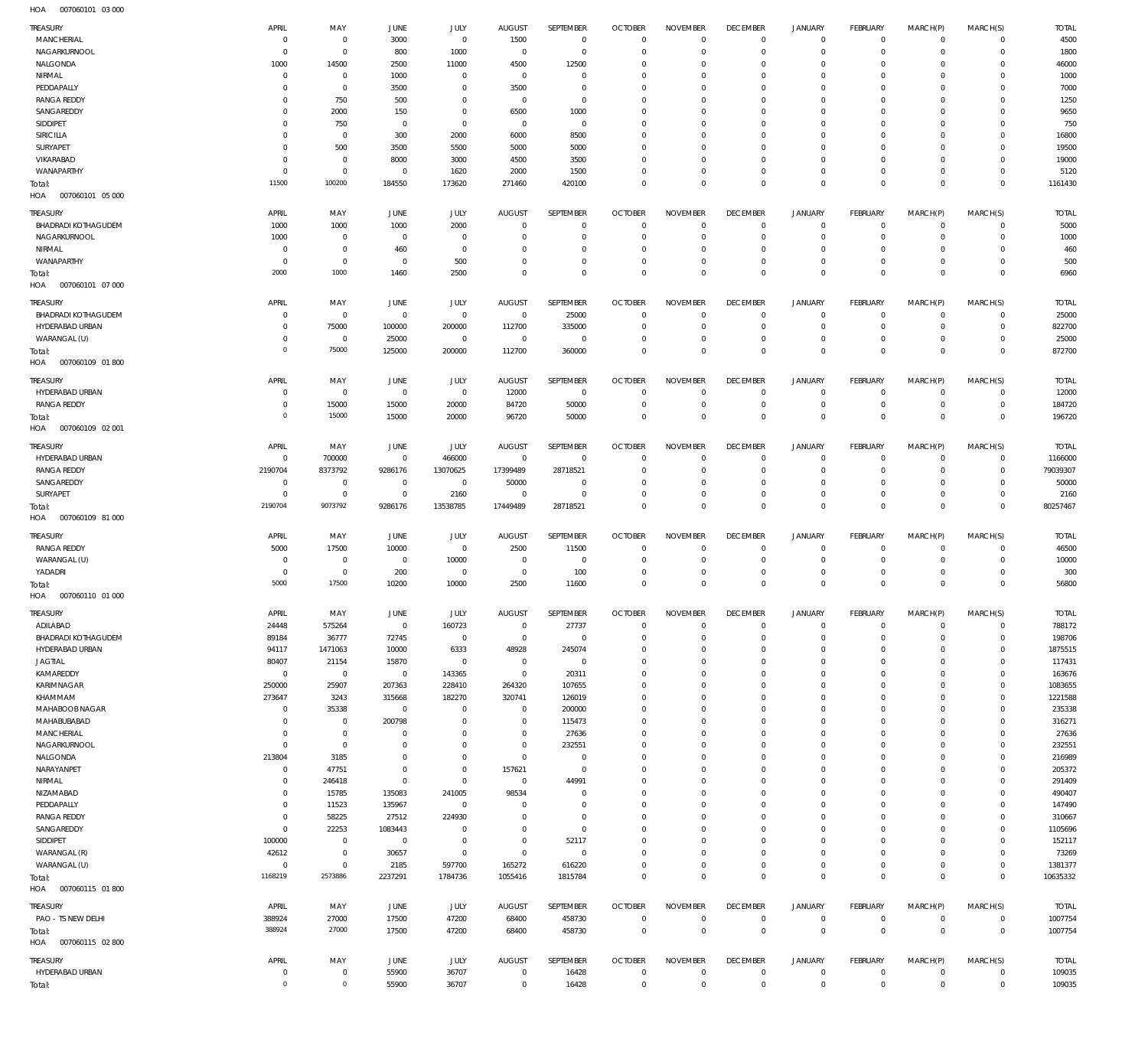| ,,,,,<br>001000111                     |                            |                        |                          |                             |                                 |                          |                                  |                                 |                                |                                    |                                    |                            |                            |                       |
|----------------------------------------|----------------------------|------------------------|--------------------------|-----------------------------|---------------------------------|--------------------------|----------------------------------|---------------------------------|--------------------------------|------------------------------------|------------------------------------|----------------------------|----------------------------|-----------------------|
| <b>TREASURY</b>                        | APRIL                      | MAY                    | JUNE                     | JULY                        | <b>AUGUST</b>                   | SEPTEMBER                | <b>OCTOBER</b>                   | <b>NOVEMBER</b>                 | <b>DECEMBER</b>                | <b>JANUARY</b>                     | FEBRUARY                           | MARCH(P)                   | MARCH(S)                   | <b>TOTAL</b>          |
| HYDERABAD URBAN                        | 343103<br>$^{\circ}$       | 100                    | 200<br>$\Omega$          | 400                         | 2900                            | $\mathbf 0$              | $^{\circ}$<br>$^{\circ}$         | $^{\circ}$<br>$\overline{0}$    | $\mathbf 0$                    | 0<br>$\mathbf 0$                   | $^{\circ}$                         | $\mathbf 0$<br>$\mathbf 0$ | $\circ$<br>$\circ$         | 346703<br>1000        |
| KHAMMAM<br>Total:                      | 343103                     | $\overline{0}$<br>100  | 200                      | $\overline{0}$<br>400       | 1000<br>3900                    | $\,0\,$<br>$\mathbf 0$   | $\Omega$                         | $\mathbf 0$                     | $\mathbf 0$<br>$\mathbf 0$     | $\mathbf 0$                        | $\mathbf 0$<br>$\overline{0}$      | $\mathbf 0$                | $\overline{0}$             | 347703                |
| HOA<br>007060117 01 001                |                            |                        |                          |                             |                                 |                          |                                  |                                 |                                |                                    |                                    |                            |                            |                       |
|                                        |                            |                        |                          |                             |                                 |                          |                                  |                                 |                                |                                    |                                    |                            |                            |                       |
| TREASURY<br>HYDERABAD URBAN            | APRIL<br>700               | MAY<br>500             | JUNE                     | JULY<br>1500                | <b>AUGUST</b><br>2500           | SEPTEMBER<br>1100        | <b>OCTOBER</b><br>$\overline{0}$ | <b>NOVEMBER</b><br>$^{\circ}$   | <b>DECEMBER</b><br>$\mathbf 0$ | <b>JANUARY</b><br>0                | FEBRUARY<br>$\overline{0}$         | MARCH(P)<br>$\mathbf 0$    | MARCH(S)<br>$\circ$        | <b>TOTAL</b><br>10900 |
| <b>RANGA REDDY</b>                     | $\circ$                    | $\overline{0}$         | 4600<br>$\overline{0}$   | 500                         | $\overline{0}$                  | 100                      | $\overline{0}$                   | $\mathbf 0$                     | 0                              | $\mathsf{O}$                       | $\overline{0}$                     | $\mathbf 0$                | $\circ$                    | 600                   |
| Total:                                 | 700                        | 500                    | 4600                     | 2000                        | 2500                            | 1200                     | $\Omega$                         | $\mathbf 0$                     | $^{\circ}$                     | $\mathbb O$                        | $^{\circ}$                         | $\mathbf 0$                | $\overline{0}$             | 11500                 |
| HOA<br>007060117 01 800                |                            |                        |                          |                             |                                 |                          |                                  |                                 |                                |                                    |                                    |                            |                            |                       |
|                                        |                            |                        |                          |                             |                                 |                          |                                  |                                 | <b>DECEMBER</b>                |                                    |                                    |                            |                            |                       |
| TREASURY<br><b>BHADRADI KOTHAGUDEM</b> | APRIL<br>$^{\circ}$        | MAY<br>$\overline{0}$  | JUNE<br>$\Omega$         | JULY<br>1000                | <b>AUGUST</b><br>$\overline{0}$ | SEPTEMBER<br>$\mathbf 0$ | <b>OCTOBER</b><br>$\overline{0}$ | <b>NOVEMBER</b><br>$^{\circ}$   | $^{\circ}$                     | <b>JANUARY</b><br>$\mathbf 0$      | FEBRUARY<br>$^{\circ}$             | MARCH(P)<br>$\mathbf 0$    | MARCH(S)<br>$^{\circ}$     | <b>TOTAL</b><br>1000  |
| HYDERABAD URBAN                        | 500                        | 3000                   | 6500                     | 9100                        | 7600                            | 16000                    | 0                                | $\overline{0}$                  | $\mathbf 0$                    | $\mathbf 0$                        | $^{\circ}$                         | $\Omega$                   | $\mathbf 0$                | 42700                 |
| <b>JAGTIAL</b>                         | $\circ$                    | 500                    | $\overline{0}$           | 1000                        | 500                             | 1000                     | 0                                | $^{\circ}$                      | 0                              | $^{\circ}$                         | $^{\circ}$                         | $\Omega$                   | $\mathbf 0$                | 3000                  |
| KARIMNAGAR                             | $\Omega$                   | 500                    | $\Omega$                 | 1000                        | $^{\circ}$                      | 2500                     | $\Omega$                         | $^{\circ}$                      | 0                              | $^{\circ}$                         | 0                                  | $\Omega$                   | $\mathbf 0$                | 4000                  |
| KHAMMAM                                | 1000                       | 3500                   | 15500                    | 21500                       | 14000                           | 14000                    | $\Omega$                         | $^{\circ}$                      | 0                              | $^{\circ}$                         | $^{\circ}$                         | $\Omega$                   | $\mathbf 0$                | 69500                 |
| MAHABOOB NAGAR                         | $\overline{0}$             | $\overline{0}$         | 500                      | $\overline{0}$              | 1000                            | 500                      | 0                                | $^{\circ}$                      | 0                              | $\mathbf 0$                        | 0                                  | $\Omega$                   | $\mathbf 0$                | 2000                  |
| MEDCHAL                                | $^{\circ}$                 | 1000                   | 1500                     | 2500                        | 1700                            | 4500                     | $\Omega$                         | $\Omega$                        | 0                              | $^{\circ}$                         | $^{\circ}$                         | $\Omega$                   | $\mathbf 0$                | 11200                 |
| NAGARKURNOOL                           | $\circ$                    | $\overline{0}$         | $\Omega$                 | $\overline{0}$              | 1000                            | 1000                     | 0                                | $^{\circ}$                      | 0                              | $\mathbf 0$                        | 0                                  | $\Omega$                   | $\mathbf 0$                | 2000                  |
| NALGONDA<br>NARAYANPET                 | $\Omega$<br>$\overline{0}$ | $\overline{0}$<br>500  | $\Omega$<br>$\Omega$     | $\overline{0}$<br>500       | $\mathbf 0$<br>$\overline{0}$   | 500<br>2500              | $\Omega$<br>$\circ$              | $\Omega$<br>$^{\circ}$          | 0<br>0                         | $^{\circ}$<br>$\mathbf 0$          | $^{\circ}$<br>$^{\circ}$           | $\Omega$<br>$\Omega$       | $\mathbf 0$<br>$\mathbf 0$ | 500<br>3500           |
| NIZAMABAD                              | $^{\circ}$                 | 500                    | 1500                     | 1000                        | 2500                            | 5500                     | $\Omega$                         | $^{\circ}$                      | 0                              | $^{\circ}$                         | 0                                  | $\Omega$                   | $\mathbf 0$                | 11000                 |
| PEDDAPALLY                             | 500                        | $\overline{0}$         | $\Omega$                 | $\overline{0}$              | $\mathbf 0$                     | 500                      | $\Omega$                         | $^{\circ}$                      | 0                              | $\mathbf 0$                        | $^{\circ}$                         | $\Omega$                   | $\mathbf 0$                | 1000                  |
| <b>RANGA REDDY</b>                     | $\circ$                    | $\overline{0}$         | 2000                     | 2500                        | 1000                            | 1500                     | C                                | $^{\circ}$                      | 0                              | $^{\circ}$                         | 0                                  | $\Omega$                   | $\mathbf 0$                | 7000                  |
| SIRICILLA                              | $^{\circ}$                 | $\overline{0}$         | $\Omega$                 | 1000                        | $\Omega$                        | $\overline{0}$           | $\Omega$                         | $^{\circ}$                      | $\mathbf 0$                    | $\mathbf 0$                        | $\Omega$                           | $\Omega$                   | $\mathbf 0$                | 1000                  |
| WANAPARTHY                             | $\circ$                    | $\overline{0}$         | $\Omega$                 | $\mathbf{0}$                | 0                               | 1000                     | $\Omega$                         | $^{\circ}$                      | 0                              | $\mathbf 0$                        | $^{\circ}$                         | $\Omega$                   | $\mathbf 0$                | 1000                  |
| WARANGAL (U)                           | $\circ$                    | $\overline{0}$         | $\Omega$                 | $\overline{0}$              | $\Omega$                        | 500                      | $\Omega$                         | $^{\circ}$                      | $\mathbf 0$                    | $\mathbf 0$                        | $^{\circ}$                         | $\mathbf 0$                | $\mathbf 0$                | 500                   |
| Total:                                 | 2000                       | 9500                   | 27500                    | 41100                       | 29300                           | 51500                    | $^{\circ}$                       | $\mathbf 0$                     | $\mathbf 0$                    | $\mathbf 0$                        | $\overline{0}$                     | $\mathbf 0$                | $\overline{0}$             | 160900                |
| HOA<br>007060118 01 000                |                            |                        |                          |                             |                                 |                          |                                  |                                 |                                |                                    |                                    |                            |                            |                       |
| <b>TREASURY</b>                        | APRIL                      | MAY                    | JUNE                     | JULY                        | <b>AUGUST</b>                   | SEPTEMBER                | <b>OCTOBER</b>                   | <b>NOVEMBER</b>                 | <b>DECEMBER</b>                | <b>JANUARY</b>                     | FEBRUARY                           | MARCH(P)                   | MARCH(S)                   | <b>TOTAL</b>          |
| HYDERABAD URBAN                        | 1677                       | 31370                  | 1014                     | 5302                        | 6963                            | 5540                     | C                                | $\overline{0}$                  | $\mathbf 0$                    | 0                                  | $\mathbf 0$                        | $\mathbf 0$                | $\circ$                    | 51866                 |
| NALGONDA                               | $^{\circ}$                 | 2000                   | $\mathbf{0}$             | $\overline{0}$              | - 0                             | $\,0\,$                  | $\overline{0}$                   | $\mathbf 0$                     | $\mathbf 0$                    | $\mathsf{O}$                       | $\mathbf 0$                        | $\mathbf 0$                | $\circ$                    | 2000                  |
| <b>RANGA REDDY</b>                     | $\Omega$<br>1677           | $\overline{0}$         | $\Omega$                 | 290                         | $^{\circ}$                      | $\,0\,$                  | C                                | $^{\circ}$                      | $^{\circ}$                     | $\mathbf 0$                        | $\mathbf 0$                        | $\mathbf 0$                | $\circ$                    | 290                   |
| Total:<br>HOA<br>007060118 25 000      |                            | 33370                  | 1014                     | 5592                        | 6963                            | 5540                     | $^{\circ}$                       | $\mathbf 0$                     | $\mathbf 0$                    | $\mathbb O$                        | $\overline{0}$                     | $\mathbf 0$                | $\overline{0}$             | 54156                 |
|                                        |                            |                        |                          |                             |                                 |                          |                                  |                                 |                                |                                    |                                    |                            |                            |                       |
| <b>TREASURY</b>                        | APRIL                      | MAY                    | JUNE                     | JULY                        | <b>AUGUST</b>                   | SEPTEMBER                | <b>OCTOBER</b>                   | <b>NOVEMBER</b>                 | <b>DECEMBER</b>                | <b>JANUARY</b>                     | FEBRUARY                           | MARCH(P)                   | MARCH(S)                   | <b>TOTAL</b>          |
| HYDERABAD URBAN                        | 77                         | 774                    | 1484                     | 3710                        | 570                             | 5048                     | $\Omega$                         | $\Omega$                        | $\mathbf 0$                    | $^{\circ}$                         | $^{\circ}$                         | $\Omega$                   | $\mathbf 0$                | 11663                 |
| KARIMNAGAR<br>KHAMMAM                  | $^{\circ}$<br>$^{\circ}$   | $\overline{0}$<br>2000 | $\Omega$<br>$\Omega$     | $\mathbf{0}$<br>$\mathbf 0$ | 104<br>$\Omega$                 | $\overline{0}$<br>70     | 0<br>0                           | $^{\circ}$<br>$\overline{0}$    | $\mathbf 0$<br>0               | $\mathbf 0$<br>$\mathbf 0$         | $^{\circ}$<br>$^{\circ}$           | $\Omega$<br>$\Omega$       | $\mathbf 0$<br>$\mathbf 0$ | 104<br>2070           |
| KOMARAMBHEEM ASIFABAD                  | 3000                       | $\overline{0}$         | $\Omega$                 | $\overline{0}$              | $\Omega$                        | $\overline{0}$           | $\Omega$                         | $^{\circ}$                      | $\mathbf 0$                    | $\mathbf 0$                        | $^{\circ}$                         | $\Omega$                   | $\mathbf 0$                | 3000                  |
| MAHABOOB NAGAR                         | $^{\circ}$                 | $\overline{0}$         | 570                      | $\overline{0}$              | $\Omega$                        | $\overline{0}$           | $\Omega$                         | $^{\circ}$                      | 0                              | $\mathbf 0$                        | 0                                  | $\Omega$                   | $\mathbf 0$                | 570                   |
| NAGARKURNOOL                           | $\Omega$                   | 690                    | $\Omega$                 | 1000                        | $\Omega$                        | $\mathbf 0$              | $\Omega$                         | $^{\circ}$                      | 0                              | $\mathbf 0$                        | $^{\circ}$                         | $\Omega$                   | $\mathbf 0$                | 1690                  |
| NALGONDA                               | $\circ$                    | $\overline{0}$         | $\Omega$                 | 84                          | $\Omega$                        | $\mathbf 0$              | $\Omega$                         | $^{\circ}$                      | 0                              | $\mathbf 0$                        | $^{\circ}$                         | $\Omega$                   | $\mathbf 0$                | 84                    |
| NIZAMABAD                              | $\Omega$                   | $\overline{0}$         | $\Omega$                 | $\Omega$                    | $\Omega$                        | 800                      | $\Omega$                         | $^{\circ}$                      | 0                              | $\mathbf 0$                        | 0                                  | $\Omega$                   | $\mathbf 0$                | 800                   |
| SANGAREDDY                             | $\circ$                    | 2000                   | $\Omega$                 | $\Omega$                    | $\Omega$                        | $\overline{0}$           | $\Omega$                         | $^{\circ}$                      | 0                              | $\mathbf 0$                        | 0                                  | $\Omega$                   | $\mathbf 0$                | 2000                  |
| SIDDIPET                               | $\Omega$                   | $^{\circ}$             | 80                       | $\Omega$                    | $\Omega$                        | $\mathbf 0$              | $\Omega$                         | $^{\circ}$                      | $\Omega$                       | $\mathbf 0$                        | $\Omega$                           | $\Omega$                   | $\mathbf 0$                | 80                    |
| WARANGAL (U)                           | $\overline{0}$             | $\overline{0}$         | $\Omega$                 | $\overline{0}$              | $\overline{0}$                  | 56                       | $\overline{0}$                   | $\mathbf{0}$                    | $\Omega$                       | $\Omega$                           | $\Omega$                           | $\Omega$<br>$\mathbf 0$    | $\Omega$                   | 56                    |
| YADADRI                                | $\overline{0}$<br>3077     | $\overline{0}$<br>5464 | $\mathbf{0}$<br>2134     | $\overline{0}$<br>4794      | 500<br>1174                     | $\,0\,$<br>5974          | $\overline{0}$<br>$\mathbf 0$    | $\mathbf 0$<br>$\mathbf 0$      | $\mathbf 0$<br>$\mathbf 0$     | $\mathbf 0$<br>$\mathsf{O}\xspace$ | $\mathsf{O}\xspace$<br>$\mathbf 0$ | $\mathbf 0$                | $\mathbb O$<br>$\,0\,$     | 500<br>22617          |
| Total:<br>HOA<br>007060800 01 000      |                            |                        |                          |                             |                                 |                          |                                  |                                 |                                |                                    |                                    |                            |                            |                       |
|                                        |                            |                        |                          |                             |                                 |                          |                                  |                                 |                                |                                    |                                    |                            |                            |                       |
| <b>TREASURY</b>                        | APRIL                      | MAY                    | JUNE                     | JULY                        | <b>AUGUST</b>                   | SEPTEMBER                | <b>OCTOBER</b><br>$\overline{0}$ | <b>NOVEMBER</b><br>$\mathbf{0}$ | <b>DECEMBER</b>                | <b>JANUARY</b>                     | FEBRUARY                           | MARCH(P)                   | MARCH(S)                   | <b>TOTAL</b>          |
| HYDERABAD URBAN<br>PAO - TS NEW DELHI  | 8039<br>$\circ$            | 8039<br>$\overline{0}$ | 330177<br>$\overline{0}$ | 96716<br>$\overline{0}$     | $\mathbf 0$<br>$\Omega$         | 57082<br>$\,0\,$         | $\overline{0}$                   | $\mathbf{0}$                    | $\mathbb O$<br>$\mathbf 0$     | $\mathbf 0$<br>$\mathsf{O}$        | $\overline{0}$<br>$\overline{0}$   | $\mathbf 0$<br>$\mathbf 0$ | $\circ$<br>$\circ$         | 500053<br>$\mathbf 0$ |
| PPO - MOTIGALLY (TELANGANA)            | 468634                     | $\overline{0}$         | $\overline{0}$           | $\mathbf 0$                 | 0                               | $\,0\,$                  | 0                                | $\mathbf 0$                     | $\mathbf 0$                    | 0                                  | $\mathbf 0$                        | $\mathbf 0$                | $\circ$                    | 468634                |
| <b>RANGA REDDY</b>                     | $^{\circ}$                 | $\overline{0}$         | 45105                    | $\mathbf 0$                 | $\overline{0}$                  | $\mathbf 0$              | $\Omega$                         | $^{\circ}$                      | $\mathbf 0$                    | $\mathsf{O}$                       | $^{\circ}$                         | $\mathbf 0$                | $\mathbf{0}$               | 45105                 |
| SIDDIPET                               | $\overline{0}$             | 8980                   | 25250                    | 300                         | 200                             | 250                      | 0                                | $\mathbf 0$                     | $\mathbf 0$                    | $\mathsf{O}$                       | $\mathbf 0$                        | $\mathbf 0$                | $\circ$                    | 34980                 |
| Total:                                 | 476673                     | 17019                  | 400532                   | 97016                       | 200                             | 57332                    | $^{\circ}$                       | $\mathbf 0$                     | $\mathbf 0$                    | $\mathsf{O}\xspace$                | $\mathbf 0$                        | $\mathbf 0$                | $\overline{0}$             | 1048772               |
| HOA<br>007060800 08 000                |                            |                        |                          |                             |                                 |                          |                                  |                                 |                                |                                    |                                    |                            |                            |                       |
| TREASURY                               | APRIL                      | MAY                    | JUNE                     | JULY                        | <b>AUGUST</b>                   | SEPTEMBER                | <b>OCTOBER</b>                   | <b>NOVEMBER</b>                 | <b>DECEMBER</b>                | JANUARY                            | FEBRUARY                           | MARCH(P)                   | MARCH(S)                   | <b>TOTAL</b>          |
| SIDDIPET                               | $\mathbf 0$                | $\overline{0}$         | 50                       | $\overline{0}$              | $\mathbf 0$                     | $\,0\,$                  | $\,0\,$                          | $\mathbf 0$                     | $\mathbf 0$                    | $\mathsf{O}$                       | $\mathbf 0$                        | $\mathbf 0$                | $\overline{0}$             | 50                    |
| Total:                                 | $\circ$                    | $\circ$                | 50                       | $\mathbf 0$                 | $\mathbf 0$                     | $\mathbb O$              | $\mathbf 0$                      | $\mathbb O$                     | $\mathbb O$                    | $\mathbf 0$                        | $\overline{0}$                     | $\mathbf 0$                | $\,0\,$                    | 50                    |
| 007060800 10 000<br>HOA                |                            |                        |                          |                             |                                 |                          |                                  |                                 |                                |                                    |                                    |                            |                            |                       |
| TREASURY                               | APRIL                      | MAY                    | JUNE                     | JULY                        | <b>AUGUST</b>                   | SEPTEMBER                | <b>OCTOBER</b>                   | <b>NOVEMBER</b>                 | <b>DECEMBER</b>                | <b>JANUARY</b>                     | FEBRUARY                           | MARCH(P)                   | MARCH(S)                   | <b>TOTAL</b>          |
| MEDCHAL                                | $\mathbf 0$                | $\overline{0}$         | 4000                     | $\,0\,$                     | $\mathbf 0$                     | $\,0\,$                  | $\mathbf 0$                      | $\mathbf 0$                     | $\mathbb O$                    | $\mathsf{O}$                       | $\mathbf 0$                        | $\overline{0}$             | $\overline{0}$             | 4000                  |
| Total:                                 | $\Omega$                   | $\circ$                | 4000                     | $\mathbf 0$                 | $\overline{0}$                  | $\,0\,$                  | $\mathbf 0$                      | $\mathbf 0$                     | $\mathbb O$                    | $\mathbb O$                        | $\mathbf 0$                        | $\bf 0$                    | $\overline{0}$             | 4000                  |
| 007060800 14 000<br>HOA                |                            |                        |                          |                             |                                 |                          |                                  |                                 |                                |                                    |                                    |                            |                            |                       |
| TREASURY                               | APRIL                      | MAY                    | JUNE                     | JULY                        | <b>AUGUST</b>                   | SEPTEMBER                | <b>OCTOBER</b>                   | <b>NOVEMBER</b>                 | <b>DECEMBER</b>                | <b>JANUARY</b>                     | FEBRUARY                           | MARCH(P)                   | MARCH(S)                   | <b>TOTAL</b>          |
| HYDERABAD URBAN                        | 400                        | 4510                   | 750                      | 11100                       | 20100                           | 14450                    | $\mathbb O$                      | $\mathbf 0$                     | $\mathbb O$                    | $\mathsf{O}$                       | $\mathbf 0$                        | $\mathbf 0$                | $\overline{0}$             | 51310                 |
| Total:                                 | 400                        | 4510                   | 750                      | 11100                       | 20100                           | 14450                    | $\,0\,$                          | $\mathbb O$                     | $\mathbb O$                    | $\mathbb O$                        | $\mathbf 0$                        | $\mathbf 0$                | $\,0\,$                    | 51310                 |
| HOA  007060800  16 000                 |                            |                        |                          |                             |                                 |                          |                                  |                                 |                                |                                    |                                    |                            |                            |                       |
| TREASURY                               | APRIL                      | MAY                    | JUNE                     | JULY                        | <b>AUGUST</b>                   | SEPTEMBER                | <b>OCTOBER</b>                   | <b>NOVEMBER</b>                 | <b>DECEMBER</b>                | <b>JANUARY</b>                     | FEBRUARY                           | MARCH(P)                   | MARCH(S)                   | <b>TOTAL</b>          |
| <b>BHADRADI KOTHAGUDEM</b>             | $\mathbf 0$                | $\overline{0}$         | $\mathbf 0$              | 250                         | 250                             | 250                      | C                                | $\overline{0}$                  | $\mathbf 0$                    | 0                                  | $\mathbf 0$                        | $\mathbf 0$                | $\circ$                    | 750                   |
| HYDERABAD URBAN                        | 81167                      | 41416                  | 28136                    | 35529                       | 5849                            | 13072                    | $\overline{0}$                   | $\mathbf 0$                     | $\mathbf 0$                    | $\mathsf{O}$                       | $\overline{0}$                     | $\mathbf 0$                | $\circ$                    | 205169                |
| MAHABOOB NAGAR                         | $\circ$                    | $\overline{0}$         | 250                      | 250                         | 250                             | $\,0\,$                  | $\circ$                          | $^{\circ}$                      | $\mathbf 0$                    | $\mathsf{O}$                       | $\mathbf 0$                        | $\mathbf 0$                | $\circ$                    | 750                   |
| NARAYANPET                             | $\circ$                    | $\overline{0}$         | $\overline{0}$           | 250                         | 250                             | 250                      | 0                                | $^{\circ}$                      | $\mathbf 0$                    | $\mathsf{O}$                       | $^{\circ}$                         | $\mathbf 0$                | $\circ$                    | 750                   |
| NIRMAL                                 | $\overline{0}$             | $\overline{0}$         | 500                      | 500                         | 250                             | 250                      | $\Omega$                         | $\mathbf{0}$                    | $\mathbf 0$                    | $\mathsf{O}$                       | $^{\circ}$                         | $\mathbf 0$                | $\mathbf{0}$               | 1500                  |
| PAO - TELANGANA HYDERABAD              | 2500                       | 9115<br>250            | 11865                    | 19480                       | 10865                           | 10615                    | $^{\circ}$<br>$\circ$            | $\mathbf 0$<br>$\mathbf 0$      | $\mathbf 0$<br>$\mathbb O$     | $\mathsf{O}$<br>$\mathbf 0$        | $^{\circ}$<br>$\mathbf 0$          | $\mathbf 0$<br>$\mathbf 0$ | $\circ$<br>$\circ$         | 64440                 |
| WARANGAL (U)<br>Total:                 | $\mathbf 0$<br>83667       | 50781                  | 250<br>41001             | 500<br>56759                | 250<br>17964                    | 250<br>24687             | $\overline{0}$                   | $\mathbf 0$                     | $\mathbf 0$                    | $\mathbf 0$                        | $\mathbf 0$                        | $\mathbf 0$                | $\mathbf{0}$               | 1500<br>274859        |
|                                        |                            |                        |                          |                             |                                 |                          |                                  |                                 |                                |                                    |                                    |                            |                            |                       |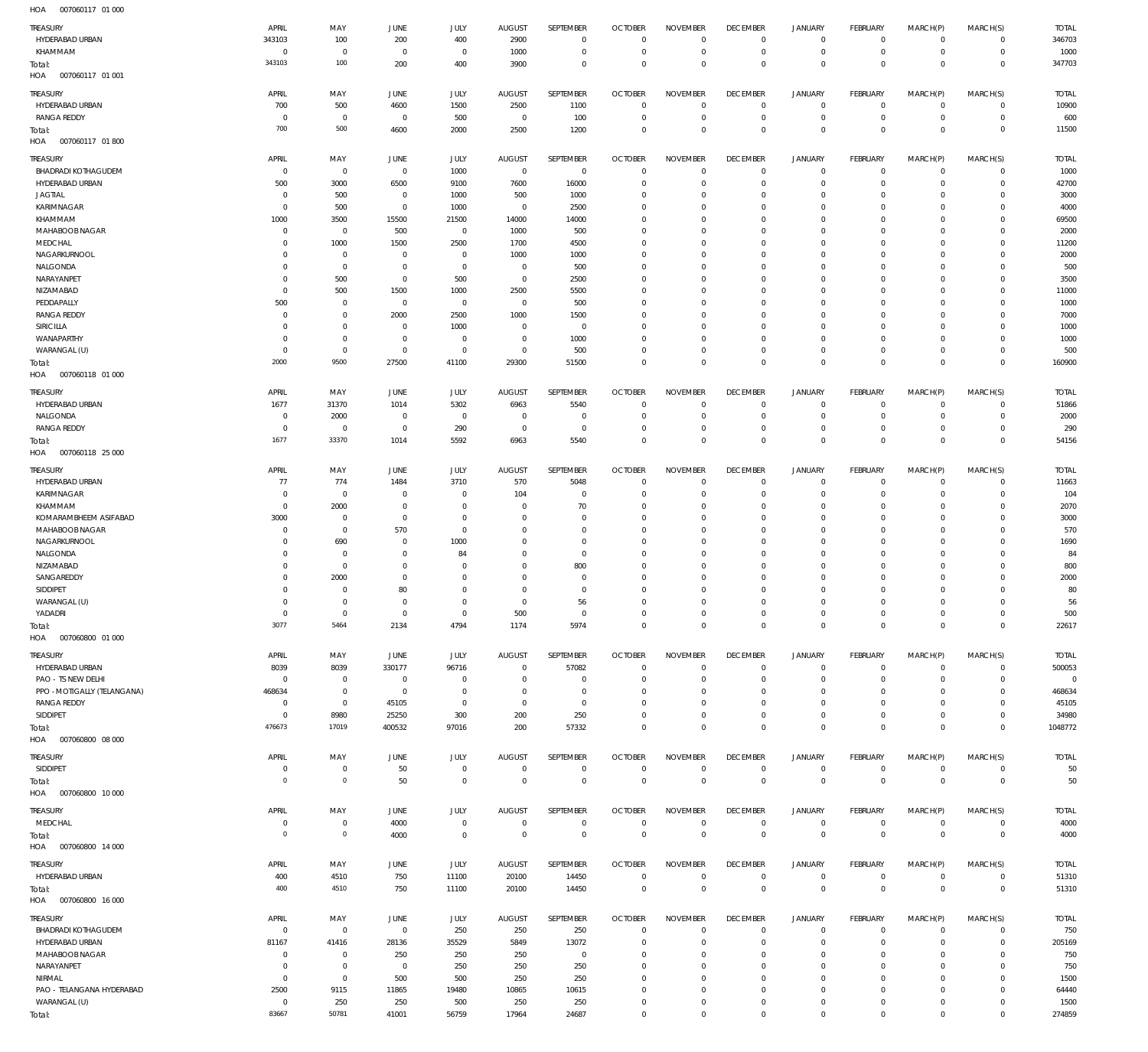007060800 20 000 HOA

| <b>TREASURY</b>                               | APRIL                      | MAY                        | JUNE                          | <b>JULY</b>                | <b>AUGUST</b>                | SEPTEMBER                      | <b>OCTOBER</b>                   | <b>NOVEMBER</b>            | <b>DECEMBER</b>                  | <b>JANUARY</b>                     | FEBRUARY                      | MARCH(P)                      | MARCH(S)                   | <b>TOTAL</b>     |
|-----------------------------------------------|----------------------------|----------------------------|-------------------------------|----------------------------|------------------------------|--------------------------------|----------------------------------|----------------------------|----------------------------------|------------------------------------|-------------------------------|-------------------------------|----------------------------|------------------|
| HYDERABAD URBAN                               | $^{\circ}$                 | $\,0\,$                    | 6000                          | $\mathbb O$                | $\mathbf 0$                  | $\bf 0$                        | $\overline{0}$                   | $\mathbf 0$                | $\overline{0}$                   | $\mathsf 0$                        | $\mathbb O$                   | $^{\circ}$                    | $\Omega$                   | 6000             |
| KARIMNAGAR<br>NIZAMABAD                       | $^{\circ}$<br>$\Omega$     | $\,0\,$<br>$\,0\,$         | 2000<br>$\mathbf 0$           | $\mathbf 0$<br>3000        | $\mathbf 0$<br>$^{\circ}$    | $\mathsf{O}\xspace$<br>$\bf 0$ | $\overline{0}$<br>$\overline{0}$ | $\mathbf 0$<br>$\mathbf 0$ | $\overline{0}$<br>$\overline{0}$ | $\mathsf 0$<br>$\mathbf 0$         | $\mathbb O$<br>$\mathbb O$    | $^{\circ}$<br>$\circ$         | $\circ$<br>$\mathbf 0$     | 2000<br>3000     |
| Total:                                        | $\Omega$                   | $\circ$                    | 8000                          | 3000                       | $\mathbf 0$                  | $\mathbf 0$                    | $\overline{0}$                   | $\mathbf 0$                | $\overline{0}$                   | $\mathbf 0$                        | $\mathbf 0$                   | $\mathbf 0$                   | $\mathbf 0$                | 11000            |
| HOA<br>007060800 21 000                       |                            |                            |                               |                            |                              |                                |                                  |                            |                                  |                                    |                               |                               |                            |                  |
| TREASURY                                      | APRIL                      | MAY                        | JUNE                          | <b>JULY</b>                | <b>AUGUST</b>                | SEPTEMBER                      | <b>OCTOBER</b>                   | <b>NOVEMBER</b>            | <b>DECEMBER</b>                  | JANUARY                            | FEBRUARY                      | MARCH(P)                      | MARCH(S)                   | <b>TOTAL</b>     |
| NALGONDA<br>PEDDAPALLY                        | $\Omega$<br>$\Omega$       | $\mathbf 0$<br>$\,0\,$     | $\overline{0}$<br>$\mathbf 0$ | $\mathbf 0$<br>50          | $\mathbf 0$<br>$\mathbf 0$   | 50<br>$\mathbf 0$              | $\overline{0}$<br>$\overline{0}$ | $\Omega$<br>$\mathbf 0$    | $\overline{0}$<br>$\overline{0}$ | $\overline{0}$<br>$\mathbf 0$      | $\circ$<br>$\overline{0}$     | $\Omega$<br>$\Omega$          | $\mathbf 0$<br>$\circ$     | 50<br>50         |
| <b>RANGA REDDY</b>                            | $\Omega$                   | $\,0\,$                    | 100                           | $\mathbf 0$                | 0                            | $\mathbf 0$                    | $\mathbf 0$                      | $\mathbf 0$                | $\overline{0}$                   | $\mathbf 0$                        | $\mathbb O$                   | $^{\circ}$                    | $\mathbf 0$                | 100              |
| Total:                                        | $^{\circ}$                 | $\circ$                    | 100                           | 50                         | $\mathbf 0$                  | 50                             | $\overline{0}$                   | $\mathbf 0$                | $\overline{0}$                   | $\overline{0}$                     | $\mathbf 0$                   | $\overline{0}$                | $\mathbf 0$                | 200              |
| HOA<br>007060800 25 000                       |                            |                            |                               |                            |                              |                                |                                  |                            |                                  |                                    |                               |                               |                            |                  |
| TREASURY                                      | APRIL                      | MAY                        | JUNE                          | JULY                       | <b>AUGUST</b>                | SEPTEMBER                      | <b>OCTOBER</b>                   | <b>NOVEMBER</b>            | <b>DECEMBER</b>                  | <b>JANUARY</b>                     | FEBRUARY                      | MARCH(P)                      | MARCH(S)                   | <b>TOTAL</b>     |
| BHOOPALAPALLY                                 | $\Omega$                   | $\,0\,$                    | $\overline{0}$                | $\mathbb O$                | $\overline{0}$               | 100                            | $\overline{0}$                   | $\mathbf 0$                | $\overline{0}$                   | $\mathsf 0$                        | $\mathbb O$                   | $\circ$                       | $\mathbf 0$                | 100              |
| HYDERABAD URBAN<br>KARIMNAGAR                 | $\Omega$<br>$\Omega$       | $\,0\,$<br>$\,0\,$         | $\overline{0}$<br>50          | $\mathbf 0$<br>$\mathbb O$ | $\overline{0}$<br>$^{\circ}$ | 120<br>$\bf 0$                 | $\overline{0}$<br>$\overline{0}$ | $\mathbf 0$<br>$\mathbf 0$ | $\overline{0}$<br>$\overline{0}$ | $\mathbf 0$<br>$\mathsf{O}\xspace$ | $\overline{0}$<br>$\mathbb O$ | $\circ$<br>$\circ$            | $\mathbf 0$<br>$\mathbf 0$ | 120<br>50        |
| Total:                                        | $\Omega$                   | $\circ$                    | 50                            | $\mathbf 0$                | $\mathbf 0$                  | 220                            | $\overline{0}$                   | $\mathbf 0$                | $\overline{0}$                   | $\mathbf 0$                        | $\,0\,$                       | $\mathbf 0$                   | $\mathbf 0$                | 270              |
| HOA<br>007060800 25 001                       |                            |                            |                               |                            |                              |                                |                                  |                            |                                  |                                    |                               |                               |                            |                  |
| <b>TREASURY</b>                               | APRIL                      | MAY                        | JUNE                          | JULY                       | <b>AUGUST</b>                | SEPTEMBER                      | <b>OCTOBER</b>                   | <b>NOVEMBER</b>            | <b>DECEMBER</b>                  | <b>JANUARY</b>                     | <b>FEBRUARY</b>               | MARCH(P)                      | MARCH(S)                   | <b>TOTAL</b>     |
| ADILABAD                                      | $\Omega$                   | $\mathbf 0$                | $\mathbf 0$                   | $\mathbf 0$                | $\mathbf 0$                  | 10                             | $\overline{0}$                   | $\mathbf 0$                | $\overline{0}$                   | $\mathbf 0$                        | 0                             | $^{\circ}$                    | $\circ$                    | 10               |
| BHOOPALAPALLY<br>HYDERABAD URBAN              | $\Omega$<br>$\Omega$       | $\,0\,$<br>$\mathbf 0$     | 550<br>2378                   | 100<br>0                   | $\mathbf 0$<br>350           | 1210<br>100                    | $\overline{0}$<br>$\mathbf 0$    | $\Omega$<br>$\mathbf 0$    | $\overline{0}$<br>$\mathbf 0$    | $\mathbf 0$<br>0                   | $\mathbf 0$<br>$\mathbf 0$    | $\Omega$<br>$\Omega$          | $\mathbf 0$<br>$\Omega$    | 1860<br>2828     |
| <b>JAGTIAL</b>                                | $\Omega$                   | 360                        | $\overline{0}$                | $\mathbf 0$                | $\mathbf 0$                  | $\mathbf 0$                    | $\mathbf 0$                      | $\mathbf 0$                | $\overline{0}$                   | $\mathbf 0$                        | $\mathbf 0$                   | $\Omega$                      | $\circ$                    | 360              |
| KARIMNAGAR                                    | $\Omega$                   | $\,0\,$                    | $\circ$                       | 280                        | $\mathbf 0$                  | $\mathbf 0$                    | $\mathbf 0$                      | $\Omega$                   | $\mathbf 0$                      | $\mathbf 0$                        | $\circ$                       | $\Omega$                      | $\Omega$                   | 280              |
| KHAMMAM                                       | $\Omega$                   | $\mathbf 0$                | $\overline{0}$                | 430                        | $\mathbf 0$                  | $\mathbf 0$                    | $\mathbf 0$                      | $\Omega$                   | $\mathbf 0$                      | $\mathbf 0$                        | $\mathbf 0$                   | $\Omega$                      | $\Omega$                   | 430              |
| MAHABOOB NAGAR<br>MAHABUBABAD                 | $\Omega$<br>$\Omega$       | 886<br>$\,0\,$             | $\circ$<br>$\overline{0}$     | 176<br>0                   | 2800<br>$\mathbf 0$          | 112<br>320                     | $\mathbf 0$<br>$\mathbf 0$       | $\Omega$<br>$\Omega$       | $\mathbf 0$<br>$\mathbf 0$       | $\mathbf 0$<br>0                   | $\mathbf 0$<br>$\mathbf 0$    | $\Omega$<br>$\Omega$          | $\Omega$<br>$\Omega$       | 3974<br>320      |
| MANCHERIAL                                    | $\Omega$                   | 80                         | 200                           | $\mathbf 0$                | 160                          | 102                            | $\mathbf 0$                      | $\mathbf 0$                | $\mathbf 0$                      | $\mathbf 0$                        | $\mathbf 0$                   | $\Omega$                      | $\Omega$                   | 542              |
| MEDCHAL                                       | $\Omega$                   | 20                         | 20                            | $\mathbf 0$                | $\mathbf 0$                  | 120                            | $\mathbf 0$                      | $\Omega$                   | $\mathbf 0$                      | 0                                  | $\mathbf 0$                   | $\Omega$                      | $\Omega$                   | 160              |
| NAGARKURNOOL<br>NALGONDA                      | $\mathbf 0$<br>50          | $\mathbb O$                | 1956                          | $\mathbf 0$<br>990         | $^{\circ}$                   | $\mathbf 0$                    | $\mathbf 0$<br>$\mathbf 0$       | $\mathbf 0$<br>$\Omega$    | $\overline{0}$<br>$\mathbf 0$    | $\mathbf 0$<br>0                   | $\mathbf 0$<br>$^{\circ}$     | $\Omega$<br>$\Omega$          | $\Omega$<br>$\Omega$       | 1956<br>6448     |
| NIZAMABAD                                     | 20                         | 400<br>$\mathbb O$         | 2350<br>$\overline{0}$        | 60                         | 2508<br>$^{\circ}$           | 150<br>$\mathbf 0$             | $\mathbf 0$                      | $\mathbf 0$                | $\overline{0}$                   | $\mathbf 0$                        | $\mathbf 0$                   | $\Omega$                      | $\Omega$                   | 80               |
| <b>RANGA REDDY</b>                            | $\Omega$                   | $\mathbb O$                | $^{\circ}$                    | $^{\circ}$                 | $^{\circ}$                   | 220                            | $\mathbf 0$                      | $\Omega$                   | $\mathbf 0$                      | 0                                  | $\mathbf 0$                   | $\Omega$                      | $\Omega$                   | 220              |
| SIRICILLA                                     | $^{\circ}$                 | $\mathbb O$                | $^{\circ}$                    | 50                         | $^{\circ}$                   | $\mathbf 0$                    | $\mathbf 0$                      | $\mathbf 0$                | $\overline{0}$                   | $\mathbf 0$                        | $\mathbf 0$                   | $\Omega$                      | $\Omega$                   | 50               |
| SURYAPET<br>WANAPARTHY                        | $\Omega$<br>$^{\circ}$     | $\mathbb O$<br>200         | 3450<br>$\mathbf 0$           | $^{\circ}$<br>$\mathbf 0$  | 8000<br>$\mathbf 0$          | $\mathbf 0$<br>1348            | $\mathbf 0$<br>$\mathbf 0$       | $\Omega$<br>$\mathbf 0$    | $\mathbf 0$<br>$\overline{0}$    | 0<br>$\mathbf 0$                   | $^{\circ}$<br>$\mathbf 0$     | $\Omega$<br>$\Omega$          | $\Omega$<br>$\Omega$       | 11450<br>1548    |
| WARANGAL (U)                                  | 50                         | $\mathbb O$                | 270                           | 150                        | 94                           | 116                            | $\mathbf 0$                      | $\mathbf 0$                | $\mathbf 0$                      | $\mathsf{O}\xspace$                | $\mathbf 0$                   | $\Omega$                      | $\mathbf 0$                | 680              |
| Total:                                        | 120                        | 1946                       | 11174                         | 2236                       | 13912                        | 3808                           | $\overline{0}$                   | $\mathbf 0$                | $\overline{0}$                   | $\overline{0}$                     | $\,0\,$                       | $\overline{0}$                | $\mathbf 0$                | 33196            |
| HOA<br>007060800 80 000                       |                            |                            |                               |                            |                              |                                |                                  |                            |                                  |                                    |                               |                               |                            |                  |
| TREASURY                                      | APRIL                      | MAY                        | JUNE                          | JULY                       | <b>AUGUST</b>                | SEPTEMBER                      | <b>OCTOBER</b>                   | <b>NOVEMBER</b>            | <b>DECEMBER</b>                  | <b>JANUARY</b>                     | <b>FEBRUARY</b>               | MARCH(P)                      | MARCH(S)                   | <b>TOTAL</b>     |
| <b>BHADRADI KOTHAGUDEM</b><br>HYDERABAD URBAN | $\Omega$<br>$\Omega$       | $\,0\,$<br>$\,0\,$         | 18500<br>3005                 | $\mathbb O$<br>$\mathbb O$ | $\overline{0}$<br>47100      | 0<br>$\bf 0$                   | $\overline{0}$<br>$\overline{0}$ | $\mathbf 0$<br>$\mathbf 0$ | $\overline{0}$<br>$\overline{0}$ | $\overline{0}$<br>$\mathbf 0$      | $\mathbb O$<br>$\mathbf 0$    | $\circ$<br>$\Omega$           | $\mathbf 0$<br>$\mathbf 0$ | 18500<br>50105   |
| KARIMNAGAR                                    | $\Omega$                   | $\,0\,$                    | 850                           | $\mathbf 0$                | $\mathbf 0$                  | $\bf 0$                        | $\overline{0}$                   | $\mathbf 0$                | $\overline{0}$                   | $\mathbf 0$                        | $\mathbf 0$                   | $\Omega$                      | $\Omega$                   | 850              |
| MANCHERIAL                                    | $\Omega$                   | $\,0\,$                    | $\overline{0}$                | $\mathbf 0$                | 845                          | $\mathsf{O}\xspace$            | $\overline{0}$                   | $\mathbf 0$                | $\overline{0}$                   | $\mathbf 0$                        | $\mathbf 0$                   | $\Omega$                      | $\Omega$                   | 845              |
| NALGONDA                                      | $\Omega$                   | $\,0\,$                    | $\mathbf 0$                   | $\mathbf 0$                | $\mathbf 0$                  | 430                            | $\overline{0}$                   | $\mathbf 0$                | $\overline{0}$                   | $\mathbf 0$                        | $\mathbf 0$                   | $\Omega$                      | $\Omega$                   | 430              |
| WARANGAL (U)<br>Total:                        | $\Omega$<br>$\Omega$       | $\,0\,$<br>$\circ$         | 13000<br>35355                | $\mathbf 0$<br>$\mathbf 0$ | $\mathbf 0$<br>47945         | 0<br>430                       | $\overline{0}$<br>$\overline{0}$ | $\mathbf 0$<br>$\mathbf 0$ | $\overline{0}$<br>$\overline{0}$ | $\mathbf 0$<br>$\mathbf 0$         | $\mathbf 0$<br>$\mathbf 0$    | $\Omega$<br>$\mathbf 0$       | $\Omega$<br>$\mathbf 0$    | 13000<br>83730   |
| HOA<br>007060800 81 000                       |                            |                            |                               |                            |                              |                                |                                  |                            |                                  |                                    |                               |                               |                            |                  |
| TREASURY                                      | APRIL                      | MAY                        | JUNE                          | JULY                       | <b>AUGUST</b>                | SEPTEMBER                      | <b>OCTOBER</b>                   | <b>NOVEMBER</b>            | <b>DECEMBER</b>                  | <b>JANUARY</b>                     | FEBRUARY                      | MARCH(P)                      | MARCH(S)                   | <b>TOTAL</b>     |
| ADILABAD                                      | $^{\circ}$                 | 50                         | 50                            | $\mathbb O$                | $\overline{0}$               | $\mathbf 0$                    | $\overline{0}$                   | $\mathbf 0$                | $\overline{0}$                   | $\mathsf 0$                        | $\overline{0}$                | $\mathbf 0$                   | $\circ$                    | 100              |
| <b>BHADRADI KOTHAGUDEM</b>                    | - 0                        | 1550                       | $\mathbf 0$                   | 50                         | 430                          | 50                             | $\overline{0}$                   | $\mathbf 0$                | $\overline{0}$                   | $\mathbf 0$                        | $\mathbb O$                   | $\mathbf 0$                   | $\circ$                    | 2080             |
| BHOOPALAPALLY<br>HYDERABAD URBAN              | $\mathbf 0$<br>263000      | $\,0\,$<br>10600           | 45309<br>14369                | $\mathbf 0$<br>100         | $\mathbf 0$<br>20797         | 0<br>89203                     | $\mathbf 0$<br>$\mathbf 0$       | $\mathbf 0$<br>$\mathbf 0$ | $\mathbf 0$<br>$\overline{0}$    | 0<br>$\mathbf 0$                   | $\mathbf 0$<br>$\mathbf 0$    | $\Omega$<br>$\Omega$          | $\circ$<br>$\circ$         | 45309<br>398069  |
| <b>JAGTIAL</b>                                | $^{\circ}$                 | $\,0\,$                    | 50                            | 350                        | 50                           | 50                             | $\mathbf 0$                      | $\Omega$                   | $\mathbf 0$                      | $\mathbf 0$                        | $\mathbf 0$                   | $\Omega$                      | $\circ$                    | 500              |
| <b>JANGAON</b>                                | - 0                        | $\,0\,$                    | $\mathbf 0$                   | $\mathbb O$                | 1235663                      | $\mathbf 0$                    | $\overline{0}$                   | $\mathbf 0$                | $\overline{0}$                   | $\mathbf 0$                        | $\mathbf 0$                   | $\mathbf{0}$                  | $\circ$                    | 1235663          |
| JOGULAMBA GADWAL<br>KAMAREDDY                 | $\Omega$<br>$\mathbf 0$    | 50<br>18786                | $^{\circ}$<br>370             | 50<br>$\mathbf 0$          | $^{\circ}$<br>50             | $\mathbf 0$<br>$\mathbf 0$     | $\mathbf 0$<br>$\mathbf 0$       | $\mathbf 0$<br>$\mathbf 0$ | $\mathbf 0$<br>$\overline{0}$    | $\mathbf 0$<br>$\mathbf 0$         | $\mathbf 0$<br>$\mathbf 0$    | $\Omega$<br>$\Omega$          | $\circ$<br>$\circ$         | 100<br>19206     |
| KARIMNAGAR                                    | $\Omega$                   | $\,0\,$                    | 250                           | $\mathbf 0$                | 50                           | 150                            | $\mathbf 0$                      | $\Omega$                   | $\mathbf 0$                      | $\mathbf 0$                        | $\mathbf 0$                   | $\Omega$                      | $\circ$                    | 450              |
| KHAMMAM                                       | $\mathbf 0$                | $\mathbb O$                | 130                           | 50                         | $\mathbf 0$                  | $\mathbf 0$                    | $\overline{0}$                   | $\mathbf 0$                | $\overline{0}$                   | $\mathbf 0$                        | $\mathbf 0$                   | $\mathbf{0}$                  | $\circ$                    | 180              |
| MAHABOOB NAGAR                                | 50                         | 50                         | $\overline{0}$                | $\mathbf 0$                | $^{\circ}$                   | $\bf 0$                        | $\mathbf 0$                      | $\mathbf 0$                | $\mathbf 0$                      | $\mathbf 0$                        | $\mathbf 0$                   | $\Omega$                      | $\circ$                    | 100              |
| MAHABUBABAD<br>MANCHERIAL                     | 6691<br>$\overline{0}$     | $\mathbb O$<br>$\mathbb O$ | $\mathbf 0$<br>$\mathbf 0$    | 131367<br>$\mathbb O$      | $^{\circ}$<br>$\mathbf 0$    | $\mathbf 0$<br>114806          | $\mathbf 0$<br>$\mathbf 0$       | $\mathbf 0$<br>$\mathbf 0$ | $\overline{0}$<br>$\mathbf 0$    | $\mathbf 0$<br>$\mathbf 0$         | $\mathbf 0$<br>$\mathbf 0$    | $\Omega$<br>$\Omega$          | $\circ$<br>$\circ$         | 138058<br>114806 |
| MEDCHAL                                       | $^{\circ}$                 | $\mathbb O$                | 792                           | 1560                       | 886                          | 2084                           | $\mathbf 0$                      | $\mathbf 0$                | $\overline{0}$                   | $\mathbf 0$                        | $\mathbf 0$                   | $\mathbf{0}$                  | $\circ$                    | 5322             |
| MULUGU                                        | $\overline{0}$             | 170722                     | $\mathbf 0$                   | $\mathbf 0$                | $\mathbf 0$                  | 0                              | $\mathbf 0$                      | $\mathbf 0$                | $\mathbf 0$                      | $\mathsf{O}\xspace$                | $\mathbf 0$                   | $\Omega$                      | $\circ$                    | 170722           |
| NAGARKURNOOL<br>NALGONDA                      | $\Omega$<br>$^{\circ}$     | 204<br>$\mathbb O$         | 408<br>50                     | 255<br>84                  | 152<br>50                    | 102<br>170                     | $\mathbf 0$<br>$\mathbf 0$       | $\mathbf 0$<br>$\mathbf 0$ | $\mathbf 0$<br>$\mathbf 0$       | $\mathbf 0$<br>$\mathbf 0$         | $\mathbf 0$<br>$\mathbf 0$    | $\Omega$<br>$\Omega$          | $\circ$<br>$\circ$         | 1121<br>354      |
| NARAYANPET                                    | $\overline{0}$             | $\mathbb O$                | $\mathbf 0$                   | $\mathbf 0$                | 50                           | $\mathbf 0$                    | $\mathbf 0$                      | $\mathbf 0$                | $\mathbf 0$                      | $\mathbf 0$                        | $\mathbf 0$                   | $\Omega$                      | $\circ$                    | 50               |
| NIRMAL                                        | $\mathbf 0$                | 24000                      | 2000                          | 11000                      | $\mathbb O$                  | 15000                          | $\mathbf 0$                      | $\mathbf 0$                | $\overline{0}$                   | $\mathbf 0$                        | $\mathbf 0$                   | $\Omega$                      | $\circ$                    | 52000            |
| NIZAMABAD                                     | 32281                      | 11582                      | 7640                          | 8686                       | 4822                         | 569135                         | $\mathbf 0$                      | $\mathbf 0$                | $\mathbf 0$                      | $\mathbf 0$                        | $\mathbf 0$                   | $\Omega$                      | $\circ$                    | 634146           |
| PEDDAPALLY<br><b>RANGA REDDY</b>              | $\mathbf 0$<br>$\Omega$    | 50<br>$\mathbb O$          | 50<br>83813                   | 50<br>3378                 | $\mathbb O$<br>31410         | 50<br>5448                     | $\mathbf 0$<br>$\mathbf 0$       | $\mathbf 0$<br>$\mathbf 0$ | $\mathbf 0$<br>$\mathbf 0$       | $\mathbf 0$<br>$\mathbf 0$         | $\mathbf 0$<br>$\mathbf 0$    | $\Omega$<br>$\Omega$          | $\mathbf 0$<br>$\circ$     | 200<br>124049    |
| SANGAREDDY                                    | 14311079                   | $\mathbb O$                | 200                           | 150                        | $\mathbf 0$                  | 50                             | $\mathbf 0$                      | $\mathbf 0$                | $\overline{0}$                   | $\mathbf 0$                        | $\mathbf 0$                   | $\Omega$                      | $\mathbf 0$                | 14311479         |
| SIDDIPET                                      | $\overline{0}$             | 600                        | 1400                          | 1750                       | 41300                        | 10391                          | $\mathbf 0$                      | $\mathbf 0$                | $\mathbf 0$                      | $\mathbf 0$                        | $\mathbf 0$                   | $\Omega$                      | $\circ$                    | 55441            |
| SIRICILLA                                     | $\Omega$                   | $\mathbb O$<br>$\mathbb O$ | $\mathbf 0$                   | 50                         | 100                          | $\mathbf 0$                    | $\mathbf 0$                      | $\mathbf 0$                | $\mathbf 0$                      | $\mathbf 0$                        | $\mathbf 0$                   | $\Omega$                      | $\mathbf 0$                | 150              |
| SURYAPET<br>VIKARABAD                         |                            |                            | 150                           | 10950                      | 587318                       | 50                             | $\mathbf 0$                      | $\mathbf 0$                | $\overline{0}$                   | $\mathbf 0$                        | $\mathbf 0$                   | $\Omega$                      | $\mathbf 0$                | 598468           |
|                                               | 0<br>$\overline{0}$        |                            | $^{\circ}$                    |                            | $^{\circ}$                   | $\mathbf 0$                    | $\mathbf 0$                      | $\mathbf 0$                | $\mathbf 0$                      | $\mathbf 0$                        | $\mathbf 0$                   | $\Omega$                      | $\circ$                    |                  |
| WANAPARTHY                                    | 50                         | $\mathbb O$<br>100         | $\mathbf 0$                   | 50<br>6770                 | $\mathbf 0$                  | $\mathbf 0$                    | $\mathbf 0$                      | $\mathbf 0$                | $\overline{0}$                   | $\mathbf 0$                        | $\mathbf 0$                   | $\Omega$                      | $\circ$                    | 50<br>6920       |
| WARANGAL (R)                                  | $\Omega$                   | $\,0\,$                    | $^{\circ}$                    | 1925                       | 700                          | 405                            | $\mathbf 0$                      | $\mathbf 0$                | $\mathbf 0$                      | $\mathbf 0$                        | $\mathbf 0$                   | $\Omega$                      | $\mathbf 0$                | 3030             |
| WARANGAL (U)                                  | $\overline{0}$             | $\,0\,$                    | $\mathbf 0$                   | $\mathbf 0$                | 100                          | 0                              | $\mathbf 0$                      | $\mathbf 0$                | $\overline{0}$                   | $\mathbf 0$                        | $\mathbf 0$                   | $\mathbf{0}$                  | $\circ$                    | 100              |
| YADADRI<br>Total:                             | $\overline{0}$<br>14613151 | $\,0\,$<br>238344          | 300<br>157331                 | 200<br>178825              | $\mathbb O$<br>1923928       | $\bf 0$<br>807144              | $\mathbf 0$<br>$\mathbf 0$       | $\mathbf 0$<br>$\,0\,$     | $\mathbf 0$<br>$\mathbf 0$       | $\mathsf{O}\xspace$<br>$\bf 0$     | $\mathbb O$<br>$\,0\,$        | $\mathbf 0$<br>$\overline{0}$ | $\mathbf 0$<br>$\mathbb O$ | 500<br>17918723  |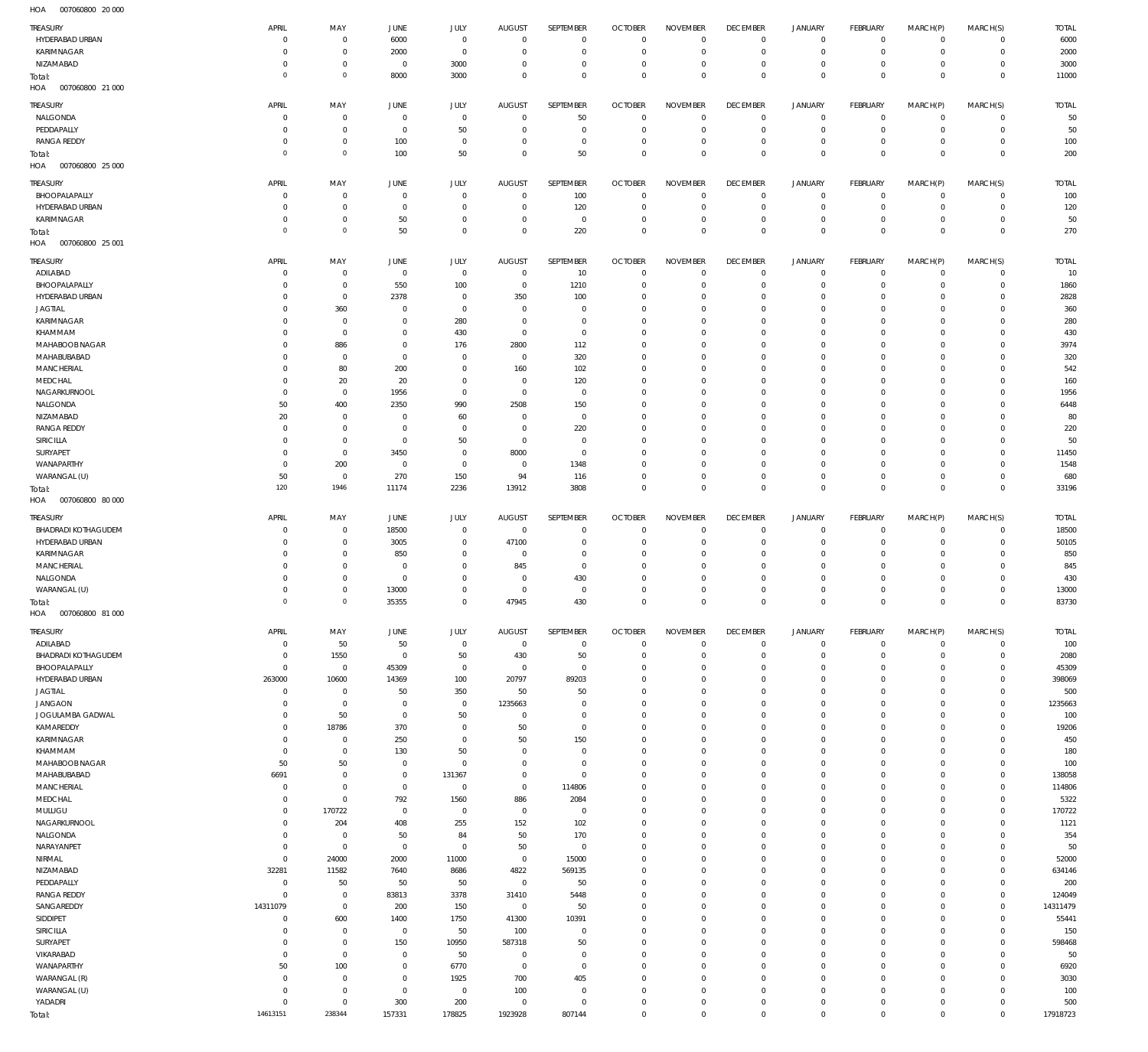| TREASURY                                   | APRIL                      | MAY                              | JUNE                     | JULY                           | <b>AUGUST</b>                | SEPTEMBER                  | <b>OCTOBER</b>                   | <b>NOVEMBER</b>                   | <b>DECEMBER</b>                | <b>JANUARY</b>                | <b>FEBRUARY</b>            | MARCH(P)             | MARCH(S)                    | <b>TOTAL</b>           |
|--------------------------------------------|----------------------------|----------------------------------|--------------------------|--------------------------------|------------------------------|----------------------------|----------------------------------|-----------------------------------|--------------------------------|-------------------------------|----------------------------|----------------------|-----------------------------|------------------------|
| HYDERABAD URBAN                            | 33013                      | 33013                            | 1721757                  | 667373                         | 555501                       | 561180                     | $\overline{0}$                   | $\mathbf 0$                       | $\mathbf 0$                    | $\mathbf 0$                   | $\circ$                    | $\Omega$             | $\mathbf 0$                 | 3571837                |
| KARIMNAGAR<br>KHAMMAM                      | $^{\circ}$<br>$^{\circ}$   | $\overline{0}$<br>$\overline{0}$ | 142668<br>304350         | $\mathbb O$<br>$\mathbb O$     | $\mathbf 0$<br>$\mathbf 0$   | 43335<br>$\mathbf 0$       | $\overline{0}$<br>$\overline{0}$ | $\Omega$<br>$\mathbf 0$           | $\mathbf{0}$<br>$^{\circ}$     | $\Omega$<br>$\mathbf 0$       | $\Omega$<br>$\Omega$       | $\Omega$<br>$\Omega$ | $\mathbf 0$<br>$\mathbf 0$  | 186003<br>304350       |
| MAHABOOB NAGAR                             | $\Omega$                   | 223202                           | $^{\circ}$               | $\mathbb O$                    | $\mathbf 0$                  | $\mathbf 0$                | $\mathbf 0$                      | $\Omega$                          | $\mathbf 0$                    | $\Omega$                      | $\Omega$                   | $\Omega$             | $\mathbf 0$                 | 223202                 |
| NIZAMABAD                                  | 67976                      | 78752                            | $\Omega$                 | $\mathbb O$                    | 67976                        | 78752                      | $\overline{0}$                   | $\Omega$                          | $^{\circ}$                     | $\mathbf{0}$                  | $\Omega$                   | $\Omega$             | $\mathbf 0$                 | 293456                 |
| PPO - MOTIGALLY (TELANGANA)                | 3692862                    | 2410911                          | 3443136                  | 5145629                        | 6231712                      | 4140587                    | $\mathbf 0$                      | $\Omega$                          | $\mathbf 0$                    | $\Omega$                      | $\Omega$                   | $\Omega$             | $\mathbf 0$                 | 25064837               |
| <b>RANGA REDDY</b><br>SANGAREDDY           | $\overline{0}$<br>$\Omega$ | $\overline{0}$<br>159126         | 24808<br>$\Omega$        | $\overline{0}$<br>$\mathbb O$  | $\mathbf 0$<br>$\mathbf 0$   | $^{\circ}$<br>$\mathbf 0$  | $\overline{0}$<br>$\mathbf 0$    | $\Omega$<br>$\Omega$              | $^{\circ}$<br>$\mathbf 0$      | $\mathbf{0}$<br>$\Omega$      | $\Omega$<br>$\Omega$       | $\Omega$<br>$\Omega$ | $\mathbf 0$<br>$\mathbf 0$  | 24808<br>159126        |
| SIRICILLA                                  | $^{\circ}$                 | $\overline{0}$                   | 295800                   | $\mathbb O$                    | $\mathbf 0$                  | $\mathbf 0$                | $\overline{0}$                   | $\mathbf 0$                       | $\mathbf{0}$                   | $\mathbf 0$                   | $\circ$                    | $\Omega$             | $\mathbf 0$                 | 295800                 |
| Total:                                     | 3793851                    | 2905004                          | 5932519                  | 5813002                        | 6855189                      | 4823854                    | $\mathbf 0$                      | $\mathbf 0$                       | $\mathbf 0$                    | $\mathbf 0$                   | $\mathbb O$                | $\Omega$             | $\mathbf 0$                 | 30123419               |
| 007101101 04 000<br>HOA                    |                            |                                  |                          |                                |                              |                            |                                  |                                   |                                |                               |                            |                      |                             |                        |
| TREASURY                                   | APRIL                      | MAY                              | JUNE                     | JULY                           | <b>AUGUST</b>                | SEPTEMBER                  | <b>OCTOBER</b>                   | <b>NOVEMBER</b>                   | <b>DECEMBER</b>                | <b>JANUARY</b>                | FEBRUARY                   | MARCH(P)             | MARCH(S)                    | <b>TOTAL</b>           |
| PPO - MOTIGALLY (TELANGANA)                | $^{\circ}$                 | $\overline{0}$                   | $\mathbf 0$              | $\overline{0}$                 | $\mathbf 0$                  | $\mathbf 0$                | $\overline{0}$                   | $\mathbf 0$                       | $\mathbf 0$                    | $\mathbf 0$                   | $\circ$                    | $\circ$              | $\mathbf 0$                 | $\overline{0}$         |
| Total:<br>007101101 81 000<br>HOA          | $^{\circ}$                 | $\circ$                          | $^{\circ}$               | $\mathbf 0$                    | $\Omega$                     | $\mathbf 0$                | $\overline{0}$                   | $\overline{0}$                    | $\overline{0}$                 | $\mathbf 0$                   | $\mathbf 0$                | $\overline{0}$       | $\mathbf 0$                 | $\mathbf 0$            |
| TREASURY                                   | APRIL                      | MAY                              | <b>JUNE</b>              | <b>JULY</b>                    | <b>AUGUST</b>                | SEPTEMBER                  | <b>OCTOBER</b>                   | <b>NOVEMBER</b>                   | <b>DECEMBER</b>                | <b>JANUARY</b>                | <b>FEBRUARY</b>            | MARCH(P)             | MARCH(S)                    | <b>TOTAL</b>           |
| ADILABAD                                   | - 0                        | $\overline{0}$                   | $\mathbf 0$              | 78237                          | $^{\circ}$                   | $\mathbf 0$                | $\overline{0}$                   | $\mathbf 0$                       | $\overline{0}$                 | $\mathbf 0$                   | $\mathbf 0$                | $^{\circ}$           | 0                           | 78237                  |
| Total:                                     | $\overline{0}$             | $\circ$                          | $\mathbf 0$              | 78237                          | $^{\circ}$                   | $\mathbf 0$                | $\overline{0}$                   | $\mathbf 0$                       | $\overline{0}$                 | $\mathbf 0$                   | $\mathbf 0$                | $\overline{0}$       | $\overline{0}$              | 78237                  |
| 007500101 01 000<br>HOA                    |                            |                                  |                          |                                |                              |                            |                                  |                                   |                                |                               |                            |                      |                             |                        |
| TREASURY                                   | APRIL                      | MAY                              | JUNE                     | JULY                           | <b>AUGUST</b>                | SEPTEMBER                  | <b>OCTOBER</b>                   | <b>NOVEMBER</b>                   | <b>DECEMBER</b>                | <b>JANUARY</b>                | <b>FEBRUARY</b>            | MARCH(P)             | MARCH(S)                    | <b>TOTAL</b>           |
| KARIMNAGAR                                 | $^{\circ}$                 | $\overline{0}$                   | $-257482$                | $-1377636$                     | $\Omega$                     | $\mathbf 0$                | $\mathbf 0$                      | $\mathbf 0$                       | $\mathbf 0$                    | $\mathbf 0$                   | $\mathbf 0$                | $\Omega$             | $\mathbf 0$                 | $-1635118$             |
| WARANGAL (U)                               | $\Omega$<br>$\overline{0}$ | $\overline{0}$<br>$\circ$        | $\mathbf 0$<br>$-257482$ | $\mathbf 0$<br>-1377636        | $\Omega$<br>$\Omega$         | 50<br>50                   | $\overline{0}$<br>$\overline{0}$ | $\mathbf 0$<br>$\mathbf 0$        | $\mathbf 0$<br>$\mathbf{0}$    | $\mathbf 0$<br>$\mathbf 0$    | $\circ$<br>$\Omega$        | $\circ$<br>$\Omega$  | $\mathbf 0$<br>$\mathbf 0$  | 50<br>$-1635068$       |
| Total:<br>007500105 01 000<br>HOA          |                            |                                  |                          |                                |                              |                            |                                  |                                   |                                |                               |                            |                      |                             |                        |
| TREASURY                                   | APRIL                      | MAY                              | JUNE                     | JULY                           | <b>AUGUST</b>                | SEPTEMBER                  | <b>OCTOBER</b>                   | <b>NOVEMBER</b>                   | <b>DECEMBER</b>                | <b>JANUARY</b>                | <b>FEBRUARY</b>            | MARCH(P)             | MARCH(S)                    | <b>TOTAL</b>           |
| HYDERABAD URBAN                            | 305505                     | $\overline{0}$                   | $^{\circ}$               | $-3298341$                     | 17293                        | $-239000$                  | $\overline{0}$                   | $\mathbf 0$                       | $^{\circ}$                     | $\mathbf 0$                   | $\circ$                    | $\Omega$             | 0                           | $-3214543$             |
| MEDCHAL                                    | - 0                        | $\overline{0}$                   | $\Omega$                 | $\overline{0}$                 | 73663                        | 16000000                   | $\overline{0}$                   | $\mathbf 0$                       | $\mathbf{0}$                   | $\mathbf 0$                   | $\mathbf 0$                | $\Omega$             | $\mathbf 0$                 | 16073663               |
| NIZAMABAD                                  | $\Omega$                   | $\overline{0}$                   | $\Omega$                 | $\mathbf 0$                    | $\mathbf 0$                  | 2720000                    | $\overline{0}$                   | $\mathbf 0$                       | $^{\circ}$                     | $\Omega$                      | $\Omega$                   | $\Omega$             | $\mathbf 0$                 | 2720000                |
| PEDDAPALLY                                 | $\Omega$                   | $\overline{0}$                   | $\Omega$                 | $\mathbf 0$                    | $\mathbf 0$                  | 484000                     | $\mathbf 0$                      | $\Omega$                          | $\mathbf 0$                    | $\mathbf 0$                   | $\Omega$                   | $\Omega$             | $\mathbf 0$                 | 484000                 |
| <b>RANGA REDDY</b><br>VIKARABAD            | $\Omega$<br>$\overline{0}$ | $\overline{0}$<br>$\overline{0}$ | $\Omega$<br>400000       | $\mathbf 0$<br>$\mathbf 0$     | 1100000<br>$\mathbb O$       | 5445<br>$\mathbf 0$        | $\overline{0}$<br>$\mathbf 0$    | $\mathbf 0$<br>$\mathbf 0$        | $\mathbf{0}$<br>$\mathbf{0}$   | $\mathbf{0}$<br>$\mathbf 0$   | $\circ$<br>$\circ$         | $\Omega$<br>$\Omega$ | $\mathbf 0$<br>$\mathbf 0$  | 1105445<br>400000      |
| Total:                                     | 305505                     | $\circ$                          | 400000                   | $-3298341$                     | 1190956                      | 18970445                   | $\overline{0}$                   | $\mathbf 0$                       | $\mathbf{0}$                   | $\mathbf 0$                   | $\mathbf 0$                | $\Omega$             | $\mathbf 0$                 | 17568565               |
| 007500105 01 001<br>HOA                    |                            |                                  |                          |                                |                              |                            |                                  |                                   |                                |                               |                            |                      |                             |                        |
| TREASURY                                   | APRIL                      | MAY                              | JUNE                     | JULY                           | <b>AUGUST</b>                | SEPTEMBER                  | <b>OCTOBER</b>                   | <b>NOVEMBER</b>                   | <b>DECEMBER</b>                | <b>JANUARY</b>                | FEBRUARY                   | MARCH(P)             | MARCH(S)                    | <b>TOTAL</b>           |
| HYDERABAD URBAN                            | $\Omega$                   | $\mathbf{0}$                     | 8000                     | 3000                           | 32000                        | 7000                       | $\mathbf 0$                      | $\Omega$                          | $\mathbf 0$                    | $^{\circ}$                    | $\Omega$                   | $\Omega$             | $\mathbf 0$                 | 50000                  |
| KARIMNAGAR                                 | $\overline{0}$             | $\overline{0}$                   | 54375                    | $\overline{0}$                 | $\mathbf 0$                  | $\mathbf 0$                | $\overline{0}$                   | $\mathbf 0$                       | $^{\circ}$                     | $\mathbf 0$                   | $\circ$                    | $\Omega$             | $\mathbf 0$                 | 54375                  |
| KOMARAMBHEEM ASIFABAD<br><b>MANCHERIAL</b> | $\Omega$<br>$\mathbf 0$    | $\overline{0}$<br>$\overline{0}$ | $\Omega$<br>1150         | $-102867$<br>$\overline{0}$    | $-301550$<br>$\mathbf 0$     | $^{\circ}$<br>$^{\circ}$   | $\Omega$<br>$\Omega$             | $\Omega$<br>$\Omega$              | $\Omega$<br>$\mathbf 0$        | $\Omega$<br>$\mathbf{0}$      | $\Omega$<br>$\Omega$       | $\Omega$<br>$\Omega$ | $\Omega$<br>$\mathbf{0}$    | $-404417$<br>1150      |
| MEDCHAL                                    | $\Omega$                   | 246500                           | 26076730                 | 2361125                        | 1472750                      | 2631500                    | $\Omega$                         | $\Omega$                          | $\Omega$                       | $\Omega$                      | $\Omega$                   | $\Omega$             | $\Omega$                    | 32788605               |
| <b>RANGA REDDY</b>                         | $\mathbf 0$                | 23662                            | 31500                    | $\overline{0}$                 | 6721704                      | $^{\circ}$                 | $\Omega$                         | $\Omega$                          | $^{\circ}$                     | $\mathbf 0$                   | $\overline{0}$             | $\Omega$             | $\mathbf{0}$                | 6776866                |
| VIKARABAD                                  | $\Omega$                   | $\overline{0}$                   | $\mathbf 0$              | $\mathbf 0$                    | $\mathbf 0$                  | 1664975                    | $\mathbf 0$                      | $\Omega$                          | $\mathbf 0$                    | $\mathbf 0$                   | $\mathbf 0$                | $\Omega$             | $\mathbf 0$                 | 1664975                |
| Total:<br>007500800 08 000<br>HOA          | $^{\circ}$                 | 270162                           | 26171755                 | 2261258                        | 7924904                      | 4303475                    | $\Omega$                         | $\Omega$                          | $\mathbf 0$                    | $\mathbf 0$                   | $\mathbf 0$                | $\Omega$             | $\mathbf 0$                 | 40931554               |
|                                            |                            |                                  |                          |                                |                              |                            |                                  |                                   |                                |                               |                            |                      |                             |                        |
| TREASURY<br>HYDERABAD URBAN                | APRIL<br>$\mathbf 0$       | MAY<br>$\overline{0}$            | JUNE<br>$^{\circ}$       | <b>JULY</b><br>535904          | <b>AUGUST</b><br>$\mathbf 0$ | SEPTEMBER<br>$\mathbf 0$   | <b>OCTOBER</b><br>$\overline{0}$ | <b>NOVEMBER</b><br>$\overline{0}$ | <b>DECEMBER</b><br>$\mathbf 0$ | <b>JANUARY</b><br>$\mathbf 0$ | FEBRUARY<br>$\mathbf 0$    | MARCH(P)<br>$\circ$  | MARCH(S)<br>$\mathbf 0$     | <b>TOTAL</b><br>535904 |
| Total:                                     | 0                          |                                  | $\mathbf 0$              | 535904                         | $\mathbf 0$                  | $\mathbf 0$                | $\overline{0}$                   | $\overline{0}$                    | $\mathbf 0$                    | $\overline{0}$                | $\mathbf 0$                | $^{\circ}$           | $\mathbf 0$                 | 535904                 |
| 007500800 14 000<br>HOA                    |                            |                                  |                          |                                |                              |                            |                                  |                                   |                                |                               |                            |                      |                             |                        |
| TREASURY                                   | APRIL                      | MAY                              | JUNE                     | <b>JULY</b>                    | <b>AUGUST</b>                | SEPTEMBER                  | <b>OCTOBER</b>                   | <b>NOVEMBER</b>                   | <b>DECEMBER</b>                | <b>JANUARY</b>                | <b>FEBRUARY</b>            | MARCH(P)             | MARCH(S)                    | <b>TOTAL</b>           |
| MEDCHAL                                    | $\mathbf 0$                | 285000                           | 7595250                  | 252938                         | 4780733                      | 900000                     | $\overline{0}$                   | $\overline{0}$                    | $\overline{0}$                 | 0                             | $\circ$                    | $\circ$              | $\mathbf 0$                 | 13813921               |
| <b>RANGA REDDY</b><br>WARANGAL (U)         | 2019600<br>$\Omega$        | $\overline{0}$<br>$\overline{0}$ | $\overline{0}$<br>650750 | 5186225                        | 2248318<br>$\mathbf 0$       | 1520000<br>$^{\circ}$      | $\mathbf 0$<br>$\mathbf 0$       | $\mathbf 0$<br>$\mathbf 0$        | $\mathbf 0$<br>$\mathbf 0$     | $\mathbf 0$<br>$\mathbf 0$    | $\mathbf 0$<br>$\mathbf 0$ | $\Omega$<br>$\Omega$ | $\mathbf 0$<br>$\mathbf{0}$ | 10974143               |
| Total:                                     | 2019600                    | 285000                           | 8246000                  | 154375<br>5593538              | 7029051                      | 2420000                    | $\overline{0}$                   | $\mathbf 0$                       | $\mathbf 0$                    | $\mathbf 0$                   | $\mathbf 0$                | $\Omega$             | $\mathbf 0$                 | 805125<br>25593189     |
| HOA  007500800  81  000                    |                            |                                  |                          |                                |                              |                            |                                  |                                   |                                |                               |                            |                      |                             |                        |
| TREASURY                                   | APRIL                      | MAY                              | JUNE                     | JULY                           | <b>AUGUST</b>                | SEPTEMBER                  | <b>OCTOBER</b>                   | <b>NOVEMBER</b>                   | <b>DECEMBER</b>                | JANUARY                       | <b>FEBRUARY</b>            | MARCH(P)             | MARCH(S)                    | <b>TOTAL</b>           |
| ADILABAD                                   | 3184036                    | $\overline{0}$                   | $\Omega$                 | $\,0\,$                        | $\mathbf 0$                  | $\mathbf 0$                | $\overline{0}$                   | $\mathbf 0$                       | $\mathbf 0$                    | 0                             | $\circ$                    | $\Omega$             | $\mathbf 0$                 | 3184036                |
| <b>BHADRADI KOTHAGUDEM</b>                 | 11532901                   | $\overline{0}$                   | $\Omega$                 | $\mathbf 0$                    | $\mathbf 0$                  | $\mathbf 0$                | $\overline{0}$                   | $\mathbf 0$                       | $\mathbf 0$                    | $^{\circ}$                    | $\mathbf 0$                | $\Omega$             | $\mathbf 0$                 | 11532901               |
| BHOOPALAPALLY<br>HYDERABAD URBAN           | 707739<br>$\mathbf 0$      | $\overline{0}$<br>75522134       | $\Omega$<br>$\Omega$     | $\mathbf 0$<br>489563          | $\mathbf 0$<br>1800          | $\mathbf 0$<br>17696       | $\overline{0}$<br>$\overline{0}$ | $\mathbf 0$<br>$\mathbf 0$        | $^{\circ}$<br>$\mathbf{0}$     | $\mathbf 0$<br>$\mathbf 0$    | $\circ$<br>$\circ$         | $\Omega$<br>$\Omega$ | $\mathbf 0$<br>$\mathbf 0$  | 707739<br>76031193     |
| <b>JAGTIAL</b>                             | 1881339                    | $\overline{0}$                   | $\Omega$                 | $\overline{0}$                 | $\Omega$                     | $\mathbf 0$                | $\overline{0}$                   | $\Omega$                          | $\mathbf{0}$                   | $\mathbf 0$                   | $\circ$                    | $\Omega$             | $\mathbf 0$                 | 1881339                |
| <b>JANGAON</b>                             | 865453                     | $\overline{0}$                   | $\Omega$                 | $\overline{0}$                 | $\Omega$                     | $\mathbf 0$                | $\overline{0}$                   | $\mathbf 0$                       | $\mathbf{0}$                   | $\mathbf 0$                   | $\circ$                    | $\Omega$             | $\mathbf 0$                 | 865453                 |
| JOGULAMBA GADWAL                           | 542581                     | $\overline{0}$                   | $\Omega$                 | $\mathbf 0$                    | $\Omega$                     | $\mathbf 0$                | $\overline{0}$                   | $\Omega$                          | $\mathbf{0}$                   | $\mathbf 0$                   | $\circ$                    | $\Omega$             | $\mathbf 0$                 | 542581                 |
| KAMAREDDY<br>KARIMNAGAR                    | 5394237<br>7780260         | 15960<br>$\overline{0}$          | $\Omega$<br>$\Omega$     | $\mathbb O$<br>137242          | $\Omega$<br>$\Omega$         | $\mathbf 0$<br>$\mathbf 0$ | $\mathbf 0$<br>$\overline{0}$    | $\mathbf 0$<br>$\Omega$           | $\mathbf 0$<br>$\mathbf{0}$    | $\mathbf 0$<br>$\mathbf 0$    | $\mathbf 0$<br>$\circ$     | $\Omega$<br>$\Omega$ | $\mathbf 0$<br>$\mathbf 0$  | 5410197<br>7917502     |
| KHAMMAM                                    | 5100722                    | $\overline{0}$                   | $\Omega$                 | $\overline{0}$                 | $\Omega$                     | $\mathbf 0$                | $\mathbf 0$                      | $\mathbf 0$                       | $\mathbf{0}$                   | $\mathbf 0$                   | $\circ$                    | $\Omega$             | $\mathbf 0$                 | 5100722                |
| KOMARAMBHEEM ASIFABAD                      | 156043                     | 6467                             | $\Omega$                 | $\mathbb O$                    | $\Omega$                     | $\Omega$                   | $\overline{0}$                   | $\Omega$                          | $\mathbf{0}$                   | $\mathbf 0$                   | $\circ$                    | $\Omega$             | $\mathbf 0$                 | 162510                 |
| MAHABOOB NAGAR                             | 979684                     | $\overline{0}$                   | 46000                    | $\overline{0}$                 | $\Omega$                     | $\mathbf 0$                | $\mathbf 0$                      | $\mathbf 0$                       | $\mathbf{0}$                   | $\mathbf 0$                   | $\circ$                    | $\Omega$             | $\mathbf 0$                 | 1025684                |
| MAHABUBABAD<br><b>MANCHERIAL</b>           | 2975307                    | $\overline{0}$<br>$\overline{0}$ | $^{\circ}$<br>$^{\circ}$ | $\mathbf{0}$<br>$\overline{0}$ | $\Omega$<br>$\Omega$         | $\mathbf 0$<br>$\mathbf 0$ | $\overline{0}$<br>$\overline{0}$ | $\Omega$<br>$\mathbf 0$           | $\mathbf{0}$<br>$\mathbf{0}$   | $\mathbf 0$<br>$\mathbf 0$    | $\circ$<br>$\circ$         | $\Omega$<br>$\Omega$ | $\mathbf 0$<br>$\mathbf 0$  | 2975307                |
| MEDAK                                      | 3522380<br>2616600         | $\overline{0}$                   | 210                      | $\mathbf{0}$                   | $\Omega$                     | $\Omega$                   | $\overline{0}$                   | $\Omega$                          | $\mathbf 0$                    | $\mathbf 0$                   | $\circ$                    | $\Omega$             | $\mathbf 0$                 | 3522380<br>2616810     |
| MEDCHAL                                    | 14555735                   | $\overline{0}$                   | $\Omega$                 | $\overline{0}$                 | $\Omega$                     | $\mathbf 0$                | $\mathbf 0$                      | $\mathbf 0$                       | $\mathbf{0}$                   | $\mathbf 0$                   | $\circ$                    | $\Omega$             | $\mathbf 0$                 | 14555735               |
| MULUGU                                     | 1236838                    | $\overline{0}$                   | $\Omega$                 | $\mathbf{0}$                   | $\Omega$                     | $\mathbf 0$                | $\overline{0}$                   | $\Omega$                          | $\mathbf 0$                    | $\mathbf 0$                   | $\mathbf 0$                | $\Omega$             | $\mathbf 0$                 | 1236838                |
| NAGARKURNOOL                               | 1336940                    | $\overline{0}$                   | $\Omega$                 | $\overline{0}$                 | $\Omega$                     | $\mathbf 0$                | $\overline{0}$                   | $\mathbf 0$                       | $\mathbf{0}$                   | $\mathbf 0$                   | $\circ$                    | $\Omega$             | $\mathbf 0$                 | 1336940                |
| NALGONDA<br>NIRMAL                         | 15336<br>4265093           | $\overline{0}$<br>$\overline{0}$ | $\Omega$<br>$\Omega$     | $\overline{0}$<br>$\mathbf{0}$ | $\Omega$<br>$\Omega$         | $\Omega$<br>$\Omega$       | $\mathbf 0$<br>$\overline{0}$    | $\Omega$<br>$\mathbf 0$           | $\mathbf 0$<br>$\mathbf{0}$    | $\mathbf 0$<br>$\mathbf 0$    | $\circ$<br>$\circ$         | $\Omega$<br>$\Omega$ | $\mathbf 0$<br>$\mathbf 0$  | 15336<br>4265093       |
| NIZAMABAD                                  | 19689681                   | 83865                            | $\Omega$                 | $\mathbf{0}$                   | $\Omega$                     | $^{\circ}$                 | $\overline{0}$                   | $\Omega$                          | $\mathbf 0$                    | $\mathbf 0$                   | $\circ$                    | $\Omega$             | $\mathbf 0$                 | 19773546               |
| PEDDAPALLY                                 | 1729498                    | $\overline{0}$                   | $\Omega$                 | $\overline{0}$                 | $\Omega$                     | $\Omega$                   | $\overline{0}$                   | $\mathbf 0$                       | $\mathbf{0}$                   | $\mathbf 0$                   | $\circ$                    | $\Omega$             | $\mathbf 0$                 | 1729498                |
| <b>RANGA REDDY</b>                         | 23426381                   | $\overline{0}$                   | $\Omega$                 | $\overline{0}$                 | $\Omega$                     | $\mathbf 0$                | $\mathbf 0$                      | $\mathbf 0$                       | $\mathbf 0$                    | $\mathbf 0$                   | $\circ$                    | $\Omega$             | $\mathbf 0$                 | 23426381               |
| SANGAREDDY                                 | 61                         | $\mathbf 0$                      | $\Omega$                 | $\mathbf 0$                    | $\Omega$                     | $\mathbf 0$                | $\overline{0}$                   | $\mathbf 0$                       | $\mathbf{0}$                   | $\mathbf 0$                   | $\mathbf 0$                | $\Omega$             | $\mathbf 0$                 | 61                     |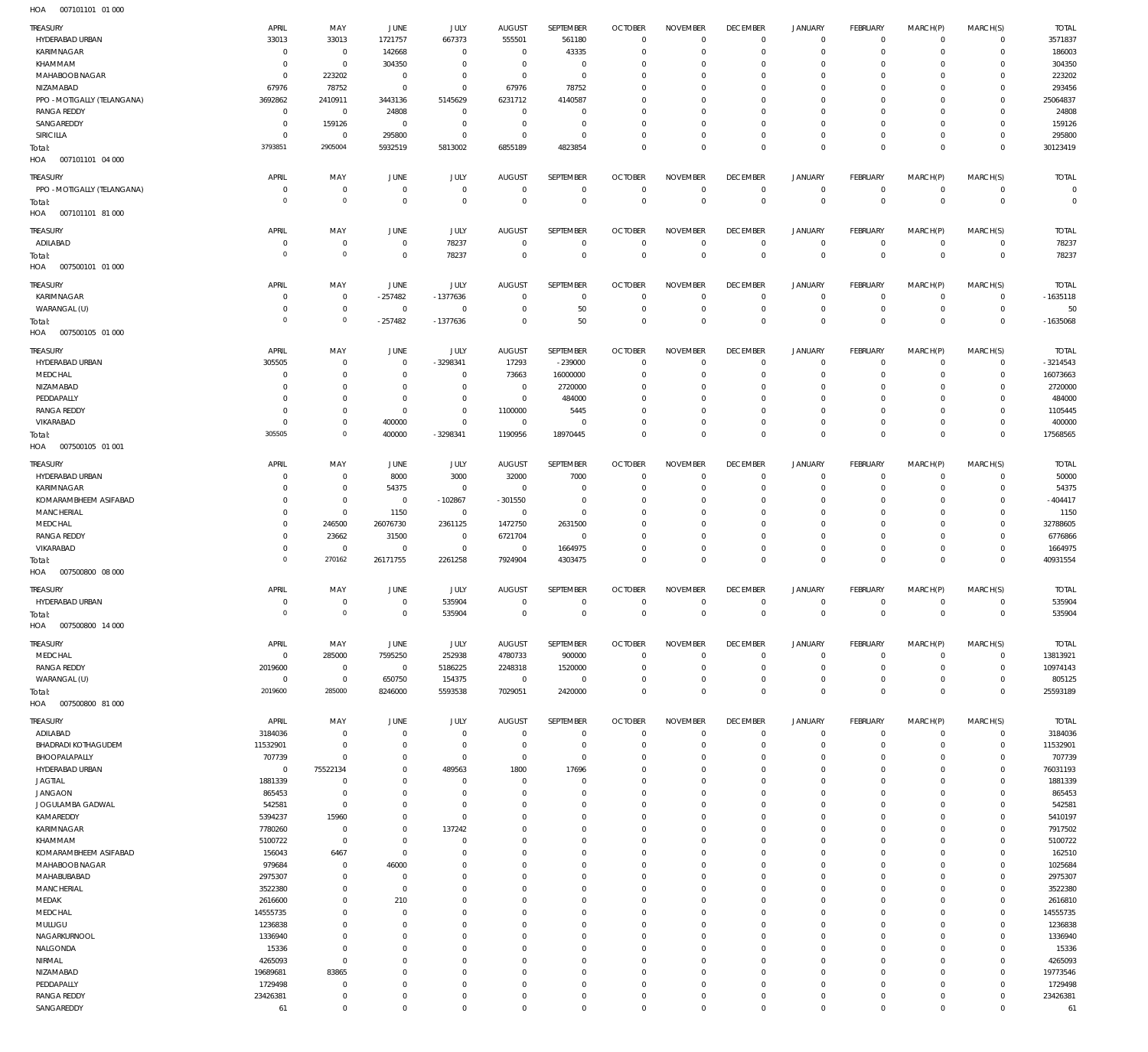007500800 81 000 HOA

| <b>TREASURY</b>                             | APRIL               | MAY                              | <b>JUNE</b>    | <b>JULY</b>    | <b>AUGUST</b>         | SEPTEMBER         | <b>OCTOBER</b>                   | <b>NOVEMBER</b>             | <b>DECEMBER</b>                | <b>JANUARY</b>                | FEBRUARY                   | MARCH(P)            | MARCH(S)                | <b>TOTAL</b>          |
|---------------------------------------------|---------------------|----------------------------------|----------------|----------------|-----------------------|-------------------|----------------------------------|-----------------------------|--------------------------------|-------------------------------|----------------------------|---------------------|-------------------------|-----------------------|
| SIDDIPET                                    | 2490570             | $\overline{0}$                   | $\Omega$       | $\mathbf 0$    | $\mathbf{0}$          | $\mathbb O$       | $\overline{0}$                   | $\mathbf 0$                 | $\overline{0}$                 | $\mathbf 0$                   | $\mathsf 0$                | $^{\circ}$          | $\mathbf{0}$            | 2490570               |
| <b>SIRICILLA</b>                            | 83383               | $\overline{0}$                   | $\Omega$       | $\mathbf 0$    | $\Omega$              | $\mathbf 0$       | $\overline{0}$                   | $\mathbf 0$                 | $\overline{0}$                 | $\mathbf 0$                   | $\overline{0}$             | $^{\circ}$          | $\mathbf 0$             | 83383                 |
| SURYAPET                                    | 5455761             | $\overline{0}$                   | $\Omega$       | $\overline{0}$ | $\Omega$              | $\mathbf 0$       | $^{\circ}$                       | $\mathbf 0$                 | $\mathbf 0$                    | 0                             | $\overline{0}$             | $\Omega$            | $\mathbf 0$             | 5455761               |
| VIKARABAD                                   | 1190909             | $\overline{0}$                   | $\Omega$       | $\overline{0}$ | $\Omega$              | $\mathbf 0$       | $^{\circ}$                       | $\mathbf 0$                 | $\mathbf 0$                    | $\mathbf 0$                   | $\overline{0}$             | $\Omega$            | $\Omega$                | 1190909               |
| WANAPARTHY                                  | 930240              | $\overline{0}$                   | $\Omega$       | $\mathbf 0$    | $\Omega$              | $\mathbf 0$       | $^{\circ}$                       | $\mathbf 0$                 | $\mathbf 0$                    | 0                             | $\overline{0}$             | $\Omega$            | $\Omega$                | 930240                |
| WARANGAL (R)                                | 2266938             | $\overline{0}$                   | $\Omega$       | $\mathbf 0$    | $\Omega$              | $\mathbf 0$       | $^{\circ}$                       | $\mathbf 0$                 | $\mathbf 0$                    | $\mathbf 0$                   | $\overline{0}$             | $\Omega$            | $\Omega$                | 2266938               |
| WARANGAL (U)                                | 8698426             | $\overline{0}$                   | $\Omega$       | $\mathbf 0$    | 0                     | $\mathbb O$       | $^{\circ}$                       | $\mathbf 0$                 | $\mathbf 0$                    | 0                             | $\overline{0}$             | $\Omega$            | $\Omega$                | 8698426               |
| YADADRI                                     | 6100877             | $\overline{0}$                   | $\overline{0}$ | $\mathbf 0$    | $\Omega$              | $\mathbf 0$       | $\overline{0}$                   | $\mathbf 0$                 | $\mathbf 0$                    | $\mathbf 0$                   | $\overline{0}$             | $\Omega$            | $\circ$                 | 6100877               |
| Total:                                      | 140711949           | 75628426                         | 46210          | 626805         | 1800                  | 17696             | $\overline{0}$                   | $\mathbf 0$                 | $\overline{0}$                 | $\mathbf 0$                   | $\mathbb O$                | $\Omega$            | $\mathbb O$             | 217032886             |
| HOA<br>020201101 01 000                     |                     |                                  |                |                |                       |                   |                                  |                             |                                |                               |                            |                     |                         |                       |
| <b>TREASURY</b>                             | APRIL               | MAY                              | JUNE           | JULY           | <b>AUGUST</b>         | SEPTEMBER         | <b>OCTOBER</b>                   | <b>NOVEMBER</b>             | <b>DECEMBER</b>                | <b>JANUARY</b>                | <b>FEBRUARY</b>            | MARCH(P)            | MARCH(S)                | <b>TOTAL</b>          |
| <b>BHADRADI KOTHAGUDEM</b>                  | $\circ$             | $\overline{0}$                   | $\Omega$       | $\overline{0}$ | $\mathbf{0}$          | 2500              | $\overline{0}$                   | $\mathbf 0$                 | $\overline{0}$                 | $\mathbf 0$                   | $\overline{0}$             | $\circ$             | $\mathbf 0$             | 2500                  |
| WANAPARTHY                                  | $\circ$             | $\overline{0}$                   | $^{\circ}$     | $\mathbf 0$    | $\circ$               | 1181900           | $\overline{0}$                   | $\mathbf 0$                 | $\mathbf 0$                    | $\mathbf 0$                   | $\mathsf 0$                | $^{\circ}$          | $\mathbf 0$             | 1181900               |
| Total:                                      | $\circ$             | $\circ$                          | $\overline{0}$ | $\mathbf 0$    | $\Omega$              | 1184400           | $\mathbf 0$                      | $\mathbf 0$                 | $\mathbf 0$                    | $\mathbf 0$                   | $\mathbb O$                | $\overline{0}$      | $\mathbf 0$             | 1184400               |
| HOA<br>020201101 81 001                     |                     |                                  |                |                |                       |                   |                                  |                             |                                |                               |                            |                     |                         |                       |
| <b>TREASURY</b>                             | APRIL               | MAY                              | JUNE           | <b>JULY</b>    | <b>AUGUST</b>         | SEPTEMBER         | <b>OCTOBER</b>                   | <b>NOVEMBER</b>             | <b>DECEMBER</b>                | <b>JANUARY</b>                | FEBRUARY                   | MARCH(P)            | MARCH(S)                | <b>TOTAL</b>          |
| HYDERABAD URBAN                             | 52375               | $\overline{0}$                   | $^{\circ}$     | $\mathbb O$    | $^{\circ}$            | $\mathbb O$       | $\mathbf 0$                      | $\mathbf 0$                 | $\overline{0}$                 | $\mathbf 0$                   | $\mathsf 0$                | $^{\circ}$          | $\mathbf{0}$            | 52375                 |
| <b>JAGTIAL</b>                              | $^{\circ}$          | $\overline{0}$                   | $\overline{0}$ | 300            | $^{\circ}$            | $\mathbb O$       | $^{\circ}$                       | $\mathbf 0$                 | $\mathbf 0$                    | $\mathbf 0$                   | $\overline{0}$             | $\Omega$            | $\mathbf{0}$            | 300                   |
| <b>JANGAON</b>                              | $\circ$             | 1300                             | 300            | 300            | 600                   | $\mathbb O$       | $^{\circ}$                       | $\mathbf 0$                 | $\mathbf 0$                    | $\mathbf 0$                   | $\overline{0}$             | $\Omega$            | $\Omega$                | 2500                  |
| KARIMNAGAR                                  | $\circ$             | 300                              | 400            | $\overline{0}$ | $^{\circ}$            | 1500              | $^{\circ}$                       | $\mathbf 0$                 | $\mathbf 0$                    | $\mathbf 0$                   | $\overline{0}$             | $\Omega$            | $\Omega$                | 2200                  |
| MAHABOOB NAGAR                              | $\circ$             | 7340                             | 227742         | $\mathbb O$    | $^{\circ}$            | 10000             | $^{\circ}$                       | $\mathbf 0$                 | $\mathbf 0$                    | $\mathbf 0$                   | $\overline{0}$             | $\Omega$            | $\Omega$                | 245082                |
| MAHABUBABAD                                 | $\Omega$            | $\overline{0}$                   | $^{\circ}$     | 600            | 1200                  | 1200              | $^{\circ}$                       | $\Omega$                    | $\mathbf 0$                    | $\mathbf 0$                   | $\overline{0}$             | $\Omega$            | $\Omega$                | 3000                  |
| MANCHERIAL                                  | $\circ$             | $\overline{0}$                   | 300            | $\mathbb O$    | $^{\circ}$            | $\mathbb O$       | $^{\circ}$                       | $\mathbf 0$                 | $\mathbf 0$                    | $\mathbf 0$                   | $\overline{0}$             | $\Omega$            | $\Omega$                | 300                   |
| MEDAK                                       | $^{\circ}$          | 2500                             | 0              | $\mathbb O$    | $^{\circ}$            | 2500              | $^{\circ}$                       | $\mathbf 0$                 | $\mathbf 0$                    | $\mathbf 0$                   | $\overline{0}$             | $\Omega$            | $\Omega$                | 5000                  |
| MULUGU                                      | $^{\circ}$          | $\overline{0}$                   | $\overline{0}$ | $\mathbb O$    | $^{\circ}$            | 45000             | $^{\circ}$                       | $\mathbf 0$                 | $\mathbf 0$                    | $\mathbf 0$                   | $\overline{0}$             | $\Omega$            | $\Omega$                | 45000                 |
| NAGARKURNOOL                                | 2000                | 10000                            | 14000          | 4000           | 10000                 | 56000             | $^{\circ}$                       | $\Omega$                    | $\mathbf 0$                    | $\mathbf 0$                   | $\overline{0}$             | $\Omega$            | $\Omega$                | 96000                 |
| NIZAMABAD                                   | $^{\circ}$          | $\overline{0}$                   | $^{\circ}$     | $\mathbb O$    | 40000                 | 20000             | $^{\circ}$                       | $\mathbf 0$                 | $\mathbf 0$                    | $\mathbf 0$                   | $\overline{0}$             | $\Omega$            | $\Omega$                | 60000                 |
| <b>RANGA REDDY</b>                          | $^{\circ}$          | $\overline{0}$                   | $\mathbf 0$    | $\mathbb O$    | $\mathbf 0$           | 7500              | $^{\circ}$                       | $\mathbf 0$                 | $\mathbf 0$                    | $\mathbf 0$                   | $\overline{0}$             | $\Omega$            | $\Omega$                | 7500                  |
| SANGAREDDY                                  | $\Omega$            | 2500                             | 10000          | 7500           | 7250                  | 37500             | $^{\circ}$                       | $\mathbf 0$                 | $\mathbf 0$                    | $\mathbf 0$                   | $\overline{0}$             | $\Omega$            | $\Omega$                | 64750                 |
| SIDDIPET                                    | $^{\circ}$          | 2500                             | 2500           | $\mathbb O$    | $^{\circ}$            | 2500              | $^{\circ}$                       | $\mathbf 0$                 | $\mathbf 0$                    | $\mathbf 0$                   | $\overline{0}$             | $\Omega$            | $\Omega$                | 7500                  |
| SIRICILLA                                   | $\Omega$            | $\overline{0}$                   | $\overline{0}$ | $\mathbb O$    | $^{\circ}$            | 1800              | $^{\circ}$                       | $\mathbf 0$                 | $\mathbf 0$                    | $\mathbf 0$                   | $\overline{0}$             | $\Omega$            | $\Omega$                | 1800                  |
| WARANGAL (R)                                | $^{\circ}$          | 10000                            | 3100           | 300            | $^{\circ}$            | $\mathbb O$       | $^{\circ}$                       | $\mathbf 0$                 | $\mathbf 0$                    | 0                             | $\overline{0}$             | $\Omega$            | $\mathbf{0}$            | 13400                 |
| WARANGAL (U)                                | $^{\circ}$          | $\overline{0}$                   | 600            | 15000          | 5300                  | 2500              | $\overline{0}$                   | $\mathbf 0$                 | $\overline{0}$                 | $\mathbf 0$                   | $\overline{0}$             | $^{\circ}$          | $\mathbf{0}$            | 23400                 |
| Total:                                      | 54375               | 36440                            | 258942         | 28000          | 64350                 | 188000            | $\overline{0}$                   | $\mathbf 0$                 | $\overline{0}$                 | $\overline{0}$                | $\mathbb O$                | $\mathbf 0$         | $\mathbf 0$             | 630107                |
| HOA<br>020201102 01 000                     |                     |                                  |                |                |                       |                   |                                  |                             |                                |                               |                            |                     |                         |                       |
| <b>TREASURY</b>                             | APRIL               | MAY                              | JUNE           | JULY           | <b>AUGUST</b>         | SEPTEMBER         | <b>OCTOBER</b>                   | <b>NOVEMBER</b>             | <b>DECEMBER</b>                | <b>JANUARY</b>                | <b>FEBRUARY</b>            | MARCH(P)            | MARCH(S)                | <b>TOTAL</b>          |
| <b>BHADRADI KOTHAGUDEM</b>                  | $^{\circ}$          | 5000                             | 7500           | $\mathbb O$    | 10000                 | $\mathbf 0$       | $^{\circ}$                       | $\Omega$                    | $\mathbf 0$                    | $\mathbf 0$                   | $\overline{0}$             | $\Omega$            | $\mathbf 0$             | 22500                 |
| <b>JANGAON</b>                              | $^{\circ}$          | 2500                             | $^{\circ}$     | 5000           | $\circ$               | $\mathbf 0$       | $^{\circ}$                       | $\mathbf 0$                 | $\mathbf 0$                    | $\mathbf 0$                   | $\mathsf 0$                | $\Omega$            | $\mathbf 0$             | 7500                  |
| KARIMNAGAR                                  | $\Omega$            | $\overline{0}$                   | $\Omega$       | $\overline{0}$ | $\Omega$              | 250               | $^{\circ}$                       | $\mathbf 0$                 | $\mathbf 0$                    | $\mathbf 0$                   | $\overline{0}$             | $\Omega$            | $\Omega$                | 250                   |
| KHAMMAM                                     | $^{\circ}$          | $\overline{0}$                   | $\Omega$       | $\mathbf{0}$   | $\Omega$              | 300               | $^{\circ}$                       | $\Omega$                    | $\mathbf 0$                    | $\mathbf 0$                   | $\overline{0}$             | $\Omega$            | $\Omega$                | 300                   |
| MAHABOOB NAGAR                              | $\Omega$            | 40255                            | $\Omega$       | $\mathbf{0}$   | $\Omega$              | $\mathbf 0$       | $^{\circ}$                       | $\Omega$                    | $\mathbf 0$                    | $\mathbf 0$                   | $\overline{0}$             | $\Omega$            | $\Omega$                | 40255                 |
| NAGARKURNOOL                                | $^{\circ}$          | $\overline{0}$                   | $\Omega$       | $\mathbb O$    | $^{\circ}$            | 2000              | $^{\circ}$                       | $\Omega$                    | $\mathbf 0$                    | $\mathbf 0$                   | $\overline{0}$             | $\Omega$            | $\Omega$                | 2000                  |
| NARAYANPET                                  | $\Omega$            | $\overline{0}$                   | $\Omega$       | $\overline{0}$ | 15000                 | $^{\circ}$        | $^{\circ}$                       | $\Omega$                    | $\mathbf 0$                    | $\mathbf 0$                   | $\overline{0}$             | $\Omega$            | $\Omega$                | 15000                 |
| <b>RANGA REDDY</b>                          | $\Omega$            | $\overline{0}$                   | $\Omega$       | $\overline{0}$ | $^{\circ}$            | 80                | $^{\circ}$                       | $\Omega$                    | $\mathbf 0$                    | $\mathbf 0$                   | $\overline{0}$             | $\Omega$            | $^{\circ}$              | 80                    |
| SIDDIPET                                    | $\Omega$            | $\overline{0}$                   | $\Omega$       | $\mathbf{0}$   | $\Omega$              | 90000             | $^{\circ}$                       | $\Omega$                    | $\mathbf 0$                    | $\mathbf 0$                   | $\circ$                    | $\Omega$            | $\Omega$                | 90000                 |
| VIKARABAD                                   | $\Omega$            | 2500                             | 5000           | $\overline{0}$ | $\mathbf{0}$          | $\mathbf 0$       | $\Omega$                         | $\Omega$                    | $\overline{0}$                 | $\mathbf 0$                   | $\circ$                    | $\circ$             | $\mathbf 0$             | 7500                  |
| Total:                                      |                     | 50255                            | 12500          | 5000           | 25000                 | 92630             | $\Omega$                         | $\Omega$                    | $\mathbf 0$                    | $\Omega$                      | $\Omega$                   | $\mathbb O$         | $\overline{0}$          | 185385                |
| HOA<br>020201102 02 000                     |                     |                                  |                |                |                       |                   |                                  |                             |                                |                               |                            |                     |                         |                       |
| <b>TREASURY</b>                             | APRIL               | MAY                              | JUNE           | JULY           | <b>AUGUST</b>         | SEPTEMBER         | <b>OCTOBER</b>                   | <b>NOVEMBER</b>             | <b>DECEMBER</b>                | <b>JANUARY</b>                | FEBRUARY                   | MARCH(P)            | MARCH(S)                | <b>TOTAL</b>          |
| MAHABUBABAD                                 | $\circ$             | $\overline{0}$                   | $\overline{0}$ | 5000           | $\mathbf 0$           | $\overline{0}$    | $\overline{0}$                   | $\mathbf 0$                 | $\overline{0}$                 | $\overline{0}$                | $\mathsf 0$                | 0                   | $^{\circ}$              | 5000                  |
| MANCHERIAL                                  | $\circ$             | $\overline{0}$                   | $\overline{0}$ | $\,0\,$        | 75                    | 400               | $\overline{0}$                   | $\mathbf 0$                 | $\mathbf 0$                    | $\mathbf 0$                   | $\mathsf 0$                | $\circ$             | $\mathbf 0$             | 475                   |
| NALGONDA                                    | $\overline{0}$      | $\overline{0}$                   | $\overline{0}$ | $\,0\,$        | $^{\circ}$            | 784000            | $^{\circ}$                       | $\mathbf 0$                 | $\overline{0}$                 | $\mathbf 0$                   | $\mathsf 0$                | $\circ$             | $\mathbf 0$             | 784000                |
| Total:                                      | $\circ$             | $\overline{0}$                   | $\mathbf 0$    | 5000           | 75                    | 784400            | $\overline{0}$                   | $\mathbf 0$                 | $\overline{0}$                 | $\mathbf 0$                   | $\overline{0}$             | $\overline{0}$      | $\mathbf 0$             | 789475                |
| 020201102 05 800<br>HOA                     |                     |                                  |                |                |                       |                   |                                  |                             |                                |                               |                            |                     |                         |                       |
| TREASURY                                    | APRIL               | MAY                              | JUNE           | JULY           | <b>AUGUST</b>         | SEPTEMBER         | <b>OCTOBER</b>                   | <b>NOVEMBER</b>             | <b>DECEMBER</b>                | <b>JANUARY</b>                | FEBRUARY                   | MARCH(P)            | MARCH(S)                | <b>TOTAL</b>          |
| HYDERABAD URBAN                             | $\mathbf 0$         | 117975                           | 5000           | 29000          | 8000                  | 2000              | $\overline{0}$                   | $\mathbf 0$                 | $\overline{0}$                 | $\mathbf 0$                   | $\mathsf 0$                | $\circ$             | $\mathbf 0$             | 161975                |
| Total:                                      | $\Omega$            | 117975                           | 5000           | 29000          | 8000                  | 2000              | $\overline{0}$                   | $\mathbf 0$                 | $\overline{0}$                 | $\overline{0}$                | $\mathbf 0$                | $\mathbf 0$         | $\overline{0}$          | 161975                |
| HOA  020201102  06  001                     |                     |                                  |                |                |                       |                   |                                  |                             |                                |                               |                            |                     |                         |                       |
| TREASURY                                    | APRIL               | MAY                              | <b>JUNE</b>    | <b>JULY</b>    | <b>AUGUST</b>         | SEPTEMBER         | <b>OCTOBER</b>                   | <b>NOVEMBER</b>             | <b>DECEMBER</b>                | <b>JANUARY</b>                | FEBRUARY                   | MARCH(P)            | MARCH(S)                | <b>TOTAL</b>          |
| <b>RANGA REDDY</b>                          | $\mathbf 0$         | $\overline{0}$                   | $\mathbf 0$    | $\,0\,$        | $\mathbf 0$           | 2500              | $\overline{0}$                   | $\mathbf 0$                 | $\overline{0}$                 | $\overline{0}$                | $\mathsf 0$                | $^{\circ}$          | $^{\circ}$              | 2500                  |
| Total:                                      | $\Omega$            | $\overline{0}$                   | $\mathbf 0$    | $\,0\,$        | $^{\circ}$            | 2500              | $\overline{0}$                   | $\mathbf 0$                 | $\overline{0}$                 | $\mathbf 0$                   | $\mathbf 0$                | $\mathbf 0$         | $\overline{0}$          | 2500                  |
| 020201102 06 800<br>HOA                     |                     |                                  |                |                |                       |                   |                                  |                             |                                |                               |                            |                     |                         |                       |
|                                             |                     |                                  |                |                |                       |                   |                                  |                             |                                |                               |                            |                     |                         |                       |
| TREASURY<br>ADILABAD                        | APRIL<br>$^{\circ}$ | MAY                              | JUNE<br>2650   | JULY<br>250    | <b>AUGUST</b><br>7500 | SEPTEMBER<br>2300 | <b>OCTOBER</b><br>$\overline{0}$ | <b>NOVEMBER</b><br>$\Omega$ | <b>DECEMBER</b><br>$\mathbf 0$ | <b>JANUARY</b><br>$\mathbf 0$ | FEBRUARY<br>$\overline{0}$ | MARCH(P)<br>$\circ$ | MARCH(S)<br>$\mathbf 0$ | <b>TOTAL</b><br>12700 |
|                                             | $^{\circ}$          | $\overline{0}$<br>$\overline{0}$ |                | 8850           |                       |                   | $^{\circ}$                       | $\mathbf 0$                 | $\mathbf 0$                    | $\mathbf 0$                   | $\overline{0}$             | $^{\circ}$          | $\mathbf 0$             |                       |
| <b>BHADRADI KOTHAGUDEM</b><br>BHOOPALAPALLY | $\overline{0}$      | 8100                             | 500<br>400     | 250            | 330<br>250            | 1330<br>90000     | $^{\circ}$                       | $\Omega$                    | $\mathbf 0$                    | $\mathbf 0$                   | $\mathsf 0$                | $\Omega$            | $\mathbf 0$             | 11010<br>99000        |
| HYDERABAD URBAN                             | 150                 | 6290                             | 29590          | 20050          | 32340                 | 67270             | $^{\circ}$                       | $\mathbf 0$                 | $\mathbf 0$                    | $\mathbf 0$                   | $\circ$                    | $\Omega$            | $\mathbf{0}$            | 155690                |
| <b>JAGTIAL</b>                              | 125                 | $\overline{0}$                   | 200            | 2375           | 5125                  | 9830              | $^{\circ}$                       | $\Omega$                    | $\mathbf 0$                    | $\mathbf 0$                   | $\overline{0}$             | $\Omega$            | $\mathbf 0$             | 17655                 |
| <b>JANGAON</b>                              | $\overline{0}$      | 300                              | 300            | 350            | $\mathbf{0}$          | 1650              | $^{\circ}$                       | $\mathbf 0$                 | $\mathbf 0$                    | $\mathbf 0$                   | $\overline{0}$             | $\Omega$            | $\circ$                 | 2600                  |
| JOGULAMBA GADWAL                            | $\overline{0}$      | $\overline{0}$                   | $\overline{0}$ | 600            | 410                   | 330               | $^{\circ}$                       | $\Omega$                    | $\mathbf 0$                    | $\mathbf 0$                   | $\overline{0}$             | $\Omega$            | $\mathbf 0$             | 1340                  |
| KAMAREDDY                                   | $\overline{0}$      | 2600                             | 650            | 1250           | $\circ$               | 500               | $^{\circ}$                       | $\mathbf 0$                 | $\mathbf 0$                    | $\mathbf 0$                   | $\overline{0}$             | $\Omega$            | $\mathbf{0}$            | 5000                  |
| KARIMNAGAR                                  | $\overline{0}$      | 7500                             | 4800           | 3225           | 750                   | 1875              | $^{\circ}$                       | $\Omega$                    | $\mathbf 0$                    | $\mathbf 0$                   | $\overline{0}$             | $\Omega$            | $\mathbf 0$             | 18150                 |
| KHAMMAM                                     | $\overline{0}$      | 11700                            | 24480          | 6950           | 18600                 | 26860             | $^{\circ}$                       | $\mathbf 0$                 | $\mathbf 0$                    | $\mathbf 0$                   | $\overline{0}$             | $\Omega$            | $\mathbf 0$             | 88590                 |
| KOMARAMBHEEM ASIFABAD                       | $\overline{0}$      | $\overline{0}$                   | $\overline{0}$ | 2750           | 250                   | $\mathbf 0$       | $^{\circ}$                       | $\Omega$                    | $\mathbf 0$                    | $\mathbf 0$                   | $\overline{0}$             | $\Omega$            | $\mathbf 0$             | 3000                  |
| MAHABOOB NAGAR                              | $\overline{0}$      | $\overline{0}$                   | 750            | 66779          | 850                   | 500               | $^{\circ}$                       | $\mathbf 0$                 | $\mathbf 0$                    | $\mathbf 0$                   | $\overline{0}$             | $\Omega$            | $\mathbf 0$             | 68879                 |
| MAHABUBABAD                                 | $\overline{0}$      | 250                              | 2830           | 250            | 2500                  | 850               | $^{\circ}$                       | $\Omega$                    | $\mathbf 0$                    | $\mathbf 0$                   | $\overline{0}$             | $\Omega$            | $\mathbf 0$             | 6680                  |
| <b>MANCHERIAL</b>                           | $\overline{0}$      | $\overline{0}$                   | 8100           | 20700          | 5250                  | 17300             | $^{\circ}$                       | $\mathbf 0$                 | $\mathbf 0$                    | $\mathbf 0$                   | $\overline{0}$             | $\Omega$            | $\mathbf 0$             | 51350                 |
| MEDAK                                       | $\overline{0}$      | 300                              | 500            | 750            | 100                   | 375               | $\overline{0}$                   | $\mathbf 0$                 | $\mathbf 0$                    | $\mathbf 0$                   | $\mathsf 0$                | $^{\circ}$          | $\mathbf 0$             | 2025                  |
| MEDCHAL                                     | $\mathbf 0$         | 22500                            | 705            | 2500           | 330                   | 2950              | $\mathbf 0$                      | $\mathbf 0$                 | $\mathbf 0$                    | $\mathbf 0$                   | $\overline{0}$             | $\mathbf 0$         | $\mathbf 0$             | 28985                 |
|                                             |                     |                                  |                |                |                       |                   |                                  |                             |                                |                               |                            |                     |                         |                       |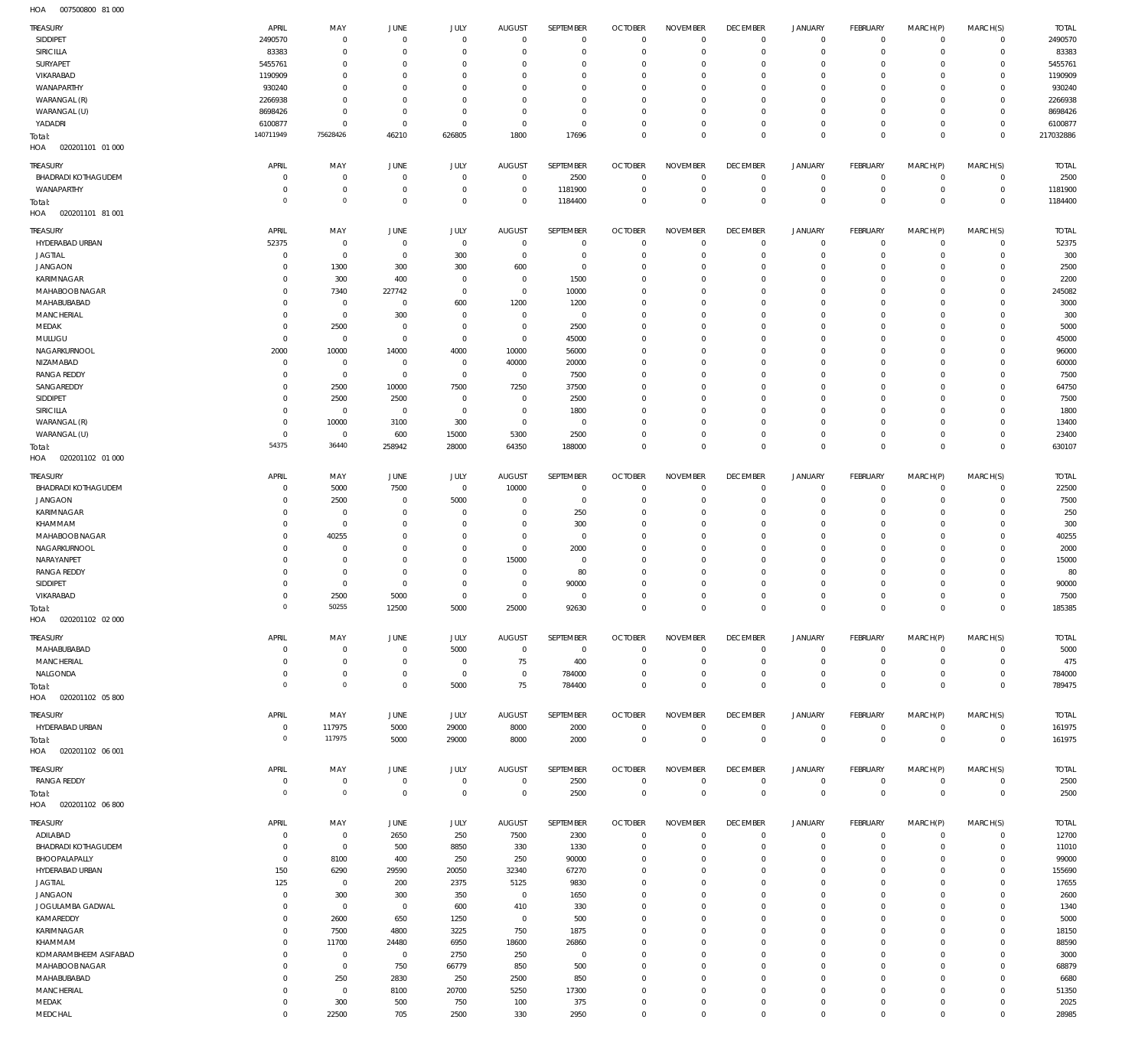020201102 06 800 HOA

| NAGARKURNOOL<br>250<br>750<br>500<br>750<br>$\mathbf 0$<br>$\mathbf 0$<br>$\mathbf 0$<br>2250<br>$^{\circ}$<br>$^{\circ}$<br>$\Omega$<br>$\mathbf 0$<br>$\Omega$<br>-C<br>5850<br>NALGONDA<br>2000<br>750<br>500<br>2600<br>$\mathbf{0}$<br>$^{\circ}$<br>$\Omega$<br>$\Omega$<br>$\mathbf 0$<br>$\mathbf 0$<br>$\Omega$<br>$\mathbf 0$<br>-C<br>NARAYANPET<br>250<br>250<br>500<br>$\Omega$<br>1000<br>$\mathbf{0}$<br>$\mathbf 0$<br>$\Omega$<br>$\Omega$<br>$\Omega$<br>$\Omega$<br>$\Omega$<br>$\Omega$<br>$\Omega$<br>NIRMAL<br>11600<br>750<br>250<br>2250<br>14850<br>$\mathbf{0}$<br>$\Omega$<br>$\Omega$<br>$\Omega$<br>$\Omega$<br>$\Omega$<br>$\Omega$<br>$\Omega$<br>$\Omega$<br>450<br>NIZAMABAD<br>14765<br>8350<br>5650<br>1740<br>5830<br>36785<br>$\Omega$<br>$\Omega$<br>$\Omega$<br>$\Omega$<br>$\Omega$<br>$\Omega$<br>$\Omega$<br>PEDDAPALLY<br>10000<br>3125<br>100<br>11200<br>24425<br>$\Omega$<br>$\mathbf 0$<br>$\Omega$<br>$\Omega$<br>$\Omega$<br>$\Omega$<br>$\Omega$<br>$\Omega$<br>$\Omega$<br><b>RANGA REDDY</b><br>7500<br>96650<br>2500<br>3000<br>5150<br>$\mathbf 0$<br>114800<br>$^{\circ}$<br>$^{\circ}$<br>$\Omega$<br>$\Omega$<br>$\Omega$<br>$\Omega$<br>$\Omega$<br>11250<br>SANGAREDDY<br>8300<br>300<br>500<br>2150<br>$^{\circ}$<br>$\Omega$<br>$\Omega$<br>$\Omega$<br>$\Omega$<br>$\Omega$<br>$\Omega$<br>$\Omega$<br>C<br>SIDDIPET<br>250<br>3225<br>5850<br>1150<br>3450<br>13925<br>$\Omega$<br>$\Omega$<br>$\Omega$<br>$\Omega$<br>$\Omega$<br>$\Omega$<br>$\mathbf 0$<br>-C<br>SIRICILLA<br>2750<br>300<br>850<br>3900<br>$^{\circ}$<br>$\mathbf 0$<br>$\Omega$<br>$\Omega$<br>$\Omega$<br>$\Omega$<br>$\Omega$<br>$\Omega$<br>0<br>C<br>SURYAPET<br>1250<br>21220<br>1500<br>19500<br>2500<br>45970<br>$\Omega$<br>$\Omega$<br>$\Omega$<br>$\Omega$<br>$\Omega$<br>$\Omega$<br>$\Omega$<br>0<br>VIKARABAD<br>250<br>7500<br>250<br>500<br>500<br>9000<br>$\Omega$<br>$\Omega$<br>$\Omega$<br>$\Omega$<br>$\Omega$<br>$\circ$<br>0<br>-0<br>WANAPARTHY<br>250<br>500<br>800<br>1550<br>$\overline{0}$<br>$\mathbf 0$<br>$\Omega$<br>$\Omega$<br>$\Omega$<br>$\Omega$<br>$\Omega$<br>$\Omega$<br>$\Omega$<br>$\Omega$<br>94550<br>WARANGAL (R)<br>250<br>2000<br>800<br>300<br>91200<br>$\Omega$<br>$\Omega$<br>$\Omega$<br>$\Omega$<br>$\Omega$<br>$\circ$<br>0<br>-C<br>WARANGAL (U)<br>10500<br>6500<br>11750<br>5550<br>15300<br>$\Omega$<br>$\Omega$<br>49600<br>$\Omega$<br>$\Omega$<br>$\Omega$<br>$\Omega$<br>$\Omega$<br>C<br>YADADRI<br>2500<br>2500<br>250<br>7500<br>1250<br>$\mathbf 0$<br>14000<br>$\mathbf 0$<br>$^{\circ}$<br>$\Omega$<br>$\mathbf 0$<br>$\mathbf 0$<br>$\Omega$<br>$\mathbf 0$<br>25040<br>85240<br>250425<br>169629<br>115825<br>550450<br>$\Omega$<br>$\Omega$<br>$\mathbf 0$<br>$\mathbf 0$<br>$\Omega$<br>$\Omega$<br>$\mathbf 0$<br>1196609<br>Total:<br>HOA<br>020201102 07 000<br>TREASURY<br>APRIL<br>MAY<br>JUNE<br>JULY<br><b>AUGUST</b><br>SEPTEMBER<br><b>OCTOBER</b><br><b>NOVEMBER</b><br><b>DECEMBER</b><br><b>JANUARY</b><br>FEBRUARY<br>MARCH(P)<br>MARCH(S)<br><b>TOTAL</b><br>ADILABAD<br>$\mathbf 0$<br>$\mathbf 0$<br>3600<br>$\mathbb O$<br>$\overline{0}$<br>$\mathbf 0$<br>$\mathbf 0$<br>$\mathbf 0$<br>$\overline{0}$<br>$\overline{0}$<br>3600<br>C<br>$\overline{0}$<br>$\mathbf 0$<br>$\mathbf 0$<br>$\bf 0$<br>$\overline{0}$<br>$\overline{0}$<br>3600<br>$^{\circ}$<br>$\overline{0}$<br>$\mathbb O$<br>3600<br>$\mathbb O$<br>$\overline{0}$<br>$\mathbf 0$<br>$\mathbf 0$<br>$\mathbf 0$<br>Total:<br>HOA<br>020201102 81 000<br>TREASURY<br>APRIL<br>MAY<br>JUNE<br>JULY<br><b>AUGUST</b><br>SEPTEMBER<br><b>OCTOBER</b><br><b>NOVEMBER</b><br><b>DECEMBER</b><br><b>JANUARY</b><br>FEBRUARY<br>MARCH(P)<br>MARCH(S)<br><b>TOTAL</b><br>BHADRADI KOTHAGUDEM<br>7500<br>7500<br>$\Omega$<br>$^{\circ}$<br>$^{\circ}$<br>$\mathbf 0$<br>$\mathbf 0$<br>$^{\circ}$<br>$^{\circ}$<br>$\mathbf 0$<br>$\mathbf 0$<br>$\mathbf 0$<br>$\mathbf 0$<br>$\mathbf 0$<br>HYDERABAD URBAN<br>58970<br>$\mathbf 0$<br>3570<br>$\mathbf 0$<br>$\mathbf 0$<br>62540<br>$\Omega$<br>$\mathbf 0$<br>$^{\circ}$<br>$\Omega$<br>$\Omega$<br>$^{\circ}$<br>$\Omega$<br>$\Omega$<br>KAMAREDDY<br>2500<br>18000<br>$\mathbf 0$<br>20500<br>$\Omega$<br>$\Omega$<br>$\Omega$<br>$\Omega$<br>$\Omega$<br>$\Omega$<br>$\Omega$<br>$\Omega$<br>C<br>-0<br>KHAMMAM<br>2500<br>2500<br>$\Omega$<br>$\mathbf 0$<br>$\mathbf 0$<br>$^{\circ}$<br>$\Omega$<br>$\Omega$<br>$\Omega$<br>$^{\circ}$<br>$^{\circ}$<br>-0<br>$\Omega$<br>-C<br>KOMARAMBHEEM ASIFABAD<br>2500<br>$\mathbf 0$<br>2500<br>$\Omega$<br>$\mathbf 0$<br>$\Omega$<br>$\Omega$<br>$\Omega$<br>$\Omega$<br>$\Omega$<br>$\Omega$<br>$\Omega$<br>-0<br>-C<br>MAHABOOB NAGAR<br>71000<br>75000<br>146000<br>$^{\circ}$<br>$\Omega$<br>$\Omega$<br>$\Omega$<br>$\Omega$<br>$\Omega$<br>$\Omega$<br>$\Omega$<br>$\Omega$<br>$\Omega$<br>-C<br>MEDAK<br>$\mathbf 0$<br>$\mathbf 0$<br>5000<br>5000<br>$\Omega$<br>$\mathbf 0$<br>$^{\circ}$<br>$\Omega$<br>$\mathbf 0$<br>$\Omega$<br>$\Omega$<br>$\Omega$<br>$\mathbf 0$<br>$\Omega$<br>NAGARKURNOOL<br>1000<br>5000<br>1000<br>1000<br>7000<br>1000<br>16000<br>$\Omega$<br>$\Omega$<br>$\Omega$<br>$\Omega$<br>$\Omega$<br>$\Omega$<br>$\Omega$<br>NIZAMABAD<br>74000<br>128711<br>202711<br>$^{\circ}$<br>$\overline{0}$<br>$\mathbf 0$<br>$^{\circ}$<br>$\Omega$<br>$\Omega$<br>$\Omega$<br>$\Omega$<br>$\Omega$<br>$^{\circ}$<br>0<br><b>RANGA REDDY</b><br>$\mathbf 0$<br>2500<br>2500<br>$^{\circ}$<br>$\overline{0}$<br>$^{\circ}$<br>$\Omega$<br>$\Omega$<br>$\Omega$<br>$\Omega$<br>$\Omega$<br>$\Omega$<br>$\Omega$<br>-C<br>SANGAREDDY<br>7500<br>$\mathbf 0$<br>20000<br>7500<br>2500<br>10600<br>48100<br>$\Omega$<br>$\Omega$<br>$\Omega$<br>$\Omega$<br>$\Omega$<br>$\Omega$<br>$\Omega$<br>SIDDIPET<br>5000<br>5000<br>2500<br>2500<br>15000<br>$\overline{0}$<br>$\overline{0}$<br>$\Omega$<br>$\Omega$<br>$\Omega$<br>$\Omega$<br>$\Omega$<br>$\mathbf 0$<br>0<br>SURYAPET<br>2500<br>2500<br>5000<br>$^{\circ}$<br>$\mathbf 0$<br>$\mathbf 0$<br>$^{\circ}$<br>$\Omega$<br>$\Omega$<br>$\Omega$<br>$\Omega$<br>$\Omega$<br>$\Omega$<br>$\Omega$<br>VIKARABAD<br>$\mathbf 0$<br>5000<br>$\mathbf 0$<br>5000<br>2500<br>$\mathbf 0$<br>$\mathbf 0$<br>$\mathbf 0$<br>12500<br>$^{\circ}$<br>$\Omega$<br>$\mathbf 0$<br>$\Omega$<br>-C<br>69970<br>17500<br>548351<br>32070<br>13500<br>164500<br>250811<br>$\Omega$<br>$\Omega$<br>$\Omega$<br>$\mathbf 0$<br>$\Omega$<br>$\Omega$<br>$\mathbf 0$<br>Total:<br>HOA<br>020201103 01 000<br>TREASURY<br>APRIL<br>MAY<br>JUNE<br><b>JULY</b><br><b>AUGUST</b><br>SEPTEMBER<br><b>OCTOBER</b><br><b>NOVEMBER</b><br><b>DECEMBER</b><br><b>JANUARY</b><br>FEBRUARY<br>MARCH(P)<br>MARCH(S)<br><b>TOTAL</b><br>BHADRADI KOTHAGUDEM<br>500<br>$\overline{0}$<br>$\overline{0}$<br>500<br>$\mathbf 0$<br>0<br>$\mathbf 0$<br>$\mathbf 0$<br>$^{\circ}$<br>$^{\circ}$<br>$\mathbf 0$<br>0<br>$\mathbf 0$<br>0<br>SURYAPET<br>$\mathbf 0$<br>10000<br>$\mathbf 0$<br>$\mathbf 0$<br>$\mathbf 0$<br>$\overline{0}$<br>$\circ$<br>10000<br>$\overline{0}$<br>$\mathbf 0$<br>$^{\circ}$<br>$^{\circ}$<br>$\mathbf 0$<br>C<br>$\mathsf{O}\xspace$<br>$^{\circ}$<br>500<br>$\mathbf 0$<br>10000<br>$\mathbf 0$<br>$\overline{0}$<br>$\mathbf 0$<br>$\mathbf{0}$<br>$\mathbf 0$<br>$\overline{0}$<br>$\mathbf{0}$<br>$\overline{0}$<br>10500<br>Total:<br>HOA<br>020201103 02 000<br>TREASURY<br>APRIL<br>MAY<br>JUNE<br>JULY<br><b>AUGUST</b><br>SEPTEMBER<br><b>OCTOBER</b><br><b>NOVEMBER</b><br><b>DECEMBER</b><br><b>JANUARY</b><br>FEBRUARY<br>MARCH(P)<br>MARCH(S)<br><b>TOTAL</b><br>HYDERABAD URBAN<br>49000<br>4900C<br>0<br>$\Omega$<br>0<br>0<br>U<br>KHAMMAM<br>107500<br>500<br>181500<br>$\mathbf 0$<br>$\mathbf 0$<br>289500<br>$^{\circ}$<br>$^{\circ}$<br>$\mathbf 0$<br>$^{\circ}$<br>$^{\circ}$<br>$\mathbf 0$<br>$\mathbf 0$<br>$^{\circ}$<br>MANCHERIAL<br>500<br>$\mathbf 0$<br>500<br>$\mathbf 0$<br>$\mathbf 0$<br>$^{\circ}$<br>$^{\circ}$<br>$^{\circ}$<br>$^{\circ}$<br>$\mathbf 0$<br>$^{\circ}$<br>$\mathbf 0$<br>$\Omega$<br>$\Omega$<br>NIZAMABAD<br>$\mathbf 0$<br>11650<br>$\mathbf 0$<br>$\mathbf 0$<br>11650<br>$^{\circ}$<br>$^{\circ}$<br>$\Omega$<br>$^{\circ}$<br>$\Omega$<br>$\mathbf 0$<br>$\Omega$<br>$\Omega$<br>$\circ$<br>443500<br>WANAPARTHY<br>$\mathbf 0$<br>443500<br>$\overline{0}$<br>$\mathbf 0$<br>$\overline{0}$<br>$\mathbf 0$<br>$^{\circ}$<br>$\mathbf 0$<br>$\mathbf 0$<br>$^{\circ}$<br>$\mathbf{0}$<br>$\mathbf 0$<br>$\mathbf 0$<br>49000<br>107500<br>$\mathbf 0$<br>443500<br>500<br>$\Omega$<br>193650<br>$\overline{0}$<br>$\mathbf 0$<br>$\mathbf 0$<br>$\overline{0}$<br>$\mathbf 0$<br>$\mathbf 0$<br>794150<br>Total:<br>HOA  020201103  06  800<br>TREASURY<br>APRIL<br>MAY<br>JUNE<br>JULY<br><b>AUGUST</b><br>SEPTEMBER<br><b>OCTOBER</b><br><b>NOVEMBER</b><br><b>DECEMBER</b><br><b>JANUARY</b><br>FEBRUARY<br>MARCH(P)<br>MARCH(S)<br><b>TOTAL</b><br>JANGAON<br>$\mathbf 0$<br>$\mathbf 0$<br>$\overline{0}$<br>300<br>$\overline{0}$<br>$\mathbf 0$<br>$\mathbf 0$<br>$\overline{0}$<br>$\overline{0}$<br>$\overline{0}$<br>300<br>$\overline{0}$<br>$\mathbf 0$<br>$\mathbf 0$<br>5000<br>KARIMNAGAR<br>$\mathbf 0$<br>$\mathbf 0$<br>$\overline{0}$<br>5000<br>$\mathbf 0$<br>$\mathbf 0$<br>$\mathbf 0$<br>$\mathbf 0$<br>$\overline{0}$<br>$\circ$<br>$\mathbf 0$<br>$\mathbf 0$<br>$\Omega$<br>NIZAMABAD<br>$\mathbf 0$<br>250<br>250<br>250<br>$\overline{0}$<br>$\mathbf 0$<br>$\mathbf 0$<br>$\mathsf{O}\xspace$<br>$\overline{0}$<br>$\overline{0}$<br>750<br>$^{\circ}$<br>$\mathbf 0$<br>$\mathbf 0$<br>$\mathsf{O}\xspace$<br>250<br>5550<br>$\mathsf{O}\xspace$<br>$\overline{0}$<br>$\overline{0}$<br>6050<br>$\circ$<br>$\mathbf 0$<br>250<br>$\overline{0}$<br>$\mathbf 0$<br>$\mathbf 0$<br>$\mathbf 0$<br>Total:<br>HOA  020201103  81  000<br><b>TOTAL</b><br>TREASURY<br>APRIL<br>MAY<br>JUNE<br><b>JULY</b><br>AUGUST<br>SEPTEMBER<br><b>OCTOBER</b><br><b>NOVEMBER</b><br><b>DECEMBER</b><br><b>JANUARY</b><br>FEBRUARY<br>MARCH(P)<br>MARCH(S)<br>HYDERABAD URBAN<br>441000<br>$\bf 0$<br>$\overline{0}$<br>$\mathbf{0}$<br>441000<br>$\mathbf 0$<br>$\mathbf 0$<br>$\mathbf 0$<br>$\mathbf 0$<br>$^{\circ}$<br>$^{\circ}$<br>0<br>$\Omega$<br>0<br><b>JAGTIAL</b><br>$\mathbf 0$<br>10000<br>$\overline{0}$<br>$\mathbf 0$<br>$\overline{0}$<br>$\circ$<br>10000<br>$\mathbf 0$<br>$\mathbf 0$<br>$\mathbf 0$<br>$^{\circ}$<br>$\mathbf 0$<br>$\mathbf 0$<br>$\Omega$<br>MEDAK<br>$\mathbf 0$<br>10000<br>$\mathbf 0$<br>$\mathbf 0$<br>$\mathbf 0$<br>10000<br>$\mathbf 0$<br>$^{\circ}$<br>$^{\circ}$<br>$^{\circ}$<br>$\mathbf 0$<br>$^{\circ}$<br>$\mathbf 0$<br>$\Omega$<br>SANGAREDDY<br>$\mathbf 0$<br>100<br>$\mathbb O$<br>$\mathbf 0$<br>$\mathsf{O}\xspace$<br>$\overline{0}$<br>$\circ$<br>100<br>$^{\circ}$<br>$^{\circ}$<br>$\mathbf{0}$<br>$\mathbf 0$<br>$\mathbf 0$<br>$\circ$<br>$\mathsf{O}\xspace$<br>$\mathbf 0$<br>$\circ$<br>100<br>10000<br>$\mathbf 0$<br>451000<br>$\mathbf 0$<br>$\mathbf 0$<br>$\mathbf 0$<br>$\overline{0}$<br>$\mathbf 0$<br>$\mathbf 0$<br>Total:<br>HOA  020201105  81  000<br>TREASURY<br>APRIL<br>MAY<br>JUNE<br>JULY<br>AUGUST<br>SEPTEMBER<br><b>OCTOBER</b><br><b>NOVEMBER</b><br><b>DECEMBER</b><br><b>JANUARY</b><br>FEBRUARY<br>MARCH(P)<br>MARCH(S)<br><b>TOTAL</b><br>NIZAMABAD<br>$\overline{0}$<br>$\mathbf 0$<br>11317<br>$\mathbf 0$<br>$\mathbb O$<br>$\overline{0}$<br>$\mathbf 0$<br>$\mathbf 0$<br>$\mathbf 0$<br>$\overline{0}$<br>$\mathbf 0$<br>$\overline{0}$<br>11317<br>$^{\circ}$<br>$\mathsf{O}\xspace$<br>$\mathsf 0$<br>$\mathbb O$<br>$\,0\,$<br>$\overline{0}$<br>$\mathbf 0$<br>$\overline{0}$<br>11317<br>$\circ$<br>$\mathbf 0$<br>11317<br>$\mathbf 0$<br>$\overline{0}$<br>$\mathbf 0$<br>Total:<br>HOA  020201600  03  000<br><b>TOTAL</b><br>TREASURY<br>APRIL<br>MAY<br>JUNE<br>JULY<br>AUGUST<br>SEPTEMBER<br><b>OCTOBER</b><br><b>NOVEMBER</b><br><b>DECEMBER</b><br><b>JANUARY</b><br>FEBRUARY<br>MARCH(P)<br>MARCH(S)<br>500<br>WARANGAL (U)<br>$\mathbf 0$<br>500<br>$\mathbb O$<br>$\overline{0}$<br>$\mathbf 0$<br>$\mathbf 0$<br>$\overline{0}$<br>$\overline{0}$<br>$\circ$<br>$^{\circ}$<br>$\mathbf 0$<br>$\mathbf 0$<br>$\mathbf 0$<br>$\mathsf{O}\xspace$<br>$\mathbf 0$<br>500<br>$\mathbb O$<br>$\,0\,$<br>$\mathbb O$<br>$\,0\,$<br>$\mathsf{O}\xspace$<br>$\overline{0}$<br>$\overline{0}$<br>$\overline{0}$<br>500<br>$\mathbf 0$<br>$\mathbb O$<br>Total:<br>HOA  020201600  04 800<br>TREASURY<br>APRIL<br>MAY<br>JUNE<br>JULY<br><b>AUGUST</b><br>SEPTEMBER<br><b>OCTOBER</b><br><b>NOVEMBER</b><br><b>DECEMBER</b><br><b>JANUARY</b><br>FEBRUARY<br>MARCH(P)<br>MARCH(S)<br><b>TOTAL</b><br>HYDERABAD URBAN<br>2500<br>$\mathbf 0$<br>$\mathbf 0$<br>$\mathbf 0$<br>$\mathbb O$<br>$\overline{0}$<br>$\mathbf 0$<br>$\mathbf 0$<br>$\mathbf 0$<br>$\overline{0}$<br>$\mathbf 0$<br>$\overline{0}$<br>$\mathbf 0$<br>$\mathbf 0$<br>2500<br>$\mathsf 0$<br>$\mathbf 0$<br>$\overline{0}$<br>$\mathbf 0$<br>$\mathbf 0$<br>$\mathbf 0$<br>$\mathbf 0$<br>$\mathbf 0$<br>$\mathbb O$<br>$\,0\,$<br>$\bf 0$<br>Total: | TREASURY<br>MULUGU | APRIL<br>C | MAY<br>$^{\circ}$ | JUNE<br>$\overline{0}$ | <b>JULY</b><br>$\mathbf 0$ | <b>AUGUST</b><br>$\mathbf 0$ | SEPTEMBER<br>180250 | <b>OCTOBER</b><br>$\overline{0}$ | <b>NOVEMBER</b><br>$\Omega$ | <b>DECEMBER</b><br>$\mathbf 0$ | <b>JANUARY</b><br>$\mathbf 0$ | FEBRUARY<br>$\mathbf 0$ | MARCH(P)<br>$\mathbf 0$ | MARCH(S)<br>$\circ$ | <b>TOTAL</b><br>180250 |
|-------------------------------------------------------------------------------------------------------------------------------------------------------------------------------------------------------------------------------------------------------------------------------------------------------------------------------------------------------------------------------------------------------------------------------------------------------------------------------------------------------------------------------------------------------------------------------------------------------------------------------------------------------------------------------------------------------------------------------------------------------------------------------------------------------------------------------------------------------------------------------------------------------------------------------------------------------------------------------------------------------------------------------------------------------------------------------------------------------------------------------------------------------------------------------------------------------------------------------------------------------------------------------------------------------------------------------------------------------------------------------------------------------------------------------------------------------------------------------------------------------------------------------------------------------------------------------------------------------------------------------------------------------------------------------------------------------------------------------------------------------------------------------------------------------------------------------------------------------------------------------------------------------------------------------------------------------------------------------------------------------------------------------------------------------------------------------------------------------------------------------------------------------------------------------------------------------------------------------------------------------------------------------------------------------------------------------------------------------------------------------------------------------------------------------------------------------------------------------------------------------------------------------------------------------------------------------------------------------------------------------------------------------------------------------------------------------------------------------------------------------------------------------------------------------------------------------------------------------------------------------------------------------------------------------------------------------------------------------------------------------------------------------------------------------------------------------------------------------------------------------------------------------------------------------------------------------------------------------------------------------------------------------------------------------------------------------------------------------------------------------------------------------------------------------------------------------------------------------------------------------------------------------------------------------------------------------------------------------------------------------------------------------------------------------------------------------------------------------------------------------------------------------------------------------------------------------------------------------------------------------------------------------------------------------------------------------------------------------------------------------------------------------------------------------------------------------------------------------------------------------------------------------------------------------------------------------------------------------------------------------------------------------------------------------------------------------------------------------------------------------------------------------------------------------------------------------------------------------------------------------------------------------------------------------------------------------------------------------------------------------------------------------------------------------------------------------------------------------------------------------------------------------------------------------------------------------------------------------------------------------------------------------------------------------------------------------------------------------------------------------------------------------------------------------------------------------------------------------------------------------------------------------------------------------------------------------------------------------------------------------------------------------------------------------------------------------------------------------------------------------------------------------------------------------------------------------------------------------------------------------------------------------------------------------------------------------------------------------------------------------------------------------------------------------------------------------------------------------------------------------------------------------------------------------------------------------------------------------------------------------------------------------------------------------------------------------------------------------------------------------------------------------------------------------------------------------------------------------------------------------------------------------------------------------------------------------------------------------------------------------------------------------------------------------------------------------------------------------------------------------------------------------------------------------------------------------------------------------------------------------------------------------------------------------------------------------------------------------------------------------------------------------------------------------------------------------------------------------------------------------------------------------------------------------------------------------------------------------------------------------------------------------------------------------------------------------------------------------------------------------------------------------------------------------------------------------------------------------------------------------------------------------------------------------------------------------------------------------------------------------------------------------------------------------------------------------------------------------------------------------------------------------------------------------------------------------------------------------------------------------------------------------------------------------------------------------------------------------------------------------------------------------------------------------------------------------------------------------------------------------------------------------------------------------------------------------------------------------------------------------------------------------------------------------------------------------------------------------------------------------------------------------------------------------------------------------------------------------------------------------------------------------------------------------------------------------------------------------------------------------------------------------------------------------------------------------------------------------------------------------------------------------------------------------------------------------------------------------------------------------------------------------------------------------------------------------------------------------------------------------------------------------------------------------------------------------------------------------------------------------------------------------------------------------------------------------------------------------------------------------------------------------------------------------------------------------------------------------------------------------------------------------------------------------------------------------------------------------------------------------------------------------------------------------------------------------------------------------------------------------------------------------------------------------------------------------------------------------------------------------------------------------------------------------------------------------------------------------------------------------------------------------------------------------------------------------------------------------------------------------------------------------------------------------------------------------------------------------------------------------------------------------------------------------------------------------------------------------------------------------------------------------------------------------------------------------------------------------------------------------------------------------------------------------------------------------------------------------------------------------------------------------------------------------------------------------------------------------------------------------------------------------------------------------------------------------------------------------------------------------------------------------------------------------------------------------------------------------------------------------------------------------------------------------------------------------------------------------------------------------------------------------------------------------------------------------------------------------------------------------------------------------------------------------------------------------------------------------------------------------------------------------------------------------------------------------------------------------------------------------------------------------------------------------------------------------------------------------------------------------------------------------------------------------------------------------------------------------------------------------------------------------------------------------------------------------------------------------------------------------------------------------------------------------------------------------------------------------------------------------------------------------------------------------------------------------------------------------------------------------------------------------------------------------------------------------------------------------------------------------------------------------------------------------------------------------------------------------------------------------------------------------------------------------------------------------------------------------------------------------------------------------------------------------------------------------------------------------------------------------------------------------------------------------------------------------------------------------------------------------------------------------------------------------------------------------------------------------------------------------------------------------------------------------------------------------------------------------------------------------------------------------------------------------------------------------------------------------------------------------------------------------------------------------------------------------------------------------------------------------------------------------------------------------------------------------------------------------------------------------------------------------------------------------------------------------------------------------------------------------------------------------------------------------------------------------------------------------------------------------------------------------------------------------------------|--------------------|------------|-------------------|------------------------|----------------------------|------------------------------|---------------------|----------------------------------|-----------------------------|--------------------------------|-------------------------------|-------------------------|-------------------------|---------------------|------------------------|
|                                                                                                                                                                                                                                                                                                                                                                                                                                                                                                                                                                                                                                                                                                                                                                                                                                                                                                                                                                                                                                                                                                                                                                                                                                                                                                                                                                                                                                                                                                                                                                                                                                                                                                                                                                                                                                                                                                                                                                                                                                                                                                                                                                                                                                                                                                                                                                                                                                                                                                                                                                                                                                                                                                                                                                                                                                                                                                                                                                                                                                                                                                                                                                                                                                                                                                                                                                                                                                                                                                                                                                                                                                                                                                                                                                                                                                                                                                                                                                                                                                                                                                                                                                                                                                                                                                                                                                                                                                                                                                                                                                                                                                                                                                                                                                                                                                                                                                                                                                                                                                                                                                                                                                                                                                                                                                                                                                                                                                                                                                                                                                                                                                                                                                                                                                                                                                                                                                                                                                                                                                                                                                                                                                                                                                                                                                                                                                                                                                                                                                                                                                                                                                                                                                                                                                                                                                                                                                                                                                                                                                                                                                                                                                                                                                                                                                                                                                                                                                                                                                                                                                                                                                                                                                                                                                                                                                                                                                                                                                                                                                                                                                                                                                                                                                                                                                                                                                                                                                                                                                                                                                                                                                                                                                                                                                                                                                                                                                                                                                                                                                                                                                                                                                                                                                                                                                                                                                                                                                                                                                                                                                                                                                                                                                                                                                                                                                                                                                                                                                                                                                                                                                                                                                                                                                                                                                                                                                                                                                                                                                                                                                                                                                                                                                                                                                                                                                                                                                                                                                                                                                                                                                                                                                                                                                                                                                                                                                                                                                                                                                                                                                                                                                                                                                                                                                                                                                                                                                                                                                                                                                                                                                                                                                                                                                                                                                                                                                                                                                                                                                                                                                                                                                                                                                                                                                                                                                                                                                                                                                                                                                                                                                                                                                                           |                    |            |                   |                        |                            |                              |                     |                                  |                             |                                |                               |                         |                         |                     |                        |
|                                                                                                                                                                                                                                                                                                                                                                                                                                                                                                                                                                                                                                                                                                                                                                                                                                                                                                                                                                                                                                                                                                                                                                                                                                                                                                                                                                                                                                                                                                                                                                                                                                                                                                                                                                                                                                                                                                                                                                                                                                                                                                                                                                                                                                                                                                                                                                                                                                                                                                                                                                                                                                                                                                                                                                                                                                                                                                                                                                                                                                                                                                                                                                                                                                                                                                                                                                                                                                                                                                                                                                                                                                                                                                                                                                                                                                                                                                                                                                                                                                                                                                                                                                                                                                                                                                                                                                                                                                                                                                                                                                                                                                                                                                                                                                                                                                                                                                                                                                                                                                                                                                                                                                                                                                                                                                                                                                                                                                                                                                                                                                                                                                                                                                                                                                                                                                                                                                                                                                                                                                                                                                                                                                                                                                                                                                                                                                                                                                                                                                                                                                                                                                                                                                                                                                                                                                                                                                                                                                                                                                                                                                                                                                                                                                                                                                                                                                                                                                                                                                                                                                                                                                                                                                                                                                                                                                                                                                                                                                                                                                                                                                                                                                                                                                                                                                                                                                                                                                                                                                                                                                                                                                                                                                                                                                                                                                                                                                                                                                                                                                                                                                                                                                                                                                                                                                                                                                                                                                                                                                                                                                                                                                                                                                                                                                                                                                                                                                                                                                                                                                                                                                                                                                                                                                                                                                                                                                                                                                                                                                                                                                                                                                                                                                                                                                                                                                                                                                                                                                                                                                                                                                                                                                                                                                                                                                                                                                                                                                                                                                                                                                                                                                                                                                                                                                                                                                                                                                                                                                                                                                                                                                                                                                                                                                                                                                                                                                                                                                                                                                                                                                                                                                                                                                                                                                                                                                                                                                                                                                                                                                                                                                                                                                                           |                    |            |                   |                        |                            |                              |                     |                                  |                             |                                |                               |                         |                         |                     |                        |
|                                                                                                                                                                                                                                                                                                                                                                                                                                                                                                                                                                                                                                                                                                                                                                                                                                                                                                                                                                                                                                                                                                                                                                                                                                                                                                                                                                                                                                                                                                                                                                                                                                                                                                                                                                                                                                                                                                                                                                                                                                                                                                                                                                                                                                                                                                                                                                                                                                                                                                                                                                                                                                                                                                                                                                                                                                                                                                                                                                                                                                                                                                                                                                                                                                                                                                                                                                                                                                                                                                                                                                                                                                                                                                                                                                                                                                                                                                                                                                                                                                                                                                                                                                                                                                                                                                                                                                                                                                                                                                                                                                                                                                                                                                                                                                                                                                                                                                                                                                                                                                                                                                                                                                                                                                                                                                                                                                                                                                                                                                                                                                                                                                                                                                                                                                                                                                                                                                                                                                                                                                                                                                                                                                                                                                                                                                                                                                                                                                                                                                                                                                                                                                                                                                                                                                                                                                                                                                                                                                                                                                                                                                                                                                                                                                                                                                                                                                                                                                                                                                                                                                                                                                                                                                                                                                                                                                                                                                                                                                                                                                                                                                                                                                                                                                                                                                                                                                                                                                                                                                                                                                                                                                                                                                                                                                                                                                                                                                                                                                                                                                                                                                                                                                                                                                                                                                                                                                                                                                                                                                                                                                                                                                                                                                                                                                                                                                                                                                                                                                                                                                                                                                                                                                                                                                                                                                                                                                                                                                                                                                                                                                                                                                                                                                                                                                                                                                                                                                                                                                                                                                                                                                                                                                                                                                                                                                                                                                                                                                                                                                                                                                                                                                                                                                                                                                                                                                                                                                                                                                                                                                                                                                                                                                                                                                                                                                                                                                                                                                                                                                                                                                                                                                                                                                                                                                                                                                                                                                                                                                                                                                                                                                                                                                                           |                    |            |                   |                        |                            |                              |                     |                                  |                             |                                |                               |                         |                         |                     |                        |
|                                                                                                                                                                                                                                                                                                                                                                                                                                                                                                                                                                                                                                                                                                                                                                                                                                                                                                                                                                                                                                                                                                                                                                                                                                                                                                                                                                                                                                                                                                                                                                                                                                                                                                                                                                                                                                                                                                                                                                                                                                                                                                                                                                                                                                                                                                                                                                                                                                                                                                                                                                                                                                                                                                                                                                                                                                                                                                                                                                                                                                                                                                                                                                                                                                                                                                                                                                                                                                                                                                                                                                                                                                                                                                                                                                                                                                                                                                                                                                                                                                                                                                                                                                                                                                                                                                                                                                                                                                                                                                                                                                                                                                                                                                                                                                                                                                                                                                                                                                                                                                                                                                                                                                                                                                                                                                                                                                                                                                                                                                                                                                                                                                                                                                                                                                                                                                                                                                                                                                                                                                                                                                                                                                                                                                                                                                                                                                                                                                                                                                                                                                                                                                                                                                                                                                                                                                                                                                                                                                                                                                                                                                                                                                                                                                                                                                                                                                                                                                                                                                                                                                                                                                                                                                                                                                                                                                                                                                                                                                                                                                                                                                                                                                                                                                                                                                                                                                                                                                                                                                                                                                                                                                                                                                                                                                                                                                                                                                                                                                                                                                                                                                                                                                                                                                                                                                                                                                                                                                                                                                                                                                                                                                                                                                                                                                                                                                                                                                                                                                                                                                                                                                                                                                                                                                                                                                                                                                                                                                                                                                                                                                                                                                                                                                                                                                                                                                                                                                                                                                                                                                                                                                                                                                                                                                                                                                                                                                                                                                                                                                                                                                                                                                                                                                                                                                                                                                                                                                                                                                                                                                                                                                                                                                                                                                                                                                                                                                                                                                                                                                                                                                                                                                                                                                                                                                                                                                                                                                                                                                                                                                                                                                                                                                                           |                    |            |                   |                        |                            |                              |                     |                                  |                             |                                |                               |                         |                         |                     |                        |
|                                                                                                                                                                                                                                                                                                                                                                                                                                                                                                                                                                                                                                                                                                                                                                                                                                                                                                                                                                                                                                                                                                                                                                                                                                                                                                                                                                                                                                                                                                                                                                                                                                                                                                                                                                                                                                                                                                                                                                                                                                                                                                                                                                                                                                                                                                                                                                                                                                                                                                                                                                                                                                                                                                                                                                                                                                                                                                                                                                                                                                                                                                                                                                                                                                                                                                                                                                                                                                                                                                                                                                                                                                                                                                                                                                                                                                                                                                                                                                                                                                                                                                                                                                                                                                                                                                                                                                                                                                                                                                                                                                                                                                                                                                                                                                                                                                                                                                                                                                                                                                                                                                                                                                                                                                                                                                                                                                                                                                                                                                                                                                                                                                                                                                                                                                                                                                                                                                                                                                                                                                                                                                                                                                                                                                                                                                                                                                                                                                                                                                                                                                                                                                                                                                                                                                                                                                                                                                                                                                                                                                                                                                                                                                                                                                                                                                                                                                                                                                                                                                                                                                                                                                                                                                                                                                                                                                                                                                                                                                                                                                                                                                                                                                                                                                                                                                                                                                                                                                                                                                                                                                                                                                                                                                                                                                                                                                                                                                                                                                                                                                                                                                                                                                                                                                                                                                                                                                                                                                                                                                                                                                                                                                                                                                                                                                                                                                                                                                                                                                                                                                                                                                                                                                                                                                                                                                                                                                                                                                                                                                                                                                                                                                                                                                                                                                                                                                                                                                                                                                                                                                                                                                                                                                                                                                                                                                                                                                                                                                                                                                                                                                                                                                                                                                                                                                                                                                                                                                                                                                                                                                                                                                                                                                                                                                                                                                                                                                                                                                                                                                                                                                                                                                                                                                                                                                                                                                                                                                                                                                                                                                                                                                                                                                                           |                    |            |                   |                        |                            |                              |                     |                                  |                             |                                |                               |                         |                         |                     |                        |
|                                                                                                                                                                                                                                                                                                                                                                                                                                                                                                                                                                                                                                                                                                                                                                                                                                                                                                                                                                                                                                                                                                                                                                                                                                                                                                                                                                                                                                                                                                                                                                                                                                                                                                                                                                                                                                                                                                                                                                                                                                                                                                                                                                                                                                                                                                                                                                                                                                                                                                                                                                                                                                                                                                                                                                                                                                                                                                                                                                                                                                                                                                                                                                                                                                                                                                                                                                                                                                                                                                                                                                                                                                                                                                                                                                                                                                                                                                                                                                                                                                                                                                                                                                                                                                                                                                                                                                                                                                                                                                                                                                                                                                                                                                                                                                                                                                                                                                                                                                                                                                                                                                                                                                                                                                                                                                                                                                                                                                                                                                                                                                                                                                                                                                                                                                                                                                                                                                                                                                                                                                                                                                                                                                                                                                                                                                                                                                                                                                                                                                                                                                                                                                                                                                                                                                                                                                                                                                                                                                                                                                                                                                                                                                                                                                                                                                                                                                                                                                                                                                                                                                                                                                                                                                                                                                                                                                                                                                                                                                                                                                                                                                                                                                                                                                                                                                                                                                                                                                                                                                                                                                                                                                                                                                                                                                                                                                                                                                                                                                                                                                                                                                                                                                                                                                                                                                                                                                                                                                                                                                                                                                                                                                                                                                                                                                                                                                                                                                                                                                                                                                                                                                                                                                                                                                                                                                                                                                                                                                                                                                                                                                                                                                                                                                                                                                                                                                                                                                                                                                                                                                                                                                                                                                                                                                                                                                                                                                                                                                                                                                                                                                                                                                                                                                                                                                                                                                                                                                                                                                                                                                                                                                                                                                                                                                                                                                                                                                                                                                                                                                                                                                                                                                                                                                                                                                                                                                                                                                                                                                                                                                                                                                                                                                                           |                    |            |                   |                        |                            |                              |                     |                                  |                             |                                |                               |                         |                         |                     |                        |
|                                                                                                                                                                                                                                                                                                                                                                                                                                                                                                                                                                                                                                                                                                                                                                                                                                                                                                                                                                                                                                                                                                                                                                                                                                                                                                                                                                                                                                                                                                                                                                                                                                                                                                                                                                                                                                                                                                                                                                                                                                                                                                                                                                                                                                                                                                                                                                                                                                                                                                                                                                                                                                                                                                                                                                                                                                                                                                                                                                                                                                                                                                                                                                                                                                                                                                                                                                                                                                                                                                                                                                                                                                                                                                                                                                                                                                                                                                                                                                                                                                                                                                                                                                                                                                                                                                                                                                                                                                                                                                                                                                                                                                                                                                                                                                                                                                                                                                                                                                                                                                                                                                                                                                                                                                                                                                                                                                                                                                                                                                                                                                                                                                                                                                                                                                                                                                                                                                                                                                                                                                                                                                                                                                                                                                                                                                                                                                                                                                                                                                                                                                                                                                                                                                                                                                                                                                                                                                                                                                                                                                                                                                                                                                                                                                                                                                                                                                                                                                                                                                                                                                                                                                                                                                                                                                                                                                                                                                                                                                                                                                                                                                                                                                                                                                                                                                                                                                                                                                                                                                                                                                                                                                                                                                                                                                                                                                                                                                                                                                                                                                                                                                                                                                                                                                                                                                                                                                                                                                                                                                                                                                                                                                                                                                                                                                                                                                                                                                                                                                                                                                                                                                                                                                                                                                                                                                                                                                                                                                                                                                                                                                                                                                                                                                                                                                                                                                                                                                                                                                                                                                                                                                                                                                                                                                                                                                                                                                                                                                                                                                                                                                                                                                                                                                                                                                                                                                                                                                                                                                                                                                                                                                                                                                                                                                                                                                                                                                                                                                                                                                                                                                                                                                                                                                                                                                                                                                                                                                                                                                                                                                                                                                                                                                                           |                    |            |                   |                        |                            |                              |                     |                                  |                             |                                |                               |                         |                         |                     |                        |
|                                                                                                                                                                                                                                                                                                                                                                                                                                                                                                                                                                                                                                                                                                                                                                                                                                                                                                                                                                                                                                                                                                                                                                                                                                                                                                                                                                                                                                                                                                                                                                                                                                                                                                                                                                                                                                                                                                                                                                                                                                                                                                                                                                                                                                                                                                                                                                                                                                                                                                                                                                                                                                                                                                                                                                                                                                                                                                                                                                                                                                                                                                                                                                                                                                                                                                                                                                                                                                                                                                                                                                                                                                                                                                                                                                                                                                                                                                                                                                                                                                                                                                                                                                                                                                                                                                                                                                                                                                                                                                                                                                                                                                                                                                                                                                                                                                                                                                                                                                                                                                                                                                                                                                                                                                                                                                                                                                                                                                                                                                                                                                                                                                                                                                                                                                                                                                                                                                                                                                                                                                                                                                                                                                                                                                                                                                                                                                                                                                                                                                                                                                                                                                                                                                                                                                                                                                                                                                                                                                                                                                                                                                                                                                                                                                                                                                                                                                                                                                                                                                                                                                                                                                                                                                                                                                                                                                                                                                                                                                                                                                                                                                                                                                                                                                                                                                                                                                                                                                                                                                                                                                                                                                                                                                                                                                                                                                                                                                                                                                                                                                                                                                                                                                                                                                                                                                                                                                                                                                                                                                                                                                                                                                                                                                                                                                                                                                                                                                                                                                                                                                                                                                                                                                                                                                                                                                                                                                                                                                                                                                                                                                                                                                                                                                                                                                                                                                                                                                                                                                                                                                                                                                                                                                                                                                                                                                                                                                                                                                                                                                                                                                                                                                                                                                                                                                                                                                                                                                                                                                                                                                                                                                                                                                                                                                                                                                                                                                                                                                                                                                                                                                                                                                                                                                                                                                                                                                                                                                                                                                                                                                                                                                                                                                                           |                    |            |                   |                        |                            |                              |                     |                                  |                             |                                |                               |                         |                         |                     |                        |
|                                                                                                                                                                                                                                                                                                                                                                                                                                                                                                                                                                                                                                                                                                                                                                                                                                                                                                                                                                                                                                                                                                                                                                                                                                                                                                                                                                                                                                                                                                                                                                                                                                                                                                                                                                                                                                                                                                                                                                                                                                                                                                                                                                                                                                                                                                                                                                                                                                                                                                                                                                                                                                                                                                                                                                                                                                                                                                                                                                                                                                                                                                                                                                                                                                                                                                                                                                                                                                                                                                                                                                                                                                                                                                                                                                                                                                                                                                                                                                                                                                                                                                                                                                                                                                                                                                                                                                                                                                                                                                                                                                                                                                                                                                                                                                                                                                                                                                                                                                                                                                                                                                                                                                                                                                                                                                                                                                                                                                                                                                                                                                                                                                                                                                                                                                                                                                                                                                                                                                                                                                                                                                                                                                                                                                                                                                                                                                                                                                                                                                                                                                                                                                                                                                                                                                                                                                                                                                                                                                                                                                                                                                                                                                                                                                                                                                                                                                                                                                                                                                                                                                                                                                                                                                                                                                                                                                                                                                                                                                                                                                                                                                                                                                                                                                                                                                                                                                                                                                                                                                                                                                                                                                                                                                                                                                                                                                                                                                                                                                                                                                                                                                                                                                                                                                                                                                                                                                                                                                                                                                                                                                                                                                                                                                                                                                                                                                                                                                                                                                                                                                                                                                                                                                                                                                                                                                                                                                                                                                                                                                                                                                                                                                                                                                                                                                                                                                                                                                                                                                                                                                                                                                                                                                                                                                                                                                                                                                                                                                                                                                                                                                                                                                                                                                                                                                                                                                                                                                                                                                                                                                                                                                                                                                                                                                                                                                                                                                                                                                                                                                                                                                                                                                                                                                                                                                                                                                                                                                                                                                                                                                                                                                                                                                                           |                    |            |                   |                        |                            |                              |                     |                                  |                             |                                |                               |                         |                         |                     |                        |
|                                                                                                                                                                                                                                                                                                                                                                                                                                                                                                                                                                                                                                                                                                                                                                                                                                                                                                                                                                                                                                                                                                                                                                                                                                                                                                                                                                                                                                                                                                                                                                                                                                                                                                                                                                                                                                                                                                                                                                                                                                                                                                                                                                                                                                                                                                                                                                                                                                                                                                                                                                                                                                                                                                                                                                                                                                                                                                                                                                                                                                                                                                                                                                                                                                                                                                                                                                                                                                                                                                                                                                                                                                                                                                                                                                                                                                                                                                                                                                                                                                                                                                                                                                                                                                                                                                                                                                                                                                                                                                                                                                                                                                                                                                                                                                                                                                                                                                                                                                                                                                                                                                                                                                                                                                                                                                                                                                                                                                                                                                                                                                                                                                                                                                                                                                                                                                                                                                                                                                                                                                                                                                                                                                                                                                                                                                                                                                                                                                                                                                                                                                                                                                                                                                                                                                                                                                                                                                                                                                                                                                                                                                                                                                                                                                                                                                                                                                                                                                                                                                                                                                                                                                                                                                                                                                                                                                                                                                                                                                                                                                                                                                                                                                                                                                                                                                                                                                                                                                                                                                                                                                                                                                                                                                                                                                                                                                                                                                                                                                                                                                                                                                                                                                                                                                                                                                                                                                                                                                                                                                                                                                                                                                                                                                                                                                                                                                                                                                                                                                                                                                                                                                                                                                                                                                                                                                                                                                                                                                                                                                                                                                                                                                                                                                                                                                                                                                                                                                                                                                                                                                                                                                                                                                                                                                                                                                                                                                                                                                                                                                                                                                                                                                                                                                                                                                                                                                                                                                                                                                                                                                                                                                                                                                                                                                                                                                                                                                                                                                                                                                                                                                                                                                                                                                                                                                                                                                                                                                                                                                                                                                                                                                                                                                                           |                    |            |                   |                        |                            |                              |                     |                                  |                             |                                |                               |                         |                         |                     |                        |
|                                                                                                                                                                                                                                                                                                                                                                                                                                                                                                                                                                                                                                                                                                                                                                                                                                                                                                                                                                                                                                                                                                                                                                                                                                                                                                                                                                                                                                                                                                                                                                                                                                                                                                                                                                                                                                                                                                                                                                                                                                                                                                                                                                                                                                                                                                                                                                                                                                                                                                                                                                                                                                                                                                                                                                                                                                                                                                                                                                                                                                                                                                                                                                                                                                                                                                                                                                                                                                                                                                                                                                                                                                                                                                                                                                                                                                                                                                                                                                                                                                                                                                                                                                                                                                                                                                                                                                                                                                                                                                                                                                                                                                                                                                                                                                                                                                                                                                                                                                                                                                                                                                                                                                                                                                                                                                                                                                                                                                                                                                                                                                                                                                                                                                                                                                                                                                                                                                                                                                                                                                                                                                                                                                                                                                                                                                                                                                                                                                                                                                                                                                                                                                                                                                                                                                                                                                                                                                                                                                                                                                                                                                                                                                                                                                                                                                                                                                                                                                                                                                                                                                                                                                                                                                                                                                                                                                                                                                                                                                                                                                                                                                                                                                                                                                                                                                                                                                                                                                                                                                                                                                                                                                                                                                                                                                                                                                                                                                                                                                                                                                                                                                                                                                                                                                                                                                                                                                                                                                                                                                                                                                                                                                                                                                                                                                                                                                                                                                                                                                                                                                                                                                                                                                                                                                                                                                                                                                                                                                                                                                                                                                                                                                                                                                                                                                                                                                                                                                                                                                                                                                                                                                                                                                                                                                                                                                                                                                                                                                                                                                                                                                                                                                                                                                                                                                                                                                                                                                                                                                                                                                                                                                                                                                                                                                                                                                                                                                                                                                                                                                                                                                                                                                                                                                                                                                                                                                                                                                                                                                                                                                                                                                                                                                                           |                    |            |                   |                        |                            |                              |                     |                                  |                             |                                |                               |                         |                         |                     |                        |
|                                                                                                                                                                                                                                                                                                                                                                                                                                                                                                                                                                                                                                                                                                                                                                                                                                                                                                                                                                                                                                                                                                                                                                                                                                                                                                                                                                                                                                                                                                                                                                                                                                                                                                                                                                                                                                                                                                                                                                                                                                                                                                                                                                                                                                                                                                                                                                                                                                                                                                                                                                                                                                                                                                                                                                                                                                                                                                                                                                                                                                                                                                                                                                                                                                                                                                                                                                                                                                                                                                                                                                                                                                                                                                                                                                                                                                                                                                                                                                                                                                                                                                                                                                                                                                                                                                                                                                                                                                                                                                                                                                                                                                                                                                                                                                                                                                                                                                                                                                                                                                                                                                                                                                                                                                                                                                                                                                                                                                                                                                                                                                                                                                                                                                                                                                                                                                                                                                                                                                                                                                                                                                                                                                                                                                                                                                                                                                                                                                                                                                                                                                                                                                                                                                                                                                                                                                                                                                                                                                                                                                                                                                                                                                                                                                                                                                                                                                                                                                                                                                                                                                                                                                                                                                                                                                                                                                                                                                                                                                                                                                                                                                                                                                                                                                                                                                                                                                                                                                                                                                                                                                                                                                                                                                                                                                                                                                                                                                                                                                                                                                                                                                                                                                                                                                                                                                                                                                                                                                                                                                                                                                                                                                                                                                                                                                                                                                                                                                                                                                                                                                                                                                                                                                                                                                                                                                                                                                                                                                                                                                                                                                                                                                                                                                                                                                                                                                                                                                                                                                                                                                                                                                                                                                                                                                                                                                                                                                                                                                                                                                                                                                                                                                                                                                                                                                                                                                                                                                                                                                                                                                                                                                                                                                                                                                                                                                                                                                                                                                                                                                                                                                                                                                                                                                                                                                                                                                                                                                                                                                                                                                                                                                                                                                                           |                    |            |                   |                        |                            |                              |                     |                                  |                             |                                |                               |                         |                         |                     |                        |
|                                                                                                                                                                                                                                                                                                                                                                                                                                                                                                                                                                                                                                                                                                                                                                                                                                                                                                                                                                                                                                                                                                                                                                                                                                                                                                                                                                                                                                                                                                                                                                                                                                                                                                                                                                                                                                                                                                                                                                                                                                                                                                                                                                                                                                                                                                                                                                                                                                                                                                                                                                                                                                                                                                                                                                                                                                                                                                                                                                                                                                                                                                                                                                                                                                                                                                                                                                                                                                                                                                                                                                                                                                                                                                                                                                                                                                                                                                                                                                                                                                                                                                                                                                                                                                                                                                                                                                                                                                                                                                                                                                                                                                                                                                                                                                                                                                                                                                                                                                                                                                                                                                                                                                                                                                                                                                                                                                                                                                                                                                                                                                                                                                                                                                                                                                                                                                                                                                                                                                                                                                                                                                                                                                                                                                                                                                                                                                                                                                                                                                                                                                                                                                                                                                                                                                                                                                                                                                                                                                                                                                                                                                                                                                                                                                                                                                                                                                                                                                                                                                                                                                                                                                                                                                                                                                                                                                                                                                                                                                                                                                                                                                                                                                                                                                                                                                                                                                                                                                                                                                                                                                                                                                                                                                                                                                                                                                                                                                                                                                                                                                                                                                                                                                                                                                                                                                                                                                                                                                                                                                                                                                                                                                                                                                                                                                                                                                                                                                                                                                                                                                                                                                                                                                                                                                                                                                                                                                                                                                                                                                                                                                                                                                                                                                                                                                                                                                                                                                                                                                                                                                                                                                                                                                                                                                                                                                                                                                                                                                                                                                                                                                                                                                                                                                                                                                                                                                                                                                                                                                                                                                                                                                                                                                                                                                                                                                                                                                                                                                                                                                                                                                                                                                                                                                                                                                                                                                                                                                                                                                                                                                                                                                                                                                                           |                    |            |                   |                        |                            |                              |                     |                                  |                             |                                |                               |                         |                         |                     |                        |
|                                                                                                                                                                                                                                                                                                                                                                                                                                                                                                                                                                                                                                                                                                                                                                                                                                                                                                                                                                                                                                                                                                                                                                                                                                                                                                                                                                                                                                                                                                                                                                                                                                                                                                                                                                                                                                                                                                                                                                                                                                                                                                                                                                                                                                                                                                                                                                                                                                                                                                                                                                                                                                                                                                                                                                                                                                                                                                                                                                                                                                                                                                                                                                                                                                                                                                                                                                                                                                                                                                                                                                                                                                                                                                                                                                                                                                                                                                                                                                                                                                                                                                                                                                                                                                                                                                                                                                                                                                                                                                                                                                                                                                                                                                                                                                                                                                                                                                                                                                                                                                                                                                                                                                                                                                                                                                                                                                                                                                                                                                                                                                                                                                                                                                                                                                                                                                                                                                                                                                                                                                                                                                                                                                                                                                                                                                                                                                                                                                                                                                                                                                                                                                                                                                                                                                                                                                                                                                                                                                                                                                                                                                                                                                                                                                                                                                                                                                                                                                                                                                                                                                                                                                                                                                                                                                                                                                                                                                                                                                                                                                                                                                                                                                                                                                                                                                                                                                                                                                                                                                                                                                                                                                                                                                                                                                                                                                                                                                                                                                                                                                                                                                                                                                                                                                                                                                                                                                                                                                                                                                                                                                                                                                                                                                                                                                                                                                                                                                                                                                                                                                                                                                                                                                                                                                                                                                                                                                                                                                                                                                                                                                                                                                                                                                                                                                                                                                                                                                                                                                                                                                                                                                                                                                                                                                                                                                                                                                                                                                                                                                                                                                                                                                                                                                                                                                                                                                                                                                                                                                                                                                                                                                                                                                                                                                                                                                                                                                                                                                                                                                                                                                                                                                                                                                                                                                                                                                                                                                                                                                                                                                                                                                                                                                                           |                    |            |                   |                        |                            |                              |                     |                                  |                             |                                |                               |                         |                         |                     |                        |
|                                                                                                                                                                                                                                                                                                                                                                                                                                                                                                                                                                                                                                                                                                                                                                                                                                                                                                                                                                                                                                                                                                                                                                                                                                                                                                                                                                                                                                                                                                                                                                                                                                                                                                                                                                                                                                                                                                                                                                                                                                                                                                                                                                                                                                                                                                                                                                                                                                                                                                                                                                                                                                                                                                                                                                                                                                                                                                                                                                                                                                                                                                                                                                                                                                                                                                                                                                                                                                                                                                                                                                                                                                                                                                                                                                                                                                                                                                                                                                                                                                                                                                                                                                                                                                                                                                                                                                                                                                                                                                                                                                                                                                                                                                                                                                                                                                                                                                                                                                                                                                                                                                                                                                                                                                                                                                                                                                                                                                                                                                                                                                                                                                                                                                                                                                                                                                                                                                                                                                                                                                                                                                                                                                                                                                                                                                                                                                                                                                                                                                                                                                                                                                                                                                                                                                                                                                                                                                                                                                                                                                                                                                                                                                                                                                                                                                                                                                                                                                                                                                                                                                                                                                                                                                                                                                                                                                                                                                                                                                                                                                                                                                                                                                                                                                                                                                                                                                                                                                                                                                                                                                                                                                                                                                                                                                                                                                                                                                                                                                                                                                                                                                                                                                                                                                                                                                                                                                                                                                                                                                                                                                                                                                                                                                                                                                                                                                                                                                                                                                                                                                                                                                                                                                                                                                                                                                                                                                                                                                                                                                                                                                                                                                                                                                                                                                                                                                                                                                                                                                                                                                                                                                                                                                                                                                                                                                                                                                                                                                                                                                                                                                                                                                                                                                                                                                                                                                                                                                                                                                                                                                                                                                                                                                                                                                                                                                                                                                                                                                                                                                                                                                                                                                                                                                                                                                                                                                                                                                                                                                                                                                                                                                                                                                                           |                    |            |                   |                        |                            |                              |                     |                                  |                             |                                |                               |                         |                         |                     |                        |
|                                                                                                                                                                                                                                                                                                                                                                                                                                                                                                                                                                                                                                                                                                                                                                                                                                                                                                                                                                                                                                                                                                                                                                                                                                                                                                                                                                                                                                                                                                                                                                                                                                                                                                                                                                                                                                                                                                                                                                                                                                                                                                                                                                                                                                                                                                                                                                                                                                                                                                                                                                                                                                                                                                                                                                                                                                                                                                                                                                                                                                                                                                                                                                                                                                                                                                                                                                                                                                                                                                                                                                                                                                                                                                                                                                                                                                                                                                                                                                                                                                                                                                                                                                                                                                                                                                                                                                                                                                                                                                                                                                                                                                                                                                                                                                                                                                                                                                                                                                                                                                                                                                                                                                                                                                                                                                                                                                                                                                                                                                                                                                                                                                                                                                                                                                                                                                                                                                                                                                                                                                                                                                                                                                                                                                                                                                                                                                                                                                                                                                                                                                                                                                                                                                                                                                                                                                                                                                                                                                                                                                                                                                                                                                                                                                                                                                                                                                                                                                                                                                                                                                                                                                                                                                                                                                                                                                                                                                                                                                                                                                                                                                                                                                                                                                                                                                                                                                                                                                                                                                                                                                                                                                                                                                                                                                                                                                                                                                                                                                                                                                                                                                                                                                                                                                                                                                                                                                                                                                                                                                                                                                                                                                                                                                                                                                                                                                                                                                                                                                                                                                                                                                                                                                                                                                                                                                                                                                                                                                                                                                                                                                                                                                                                                                                                                                                                                                                                                                                                                                                                                                                                                                                                                                                                                                                                                                                                                                                                                                                                                                                                                                                                                                                                                                                                                                                                                                                                                                                                                                                                                                                                                                                                                                                                                                                                                                                                                                                                                                                                                                                                                                                                                                                                                                                                                                                                                                                                                                                                                                                                                                                                                                                                                                                           |                    |            |                   |                        |                            |                              |                     |                                  |                             |                                |                               |                         |                         |                     |                        |
|                                                                                                                                                                                                                                                                                                                                                                                                                                                                                                                                                                                                                                                                                                                                                                                                                                                                                                                                                                                                                                                                                                                                                                                                                                                                                                                                                                                                                                                                                                                                                                                                                                                                                                                                                                                                                                                                                                                                                                                                                                                                                                                                                                                                                                                                                                                                                                                                                                                                                                                                                                                                                                                                                                                                                                                                                                                                                                                                                                                                                                                                                                                                                                                                                                                                                                                                                                                                                                                                                                                                                                                                                                                                                                                                                                                                                                                                                                                                                                                                                                                                                                                                                                                                                                                                                                                                                                                                                                                                                                                                                                                                                                                                                                                                                                                                                                                                                                                                                                                                                                                                                                                                                                                                                                                                                                                                                                                                                                                                                                                                                                                                                                                                                                                                                                                                                                                                                                                                                                                                                                                                                                                                                                                                                                                                                                                                                                                                                                                                                                                                                                                                                                                                                                                                                                                                                                                                                                                                                                                                                                                                                                                                                                                                                                                                                                                                                                                                                                                                                                                                                                                                                                                                                                                                                                                                                                                                                                                                                                                                                                                                                                                                                                                                                                                                                                                                                                                                                                                                                                                                                                                                                                                                                                                                                                                                                                                                                                                                                                                                                                                                                                                                                                                                                                                                                                                                                                                                                                                                                                                                                                                                                                                                                                                                                                                                                                                                                                                                                                                                                                                                                                                                                                                                                                                                                                                                                                                                                                                                                                                                                                                                                                                                                                                                                                                                                                                                                                                                                                                                                                                                                                                                                                                                                                                                                                                                                                                                                                                                                                                                                                                                                                                                                                                                                                                                                                                                                                                                                                                                                                                                                                                                                                                                                                                                                                                                                                                                                                                                                                                                                                                                                                                                                                                                                                                                                                                                                                                                                                                                                                                                                                                                                                                           |                    |            |                   |                        |                            |                              |                     |                                  |                             |                                |                               |                         |                         |                     |                        |
|                                                                                                                                                                                                                                                                                                                                                                                                                                                                                                                                                                                                                                                                                                                                                                                                                                                                                                                                                                                                                                                                                                                                                                                                                                                                                                                                                                                                                                                                                                                                                                                                                                                                                                                                                                                                                                                                                                                                                                                                                                                                                                                                                                                                                                                                                                                                                                                                                                                                                                                                                                                                                                                                                                                                                                                                                                                                                                                                                                                                                                                                                                                                                                                                                                                                                                                                                                                                                                                                                                                                                                                                                                                                                                                                                                                                                                                                                                                                                                                                                                                                                                                                                                                                                                                                                                                                                                                                                                                                                                                                                                                                                                                                                                                                                                                                                                                                                                                                                                                                                                                                                                                                                                                                                                                                                                                                                                                                                                                                                                                                                                                                                                                                                                                                                                                                                                                                                                                                                                                                                                                                                                                                                                                                                                                                                                                                                                                                                                                                                                                                                                                                                                                                                                                                                                                                                                                                                                                                                                                                                                                                                                                                                                                                                                                                                                                                                                                                                                                                                                                                                                                                                                                                                                                                                                                                                                                                                                                                                                                                                                                                                                                                                                                                                                                                                                                                                                                                                                                                                                                                                                                                                                                                                                                                                                                                                                                                                                                                                                                                                                                                                                                                                                                                                                                                                                                                                                                                                                                                                                                                                                                                                                                                                                                                                                                                                                                                                                                                                                                                                                                                                                                                                                                                                                                                                                                                                                                                                                                                                                                                                                                                                                                                                                                                                                                                                                                                                                                                                                                                                                                                                                                                                                                                                                                                                                                                                                                                                                                                                                                                                                                                                                                                                                                                                                                                                                                                                                                                                                                                                                                                                                                                                                                                                                                                                                                                                                                                                                                                                                                                                                                                                                                                                                                                                                                                                                                                                                                                                                                                                                                                                                                                                                                           |                    |            |                   |                        |                            |                              |                     |                                  |                             |                                |                               |                         |                         |                     |                        |
|                                                                                                                                                                                                                                                                                                                                                                                                                                                                                                                                                                                                                                                                                                                                                                                                                                                                                                                                                                                                                                                                                                                                                                                                                                                                                                                                                                                                                                                                                                                                                                                                                                                                                                                                                                                                                                                                                                                                                                                                                                                                                                                                                                                                                                                                                                                                                                                                                                                                                                                                                                                                                                                                                                                                                                                                                                                                                                                                                                                                                                                                                                                                                                                                                                                                                                                                                                                                                                                                                                                                                                                                                                                                                                                                                                                                                                                                                                                                                                                                                                                                                                                                                                                                                                                                                                                                                                                                                                                                                                                                                                                                                                                                                                                                                                                                                                                                                                                                                                                                                                                                                                                                                                                                                                                                                                                                                                                                                                                                                                                                                                                                                                                                                                                                                                                                                                                                                                                                                                                                                                                                                                                                                                                                                                                                                                                                                                                                                                                                                                                                                                                                                                                                                                                                                                                                                                                                                                                                                                                                                                                                                                                                                                                                                                                                                                                                                                                                                                                                                                                                                                                                                                                                                                                                                                                                                                                                                                                                                                                                                                                                                                                                                                                                                                                                                                                                                                                                                                                                                                                                                                                                                                                                                                                                                                                                                                                                                                                                                                                                                                                                                                                                                                                                                                                                                                                                                                                                                                                                                                                                                                                                                                                                                                                                                                                                                                                                                                                                                                                                                                                                                                                                                                                                                                                                                                                                                                                                                                                                                                                                                                                                                                                                                                                                                                                                                                                                                                                                                                                                                                                                                                                                                                                                                                                                                                                                                                                                                                                                                                                                                                                                                                                                                                                                                                                                                                                                                                                                                                                                                                                                                                                                                                                                                                                                                                                                                                                                                                                                                                                                                                                                                                                                                                                                                                                                                                                                                                                                                                                                                                                                                                                                                                                           |                    |            |                   |                        |                            |                              |                     |                                  |                             |                                |                               |                         |                         |                     |                        |
|                                                                                                                                                                                                                                                                                                                                                                                                                                                                                                                                                                                                                                                                                                                                                                                                                                                                                                                                                                                                                                                                                                                                                                                                                                                                                                                                                                                                                                                                                                                                                                                                                                                                                                                                                                                                                                                                                                                                                                                                                                                                                                                                                                                                                                                                                                                                                                                                                                                                                                                                                                                                                                                                                                                                                                                                                                                                                                                                                                                                                                                                                                                                                                                                                                                                                                                                                                                                                                                                                                                                                                                                                                                                                                                                                                                                                                                                                                                                                                                                                                                                                                                                                                                                                                                                                                                                                                                                                                                                                                                                                                                                                                                                                                                                                                                                                                                                                                                                                                                                                                                                                                                                                                                                                                                                                                                                                                                                                                                                                                                                                                                                                                                                                                                                                                                                                                                                                                                                                                                                                                                                                                                                                                                                                                                                                                                                                                                                                                                                                                                                                                                                                                                                                                                                                                                                                                                                                                                                                                                                                                                                                                                                                                                                                                                                                                                                                                                                                                                                                                                                                                                                                                                                                                                                                                                                                                                                                                                                                                                                                                                                                                                                                                                                                                                                                                                                                                                                                                                                                                                                                                                                                                                                                                                                                                                                                                                                                                                                                                                                                                                                                                                                                                                                                                                                                                                                                                                                                                                                                                                                                                                                                                                                                                                                                                                                                                                                                                                                                                                                                                                                                                                                                                                                                                                                                                                                                                                                                                                                                                                                                                                                                                                                                                                                                                                                                                                                                                                                                                                                                                                                                                                                                                                                                                                                                                                                                                                                                                                                                                                                                                                                                                                                                                                                                                                                                                                                                                                                                                                                                                                                                                                                                                                                                                                                                                                                                                                                                                                                                                                                                                                                                                                                                                                                                                                                                                                                                                                                                                                                                                                                                                                                                                                           |                    |            |                   |                        |                            |                              |                     |                                  |                             |                                |                               |                         |                         |                     |                        |
|                                                                                                                                                                                                                                                                                                                                                                                                                                                                                                                                                                                                                                                                                                                                                                                                                                                                                                                                                                                                                                                                                                                                                                                                                                                                                                                                                                                                                                                                                                                                                                                                                                                                                                                                                                                                                                                                                                                                                                                                                                                                                                                                                                                                                                                                                                                                                                                                                                                                                                                                                                                                                                                                                                                                                                                                                                                                                                                                                                                                                                                                                                                                                                                                                                                                                                                                                                                                                                                                                                                                                                                                                                                                                                                                                                                                                                                                                                                                                                                                                                                                                                                                                                                                                                                                                                                                                                                                                                                                                                                                                                                                                                                                                                                                                                                                                                                                                                                                                                                                                                                                                                                                                                                                                                                                                                                                                                                                                                                                                                                                                                                                                                                                                                                                                                                                                                                                                                                                                                                                                                                                                                                                                                                                                                                                                                                                                                                                                                                                                                                                                                                                                                                                                                                                                                                                                                                                                                                                                                                                                                                                                                                                                                                                                                                                                                                                                                                                                                                                                                                                                                                                                                                                                                                                                                                                                                                                                                                                                                                                                                                                                                                                                                                                                                                                                                                                                                                                                                                                                                                                                                                                                                                                                                                                                                                                                                                                                                                                                                                                                                                                                                                                                                                                                                                                                                                                                                                                                                                                                                                                                                                                                                                                                                                                                                                                                                                                                                                                                                                                                                                                                                                                                                                                                                                                                                                                                                                                                                                                                                                                                                                                                                                                                                                                                                                                                                                                                                                                                                                                                                                                                                                                                                                                                                                                                                                                                                                                                                                                                                                                                                                                                                                                                                                                                                                                                                                                                                                                                                                                                                                                                                                                                                                                                                                                                                                                                                                                                                                                                                                                                                                                                                                                                                                                                                                                                                                                                                                                                                                                                                                                                                                                                                                           |                    |            |                   |                        |                            |                              |                     |                                  |                             |                                |                               |                         |                         |                     |                        |
|                                                                                                                                                                                                                                                                                                                                                                                                                                                                                                                                                                                                                                                                                                                                                                                                                                                                                                                                                                                                                                                                                                                                                                                                                                                                                                                                                                                                                                                                                                                                                                                                                                                                                                                                                                                                                                                                                                                                                                                                                                                                                                                                                                                                                                                                                                                                                                                                                                                                                                                                                                                                                                                                                                                                                                                                                                                                                                                                                                                                                                                                                                                                                                                                                                                                                                                                                                                                                                                                                                                                                                                                                                                                                                                                                                                                                                                                                                                                                                                                                                                                                                                                                                                                                                                                                                                                                                                                                                                                                                                                                                                                                                                                                                                                                                                                                                                                                                                                                                                                                                                                                                                                                                                                                                                                                                                                                                                                                                                                                                                                                                                                                                                                                                                                                                                                                                                                                                                                                                                                                                                                                                                                                                                                                                                                                                                                                                                                                                                                                                                                                                                                                                                                                                                                                                                                                                                                                                                                                                                                                                                                                                                                                                                                                                                                                                                                                                                                                                                                                                                                                                                                                                                                                                                                                                                                                                                                                                                                                                                                                                                                                                                                                                                                                                                                                                                                                                                                                                                                                                                                                                                                                                                                                                                                                                                                                                                                                                                                                                                                                                                                                                                                                                                                                                                                                                                                                                                                                                                                                                                                                                                                                                                                                                                                                                                                                                                                                                                                                                                                                                                                                                                                                                                                                                                                                                                                                                                                                                                                                                                                                                                                                                                                                                                                                                                                                                                                                                                                                                                                                                                                                                                                                                                                                                                                                                                                                                                                                                                                                                                                                                                                                                                                                                                                                                                                                                                                                                                                                                                                                                                                                                                                                                                                                                                                                                                                                                                                                                                                                                                                                                                                                                                                                                                                                                                                                                                                                                                                                                                                                                                                                                                                                                                           |                    |            |                   |                        |                            |                              |                     |                                  |                             |                                |                               |                         |                         |                     |                        |
|                                                                                                                                                                                                                                                                                                                                                                                                                                                                                                                                                                                                                                                                                                                                                                                                                                                                                                                                                                                                                                                                                                                                                                                                                                                                                                                                                                                                                                                                                                                                                                                                                                                                                                                                                                                                                                                                                                                                                                                                                                                                                                                                                                                                                                                                                                                                                                                                                                                                                                                                                                                                                                                                                                                                                                                                                                                                                                                                                                                                                                                                                                                                                                                                                                                                                                                                                                                                                                                                                                                                                                                                                                                                                                                                                                                                                                                                                                                                                                                                                                                                                                                                                                                                                                                                                                                                                                                                                                                                                                                                                                                                                                                                                                                                                                                                                                                                                                                                                                                                                                                                                                                                                                                                                                                                                                                                                                                                                                                                                                                                                                                                                                                                                                                                                                                                                                                                                                                                                                                                                                                                                                                                                                                                                                                                                                                                                                                                                                                                                                                                                                                                                                                                                                                                                                                                                                                                                                                                                                                                                                                                                                                                                                                                                                                                                                                                                                                                                                                                                                                                                                                                                                                                                                                                                                                                                                                                                                                                                                                                                                                                                                                                                                                                                                                                                                                                                                                                                                                                                                                                                                                                                                                                                                                                                                                                                                                                                                                                                                                                                                                                                                                                                                                                                                                                                                                                                                                                                                                                                                                                                                                                                                                                                                                                                                                                                                                                                                                                                                                                                                                                                                                                                                                                                                                                                                                                                                                                                                                                                                                                                                                                                                                                                                                                                                                                                                                                                                                                                                                                                                                                                                                                                                                                                                                                                                                                                                                                                                                                                                                                                                                                                                                                                                                                                                                                                                                                                                                                                                                                                                                                                                                                                                                                                                                                                                                                                                                                                                                                                                                                                                                                                                                                                                                                                                                                                                                                                                                                                                                                                                                                                                                                                                                           |                    |            |                   |                        |                            |                              |                     |                                  |                             |                                |                               |                         |                         |                     |                        |
|                                                                                                                                                                                                                                                                                                                                                                                                                                                                                                                                                                                                                                                                                                                                                                                                                                                                                                                                                                                                                                                                                                                                                                                                                                                                                                                                                                                                                                                                                                                                                                                                                                                                                                                                                                                                                                                                                                                                                                                                                                                                                                                                                                                                                                                                                                                                                                                                                                                                                                                                                                                                                                                                                                                                                                                                                                                                                                                                                                                                                                                                                                                                                                                                                                                                                                                                                                                                                                                                                                                                                                                                                                                                                                                                                                                                                                                                                                                                                                                                                                                                                                                                                                                                                                                                                                                                                                                                                                                                                                                                                                                                                                                                                                                                                                                                                                                                                                                                                                                                                                                                                                                                                                                                                                                                                                                                                                                                                                                                                                                                                                                                                                                                                                                                                                                                                                                                                                                                                                                                                                                                                                                                                                                                                                                                                                                                                                                                                                                                                                                                                                                                                                                                                                                                                                                                                                                                                                                                                                                                                                                                                                                                                                                                                                                                                                                                                                                                                                                                                                                                                                                                                                                                                                                                                                                                                                                                                                                                                                                                                                                                                                                                                                                                                                                                                                                                                                                                                                                                                                                                                                                                                                                                                                                                                                                                                                                                                                                                                                                                                                                                                                                                                                                                                                                                                                                                                                                                                                                                                                                                                                                                                                                                                                                                                                                                                                                                                                                                                                                                                                                                                                                                                                                                                                                                                                                                                                                                                                                                                                                                                                                                                                                                                                                                                                                                                                                                                                                                                                                                                                                                                                                                                                                                                                                                                                                                                                                                                                                                                                                                                                                                                                                                                                                                                                                                                                                                                                                                                                                                                                                                                                                                                                                                                                                                                                                                                                                                                                                                                                                                                                                                                                                                                                                                                                                                                                                                                                                                                                                                                                                                                                                                                                                           |                    |            |                   |                        |                            |                              |                     |                                  |                             |                                |                               |                         |                         |                     |                        |
|                                                                                                                                                                                                                                                                                                                                                                                                                                                                                                                                                                                                                                                                                                                                                                                                                                                                                                                                                                                                                                                                                                                                                                                                                                                                                                                                                                                                                                                                                                                                                                                                                                                                                                                                                                                                                                                                                                                                                                                                                                                                                                                                                                                                                                                                                                                                                                                                                                                                                                                                                                                                                                                                                                                                                                                                                                                                                                                                                                                                                                                                                                                                                                                                                                                                                                                                                                                                                                                                                                                                                                                                                                                                                                                                                                                                                                                                                                                                                                                                                                                                                                                                                                                                                                                                                                                                                                                                                                                                                                                                                                                                                                                                                                                                                                                                                                                                                                                                                                                                                                                                                                                                                                                                                                                                                                                                                                                                                                                                                                                                                                                                                                                                                                                                                                                                                                                                                                                                                                                                                                                                                                                                                                                                                                                                                                                                                                                                                                                                                                                                                                                                                                                                                                                                                                                                                                                                                                                                                                                                                                                                                                                                                                                                                                                                                                                                                                                                                                                                                                                                                                                                                                                                                                                                                                                                                                                                                                                                                                                                                                                                                                                                                                                                                                                                                                                                                                                                                                                                                                                                                                                                                                                                                                                                                                                                                                                                                                                                                                                                                                                                                                                                                                                                                                                                                                                                                                                                                                                                                                                                                                                                                                                                                                                                                                                                                                                                                                                                                                                                                                                                                                                                                                                                                                                                                                                                                                                                                                                                                                                                                                                                                                                                                                                                                                                                                                                                                                                                                                                                                                                                                                                                                                                                                                                                                                                                                                                                                                                                                                                                                                                                                                                                                                                                                                                                                                                                                                                                                                                                                                                                                                                                                                                                                                                                                                                                                                                                                                                                                                                                                                                                                                                                                                                                                                                                                                                                                                                                                                                                                                                                                                                                                                                           |                    |            |                   |                        |                            |                              |                     |                                  |                             |                                |                               |                         |                         |                     |                        |
|                                                                                                                                                                                                                                                                                                                                                                                                                                                                                                                                                                                                                                                                                                                                                                                                                                                                                                                                                                                                                                                                                                                                                                                                                                                                                                                                                                                                                                                                                                                                                                                                                                                                                                                                                                                                                                                                                                                                                                                                                                                                                                                                                                                                                                                                                                                                                                                                                                                                                                                                                                                                                                                                                                                                                                                                                                                                                                                                                                                                                                                                                                                                                                                                                                                                                                                                                                                                                                                                                                                                                                                                                                                                                                                                                                                                                                                                                                                                                                                                                                                                                                                                                                                                                                                                                                                                                                                                                                                                                                                                                                                                                                                                                                                                                                                                                                                                                                                                                                                                                                                                                                                                                                                                                                                                                                                                                                                                                                                                                                                                                                                                                                                                                                                                                                                                                                                                                                                                                                                                                                                                                                                                                                                                                                                                                                                                                                                                                                                                                                                                                                                                                                                                                                                                                                                                                                                                                                                                                                                                                                                                                                                                                                                                                                                                                                                                                                                                                                                                                                                                                                                                                                                                                                                                                                                                                                                                                                                                                                                                                                                                                                                                                                                                                                                                                                                                                                                                                                                                                                                                                                                                                                                                                                                                                                                                                                                                                                                                                                                                                                                                                                                                                                                                                                                                                                                                                                                                                                                                                                                                                                                                                                                                                                                                                                                                                                                                                                                                                                                                                                                                                                                                                                                                                                                                                                                                                                                                                                                                                                                                                                                                                                                                                                                                                                                                                                                                                                                                                                                                                                                                                                                                                                                                                                                                                                                                                                                                                                                                                                                                                                                                                                                                                                                                                                                                                                                                                                                                                                                                                                                                                                                                                                                                                                                                                                                                                                                                                                                                                                                                                                                                                                                                                                                                                                                                                                                                                                                                                                                                                                                                                                                                                                                           |                    |            |                   |                        |                            |                              |                     |                                  |                             |                                |                               |                         |                         |                     |                        |
|                                                                                                                                                                                                                                                                                                                                                                                                                                                                                                                                                                                                                                                                                                                                                                                                                                                                                                                                                                                                                                                                                                                                                                                                                                                                                                                                                                                                                                                                                                                                                                                                                                                                                                                                                                                                                                                                                                                                                                                                                                                                                                                                                                                                                                                                                                                                                                                                                                                                                                                                                                                                                                                                                                                                                                                                                                                                                                                                                                                                                                                                                                                                                                                                                                                                                                                                                                                                                                                                                                                                                                                                                                                                                                                                                                                                                                                                                                                                                                                                                                                                                                                                                                                                                                                                                                                                                                                                                                                                                                                                                                                                                                                                                                                                                                                                                                                                                                                                                                                                                                                                                                                                                                                                                                                                                                                                                                                                                                                                                                                                                                                                                                                                                                                                                                                                                                                                                                                                                                                                                                                                                                                                                                                                                                                                                                                                                                                                                                                                                                                                                                                                                                                                                                                                                                                                                                                                                                                                                                                                                                                                                                                                                                                                                                                                                                                                                                                                                                                                                                                                                                                                                                                                                                                                                                                                                                                                                                                                                                                                                                                                                                                                                                                                                                                                                                                                                                                                                                                                                                                                                                                                                                                                                                                                                                                                                                                                                                                                                                                                                                                                                                                                                                                                                                                                                                                                                                                                                                                                                                                                                                                                                                                                                                                                                                                                                                                                                                                                                                                                                                                                                                                                                                                                                                                                                                                                                                                                                                                                                                                                                                                                                                                                                                                                                                                                                                                                                                                                                                                                                                                                                                                                                                                                                                                                                                                                                                                                                                                                                                                                                                                                                                                                                                                                                                                                                                                                                                                                                                                                                                                                                                                                                                                                                                                                                                                                                                                                                                                                                                                                                                                                                                                                                                                                                                                                                                                                                                                                                                                                                                                                                                                                                                                           |                    |            |                   |                        |                            |                              |                     |                                  |                             |                                |                               |                         |                         |                     |                        |
|                                                                                                                                                                                                                                                                                                                                                                                                                                                                                                                                                                                                                                                                                                                                                                                                                                                                                                                                                                                                                                                                                                                                                                                                                                                                                                                                                                                                                                                                                                                                                                                                                                                                                                                                                                                                                                                                                                                                                                                                                                                                                                                                                                                                                                                                                                                                                                                                                                                                                                                                                                                                                                                                                                                                                                                                                                                                                                                                                                                                                                                                                                                                                                                                                                                                                                                                                                                                                                                                                                                                                                                                                                                                                                                                                                                                                                                                                                                                                                                                                                                                                                                                                                                                                                                                                                                                                                                                                                                                                                                                                                                                                                                                                                                                                                                                                                                                                                                                                                                                                                                                                                                                                                                                                                                                                                                                                                                                                                                                                                                                                                                                                                                                                                                                                                                                                                                                                                                                                                                                                                                                                                                                                                                                                                                                                                                                                                                                                                                                                                                                                                                                                                                                                                                                                                                                                                                                                                                                                                                                                                                                                                                                                                                                                                                                                                                                                                                                                                                                                                                                                                                                                                                                                                                                                                                                                                                                                                                                                                                                                                                                                                                                                                                                                                                                                                                                                                                                                                                                                                                                                                                                                                                                                                                                                                                                                                                                                                                                                                                                                                                                                                                                                                                                                                                                                                                                                                                                                                                                                                                                                                                                                                                                                                                                                                                                                                                                                                                                                                                                                                                                                                                                                                                                                                                                                                                                                                                                                                                                                                                                                                                                                                                                                                                                                                                                                                                                                                                                                                                                                                                                                                                                                                                                                                                                                                                                                                                                                                                                                                                                                                                                                                                                                                                                                                                                                                                                                                                                                                                                                                                                                                                                                                                                                                                                                                                                                                                                                                                                                                                                                                                                                                                                                                                                                                                                                                                                                                                                                                                                                                                                                                                                                                                           |                    |            |                   |                        |                            |                              |                     |                                  |                             |                                |                               |                         |                         |                     |                        |
|                                                                                                                                                                                                                                                                                                                                                                                                                                                                                                                                                                                                                                                                                                                                                                                                                                                                                                                                                                                                                                                                                                                                                                                                                                                                                                                                                                                                                                                                                                                                                                                                                                                                                                                                                                                                                                                                                                                                                                                                                                                                                                                                                                                                                                                                                                                                                                                                                                                                                                                                                                                                                                                                                                                                                                                                                                                                                                                                                                                                                                                                                                                                                                                                                                                                                                                                                                                                                                                                                                                                                                                                                                                                                                                                                                                                                                                                                                                                                                                                                                                                                                                                                                                                                                                                                                                                                                                                                                                                                                                                                                                                                                                                                                                                                                                                                                                                                                                                                                                                                                                                                                                                                                                                                                                                                                                                                                                                                                                                                                                                                                                                                                                                                                                                                                                                                                                                                                                                                                                                                                                                                                                                                                                                                                                                                                                                                                                                                                                                                                                                                                                                                                                                                                                                                                                                                                                                                                                                                                                                                                                                                                                                                                                                                                                                                                                                                                                                                                                                                                                                                                                                                                                                                                                                                                                                                                                                                                                                                                                                                                                                                                                                                                                                                                                                                                                                                                                                                                                                                                                                                                                                                                                                                                                                                                                                                                                                                                                                                                                                                                                                                                                                                                                                                                                                                                                                                                                                                                                                                                                                                                                                                                                                                                                                                                                                                                                                                                                                                                                                                                                                                                                                                                                                                                                                                                                                                                                                                                                                                                                                                                                                                                                                                                                                                                                                                                                                                                                                                                                                                                                                                                                                                                                                                                                                                                                                                                                                                                                                                                                                                                                                                                                                                                                                                                                                                                                                                                                                                                                                                                                                                                                                                                                                                                                                                                                                                                                                                                                                                                                                                                                                                                                                                                                                                                                                                                                                                                                                                                                                                                                                                                                                                                                           |                    |            |                   |                        |                            |                              |                     |                                  |                             |                                |                               |                         |                         |                     |                        |
|                                                                                                                                                                                                                                                                                                                                                                                                                                                                                                                                                                                                                                                                                                                                                                                                                                                                                                                                                                                                                                                                                                                                                                                                                                                                                                                                                                                                                                                                                                                                                                                                                                                                                                                                                                                                                                                                                                                                                                                                                                                                                                                                                                                                                                                                                                                                                                                                                                                                                                                                                                                                                                                                                                                                                                                                                                                                                                                                                                                                                                                                                                                                                                                                                                                                                                                                                                                                                                                                                                                                                                                                                                                                                                                                                                                                                                                                                                                                                                                                                                                                                                                                                                                                                                                                                                                                                                                                                                                                                                                                                                                                                                                                                                                                                                                                                                                                                                                                                                                                                                                                                                                                                                                                                                                                                                                                                                                                                                                                                                                                                                                                                                                                                                                                                                                                                                                                                                                                                                                                                                                                                                                                                                                                                                                                                                                                                                                                                                                                                                                                                                                                                                                                                                                                                                                                                                                                                                                                                                                                                                                                                                                                                                                                                                                                                                                                                                                                                                                                                                                                                                                                                                                                                                                                                                                                                                                                                                                                                                                                                                                                                                                                                                                                                                                                                                                                                                                                                                                                                                                                                                                                                                                                                                                                                                                                                                                                                                                                                                                                                                                                                                                                                                                                                                                                                                                                                                                                                                                                                                                                                                                                                                                                                                                                                                                                                                                                                                                                                                                                                                                                                                                                                                                                                                                                                                                                                                                                                                                                                                                                                                                                                                                                                                                                                                                                                                                                                                                                                                                                                                                                                                                                                                                                                                                                                                                                                                                                                                                                                                                                                                                                                                                                                                                                                                                                                                                                                                                                                                                                                                                                                                                                                                                                                                                                                                                                                                                                                                                                                                                                                                                                                                                                                                                                                                                                                                                                                                                                                                                                                                                                                                                                                                                           |                    |            |                   |                        |                            |                              |                     |                                  |                             |                                |                               |                         |                         |                     |                        |
|                                                                                                                                                                                                                                                                                                                                                                                                                                                                                                                                                                                                                                                                                                                                                                                                                                                                                                                                                                                                                                                                                                                                                                                                                                                                                                                                                                                                                                                                                                                                                                                                                                                                                                                                                                                                                                                                                                                                                                                                                                                                                                                                                                                                                                                                                                                                                                                                                                                                                                                                                                                                                                                                                                                                                                                                                                                                                                                                                                                                                                                                                                                                                                                                                                                                                                                                                                                                                                                                                                                                                                                                                                                                                                                                                                                                                                                                                                                                                                                                                                                                                                                                                                                                                                                                                                                                                                                                                                                                                                                                                                                                                                                                                                                                                                                                                                                                                                                                                                                                                                                                                                                                                                                                                                                                                                                                                                                                                                                                                                                                                                                                                                                                                                                                                                                                                                                                                                                                                                                                                                                                                                                                                                                                                                                                                                                                                                                                                                                                                                                                                                                                                                                                                                                                                                                                                                                                                                                                                                                                                                                                                                                                                                                                                                                                                                                                                                                                                                                                                                                                                                                                                                                                                                                                                                                                                                                                                                                                                                                                                                                                                                                                                                                                                                                                                                                                                                                                                                                                                                                                                                                                                                                                                                                                                                                                                                                                                                                                                                                                                                                                                                                                                                                                                                                                                                                                                                                                                                                                                                                                                                                                                                                                                                                                                                                                                                                                                                                                                                                                                                                                                                                                                                                                                                                                                                                                                                                                                                                                                                                                                                                                                                                                                                                                                                                                                                                                                                                                                                                                                                                                                                                                                                                                                                                                                                                                                                                                                                                                                                                                                                                                                                                                                                                                                                                                                                                                                                                                                                                                                                                                                                                                                                                                                                                                                                                                                                                                                                                                                                                                                                                                                                                                                                                                                                                                                                                                                                                                                                                                                                                                                                                                                                                           |                    |            |                   |                        |                            |                              |                     |                                  |                             |                                |                               |                         |                         |                     |                        |
|                                                                                                                                                                                                                                                                                                                                                                                                                                                                                                                                                                                                                                                                                                                                                                                                                                                                                                                                                                                                                                                                                                                                                                                                                                                                                                                                                                                                                                                                                                                                                                                                                                                                                                                                                                                                                                                                                                                                                                                                                                                                                                                                                                                                                                                                                                                                                                                                                                                                                                                                                                                                                                                                                                                                                                                                                                                                                                                                                                                                                                                                                                                                                                                                                                                                                                                                                                                                                                                                                                                                                                                                                                                                                                                                                                                                                                                                                                                                                                                                                                                                                                                                                                                                                                                                                                                                                                                                                                                                                                                                                                                                                                                                                                                                                                                                                                                                                                                                                                                                                                                                                                                                                                                                                                                                                                                                                                                                                                                                                                                                                                                                                                                                                                                                                                                                                                                                                                                                                                                                                                                                                                                                                                                                                                                                                                                                                                                                                                                                                                                                                                                                                                                                                                                                                                                                                                                                                                                                                                                                                                                                                                                                                                                                                                                                                                                                                                                                                                                                                                                                                                                                                                                                                                                                                                                                                                                                                                                                                                                                                                                                                                                                                                                                                                                                                                                                                                                                                                                                                                                                                                                                                                                                                                                                                                                                                                                                                                                                                                                                                                                                                                                                                                                                                                                                                                                                                                                                                                                                                                                                                                                                                                                                                                                                                                                                                                                                                                                                                                                                                                                                                                                                                                                                                                                                                                                                                                                                                                                                                                                                                                                                                                                                                                                                                                                                                                                                                                                                                                                                                                                                                                                                                                                                                                                                                                                                                                                                                                                                                                                                                                                                                                                                                                                                                                                                                                                                                                                                                                                                                                                                                                                                                                                                                                                                                                                                                                                                                                                                                                                                                                                                                                                                                                                                                                                                                                                                                                                                                                                                                                                                                                                                                                                           |                    |            |                   |                        |                            |                              |                     |                                  |                             |                                |                               |                         |                         |                     |                        |
|                                                                                                                                                                                                                                                                                                                                                                                                                                                                                                                                                                                                                                                                                                                                                                                                                                                                                                                                                                                                                                                                                                                                                                                                                                                                                                                                                                                                                                                                                                                                                                                                                                                                                                                                                                                                                                                                                                                                                                                                                                                                                                                                                                                                                                                                                                                                                                                                                                                                                                                                                                                                                                                                                                                                                                                                                                                                                                                                                                                                                                                                                                                                                                                                                                                                                                                                                                                                                                                                                                                                                                                                                                                                                                                                                                                                                                                                                                                                                                                                                                                                                                                                                                                                                                                                                                                                                                                                                                                                                                                                                                                                                                                                                                                                                                                                                                                                                                                                                                                                                                                                                                                                                                                                                                                                                                                                                                                                                                                                                                                                                                                                                                                                                                                                                                                                                                                                                                                                                                                                                                                                                                                                                                                                                                                                                                                                                                                                                                                                                                                                                                                                                                                                                                                                                                                                                                                                                                                                                                                                                                                                                                                                                                                                                                                                                                                                                                                                                                                                                                                                                                                                                                                                                                                                                                                                                                                                                                                                                                                                                                                                                                                                                                                                                                                                                                                                                                                                                                                                                                                                                                                                                                                                                                                                                                                                                                                                                                                                                                                                                                                                                                                                                                                                                                                                                                                                                                                                                                                                                                                                                                                                                                                                                                                                                                                                                                                                                                                                                                                                                                                                                                                                                                                                                                                                                                                                                                                                                                                                                                                                                                                                                                                                                                                                                                                                                                                                                                                                                                                                                                                                                                                                                                                                                                                                                                                                                                                                                                                                                                                                                                                                                                                                                                                                                                                                                                                                                                                                                                                                                                                                                                                                                                                                                                                                                                                                                                                                                                                                                                                                                                                                                                                                                                                                                                                                                                                                                                                                                                                                                                                                                                                                                                                           |                    |            |                   |                        |                            |                              |                     |                                  |                             |                                |                               |                         |                         |                     |                        |
|                                                                                                                                                                                                                                                                                                                                                                                                                                                                                                                                                                                                                                                                                                                                                                                                                                                                                                                                                                                                                                                                                                                                                                                                                                                                                                                                                                                                                                                                                                                                                                                                                                                                                                                                                                                                                                                                                                                                                                                                                                                                                                                                                                                                                                                                                                                                                                                                                                                                                                                                                                                                                                                                                                                                                                                                                                                                                                                                                                                                                                                                                                                                                                                                                                                                                                                                                                                                                                                                                                                                                                                                                                                                                                                                                                                                                                                                                                                                                                                                                                                                                                                                                                                                                                                                                                                                                                                                                                                                                                                                                                                                                                                                                                                                                                                                                                                                                                                                                                                                                                                                                                                                                                                                                                                                                                                                                                                                                                                                                                                                                                                                                                                                                                                                                                                                                                                                                                                                                                                                                                                                                                                                                                                                                                                                                                                                                                                                                                                                                                                                                                                                                                                                                                                                                                                                                                                                                                                                                                                                                                                                                                                                                                                                                                                                                                                                                                                                                                                                                                                                                                                                                                                                                                                                                                                                                                                                                                                                                                                                                                                                                                                                                                                                                                                                                                                                                                                                                                                                                                                                                                                                                                                                                                                                                                                                                                                                                                                                                                                                                                                                                                                                                                                                                                                                                                                                                                                                                                                                                                                                                                                                                                                                                                                                                                                                                                                                                                                                                                                                                                                                                                                                                                                                                                                                                                                                                                                                                                                                                                                                                                                                                                                                                                                                                                                                                                                                                                                                                                                                                                                                                                                                                                                                                                                                                                                                                                                                                                                                                                                                                                                                                                                                                                                                                                                                                                                                                                                                                                                                                                                                                                                                                                                                                                                                                                                                                                                                                                                                                                                                                                                                                                                                                                                                                                                                                                                                                                                                                                                                                                                                                                                                                                                           |                    |            |                   |                        |                            |                              |                     |                                  |                             |                                |                               |                         |                         |                     |                        |
|                                                                                                                                                                                                                                                                                                                                                                                                                                                                                                                                                                                                                                                                                                                                                                                                                                                                                                                                                                                                                                                                                                                                                                                                                                                                                                                                                                                                                                                                                                                                                                                                                                                                                                                                                                                                                                                                                                                                                                                                                                                                                                                                                                                                                                                                                                                                                                                                                                                                                                                                                                                                                                                                                                                                                                                                                                                                                                                                                                                                                                                                                                                                                                                                                                                                                                                                                                                                                                                                                                                                                                                                                                                                                                                                                                                                                                                                                                                                                                                                                                                                                                                                                                                                                                                                                                                                                                                                                                                                                                                                                                                                                                                                                                                                                                                                                                                                                                                                                                                                                                                                                                                                                                                                                                                                                                                                                                                                                                                                                                                                                                                                                                                                                                                                                                                                                                                                                                                                                                                                                                                                                                                                                                                                                                                                                                                                                                                                                                                                                                                                                                                                                                                                                                                                                                                                                                                                                                                                                                                                                                                                                                                                                                                                                                                                                                                                                                                                                                                                                                                                                                                                                                                                                                                                                                                                                                                                                                                                                                                                                                                                                                                                                                                                                                                                                                                                                                                                                                                                                                                                                                                                                                                                                                                                                                                                                                                                                                                                                                                                                                                                                                                                                                                                                                                                                                                                                                                                                                                                                                                                                                                                                                                                                                                                                                                                                                                                                                                                                                                                                                                                                                                                                                                                                                                                                                                                                                                                                                                                                                                                                                                                                                                                                                                                                                                                                                                                                                                                                                                                                                                                                                                                                                                                                                                                                                                                                                                                                                                                                                                                                                                                                                                                                                                                                                                                                                                                                                                                                                                                                                                                                                                                                                                                                                                                                                                                                                                                                                                                                                                                                                                                                                                                                                                                                                                                                                                                                                                                                                                                                                                                                                                                                                                           |                    |            |                   |                        |                            |                              |                     |                                  |                             |                                |                               |                         |                         |                     |                        |
|                                                                                                                                                                                                                                                                                                                                                                                                                                                                                                                                                                                                                                                                                                                                                                                                                                                                                                                                                                                                                                                                                                                                                                                                                                                                                                                                                                                                                                                                                                                                                                                                                                                                                                                                                                                                                                                                                                                                                                                                                                                                                                                                                                                                                                                                                                                                                                                                                                                                                                                                                                                                                                                                                                                                                                                                                                                                                                                                                                                                                                                                                                                                                                                                                                                                                                                                                                                                                                                                                                                                                                                                                                                                                                                                                                                                                                                                                                                                                                                                                                                                                                                                                                                                                                                                                                                                                                                                                                                                                                                                                                                                                                                                                                                                                                                                                                                                                                                                                                                                                                                                                                                                                                                                                                                                                                                                                                                                                                                                                                                                                                                                                                                                                                                                                                                                                                                                                                                                                                                                                                                                                                                                                                                                                                                                                                                                                                                                                                                                                                                                                                                                                                                                                                                                                                                                                                                                                                                                                                                                                                                                                                                                                                                                                                                                                                                                                                                                                                                                                                                                                                                                                                                                                                                                                                                                                                                                                                                                                                                                                                                                                                                                                                                                                                                                                                                                                                                                                                                                                                                                                                                                                                                                                                                                                                                                                                                                                                                                                                                                                                                                                                                                                                                                                                                                                                                                                                                                                                                                                                                                                                                                                                                                                                                                                                                                                                                                                                                                                                                                                                                                                                                                                                                                                                                                                                                                                                                                                                                                                                                                                                                                                                                                                                                                                                                                                                                                                                                                                                                                                                                                                                                                                                                                                                                                                                                                                                                                                                                                                                                                                                                                                                                                                                                                                                                                                                                                                                                                                                                                                                                                                                                                                                                                                                                                                                                                                                                                                                                                                                                                                                                                                                                                                                                                                                                                                                                                                                                                                                                                                                                                                                                                                                                           |                    |            |                   |                        |                            |                              |                     |                                  |                             |                                |                               |                         |                         |                     |                        |
|                                                                                                                                                                                                                                                                                                                                                                                                                                                                                                                                                                                                                                                                                                                                                                                                                                                                                                                                                                                                                                                                                                                                                                                                                                                                                                                                                                                                                                                                                                                                                                                                                                                                                                                                                                                                                                                                                                                                                                                                                                                                                                                                                                                                                                                                                                                                                                                                                                                                                                                                                                                                                                                                                                                                                                                                                                                                                                                                                                                                                                                                                                                                                                                                                                                                                                                                                                                                                                                                                                                                                                                                                                                                                                                                                                                                                                                                                                                                                                                                                                                                                                                                                                                                                                                                                                                                                                                                                                                                                                                                                                                                                                                                                                                                                                                                                                                                                                                                                                                                                                                                                                                                                                                                                                                                                                                                                                                                                                                                                                                                                                                                                                                                                                                                                                                                                                                                                                                                                                                                                                                                                                                                                                                                                                                                                                                                                                                                                                                                                                                                                                                                                                                                                                                                                                                                                                                                                                                                                                                                                                                                                                                                                                                                                                                                                                                                                                                                                                                                                                                                                                                                                                                                                                                                                                                                                                                                                                                                                                                                                                                                                                                                                                                                                                                                                                                                                                                                                                                                                                                                                                                                                                                                                                                                                                                                                                                                                                                                                                                                                                                                                                                                                                                                                                                                                                                                                                                                                                                                                                                                                                                                                                                                                                                                                                                                                                                                                                                                                                                                                                                                                                                                                                                                                                                                                                                                                                                                                                                                                                                                                                                                                                                                                                                                                                                                                                                                                                                                                                                                                                                                                                                                                                                                                                                                                                                                                                                                                                                                                                                                                                                                                                                                                                                                                                                                                                                                                                                                                                                                                                                                                                                                                                                                                                                                                                                                                                                                                                                                                                                                                                                                                                                                                                                                                                                                                                                                                                                                                                                                                                                                                                                                                                                           |                    |            |                   |                        |                            |                              |                     |                                  |                             |                                |                               |                         |                         |                     |                        |
|                                                                                                                                                                                                                                                                                                                                                                                                                                                                                                                                                                                                                                                                                                                                                                                                                                                                                                                                                                                                                                                                                                                                                                                                                                                                                                                                                                                                                                                                                                                                                                                                                                                                                                                                                                                                                                                                                                                                                                                                                                                                                                                                                                                                                                                                                                                                                                                                                                                                                                                                                                                                                                                                                                                                                                                                                                                                                                                                                                                                                                                                                                                                                                                                                                                                                                                                                                                                                                                                                                                                                                                                                                                                                                                                                                                                                                                                                                                                                                                                                                                                                                                                                                                                                                                                                                                                                                                                                                                                                                                                                                                                                                                                                                                                                                                                                                                                                                                                                                                                                                                                                                                                                                                                                                                                                                                                                                                                                                                                                                                                                                                                                                                                                                                                                                                                                                                                                                                                                                                                                                                                                                                                                                                                                                                                                                                                                                                                                                                                                                                                                                                                                                                                                                                                                                                                                                                                                                                                                                                                                                                                                                                                                                                                                                                                                                                                                                                                                                                                                                                                                                                                                                                                                                                                                                                                                                                                                                                                                                                                                                                                                                                                                                                                                                                                                                                                                                                                                                                                                                                                                                                                                                                                                                                                                                                                                                                                                                                                                                                                                                                                                                                                                                                                                                                                                                                                                                                                                                                                                                                                                                                                                                                                                                                                                                                                                                                                                                                                                                                                                                                                                                                                                                                                                                                                                                                                                                                                                                                                                                                                                                                                                                                                                                                                                                                                                                                                                                                                                                                                                                                                                                                                                                                                                                                                                                                                                                                                                                                                                                                                                                                                                                                                                                                                                                                                                                                                                                                                                                                                                                                                                                                                                                                                                                                                                                                                                                                                                                                                                                                                                                                                                                                                                                                                                                                                                                                                                                                                                                                                                                                                                                                                                                                           |                    |            |                   |                        |                            |                              |                     |                                  |                             |                                |                               |                         |                         |                     |                        |
|                                                                                                                                                                                                                                                                                                                                                                                                                                                                                                                                                                                                                                                                                                                                                                                                                                                                                                                                                                                                                                                                                                                                                                                                                                                                                                                                                                                                                                                                                                                                                                                                                                                                                                                                                                                                                                                                                                                                                                                                                                                                                                                                                                                                                                                                                                                                                                                                                                                                                                                                                                                                                                                                                                                                                                                                                                                                                                                                                                                                                                                                                                                                                                                                                                                                                                                                                                                                                                                                                                                                                                                                                                                                                                                                                                                                                                                                                                                                                                                                                                                                                                                                                                                                                                                                                                                                                                                                                                                                                                                                                                                                                                                                                                                                                                                                                                                                                                                                                                                                                                                                                                                                                                                                                                                                                                                                                                                                                                                                                                                                                                                                                                                                                                                                                                                                                                                                                                                                                                                                                                                                                                                                                                                                                                                                                                                                                                                                                                                                                                                                                                                                                                                                                                                                                                                                                                                                                                                                                                                                                                                                                                                                                                                                                                                                                                                                                                                                                                                                                                                                                                                                                                                                                                                                                                                                                                                                                                                                                                                                                                                                                                                                                                                                                                                                                                                                                                                                                                                                                                                                                                                                                                                                                                                                                                                                                                                                                                                                                                                                                                                                                                                                                                                                                                                                                                                                                                                                                                                                                                                                                                                                                                                                                                                                                                                                                                                                                                                                                                                                                                                                                                                                                                                                                                                                                                                                                                                                                                                                                                                                                                                                                                                                                                                                                                                                                                                                                                                                                                                                                                                                                                                                                                                                                                                                                                                                                                                                                                                                                                                                                                                                                                                                                                                                                                                                                                                                                                                                                                                                                                                                                                                                                                                                                                                                                                                                                                                                                                                                                                                                                                                                                                                                                                                                                                                                                                                                                                                                                                                                                                                                                                                                                                                           |                    |            |                   |                        |                            |                              |                     |                                  |                             |                                |                               |                         |                         |                     |                        |
|                                                                                                                                                                                                                                                                                                                                                                                                                                                                                                                                                                                                                                                                                                                                                                                                                                                                                                                                                                                                                                                                                                                                                                                                                                                                                                                                                                                                                                                                                                                                                                                                                                                                                                                                                                                                                                                                                                                                                                                                                                                                                                                                                                                                                                                                                                                                                                                                                                                                                                                                                                                                                                                                                                                                                                                                                                                                                                                                                                                                                                                                                                                                                                                                                                                                                                                                                                                                                                                                                                                                                                                                                                                                                                                                                                                                                                                                                                                                                                                                                                                                                                                                                                                                                                                                                                                                                                                                                                                                                                                                                                                                                                                                                                                                                                                                                                                                                                                                                                                                                                                                                                                                                                                                                                                                                                                                                                                                                                                                                                                                                                                                                                                                                                                                                                                                                                                                                                                                                                                                                                                                                                                                                                                                                                                                                                                                                                                                                                                                                                                                                                                                                                                                                                                                                                                                                                                                                                                                                                                                                                                                                                                                                                                                                                                                                                                                                                                                                                                                                                                                                                                                                                                                                                                                                                                                                                                                                                                                                                                                                                                                                                                                                                                                                                                                                                                                                                                                                                                                                                                                                                                                                                                                                                                                                                                                                                                                                                                                                                                                                                                                                                                                                                                                                                                                                                                                                                                                                                                                                                                                                                                                                                                                                                                                                                                                                                                                                                                                                                                                                                                                                                                                                                                                                                                                                                                                                                                                                                                                                                                                                                                                                                                                                                                                                                                                                                                                                                                                                                                                                                                                                                                                                                                                                                                                                                                                                                                                                                                                                                                                                                                                                                                                                                                                                                                                                                                                                                                                                                                                                                                                                                                                                                                                                                                                                                                                                                                                                                                                                                                                                                                                                                                                                                                                                                                                                                                                                                                                                                                                                                                                                                                                                                                           |                    |            |                   |                        |                            |                              |                     |                                  |                             |                                |                               |                         |                         |                     |                        |
|                                                                                                                                                                                                                                                                                                                                                                                                                                                                                                                                                                                                                                                                                                                                                                                                                                                                                                                                                                                                                                                                                                                                                                                                                                                                                                                                                                                                                                                                                                                                                                                                                                                                                                                                                                                                                                                                                                                                                                                                                                                                                                                                                                                                                                                                                                                                                                                                                                                                                                                                                                                                                                                                                                                                                                                                                                                                                                                                                                                                                                                                                                                                                                                                                                                                                                                                                                                                                                                                                                                                                                                                                                                                                                                                                                                                                                                                                                                                                                                                                                                                                                                                                                                                                                                                                                                                                                                                                                                                                                                                                                                                                                                                                                                                                                                                                                                                                                                                                                                                                                                                                                                                                                                                                                                                                                                                                                                                                                                                                                                                                                                                                                                                                                                                                                                                                                                                                                                                                                                                                                                                                                                                                                                                                                                                                                                                                                                                                                                                                                                                                                                                                                                                                                                                                                                                                                                                                                                                                                                                                                                                                                                                                                                                                                                                                                                                                                                                                                                                                                                                                                                                                                                                                                                                                                                                                                                                                                                                                                                                                                                                                                                                                                                                                                                                                                                                                                                                                                                                                                                                                                                                                                                                                                                                                                                                                                                                                                                                                                                                                                                                                                                                                                                                                                                                                                                                                                                                                                                                                                                                                                                                                                                                                                                                                                                                                                                                                                                                                                                                                                                                                                                                                                                                                                                                                                                                                                                                                                                                                                                                                                                                                                                                                                                                                                                                                                                                                                                                                                                                                                                                                                                                                                                                                                                                                                                                                                                                                                                                                                                                                                                                                                                                                                                                                                                                                                                                                                                                                                                                                                                                                                                                                                                                                                                                                                                                                                                                                                                                                                                                                                                                                                                                                                                                                                                                                                                                                                                                                                                                                                                                                                                                                                                           |                    |            |                   |                        |                            |                              |                     |                                  |                             |                                |                               |                         |                         |                     |                        |
|                                                                                                                                                                                                                                                                                                                                                                                                                                                                                                                                                                                                                                                                                                                                                                                                                                                                                                                                                                                                                                                                                                                                                                                                                                                                                                                                                                                                                                                                                                                                                                                                                                                                                                                                                                                                                                                                                                                                                                                                                                                                                                                                                                                                                                                                                                                                                                                                                                                                                                                                                                                                                                                                                                                                                                                                                                                                                                                                                                                                                                                                                                                                                                                                                                                                                                                                                                                                                                                                                                                                                                                                                                                                                                                                                                                                                                                                                                                                                                                                                                                                                                                                                                                                                                                                                                                                                                                                                                                                                                                                                                                                                                                                                                                                                                                                                                                                                                                                                                                                                                                                                                                                                                                                                                                                                                                                                                                                                                                                                                                                                                                                                                                                                                                                                                                                                                                                                                                                                                                                                                                                                                                                                                                                                                                                                                                                                                                                                                                                                                                                                                                                                                                                                                                                                                                                                                                                                                                                                                                                                                                                                                                                                                                                                                                                                                                                                                                                                                                                                                                                                                                                                                                                                                                                                                                                                                                                                                                                                                                                                                                                                                                                                                                                                                                                                                                                                                                                                                                                                                                                                                                                                                                                                                                                                                                                                                                                                                                                                                                                                                                                                                                                                                                                                                                                                                                                                                                                                                                                                                                                                                                                                                                                                                                                                                                                                                                                                                                                                                                                                                                                                                                                                                                                                                                                                                                                                                                                                                                                                                                                                                                                                                                                                                                                                                                                                                                                                                                                                                                                                                                                                                                                                                                                                                                                                                                                                                                                                                                                                                                                                                                                                                                                                                                                                                                                                                                                                                                                                                                                                                                                                                                                                                                                                                                                                                                                                                                                                                                                                                                                                                                                                                                                                                                                                                                                                                                                                                                                                                                                                                                                                                                                                                                           |                    |            |                   |                        |                            |                              |                     |                                  |                             |                                |                               |                         |                         |                     |                        |
|                                                                                                                                                                                                                                                                                                                                                                                                                                                                                                                                                                                                                                                                                                                                                                                                                                                                                                                                                                                                                                                                                                                                                                                                                                                                                                                                                                                                                                                                                                                                                                                                                                                                                                                                                                                                                                                                                                                                                                                                                                                                                                                                                                                                                                                                                                                                                                                                                                                                                                                                                                                                                                                                                                                                                                                                                                                                                                                                                                                                                                                                                                                                                                                                                                                                                                                                                                                                                                                                                                                                                                                                                                                                                                                                                                                                                                                                                                                                                                                                                                                                                                                                                                                                                                                                                                                                                                                                                                                                                                                                                                                                                                                                                                                                                                                                                                                                                                                                                                                                                                                                                                                                                                                                                                                                                                                                                                                                                                                                                                                                                                                                                                                                                                                                                                                                                                                                                                                                                                                                                                                                                                                                                                                                                                                                                                                                                                                                                                                                                                                                                                                                                                                                                                                                                                                                                                                                                                                                                                                                                                                                                                                                                                                                                                                                                                                                                                                                                                                                                                                                                                                                                                                                                                                                                                                                                                                                                                                                                                                                                                                                                                                                                                                                                                                                                                                                                                                                                                                                                                                                                                                                                                                                                                                                                                                                                                                                                                                                                                                                                                                                                                                                                                                                                                                                                                                                                                                                                                                                                                                                                                                                                                                                                                                                                                                                                                                                                                                                                                                                                                                                                                                                                                                                                                                                                                                                                                                                                                                                                                                                                                                                                                                                                                                                                                                                                                                                                                                                                                                                                                                                                                                                                                                                                                                                                                                                                                                                                                                                                                                                                                                                                                                                                                                                                                                                                                                                                                                                                                                                                                                                                                                                                                                                                                                                                                                                                                                                                                                                                                                                                                                                                                                                                                                                                                                                                                                                                                                                                                                                                                                                                                                                                                                           |                    |            |                   |                        |                            |                              |                     |                                  |                             |                                |                               |                         |                         |                     |                        |
|                                                                                                                                                                                                                                                                                                                                                                                                                                                                                                                                                                                                                                                                                                                                                                                                                                                                                                                                                                                                                                                                                                                                                                                                                                                                                                                                                                                                                                                                                                                                                                                                                                                                                                                                                                                                                                                                                                                                                                                                                                                                                                                                                                                                                                                                                                                                                                                                                                                                                                                                                                                                                                                                                                                                                                                                                                                                                                                                                                                                                                                                                                                                                                                                                                                                                                                                                                                                                                                                                                                                                                                                                                                                                                                                                                                                                                                                                                                                                                                                                                                                                                                                                                                                                                                                                                                                                                                                                                                                                                                                                                                                                                                                                                                                                                                                                                                                                                                                                                                                                                                                                                                                                                                                                                                                                                                                                                                                                                                                                                                                                                                                                                                                                                                                                                                                                                                                                                                                                                                                                                                                                                                                                                                                                                                                                                                                                                                                                                                                                                                                                                                                                                                                                                                                                                                                                                                                                                                                                                                                                                                                                                                                                                                                                                                                                                                                                                                                                                                                                                                                                                                                                                                                                                                                                                                                                                                                                                                                                                                                                                                                                                                                                                                                                                                                                                                                                                                                                                                                                                                                                                                                                                                                                                                                                                                                                                                                                                                                                                                                                                                                                                                                                                                                                                                                                                                                                                                                                                                                                                                                                                                                                                                                                                                                                                                                                                                                                                                                                                                                                                                                                                                                                                                                                                                                                                                                                                                                                                                                                                                                                                                                                                                                                                                                                                                                                                                                                                                                                                                                                                                                                                                                                                                                                                                                                                                                                                                                                                                                                                                                                                                                                                                                                                                                                                                                                                                                                                                                                                                                                                                                                                                                                                                                                                                                                                                                                                                                                                                                                                                                                                                                                                                                                                                                                                                                                                                                                                                                                                                                                                                                                                                                                                                           |                    |            |                   |                        |                            |                              |                     |                                  |                             |                                |                               |                         |                         |                     |                        |
|                                                                                                                                                                                                                                                                                                                                                                                                                                                                                                                                                                                                                                                                                                                                                                                                                                                                                                                                                                                                                                                                                                                                                                                                                                                                                                                                                                                                                                                                                                                                                                                                                                                                                                                                                                                                                                                                                                                                                                                                                                                                                                                                                                                                                                                                                                                                                                                                                                                                                                                                                                                                                                                                                                                                                                                                                                                                                                                                                                                                                                                                                                                                                                                                                                                                                                                                                                                                                                                                                                                                                                                                                                                                                                                                                                                                                                                                                                                                                                                                                                                                                                                                                                                                                                                                                                                                                                                                                                                                                                                                                                                                                                                                                                                                                                                                                                                                                                                                                                                                                                                                                                                                                                                                                                                                                                                                                                                                                                                                                                                                                                                                                                                                                                                                                                                                                                                                                                                                                                                                                                                                                                                                                                                                                                                                                                                                                                                                                                                                                                                                                                                                                                                                                                                                                                                                                                                                                                                                                                                                                                                                                                                                                                                                                                                                                                                                                                                                                                                                                                                                                                                                                                                                                                                                                                                                                                                                                                                                                                                                                                                                                                                                                                                                                                                                                                                                                                                                                                                                                                                                                                                                                                                                                                                                                                                                                                                                                                                                                                                                                                                                                                                                                                                                                                                                                                                                                                                                                                                                                                                                                                                                                                                                                                                                                                                                                                                                                                                                                                                                                                                                                                                                                                                                                                                                                                                                                                                                                                                                                                                                                                                                                                                                                                                                                                                                                                                                                                                                                                                                                                                                                                                                                                                                                                                                                                                                                                                                                                                                                                                                                                                                                                                                                                                                                                                                                                                                                                                                                                                                                                                                                                                                                                                                                                                                                                                                                                                                                                                                                                                                                                                                                                                                                                                                                                                                                                                                                                                                                                                                                                                                                                                                                                                           |                    |            |                   |                        |                            |                              |                     |                                  |                             |                                |                               |                         |                         |                     |                        |
|                                                                                                                                                                                                                                                                                                                                                                                                                                                                                                                                                                                                                                                                                                                                                                                                                                                                                                                                                                                                                                                                                                                                                                                                                                                                                                                                                                                                                                                                                                                                                                                                                                                                                                                                                                                                                                                                                                                                                                                                                                                                                                                                                                                                                                                                                                                                                                                                                                                                                                                                                                                                                                                                                                                                                                                                                                                                                                                                                                                                                                                                                                                                                                                                                                                                                                                                                                                                                                                                                                                                                                                                                                                                                                                                                                                                                                                                                                                                                                                                                                                                                                                                                                                                                                                                                                                                                                                                                                                                                                                                                                                                                                                                                                                                                                                                                                                                                                                                                                                                                                                                                                                                                                                                                                                                                                                                                                                                                                                                                                                                                                                                                                                                                                                                                                                                                                                                                                                                                                                                                                                                                                                                                                                                                                                                                                                                                                                                                                                                                                                                                                                                                                                                                                                                                                                                                                                                                                                                                                                                                                                                                                                                                                                                                                                                                                                                                                                                                                                                                                                                                                                                                                                                                                                                                                                                                                                                                                                                                                                                                                                                                                                                                                                                                                                                                                                                                                                                                                                                                                                                                                                                                                                                                                                                                                                                                                                                                                                                                                                                                                                                                                                                                                                                                                                                                                                                                                                                                                                                                                                                                                                                                                                                                                                                                                                                                                                                                                                                                                                                                                                                                                                                                                                                                                                                                                                                                                                                                                                                                                                                                                                                                                                                                                                                                                                                                                                                                                                                                                                                                                                                                                                                                                                                                                                                                                                                                                                                                                                                                                                                                                                                                                                                                                                                                                                                                                                                                                                                                                                                                                                                                                                                                                                                                                                                                                                                                                                                                                                                                                                                                                                                                                                                                                                                                                                                                                                                                                                                                                                                                                                                                                                                                                                           |                    |            |                   |                        |                            |                              |                     |                                  |                             |                                |                               |                         |                         |                     |                        |
|                                                                                                                                                                                                                                                                                                                                                                                                                                                                                                                                                                                                                                                                                                                                                                                                                                                                                                                                                                                                                                                                                                                                                                                                                                                                                                                                                                                                                                                                                                                                                                                                                                                                                                                                                                                                                                                                                                                                                                                                                                                                                                                                                                                                                                                                                                                                                                                                                                                                                                                                                                                                                                                                                                                                                                                                                                                                                                                                                                                                                                                                                                                                                                                                                                                                                                                                                                                                                                                                                                                                                                                                                                                                                                                                                                                                                                                                                                                                                                                                                                                                                                                                                                                                                                                                                                                                                                                                                                                                                                                                                                                                                                                                                                                                                                                                                                                                                                                                                                                                                                                                                                                                                                                                                                                                                                                                                                                                                                                                                                                                                                                                                                                                                                                                                                                                                                                                                                                                                                                                                                                                                                                                                                                                                                                                                                                                                                                                                                                                                                                                                                                                                                                                                                                                                                                                                                                                                                                                                                                                                                                                                                                                                                                                                                                                                                                                                                                                                                                                                                                                                                                                                                                                                                                                                                                                                                                                                                                                                                                                                                                                                                                                                                                                                                                                                                                                                                                                                                                                                                                                                                                                                                                                                                                                                                                                                                                                                                                                                                                                                                                                                                                                                                                                                                                                                                                                                                                                                                                                                                                                                                                                                                                                                                                                                                                                                                                                                                                                                                                                                                                                                                                                                                                                                                                                                                                                                                                                                                                                                                                                                                                                                                                                                                                                                                                                                                                                                                                                                                                                                                                                                                                                                                                                                                                                                                                                                                                                                                                                                                                                                                                                                                                                                                                                                                                                                                                                                                                                                                                                                                                                                                                                                                                                                                                                                                                                                                                                                                                                                                                                                                                                                                                                                                                                                                                                                                                                                                                                                                                                                                                                                                                                                                                           |                    |            |                   |                        |                            |                              |                     |                                  |                             |                                |                               |                         |                         |                     |                        |
|                                                                                                                                                                                                                                                                                                                                                                                                                                                                                                                                                                                                                                                                                                                                                                                                                                                                                                                                                                                                                                                                                                                                                                                                                                                                                                                                                                                                                                                                                                                                                                                                                                                                                                                                                                                                                                                                                                                                                                                                                                                                                                                                                                                                                                                                                                                                                                                                                                                                                                                                                                                                                                                                                                                                                                                                                                                                                                                                                                                                                                                                                                                                                                                                                                                                                                                                                                                                                                                                                                                                                                                                                                                                                                                                                                                                                                                                                                                                                                                                                                                                                                                                                                                                                                                                                                                                                                                                                                                                                                                                                                                                                                                                                                                                                                                                                                                                                                                                                                                                                                                                                                                                                                                                                                                                                                                                                                                                                                                                                                                                                                                                                                                                                                                                                                                                                                                                                                                                                                                                                                                                                                                                                                                                                                                                                                                                                                                                                                                                                                                                                                                                                                                                                                                                                                                                                                                                                                                                                                                                                                                                                                                                                                                                                                                                                                                                                                                                                                                                                                                                                                                                                                                                                                                                                                                                                                                                                                                                                                                                                                                                                                                                                                                                                                                                                                                                                                                                                                                                                                                                                                                                                                                                                                                                                                                                                                                                                                                                                                                                                                                                                                                                                                                                                                                                                                                                                                                                                                                                                                                                                                                                                                                                                                                                                                                                                                                                                                                                                                                                                                                                                                                                                                                                                                                                                                                                                                                                                                                                                                                                                                                                                                                                                                                                                                                                                                                                                                                                                                                                                                                                                                                                                                                                                                                                                                                                                                                                                                                                                                                                                                                                                                                                                                                                                                                                                                                                                                                                                                                                                                                                                                                                                                                                                                                                                                                                                                                                                                                                                                                                                                                                                                                                                                                                                                                                                                                                                                                                                                                                                                                                                                                                                                                           |                    |            |                   |                        |                            |                              |                     |                                  |                             |                                |                               |                         |                         |                     |                        |
|                                                                                                                                                                                                                                                                                                                                                                                                                                                                                                                                                                                                                                                                                                                                                                                                                                                                                                                                                                                                                                                                                                                                                                                                                                                                                                                                                                                                                                                                                                                                                                                                                                                                                                                                                                                                                                                                                                                                                                                                                                                                                                                                                                                                                                                                                                                                                                                                                                                                                                                                                                                                                                                                                                                                                                                                                                                                                                                                                                                                                                                                                                                                                                                                                                                                                                                                                                                                                                                                                                                                                                                                                                                                                                                                                                                                                                                                                                                                                                                                                                                                                                                                                                                                                                                                                                                                                                                                                                                                                                                                                                                                                                                                                                                                                                                                                                                                                                                                                                                                                                                                                                                                                                                                                                                                                                                                                                                                                                                                                                                                                                                                                                                                                                                                                                                                                                                                                                                                                                                                                                                                                                                                                                                                                                                                                                                                                                                                                                                                                                                                                                                                                                                                                                                                                                                                                                                                                                                                                                                                                                                                                                                                                                                                                                                                                                                                                                                                                                                                                                                                                                                                                                                                                                                                                                                                                                                                                                                                                                                                                                                                                                                                                                                                                                                                                                                                                                                                                                                                                                                                                                                                                                                                                                                                                                                                                                                                                                                                                                                                                                                                                                                                                                                                                                                                                                                                                                                                                                                                                                                                                                                                                                                                                                                                                                                                                                                                                                                                                                                                                                                                                                                                                                                                                                                                                                                                                                                                                                                                                                                                                                                                                                                                                                                                                                                                                                                                                                                                                                                                                                                                                                                                                                                                                                                                                                                                                                                                                                                                                                                                                                                                                                                                                                                                                                                                                                                                                                                                                                                                                                                                                                                                                                                                                                                                                                                                                                                                                                                                                                                                                                                                                                                                                                                                                                                                                                                                                                                                                                                                                                                                                                                                                                                           |                    |            |                   |                        |                            |                              |                     |                                  |                             |                                |                               |                         |                         |                     |                        |
|                                                                                                                                                                                                                                                                                                                                                                                                                                                                                                                                                                                                                                                                                                                                                                                                                                                                                                                                                                                                                                                                                                                                                                                                                                                                                                                                                                                                                                                                                                                                                                                                                                                                                                                                                                                                                                                                                                                                                                                                                                                                                                                                                                                                                                                                                                                                                                                                                                                                                                                                                                                                                                                                                                                                                                                                                                                                                                                                                                                                                                                                                                                                                                                                                                                                                                                                                                                                                                                                                                                                                                                                                                                                                                                                                                                                                                                                                                                                                                                                                                                                                                                                                                                                                                                                                                                                                                                                                                                                                                                                                                                                                                                                                                                                                                                                                                                                                                                                                                                                                                                                                                                                                                                                                                                                                                                                                                                                                                                                                                                                                                                                                                                                                                                                                                                                                                                                                                                                                                                                                                                                                                                                                                                                                                                                                                                                                                                                                                                                                                                                                                                                                                                                                                                                                                                                                                                                                                                                                                                                                                                                                                                                                                                                                                                                                                                                                                                                                                                                                                                                                                                                                                                                                                                                                                                                                                                                                                                                                                                                                                                                                                                                                                                                                                                                                                                                                                                                                                                                                                                                                                                                                                                                                                                                                                                                                                                                                                                                                                                                                                                                                                                                                                                                                                                                                                                                                                                                                                                                                                                                                                                                                                                                                                                                                                                                                                                                                                                                                                                                                                                                                                                                                                                                                                                                                                                                                                                                                                                                                                                                                                                                                                                                                                                                                                                                                                                                                                                                                                                                                                                                                                                                                                                                                                                                                                                                                                                                                                                                                                                                                                                                                                                                                                                                                                                                                                                                                                                                                                                                                                                                                                                                                                                                                                                                                                                                                                                                                                                                                                                                                                                                                                                                                                                                                                                                                                                                                                                                                                                                                                                                                                                                                                                           |                    |            |                   |                        |                            |                              |                     |                                  |                             |                                |                               |                         |                         |                     |                        |
|                                                                                                                                                                                                                                                                                                                                                                                                                                                                                                                                                                                                                                                                                                                                                                                                                                                                                                                                                                                                                                                                                                                                                                                                                                                                                                                                                                                                                                                                                                                                                                                                                                                                                                                                                                                                                                                                                                                                                                                                                                                                                                                                                                                                                                                                                                                                                                                                                                                                                                                                                                                                                                                                                                                                                                                                                                                                                                                                                                                                                                                                                                                                                                                                                                                                                                                                                                                                                                                                                                                                                                                                                                                                                                                                                                                                                                                                                                                                                                                                                                                                                                                                                                                                                                                                                                                                                                                                                                                                                                                                                                                                                                                                                                                                                                                                                                                                                                                                                                                                                                                                                                                                                                                                                                                                                                                                                                                                                                                                                                                                                                                                                                                                                                                                                                                                                                                                                                                                                                                                                                                                                                                                                                                                                                                                                                                                                                                                                                                                                                                                                                                                                                                                                                                                                                                                                                                                                                                                                                                                                                                                                                                                                                                                                                                                                                                                                                                                                                                                                                                                                                                                                                                                                                                                                                                                                                                                                                                                                                                                                                                                                                                                                                                                                                                                                                                                                                                                                                                                                                                                                                                                                                                                                                                                                                                                                                                                                                                                                                                                                                                                                                                                                                                                                                                                                                                                                                                                                                                                                                                                                                                                                                                                                                                                                                                                                                                                                                                                                                                                                                                                                                                                                                                                                                                                                                                                                                                                                                                                                                                                                                                                                                                                                                                                                                                                                                                                                                                                                                                                                                                                                                                                                                                                                                                                                                                                                                                                                                                                                                                                                                                                                                                                                                                                                                                                                                                                                                                                                                                                                                                                                                                                                                                                                                                                                                                                                                                                                                                                                                                                                                                                                                                                                                                                                                                                                                                                                                                                                                                                                                                                                                                                                                                           |                    |            |                   |                        |                            |                              |                     |                                  |                             |                                |                               |                         |                         |                     |                        |
|                                                                                                                                                                                                                                                                                                                                                                                                                                                                                                                                                                                                                                                                                                                                                                                                                                                                                                                                                                                                                                                                                                                                                                                                                                                                                                                                                                                                                                                                                                                                                                                                                                                                                                                                                                                                                                                                                                                                                                                                                                                                                                                                                                                                                                                                                                                                                                                                                                                                                                                                                                                                                                                                                                                                                                                                                                                                                                                                                                                                                                                                                                                                                                                                                                                                                                                                                                                                                                                                                                                                                                                                                                                                                                                                                                                                                                                                                                                                                                                                                                                                                                                                                                                                                                                                                                                                                                                                                                                                                                                                                                                                                                                                                                                                                                                                                                                                                                                                                                                                                                                                                                                                                                                                                                                                                                                                                                                                                                                                                                                                                                                                                                                                                                                                                                                                                                                                                                                                                                                                                                                                                                                                                                                                                                                                                                                                                                                                                                                                                                                                                                                                                                                                                                                                                                                                                                                                                                                                                                                                                                                                                                                                                                                                                                                                                                                                                                                                                                                                                                                                                                                                                                                                                                                                                                                                                                                                                                                                                                                                                                                                                                                                                                                                                                                                                                                                                                                                                                                                                                                                                                                                                                                                                                                                                                                                                                                                                                                                                                                                                                                                                                                                                                                                                                                                                                                                                                                                                                                                                                                                                                                                                                                                                                                                                                                                                                                                                                                                                                                                                                                                                                                                                                                                                                                                                                                                                                                                                                                                                                                                                                                                                                                                                                                                                                                                                                                                                                                                                                                                                                                                                                                                                                                                                                                                                                                                                                                                                                                                                                                                                                                                                                                                                                                                                                                                                                                                                                                                                                                                                                                                                                                                                                                                                                                                                                                                                                                                                                                                                                                                                                                                                                                                                                                                                                                                                                                                                                                                                                                                                                                                                                                                                                                           |                    |            |                   |                        |                            |                              |                     |                                  |                             |                                |                               |                         |                         |                     |                        |
|                                                                                                                                                                                                                                                                                                                                                                                                                                                                                                                                                                                                                                                                                                                                                                                                                                                                                                                                                                                                                                                                                                                                                                                                                                                                                                                                                                                                                                                                                                                                                                                                                                                                                                                                                                                                                                                                                                                                                                                                                                                                                                                                                                                                                                                                                                                                                                                                                                                                                                                                                                                                                                                                                                                                                                                                                                                                                                                                                                                                                                                                                                                                                                                                                                                                                                                                                                                                                                                                                                                                                                                                                                                                                                                                                                                                                                                                                                                                                                                                                                                                                                                                                                                                                                                                                                                                                                                                                                                                                                                                                                                                                                                                                                                                                                                                                                                                                                                                                                                                                                                                                                                                                                                                                                                                                                                                                                                                                                                                                                                                                                                                                                                                                                                                                                                                                                                                                                                                                                                                                                                                                                                                                                                                                                                                                                                                                                                                                                                                                                                                                                                                                                                                                                                                                                                                                                                                                                                                                                                                                                                                                                                                                                                                                                                                                                                                                                                                                                                                                                                                                                                                                                                                                                                                                                                                                                                                                                                                                                                                                                                                                                                                                                                                                                                                                                                                                                                                                                                                                                                                                                                                                                                                                                                                                                                                                                                                                                                                                                                                                                                                                                                                                                                                                                                                                                                                                                                                                                                                                                                                                                                                                                                                                                                                                                                                                                                                                                                                                                                                                                                                                                                                                                                                                                                                                                                                                                                                                                                                                                                                                                                                                                                                                                                                                                                                                                                                                                                                                                                                                                                                                                                                                                                                                                                                                                                                                                                                                                                                                                                                                                                                                                                                                                                                                                                                                                                                                                                                                                                                                                                                                                                                                                                                                                                                                                                                                                                                                                                                                                                                                                                                                                                                                                                                                                                                                                                                                                                                                                                                                                                                                                                                                                                           |                    |            |                   |                        |                            |                              |                     |                                  |                             |                                |                               |                         |                         |                     |                        |
|                                                                                                                                                                                                                                                                                                                                                                                                                                                                                                                                                                                                                                                                                                                                                                                                                                                                                                                                                                                                                                                                                                                                                                                                                                                                                                                                                                                                                                                                                                                                                                                                                                                                                                                                                                                                                                                                                                                                                                                                                                                                                                                                                                                                                                                                                                                                                                                                                                                                                                                                                                                                                                                                                                                                                                                                                                                                                                                                                                                                                                                                                                                                                                                                                                                                                                                                                                                                                                                                                                                                                                                                                                                                                                                                                                                                                                                                                                                                                                                                                                                                                                                                                                                                                                                                                                                                                                                                                                                                                                                                                                                                                                                                                                                                                                                                                                                                                                                                                                                                                                                                                                                                                                                                                                                                                                                                                                                                                                                                                                                                                                                                                                                                                                                                                                                                                                                                                                                                                                                                                                                                                                                                                                                                                                                                                                                                                                                                                                                                                                                                                                                                                                                                                                                                                                                                                                                                                                                                                                                                                                                                                                                                                                                                                                                                                                                                                                                                                                                                                                                                                                                                                                                                                                                                                                                                                                                                                                                                                                                                                                                                                                                                                                                                                                                                                                                                                                                                                                                                                                                                                                                                                                                                                                                                                                                                                                                                                                                                                                                                                                                                                                                                                                                                                                                                                                                                                                                                                                                                                                                                                                                                                                                                                                                                                                                                                                                                                                                                                                                                                                                                                                                                                                                                                                                                                                                                                                                                                                                                                                                                                                                                                                                                                                                                                                                                                                                                                                                                                                                                                                                                                                                                                                                                                                                                                                                                                                                                                                                                                                                                                                                                                                                                                                                                                                                                                                                                                                                                                                                                                                                                                                                                                                                                                                                                                                                                                                                                                                                                                                                                                                                                                                                                                                                                                                                                                                                                                                                                                                                                                                                                                                                                                                                           |                    |            |                   |                        |                            |                              |                     |                                  |                             |                                |                               |                         |                         |                     |                        |
|                                                                                                                                                                                                                                                                                                                                                                                                                                                                                                                                                                                                                                                                                                                                                                                                                                                                                                                                                                                                                                                                                                                                                                                                                                                                                                                                                                                                                                                                                                                                                                                                                                                                                                                                                                                                                                                                                                                                                                                                                                                                                                                                                                                                                                                                                                                                                                                                                                                                                                                                                                                                                                                                                                                                                                                                                                                                                                                                                                                                                                                                                                                                                                                                                                                                                                                                                                                                                                                                                                                                                                                                                                                                                                                                                                                                                                                                                                                                                                                                                                                                                                                                                                                                                                                                                                                                                                                                                                                                                                                                                                                                                                                                                                                                                                                                                                                                                                                                                                                                                                                                                                                                                                                                                                                                                                                                                                                                                                                                                                                                                                                                                                                                                                                                                                                                                                                                                                                                                                                                                                                                                                                                                                                                                                                                                                                                                                                                                                                                                                                                                                                                                                                                                                                                                                                                                                                                                                                                                                                                                                                                                                                                                                                                                                                                                                                                                                                                                                                                                                                                                                                                                                                                                                                                                                                                                                                                                                                                                                                                                                                                                                                                                                                                                                                                                                                                                                                                                                                                                                                                                                                                                                                                                                                                                                                                                                                                                                                                                                                                                                                                                                                                                                                                                                                                                                                                                                                                                                                                                                                                                                                                                                                                                                                                                                                                                                                                                                                                                                                                                                                                                                                                                                                                                                                                                                                                                                                                                                                                                                                                                                                                                                                                                                                                                                                                                                                                                                                                                                                                                                                                                                                                                                                                                                                                                                                                                                                                                                                                                                                                                                                                                                                                                                                                                                                                                                                                                                                                                                                                                                                                                                                                                                                                                                                                                                                                                                                                                                                                                                                                                                                                                                                                                                                                                                                                                                                                                                                                                                                                                                                                                                                                                                                           |                    |            |                   |                        |                            |                              |                     |                                  |                             |                                |                               |                         |                         |                     |                        |
|                                                                                                                                                                                                                                                                                                                                                                                                                                                                                                                                                                                                                                                                                                                                                                                                                                                                                                                                                                                                                                                                                                                                                                                                                                                                                                                                                                                                                                                                                                                                                                                                                                                                                                                                                                                                                                                                                                                                                                                                                                                                                                                                                                                                                                                                                                                                                                                                                                                                                                                                                                                                                                                                                                                                                                                                                                                                                                                                                                                                                                                                                                                                                                                                                                                                                                                                                                                                                                                                                                                                                                                                                                                                                                                                                                                                                                                                                                                                                                                                                                                                                                                                                                                                                                                                                                                                                                                                                                                                                                                                                                                                                                                                                                                                                                                                                                                                                                                                                                                                                                                                                                                                                                                                                                                                                                                                                                                                                                                                                                                                                                                                                                                                                                                                                                                                                                                                                                                                                                                                                                                                                                                                                                                                                                                                                                                                                                                                                                                                                                                                                                                                                                                                                                                                                                                                                                                                                                                                                                                                                                                                                                                                                                                                                                                                                                                                                                                                                                                                                                                                                                                                                                                                                                                                                                                                                                                                                                                                                                                                                                                                                                                                                                                                                                                                                                                                                                                                                                                                                                                                                                                                                                                                                                                                                                                                                                                                                                                                                                                                                                                                                                                                                                                                                                                                                                                                                                                                                                                                                                                                                                                                                                                                                                                                                                                                                                                                                                                                                                                                                                                                                                                                                                                                                                                                                                                                                                                                                                                                                                                                                                                                                                                                                                                                                                                                                                                                                                                                                                                                                                                                                                                                                                                                                                                                                                                                                                                                                                                                                                                                                                                                                                                                                                                                                                                                                                                                                                                                                                                                                                                                                                                                                                                                                                                                                                                                                                                                                                                                                                                                                                                                                                                                                                                                                                                                                                                                                                                                                                                                                                                                                                                                                                                           |                    |            |                   |                        |                            |                              |                     |                                  |                             |                                |                               |                         |                         |                     |                        |
|                                                                                                                                                                                                                                                                                                                                                                                                                                                                                                                                                                                                                                                                                                                                                                                                                                                                                                                                                                                                                                                                                                                                                                                                                                                                                                                                                                                                                                                                                                                                                                                                                                                                                                                                                                                                                                                                                                                                                                                                                                                                                                                                                                                                                                                                                                                                                                                                                                                                                                                                                                                                                                                                                                                                                                                                                                                                                                                                                                                                                                                                                                                                                                                                                                                                                                                                                                                                                                                                                                                                                                                                                                                                                                                                                                                                                                                                                                                                                                                                                                                                                                                                                                                                                                                                                                                                                                                                                                                                                                                                                                                                                                                                                                                                                                                                                                                                                                                                                                                                                                                                                                                                                                                                                                                                                                                                                                                                                                                                                                                                                                                                                                                                                                                                                                                                                                                                                                                                                                                                                                                                                                                                                                                                                                                                                                                                                                                                                                                                                                                                                                                                                                                                                                                                                                                                                                                                                                                                                                                                                                                                                                                                                                                                                                                                                                                                                                                                                                                                                                                                                                                                                                                                                                                                                                                                                                                                                                                                                                                                                                                                                                                                                                                                                                                                                                                                                                                                                                                                                                                                                                                                                                                                                                                                                                                                                                                                                                                                                                                                                                                                                                                                                                                                                                                                                                                                                                                                                                                                                                                                                                                                                                                                                                                                                                                                                                                                                                                                                                                                                                                                                                                                                                                                                                                                                                                                                                                                                                                                                                                                                                                                                                                                                                                                                                                                                                                                                                                                                                                                                                                                                                                                                                                                                                                                                                                                                                                                                                                                                                                                                                                                                                                                                                                                                                                                                                                                                                                                                                                                                                                                                                                                                                                                                                                                                                                                                                                                                                                                                                                                                                                                                                                                                                                                                                                                                                                                                                                                                                                                                                                                                                                                                                                           |                    |            |                   |                        |                            |                              |                     |                                  |                             |                                |                               |                         |                         |                     |                        |
|                                                                                                                                                                                                                                                                                                                                                                                                                                                                                                                                                                                                                                                                                                                                                                                                                                                                                                                                                                                                                                                                                                                                                                                                                                                                                                                                                                                                                                                                                                                                                                                                                                                                                                                                                                                                                                                                                                                                                                                                                                                                                                                                                                                                                                                                                                                                                                                                                                                                                                                                                                                                                                                                                                                                                                                                                                                                                                                                                                                                                                                                                                                                                                                                                                                                                                                                                                                                                                                                                                                                                                                                                                                                                                                                                                                                                                                                                                                                                                                                                                                                                                                                                                                                                                                                                                                                                                                                                                                                                                                                                                                                                                                                                                                                                                                                                                                                                                                                                                                                                                                                                                                                                                                                                                                                                                                                                                                                                                                                                                                                                                                                                                                                                                                                                                                                                                                                                                                                                                                                                                                                                                                                                                                                                                                                                                                                                                                                                                                                                                                                                                                                                                                                                                                                                                                                                                                                                                                                                                                                                                                                                                                                                                                                                                                                                                                                                                                                                                                                                                                                                                                                                                                                                                                                                                                                                                                                                                                                                                                                                                                                                                                                                                                                                                                                                                                                                                                                                                                                                                                                                                                                                                                                                                                                                                                                                                                                                                                                                                                                                                                                                                                                                                                                                                                                                                                                                                                                                                                                                                                                                                                                                                                                                                                                                                                                                                                                                                                                                                                                                                                                                                                                                                                                                                                                                                                                                                                                                                                                                                                                                                                                                                                                                                                                                                                                                                                                                                                                                                                                                                                                                                                                                                                                                                                                                                                                                                                                                                                                                                                                                                                                                                                                                                                                                                                                                                                                                                                                                                                                                                                                                                                                                                                                                                                                                                                                                                                                                                                                                                                                                                                                                                                                                                                                                                                                                                                                                                                                                                                                                                                                                                                                                                                           |                    |            |                   |                        |                            |                              |                     |                                  |                             |                                |                               |                         |                         |                     | 461100                 |
|                                                                                                                                                                                                                                                                                                                                                                                                                                                                                                                                                                                                                                                                                                                                                                                                                                                                                                                                                                                                                                                                                                                                                                                                                                                                                                                                                                                                                                                                                                                                                                                                                                                                                                                                                                                                                                                                                                                                                                                                                                                                                                                                                                                                                                                                                                                                                                                                                                                                                                                                                                                                                                                                                                                                                                                                                                                                                                                                                                                                                                                                                                                                                                                                                                                                                                                                                                                                                                                                                                                                                                                                                                                                                                                                                                                                                                                                                                                                                                                                                                                                                                                                                                                                                                                                                                                                                                                                                                                                                                                                                                                                                                                                                                                                                                                                                                                                                                                                                                                                                                                                                                                                                                                                                                                                                                                                                                                                                                                                                                                                                                                                                                                                                                                                                                                                                                                                                                                                                                                                                                                                                                                                                                                                                                                                                                                                                                                                                                                                                                                                                                                                                                                                                                                                                                                                                                                                                                                                                                                                                                                                                                                                                                                                                                                                                                                                                                                                                                                                                                                                                                                                                                                                                                                                                                                                                                                                                                                                                                                                                                                                                                                                                                                                                                                                                                                                                                                                                                                                                                                                                                                                                                                                                                                                                                                                                                                                                                                                                                                                                                                                                                                                                                                                                                                                                                                                                                                                                                                                                                                                                                                                                                                                                                                                                                                                                                                                                                                                                                                                                                                                                                                                                                                                                                                                                                                                                                                                                                                                                                                                                                                                                                                                                                                                                                                                                                                                                                                                                                                                                                                                                                                                                                                                                                                                                                                                                                                                                                                                                                                                                                                                                                                                                                                                                                                                                                                                                                                                                                                                                                                                                                                                                                                                                                                                                                                                                                                                                                                                                                                                                                                                                                                                                                                                                                                                                                                                                                                                                                                                                                                                                                                                                                                           |                    |            |                   |                        |                            |                              |                     |                                  |                             |                                |                               |                         |                         |                     |                        |
|                                                                                                                                                                                                                                                                                                                                                                                                                                                                                                                                                                                                                                                                                                                                                                                                                                                                                                                                                                                                                                                                                                                                                                                                                                                                                                                                                                                                                                                                                                                                                                                                                                                                                                                                                                                                                                                                                                                                                                                                                                                                                                                                                                                                                                                                                                                                                                                                                                                                                                                                                                                                                                                                                                                                                                                                                                                                                                                                                                                                                                                                                                                                                                                                                                                                                                                                                                                                                                                                                                                                                                                                                                                                                                                                                                                                                                                                                                                                                                                                                                                                                                                                                                                                                                                                                                                                                                                                                                                                                                                                                                                                                                                                                                                                                                                                                                                                                                                                                                                                                                                                                                                                                                                                                                                                                                                                                                                                                                                                                                                                                                                                                                                                                                                                                                                                                                                                                                                                                                                                                                                                                                                                                                                                                                                                                                                                                                                                                                                                                                                                                                                                                                                                                                                                                                                                                                                                                                                                                                                                                                                                                                                                                                                                                                                                                                                                                                                                                                                                                                                                                                                                                                                                                                                                                                                                                                                                                                                                                                                                                                                                                                                                                                                                                                                                                                                                                                                                                                                                                                                                                                                                                                                                                                                                                                                                                                                                                                                                                                                                                                                                                                                                                                                                                                                                                                                                                                                                                                                                                                                                                                                                                                                                                                                                                                                                                                                                                                                                                                                                                                                                                                                                                                                                                                                                                                                                                                                                                                                                                                                                                                                                                                                                                                                                                                                                                                                                                                                                                                                                                                                                                                                                                                                                                                                                                                                                                                                                                                                                                                                                                                                                                                                                                                                                                                                                                                                                                                                                                                                                                                                                                                                                                                                                                                                                                                                                                                                                                                                                                                                                                                                                                                                                                                                                                                                                                                                                                                                                                                                                                                                                                                                                                                                           |                    |            |                   |                        |                            |                              |                     |                                  |                             |                                |                               |                         |                         |                     |                        |
|                                                                                                                                                                                                                                                                                                                                                                                                                                                                                                                                                                                                                                                                                                                                                                                                                                                                                                                                                                                                                                                                                                                                                                                                                                                                                                                                                                                                                                                                                                                                                                                                                                                                                                                                                                                                                                                                                                                                                                                                                                                                                                                                                                                                                                                                                                                                                                                                                                                                                                                                                                                                                                                                                                                                                                                                                                                                                                                                                                                                                                                                                                                                                                                                                                                                                                                                                                                                                                                                                                                                                                                                                                                                                                                                                                                                                                                                                                                                                                                                                                                                                                                                                                                                                                                                                                                                                                                                                                                                                                                                                                                                                                                                                                                                                                                                                                                                                                                                                                                                                                                                                                                                                                                                                                                                                                                                                                                                                                                                                                                                                                                                                                                                                                                                                                                                                                                                                                                                                                                                                                                                                                                                                                                                                                                                                                                                                                                                                                                                                                                                                                                                                                                                                                                                                                                                                                                                                                                                                                                                                                                                                                                                                                                                                                                                                                                                                                                                                                                                                                                                                                                                                                                                                                                                                                                                                                                                                                                                                                                                                                                                                                                                                                                                                                                                                                                                                                                                                                                                                                                                                                                                                                                                                                                                                                                                                                                                                                                                                                                                                                                                                                                                                                                                                                                                                                                                                                                                                                                                                                                                                                                                                                                                                                                                                                                                                                                                                                                                                                                                                                                                                                                                                                                                                                                                                                                                                                                                                                                                                                                                                                                                                                                                                                                                                                                                                                                                                                                                                                                                                                                                                                                                                                                                                                                                                                                                                                                                                                                                                                                                                                                                                                                                                                                                                                                                                                                                                                                                                                                                                                                                                                                                                                                                                                                                                                                                                                                                                                                                                                                                                                                                                                                                                                                                                                                                                                                                                                                                                                                                                                                                                                                                                                                           |                    |            |                   |                        |                            |                              |                     |                                  |                             |                                |                               |                         |                         |                     |                        |
|                                                                                                                                                                                                                                                                                                                                                                                                                                                                                                                                                                                                                                                                                                                                                                                                                                                                                                                                                                                                                                                                                                                                                                                                                                                                                                                                                                                                                                                                                                                                                                                                                                                                                                                                                                                                                                                                                                                                                                                                                                                                                                                                                                                                                                                                                                                                                                                                                                                                                                                                                                                                                                                                                                                                                                                                                                                                                                                                                                                                                                                                                                                                                                                                                                                                                                                                                                                                                                                                                                                                                                                                                                                                                                                                                                                                                                                                                                                                                                                                                                                                                                                                                                                                                                                                                                                                                                                                                                                                                                                                                                                                                                                                                                                                                                                                                                                                                                                                                                                                                                                                                                                                                                                                                                                                                                                                                                                                                                                                                                                                                                                                                                                                                                                                                                                                                                                                                                                                                                                                                                                                                                                                                                                                                                                                                                                                                                                                                                                                                                                                                                                                                                                                                                                                                                                                                                                                                                                                                                                                                                                                                                                                                                                                                                                                                                                                                                                                                                                                                                                                                                                                                                                                                                                                                                                                                                                                                                                                                                                                                                                                                                                                                                                                                                                                                                                                                                                                                                                                                                                                                                                                                                                                                                                                                                                                                                                                                                                                                                                                                                                                                                                                                                                                                                                                                                                                                                                                                                                                                                                                                                                                                                                                                                                                                                                                                                                                                                                                                                                                                                                                                                                                                                                                                                                                                                                                                                                                                                                                                                                                                                                                                                                                                                                                                                                                                                                                                                                                                                                                                                                                                                                                                                                                                                                                                                                                                                                                                                                                                                                                                                                                                                                                                                                                                                                                                                                                                                                                                                                                                                                                                                                                                                                                                                                                                                                                                                                                                                                                                                                                                                                                                                                                                                                                                                                                                                                                                                                                                                                                                                                                                                                                                                                           |                    |            |                   |                        |                            |                              |                     |                                  |                             |                                |                               |                         |                         |                     |                        |
|                                                                                                                                                                                                                                                                                                                                                                                                                                                                                                                                                                                                                                                                                                                                                                                                                                                                                                                                                                                                                                                                                                                                                                                                                                                                                                                                                                                                                                                                                                                                                                                                                                                                                                                                                                                                                                                                                                                                                                                                                                                                                                                                                                                                                                                                                                                                                                                                                                                                                                                                                                                                                                                                                                                                                                                                                                                                                                                                                                                                                                                                                                                                                                                                                                                                                                                                                                                                                                                                                                                                                                                                                                                                                                                                                                                                                                                                                                                                                                                                                                                                                                                                                                                                                                                                                                                                                                                                                                                                                                                                                                                                                                                                                                                                                                                                                                                                                                                                                                                                                                                                                                                                                                                                                                                                                                                                                                                                                                                                                                                                                                                                                                                                                                                                                                                                                                                                                                                                                                                                                                                                                                                                                                                                                                                                                                                                                                                                                                                                                                                                                                                                                                                                                                                                                                                                                                                                                                                                                                                                                                                                                                                                                                                                                                                                                                                                                                                                                                                                                                                                                                                                                                                                                                                                                                                                                                                                                                                                                                                                                                                                                                                                                                                                                                                                                                                                                                                                                                                                                                                                                                                                                                                                                                                                                                                                                                                                                                                                                                                                                                                                                                                                                                                                                                                                                                                                                                                                                                                                                                                                                                                                                                                                                                                                                                                                                                                                                                                                                                                                                                                                                                                                                                                                                                                                                                                                                                                                                                                                                                                                                                                                                                                                                                                                                                                                                                                                                                                                                                                                                                                                                                                                                                                                                                                                                                                                                                                                                                                                                                                                                                                                                                                                                                                                                                                                                                                                                                                                                                                                                                                                                                                                                                                                                                                                                                                                                                                                                                                                                                                                                                                                                                                                                                                                                                                                                                                                                                                                                                                                                                                                                                                                                                                           |                    |            |                   |                        |                            |                              |                     |                                  |                             |                                |                               |                         |                         |                     |                        |
|                                                                                                                                                                                                                                                                                                                                                                                                                                                                                                                                                                                                                                                                                                                                                                                                                                                                                                                                                                                                                                                                                                                                                                                                                                                                                                                                                                                                                                                                                                                                                                                                                                                                                                                                                                                                                                                                                                                                                                                                                                                                                                                                                                                                                                                                                                                                                                                                                                                                                                                                                                                                                                                                                                                                                                                                                                                                                                                                                                                                                                                                                                                                                                                                                                                                                                                                                                                                                                                                                                                                                                                                                                                                                                                                                                                                                                                                                                                                                                                                                                                                                                                                                                                                                                                                                                                                                                                                                                                                                                                                                                                                                                                                                                                                                                                                                                                                                                                                                                                                                                                                                                                                                                                                                                                                                                                                                                                                                                                                                                                                                                                                                                                                                                                                                                                                                                                                                                                                                                                                                                                                                                                                                                                                                                                                                                                                                                                                                                                                                                                                                                                                                                                                                                                                                                                                                                                                                                                                                                                                                                                                                                                                                                                                                                                                                                                                                                                                                                                                                                                                                                                                                                                                                                                                                                                                                                                                                                                                                                                                                                                                                                                                                                                                                                                                                                                                                                                                                                                                                                                                                                                                                                                                                                                                                                                                                                                                                                                                                                                                                                                                                                                                                                                                                                                                                                                                                                                                                                                                                                                                                                                                                                                                                                                                                                                                                                                                                                                                                                                                                                                                                                                                                                                                                                                                                                                                                                                                                                                                                                                                                                                                                                                                                                                                                                                                                                                                                                                                                                                                                                                                                                                                                                                                                                                                                                                                                                                                                                                                                                                                                                                                                                                                                                                                                                                                                                                                                                                                                                                                                                                                                                                                                                                                                                                                                                                                                                                                                                                                                                                                                                                                                                                                                                                                                                                                                                                                                                                                                                                                                                                                                                                                                                                           |                    |            |                   |                        |                            |                              |                     |                                  |                             |                                |                               |                         |                         |                     |                        |
|                                                                                                                                                                                                                                                                                                                                                                                                                                                                                                                                                                                                                                                                                                                                                                                                                                                                                                                                                                                                                                                                                                                                                                                                                                                                                                                                                                                                                                                                                                                                                                                                                                                                                                                                                                                                                                                                                                                                                                                                                                                                                                                                                                                                                                                                                                                                                                                                                                                                                                                                                                                                                                                                                                                                                                                                                                                                                                                                                                                                                                                                                                                                                                                                                                                                                                                                                                                                                                                                                                                                                                                                                                                                                                                                                                                                                                                                                                                                                                                                                                                                                                                                                                                                                                                                                                                                                                                                                                                                                                                                                                                                                                                                                                                                                                                                                                                                                                                                                                                                                                                                                                                                                                                                                                                                                                                                                                                                                                                                                                                                                                                                                                                                                                                                                                                                                                                                                                                                                                                                                                                                                                                                                                                                                                                                                                                                                                                                                                                                                                                                                                                                                                                                                                                                                                                                                                                                                                                                                                                                                                                                                                                                                                                                                                                                                                                                                                                                                                                                                                                                                                                                                                                                                                                                                                                                                                                                                                                                                                                                                                                                                                                                                                                                                                                                                                                                                                                                                                                                                                                                                                                                                                                                                                                                                                                                                                                                                                                                                                                                                                                                                                                                                                                                                                                                                                                                                                                                                                                                                                                                                                                                                                                                                                                                                                                                                                                                                                                                                                                                                                                                                                                                                                                                                                                                                                                                                                                                                                                                                                                                                                                                                                                                                                                                                                                                                                                                                                                                                                                                                                                                                                                                                                                                                                                                                                                                                                                                                                                                                                                                                                                                                                                                                                                                                                                                                                                                                                                                                                                                                                                                                                                                                                                                                                                                                                                                                                                                                                                                                                                                                                                                                                                                                                                                                                                                                                                                                                                                                                                                                                                                                                                                                                                           |                    |            |                   |                        |                            |                              |                     |                                  |                             |                                |                               |                         |                         |                     |                        |
|                                                                                                                                                                                                                                                                                                                                                                                                                                                                                                                                                                                                                                                                                                                                                                                                                                                                                                                                                                                                                                                                                                                                                                                                                                                                                                                                                                                                                                                                                                                                                                                                                                                                                                                                                                                                                                                                                                                                                                                                                                                                                                                                                                                                                                                                                                                                                                                                                                                                                                                                                                                                                                                                                                                                                                                                                                                                                                                                                                                                                                                                                                                                                                                                                                                                                                                                                                                                                                                                                                                                                                                                                                                                                                                                                                                                                                                                                                                                                                                                                                                                                                                                                                                                                                                                                                                                                                                                                                                                                                                                                                                                                                                                                                                                                                                                                                                                                                                                                                                                                                                                                                                                                                                                                                                                                                                                                                                                                                                                                                                                                                                                                                                                                                                                                                                                                                                                                                                                                                                                                                                                                                                                                                                                                                                                                                                                                                                                                                                                                                                                                                                                                                                                                                                                                                                                                                                                                                                                                                                                                                                                                                                                                                                                                                                                                                                                                                                                                                                                                                                                                                                                                                                                                                                                                                                                                                                                                                                                                                                                                                                                                                                                                                                                                                                                                                                                                                                                                                                                                                                                                                                                                                                                                                                                                                                                                                                                                                                                                                                                                                                                                                                                                                                                                                                                                                                                                                                                                                                                                                                                                                                                                                                                                                                                                                                                                                                                                                                                                                                                                                                                                                                                                                                                                                                                                                                                                                                                                                                                                                                                                                                                                                                                                                                                                                                                                                                                                                                                                                                                                                                                                                                                                                                                                                                                                                                                                                                                                                                                                                                                                                                                                                                                                                                                                                                                                                                                                                                                                                                                                                                                                                                                                                                                                                                                                                                                                                                                                                                                                                                                                                                                                                                                                                                                                                                                                                                                                                                                                                                                                                                                                                                                                                                           |                    |            |                   |                        |                            |                              |                     |                                  |                             |                                |                               |                         |                         |                     |                        |
|                                                                                                                                                                                                                                                                                                                                                                                                                                                                                                                                                                                                                                                                                                                                                                                                                                                                                                                                                                                                                                                                                                                                                                                                                                                                                                                                                                                                                                                                                                                                                                                                                                                                                                                                                                                                                                                                                                                                                                                                                                                                                                                                                                                                                                                                                                                                                                                                                                                                                                                                                                                                                                                                                                                                                                                                                                                                                                                                                                                                                                                                                                                                                                                                                                                                                                                                                                                                                                                                                                                                                                                                                                                                                                                                                                                                                                                                                                                                                                                                                                                                                                                                                                                                                                                                                                                                                                                                                                                                                                                                                                                                                                                                                                                                                                                                                                                                                                                                                                                                                                                                                                                                                                                                                                                                                                                                                                                                                                                                                                                                                                                                                                                                                                                                                                                                                                                                                                                                                                                                                                                                                                                                                                                                                                                                                                                                                                                                                                                                                                                                                                                                                                                                                                                                                                                                                                                                                                                                                                                                                                                                                                                                                                                                                                                                                                                                                                                                                                                                                                                                                                                                                                                                                                                                                                                                                                                                                                                                                                                                                                                                                                                                                                                                                                                                                                                                                                                                                                                                                                                                                                                                                                                                                                                                                                                                                                                                                                                                                                                                                                                                                                                                                                                                                                                                                                                                                                                                                                                                                                                                                                                                                                                                                                                                                                                                                                                                                                                                                                                                                                                                                                                                                                                                                                                                                                                                                                                                                                                                                                                                                                                                                                                                                                                                                                                                                                                                                                                                                                                                                                                                                                                                                                                                                                                                                                                                                                                                                                                                                                                                                                                                                                                                                                                                                                                                                                                                                                                                                                                                                                                                                                                                                                                                                                                                                                                                                                                                                                                                                                                                                                                                                                                                                                                                                                                                                                                                                                                                                                                                                                                                                                                                                                                           |                    |            |                   |                        |                            |                              |                     |                                  |                             |                                |                               |                         |                         |                     |                        |
|                                                                                                                                                                                                                                                                                                                                                                                                                                                                                                                                                                                                                                                                                                                                                                                                                                                                                                                                                                                                                                                                                                                                                                                                                                                                                                                                                                                                                                                                                                                                                                                                                                                                                                                                                                                                                                                                                                                                                                                                                                                                                                                                                                                                                                                                                                                                                                                                                                                                                                                                                                                                                                                                                                                                                                                                                                                                                                                                                                                                                                                                                                                                                                                                                                                                                                                                                                                                                                                                                                                                                                                                                                                                                                                                                                                                                                                                                                                                                                                                                                                                                                                                                                                                                                                                                                                                                                                                                                                                                                                                                                                                                                                                                                                                                                                                                                                                                                                                                                                                                                                                                                                                                                                                                                                                                                                                                                                                                                                                                                                                                                                                                                                                                                                                                                                                                                                                                                                                                                                                                                                                                                                                                                                                                                                                                                                                                                                                                                                                                                                                                                                                                                                                                                                                                                                                                                                                                                                                                                                                                                                                                                                                                                                                                                                                                                                                                                                                                                                                                                                                                                                                                                                                                                                                                                                                                                                                                                                                                                                                                                                                                                                                                                                                                                                                                                                                                                                                                                                                                                                                                                                                                                                                                                                                                                                                                                                                                                                                                                                                                                                                                                                                                                                                                                                                                                                                                                                                                                                                                                                                                                                                                                                                                                                                                                                                                                                                                                                                                                                                                                                                                                                                                                                                                                                                                                                                                                                                                                                                                                                                                                                                                                                                                                                                                                                                                                                                                                                                                                                                                                                                                                                                                                                                                                                                                                                                                                                                                                                                                                                                                                                                                                                                                                                                                                                                                                                                                                                                                                                                                                                                                                                                                                                                                                                                                                                                                                                                                                                                                                                                                                                                                                                                                                                                                                                                                                                                                                                                                                                                                                                                                                                                                                                           |                    |            |                   |                        |                            |                              |                     |                                  |                             |                                |                               |                         |                         |                     |                        |
|                                                                                                                                                                                                                                                                                                                                                                                                                                                                                                                                                                                                                                                                                                                                                                                                                                                                                                                                                                                                                                                                                                                                                                                                                                                                                                                                                                                                                                                                                                                                                                                                                                                                                                                                                                                                                                                                                                                                                                                                                                                                                                                                                                                                                                                                                                                                                                                                                                                                                                                                                                                                                                                                                                                                                                                                                                                                                                                                                                                                                                                                                                                                                                                                                                                                                                                                                                                                                                                                                                                                                                                                                                                                                                                                                                                                                                                                                                                                                                                                                                                                                                                                                                                                                                                                                                                                                                                                                                                                                                                                                                                                                                                                                                                                                                                                                                                                                                                                                                                                                                                                                                                                                                                                                                                                                                                                                                                                                                                                                                                                                                                                                                                                                                                                                                                                                                                                                                                                                                                                                                                                                                                                                                                                                                                                                                                                                                                                                                                                                                                                                                                                                                                                                                                                                                                                                                                                                                                                                                                                                                                                                                                                                                                                                                                                                                                                                                                                                                                                                                                                                                                                                                                                                                                                                                                                                                                                                                                                                                                                                                                                                                                                                                                                                                                                                                                                                                                                                                                                                                                                                                                                                                                                                                                                                                                                                                                                                                                                                                                                                                                                                                                                                                                                                                                                                                                                                                                                                                                                                                                                                                                                                                                                                                                                                                                                                                                                                                                                                                                                                                                                                                                                                                                                                                                                                                                                                                                                                                                                                                                                                                                                                                                                                                                                                                                                                                                                                                                                                                                                                                                                                                                                                                                                                                                                                                                                                                                                                                                                                                                                                                                                                                                                                                                                                                                                                                                                                                                                                                                                                                                                                                                                                                                                                                                                                                                                                                                                                                                                                                                                                                                                                                                                                                                                                                                                                                                                                                                                                                                                                                                                                                                                                                                           |                    |            |                   |                        |                            |                              |                     |                                  |                             |                                |                               |                         |                         |                     | 2500                   |
|                                                                                                                                                                                                                                                                                                                                                                                                                                                                                                                                                                                                                                                                                                                                                                                                                                                                                                                                                                                                                                                                                                                                                                                                                                                                                                                                                                                                                                                                                                                                                                                                                                                                                                                                                                                                                                                                                                                                                                                                                                                                                                                                                                                                                                                                                                                                                                                                                                                                                                                                                                                                                                                                                                                                                                                                                                                                                                                                                                                                                                                                                                                                                                                                                                                                                                                                                                                                                                                                                                                                                                                                                                                                                                                                                                                                                                                                                                                                                                                                                                                                                                                                                                                                                                                                                                                                                                                                                                                                                                                                                                                                                                                                                                                                                                                                                                                                                                                                                                                                                                                                                                                                                                                                                                                                                                                                                                                                                                                                                                                                                                                                                                                                                                                                                                                                                                                                                                                                                                                                                                                                                                                                                                                                                                                                                                                                                                                                                                                                                                                                                                                                                                                                                                                                                                                                                                                                                                                                                                                                                                                                                                                                                                                                                                                                                                                                                                                                                                                                                                                                                                                                                                                                                                                                                                                                                                                                                                                                                                                                                                                                                                                                                                                                                                                                                                                                                                                                                                                                                                                                                                                                                                                                                                                                                                                                                                                                                                                                                                                                                                                                                                                                                                                                                                                                                                                                                                                                                                                                                                                                                                                                                                                                                                                                                                                                                                                                                                                                                                                                                                                                                                                                                                                                                                                                                                                                                                                                                                                                                                                                                                                                                                                                                                                                                                                                                                                                                                                                                                                                                                                                                                                                                                                                                                                                                                                                                                                                                                                                                                                                                                                                                                                                                                                                                                                                                                                                                                                                                                                                                                                                                                                                                                                                                                                                                                                                                                                                                                                                                                                                                                                                                                                                                                                                                                                                                                                                                                                                                                                                                                                                                                                                                                                           |                    |            |                   |                        |                            |                              |                     |                                  |                             |                                |                               |                         |                         |                     | 2500                   |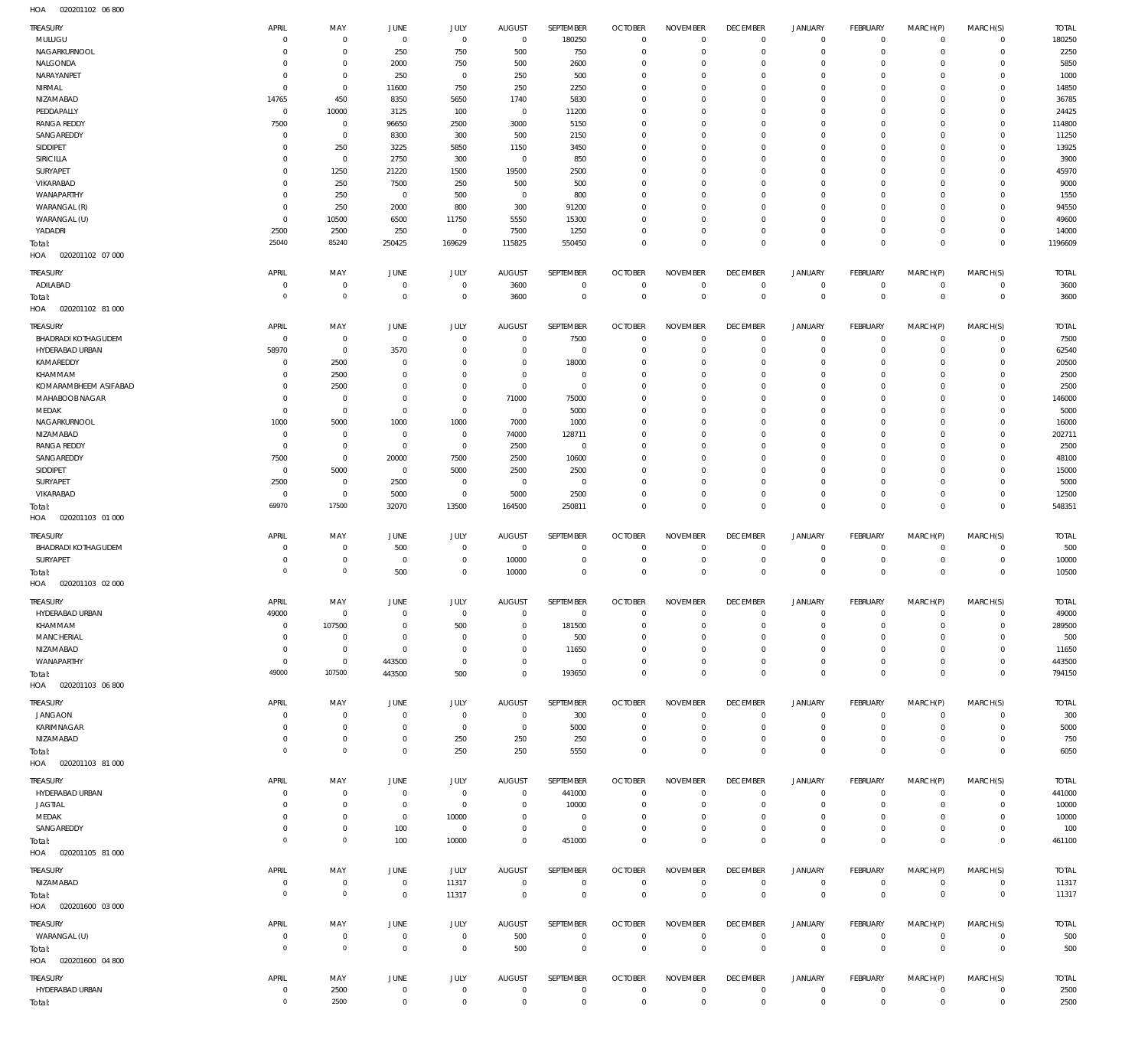020201600 81 001 HOA

| <b>TREASURY</b><br>ADILABAD             | APRIL<br>$\mathbf 0$          | MAY<br>2500                                | JUNE<br>17500                    | JULY<br>7500                  | <b>AUGUST</b><br>7500            | SEPTEMBER<br>7500             | <b>OCTOBER</b><br>$\overline{0}$ | <b>NOVEMBER</b><br>$\mathbf 0$   | <b>DECEMBER</b><br>$\overline{0}$ | <b>JANUARY</b><br>$\circ$     | FEBRUARY<br>$\overline{0}$       | MARCH(P)<br>$\mathbf 0$    | MARCH(S)<br>$\overline{0}$       | <b>TOTAL</b><br>42500 |
|-----------------------------------------|-------------------------------|--------------------------------------------|----------------------------------|-------------------------------|----------------------------------|-------------------------------|----------------------------------|----------------------------------|-----------------------------------|-------------------------------|----------------------------------|----------------------------|----------------------------------|-----------------------|
| BHADRADI KOTHAGUDEM                     | $\overline{0}$                | 10000                                      | 300                              | $\overline{0}$                | 300                              | 300                           | $\overline{0}$                   | $\mathbf 0$                      | $\overline{0}$                    | $\circ$                       | $\overline{0}$                   | $\mathbf 0$                | $\overline{0}$                   | 10900                 |
| HYDERABAD URBAN<br><b>JAGTIAL</b>       | $\overline{0}$<br>5000        | 17500<br>46800                             | 58500<br>25000                   | 157500<br>13100               | 112250<br>90300                  | 297453<br>25300               | $\overline{0}$<br>$\overline{0}$ | $\mathbf 0$<br>$\mathbf 0$       | $\overline{0}$<br>$\overline{0}$  | $\mathbf 0$<br>$\mathbf 0$    | $\overline{0}$<br>$\mathbf 0$    | 0<br>$\Omega$              | $\overline{0}$<br>$\overline{0}$ | 643203<br>205500      |
| JOGULAMBA GADWAL                        | $\overline{0}$                | 2500                                       | 10000                            | 2500                          | 7500                             | 20300                         | $\overline{0}$                   | $\mathbf 0$                      | $\overline{0}$                    | $\mathbf 0$                   | $\mathbf 0$                      | $\Omega$                   | $\overline{0}$                   | 42800                 |
| KAMAREDDY                               | 7500                          | 10300                                      | 5300                             | 18700                         | 5600                             | 6200                          | $\overline{0}$                   | $\mathbf 0$                      | $\overline{0}$                    | $\mathbf 0$                   | $\mathbf 0$                      | $\Omega$                   | $\Omega$                         | 53600                 |
| KARIMNAGAR                              | 12500                         | $\overline{0}$                             | 7500                             | 7500                          | 15000                            | 600                           | $\overline{0}$                   | $\mathbf 0$                      | $\overline{0}$                    | $\mathbf 0$                   | $\mathbf 0$                      | $\Omega$                   | $\overline{0}$                   | 43100                 |
| KOMARAMBHEEM ASIFABAD<br>MAHABOOB NAGAR | $\mathbf 0$<br>$\mathbf 0$    | $\bf 0$<br>5000                            | 15000<br>30000                   | 2500<br>$\overline{0}$        | $\overline{0}$<br>25000          | 5000<br>5000                  | $\overline{0}$<br>$\overline{0}$ | $\Omega$<br>$\mathbf 0$          | $\mathbf 0$<br>$\mathbf 0$        | $\mathbf 0$<br>$\mathbf 0$    | $\mathbf 0$<br>$\mathbf 0$       | $\Omega$<br>$\Omega$       | $\mathbf 0$<br>$\overline{0}$    | 22500<br>65000        |
| MAHABUBABAD                             | $\mathbf 0$                   | $\mathbf 0$                                | $\overline{0}$                   | 600                           | $\overline{0}$                   | $\overline{0}$                | $\overline{0}$                   | $\mathbf 0$                      | $\overline{0}$                    | $\mathbf 0$                   | $\mathbf 0$                      | 0                          | $\overline{0}$                   | 600                   |
| MANCHERIAL                              | $\mathbf 0$                   | 2500                                       | 5000                             | $\mathbf 0$                   | $\overline{0}$                   | 2500                          | $\overline{0}$                   | $\Omega$                         | $\mathbf 0$                       | $\mathbf 0$                   | $\mathbf 0$                      | $\Omega$                   | $\mathbf 0$                      | 10000                 |
| MEDAK                                   | $\overline{0}$                | 5000                                       | 200                              | $\bf 0$                       | $\overline{0}$                   | $\overline{0}$                | $\overline{0}$                   | $\mathbf 0$                      | $\mathbf 0$                       | $\mathbf 0$                   | $\mathbf 0$                      | $\mathbf 0$                | $\overline{0}$                   | 5200                  |
| MEDCHAL<br>NAGARKURNOOL                 | 17500<br>$\overline{0}$       | 12500<br>300                               | 35000<br>$\overline{0}$          | 62500<br>7500                 | 35000<br>$\overline{0}$          | 95000<br>$\overline{0}$       | $\overline{0}$<br>$\overline{0}$ | $\Omega$<br>$\mathbf 0$          | $\mathbf 0$<br>$\overline{0}$     | $\mathbf 0$<br>$\mathbf 0$    | $\mathbf 0$<br>$\mathbf 0$       | $\Omega$<br>$\mathbf 0$    | $\mathbf 0$<br>$\circ$           | 257500<br>7800        |
| NALGONDA                                | 5000                          | 22500                                      | 17500                            | 12600                         | 2500                             | 15100                         | $\overline{0}$                   | $\Omega$                         | $\mathbf 0$                       | $\mathbf 0$                   | $\mathbf 0$                      | $\Omega$                   | $\mathbf 0$                      | 75200                 |
| NARAYANPET                              | $\overline{0}$                | 5000                                       | 5000                             | 2500                          | $\overline{0}$                   | 15000                         | $\overline{0}$                   | $\Omega$                         | $\mathbf 0$                       | $\mathbf 0$                   | $\mathbf 0$                      | $\Omega$                   | $\circ$                          | 27500                 |
| NIRMAL                                  | $\overline{0}$                | 7500                                       | 20000                            | 17500                         | 117500                           | 15000                         | $\overline{0}$                   | $\mathbf 0$                      | $\mathbf 0$                       | 0                             | $\mathbf 0$                      | $\Omega$                   | $\mathbf 0$                      | 177500                |
| NIZAMABAD<br>PEDDAPALLY                 | 7500<br>5000                  | 30600<br>50000                             | 24000<br>23400                   | 19300<br>2500                 | 45900<br>$\overline{0}$          | 106600<br>5900                | $\overline{0}$<br>$\overline{0}$ | $\mathbf 0$<br>$\mathbf 0$       | $\mathbf 0$<br>$\mathbf 0$        | $\mathbf 0$<br>$\mathbf 0$    | $\mathbf 0$<br>$\mathbf 0$       | $\Omega$<br>$\Omega$       | $\Omega$<br>$\overline{0}$       | 233900<br>86800       |
| <b>RANGA REDDY</b>                      | 5000                          | 27500                                      | 32000                            | 64500                         | 55000                            | 137000                        | $\overline{0}$                   | $\Omega$                         | $\mathbf 0$                       | $\mathbf 0$                   | $\mathbf 0$                      | $\Omega$                   | $\Omega$                         | 321000                |
| SANGAREDDY                              | $\overline{0}$                | $\overline{0}$                             | 7500                             | $\mathbf 0$                   | $\overline{0}$                   | 2500                          | $\overline{0}$                   | $\mathbf 0$                      | $\mathbf 0$                       | $\mathbf 0$                   | $\mathbf 0$                      | $\Omega$                   | $\overline{0}$                   | 10000                 |
| SIDDIPET                                | $\overline{0}$                | 5000                                       | $\overline{0}$                   | $\mathbf 0$                   | $\overline{0}$                   | $\mathbf 0$                   | $\overline{0}$                   | $\mathbf 0$                      | $\mathbf 0$                       | $\mathbf 0$                   | $\mathbf 0$                      | 0                          | $\mathbf 0$                      | 5000                  |
| SIRICILLA<br>SURYAPET                   | 2500<br>2500                  | 600<br>37500                               | 300<br>10600                     | $\bf 0$<br>4000               | 2800<br>2800                     | $\mathbf 0$<br>12800          | $\overline{0}$<br>$\overline{0}$ | $\Omega$<br>$\mathbf 0$          | $\mathbf 0$<br>$\mathbf 0$        | $\mathbf 0$<br>$\mathbf 0$    | $\mathbf 0$<br>$\mathbf 0$       | $\Omega$<br>$\mathbf 0$    | $\mathbf 0$<br>$\overline{0}$    | 6200<br>70200         |
| VIKARABAD                               | $\overline{0}$                | $\overline{0}$                             | $\overline{0}$                   | 2000                          | $\overline{0}$                   | $\overline{0}$                | $\overline{0}$                   | $\mathbf 0$                      | $\mathbf 0$                       | $\mathbf 0$                   | $\mathbf 0$                      | $\Omega$                   | $\overline{0}$                   | 2000                  |
| YADADRI                                 | $\overline{0}$                | 12500                                      | 5000                             | $\mathbf 0$                   | $\overline{0}$                   | 7500                          | $\overline{0}$                   | $\mathbf 0$                      | $\overline{0}$                    | $\mathbf 0$                   | $\overline{0}$                   | $\mathbf 0$                | $\overline{0}$                   | 25000                 |
| Total:                                  | 70000                         | 313600                                     | 354600                           | 404800                        | 524950                           | 782553                        | $\overline{0}$                   | $\mathbf 0$                      | $\overline{0}$                    | $\overline{0}$                | $\overline{0}$                   | $\mathbf 0$                | $\overline{0}$                   | 2450503               |
| 020202101 01 000<br>HOA                 |                               |                                            |                                  |                               |                                  |                               |                                  |                                  |                                   |                               |                                  |                            |                                  |                       |
| TREASURY                                | <b>APRIL</b>                  | MAY                                        | JUNE                             | JULY                          | <b>AUGUST</b>                    | SEPTEMBER                     | <b>OCTOBER</b>                   | <b>NOVEMBER</b>                  | <b>DECEMBER</b>                   | <b>JANUARY</b>                | FEBRUARY                         | MARCH(P)                   | MARCH(S)                         | <b>TOTAL</b>          |
| ADILABAD<br><b>BHADRADI KOTHAGUDEM</b>  | $\overline{0}$<br>$\mathbf 0$ | $\mathbf 0$<br>$\bf 0$                     | 2000<br>$\overline{0}$           | $\mathbf 0$<br>$\bf 0$        | $\overline{0}$<br>720000         | 534085<br>$\overline{0}$      | $\overline{0}$<br>$\overline{0}$ | $\mathbf 0$<br>$\mathbf 0$       | $\overline{0}$<br>$\overline{0}$  | $\mathbf 0$<br>$\mathbf 0$    | $\overline{0}$<br>$\overline{0}$ | $\mathbf 0$<br>$\mathbf 0$ | $\overline{0}$<br>$\overline{0}$ | 536085<br>720000      |
| HYDERABAD URBAN                         | $\mathbf 0$                   | 354900                                     | 65000                            | 611100                        | 32000                            | 4230344                       | $\mathbf 0$                      | $\Omega$                         | $\mathbf 0$                       | $\mathbf 0$                   | $\mathbf 0$                      | $\Omega$                   | $\overline{0}$                   | 5293344               |
| <b>JAGTIAL</b>                          | $\mathbf 0$                   | $\mathbf 0$                                | $\overline{0}$                   | $\mathbf 0$                   | $^{\circ}$                       | 168100                        | $\mathbf 0$                      | $\Omega$                         | $\mathbf 0$                       | $\mathbf 0$                   | $\mathbf 0$                      | $\Omega$                   | $\mathbf 0$                      | 168100                |
| <b>JANGAON</b>                          | $\mathbf 0$                   | $\mathbf 0$                                | $\overline{0}$                   | 74000                         | $\mathbf 0$                      | $\mathbf 0$                   | $\mathbf 0$                      | $\Omega$                         | $\mathbf 0$                       | $\mathbf 0$                   | $\mathbf 0$                      | $\Omega$                   | $\mathbf 0$                      | 74000                 |
| KARIMNAGAR<br>MAHABOOB NAGAR            | $\mathbf 0$<br>$\mathbf 0$    | $\mathbf 0$<br>$\mathbf 0$                 | $\overline{0}$<br>4529000        | $\Omega$<br>$\mathbf 0$       | $\mathbf 0$<br>$\mathbf 0$       | 132000<br>57020               | $\overline{0}$<br>$\mathbf 0$    | $\Omega$<br>$\Omega$             | $\mathbf 0$<br>$\mathbf 0$        | $\mathbf 0$<br>$\mathbf 0$    | $\mathbf 0$<br>$\mathbf 0$       | $\Omega$<br>$\Omega$       | $\mathbf 0$<br>$\mathbf 0$       | 132000<br>4586020     |
| MANCHERIAL                              | $\Omega$                      | 170000                                     | $\overline{0}$                   | $\mathbf 0$                   | $\mathbf 0$                      | 82480                         | $\mathbf 0$                      | $\Omega$                         | $\mathbf 0$                       | $\mathbf 0$                   | $\mathbf 0$                      | $\Omega$                   | $\mathbf 0$                      | 252480                |
| MEDAK                                   | $\mathbf 0$                   | $\mathbf 0$                                | 34000                            | $\mathbf 0$                   | $\mathbf 0$                      | 24000                         | $\mathbf 0$                      | $\mathbf 0$                      | $\mathbf 0$                       | $\mathbf 0$                   | $\mathbf 0$                      | $\Omega$                   | $\overline{0}$                   | 58000                 |
| NIRMAL                                  | $\mathbf 0$                   | $\bf 0$                                    | 145000                           | 253100                        | $\mathbf 0$                      | 10000                         | $\mathbf 0$                      | $\Omega$                         | $\mathbf 0$                       | $\mathbf 0$                   | $\mathbf 0$                      | $\Omega$                   | $\mathbf 0$                      | 408100                |
| <b>RANGA REDDY</b><br>SANGAREDDY        | $\mathbf 0$<br>$\mathbf 0$    | $\mathsf{O}\xspace$<br>$\mathbf 0$         | $\overline{0}$<br>1191000        | $\mathbf 0$<br>$\mathbf 0$    | 422000<br>$\overline{0}$         | $\mathbf 0$<br>2726180        | $\overline{0}$<br>$\mathbf 0$    | $\Omega$<br>$\Omega$             | $\mathbf 0$<br>$\mathbf 0$        | $\mathbf 0$<br>$\mathbf 0$    | $\mathbf 0$<br>$\mathbf 0$       | $\Omega$<br>$\Omega$       | $\overline{0}$<br>$\mathbf 0$    | 422000<br>3917180     |
| SIDDIPET                                | $\mathbf 0$                   | $\mathsf{O}\xspace$                        | $\overline{0}$                   | $\mathbf 0$                   | $\overline{0}$                   | 108760                        | $\overline{0}$                   | $\mathbf 0$                      | $\mathbf 0$                       | $\mathbf 0$                   | $\mathbf 0$                      | $\Omega$                   | $\overline{0}$                   | 108760                |
| SURYAPET                                | $\mathbf 0$                   | $\bf 0$                                    | $\overline{0}$                   | 10000                         | $\,0\,$                          | 224000                        | $\mathbf 0$                      | $\Omega$                         | $\mathbf 0$                       | $\mathbf 0$                   | $\mathbf 0$                      | $\Omega$                   | $\mathbf 0$                      | 234000                |
| WARANGAL (R)                            | $\mathbf 0$                   | $\mathbf 0$                                | $\overline{0}$                   | $\mathbf 0$                   | 169100                           | 50000                         | $\mathbf 0$                      | $\Omega$                         | $\mathbf 0$                       | $\mathbf 0$                   | $\mathbf 0$                      | $\Omega$                   | $\overline{0}$                   | 219100                |
| WARANGAL (U)                            | $\mathbf 0$<br>$\Omega$       | $\mathbf 0$<br>524900                      | $\overline{0}$<br>5966000        | $\mathbf 0$<br>948200         | $\overline{0}$<br>1343100        | 1373000<br>9719969            | $\mathbf 0$<br>$\mathbf 0$       | $\mathbf 0$<br>$\Omega$          | $\mathbf 0$<br>$\Omega$           | $\mathbf 0$<br>$\mathbf 0$    | $\mathbf 0$<br>$\Omega$          | 0<br>$\Omega$              | $\mathbf 0$<br>$\Omega$          | 1373000<br>18502169   |
| Total:<br>HOA<br>020202800 01 000       |                               |                                            |                                  |                               |                                  |                               |                                  |                                  |                                   |                               |                                  |                            |                                  |                       |
| TREASURY                                | APRIL                         | MAY                                        | <b>JUNE</b>                      | <b>JULY</b>                   | <b>AUGUST</b>                    | SEPTEMBER                     | <b>OCTOBER</b>                   | <b>NOVEMBER</b>                  | <b>DECEMBER</b>                   | <b>JANUARY</b>                | FEBRUARY                         | MARCH(P)                   | MARCH(S)                         | <b>TOTAL</b>          |
| NALGONDA                                | $\mathbf 0$                   | $\mathbf 0$                                | $\overline{0}$                   | 188000                        | $\overline{0}$                   | $\overline{0}$                | $\overline{0}$                   | $\mathbf 0$                      | $\overline{0}$                    | $\circ$                       | $\overline{0}$                   | $\mathbf 0$                | $\overline{0}$                   | 188000                |
| WARANGAL (U)                            | $\overline{0}$                | $\mathsf{O}\xspace$                        | $\overline{0}$                   | 15000                         | $\overline{0}$                   | 3300                          | $\overline{0}$                   | $\mathbf 0$                      | $\overline{0}$                    | $\mathbf 0$                   | $\mathsf 0$                      | $\mathsf{O}\xspace$        | $\mathsf 0$                      | 18300                 |
| Total:                                  | $\overline{0}$                | $\mathsf{O}\xspace$                        | $\overline{0}$                   | 203000                        | $\overline{0}$                   | 3300                          | $\overline{0}$                   | $\overline{0}$                   | $\overline{0}$                    | $\mathbf 0$                   | $\mathbf 0$                      | $\mathbf{0}$               | $\mathbf 0$                      | 206300                |
| HOA  020202800  81  001                 |                               |                                            |                                  |                               |                                  |                               |                                  |                                  |                                   |                               |                                  |                            |                                  |                       |
| TREASURY                                | APRIL                         | MAY                                        | JUNE                             | JULY                          | AUGUST                           | SEPTEMBER                     | <b>OCTOBER</b><br>$\overline{0}$ | <b>NOVEMBER</b><br>$\mathbf 0$   | <b>DECEMBER</b>                   | <b>JANUARY</b>                | FEBRUARY                         | MARCH(P)<br>$\mathbf 0$    | MARCH(S)                         | <b>TOTAL</b>          |
| HYDERABAD URBAN<br>KARIMNAGAR           | 1000<br>$^{\circ}$            | $\mathbf 0$<br>$\bf 0$                     | $\overline{0}$<br>$\overline{0}$ | $\mathbf 0$<br>$\overline{0}$ | $\overline{0}$<br>296            | 100<br>5434                   | $\overline{0}$                   | $\mathbf 0$                      | $\overline{0}$<br>$\overline{0}$  | $\circ$<br>$\circ$            | $\overline{0}$<br>$\overline{0}$ | $\mathbf 0$                | $\mathsf 0$<br>$\overline{0}$    | 1100<br>5730          |
| MAHABOOB NAGAR                          | $\mathbf 0$                   | $\mathsf{O}\xspace$                        | 3838                             | $\overline{0}$                | $^{\circ}$                       | $\overline{0}$                | $\mathbf 0$                      | $\mathbf 0$                      | $\overline{0}$                    | $\mathbf 0$                   | $\mathbf 0$                      | 0                          | $\mathbf 0$                      | 3838                  |
| MEDAK                                   | $\mathbf 0$                   | $\bf 0$                                    | $\overline{0}$                   | 74000                         | $\mathbf 0$                      | $\mathbf 0$                   | $\mathbf 0$                      | $\mathbf 0$                      | $\mathbf 0$                       | $\mathbf 0$                   | $\mathbf 0$                      | $\Omega$                   | $\mathbf 0$                      | 74000                 |
| VIKARABAD                               | $\mathbf 0$<br>1000           | $\mathsf{O}\xspace$<br>$\mathsf{O}\xspace$ | $\overline{0}$                   | $\,0\,$                       | $\overline{0}$                   | 14300                         | $\mathbf 0$<br>$\overline{0}$    | $\mathbf 0$<br>$\mathbf 0$       | $\overline{0}$<br>$\overline{0}$  | $\mathbf 0$<br>$\overline{0}$ | $\overline{0}$<br>$\mathbf{0}$   | $\mathbf 0$<br>$\mathbf 0$ | $\mathbf 0$<br>$\mathbf{0}$      | 14300                 |
| Total:<br>HOA  020202800  81  800       |                               |                                            | 3838                             | 74000                         | 296                              | 19834                         |                                  |                                  |                                   |                               |                                  |                            |                                  | 98968                 |
| TREASURY                                | APRIL                         | MAY                                        | JUNE                             | JULY                          | <b>AUGUST</b>                    | SEPTEMBER                     | <b>OCTOBER</b>                   | <b>NOVEMBER</b>                  | <b>DECEMBER</b>                   | <b>JANUARY</b>                | <b>FEBRUARY</b>                  | MARCH(P)                   | MARCH(S)                         | <b>TOTAL</b>          |
| NIZAMABAD                               | $\mathbf 0$                   | $\mathbf 0$                                | $\overline{0}$                   | 2868000                       | $\overline{0}$                   | 590200                        | $\overline{0}$                   | $\overline{0}$                   | $\overline{0}$                    | $\overline{0}$                | $\mathsf 0$                      | $\mathbf 0$                | $\mathsf 0$                      | 3458200               |
| Total:                                  | $\overline{0}$                | $\mathbf 0$                                | $\overline{0}$                   | 2868000                       | $\overline{0}$                   | 590200                        | $\overline{0}$                   | $\overline{0}$                   | $\mathbf 0$                       | $\mathbf 0$                   | $\mathbf 0$                      | $\mathbf 0$                | $\mathbf 0$                      | 3458200               |
| HOA  020203101  02  000                 |                               |                                            |                                  |                               |                                  |                               |                                  |                                  |                                   |                               |                                  |                            |                                  |                       |
| TREASURY                                | APRIL                         | MAY                                        | JUNE                             | JULY                          | <b>AUGUST</b>                    | SEPTEMBER                     | <b>OCTOBER</b>                   | <b>NOVEMBER</b>                  | <b>DECEMBER</b>                   | <b>JANUARY</b>                | FEBRUARY                         | MARCH(P)                   | MARCH(S)                         | <b>TOTAL</b>          |
| HYDERABAD URBAN                         | $\overline{0}$                | $\bf 0$                                    | 419179                           | $\mathbf 0$                   | 168                              | 14770                         | $\overline{0}$                   | $\overline{0}$                   | $\overline{0}$                    | $\overline{0}$                | $\overline{0}$                   | $\mathbf 0$                | $\mathsf 0$                      | 434117                |
| Total:<br>HOA  020204101  01  001       | $\overline{0}$                | $\mathsf{O}\xspace$                        | 419179                           | $\mathbf 0$                   | 168                              | 14770                         | $\overline{0}$                   | $\overline{0}$                   | $\mathbf 0$                       | $\mathbf 0$                   | $\mathbf 0$                      | $\overline{0}$             | $\mathbf 0$                      | 434117                |
|                                         |                               |                                            |                                  |                               |                                  |                               |                                  |                                  |                                   |                               |                                  |                            |                                  |                       |
| TREASURY<br>HYDERABAD URBAN             | APRIL<br>$\mathbf 0$          | MAY<br>$\mathbf 0$                         | JUNE<br>$\overline{0}$           | JULY<br>$\mathbf 0$           | <b>AUGUST</b><br>15459           | SEPTEMBER<br>$\overline{0}$   | <b>OCTOBER</b><br>$\overline{0}$ | <b>NOVEMBER</b><br>$\mathbf 0$   | <b>DECEMBER</b><br>$\overline{0}$ | <b>JANUARY</b><br>$\circ$     | FEBRUARY<br>$\overline{0}$       | MARCH(P)<br>$\mathbf 0$    | MARCH(S)<br>$\mathsf 0$          | <b>TOTAL</b><br>15459 |
| Total:                                  | $\overline{0}$                | $\mathbf 0$                                | $\overline{0}$                   | $\mathbf 0$                   | 15459                            | $\,0\,$                       | $\overline{0}$                   | $\overline{0}$                   | $\mathbf 0$                       | $\mathbf 0$                   | $\mathbf 0$                      | $\overline{0}$             | $\mathbf 0$                      | 15459                 |
| HOA  020204102  01  000                 |                               |                                            |                                  |                               |                                  |                               |                                  |                                  |                                   |                               |                                  |                            |                                  |                       |
| TREASURY                                |                               |                                            |                                  |                               |                                  |                               |                                  |                                  |                                   |                               |                                  |                            |                                  |                       |
|                                         | APRIL                         | MAY                                        | JUNE                             | JULY                          | <b>AUGUST</b>                    | SEPTEMBER                     | <b>OCTOBER</b>                   | <b>NOVEMBER</b>                  | <b>DECEMBER</b>                   | <b>JANUARY</b>                | <b>FEBRUARY</b>                  | MARCH(P)                   | MARCH(S)                         | <b>TOTAL</b>          |
| HYDERABAD URBAN                         | $\mathbf 0$<br>$\mathbf 0$    | 1366<br>1366                               | $\overline{0}$<br>$\overline{0}$ | $\mathbf 0$<br>$\mathbf 0$    | $\overline{0}$<br>$\overline{0}$ | $\overline{0}$<br>$\mathbb O$ | $\overline{0}$<br>$\overline{0}$ | $\overline{0}$<br>$\overline{0}$ | $\overline{0}$<br>$\mathbf 0$     | $\circ$<br>$\mathbf 0$        | $\overline{0}$<br>$\mathbf 0$    | $\mathbf 0$<br>$\mathbf 0$ | $\mathsf 0$<br>$\overline{0}$    | 1366<br>1366          |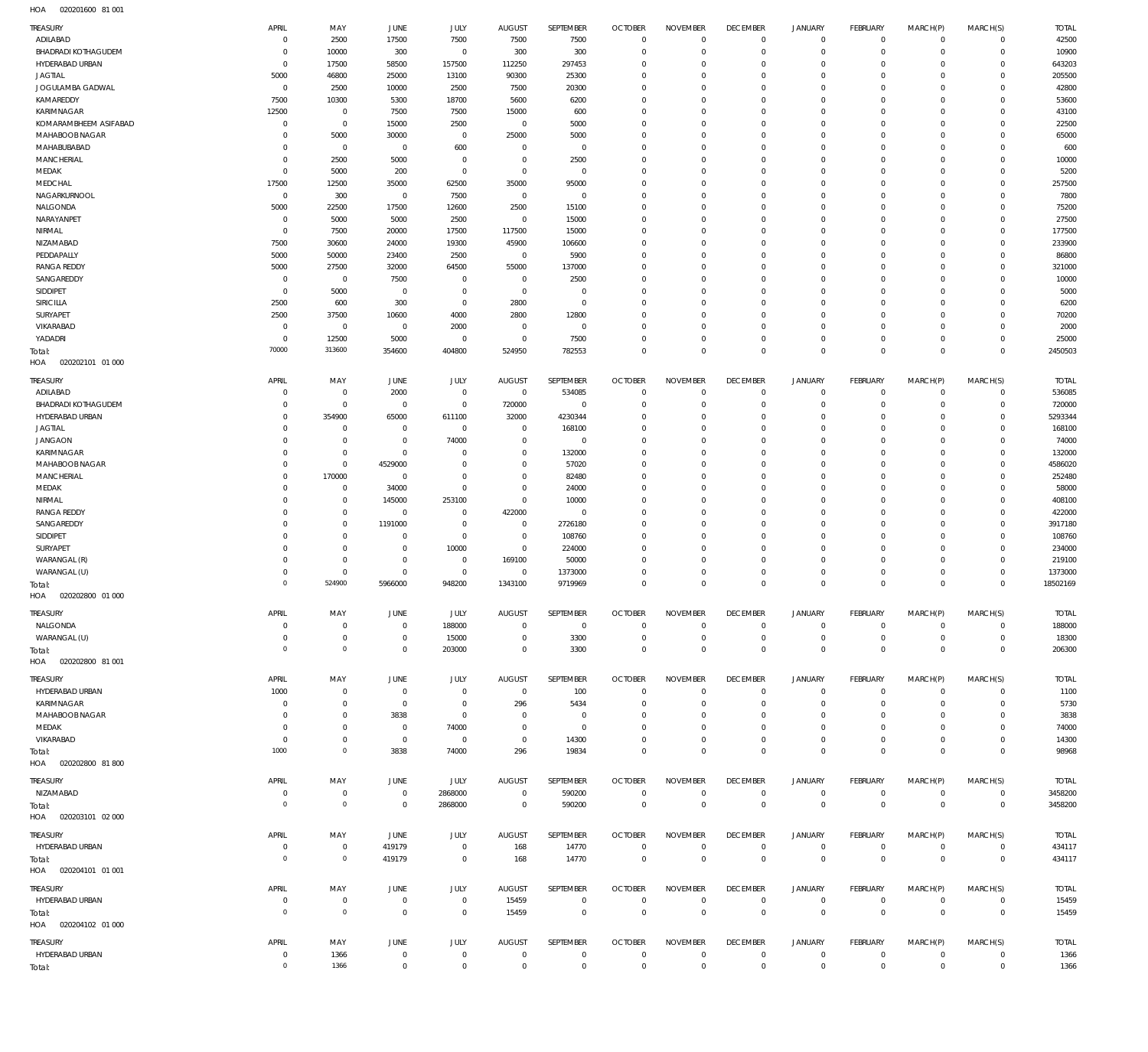020204800 01 001 HOA

| $\cdots$                         |                |                |                |                |                |                |                |                 |                 |                |                |                |                |              |
|----------------------------------|----------------|----------------|----------------|----------------|----------------|----------------|----------------|-----------------|-----------------|----------------|----------------|----------------|----------------|--------------|
| TREASURY                         | APRIL          | MAY            | JUNE           | JULY           | <b>AUGUST</b>  | SEPTEMBER      | <b>OCTOBER</b> | <b>NOVEMBER</b> | <b>DECEMBER</b> | <b>JANUARY</b> | FEBRUARY       | MARCH(P)       | MARCH(S)       | <b>TOTAL</b> |
| HYDERABAD URBAN                  | $\overline{0}$ | $\mathbf 0$    | 24517          | $\overline{0}$ | $\overline{0}$ | $\overline{0}$ | $\overline{0}$ | $\overline{0}$  | $\overline{0}$  | $\mathbf{0}$   | $\overline{0}$ | $\mathbf{0}$   | $\mathbf{0}$   | 24517        |
| Total:                           | $\overline{0}$ | $\mathbf 0$    | 24517          | $\overline{0}$ | $\overline{0}$ | $\mathbf 0$    | $\overline{0}$ | $\mathbf 0$     | $\overline{0}$  | $\mathbf 0$    | $\overline{0}$ | $\mathbf 0$    | $\overline{0}$ | 24517        |
| 020204800 01 800<br>HOA          |                |                |                |                |                |                |                |                 |                 |                |                |                |                |              |
|                                  |                |                |                |                |                |                |                |                 |                 |                |                |                |                |              |
| TREASURY                         | APRIL          | MAY            | JUNE           | JULY           | <b>AUGUST</b>  | SEPTEMBER      | <b>OCTOBER</b> | <b>NOVEMBER</b> | <b>DECEMBER</b> | <b>JANUARY</b> | FEBRUARY       | MARCH(P)       | MARCH(S)       | <b>TOTAL</b> |
| MAHABOOB NAGAR                   | $\overline{0}$ | 11214          | $\overline{0}$ | $\overline{0}$ | $\overline{0}$ | $\mathbf 0$    | $\overline{0}$ | $\mathbf 0$     | $\overline{0}$  | $\mathbf 0$    | $\overline{0}$ | $\mathbf 0$    | $\circ$        | 11214        |
| Total:                           | $\overline{0}$ | 11214          | $\overline{0}$ | $\overline{0}$ | $\overline{0}$ | $\overline{0}$ | $\overline{0}$ | $\overline{0}$  | $\mathbf 0$     | $\overline{0}$ | $\overline{0}$ | $\overline{0}$ | $\overline{0}$ | 11214        |
| 020204800 81 000<br>HOA          |                |                |                |                |                |                |                |                 |                 |                |                |                |                |              |
|                                  |                |                |                |                |                |                |                |                 |                 |                |                |                |                |              |
| TREASURY                         | APRIL          | MAY            | JUNE           | JULY           | <b>AUGUST</b>  | SEPTEMBER      | <b>OCTOBER</b> | <b>NOVEMBER</b> | <b>DECEMBER</b> | <b>JANUARY</b> | FEBRUARY       | MARCH(P)       | MARCH(S)       | <b>TOTAL</b> |
| HYDERABAD URBAN                  | $\overline{0}$ | 72000          | $\overline{0}$ | $\mathbf 0$    | $\overline{0}$ | 12258500       | $\overline{0}$ | $\mathbf 0$     | $\overline{0}$  | $\mathbf 0$    | $\overline{0}$ | $\circ$        | $\overline{0}$ | 12330500     |
| Total:                           | $^{\circ}$     | 72000          | $\overline{0}$ | $\overline{0}$ | $\overline{0}$ | 12258500       | $\overline{0}$ | $\mathbf 0$     | $\overline{0}$  | $\mathbf 0$    | $\overline{0}$ | $\mathbf 0$    | $\overline{0}$ | 12330500     |
| 021001101 01 000<br>HOA          |                |                |                |                |                |                |                |                 |                 |                |                |                |                |              |
|                                  |                |                |                |                |                |                |                |                 |                 |                |                |                |                |              |
| TREASURY                         | APRIL          | MAY            | JUNE           | JULY           | <b>AUGUST</b>  | SEPTEMBER      | <b>OCTOBER</b> | <b>NOVEMBER</b> | <b>DECEMBER</b> | <b>JANUARY</b> | FEBRUARY       | MARCH(P)       | MARCH(S)       | <b>TOTAL</b> |
| HYDERABAD URBAN                  | 552135004      | $\overline{0}$ | $\overline{0}$ | $^{\circ}$     | 534969583      | $\overline{0}$ | $\overline{0}$ | $\mathbf 0$     | $\overline{0}$  | $\mathbf 0$    | $\overline{0}$ | $\mathbf 0$    | $\overline{0}$ | 1087104587   |
| KOMARAMBHEEM ASIFABAD            | 977            | $\mathbf 0$    | 1019           | $\mathbf 0$    | 1107           | 1065           | $\overline{0}$ | $\mathbf 0$     | $\mathbf 0$     | 0              | $\overline{0}$ | $\mathbf 0$    | $\overline{0}$ | 4168         |
| SANGAREDDY                       | $\overline{0}$ | $\mathbf 0$    | $\overline{0}$ | $\mathbf 0$    | 12500          | $\overline{0}$ | $^{\circ}$     | $\mathbf 0$     | $\overline{0}$  | $\mathbf 0$    | $\overline{0}$ | $\mathbf 0$    | $\overline{0}$ | 12500        |
| Total:                           | 552135981      | $\mathbf 0$    | 1019           | $\mathbf 0$    | 534983190      | 1065           | $\overline{0}$ | $\mathbf 0$     | $\overline{0}$  | $\mathbf 0$    | $\overline{0}$ | $\mathbf 0$    | $\overline{0}$ | 1087121255   |
| 021003103 81 000<br>HOA          |                |                |                |                |                |                |                |                 |                 |                |                |                |                |              |
|                                  |                |                |                |                |                |                |                |                 |                 |                |                |                |                |              |
| TREASURY                         | APRIL          | MAY            | <b>JUNE</b>    | JULY           | <b>AUGUST</b>  | SEPTEMBER      | <b>OCTOBER</b> | <b>NOVEMBER</b> | <b>DECEMBER</b> | <b>JANUARY</b> | FEBRUARY       | MARCH(P)       | MARCH(S)       | <b>TOTAL</b> |
| HYDERABAD URBAN                  | $\mathbf 0$    | $\mathbf 0$    | $\overline{0}$ | $\mathbf 0$    | $\overline{0}$ | 5600           | $\overline{0}$ | $\mathbf 0$     | $\overline{0}$  | $\mathbf{0}$   | $\mathbf{0}$   | $\mathbf 0$    | $\mathbf{0}$   | 5600         |
| Total:                           | $^{\circ}$     | $\mathbf 0$    | $\overline{0}$ | $\overline{0}$ | $\overline{0}$ | 5600           | $\overline{0}$ | $\overline{0}$  | $\overline{0}$  | $\mathbf 0$    | $\overline{0}$ | $\mathbf 0$    | $\overline{0}$ | 5600         |
| HOA<br>021003105 01 000          |                |                |                |                |                |                |                |                 |                 |                |                |                |                |              |
|                                  |                |                |                |                |                |                |                |                 |                 |                |                |                |                |              |
| TREASURY                         | APRIL          | MAY            | JUNE           | JULY           | <b>AUGUST</b>  | SEPTEMBER      | <b>OCTOBER</b> | <b>NOVEMBER</b> | <b>DECEMBER</b> | JANUARY        | FEBRUARY       | MARCH(P)       | MARCH(S)       | <b>TOTAL</b> |
| HYDERABAD URBAN                  | $\mathbf 0$    | 16900          | 29900          | 685890         | 49540          | 212756         | $\overline{0}$ | 0               | $\mathbf 0$     | 0              | $\mathbf 0$    | 0              | $\mathbf 0$    | 994986       |
| <b>JANGAON</b>                   | $\Omega$       | $\overline{0}$ | $\overline{0}$ | $^{\circ}$     | 2700           | $\overline{0}$ | $\overline{0}$ | $\mathbf 0$     | $\overline{0}$  | $\mathbf 0$    | $\overline{0}$ | $\mathbf 0$    | $^{\circ}$     | 2700         |
| MAHABOOB NAGAR                   | $\mathbf 0$    | $\mathbf 0$    | 4333000        | $\mathbf 0$    | $\overline{0}$ | $\overline{0}$ | $^{\circ}$     | 0               | $\mathbf 0$     | 0              | $^{\circ}$     | $\Omega$       | $^{\circ}$     | 4333000      |
| MAHABUBABAD                      | $\mathbf 0$    | $\mathbf 0$    | $\overline{0}$ | $\Omega$       | $^{\circ}$     | 2600           | $\mathbf 0$    | $\Omega$        | $\mathbf 0$     | $\Omega$       | $^{\circ}$     | $\Omega$       | $\mathbf 0$    | 2600         |
| MANCHERIAL                       | $\mathbf 0$    | $\mathbf 0$    | $\overline{0}$ | $\mathbf 0$    | $^{\circ}$     | 400            | $^{\circ}$     | $\Omega$        | $\mathbf 0$     | 0              | $^{\circ}$     | $\Omega$       | $^{\circ}$     | 400          |
|                                  |                |                |                |                |                |                |                |                 |                 |                |                |                |                |              |
| SANGAREDDY                       | $\mathbf 0$    | $\mathbf 0$    | 2050           | $\mathbf 0$    | $\overline{0}$ | $^{\circ}$     | $\mathbf 0$    | $\Omega$        | $\mathbf 0$     | 0              | $^{\circ}$     | $\Omega$       | $\mathbf{0}$   | 2050         |
| WARANGAL (U)                     | $\overline{0}$ | $\overline{0}$ | 294000         | 1512000        | $\overline{0}$ | 14000          | $\overline{0}$ | $\mathbf 0$     | $\overline{0}$  | $\mathbf 0$    | $\overline{0}$ | $\Omega$       | $\mathbf{0}$   | 1820000      |
| Total:                           | $^{\circ}$     | 16900          | 4658950        | 2197890        | 52240          | 229756         | $\overline{0}$ | $\mathbf 0$     | $\overline{0}$  | $\mathbf 0$    | $\overline{0}$ | $\mathbf 0$    | $\overline{0}$ | 7155736      |
| 021003105 81 001<br>HOA          |                |                |                |                |                |                |                |                 |                 |                |                |                |                |              |
|                                  |                |                |                |                |                |                |                |                 |                 |                |                |                |                |              |
| TREASURY                         | APRIL          | MAY            | JUNE           | JULY           | <b>AUGUST</b>  | SEPTEMBER      | <b>OCTOBER</b> | <b>NOVEMBER</b> | <b>DECEMBER</b> | JANUARY        | FEBRUARY       | MARCH(P)       | MARCH(S)       | <b>TOTAL</b> |
| ADILABAD                         | $\Omega$       | $\overline{0}$ | $\overline{0}$ | $\mathbf 0$    | $^{\circ}$     | 3600           | $\overline{0}$ | $\Omega$        | $\mathbf 0$     | $\mathbf 0$    | $^{\circ}$     | $\mathbf 0$    | $^{\circ}$     | 3600         |
| <b>BHADRADI KOTHAGUDEM</b>       | $\mathbf 0$    | 500            | 28550          | $\mathbf 0$    | $\overline{0}$ | 36600          | $^{\circ}$     | $\mathbf 0$     | $\mathbf 0$     | $\mathbf 0$    | $^{\circ}$     | $\Omega$       | $^{\circ}$     | 65650        |
| BHOOPALAPALLY                    | $\Omega$       | $\overline{0}$ | $\overline{0}$ | $\Omega$       | $\overline{0}$ | 2000           | $\mathbf 0$    | $\Omega$        | $\mathbf 0$     | $\Omega$       | $\mathbf 0$    | $\Omega$       | $\mathbf 0$    | 2000         |
| HYDERABAD URBAN                  | $\mathbf 0$    | 14700          | 856400         | 7100           | 8100           | 3102550        | $\mathbf 0$    | $\Omega$        | $\Omega$        | $\Omega$       | $^{\circ}$     | $\Omega$       | $\mathbf 0$    | 3988850      |
| <b>JAGTIAL</b>                   | $\mathbf 0$    | $\mathbf 0$    | $\overline{0}$ | $\mathbf 0$    | $\mathbf 0$    | 1600           | $^{\circ}$     | $\Omega$        | $\mathbf 0$     | $\Omega$       | $\mathbf 0$    | $\Omega$       | $\mathbf 0$    | 1600         |
| <b>JANGAON</b>                   | $\Omega$       | $\mathbf 0$    | $\overline{0}$ | $\Omega$       | $^{\circ}$     | 30600          | $^{\circ}$     | $\Omega$        | $\Omega$        | $\Omega$       | $\Omega$       | $\Omega$       | $\Omega$       | 30600        |
|                                  |                |                |                |                |                |                |                |                 |                 |                |                |                |                |              |
| JOGULAMBA GADWAL                 | $\Omega$       | $\mathbf 0$    | $\overline{0}$ | $\Omega$       | $^{\circ}$     | 800            | $^{\circ}$     | $\Omega$        | $\mathbf 0$     | 0              | $\mathbf 0$    | $\Omega$       | $\mathbf 0$    | 800          |
| KAMAREDDY                        | $\Omega$       | $\mathbf 0$    | $\overline{0}$ | $\Omega$       | $\mathbf 0$    | 11600          | $\mathbf 0$    | $\Omega$        | $\mathbf 0$     | $\Omega$       | $\Omega$       | $\Omega$       | $\mathbf 0$    | 11600        |
| KARIMNAGAR                       | $\Omega$       | $\Omega$       | 71500          | $\Omega$       | $\mathbf 0$    | 39600          | $\mathbf 0$    | $\Omega$        | $\Omega$        | $\Omega$       | $\mathbf 0$    | $\Omega$       | $\mathbf 0$    | 111100       |
| KHAMMAM                          | $\Omega$       | $\mathbf 0$    | 51100          | $\Omega$       | $\mathbf 0$    | 20000          | $\mathbf 0$    | $\Omega$        | $\mathbf 0$     | $\Omega$       | $\Omega$       | $\Omega$       | $\mathbf 0$    | 71100        |
| KOMARAMBHEEM ASIFABAD            | $\Omega$       | $\mathbf 0$    | $\overline{0}$ | 0              | $\Omega$       | 1000           | $\Omega$       | $\Omega$        | $\Omega$        | $\Omega$       | $\Omega$       | $\Omega$       | $\Omega$       | 1000         |
| MAHABOOB NAGAR                   | $\mathbf 0$    | 600            | 117900         | $\Omega$       | $\mathbf 0$    | 44600          | $\mathbf 0$    | $\Omega$        | $\Omega$        | $\Omega$       | $\mathbf 0$    | $\Omega$       | $\mathbf 0$    | 163100       |
| MAHABUBABAD                      | $\Omega$       | $\mathbf 0$    | $\Omega$       | $\Omega$       | $\Omega$       | 3000           | $\Omega$       | $\Omega$        | $\Omega$        | $\Omega$       | $\Omega$       | $\Omega$       | $\Omega$       | 3000         |
| MANCHERIAL                       | $\mathbf 0$    | $\mathbf 0$    | 5000           | $\mathbf 0$    | $\mathbf 0$    | 7400           | $\overline{0}$ | $\mathbf 0$     | $\mathbf 0$     | $\mathbf 0$    | $^{\circ}$     | 0              | $^{\circ}$     | 12400        |
|                                  |                |                |                | $\Omega$       |                |                |                |                 |                 |                |                |                |                |              |
| MEDAK                            | $\mathbf 0$    | $\mathbf 0$    | $\overline{0}$ |                | $^{\circ}$     | 8200           | $\overline{0}$ | $\mathbf 0$     | $\mathbf 0$     | 0              | $\mathbf 0$    | 0              | $\mathbf 0$    | 8200         |
| MEDCHAL                          | $^{\circ}$     | $\mathbf 0$    | $\overline{0}$ | $\Omega$       | $^{\circ}$     | 880            | $\mathbf 0$    | $\mathbf 0$     | $^{\circ}$      | 0              | $^{\circ}$     | $\Omega$       | $\mathbf 0$    | 880          |
| MULUGU                           | $^{\circ}$     | $\mathbf 0$    | $\overline{0}$ | $\Omega$       | $^{\circ}$     | 3000           | $\mathbf 0$    | $\Omega$        | $^{\circ}$      | 0              | $^{\circ}$     | $\Omega$       | $\mathbf 0$    | 3000         |
| NAGARKURNOOL                     | $^{\circ}$     | $\mathbf 0$    | 19200          | $\Omega$       | $\mathbf 0$    | 9400           | $^{\circ}$     | $\Omega$        | $^{\circ}$      | 0              | $\mathbf 0$    | $\Omega$       | $\mathbf 0$    | 28600        |
| NALGONDA                         | $^{\circ}$     | $\mathbf 0$    | 196900         | $\Omega$       | $^{\circ}$     | 80250          | $^{\circ}$     | $\Omega$        | $\mathbf 0$     | 0              | $^{\circ}$     | $\Omega$       | $\mathbf 0$    | 277150       |
| NARAYANPET                       | $\mathbf 0$    | $\mathbf 0$    | $\overline{0}$ | $\Omega$       | $\mathbf 0$    | 2400           | $\mathbf 0$    | $\mathbf 0$     | $\mathbf 0$     | 0              | $\mathbf 0$    | $\Omega$       | $\mathbf 0$    | 2400         |
| NIRMAL                           | $\mathbf 0$    | $\mathbf 0$    | 15650          | $\Omega$       | $\mathbf 0$    | 4600           | $\mathbf 0$    | $\Omega$        | $\mathbf 0$     | 0              | $\mathbf 0$    | $\Omega$       | $\mathbf 0$    | 20250        |
| NIZAMABAD                        | $\mathbf 0$    | 1300           | 24700          | $\Omega$       | $\mathbf 0$    | 80200          | $^{\circ}$     | $\mathbf 0$     | $\mathbf 0$     | 0              | $^{\circ}$     | $\Omega$       | $\mathbf 0$    | 106200       |
| PEDDAPALLY                       | $\mathbf 0$    | $\mathbf 0$    |                | $\Omega$       | $\mathbf 0$    | 3450           | $\mathbf 0$    | $\Omega$        | $\mathbf 0$     | 0              | $\mathbf 0$    | $\Omega$       | 0              |              |
|                                  |                |                | 8950           |                |                |                |                |                 |                 |                |                |                |                | 12400        |
| <b>RANGA REDDY</b>               | $\mathbf 0$    | $\mathbf 0$    | $\overline{0}$ | $\Omega$       | $\mathbf 0$    | 1600           | $^{\circ}$     | $\Omega$        | $\mathbf 0$     | 0              | $^{\circ}$     | $\Omega$       | $\mathbf 0$    | 1600         |
| SANGAREDDY                       | $\mathbf 0$    | $\mathbf 0$    | 32300          | 5000           | $\mathbf 0$    | 14100          | $\mathbf 0$    | $\Omega$        | $\mathbf 0$     | 0              | $\mathbf 0$    | $\Omega$       | $\mathbf 0$    | 51400        |
| SIDDIPET                         | $\mathbf 0$    | $\mathbf 0$    | 13200          | $\Omega$       | $\mathbf 0$    | 44000          | $^{\circ}$     | $\Omega$        | $^{\circ}$      | 0              | $\mathbf 0$    | $\Omega$       | $\mathbf 0$    | 57200        |
| SIRICILLA                        | $^{\circ}$     | $\mathbf 0$    | $\overline{0}$ | $\Omega$       | $^{\circ}$     | 2600           | $\mathbf 0$    | $\Omega$        | $^{\circ}$      | 0              | $\mathbf 0$    | $\Omega$       | $\mathbf 0$    | 2600         |
| SURYAPET                         | $^{\circ}$     | 3300           | 61150          | $\Omega$       | $^{\circ}$     | 46000          | $\mathbf 0$    | $\Omega$        | $\mathbf 0$     | 0              | $\mathbf 0$    | $\Omega$       | $\mathbf 0$    | 110450       |
| VIKARABAD                        | $^{\circ}$     | $\mathbf 0$    | $\overline{0}$ | $\Omega$       | $^{\circ}$     | 7400           | $^{\circ}$     | $\Omega$        | $^{\circ}$      | 0              | $\mathbf 0$    | $\Omega$       | $\mathbf 0$    | 7400         |
| WANAPARTHY                       | $^{\circ}$     | $\mathbf 0$    | 23750          | $\Omega$       | $^{\circ}$     | 6600           | $^{\circ}$     | $\mathbf 0$     | $^{\circ}$      | 0              | $\mathbf 0$    | $\Omega$       | $\mathbf 0$    | 30350        |
|                                  | $\Omega$       | $\mathbf 0$    | $\overline{0}$ | $\Omega$       | $^{\circ}$     | 35000          | $^{\circ}$     | $\Omega$        | $\Omega$        | 0              | $\mathbf 0$    | $\Omega$       | $\mathbf 0$    | 35000        |
| WARANGAL (R)                     |                |                |                |                |                |                |                |                 |                 |                |                |                |                |              |
| WARANGAL (U)                     | $^{\circ}$     | 1000           | 57000          | $\mathbf 0$    | $^{\circ}$     | 99600          | $^{\circ}$     | $\mathbf 0$     | $^{\circ}$      | $\mathbf 0$    | $^{\circ}$     | $\Omega$       | $\mathbf{0}$   | 157600       |
| YADADRI                          | $^{\circ}$     | $\overline{0}$ | 14200          | $\mathbf 0$    | $\overline{0}$ | 10000          | $\mathbf 0$    | $\mathbf 0$     | $\mathbf 0$     | $\mathbf 0$    | $\circ$        | 0              | $\mathbf 0$    | 24200        |
| Total:                           | $\mathbf 0$    | 21400          | 1597450        | 12100          | 8100           | 3764230        | $\overline{0}$ | $\mathbf 0$     | $\overline{0}$  | $\mathbf 0$    | $\overline{0}$ | $\mathbf 0$    | $\overline{0}$ | 5403280      |
| 021003200 81 001<br>HOA          |                |                |                |                |                |                |                |                 |                 |                |                |                |                |              |
|                                  |                |                |                |                |                |                |                |                 |                 |                |                |                |                |              |
| <b>TREASURY</b>                  | APRIL          | MAY            | JUNE           | JULY           | <b>AUGUST</b>  | SEPTEMBER      | <b>OCTOBER</b> | <b>NOVEMBER</b> | <b>DECEMBER</b> | <b>JANUARY</b> | FEBRUARY       | MARCH(P)       | MARCH(S)       | <b>TOTAL</b> |
| HYDERABAD URBAN                  | 11600          | 16900          | 17200          | 17850          | 18250          | 15650          | $\overline{0}$ | $\mathbf 0$     | $\overline{0}$  | 0              | $\circ$        | 0              | $\circ$        | 97450        |
| MAHABOOB NAGAR                   | $\overline{0}$ | $\overline{0}$ | $\overline{0}$ | $\overline{0}$ | 250            | $\overline{0}$ | $\overline{0}$ | $\mathbf 0$     | $\mathbf 0$     | 0              | $\overline{0}$ | $\mathbf 0$    | $\circ$        | 250          |
| <b>RANGA REDDY</b>               | $\overline{2}$ | $\mathbf 0$    | $\overline{0}$ | $\mathbf{1}$   | $\overline{0}$ | $\mathbf 0$    | $\overline{0}$ | $\mathbf 0$     | $\overline{0}$  | $\mathbf 0$    | $\mathbf 0$    | $\mathbf 0$    | $\circ$        | -3           |
| WARANGAL (R)                     | $\overline{0}$ | $\mathbf 0$    | 250            | $\mathbf 0$    | $\overline{0}$ | $\mathbf 0$    | $\overline{0}$ | $\mathbf 0$     | $\overline{0}$  | 0              | $\mathbf{0}$   | 0              | $\mathbf{0}$   | 250          |
| WARANGAL (U)                     | $\overline{0}$ | $\overline{0}$ | $\overline{0}$ | 1250           | $\overline{0}$ | 250            | $\overline{0}$ | $\mathbf 0$     | $\overline{0}$  | $\mathbf 0$    | $\overline{0}$ | $\mathbf 0$    | $\mathbf{0}$   | 1500         |
|                                  | 11602          | 16900          | 17450          | 19101          | 18500          | 15900          | $\overline{0}$ | $\mathbf 0$     | $\overline{0}$  | $\mathbf 0$    | $\overline{0}$ | $\mathbf 0$    | $\overline{0}$ | 99453        |
| Total:<br>HOA  021004104  01 000 |                |                |                |                |                |                |                |                 |                 |                |                |                |                |              |
|                                  |                |                |                |                |                |                |                |                 |                 |                |                |                |                |              |
| TREASURY                         | APRIL          | MAY            | JUNE           | JULY           | <b>AUGUST</b>  | SEPTEMBER      | <b>OCTOBER</b> | <b>NOVEMBER</b> | <b>DECEMBER</b> | <b>JANUARY</b> | FEBRUARY       | MARCH(P)       | MARCH(S)       | <b>TOTAL</b> |
| <b>BHADRADI KOTHAGUDEM</b>       | $\overline{0}$ | 300            | 300            | $\overline{0}$ | $\overline{0}$ | $\overline{0}$ | $^{\circ}$     | $^{\circ}$      | $\overline{0}$  | 0              | $\mathbf 0$    | $\mathbf 0$    | $^{\circ}$     | 600          |
| HYDERABAD URBAN                  | 67900          | 117300         | 233750         | 141150         | 132150         | 101900         | $\overline{0}$ | $\mathbf 0$     | $\mathbf 0$     | $\mathbf 0$    | $\mathbf{0}$   | $\mathbf 0$    | $\circ$        | 794150       |
|                                  |                |                |                |                |                |                |                |                 |                 |                |                |                |                |              |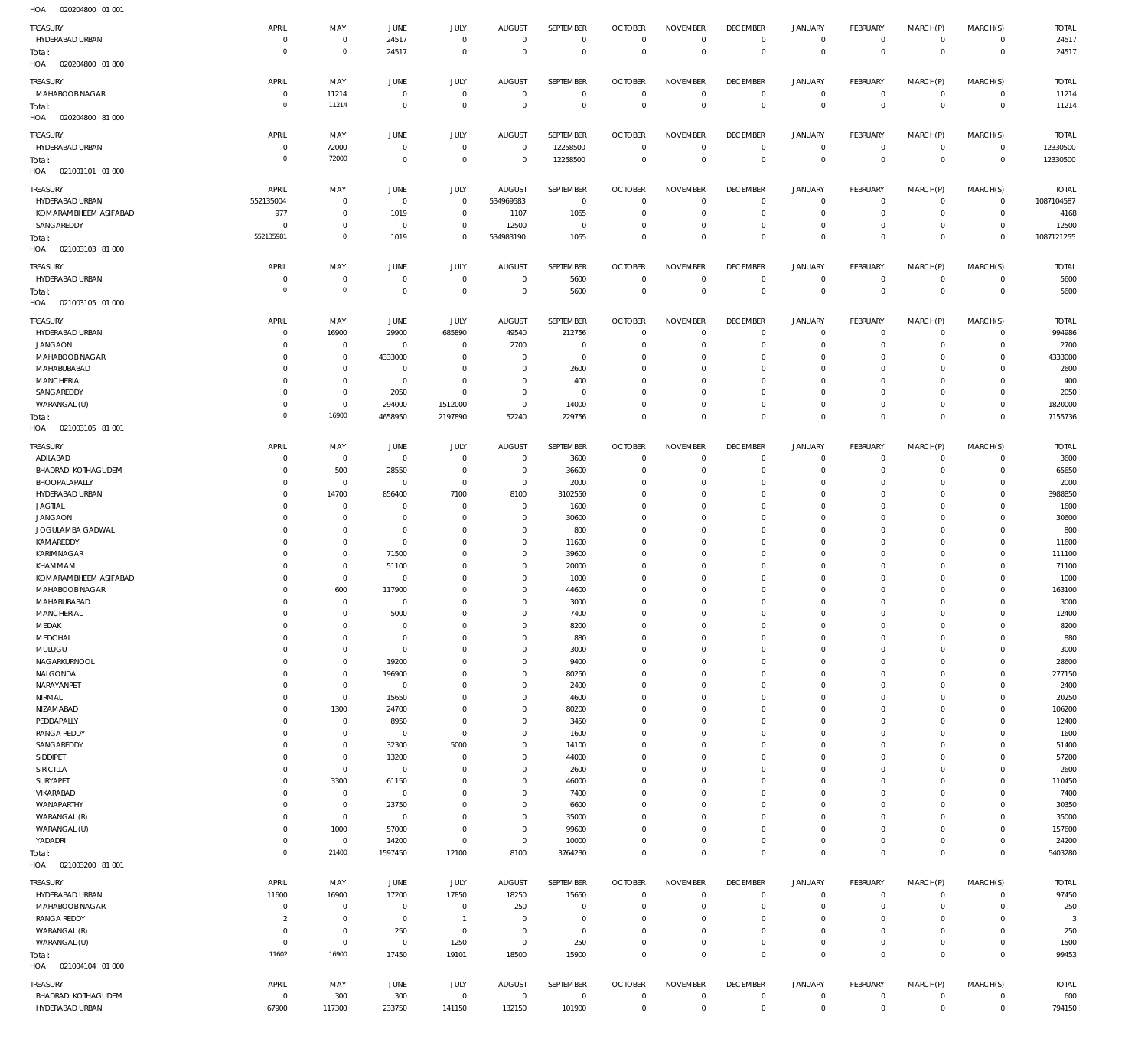| TREASURY                   | APRIL          | MAY         | JUNE           | <b>JULY</b> | <b>AUGUST</b>  | SEPTEMBER           | <b>OCTOBER</b> | <b>NOVEMBER</b> | <b>DECEMBER</b> | <b>JANUARY</b> | FEBRUARY        | MARCH(P)       | MARCH(S)            | <b>TOTAL</b> |
|----------------------------|----------------|-------------|----------------|-------------|----------------|---------------------|----------------|-----------------|-----------------|----------------|-----------------|----------------|---------------------|--------------|
| <b>JAGTIAL</b>             | $^{\circ}$     | $\,0\,$     | 6330           | 100         | $\overline{0}$ | 300                 | $\overline{0}$ | $\mathbf 0$     | $\overline{0}$  | $\mathsf 0$    | $\mathbb O$     | $^{\circ}$     | $\Omega$            | 6730         |
| KAMAREDDY                  | $^{\circ}$     | 6300        | 10020          | $\mathbf 0$ | 3120           | 3120                | $\overline{0}$ | $\mathbf 0$     | $\overline{0}$  | $\mathsf 0$    | $\mathbb O$     | $^{\circ}$     | $\mathbf 0$         | 22560        |
| KARIMNAGAR                 | $\Omega$       | $\,0\,$     | $\overline{0}$ | 1000        | $\mathbf 0$    | $\bf 0$             | $\overline{0}$ | $\mathbf 0$     | $\overline{0}$  | $\mathbf 0$    | $\mathbf 0$     | $\Omega$       | $\Omega$            | 1000         |
| KHAMMAM                    | 7600           | 500         | $^{\circ}$     | $\mathbb O$ | 300            | $\mathbf 0$         | $\overline{0}$ | $\mathbf 0$     | $\overline{0}$  | $\mathbf 0$    | $\mathbf 0$     | $\Omega$       | $\Omega$            | 8400         |
| KOMARAMBHEEM ASIFABAD      | $^{\circ}$     | $\,0\,$     | $\overline{0}$ | $\mathbb O$ | $\mathbf 0$    | 400                 | $\overline{0}$ | $\mathbf 0$     | $\overline{0}$  | $\mathbf 0$    | $\mathbf{0}$    | $\Omega$       | $\Omega$            | 400          |
| MAHABOOB NAGAR             | $\Omega$       | $\mathbf 0$ | $^{\circ}$     | $\mathbf 0$ | $\mathbf 0$    | 500                 | $\overline{0}$ | $\mathbf 0$     | $\overline{0}$  | $\mathbf 0$    | $\mathbf 0$     | $\Omega$       | $\Omega$            | 500          |
| MANCHERIAL                 | $\Omega$       | $\,0\,$     | $\mathbf{0}$   | 500         | 1000           | $\,0\,$             | $\overline{0}$ | $\mathbf 0$     | $\mathbf 0$     | $\mathbf 0$    | $\mathbf{0}$    | $\Omega$       | $\Omega$            | 1500         |
| MEDCHAL                    | $\Omega$       | $\mathbf 0$ | 7300           | 1000        | 600            | 5120                | $\overline{0}$ | $\Omega$        | $\mathbf 0$     | $\mathbf 0$    | $\mathbf 0$     | $\Omega$       | $\Omega$            | 14020        |
| NALGONDA                   | $\mathbf 0$    | $\,0\,$     | $\mathbf 0$    | $\mathbb O$ | $\mathbf 0$    | 3600                | $\overline{0}$ | $\mathbf 0$     | $\mathbf 0$     | $\mathbf 0$    | $\mathbf{0}$    | $\Omega$       | $\Omega$            | 3600         |
| NIRMAL                     | $\Omega$       | $\,0\,$     | 600            | $\mathbf 0$ | $^{\circ}$     | $\bf 0$             | $\overline{0}$ | $\mathbf 0$     | $\overline{0}$  | $\mathbf 0$    | $\mathbf 0$     | $\Omega$       | $\Omega$            | 600          |
| NIZAMABAD                  | $\overline{0}$ | 13300       | $\overline{0}$ | 18180       | 600            | 6720                | $\overline{0}$ | $\mathbf 0$     | $\overline{0}$  | $\mathbf 0$    | $\mathbf 0$     | $\Omega$       | $\circ$             | 38800        |
| <b>RANGA REDDY</b>         | 2227381        | 2916450     | 4213707        | 4358530     | 4603723        | 5728082             | $\overline{0}$ | $\Omega$        | $\mathbf 0$     | $\mathbf 0$    | $\mathbf{0}$    | $\Omega$       | $\circ$             | 24047873     |
| SANGAREDDY                 | $\mathbf 0$    | $\,0\,$     | $\mathbf 0$    | $\mathbf 0$ | 1000           | $\bf 0$             | $\overline{0}$ | $\mathbf 0$     | $\overline{0}$  | $\mathbf 0$    | $\mathbf 0$     | $\Omega$       | $\Omega$            | 1000         |
| SIDDIPET                   | $\Omega$       | $\,0\,$     | 600            | 4000        | 500            | $\mathbf 0$         | $\overline{0}$ | $\mathbf 0$     | $\mathbf 0$     | $\mathbf 0$    | $\mathbf{0}$    | $\Omega$       | $\Omega$            | 5100         |
| SURYAPET                   | $^{\circ}$     | $\,0\,$     | 7500           | 300         | 3360           | $\mathsf{O}\xspace$ | $\overline{0}$ | $\mathbf 0$     | $\overline{0}$  | $\mathbf 0$    | $\mathbf 0$     | $\Omega$       | $\Omega$            | 11160        |
| VIKARABAD                  | $\Omega$       | $\,0\,$     | $\overline{0}$ | $\mathbb O$ | $^{\circ}$     | 300                 | $\mathbf 0$    | $\mathbf 0$     | $\overline{0}$  | $\mathbf 0$    | $\mathbf{0}$    | $\Omega$       | $\Omega$            | 300          |
| WARANGAL (U)               | $^{\circ}$     | $\,0\,$     | 8000           | $\mathbf 0$ | $^{\circ}$     | 4000                | $\overline{0}$ | $\mathbf 0$     | $\overline{0}$  | $\mathbf 0$    | $\mathbf 0$     | $\Omega$       | $\mathbf 0$         | 12000        |
| Total:                     | 2302881        | 3054150     | 4488107        | 4524760     | 4746353        | 5854042             | $\overline{0}$ | $\mathbf 0$     | $\overline{0}$  | $\mathbf 0$    | $\,0\,$         | $\overline{0}$ | $\overline{0}$      | 24970293     |
| HOA<br>021004105 01 000    |                |             |                |             |                |                     |                |                 |                 |                |                 |                |                     |              |
|                            |                |             |                |             |                |                     |                |                 |                 |                |                 |                |                     |              |
| TREASURY                   | APRIL          | MAY         | JUNE           | <b>JULY</b> | <b>AUGUST</b>  | SEPTEMBER           | <b>OCTOBER</b> | <b>NOVEMBER</b> | <b>DECEMBER</b> | <b>JANUARY</b> | <b>FEBRUARY</b> | MARCH(P)       | MARCH(S)            | <b>TOTAL</b> |
| ADILABAD                   | 20000          | 51700       | 99200          | 63000       | 16000          | 16000               | $\overline{0}$ | $\mathbf 0$     | $\overline{0}$  | $\mathsf 0$    | $\mathbf 0$     | $\mathbf{0}$   | $\mathbf 0$         | 265900       |
| <b>BHADRADI KOTHAGUDEM</b> | 8000           | 31200       | 42000          | 59500       | 8500           | 17200               | $\overline{0}$ | $\mathbf 0$     | $\overline{0}$  | $\mathbf 0$    | $\mathbf 0$     | $\Omega$       | $\circ$             | 166400       |
| BHOOPALAPALLY              | 8000           | 2000        | 2000           | 4000        | $\mathbf 0$    | 57300               | $\overline{0}$ | $\mathbf 0$     | $\overline{0}$  | $\mathbf 0$    | $\mathbf 0$     | $\Omega$       | $\Omega$            | 73300        |
| HYDERABAD URBAN            | 96800          | 614000      | 1602900        | 686900      | 651500         | 1255400             | $\mathbf 0$    | $\Omega$        | $\overline{0}$  | $\mathbf 0$    | $\Omega$        | $\Omega$       | $\Omega$            | 4907500      |
| <b>JAGTIAL</b>             | 12000          | 16900       | 16800          | 24000       | 34000          | 40000               | $\mathbf 0$    | $\Omega$        | $\mathbf 0$     | $\mathbf 0$    | $\mathbf 0$     | $\Omega$       | $\Omega$            | 143700       |
| <b>JANGAON</b>             | 30200          | 12400       | 137000         | 25900       | 6000           | 13800               | $\mathbf 0$    | $\Omega$        | $\mathbf 0$     | $\mathbf 0$    | $\mathbf 0$     | $\Omega$       | $\circ$             | 225300       |
| JOGULAMBA GADWAL           | $\mathbf 0$    | $\,0\,$     | 4000           | $\mathbf 0$ | $\mathbf 0$    | $\mathbf 0$         | $\mathbf 0$    | $\Omega$        | $\mathbf 0$     | $\mathbf 0$    | $\mathbf 0$     | $\Omega$       | $\Omega$            | 4000         |
| KAMAREDDY                  | 2100           | 8000        | 53100          | 59400       | 6000           | 12200               | $\mathbf 0$    | $\Omega$        | $\mathbf 0$     | $\mathbf 0$    | $\mathbf 0$     | $\Omega$       | $\Omega$            | 140800       |
| KARIMNAGAR                 | 8100           | 37100       | 88900          | 84900       | 71000          | 14300               | $\mathbf 0$    | $\Omega$        | $\mathbf 0$     | $\mathbf 0$    | $\Omega$        | $\Omega$       | $\Omega$            | 304300       |
| KHAMMAM                    | 71200          | 103100      | 88600          | 101600      | 42100          | 202600              | $\mathbf 0$    | $\mathbf 0$     | $\overline{0}$  | $\mathbf 0$    | $\mathbf 0$     | $\Omega$       | $\Omega$            | 609200       |
| KOMARAMBHEEM ASIFABAD      | 5000           | 28700       | 27000          | 22000       | 2000           | 35100               | $\mathbf 0$    | $\Omega$        | $\mathbf 0$     | $\mathbf 0$    | $\Omega$        | $\Omega$       | $\Omega$            | 119800       |
| MAHABOOB NAGAR             | $\overline{0}$ | $\,0\,$     | 8000           | 4000        | 2000           | $\mathbf 0$         | $\overline{0}$ | $\mathbf 0$     | $\overline{0}$  | $\mathbf 0$    | $\mathbf 0$     | $\Omega$       | $\Omega$            | 14000        |
| MAHABUBABAD                | 14000          | 6000        | 8400           | 20300       | 2000           | 40000               | $\mathbf 0$    | $\Omega$        | $\mathbf 0$     | $\mathbf 0$    | $\Omega$        | $\Omega$       | $\Omega$            | 90700        |
| MANCHERIAL                 | 8000           | 21200       | 24500          | 58409       | 83100          | 59400               | $\overline{0}$ | $\mathbf 0$     | $\overline{0}$  | $\mathbf 0$    | $\circ$         | $\Omega$       | $\circ$             | 254609       |
| MEDAK                      | $^{\circ}$     | 4000        | 34400          | $\mathbf 0$ | 2000           | $\mathbf 0$         | $\mathbf 0$    | $\Omega$        | $\mathbf 0$     | $\mathbf 0$    | $\Omega$        | $\Omega$       | $\Omega$            | 40400        |
| MEDCHAL                    | 2000           | 28700       | 27900          | 18700       | 6900           | 16700               | $\mathbf 0$    | $\Omega$        | $\overline{0}$  | $\mathbf 0$    | $\circ$         | $\Omega$       | $\Omega$            | 100900       |
| MULUGU                     | $\mathbf 0$    | $\,0\,$     | $\overline{0}$ | $\mathbf 0$ | 2000           | 500                 | $\mathbf 0$    | $\Omega$        | $\mathbf 0$     | $\mathbf 0$    | $\mathbf{0}$    | $\Omega$       | $\Omega$            | 2500         |
| NAGARKURNOOL               | $\mathbf 0$    | 2500        | $\mathbf{0}$   | 2500        | $\mathbf 0$    | 6000                | $\mathbf 0$    | $\Omega$        | $\overline{0}$  | $\mathbf 0$    | $\circ$         | $\Omega$       | $\circ$             | 11000        |
| NALGONDA                   | 137100         | 99240       | 345000         | 277599      | 186280         | 208699              | $\mathbf 0$    | $\Omega$        | $\mathbf 0$     | $\mathbf 0$    | $\mathbf{0}$    | $\Omega$       | $\Omega$            | 1253918      |
| NARAYANPET                 | $^{\circ}$     | $\,0\,$     | $^{\circ}$     | 1800        | $\mathbf 0$    | $\mathbf 0$         | $\mathbf 0$    | $\Omega$        | $\mathbf 0$     | $\mathbf 0$    | $\circ$         | $\Omega$       | $\Omega$            | 1800         |
| NIRMAL                     | $\Omega$       | 8700        | 105900         | 87900       | 53000          | 34000               | $\mathbf 0$    | $\Omega$        | $\mathbf 0$     | $\mathbf 0$    | $\mathbf 0$     | $\Omega$       | $\Omega$            | 289500       |
|                            | 10400          |             |                |             |                |                     | $\mathbf 0$    | $\Omega$        | $\mathbf 0$     | $\mathbf 0$    | $\circ$         | $\Omega$       | $\Omega$            | 825400       |
| NIZAMABAD                  |                | 85400       | 232200         | 92900       | 230100         | 174400              | $\mathbf 0$    | $\mathbf 0$     | $\mathbf 0$     | $\mathbf 0$    |                 | $\Omega$       | $\Omega$            |              |
| PEDDAPALLY                 | 2000           | 21000       | 17000          | 16000       | 14000          | 6000                |                | $\Omega$        |                 |                | $\mathbf 0$     | $\Omega$       | $\Omega$            | 76000        |
| <b>RANGA REDDY</b>         | 10000          | 8900        | 191099         | 69100       | 30250          | 71600               | $\mathbf 0$    |                 | $\mathbf 0$     | $\mathbf 0$    | $\circ$         |                |                     | 380949       |
| SANGAREDDY                 | $^{\circ}$     | 31200       | 32700          | 73700       | 36000          | 30500               | $\mathbf 0$    | $\Omega$        | $\mathbf 0$     | $\mathbf 0$    | $\mathbf 0$     | $\Omega$       | $\Omega$            | 204100       |
| SIDDIPET                   | 13000          | 12000       | 33300          | 55000       | $\mathbf 0$    | 6000                | $\mathbf 0$    | $\Omega$        | $\mathbf 0$     | $\Omega$       | $\Omega$        | $\Omega$       | $\Omega$            | 119300       |
| <b>SIRICILLA</b>           | $\overline{0}$ | $\mathbf 0$ | 3500           | 73000       | 10000          | 2000                | $\Omega$       | $\Omega$        | $\Omega$        | $\mathbf 0$    | $\circ$         | $\circ$        | $\circ$             | 88500        |
| SURYAPET                   | $\Omega$       | 2000        | 26000          | 16000       | 20000          | 2000                | $\Omega$       | $\Omega$        | $\mathbf 0$     | $\mathbf 0$    | $\circ$         | $\mathbf 0$    | $\mathsf{O}\xspace$ | 66000        |
| VIKARABAD                  | $\mathbf 0$    | $\,0\,$     | $\mathbf 0$    | $\mathbf 0$ | $\mathbf 0$    | 26000               | $\overline{0}$ | $\Omega$        | $\mathbf 0$     | $\mathbf 0$    | $\mathbf 0$     | $\Omega$       | $\Omega$            | 26000        |
| WARANGAL (R)               | 2000           | 62000       | 45500          | 21200       | 4000           | 32200               | $\mathbf 0$    | $\mathbf 0$     | $\overline{0}$  | $\mathbf 0$    | $\mathbf 0$     | $\Omega$       | $\Omega$            | 166900       |
| WARANGAL (U)               | 116500         | 108870      | 133100         | 78690       | 84470          | 140370              | $\mathbf 0$    | $\mathbf 0$     | $\mathbf 0$     | $\mathbf 0$    | $\mathbf 0$     | $\Omega$       | $\Omega$            | 662000       |
| YADADRI                    | 6000           | $\,0\,$     | $\mathbf 0$    | $\mathbf 0$ | $\overline{0}$ | 2000                | $\mathbf 0$    | $\mathbf 0$     | $\overline{0}$  | $\mathbf 0$    | $\mathbf 0$     | $\Omega$       | $\mathbf 0$         | 8000         |
| Total:                     | 582400         | 1406810     | 3429999        | 2097998     | 1603200        | 2522269             | $\overline{0}$ | $\mathbf 0$     | $\overline{0}$  | $\mathbf 0$    | $\mathbf 0$     | $\overline{0}$ | $\mathbf 0$         | 11642676     |
| HOA<br>021004800 01 000    |                |             |                |             |                |                     |                |                 |                 |                |                 |                |                     |              |
| TREASURY                   | APRIL          | MAY         | JUNE           | JULY        | <b>AUGUST</b>  | SEPTEMBER           | <b>OCTOBER</b> | <b>NOVEMBER</b> | <b>DECEMBER</b> | JANUARY        | FEBRUARY        | MARCH(P)       | MARCH(S)            | <b>TOTAL</b> |
| HYDERABAD URBAN            | $\circ$        | $\,0\,$     | $\mathbf 0$    | 300         | $\mathbf 0$    | 0                   | $\overline{0}$ | $\mathbf 0$     | $\overline{0}$  | $\mathsf 0$    | $\mathbb O$     | $\mathbf 0$    | $\mathbf 0$         | 300          |
| Total:                     | $\mathbf 0$    | $\mathbb O$ | $\mathbf 0$    | 300         | $\overline{0}$ | $\mathsf 0$         | $\overline{0}$ | $\overline{0}$  | $\mathbf 0$     | $\mathbf 0$    | $\,0\,$         | $\overline{0}$ | $\,0\,$             | 300          |
| HOA<br>021004800 81 001    |                |             |                |             |                |                     |                |                 |                 |                |                 |                |                     |              |
|                            |                |             |                |             |                |                     |                |                 |                 |                |                 |                |                     |              |
| TREASURY                   | APRIL          | MAY         | JUNE           | JULY        | AUGUST         | SEPTEMBER           | <b>OCTOBER</b> | <b>NOVEMBER</b> | <b>DECEMBER</b> | JANUARY        | FEBRUARY        | MARCH(P)       | MARCH(S)            | <b>TOTAL</b> |
| <b>BHADRADI KOTHAGUDEM</b> | $\mathbf 0$    | $\,0\,$     | 1000           | $\mathbf 0$ | $\overline{0}$ | $\overline{0}$      | $\overline{0}$ | $\Omega$        | $\overline{0}$  | $\mathbf 0$    | $\mathbf{0}$    | $\Omega$       | $\mathbf 0$         | 1000         |
| HYDERABAD URBAN            | 299200         | 857700      | 404100         | 672200      | 653500         | 488700              | $\overline{0}$ | $\Omega$        | $\overline{0}$  | $\mathbf 0$    | $\mathbf 0$     | $\Omega$       | $\mathbf 0$         | 3375400      |
| KAMAREDDY                  | $^{\circ}$     | $\,0\,$     | $^{\circ}$     | $\mathbf 0$ | $^{\circ}$     | 19500               | $\mathbf 0$    | $\mathbf 0$     | $\mathbf 0$     | 0              | $^{\circ}$      | $\Omega$       | $\mathbf 0$         | 19500        |
| KHAMMAM                    | $\Omega$       | 500         | $\mathbf{0}$   | $\mathbb O$ | $\overline{0}$ | $^{\circ}$          | $\overline{0}$ | $\Omega$        | $\overline{0}$  | $\mathbf 0$    | $\mathbf 0$     | $\Omega$       | $\Omega$            | 500          |
| MAHABOOB NAGAR             | 54350          | $\,0\,$     | $\mathbf{0}$   | $\mathbb O$ | $\overline{0}$ | 162000              | $\mathbf 0$    | $\Omega$        | $\mathbf 0$     | 0              | $^{\circ}$      | $\Omega$       | $\Omega$            | 216350       |
| MEDCHAL                    | 2700           | 6000        | 500            | 4000        | 14500          | 14000               | $\mathbf 0$    | $\Omega$        | $\mathbf 0$     | $\mathbf 0$    | $\circ$         | $\Omega$       | $\Omega$            | 41700        |
| NIZAMABAD                  | $\overline{0}$ | 1000        | $\mathbf 0$    | $\mathbf 0$ | $\overline{0}$ | $\mathbf 0$         | $\mathbf 0$    | $\Omega$        | $\mathbf 0$     | $\mathbf 0$    | $\mathbf 0$     | $\Omega$       | $\mathbf 0$         | 1000         |
| <b>RANGA REDDY</b>         | 103960         | 148600      | 288100         | 258650      | 223361         | 201104              | $\mathbf 0$    | $\mathbf 0$     | $\overline{0}$  | $\mathbf 0$    | $\mathbf 0$     | $\Omega$       | $\mathbf 0$         | 1223775      |
| Total:                     | 460210         | 1013800     | 693700         | 934850      | 891361         | 885304              | $\overline{0}$ | $\mathbf 0$     | $\overline{0}$  | $\overline{0}$ | $\mathbb O$     | $\overline{0}$ | $\mathbb O$         | 4879225      |
| HOA  021080800  80  000    |                |             |                |             |                |                     |                |                 |                 |                |                 |                |                     |              |
|                            |                |             |                |             |                |                     |                |                 |                 |                |                 |                |                     |              |
| TREASURY                   | APRIL          | MAY         | JUNE           | JULY        | <b>AUGUST</b>  | SEPTEMBER           | <b>OCTOBER</b> | <b>NOVEMBER</b> | <b>DECEMBER</b> | <b>JANUARY</b> | FEBRUARY        | MARCH(P)       | MARCH(S)            | <b>TOTAL</b> |
| HYDERABAD URBAN            | 0              | $\mathbb O$ | $\mathbf 0$    | $\mathbb O$ | $\mathbf 0$    | 11090               | $\overline{0}$ | $\mathbf 0$     | $\overline{0}$  | $\mathsf 0$    | $\mathbb O$     | $^{\circ}$     | $\mathbf 0$         | 11090        |
| Total:                     | $\overline{0}$ | $\mathbb O$ | $\mathbf 0$    | $\mathsf 0$ | $\overline{0}$ | 11090               | $\overline{0}$ | $\overline{0}$  | $\mathbf 0$     | $\mathbf 0$    | $\,0\,$         | $\overline{0}$ | $\mathbb O$         | 11090        |
| HOA<br>021080800 81 000    |                |             |                |             |                |                     |                |                 |                 |                |                 |                |                     |              |
| TREASURY                   | APRIL          | MAY         | JUNE           | JULY        | <b>AUGUST</b>  | SEPTEMBER           | <b>OCTOBER</b> | <b>NOVEMBER</b> | <b>DECEMBER</b> | <b>JANUARY</b> | FEBRUARY        | MARCH(P)       | MARCH(S)            | <b>TOTAL</b> |
| HYDERABAD URBAN            | $\Omega$       | 2218        | 27944          | 36244       | 26029          | 514680              | $\overline{0}$ | $\Omega$        | $\overline{0}$  | $\mathsf 0$    | $\mathbf 0$     | $\Omega$       | $\mathbf 0$         | 607115       |
| NALGONDA                   | $\Omega$       | 1650        | 1350           | 300         | $^{\circ}$     | $\mathbf 0$         | $\overline{0}$ | $\mathbf 0$     | $\overline{0}$  | $\mathbf 0$    | $\mathbf 0$     | $\Omega$       | $\mathbf 0$         | 3300         |
| SANGAREDDY                 | $\Omega$       | $\mathbb O$ | 5500           | $\mathbf 0$ | $\mathbf 0$    | $\bf 0$             | $\overline{0}$ | $\mathbf 0$     | $\overline{0}$  | $\mathbf 0$    | $\mathbf 0$     | $\Omega$       | $\mathbf 0$         | 5500         |
| SIDDIPET                   | $\mathbf 0$    | $\mathbb O$ | 250            | 0           | $\mathbf 0$    | $\mathbf 0$         | $\overline{0}$ | $\mathbf 0$     | $\overline{0}$  | $\mathbf 0$    | $\mathbb O$     | $\mathbf 0$    | $\mathbf 0$         | 250          |
| Total:                     | $\circ$        | 3868        | 35044          | 36544       | 26029          | 514680              | $\mathbf 0$    | $\mathbf 0$     | $\overline{0}$  | $\mathbf 0$    | $\mathbf 0$     | $\mathbf 0$    | $\mathbb O$         | 616165       |
|                            |                |             |                |             |                |                     |                |                 |                 |                |                 |                |                     |              |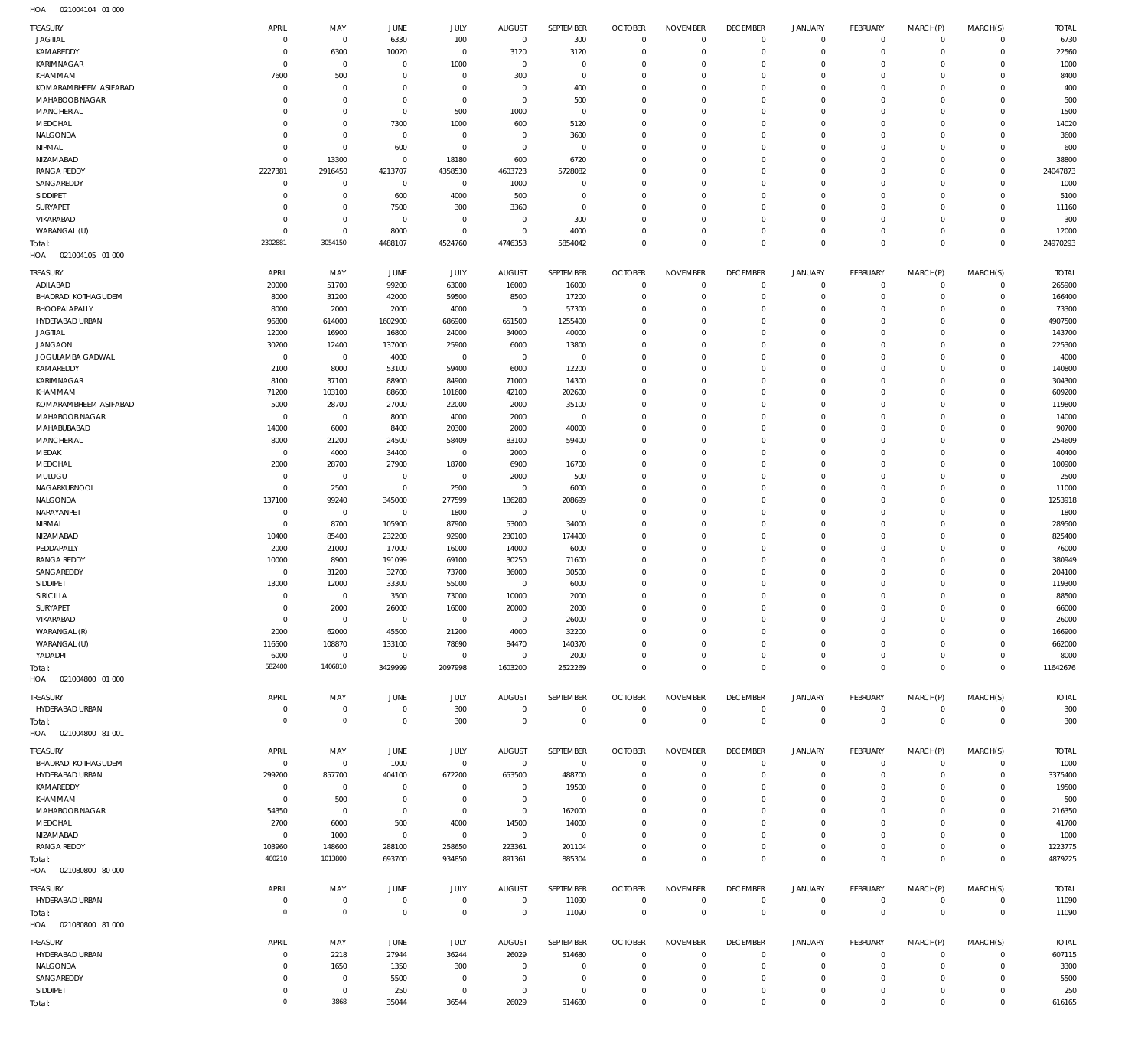| TREASURY                           | APRIL                     | MAY                        | <b>JUNE</b>      | JULY                 | <b>AUGUST</b>                    | SEPTEMBER                 | <b>OCTOBER</b>                   | <b>NOVEMBER</b>          | <b>DECEMBER</b>               | <b>JANUARY</b>                | <b>FEBRUARY</b>              | MARCH(P)                | MARCH(S)                   | <b>TOTAL</b>      |
|------------------------------------|---------------------------|----------------------------|------------------|----------------------|----------------------------------|---------------------------|----------------------------------|--------------------------|-------------------------------|-------------------------------|------------------------------|-------------------------|----------------------------|-------------------|
| ADILABAD                           | 320                       | 6159                       | 706              | 701                  | 737                              | 798                       | $\overline{0}$                   | $\mathbf{0}$             | $\overline{0}$                | 0                             | $\mathbf 0$                  | $\Omega$                | $\Omega$                   | 9421              |
| <b>BHADRADI KOTHAGUDEM</b>         | 433                       | 4770                       | 4770             | 7422                 | 4770                             | 4770                      | $\overline{0}$                   | $\mathbf 0$              | $\mathbf{0}$                  | $\mathbf 0$                   | $\mathbf 0$                  | $\Omega$                | $\circ$                    | 26935             |
| HYDERABAD URBAN                    | 98586                     | 151523                     | 437005           | 296628               | 572858                           | 617076                    | $\overline{0}$                   | $\Omega$                 | $\mathbf 0$                   | $\circ$                       | $\mathbf 0$                  | $\Omega$                | $\circ$                    | 2173676           |
| JOGULAMBA GADWAL                   | 5844                      | 366608                     | 5872             | 6708                 | 8845                             | 6145                      | $\overline{0}$                   | $\Omega$                 | $\mathbf 0$                   | $\mathbf 0$                   | $\mathbf{0}$                 | $\Omega$                | $\Omega$                   | 400022            |
| KAMAREDDY<br>KARIMNAGAR            | $\mathbf 0$<br>$^{\circ}$ | 732<br>10090               | 732<br>5090      | 1627<br>5180         | 1627<br>5090                     | 732<br>90                 | $\overline{0}$<br>$\overline{0}$ | $\Omega$<br>$\mathbf 0$  | $\mathbf 0$<br>$\overline{0}$ | $\circ$<br>$\mathbf 0$        | $\mathbf{0}$<br>$\mathbf{0}$ | $\Omega$<br>$\Omega$    | $\Omega$<br>$\Omega$       | 5450<br>25540     |
| KHAMMAM                            | 320                       | 5714                       | 8432             | 6954                 | 6259                             | 6259                      | $\overline{0}$                   | $\Omega$                 | $\Omega$                      | $\Omega$                      | $\mathbf 0$                  | $\Omega$                | $\Omega$                   | 33938             |
| KOMARAMBHEEM ASIFABAD              | 88                        | 1065                       | 88               | 3859                 | 688                              | 688                       | $\overline{0}$                   | $\Omega$                 | $^{\circ}$                    | $\Omega$                      | $\mathbf{0}$                 | $\Omega$                | $\Omega$                   | 6476              |
| MAHABOOB NAGAR                     | 330                       | 413                        | 588              | 2418                 | 1040                             | 1040                      | $\overline{0}$                   | $\Omega$                 | $\mathbf 0$                   | $\mathbf 0$                   | $\mathbf{0}$                 | $\Omega$                | $\Omega$                   | 5829              |
| MAHABUBABAD                        | 320                       | 320                        | 8324             | 8529                 | 355                              | 355                       | $\overline{0}$                   | $\Omega$                 | $^{\circ}$                    | $\Omega$                      | $\mathbf{0}$                 | $\Omega$                | $\Omega$                   | 18203             |
| MANCHERIAL                         | 100                       | 13529                      | 26128            | 15659                | 14287                            | 19904                     | $\overline{0}$                   | $\Omega$                 | $\mathbf 0$                   | $\mathbf 0$                   | $\mathbf{0}$                 | $\Omega$                | $\Omega$                   | 89607             |
| MEDCHAL                            | 895                       | 942                        | 942              | 989                  | 942                              | 942                       | $\overline{0}$                   | $\Omega$                 | $\Omega$                      | $\Omega$                      | $\Omega$                     | $\Omega$                | $\Omega$                   | 5652              |
| NAGARKURNOOL                       | 442                       | 4442                       | 4000             | 8934                 | 4492                             | 4050                      | $\overline{0}$                   | $\Omega$                 | $\mathbf 0$                   | $\mathbf 0$                   | $\mathbf{0}$                 | $\Omega$                | $\Omega$                   | 26360             |
| NALGONDA                           | 5702                      | 1879                       | 6059             | 8609                 | 9681                             | 4578                      | $\overline{0}$<br>$\overline{0}$ | $\Omega$<br>$\Omega$     | $\Omega$                      | $\Omega$                      | $\mathbf{0}$                 | $\Omega$                | $\Omega$<br>$\Omega$       | 36508             |
| NARAYANPET<br>NIRMAL               | $^{\circ}$<br>$^{\circ}$  | 45<br>$\overline{0}$       | 90<br>8629       | 45<br>8629           | 45<br>8129                       | 45<br>8129                | $\overline{0}$                   | $\Omega$                 | $^{\circ}$<br>$\Omega$        | $\mathbf 0$<br>$\Omega$       | $\mathbf 0$<br>$\Omega$      | $\Omega$<br>$\Omega$    | $\Omega$                   | 270<br>33516      |
| NIZAMABAD                          | 648                       | 1112                       | 1699             | 2786                 | 2095                             | 2095                      | $\overline{0}$                   | $\Omega$                 | $^{\circ}$                    | $\circ$                       | $\mathbf{0}$                 | $\Omega$                | $\Omega$                   | 10435             |
| PAO - TELANGANA HYDERABAD          | 39690                     | 79709                      | 93281            | 149797               | 99821                            | 100670                    | $\overline{0}$                   | $\Omega$                 | $\Omega$                      | $\Omega$                      | $\mathbf{0}$                 | $\Omega$                | $\Omega$                   | 562968            |
| <b>RANGA REDDY</b>                 | 2342                      | 2342                       | 13432            | 26291                | 25726                            | 14557                     | $\overline{0}$                   | $\Omega$                 | $\mathbf{0}$                  | $^{\circ}$                    | $\mathbf 0$                  | $\Omega$                | $\Omega$                   | 84690             |
| SANGAREDDY                         | 10303                     | 2243                       | 10797            | 900                  | 793                              | 15607                     | $\overline{0}$                   | $\Omega$                 | $\mathbf 0$                   | $\Omega$                      | $\mathbf{0}$                 | $\Omega$                | $\Omega$                   | 40643             |
| SIDDIPET                           | 120                       | 60                         | 700              | 380                  | 380                              | 380                       | $\overline{0}$                   | $\Omega$                 | $\mathbf{0}$                  | $^{\circ}$                    | $\mathbf{0}$                 | $\Omega$                | $\Omega$                   | 2020              |
| SIRICILLA                          | 52                        | 52                         | 52               | 52                   | $\overline{0}$                   | $\overline{0}$            | $\overline{0}$                   | $\mathbf 0$              | $\mathbf 0$                   | $\Omega$                      | $\mathbf{0}$                 | $\Omega$                | $\Omega$                   | 208               |
| <b>SURYAPET</b><br>VIKARABAD       | $\Omega$<br>$^{\circ}$    | 150                        | 300              | 283<br>10062         | 549<br>62                        | 283<br>5062               | $\overline{0}$<br>$\overline{0}$ | $\Omega$<br>$\mathbf 0$  | $\Omega$<br>$^{\circ}$        | $\Omega$<br>$\Omega$          | $\mathbf{0}$<br>$\mathbf{0}$ | $\Omega$<br>$\Omega$    | $\Omega$<br>$\Omega$       | 1565<br>15310     |
| WANAPARTHY                         | 764                       | 62<br>764                  | 62<br>1107       | 1138                 | 452                              | 452                       | $\overline{0}$                   | $\Omega$                 | $\mathbf 0$                   | $\mathbf 0$                   | $\mathbf{0}$                 | $\Omega$                | $\Omega$                   | 4677              |
| WARANGAL (U)                       | 31902                     | 42777                      | 39531            | 32230                | 14850                            | 14952                     | $\overline{0}$                   | $\mathbf 0$              | $^{\circ}$                    | $\circ$                       | $\mathbf 0$                  | $\Omega$                | $\Omega$                   | 176242            |
| YADADRI                            | $^{\circ}$                | 29                         | 5285             | 14497                | 6585                             | 3929                      | $\overline{0}$                   | $\Omega$                 | $\mathbf{0}$                  | $\mathbf 0$                   | $\mathbf 0$                  | $\Omega$                | $\Omega$                   | 30325             |
| Total:                             | 199201                    | 697531                     | 683701           | 621307               | 791158                           | 833588                    | $\overline{0}$                   | $\Omega$                 | $\mathbf{0}$                  | $\Omega$                      | $\overline{0}$               | $\Omega$                | $\overline{0}$             | 3826486           |
| HOA<br>021601106 81 000            |                           |                            |                  |                      |                                  |                           |                                  |                          |                               |                               |                              |                         |                            |                   |
| TREASURY                           | APRIL                     | MAY                        | JUNE             | JULY                 | <b>AUGUST</b>                    | SEPTEMBER                 | <b>OCTOBER</b>                   | <b>NOVEMBER</b>          | <b>DECEMBER</b>               | <b>JANUARY</b>                | <b>FEBRUARY</b>              | MARCH(P)                | MARCH(S)                   | <b>TOTAL</b>      |
| HYDERABAD URBAN                    | $^{\circ}$<br>$\circ$     | 21319<br>21319             | 48611<br>48611   | 57900<br>57900       | 89684<br>89684                   | 4545<br>4545              | $\overline{0}$<br>$\overline{0}$ | $\mathbf{0}$<br>$\Omega$ | $\mathbf 0$<br>$\mathbb O$    | 0<br>$\mathbb O$              | $^{\circ}$<br>$\mathbf{0}$   | $^{\circ}$<br>$\Omega$  | $\mathbf 0$<br>$\mathbb O$ | 222059<br>222059  |
| Total:<br>HOA<br>021760800 01 000  |                           |                            |                  |                      |                                  |                           |                                  |                          |                               |                               |                              |                         |                            |                   |
| TREASURY                           | APRIL                     | MAY                        | <b>JUNE</b>      | JULY                 | <b>AUGUST</b>                    | SEPTEMBER                 | <b>OCTOBER</b>                   | <b>NOVEMBER</b>          | <b>DECEMBER</b>               | <b>JANUARY</b>                | <b>FEBRUARY</b>              | MARCH(P)                | MARCH(S)                   | <b>TOTAL</b>      |
| HYDERABAD URBAN                    | $\Omega$                  | $\mathbf 0$                | $\mathbf 0$      | 15000                | $\overline{0}$                   | $\mathbf 0$               | $\overline{0}$                   | $\mathbf 0$              | $\mathbf{0}$                  | $\circ$                       | $^{\circ}$                   | $\Omega$                | $\Omega$                   | 15000             |
| <b>JAGTIAL</b>                     | $\Omega$                  | $\mathbf 0$                | $\overline{0}$   | 10000                | $\overline{0}$                   | $\mathbf 0$               | $\overline{0}$                   | $\mathbf 0$              | $\mathbf{0}$                  | $\circ$                       | $\mathbf 0$                  | $\Omega$                | $\Omega$                   | 10000             |
| JOGULAMBA GADWAL                   | $^{\circ}$                | 10000                      | $\mathbf 0$      | 0                    | $\overline{0}$                   | $\mathbf 0$               | $\overline{0}$                   | $\mathbf 0$              | $\mathbf{0}$                  | $\mathbf 0$                   | $\mathbf{0}$                 | $\Omega$                | $\Omega$                   | 10000             |
| KAMAREDDY                          | 5000                      | $\mathbf 0$                | $\mathbf 0$      | 6000                 | $\overline{0}$                   | $\mathbf 0$               | $\overline{0}$                   | $\Omega$                 | $\mathbf{0}$                  | $\circ$                       | $\mathbf 0$                  | $\Omega$                | $\Omega$                   | 11000             |
| KARIMNAGAR                         | $^{\circ}$                | 10000                      | $\overline{0}$   | $\mathbf 0$          | $\overline{0}$                   | $\mathbf 0$               | $\overline{0}$                   | $\Omega$                 | $^{\circ}$                    | $\Omega$                      | $\mathbf{0}$                 | $\Omega$                | $\Omega$                   | 10000             |
| KHAMMAM                            | $\Omega$                  | $^{\circ}$                 | 5000             | $\mathbf 0$          | 6000                             | 6000                      | $\overline{0}$                   | $\Omega$                 | $\mathbf{0}$                  | $\circ$                       | $\mathbf{0}$                 | $\Omega$                | $\Omega$                   | 17000             |
| MEDAK<br>NALGONDA                  | $\Omega$<br>$\Omega$      | $\mathbf 0$<br>$\mathbf 0$ | 5000<br>20000    | $\mathbf 0$<br>10000 | $\overline{0}$<br>$\overline{0}$ | $^{\circ}$<br>$\mathbf 0$ | $\overline{0}$<br>$\overline{0}$ | $\mathbf 0$<br>$\Omega$  | $^{\circ}$<br>$\mathbf 0$     | $\Omega$<br>$\mathbf 0$       | $\mathbf{0}$<br>$\mathbf 0$  | $\Omega$<br>$\Omega$    | $\Omega$<br>$\Omega$       | 5000<br>30000     |
| NIZAMABAD                          | $\Omega$                  | $\mathbf 0$                | 30000            | $\mathbf 0$          | 10000                            | 16000                     | $\overline{0}$                   | $\Omega$                 | $^{\circ}$                    | $^{\circ}$                    | $\mathbf 0$                  | $\Omega$                | $\Omega$                   | 56000             |
| SIRICILLA                          | $^{\circ}$                | $\mathbb O$                | 20000            | 10000                | 10000                            | 10000                     | $\overline{0}$                   | $\mathbf 0$              | $\mathbf{0}$                  | $\mathbf 0$                   | $\mathbf 0$                  | $\Omega$                | $\Omega$                   | 50000             |
| Total:                             | 5000                      | 20000                      | 80000            | 51000                | 26000                            | 32000                     | $\Omega$                         | $\Omega$                 | $\Omega$                      | $\mathbf 0$                   | $\overline{0}$               | $\Omega$                | $\overline{0}$             | 214000            |
| 021760800 81 000<br>HOA            |                           |                            |                  |                      |                                  |                           |                                  |                          |                               |                               |                              |                         |                            |                   |
| <b>TREASURY</b>                    | <b>APRIL</b>              | MAY                        | JUNE             | JULY                 | <b>AUGUST</b>                    | <b>SEPTEMBER</b>          | <b>OCTOBER</b>                   | <b>NOVEMBER</b>          | <b>DECEMBER</b>               | <b>JANUARY</b>                | <b>FEBRUARY</b>              | MARCH(P)                | MARCH(S)                   | <b>TOTAL</b>      |
| ADILABAD                           | $\mathbb O$               | 16000                      | 44000            | 48000                | 28000                            | 72399                     | $\overline{0}$                   | $\Omega$                 | $\mathbf 0$                   | $\circ$                       | $\mathbf{0}$                 | $\Omega$                | $\Omega$                   | 208399            |
| <b>BHADRADI KOTHAGUDEM</b>         | 9000                      | 12810                      | 32000            | 26000                | 6000                             | 6000                      | $\overline{0}$                   | $\mathbf 0$              | $\mathbf{0}$                  | $\mathbf 0$                   | $\mathbf 0$                  | $\Omega$                | $\circ$                    | 91810             |
| BHOOPALAPALLY                      | $\mathbf 0$               | $\mathbf 0$                | $\mathbf 0$      | 50000                | $\,0\,$                          | $\overline{0}$            | $\overline{0}$                   | $\mathbf 0$              | $\mathbf{0}$                  | $\mathbf 0$                   | $\mathbf 0$                  | $\Omega$                | $\Omega$                   | 50000             |
| HYDERABAD URBAN                    | 27700                     | 114600                     | 349300           | 354899               | 239801                           | 214000                    | $\overline{0}$                   | $\Omega$                 | $\mathbf{0}$                  | $\circ$                       | $\circ$                      | $\Omega$                | $\circ$                    | 1300300           |
| <b>JAGTIAL</b>                     | 30000<br>$\mathbf 0$      | $\mathbf 0$<br>$\mathbf 0$ | 32000            | 32000<br>$\mathbf 0$ | 12000                            | 43559                     | $\overline{0}$<br>$\overline{0}$ | $\Omega$<br>$\Omega$     | $\mathbf 0$<br>$\Omega$       | $\mathbf 0$<br>$\Omega$       | $\mathbf 0$                  | $\Omega$<br>$\Omega$    | $\Omega$<br>$\Omega$       | 149559            |
| <b>JANGAON</b><br>JOGULAMBA GADWAL | $\mathbf 0$               | $\mathbf 0$                | 38000<br>16100   | $\mathbf 0$          | 6000<br>$\overline{0}$           | 6000<br>10000             | $\overline{0}$                   | $\Omega$                 | $\Omega$                      | $\Omega$                      | $\mathbf 0$<br>$\mathbf 0$   | $\Omega$                | $\Omega$                   | 50000<br>26100    |
| KAMAREDDY                          | 11000                     | 43400                      | 40183            | 60600                | 23000                            | 63700                     | $\overline{0}$                   | $\Omega$                 | $\mathbf 0$                   | $\Omega$                      | $\mathbf 0$                  | $\Omega$                | $\Omega$                   | 241883            |
| KARIMNAGAR                         | 10000                     | 32000                      | 108818           | 157000               | 80000                            | 90000                     | $\overline{0}$                   | $\Omega$                 | $\Omega$                      | $\Omega$                      | $\mathbf 0$                  | $\Omega$                | $\Omega$                   | 477818            |
| KHAMMAM                            | $\mathbf 0$               | 16000                      | 96420            | 81000                | 76000                            | 50000                     | $\overline{0}$                   | $\Omega$                 | $\mathbf 0$                   | $\Omega$                      | $\mathbf 0$                  | $\Omega$                | $\Omega$                   | 319420            |
| KOMARAMBHEEM ASIFABAD              | $^{\circ}$                | $\mathbf 0$                | $\mathbf 0$      | 12000                | 16000                            | 22000                     | $\overline{0}$                   | $\Omega$                 | $\Omega$                      | $\Omega$                      | $\mathbf 0$                  | $\Omega$                | $\Omega$                   | 50000             |
| MAHABOOB NAGAR                     | $\mathbf 0$               | 27000                      | 50000            | 120000               | 68600                            | 60000                     | $\overline{0}$                   | $\Omega$                 | $\mathbf 0$                   | $\mathbf 0$                   | $\mathbf 0$                  | $\Omega$                | $\circ$                    | 325600            |
| MAHABUBABAD                        | 20000                     | 6000                       | 46000            | 70000                | 20000                            | 10000                     | $\mathbf 0$                      | $\Omega$                 | $\Omega$                      | $\Omega$                      | $\mathbf 0$                  | $\Omega$                | $\Omega$                   | 172000            |
| MANCHERIAL<br>MEDAK                | $\mathbf 0$<br>6000       | 25000<br>20000             | 94000<br>26444   | 96000<br>16000       | 80000<br>18220                   | 18000<br>10000            | $\overline{0}$<br>$\mathbf 0$    | $\Omega$<br>$\Omega$     | $\mathbf{0}$<br>$\Omega$      | $\circ$<br>$\Omega$           | $\mathbf 0$<br>$\mathbf 0$   | $\Omega$<br>$\Omega$    | $\circ$<br>$\Omega$        | 313000<br>96664   |
| NAGARKURNOOL                       | $\mathbf 0$               | 12000                      | 34600            | 20000                | 12000                            | 30000                     | $\overline{0}$                   | $\Omega$                 | $\mathbf{0}$                  | $\circ$                       | $\mathbf 0$                  | $\Omega$                | $\circ$                    | 108600            |
| NALGONDA                           | 6000                      | 18000                      | 74000            | 60000                | 82000                            | 112643                    | $\mathbf 0$                      | $\Omega$                 | $\mathbf 0$                   | $\Omega$                      | $\mathbf{0}$                 | $\Omega$                | $\Omega$                   | 352643            |
| NARAYANPET                         | $\mathbf 0$               | $\mathbf 0$                | $\mathbf 0$      | $\mathsf{O}\xspace$  | 10000                            | 10000                     | $\overline{0}$                   | $\Omega$                 | $\mathbf{0}$                  | $\circ$                       | $\mathbf 0$                  | $\Omega$                | $\Omega$                   | 20000             |
| NIRMAL                             | 2086                      | 19600                      | 46058            | 18000                | 13738                            | 41879                     | $\mathbf 0$                      | $\Omega$                 | $\mathbf 0$                   | $\Omega$                      | $\mathbf 0$                  | $\Omega$                | $\Omega$                   | 141361            |
| NIZAMABAD                          | 1000                      | 100000                     | 75000            | 98000                | 34000                            | 98000                     | $\overline{0}$                   | $\Omega$                 | $\Omega$                      | $\Omega$                      | $\circ$                      | $\Omega$                | $\Omega$                   | 406000            |
| PEDDAPALLY                         | $\mathbf 0$               | 23050                      | 102000           | 60000                | 83996                            | 62000                     | $\overline{0}$                   | $\Omega$                 | $\mathbf 0$                   | $\Omega$                      | $\mathbf 0$                  | $\Omega$                | $\Omega$                   | 331046            |
| <b>RANGA REDDY</b>                 | $\Omega$                  | 10600                      | 11000            | 10000                | 6000                             | $\overline{0}$            | $\overline{0}$                   | $\Omega$                 | $\Omega$                      | $\Omega$                      | $\circ$                      | $\Omega$                | $\Omega$                   | 37600             |
| SANGAREDDY<br>SIDDIPET             | 12000<br>18000            | 24500<br>16000             | 22000<br>22000   | 24500<br>50000       | 12000<br>57697                   | 12000<br>52000            | $\overline{0}$<br>$\overline{0}$ | $\Omega$<br>$\Omega$     | $\Omega$<br>$\mathbf 0$       | $\Omega$<br>$\Omega$          | $\mathbf 0$<br>$\mathbf 0$   | $\Omega$<br>$\Omega$    | $\Omega$<br>$\Omega$       | 107000<br>215697  |
| <b>SIRICILLA</b>                   | 11199                     | 18000                      | 42000            | 30000                | 48000                            | 40000                     | $\overline{0}$                   | $\Omega$                 | $\Omega$                      | $\Omega$                      | $\mathbf 0$                  | $\Omega$                | $\Omega$                   | 189199            |
| SURYAPET                           | $\mathbf 0$               | $\mathbf 0$                | 80000            | 36060                | 106000                           | 50000                     | $\overline{0}$                   | $\Omega$                 | $\mathbf 0$                   | $\Omega$                      | $\mathbf 0$                  | $\Omega$                | $\Omega$                   | 272060            |
| VIKARABAD                          | $^{\circ}$                | $\mathbf 0$                | 21897            | 36000                | 27100                            | $\overline{0}$            | $\overline{0}$                   | $\Omega$                 | $\Omega$                      | $\Omega$                      | $\mathbf 0$                  | $\Omega$                | $\Omega$                   | 84997             |
| WANAPARTHY                         | $\mathbf 0$               | $\mathbf 0$                | $\mathbf 0$      | 42000                | $\overline{0}$                   | 16000                     | $\overline{0}$                   | $\Omega$                 | $\mathbf{0}$                  | $\mathbf 0$                   | $\mathbf 0$                  | $\Omega$                | $\Omega$                   | 58000             |
| WARANGAL (R)                       | 30000                     | 16000                      | 38700            | 46300                | 36000                            | 28000                     | $\mathbf 0$                      | $\Omega$                 | $\Omega$                      | $\Omega$                      | $\circ$                      | $\Omega$                | $\Omega$                   | 195000            |
| WARANGAL (U)                       |                           |                            |                  |                      |                                  |                           |                                  |                          |                               |                               |                              |                         |                            |                   |
|                                    | 6000                      | $\mathbf 0$                | $\mathbf 0$      | 76000                | 6000                             | 22000                     | $\overline{0}$                   | $\Omega$                 | $\mathbf{0}$                  | $\mathbf 0$                   | $\mathbf 0$                  | $\Omega$                | $\circ$                    | 110000            |
| YADADRI<br>Total:                  | 6000<br>205985            | 6000<br>576560             | 58000<br>1600520 | 55000<br>1785359     | 36000<br>1244152                 | 66000<br>1316180          | $\mathbf 0$<br>$\overline{0}$    | $\Omega$<br>$\mathbf 0$  | $\mathbf 0$<br>$\overline{0}$ | $\mathbf 0$<br>$\overline{0}$ | $\mathbf 0$<br>$\mathbb O$   | $\Omega$<br>$\mathbf 0$ | $\Omega$<br>$\mathbb O$    | 227000<br>6728756 |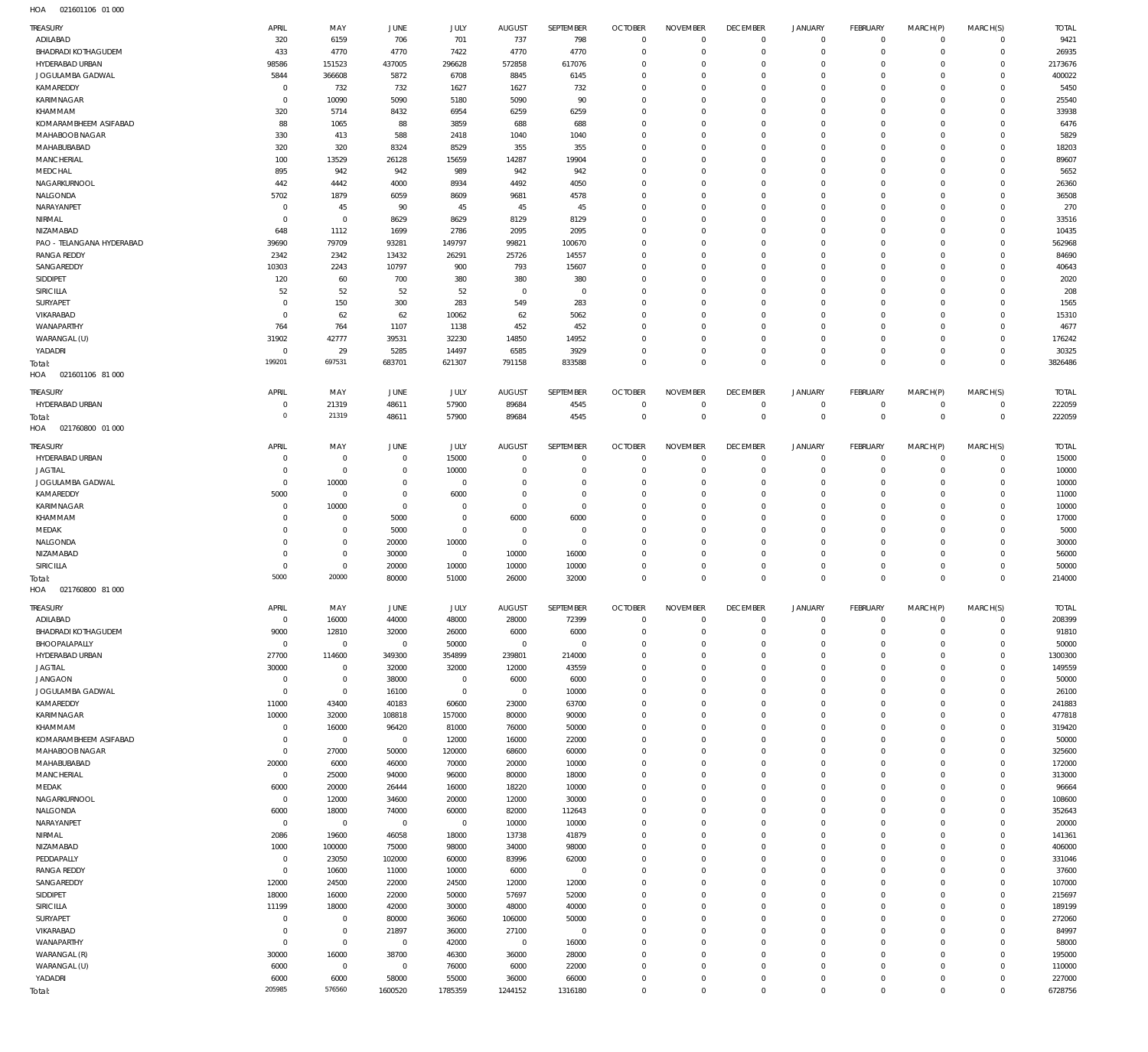| $\cdot$ .                  |              |                     |                |                |                |              |                |                     |                 |                |                 |                |                |              |
|----------------------------|--------------|---------------------|----------------|----------------|----------------|--------------|----------------|---------------------|-----------------|----------------|-----------------|----------------|----------------|--------------|
| TREASURY                   | APRIL        | MAY                 | <b>JUNE</b>    | JULY           | <b>AUGUST</b>  | SEPTEMBER    | <b>OCTOBER</b> | <b>NOVEMBER</b>     | <b>DECEMBER</b> | JANUARY        | FEBRUARY        | MARCH(P)       | MARCH(S)       | <b>TOTAL</b> |
| HYDERABAD URBAN            | $^{\circ}$   | $\mathbf 0$         | $\mathbf 0$    | $\mathbf 0$    | $\mathbf 0$    | 3710         | $\overline{0}$ | $\mathbf 0$         | $\overline{0}$  | $\mathbf 0$    | $\mathbf{0}$    | $\mathbf 0$    | $\mathbf{0}$   | 3710         |
| Total:                     | $\circ$      | $\mathbb O$         | $\overline{0}$ | $\mathbf 0$    | $^{\circ}$     | 3710         | $\overline{0}$ | $\mathbf 0$         | $\mathbf 0$     | $\mathbf 0$    | $\overline{0}$  | $\mathbf 0$    | $\overline{0}$ | 3710         |
|                            |              |                     |                |                |                |              |                |                     |                 |                |                 |                |                |              |
| HOA<br>022060113 02 000    |              |                     |                |                |                |              |                |                     |                 |                |                 |                |                |              |
| TREASURY                   | APRIL        | MAY                 | <b>JUNE</b>    | JULY           | <b>AUGUST</b>  | SEPTEMBER    | <b>OCTOBER</b> | <b>NOVEMBER</b>     | <b>DECEMBER</b> | <b>JANUARY</b> | FEBRUARY        | MARCH(P)       | MARCH(S)       | <b>TOTAL</b> |
| HYDERABAD URBAN            | $^{\circ}$   | 440                 | $\circ$        | 440            | $^{\circ}$     | 27310        | $\overline{0}$ | $\mathbf 0$         | $\overline{0}$  | $\overline{0}$ | $\mathbf{0}$    | $\mathbf 0$    | $\circ$        | 28190        |
|                            |              |                     |                |                |                |              |                |                     |                 |                |                 |                |                |              |
| Total:                     | $\circ$      | 440                 | $\circ$        | 440            | $^{\circ}$     | 27310        | $\overline{0}$ | $\bf 0$             | $\overline{0}$  | $\bf 0$        | $\overline{0}$  | $\mathbf 0$    | $\overline{0}$ | 28190        |
| HOA<br>022060800 81 000    |              |                     |                |                |                |              |                |                     |                 |                |                 |                |                |              |
|                            |              |                     |                |                |                |              |                |                     |                 |                |                 |                |                |              |
| TREASURY                   | APRIL        | MAY                 | <b>JUNE</b>    | <b>JULY</b>    | <b>AUGUST</b>  | SEPTEMBER    | <b>OCTOBER</b> | <b>NOVEMBER</b>     | <b>DECEMBER</b> | <b>JANUARY</b> | FEBRUARY        | MARCH(P)       | MARCH(S)       | <b>TOTAL</b> |
| HYDERABAD URBAN            | $\Omega$     | 20000               | $^{\circ}$     | $\Omega$       | $\mathbf{0}$   | 12538        | $\mathbf 0$    | $\Omega$            | $\mathbf 0$     | $\mathbf 0$    | $\mathbf 0$     | $\mathbf 0$    | $\mathbf 0$    | 32538        |
| <b>JAGTIAL</b>             | $\Omega$     | 3000                | $^{\circ}$     | $\Omega$       | $\Omega$       | $\mathbf 0$  | $\mathbf 0$    | $\Omega$            | $\mathbf 0$     | $\mathbf 0$    | $^{\circ}$      | $\Omega$       | $\mathbf 0$    | 3000         |
| KARIMNAGAR                 | $\Omega$     | $^{\circ}$          | $^{\circ}$     | $\Omega$       | $\Omega$       | 60           | $\mathbf 0$    | $\Omega$            | $\mathbf 0$     | $\mathbf 0$    | $\mathbf 0$     | $\Omega$       | $\mathbf 0$    | 60           |
|                            |              |                     |                |                |                |              |                |                     |                 |                |                 |                |                |              |
| <b>RANGA REDDY</b>         | $\Omega$     | $^{\circ}$          | $\Omega$       | $\Omega$       | $\Omega$       | 3040         | $\Omega$       | $\Omega$            | $\Omega$        | $\mathbf 0$    | $\Omega$        | $\Omega$       | $\mathbf 0$    | 3040         |
| VIKARABAD                  | $\Omega$     | $\mathbf 0$         | $^{\circ}$     | $^{\circ}$     | $^{\circ}$     | 3020         | $\mathbf 0$    | $\Omega$            | $\mathbf 0$     | $\mathbf 0$    | $\mathbf 0$     | $\mathbf 0$    | $\mathbf 0$    | 3020         |
| Total:                     | $\circ$      | 23000               | $\Omega$       | $\Omega$       | $\Omega$       | 18658        | $\Omega$       | $\Omega$            | $\mathbf 0$     | $\mathbf 0$    | $\Omega$        | $\Omega$       | $\mathbf 0$    | 41658        |
| HOA<br>023000101 01 001    |              |                     |                |                |                |              |                |                     |                 |                |                 |                |                |              |
|                            |              |                     |                |                |                |              |                |                     |                 |                |                 |                |                |              |
| TREASURY                   | APRIL        | MAY                 | <b>JUNE</b>    | <b>JULY</b>    | <b>AUGUST</b>  | SEPTEMBER    | <b>OCTOBER</b> | <b>NOVEMBER</b>     | <b>DECEMBER</b> | <b>JANUARY</b> | FEBRUARY        | MARCH(P)       | MARCH(S)       | <b>TOTAL</b> |
| ADILABAD                   | $^{\circ}$   | $\mathbf 0$         | 50             | 4600           | 1550           | 50           | $\overline{0}$ | $\mathbf 0$         | $\mathbf 0$     | $\mathbf 0$    | $\mathbf{0}$    | $\mathbf 0$    | $\overline{0}$ | 6250         |
| <b>BHADRADI KOTHAGUDEM</b> | $\Omega$     | $\mathbb O$         | 2500           | $\mathbf 0$    | $\mathbf 0$    | $\mathbf 0$  | $\mathbf 0$    | $\mathbf 0$         | $\mathbf 0$     | $\mathbf 0$    | $\mathbf{0}$    | $\mathbf 0$    | $\mathbf{0}$   | 2500         |
|                            |              |                     |                |                |                |              |                |                     |                 |                |                 |                |                |              |
| HYDERABAD URBAN            | $\Omega$     | 200                 | 750            | 150            | 715            | 32500450     | $\mathbf 0$    | $\mathbf 0$         | $\mathbf 0$     | $\mathbf 0$    | $^{\circ}$      | $\Omega$       | $\mathbf{0}$   | 32502265     |
| JAGTIAL                    | $\Omega$     | 13600               | 7750           | 17250          | 12158          | 16350        | $\mathbf 0$    | $\Omega$            | $\mathbf 0$     | $\mathbf 0$    | $\mathbf 0$     | $\Omega$       | $\mathbf 0$    | 67108        |
| <b>JANGAON</b>             | $\Omega$     | $\mathbf 0$         | 0              | 600            | $\mathbf{0}$   | $\mathbf{0}$ | $\mathbf 0$    | $\Omega$            | $\Omega$        | $\Omega$       | $\Omega$        | $\Omega$       | $\Omega$       | 600          |
| <b>KARIMNAGAR</b>          | $\Omega$     | $\mathbf 0$         | 1400           | 150            | 1200           | 1500         | $\mathbf 0$    | $\Omega$            | $\mathbf 0$     | $\mathbf 0$    | $^{\circ}$      | $\Omega$       | $\mathbf 0$    | 4250         |
|                            |              |                     |                |                |                |              |                |                     |                 |                |                 |                |                |              |
| KHAMMAM                    | $\Omega$     | $\mathbf 0$         | 200            | $\mathbf 0$    | 100            | 500          | $\mathbf 0$    | $\Omega$            | $\Omega$        | $\Omega$       | $\Omega$        | $\Omega$       | $\mathbf 0$    | 800          |
| KOMARAMBHEEM ASIFABAD      | $\Omega$     | $\mathbf 0$         | 0              | $\mathbf 0$    | 100            | $^{\circ}$   | $\Omega$       | $\Omega$            | $\Omega$        | $\Omega$       | $^{\circ}$      | $\Omega$       | $\mathbf 0$    | 100          |
| MAHABOOB NAGAR             | $\Omega$     | 100                 | 12800          | 1400           | 800            | 4100         | $\mathbf 0$    | $\Omega$            | $\mathbf 0$     | $\Omega$       | $\mathbf 0$     | $\Omega$       | $\mathbf 0$    | 19200        |
| NAGARKURNOOL               | $\Omega$     | $\mathbf 0$         | 0              | $\mathbf 0$    | 100            | $^{\circ}$   | $\Omega$       | $\Omega$            | $\Omega$        | $\Omega$       | $^{\circ}$      | $\Omega$       | $\Omega$       | 100          |
|                            |              |                     |                |                |                |              |                |                     |                 |                |                 |                |                |              |
| NALGONDA                   | 27000        | $\mathbb O$         | 200            | 250            | 100            | 150          | $\mathbf 0$    | $\mathbf 0$         | $\mathbf 0$     | $\mathbf 0$    | $\mathbf 0$     | $\Omega$       | $\mathbf 0$    | 27700        |
| NIRMAL                     | $\mathbf 0$  | $\mathbf 0$         | 250            | 2650           | 1250           | 650          | $\Omega$       | $\Omega$            | $\Omega$        | $\Omega$       | $\mathbf 0$     | $\Omega$       | $\Omega$       | 4800         |
| NIZAMABAD                  | 600          | 20820               | 650            | 1800           | 2150           | 19550        | $\mathbf 0$    | $\Omega$            | $\mathbf 0$     | $\Omega$       | $\mathbf 0$     | $\Omega$       | $\mathbf 0$    | 45570        |
| <b>RANGA REDDY</b>         | $^{\circ}$   | 7975                | 44039          | 27058          | 39300          | 83339        | $\mathbf 0$    | $\Omega$            | $\mathbf 0$     | $\mathbf 0$    | $\mathbf 0$     | $\Omega$       | $\mathbf 0$    | 201711       |
|                            |              |                     |                |                |                |              |                |                     |                 |                |                 |                |                |              |
| SANGAREDDY                 | $^{\circ}$   | 100                 | 21300          | 200            | 200            | 400          | $\mathbf 0$    | $\Omega$            | $\Omega$        | $\Omega$       | $\mathbf 0$     | $\Omega$       | $\mathbf 0$    | 22200        |
| SIDDIPET                   | 5000         | $\mathbf 0$         | 2050           | $^{\circ}$     | $^{\circ}$     | 600          | $\mathbf 0$    | $\Omega$            | $\mathbf 0$     | $\mathbf 0$    | $\mathbf 0$     | $\Omega$       | $\mathbf 0$    | 7650         |
| SIRICILLA                  | $^{\circ}$   | $\mathbf 0$         | 6000           | $\mathbf 0$    | $^{\circ}$     | 2400         | $\Omega$       | $\Omega$            | $\Omega$        | $\Omega$       | $\Omega$        | $\Omega$       | $\Omega$       | 8400         |
| SURYAPET                   | $^{\circ}$   | $\mathbb O$         | 50             | $\mathbf 0$    | $^{\circ}$     | $\mathbf 0$  | $\mathbf 0$    | $\mathbf 0$         | $\mathbf 0$     | $\mathbf 0$    | $\mathbf{0}$    | $\Omega$       | $\mathbf{0}$   | 50           |
|                            |              |                     |                |                |                |              |                |                     |                 |                |                 |                |                |              |
| WARANGAL (U)               | $^{\circ}$   | $\mathbb O$         | 400            | 150            | 100            | 250          | $\mathbf 0$    | $\mathbf 0$         | $\mathbf 0$     | $\mathbf 0$    | $\mathbf{0}$    | $\mathbf 0$    | $\mathbf{0}$   | 900          |
| Total:                     | 32600        | 42795               | 100389         | 56258          | 59823          | 32630289     | $\mathbf 0$    | $\mathbf 0$         | $\mathbf 0$     | $\mathbf 0$    | $\overline{0}$  | $\mathbf 0$    | $\Omega$       | 32922154     |
| HOA<br>023000103 01 000    |              |                     |                |                |                |              |                |                     |                 |                |                 |                |                |              |
|                            |              |                     |                |                |                |              |                |                     |                 |                |                 |                |                |              |
| TREASURY                   | APRIL        | MAY                 | <b>JUNE</b>    | JULY           | <b>AUGUST</b>  | SEPTEMBER    | <b>OCTOBER</b> | <b>NOVEMBER</b>     | <b>DECEMBER</b> | <b>JANUARY</b> | <b>FEBRUARY</b> | MARCH(P)       | MARCH(S)       | <b>TOTAL</b> |
| MAHABOOB NAGAR             | $^{\circ}$   | $\mathbf 0$         | $\mathbf 0$    | $\mathbf 0$    | $\mathbf{0}$   | 500          | $\mathbf 0$    | $\Omega$            | $\mathbf 0$     | $\mathbf 0$    | $\mathbf 0$     | $\Omega$       | $\mathbf 0$    | 500          |
|                            | $\mathbf 0$  | $\mathbf 0$         | $^{\circ}$     | $\mathbf 0$    | $\mathbf{0}$   | 50           | $\mathbf 0$    | $\Omega$            | $\mathbf 0$     | $\mathbf 0$    |                 | $\mathbf 0$    | $\mathbf{0}$   | 50           |
| NALGONDA                   |              |                     |                |                |                |              |                |                     |                 |                | $\mathbf 0$     |                |                |              |
| RANGA REDDY                | 806980       | 1879479             | 2007598        | 1988257        | 1711643        | 2414446      | $\mathbf 0$    | $\mathbf 0$         | $\mathbf 0$     | $\mathbf 0$    | $\mathbf 0$     | $\mathbf 0$    | $\mathbf 0$    | 10808403     |
| Total:                     | 806980       | 1879479             | 2007598        | 1988257        | 1711643        | 2414996      | $\mathbf 0$    | $\Omega$            | $\mathbf 0$     | $\mathbf 0$    | $\overline{0}$  | $\Omega$       | $\mathbf 0$    | 10808953     |
| HOA<br>023000104 01 000    |              |                     |                |                |                |              |                |                     |                 |                |                 |                |                |              |
|                            |              |                     |                |                |                |              |                |                     |                 |                |                 |                |                |              |
| TREASURY                   | <b>APRIL</b> | MAY                 | JUNE           | JULY           | <b>AUGUST</b>  | SEPTEMBER    | <b>OCTOBER</b> | <b>NOVEMBER</b>     | <b>DECEMBER</b> | <b>JANUARY</b> | FEBRUARY        | MARCH(P)       | MARCH(S)       | <b>TOTAL</b> |
| HYDERABAD URBAN            | 84190        | 62500               | 22860          | 11855278       | 28500          | 169912       | $\overline{0}$ | $\mathbf 0$         | $\overline{0}$  | $\overline{0}$ | $\circ$         | $\mathbf 0$    | $\mathbf{0}$   | 12223240     |
|                            |              | $\Omega$            |                | $\Omega$       |                | $\Omega$     |                |                     | $\Omega$        | $\Omega$       | $\Omega$        |                |                |              |
| NALGONDA                   | $\Omega$     |                     | 500            |                | 312000         |              | $\Omega$       | $\Omega$            |                 |                |                 | $\Omega$       | $\Omega$       | 312500       |
| NIZAMABAD                  | $\mathbf 0$  | $\mathbf 0$         | 1500           | 2000           | 4000           | 3000         | $\mathbf 0$    | $\mathbf 0$         | $\mathbf 0$     | $\mathbf 0$    | $\circ$         | $\mathbf 0$    | $^{\circ}$     | 10500        |
| <b>RANGA REDDY</b>         | 1292138      | 2514723             | 3832065        | 4116546        | 6562338        | 7570439      | $\mathbf 0$    | $\mathbf 0$         | $\overline{0}$  | $\mathbf 0$    | $\circ$         | $\mathbf 0$    | $\mathbf{0}$   | 25888249     |
| Total:                     | 1376328      | 2577223             | 3856925        | 15973824       | 6906838        | 7743351      | $\overline{0}$ | $\mathbf 0$         | $\mathbf 0$     | $\mathbf 0$    | $\overline{0}$  | $\mathbf 0$    | $\overline{0}$ | 38434489     |
| 023000800 01 000<br>HOA    |              |                     |                |                |                |              |                |                     |                 |                |                 |                |                |              |
|                            |              |                     |                |                |                |              |                |                     |                 |                |                 |                |                |              |
| TREASURY                   | APRIL        | MAY                 | <b>JUNE</b>    | JULY           | <b>AUGUST</b>  | SEPTEMBER    | <b>OCTOBER</b> | <b>NOVEMBER</b>     | <b>DECEMBER</b> | <b>JANUARY</b> | FEBRUARY        | MARCH(P)       | MARCH(S)       | <b>TOTAL</b> |
| KARIMNAGAR                 | $^{\circ}$   | $\mathbb O$         | $\overline{0}$ | $\mathbf 0$    | $\mathbf 0$    | 50           | $\overline{0}$ | $\mathbf 0$         | $\mathbf 0$     | $\overline{0}$ | $\circ$         | $\mathbf 0$    | $\circ$        | 50           |
|                            |              |                     |                |                |                |              |                |                     |                 |                |                 |                |                |              |
| Total:                     | $\circ$      | $\mathsf{O}\xspace$ | $\overline{0}$ | $\mathbf 0$    | $\mathbf 0$    | 50           | $\mathbf 0$    | $\mathbf 0$         | $\mathbf 0$     | $\mathbf 0$    | $\overline{0}$  | $\overline{0}$ | $\overline{0}$ | 50           |
| HOA  023000800  02  000    |              |                     |                |                |                |              |                |                     |                 |                |                 |                |                |              |
|                            |              |                     |                |                |                |              |                |                     |                 |                |                 |                |                |              |
| TREASURY                   | APRIL        | MAY                 | JUNE           | JULY           | <b>AUGUST</b>  | SEPTEMBER    | <b>OCTOBER</b> | <b>NOVEMBER</b>     | <b>DECEMBER</b> | <b>JANUARY</b> | FEBRUARY        | MARCH(P)       | MARCH(S)       | <b>TOTAL</b> |
| ADILABAD                   | 0            | $\boldsymbol{0}$    | $\overline{0}$ | $\overline{0}$ | $\overline{0}$ | 240          | $\overline{0}$ | $\mathbf 0$         | $\mathbf 0$     | $\overline{0}$ | $\circ$         | $\mathbf 0$    | $\circ$        | 240          |
| HYDERABAD URBAN            | $^{\circ}$   | 1200                | $\overline{0}$ | 30430          | 38216          | 1476         | $\overline{0}$ | $\bf 0$             | $\overline{0}$  | $\overline{0}$ | $\overline{0}$  | $\mathbf 0$    | $\overline{0}$ | 71322        |
| Total:                     | $\circ$      | 1200                | $\overline{0}$ | 30430          | 38216          | 1716         | $\overline{0}$ | $\mathbf 0$         | $\overline{0}$  | $\bf 0$        | $\overline{0}$  | $\mathbf 0$    | $\overline{0}$ | 71562        |
|                            |              |                     |                |                |                |              |                |                     |                 |                |                 |                |                |              |
| 023000800 04 000<br>HOA    |              |                     |                |                |                |              |                |                     |                 |                |                 |                |                |              |
| TREASURY                   | APRIL        | MAY                 | <b>JUNE</b>    | JULY           | <b>AUGUST</b>  | SEPTEMBER    | <b>OCTOBER</b> | <b>NOVEMBER</b>     | <b>DECEMBER</b> | <b>JANUARY</b> | FEBRUARY        | MARCH(P)       | MARCH(S)       | <b>TOTAL</b> |
|                            |              |                     |                |                |                |              |                |                     |                 |                |                 |                |                |              |
| <b>BHADRADI KOTHAGUDEM</b> | $^{\circ}$   | $\mathbf 0$         | 3380           | 50             | $^{\circ}$     | 0            | $\mathbf 0$    | $\mathbf 0$         | $\mathbf 0$     | 0              | $\circ$         | $\mathbf 0$    | $\mathbf 0$    | 3430         |
| MAHABUBABAD                | 0            | $\mathbf 0$         | 50             | $^{\circ}$     | $^{\circ}$     | $\mathbf 0$  | $\mathbf 0$    | $\Omega$            | $\mathbf 0$     | $\mathbf 0$    | $\circ$         | $\Omega$       | $\mathbf 0$    | 50           |
| MANCHERIAL                 | 0            | $\mathbf 0$         | $^{\circ}$     | $\Omega$       | $^{\circ}$     | 3470         | $\mathbf 0$    | $\Omega$            | $\mathbf 0$     | $\mathbf 0$    | $\circ$         | $\Omega$       | $\mathbf 0$    | 3470         |
| MEDCHAL                    | 0            | 611023              | $\mathbf 0$    | $\Omega$       | $\Omega$       | 1745         | $\mathbf 0$    | $\Omega$            | $\mathbf 0$     | $\mathbf 0$    | $\mathbf 0$     | $\Omega$       | $\mathbf 0$    | 612768       |
| NALGONDA                   | 0            | $\mathbf 0$         | $\mathbf 0$    | $^{\circ}$     | 0              | 3595         | $\mathbf 0$    | $\Omega$            | $\mathbf 0$     | $\mathbf 0$    | $\Omega$        | $\Omega$       | $\circ$        | 3595         |
|                            |              |                     |                |                |                |              |                |                     |                 |                |                 |                |                |              |
| NIZAMABAD                  | $\Omega$     | $\mathbf 0$         | $\mathbf 0$    | $\Omega$       | $\Omega$       | 8640         | $\Omega$       | $\Omega$            | $\Omega$        | $\Omega$       | $\Omega$        | $\Omega$       | $\Omega$       | 8640         |
| VIKARABAD                  | $\mathbf 0$  | $\mathbb O$         | 23305          | $\mathbf 0$    | $\mathbf{0}$   | $\mathbf 0$  | $\mathbf 0$    | $\mathbf 0$         | $\mathbf 0$     | $\mathbf 0$    | $\mathbf 0$     | $\mathbf 0$    | $\circ$        | 23305        |
| Total:                     | $\circ$      | 611023              | 26735          | 50             | $\mathbf 0$    | 17450        | $\mathbf 0$    | $\mathbf 0$         | $\mathbf 0$     | $\mathbf 0$    | $\overline{0}$  | $\mathbf 0$    | $\mathbf 0$    | 655258       |
| HOA  023000800  81 000     |              |                     |                |                |                |              |                |                     |                 |                |                 |                |                |              |
|                            |              |                     |                |                |                |              |                |                     |                 |                |                 |                |                |              |
| TREASURY                   | APRIL        | MAY                 | JUNE           | JULY           | <b>AUGUST</b>  | SEPTEMBER    | <b>OCTOBER</b> | <b>NOVEMBER</b>     | <b>DECEMBER</b> | <b>JANUARY</b> | FEBRUARY        | MARCH(P)       | MARCH(S)       | <b>TOTAL</b> |
|                            |              |                     |                | $\mathbb O$    |                |              | $\overline{0}$ | $\mathbf 0$         | $\overline{0}$  | $\overline{0}$ |                 | $\mathbf 0$    | $\circ$        |              |
| HYDERABAD URBAN            | 0            | 332                 | 530            |                | 4652           | 6203         |                |                     |                 |                | $\overline{0}$  |                |                | 11717        |
| Total:                     | $\mathbf 0$  | 332                 | 530            | $\mathbb O$    | 4652           | 6203         | $\mathbf 0$    | $\mathsf{O}\xspace$ | $\mathbf 0$     | $\mathbf 0$    | $\overline{0}$  | $\mathbf 0$    | $\overline{0}$ | 11717        |
| HOA<br>023560800 01 000    |              |                     |                |                |                |              |                |                     |                 |                |                 |                |                |              |
|                            |              |                     |                |                |                |              |                |                     |                 |                |                 |                |                |              |
| TREASURY                   | APRIL        | MAY                 | JUNE           | <b>JULY</b>    | <b>AUGUST</b>  | SEPTEMBER    | <b>OCTOBER</b> | <b>NOVEMBER</b>     | <b>DECEMBER</b> | <b>JANUARY</b> | FEBRUARY        | MARCH(P)       | MARCH(S)       | <b>TOTAL</b> |
| <b>BHADRADI KOTHAGUDEM</b> | $\mathbf 0$  | $\mathbf 0$         | 25000          | $\mathbf 0$    | $\mathbf 0$    | $\mathbf 0$  | $\overline{0}$ | $\mathbf 0$         | $\overline{0}$  | $\mathbf 0$    | $\mathbf{0}$    | $\mathbf 0$    | $\mathbf 0$    | 25000        |
| HYDERABAD URBAN            | $\mathbf 0$  | 6234059             | 2353658        | $\mathbf 0$    | $\mathbf{0}$   | 3750         | 0              | $\mathbf 0$         | 0               | $\mathbf 0$    | $\circ$         | $\mathbf 0$    | $\circ$        | 8591467      |
| <b>JANGAON</b>             | $\mathbf 0$  | $\mathbf 0$         | $\mathbf 0$    | $\mathbf 0$    | $\mathbf 0$    | 89900        | $\mathbf 0$    | $\mathbf 0$         | $\mathbf 0$     | $\mathbf 0$    | $\mathbf 0$     | $\mathbf 0$    | $\mathbf 0$    | 89900        |
|                            |              |                     |                |                |                |              |                |                     |                 |                |                 |                |                |              |
|                            |              |                     |                |                |                |              |                |                     |                 |                |                 |                |                |              |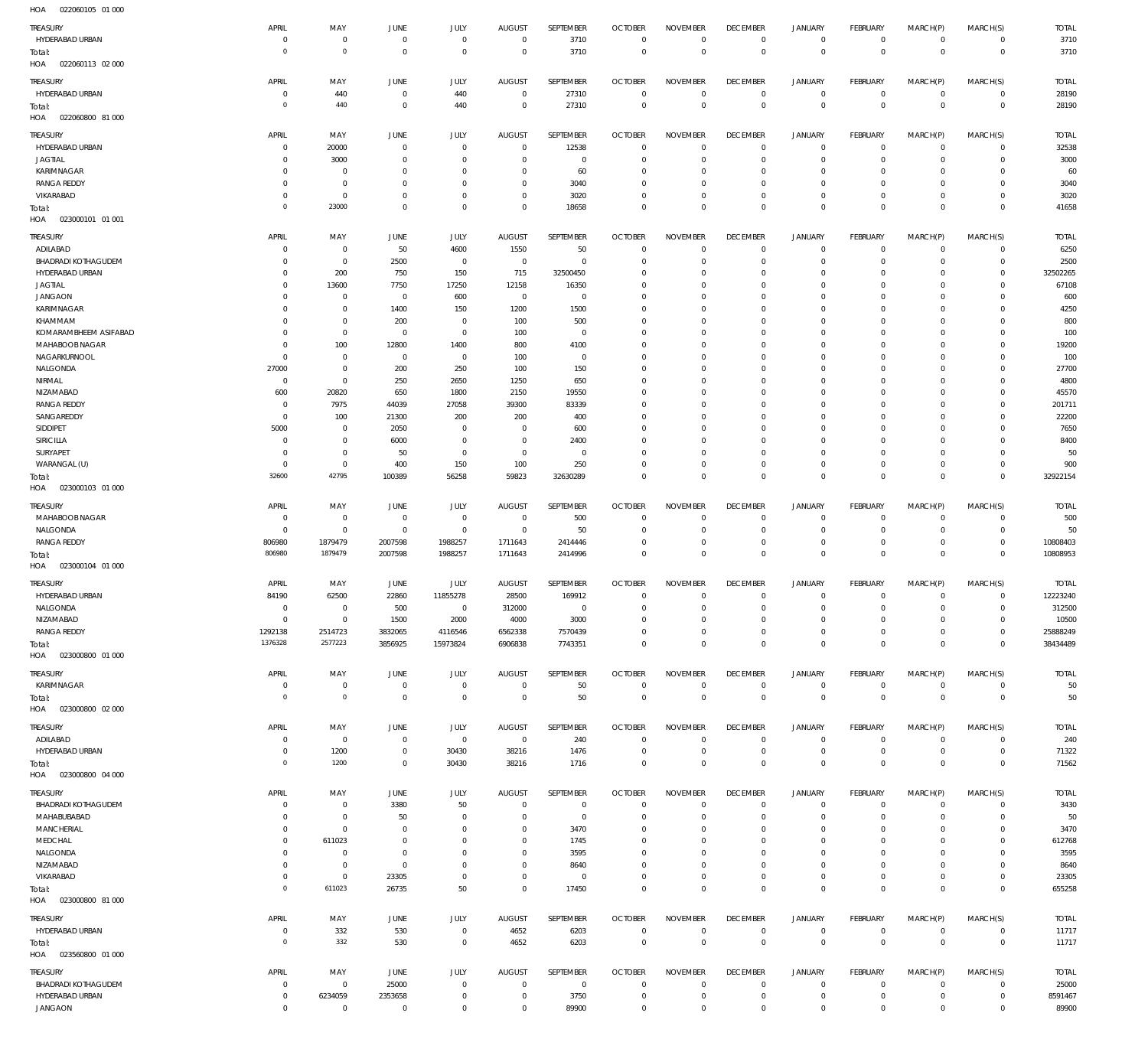| TREASURY                | APRIL          | MAY            | JUNE           | JULY           | <b>AUGUST</b>  | SEPTEMBER        | <b>OCTOBER</b>             | <b>NOVEMBER</b>                    | <b>DECEMBER</b>                | <b>JANUARY</b>                     | FEBRUARY                         | MARCH(P)                   | MARCH(S)           | <b>TOTAL</b>    |
|-------------------------|----------------|----------------|----------------|----------------|----------------|------------------|----------------------------|------------------------------------|--------------------------------|------------------------------------|----------------------------------|----------------------------|--------------------|-----------------|
| KAMAREDDY               | $\Omega$       | $\mathbf 0$    | 33344          | $\mathbf 0$    | $\mathbf 0$    | $\mathbf 0$      | $\overline{0}$             | $\Omega$                           | $\mathbf 0$                    | $\mathbf 0$                        | $\overline{0}$                   | $\mathbf 0$                | $\mathbf{0}$       | 33344           |
| KHAMMAM                 | $\Omega$       | 1238           | $\overline{0}$ | $\mathbf 0$    | $\mathbf 0$    | $\mathbf 0$      | $^{\circ}$                 | $\Omega$                           | $\mathbf 0$                    | $\mathbf 0$                        | $\mathbf 0$                      | $\Omega$                   | $\mathbf{0}$       | 1238            |
|                         |                |                |                |                |                |                  |                            |                                    |                                |                                    |                                  |                            |                    |                 |
| MAHABUBABAD             | -C             | $\mathbf 0$    | $\overline{0}$ | $\mathbf 0$    | 850            | $\mathbf 0$      | $^{\circ}$                 | $\Omega$                           | 0                              | $\mathbf 0$                        | $\mathbf 0$                      | $\Omega$                   | $\mathbf 0$        | 850             |
| MANCHERIAL              | $\Omega$       | $\mathbf 0$    | $\overline{0}$ | $\mathbf 0$    | $\mathbf 0$    | 543345           | $^{\circ}$                 | $\Omega$                           | $\mathbf 0$                    | $\mathbf 0$                        | $\mathbf 0$                      | $\Omega$                   | $\mathbf 0$        | 543345          |
| MULUGU                  | 40000          | $\mathbf 0$    | 123869         | $\mathbf 0$    | 750000         | $\mathbf 0$      | $\Omega$                   | $\Omega$                           | 0                              | $\mathbf 0$                        | $\Omega$                         | $\Omega$                   | $\mathbf 0$        | 913869          |
| NAGARKURNOOL            | $\circ$        | $\mathbf 0$    | $^{\circ}$     | $\mathbf 0$    | $\mathbf 0$    | 756743           | $\Omega$                   | $\Omega$                           | $\mathbf 0$                    | $\mathbf 0$                        | $\Omega$                         | $\Omega$                   | $\mathbf 0$        | 756743          |
|                         |                |                |                |                |                |                  |                            |                                    |                                |                                    |                                  |                            |                    |                 |
| NALGONDA                | 0              | $\mathbf 0$    | $\overline{0}$ | $\Omega$       | $\mathbf 0$    | 831484           | 0                          | $\Omega$                           | $\mathbf 0$                    | $\mathbf 0$                        | $\mathbf 0$                      | $\Omega$                   | $\circ$            | 831484          |
| NIZAMABAD               | $\Omega$       | 3800           | $\overline{0}$ | $\Omega$       | $\Omega$       | $\mathbf 0$      | $\Omega$                   | $\Omega$                           | $\mathbf 0$                    | $\mathbf 0$                        | $\Omega$                         | $\Omega$                   | $\Omega$           | 3800            |
| <b>RANGA REDDY</b>      | $\circ$        | $\mathbf 0$    | 4725           | $\Omega$       | $\mathbf 0$    | $\mathbf 0$      | 0                          | $\Omega$                           | $\mathbf 0$                    | $\mathbf 0$                        | $\mathbf 0$                      | $\Omega$                   | $\mathbf 0$        | 4725            |
| SIDDIPET                |                | $\mathbf 0$    | 69050          | $\Omega$       | $\mathbf 0$    | $\mathbf 0$      | 0                          | $\mathbf{0}$                       | $\mathbf 0$                    | $\mathbf 0$                        | $\Omega$                         | $\Omega$                   | $\mathbf 0$        | 101372          |
|                         | 32322          |                |                |                |                |                  |                            |                                    |                                |                                    |                                  |                            |                    |                 |
| WARANGAL (U)            | $^{\circ}$     | $\mathbf 0$    | 1275           | $\mathbf 0$    | 14800          | $\mathbf 0$      | $^{\circ}$                 | $\Omega$                           | $\mathbf 0$                    | $\mathbf 0$                        | $\mathbf 0$                      | $\circ$                    | $\mathbf 0$        | 16075           |
| Total:                  | 72322          | 6239097        | 2610921        | $\mathbf 0$    | 765650         | 2225222          | $\Omega$                   | $\Omega$                           | $\mathbf 0$                    | $\mathbf 0$                        | $\Omega$                         | $\mathbf 0$                | $\mathbf 0$        | 11913212        |
| HOA<br>025000102 01 000 |                |                |                |                |                |                  |                            |                                    |                                |                                    |                                  |                            |                    |                 |
|                         |                |                |                |                |                |                  |                            |                                    |                                |                                    |                                  |                            |                    |                 |
| TREASURY                | APRIL          | MAY            | JUNE           | JULY           | <b>AUGUST</b>  | SEPTEMBER        | <b>OCTOBER</b>             | <b>NOVEMBER</b>                    | <b>DECEMBER</b>                | JANUARY                            | FEBRUARY                         | MARCH(P)                   | MARCH(S)           | <b>TOTAL</b>    |
| HYDERABAD URBAN         | 0              | $\mathbf 0$    | 750            | 13500          | $\mathbf 0$    | 4529631          | $\overline{0}$             | $\mathbf 0$                        | $\overline{0}$                 | $\overline{0}$                     | $\overline{0}$                   | $\mathbf 0$                | $\overline{0}$     | 4543881         |
|                         |                |                |                |                |                |                  |                            |                                    |                                |                                    |                                  |                            |                    |                 |
| Total:                  | $\circ$        | $\mathbf 0$    | 750            | 13500          | $\mathbf 0$    | 4529631          | $\overline{0}$             | $\mathbf 0$                        | $\mathbf 0$                    | $\bf 0$                            | $\overline{0}$                   | $\mathbf 0$                | $\overline{0}$     | 4543881         |
| HOA<br>025000102 01 001 |                |                |                |                |                |                  |                            |                                    |                                |                                    |                                  |                            |                    |                 |
|                         |                |                |                |                |                |                  |                            |                                    |                                |                                    |                                  |                            |                    |                 |
| TREASURY                | APRIL          | MAY            | JUNE           | JULY           | <b>AUGUST</b>  | SEPTEMBER        | <b>OCTOBER</b>             | <b>NOVEMBER</b>                    | <b>DECEMBER</b>                | <b>JANUARY</b>                     | <b>FEBRUARY</b>                  | MARCH(P)                   | MARCH(S)           | <b>TOTAL</b>    |
| HYDERABAD URBAN         | $\Omega$       | $\mathbf 0$    | 41577          | 1013447        | 26966590       | 34500            | $^{\circ}$                 | $\Omega$                           | $\mathbf 0$                    | $\mathbf 0$                        | $\overline{0}$                   | $\mathbf 0$                | $\mathbf{0}$       | 28056114        |
| KAMAREDDY               | 0              | $\mathbf 0$    | $\mathbf 0$    | 107444         | $\mathbf 0$    | $\mathbf 0$      | $^{\circ}$                 | $\Omega$                           | $\mathbf 0$                    | $\mathbf 0$                        | $\mathbf 0$                      | $\Omega$                   | $\circ$            | 107444          |
|                         |                |                |                |                |                |                  |                            |                                    |                                |                                    |                                  |                            |                    |                 |
| NIZAMABAD               | $\Omega$       | $\mathbf 0$    | 24090          | 7415           | 0              | 99753            | $^{\circ}$                 | $^{\circ}$                         | $\mathbf 0$                    | $\mathbf 0$                        | $\Omega$                         | $\Omega$                   | $\mathbf 0$        | 131258          |
| <b>RANGA REDDY</b>      | $\Omega$       | $\mathbf 0$    | $^{\circ}$     | $\mathbf 0$    | 18000          | $\mathbf 0$      | $\Omega$                   | $\Omega$                           | $\mathbf 0$                    | $\mathbf 0$                        | $\mathbf 0$                      | $\Omega$                   | $\mathbf 0$        | 18000           |
| SANGAREDDY              | 0              | $\mathbf 0$    | $\overline{0}$ | 20325          | $\mathbf 0$    | $\mathbf 0$      | $^{\circ}$                 | $\mathbf{0}$                       | $\mathbf 0$                    | $\mathbf 0$                        | $^{\circ}$                       | $\Omega$                   | $\mathbf{0}$       | 20325           |
| Total:                  | $\circ$        | $\circ$        | 65667          | 1148631        | 26984590       | 134253           | $\Omega$                   | $\Omega$                           | $\mathbf 0$                    | $\mathbf 0$                        | $\overline{0}$                   | $\Omega$                   | $\mathbf 0$        | 28333141        |
|                         |                |                |                |                |                |                  |                            |                                    |                                |                                    |                                  |                            |                    |                 |
| HOA<br>025000102 02 001 |                |                |                |                |                |                  |                            |                                    |                                |                                    |                                  |                            |                    |                 |
| TREASURY                | APRIL          | MAY            | JUNE           | <b>JULY</b>    | <b>AUGUST</b>  | SEPTEMBER        | <b>OCTOBER</b>             | <b>NOVEMBER</b>                    | <b>DECEMBER</b>                | <b>JANUARY</b>                     | FEBRUARY                         | MARCH(P)                   | MARCH(S)           | <b>TOTAL</b>    |
|                         |                |                |                |                |                |                  |                            |                                    |                                |                                    |                                  |                            |                    |                 |
| HYDERABAD URBAN         | 0              | $\mathbf 0$    | $\overline{0}$ | 4500           | $\mathbf 0$    | 2250             | $\overline{0}$             | $^{\circ}$                         | 0                              | 0                                  | $\mathbf 0$                      | 0                          | $\circ$            | 6750            |
| KAMAREDDY               | $\Omega$       | $\mathbf 0$    | $\mathbf 0$    | 69015          | $\mathbf 0$    | $\overline{0}$   | $\overline{0}$             | $\mathbf 0$                        | $\mathbf 0$                    | $\mathbf 0$                        | $\overline{0}$                   | $\mathbf 0$                | $\mathbf{0}$       | 69015           |
| NIZAMABAD               | 0              | $\mathbf 0$    | 17610          | 4943           | $\mathbf 0$    | 69080            | $^{\circ}$                 | $\mathbf{0}$                       | 0                              | $\mathbf 0$                        | $\overline{0}$                   | $\mathbf 0$                | $\circ$            | 91633           |
|                         | $\circ$        | $\circ$        |                |                |                |                  |                            |                                    |                                |                                    |                                  |                            |                    |                 |
| Total:                  |                |                | 17610          | 78458          | $\mathbf 0$    | 71330            | $\overline{0}$             | $\mathbf 0$                        | $\mathbf 0$                    | $\bf 0$                            | $\overline{0}$                   | $\mathbf 0$                | $\overline{0}$     | 167398          |
| HOA<br>025000102 03 001 |                |                |                |                |                |                  |                            |                                    |                                |                                    |                                  |                            |                    |                 |
|                         |                |                |                |                |                |                  |                            |                                    |                                |                                    |                                  |                            |                    |                 |
| TREASURY                | APRIL          | MAY            | JUNE           | <b>JULY</b>    | <b>AUGUST</b>  | SEPTEMBER        | <b>OCTOBER</b>             | <b>NOVEMBER</b>                    | <b>DECEMBER</b>                | <b>JANUARY</b>                     | FEBRUARY                         | MARCH(P)                   | MARCH(S)           | <b>TOTAL</b>    |
| HYDERABAD URBAN         | $\Omega$       | $\mathbf 0$    | $\mathbf 0$    | 15000          | $\mathbf 0$    | $\mathbf 0$      | $^{\circ}$                 | $\Omega$                           | $\mathbf 0$                    | $\mathbf 0$                        | $\overline{0}$                   | $\mathbf 0$                | $^{\circ}$         | 15000           |
| KAMAREDDY               | 0              | $\mathbf 0$    | $\mathbf 0$    | 162559         | 0              | $\mathbf 0$      | $^{\circ}$                 | $^{\circ}$                         | $\mathbf 0$                    | $\mathbf 0$                        | $^{\circ}$                       | $\mathbf 0$                | $\mathbf 0$        | 162559          |
| NIZAMABAD               | $\Omega$       | $\mathbf 0$    | 52580          | 12359          | $\mathbf 0$    | 168833           | $^{\circ}$                 | $\Omega$                           | $\mathbf 0$                    | $\mathbf 0$                        | $\mathbf 0$                      | $\mathbf 0$                | $\mathbf 0$        | 233772          |
|                         |                |                |                |                |                |                  |                            |                                    |                                |                                    |                                  |                            |                    |                 |
| <b>RANGA REDDY</b>      | 0              | $\mathbf 0$    | 19800          | 16900          | 14450          | 32938            | $^{\circ}$                 | $\mathbf{0}$                       | $\mathbf 0$                    | $\mathbf 0$                        | $\mathbf 0$                      | $\mathbf 0$                | $\mathbf 0$        | 84088           |
| Total:                  | $^{\circ}$     | $\circ$        | 72380          | 206818         | 14450          | 201771           | $\overline{0}$             | $\Omega$                           | $\mathbf 0$                    | $\mathbf 0$                        | $\overline{0}$                   | $\Omega$                   | $\mathbf 0$        | 495419          |
| HOA<br>025000800 81 001 |                |                |                |                |                |                  |                            |                                    |                                |                                    |                                  |                            |                    |                 |
|                         |                |                |                |                |                |                  |                            |                                    |                                |                                    |                                  |                            |                    |                 |
| TREASURY                | APRIL          | MAY            | JUNE           | <b>JULY</b>    | <b>AUGUST</b>  | SEPTEMBER        | <b>OCTOBER</b>             | <b>NOVEMBER</b>                    | <b>DECEMBER</b>                | <b>JANUARY</b>                     | FEBRUARY                         | MARCH(P)                   | MARCH(S)           | <b>TOTAL</b>    |
| JOGULAMBA GADWAL        | $\overline{0}$ | $\mathbf 0$    | 2000           | $\mathbf 0$    | $\mathbf 0$    | 4000             | $^{\circ}$                 | $^{\circ}$                         | 0                              | 0                                  | $\overline{0}$                   | $\mathbf 0$                | $\circ$            | 6000            |
|                         |                |                |                |                |                |                  |                            |                                    |                                |                                    |                                  |                            |                    |                 |
| KAMAREDDY               | $\overline{0}$ | $\mathbf 0$    | 2000           | 1600           | 2000           | 1000             | $^{\circ}$                 | $^{\circ}$                         | 0                              | $\mathbf 0$                        | $\overline{0}$                   | $\mathbf 0$                | $\mathbf{0}$       | 6600            |
| MAHABOOB NAGAR          | 1517           | 1000           | 1000           | 1000           | 1000           | 1000             | $^{\circ}$                 | $\mathbf{0}$                       | $\mathbf 0$                    | $\mathsf{O}\xspace$                | $\overline{0}$                   | $\mathbf 0$                | $\mathbf{0}$       | 6517            |
| WANAPARTHY              | 1000           | 1000           | 1000           | 1000           | $\mathbf 0$    | 2000             | $^{\circ}$                 | $\mathbf{0}$                       | 0                              | $\mathbf 0$                        | $\mathbf 0$                      | $\mathbf 0$                | $\mathbf 0$        | 6000            |
| Total:                  | 2517           | 2000           | 6000           | 3600           | 3000           | 8000             | $\Omega$                   | $\mathbf 0$                        | $\mathbf 0$                    | $\mathbf 0$                        | $\overline{0}$                   | $\Omega$                   | $\overline{0}$     | 25117           |
|                         |                |                |                |                |                |                  |                            |                                    |                                |                                    |                                  |                            |                    |                 |
| HOA<br>040100104 01 000 |                |                |                |                |                |                  |                            |                                    |                                |                                    |                                  |                            |                    |                 |
| TREASURY                | APRIL          | MAY            | JUNE           | <b>JULY</b>    |                | AUGUST SEPTEMBER | <b>OCTOBER</b>             | <b>NOVEMBER</b>                    | <b>DECEMBER</b>                | JANUARY                            | FEBRUARY                         | MARCH(P)                   | MARCH(S)           | <b>TOTAL</b>    |
|                         |                |                |                |                |                |                  |                            |                                    |                                |                                    |                                  |                            |                    |                 |
| MAHABOOB NAGAR          | 0              | 1500           | $\mathbf 0$    | $\mathbf 0$    | $\mathbf 0$    | $\mathbf 0$      | $\mathbf 0$                | $\mathbf{0}$                       | $\mathbf 0$                    | $\mathbf 0$                        | $\mathbf 0$                      | $\mathbf 0$                | $\mathbf{0}$       | 1500            |
| MEDAK                   | $\mathbf 0$    | $\mathbf 0$    | 12300          | 24000          | 8300           |                  |                            |                                    | $\mathbf 0$                    | $\mathsf{O}\xspace$                | $\overline{0}$                   | $\mathbf 0$                |                    |                 |
| WARANGAL (R)            |                |                |                |                |                | $\mathbb O$      | $\mathbf 0$                | $\mathbf 0$                        |                                |                                    |                                  |                            | $\circ$            | 44600           |
| Total:                  |                |                |                |                |                |                  | $\mathbf 0$                | $\mathbf 0$                        | $\mathbf 0$                    |                                    | $\mathbf 0$                      | $\mathbf 0$                | $\mathbf{0}$       |                 |
|                         | $\mathbf{0}$   | $\mathbf 0$    | $\mathbf 0$    | 1500           | $\mathbf 0$    | $\mathbb O$      |                            |                                    |                                | $\mathsf{O}\xspace$                |                                  |                            |                    | 1500            |
|                         | $\mathbf 0$    | 1500           | 12300          | 25500          | 8300           | $\mathbf 0$      | $\mathbf 0$                | $\mathbf 0$                        | $\mathbf 0$                    | $\mathbf 0$                        | $\overline{0}$                   | $\mathbf 0$                | $\mathbf 0$        | 47600           |
| HOA  040100107  01  000 |                |                |                |                |                |                  |                            |                                    |                                |                                    |                                  |                            |                    |                 |
|                         |                |                |                |                |                |                  |                            |                                    |                                |                                    |                                  |                            |                    |                 |
| TREASURY                | APRIL          | MAY            | JUNE           | JULY           | <b>AUGUST</b>  | SEPTEMBER        | <b>OCTOBER</b>             | <b>NOVEMBER</b>                    | <b>DECEMBER</b>                | JANUARY                            | FEBRUARY                         | MARCH(P)                   | MARCH(S)           | <b>TOTAL</b>    |
| ADILABAD                | 9000           | 43700          | 71000          | 95000          | 84000          | 263500           | $\overline{0}$             | $\mathbf 0$                        | $\bf 0$                        | $\overline{0}$                     | $\overline{0}$                   | $\mathbf 0$                | $\overline{0}$     | 566200          |
| BHADRADI KOTHAGUDEM     | 9500           | 32100          | 37800          | 26500          | 16200          | 126000           | $\mathbf 0$                | $\mathbf 0$                        | $\mathbf 0$                    | $\mathbf 0$                        | $\overline{0}$                   | $\mathbf 0$                | $\circ$            | 248100          |
| BHOOPALAPALLY           | $\mathbf 0$    | 14500          | 52350          | 33900          | 12100          | 27800            | $\overline{0}$             | $\mathbf 0$                        | $\mathbf 0$                    | $\mathsf{O}\xspace$                | $\overline{0}$                   | $\mathbf 0$                | $\circ$            | 140650          |
|                         |                |                |                |                |                |                  |                            |                                    |                                |                                    |                                  |                            |                    |                 |
| HYDERABAD URBAN         | $^{\circ}$     | 56000          | 38000          | 26000          | 22000          | 67500            | $\mathbf 0$                | $\mathbf 0$                        | $\bf 0$                        | $\mathbf 0$                        | $\mathbf 0$                      | $\mathbf 0$                | $\mathbf{0}$       | 209500          |
| <b>JAGTIAL</b>          | $\mathbf 0$    | 23000          | 46000          | 33000          | 31500          | 29000            | $\overline{0}$             | $\mathbf 0$                        | $\mathbf 0$                    | $\mathbf 0$                        | $\mathbf 0$                      | $\Omega$                   | $\mathbf{0}$       | 162500          |
| <b>JANGAON</b>          | 2000           | 18100          | 26300          | 7000           | 6000           | 21100            | $\mathbf 0$                | $\mathbf 0$                        | $\mathbf 0$                    | $\mathbf 0$                        | $\mathbf 0$                      | $\mathbf 0$                | $\mathbf{0}$       | 80500           |
| JOGULAMBA GADWAL        | 1500           | 53250          | 124500         | 94000          | 58500          | 133500           | $\overline{0}$             | $\mathbf 0$                        | $\mathbf 0$                    | $\mathbf 0$                        | $\mathbf 0$                      | $\Omega$                   | $\mathbf{0}$       | 465250          |
| KAMAREDDY               | $\mathbf 0$    | $\mathbf 0$    | $\mathbf 0$    | $\mathbf 0$    | $\overline{0}$ | 1500             | $\overline{0}$             | $\mathbf 0$                        | $\mathbf 0$                    | $\mathbf 0$                        | $\mathbf 0$                      | $\mathbf 0$                | $\mathbf{0}$       | 1500            |
|                         |                |                |                |                |                |                  |                            |                                    |                                |                                    |                                  |                            |                    |                 |
| KARIMNAGAR              | 3000           | 51500          | 86500          | 70000          | 21250          | 36000            | $\mathbf 0$                | $\mathbf 0$                        | $\mathbf 0$                    | $\mathbf 0$                        | $\mathbf 0$                      | $\Omega$                   | $\mathbf{0}$       | 268250          |
| KHAMMAM                 | 9150           | 86650          | 119450         | 72000          | 84500          | 128650           | $\mathbf 0$                | $\mathbf 0$                        | $\mathbf 0$                    | $\mathbf 0$                        | $\mathbf 0$                      | $\mathbf 0$                | $\mathbf{0}$       | 500400          |
| KOMARAMBHEEM ASIFABAD   | 4500           | 32000          | 45320          | 23500          | 9000           | 32600            | $\mathbf 0$                | $\mathbf 0$                        | $\bf 0$                        | $\mathbf 0$                        | $\mathbf 0$                      | $\mathbf 0$                | $\mathbf{0}$       | 146920          |
| MAHABOOB NAGAR          | 5000           | 23000          | 25100          | 23700          | 13500          | 10000            | $\overline{0}$             | $\mathbf 0$                        | $\mathbf 0$                    | $\mathbf 0$                        | $\mathbf 0$                      | $\Omega$                   | $\mathbf{0}$       | 100300          |
|                         |                |                |                |                |                |                  |                            |                                    |                                |                                    |                                  |                            |                    |                 |
| MAHABUBABAD             | 20800          | 73500          | 99000          | 60000          | 59000          | 48300            | $\mathbf 0$                | $\mathbf 0$                        | $\bf 0$                        | $\mathbf 0$                        | $\mathbf 0$                      | $\mathbf 0$                | $\mathbf{0}$       | 360600          |
| MANCHERIAL              | 4500           | 21000          | 28500          | 20000          | 6000           | 49600            | $\overline{0}$             | $\mathbf 0$                        | $\bf 0$                        | $\mathbf 0$                        | $\mathbf 0$                      | $\Omega$                   | $\mathbf 0$        | 129600          |
| MEDAK                   | 7900           | 42100          | 41800          | 11400          | 11600          | 4400             | $\overline{0}$             | $\mathbf 0$                        | $\mathbf 0$                    | $\mathbf 0$                        | $\mathbf 0$                      | $\mathbf 0$                | $\mathbf{0}$       | 119200          |
| MEDCHAL                 | $\mathbf 0$    | $\mathbf 0$    | 37500          | $\mathbf 0$    | 16500          | 32000            | $\overline{0}$             | $\mathbf 0$                        | $\mathbf 0$                    | $\mathbf 0$                        | $\mathbf 0$                      | $\Omega$                   | $\mathbf{0}$       | 86000           |
|                         |                |                |                |                |                |                  |                            |                                    |                                |                                    |                                  | $\Omega$                   |                    |                 |
| MULUGU                  | 1500           | 16500          | 27500          | 24100          | 12500          | 3500             | $\overline{0}$             | $\mathbf 0$                        | $\mathbf 0$                    | $\mathbf 0$                        | $\mathbf 0$                      |                            | $\mathbf{0}$       | 85600           |
| NAGARKURNOOL            | 11000          | 69500          | 67150          | 78000          | 76000          | 100050           | $\mathbf 0$                | $\mathbf 0$                        | $\bf 0$                        | $\mathbf 0$                        | $\mathbf 0$                      | $\mathbf 0$                | $\mathbf{0}$       | 401700          |
| NALGONDA                | 11500          | 87150          | 90650          | 80500          | 49000          | 79950            | $\overline{0}$             | $\mathbf 0$                        | $\mathbf 0$                    | $\mathbf 0$                        | $\mathbf 0$                      | $\Omega$                   | $\mathbf{0}$       | 398750          |
| NARAYANPET              | 3000           | 24000          | 23500          | 5500           | 4500           | 10000            | $\overline{0}$             | $\mathbf 0$                        | $\mathbf 0$                    | $\mathbf 0$                        | $\mathbf 0$                      | $\mathbf 0$                | $\mathbf{0}$       | 70500           |
|                         |                |                |                |                |                |                  |                            |                                    |                                |                                    |                                  | $\Omega$                   |                    |                 |
| NIRMAL                  | 3000           | 39100          | 57600          | 41100          | 32500          | 77400            | $\mathbf 0$                | $\mathbf 0$                        | $\bf 0$                        | $\mathbf 0$                        | $\mathbf 0$                      |                            | $\mathbf{0}$       | 250700          |
| PEDDAPALLY              | $\mathbf 0$    | 8500           | 40500          | 16000          | 31500          | 70000            | $\mathbf 0$                | $\mathbf 0$                        | $\mathbf 0$                    | $\mathbf 0$                        | $\mathbf 0$                      | $\mathbf 0$                | $\mathbf{0}$       | 166500          |
| <b>RANGA REDDY</b>      | 1500           | 12000          | 19100          | 8500           | 2000           | 10516            | $\mathbf 0$                | $\mathbf 0$                        | $\bf 0$                        | $\mathbf 0$                        | $\mathbf 0$                      | $\mathbf 0$                | $\circ$            | 53616           |
| SANGAREDDY              | 5100           | 68700          | 79900          | 70800          | 21000          | 20600            | $\overline{0}$             | $\mathbf 0$                        | $\mathbf 0$                    | $\mathbf 0$                        | $\mathbf 0$                      | $\Omega$                   | $\mathbf{0}$       | 266100          |
|                         |                |                |                |                |                |                  |                            |                                    |                                |                                    | $\mathbf 0$                      | $\mathbf 0$                |                    |                 |
| SIDDIPET                | 29000          | 77400          | 132900         | 57500          | 26800          | 24100            | $\mathbf 0$                | $\mathbb O$                        | $\bf 0$                        | $\mathsf{O}\xspace$                |                                  |                            | $\circ$            | 347700          |
| SIRICILLA<br>SURYAPET   | 2650<br>14000  | 19300<br>46600 | 3500<br>69650  | 13000<br>44600 | 19500<br>51150 | 10500<br>76550   | $\mathbf 0$<br>$\mathbf 0$ | $\mathbb O$<br>$\mathsf{O}\xspace$ | $\bf 0$<br>$\mathsf{O}\xspace$ | $\mathsf{O}\xspace$<br>$\mathbf 0$ | $\overline{0}$<br>$\overline{0}$ | $\mathbf 0$<br>$\mathbf 0$ | $\circ$<br>$\circ$ | 68450<br>302550 |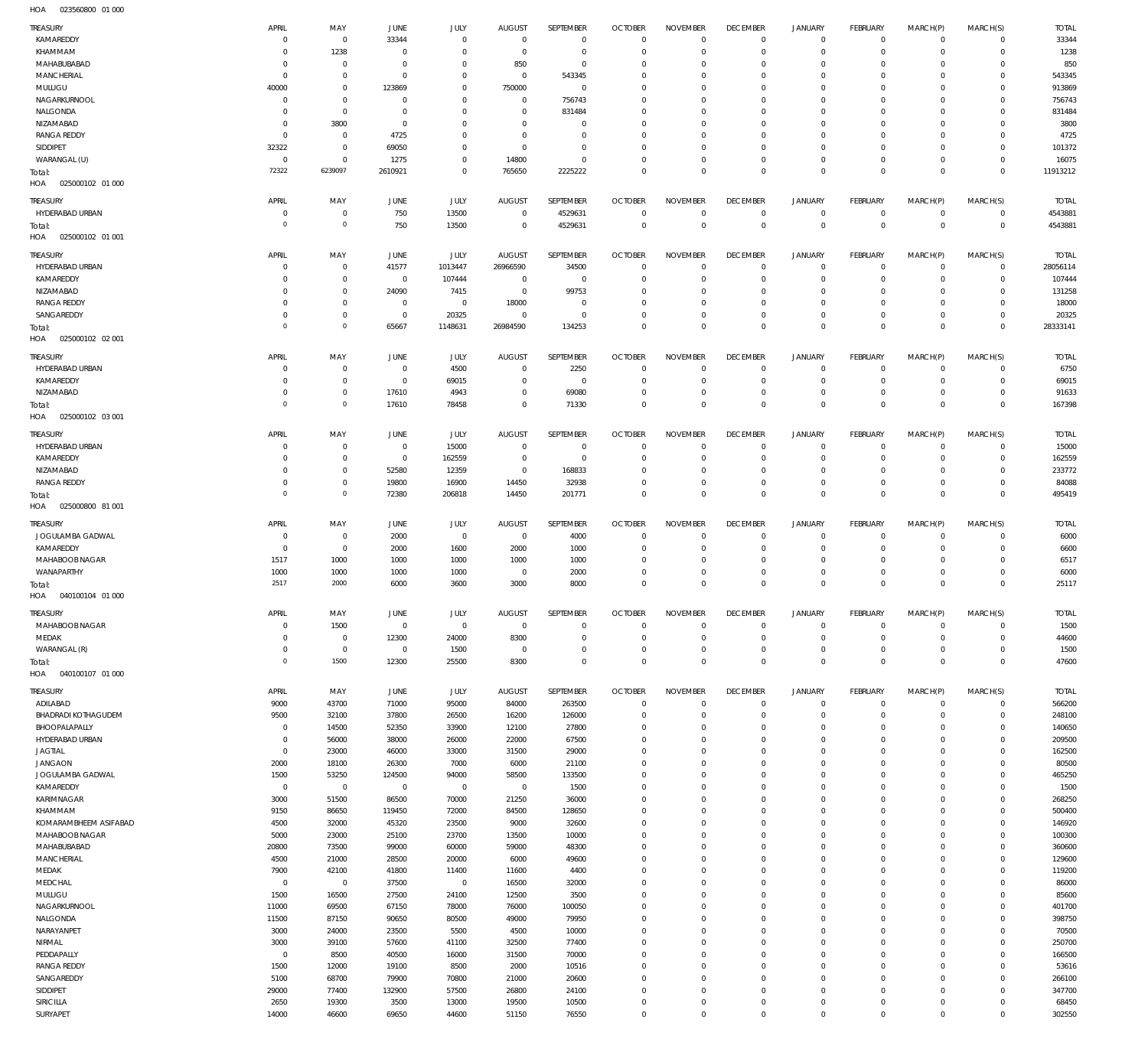| <b>TREASURY</b>                    | APRIL                    | MAY                   | JUNE                         | JULY                | <b>AUGUST</b>          | SEPTEMBER                  | <b>OCTOBER</b>             | <b>NOVEMBER</b>            | <b>DECEMBER</b>            | <b>JANUARY</b>                     | <b>FEBRUARY</b>               | MARCH(P)                   | MARCH(S)                    | <b>TOTAL</b>      |
|------------------------------------|--------------------------|-----------------------|------------------------------|---------------------|------------------------|----------------------------|----------------------------|----------------------------|----------------------------|------------------------------------|-------------------------------|----------------------------|-----------------------------|-------------------|
| VIKARABAD                          | 1600                     | 1500                  | 10000                        | 1500                | 1500                   | 10000                      | $^{\circ}$                 | $\Omega$                   | $\mathbf 0$                | $\mathbf 0$                        | $\mathbf 0$                   | $\mathbf 0$                | $\mathbf{0}$                | 26100             |
| WANAPARTHY                         | 500                      | 6100                  | 33500                        | 39000               | 35000                  | 20500                      | $^{\circ}$                 | $^{\circ}$                 | $\mathbf 0$                | $\mathbf 0$                        | $\mathbf 0$                   | $\Omega$                   | $\mathbf{0}$                | 134600            |
| WARANGAL (R)                       | 2500                     | 51800                 | 67700                        | 41600               | 23200                  | 59200                      | 0                          | $\Omega$                   | 0                          | $\mathbf 0$                        | $\mathbf 0$                   | $\Omega$                   | $\mathbf 0$                 | 246000            |
| WARANGAL (U)                       | 22500                    | 36200                 | 52700                        | 45300               | 29350                  | 44000                      | 0                          | $\mathbf 0$<br>$\mathbf 0$ | $\mathbf 0$<br>$^{\circ}$  | $\mathbf 0$<br>$\mathsf{O}\xspace$ | $\mathbf 0$<br>$\mathbf 0$    | $\Omega$<br>$\mathbf 0$    | $\mathbf 0$<br>$\mathbf 0$  | 230050            |
| YADADRI<br>Total:                  | 7000<br>193200           | 13700<br>1148450      | 8800<br>1663770              | 44500<br>1207500    | 16900<br>884050        | 53500<br>1681816           | 0<br>$\Omega$              | $\mathbf 0$                | $\mathbf 0$                | $\mathbf 0$                        | $\Omega$                      | $\Omega$                   | $\mathbf 0$                 | 144400<br>6778786 |
| HOA<br>040100800 01 000            |                          |                       |                              |                     |                        |                            |                            |                            |                            |                                    |                               |                            |                             |                   |
|                                    |                          |                       |                              |                     |                        |                            |                            |                            |                            |                                    |                               |                            |                             |                   |
| TREASURY                           | APRIL                    | MAY                   | JUNE                         | JULY                | <b>AUGUST</b>          | SEPTEMBER                  | <b>OCTOBER</b>             | <b>NOVEMBER</b>            | <b>DECEMBER</b>            | <b>JANUARY</b>                     | FEBRUARY                      | MARCH(P)                   | MARCH(S)                    | <b>TOTAL</b>      |
| <b>BHADRADI KOTHAGUDEM</b>         | 3500                     | 9500                  | 10500                        | 15000               | 8000                   | 18500                      | $\circ$                    | $\mathbf 0$                | $\overline{0}$             | 0                                  | $\overline{0}$<br>$\mathbf 0$ | $\mathbf 0$                | $\circ$                     | 65000             |
| BHOOPALAPALLY<br>HYDERABAD URBAN   | $^{\circ}$<br>$^{\circ}$ | 11500<br>$\,0\,$      | 8500<br>$\mathbf 0$          | $\mathbf 0$<br>50   | $\mathbf 0$<br>7500    | $\mathbf 0$<br>$\mathbf 0$ | $^{\circ}$<br>$^{\circ}$   | $^{\circ}$<br>$\mathbf 0$  | $^{\circ}$<br>$^{\circ}$   | $\mathbf 0$<br>0                   | $\mathbf 0$                   | $\mathbf 0$<br>$\mathbf 0$ | $\circ$<br>$\mathbf{0}$     | 20000<br>7550     |
| <b>JANGAON</b>                     | 12000                    | 34500                 | 27000                        | $\mathbf 0$         | 0                      | $\mathbf 0$                | 0                          | $\mathbf 0$                | $^{\circ}$                 | $\mathbf 0$                        | $\mathbf 0$                   | 0                          | $\mathbf 0$                 | 73500             |
| JOGULAMBA GADWAL                   | $^{\circ}$               | $\,0\,$               | $\mathbf 0$                  | 2000                | $^{\circ}$             | 500                        | $^{\circ}$                 | $\mathbf 0$                | $^{\circ}$                 | $\mathbf 0$                        | $\mathbf 0$                   | $\Omega$                   | $\mathbf{0}$                | 2500              |
| KAMAREDDY                          | -C                       | $\,0\,$               | 700                          | $\mathbf 0$         | 600                    | $\mathbf 0$                | 0                          | $\mathbf 0$                | 0                          | $\mathbf 0$                        | $\mathbf 0$                   | 0                          | $\mathbf 0$                 | 1300              |
| KARIMNAGAR                         | $\Omega$                 | 1000                  | $\mathbf 0$                  | 18000               | 2500                   | 8500                       | $^{\circ}$                 | $\mathbf 0$                | $^{\circ}$                 | $\mathbf 0$                        | $\mathbf 0$                   | $\Omega$                   | $\mathbf 0$                 | 30000             |
| KHAMMAM                            | -0                       | 10550                 | 500                          | 6000                | 1500                   | 11500                      | $^{\circ}$                 | $\mathbf 0$                | 0                          | $\mathbf 0$                        | $\mathbf 0$                   | 0                          | $\mathbf 0$                 | 30050             |
| KOMARAMBHEEM ASIFABAD              | n                        | $\,0\,$               | 4500                         | $\mathbf 0$         | $^{\circ}$             | $\mathbf 0$                | $^{\circ}$                 | $\mathbf 0$                | $^{\circ}$                 | $\mathbf 0$                        | $\mathbf 0$                   | $\Omega$                   | $\mathbf 0$                 | 4500              |
| MAHABOOB NAGAR                     | $\Omega$                 | 2000                  | $\mathbf 0$                  | 5500                | 6000                   | 3500                       | $^{\circ}$                 | $\mathbf 0$                | 0                          | $\mathbf 0$                        | $\mathbf 0$                   | $\Omega$                   | $\mathbf 0$                 | 17000             |
| MAHABUBABAD                        | -C                       | 500                   | $^{\circ}$                   | $\mathbf{0}$        | 0                      | 2500                       | $^{\circ}$                 | $\mathbf 0$                | 0                          | $\mathbf 0$                        | $\mathbf 0$                   | $\Omega$                   | $\mathbf 0$                 | 3000              |
| <b>MANCHERIAL</b>                  | $\Omega$                 | $\,0\,$               | 1250                         | $\mathbf 0$         | $\Omega$               | $\mathbf 0$                | $^{\circ}$                 | $\mathbf 0$                | $^{\circ}$                 | $\mathbf 0$                        | $\mathbf 0$                   | $\Omega$                   | $\mathbf 0$                 | 1250              |
| MEDAK                              | $\Omega$                 | $\mathbb O$           | $^{\circ}$                   | 2500                | 0                      | $\mathbf 0$                | $^{\circ}$                 | $\mathbf 0$                | 0                          | $\mathbf 0$                        | $\mathbf 0$                   | $\Omega$                   | $\mathbf 0$                 | 2500              |
| MEDCHAL<br>MULUGU                  | $\Omega$<br>0            | 50<br>3500            | $^{\circ}$<br>5500           | $\mathbf 0$<br>9750 | $^{\circ}$<br>2500     | $\mathbf 0$<br>$\mathbf 0$ | $^{\circ}$<br>$^{\circ}$   | $\mathbf 0$<br>$\mathbf 0$ | $^{\circ}$<br>0            | $\mathbf 0$<br>$\mathbf 0$         | $\mathbf 0$<br>$\mathbf 0$    | $\Omega$<br>$\Omega$       | $\mathbf 0$<br>$\mathbf 0$  | 50<br>21250       |
| NAGARKURNOOL                       | 1000                     | 2500                  | 8000                         | 4500                | 6000                   | 5000                       | $^{\circ}$                 | $\mathbf 0$                | $^{\circ}$                 | $\mathbf 0$                        | $\mathbf 0$                   | $\Omega$                   | $\mathbf 0$                 | 27000             |
| NALGONDA                           | $\Omega$                 | 1500                  | 4500                         | 3420                | 3500                   | 500                        | $^{\circ}$                 | $\mathbf 0$                | $^{\circ}$                 | $\mathbf 0$                        | $\mathbf 0$                   | $\Omega$                   | $\mathbf 0$                 | 13420             |
| NARAYANPET                         | -C                       | 1000                  | $\overline{0}$               | $^{\circ}$          | 0                      | 1000                       | $^{\circ}$                 | $\mathbf 0$                | 0                          | $\mathbf 0$                        | $\mathbf 0$                   | 0                          | $\mathbf 0$                 | 2000              |
| NIRMAL                             | $\mathbf 0$              | $\,0\,$               | $^{\circ}$                   | $\mathbf{0}$        | $\circ$                | 2500                       | $^{\circ}$                 | $\mathbf 0$                | $^{\circ}$                 | 0                                  | $\mathbf 0$                   | $\Omega$                   | $\mathbf 0$                 | 2500              |
| NIZAMABAD                          | 2500                     | $\,0\,$               | 3000                         | $\mathbf 0$         | 0                      | 2500                       | $^{\circ}$                 | $\mathbf 0$                | 0                          | $\mathbf 0$                        | $\mathbf 0$                   | 0                          | $\mathbf 0$                 | 8000              |
| PEDDAPALLY                         | 0                        | $\,0\,$               | 1000                         | $\mathbf{0}$        | $\circ$                | $\mathbf 0$                | $^{\circ}$                 | $\mathbf 0$                | $^{\circ}$                 | $\mathbf 0$                        | $\mathbf 0$                   | $\Omega$                   | $\mathbf 0$                 | 1000              |
| <b>RANGA REDDY</b>                 | 3000                     | 1000                  | 1000                         | $\mathbf{0}$        | 300                    | 35500                      | $^{\circ}$                 | $\mathbf 0$                | 0                          | $\mathbf 0$                        | $\mathbf 0$                   | $\Omega$                   | $\mathbf 0$                 | 40800             |
| SANGAREDDY                         | $\mathsf{C}$             | 5500                  | $\overline{0}$               | $\mathbf 0$         | 4500                   | 5000                       | $^{\circ}$                 | $\mathbf 0$                | 0                          | $\mathbf 0$                        | $\mathbf 0$                   | $\Omega$                   | $\mathbf 0$                 | 15000             |
| SIDDIPET                           | -C                       | $\,0\,$               | 1000                         | 500                 | 500                    | 3250                       | $^{\circ}$                 | $\mathbf 0$                | $^{\circ}$                 | $\mathbf 0$                        | $\mathbf 0$                   | $\Omega$                   | $\mathbf 0$                 | 5250              |
| SIRICILLA                          | 3000                     | 6000                  | 1500                         | 15500               | 2500                   | $\mathbf 0$                | $^{\circ}$                 | $\mathbf 0$                | 0                          | $\mathbf 0$                        | $\mathbf 0$                   | $\Omega$                   | $\mathbf 0$                 | 28500             |
| SURYAPET                           | 2500                     | 2000                  | 3500                         | $^{\circ}$          | $\overline{0}$         | 1000                       | $^{\circ}$                 | $\mathbf 0$                | 0                          | $\mathbf 0$                        | $\mathbf 0$                   | $\Omega$                   | $\mathbf 0$                 | 9000              |
| VIKARABAD                          | 0                        | $\,0\,$               | 3500                         | $\mathbf{0}$        | $\circ$                | $\mathbf 0$                | $^{\circ}$                 | $^{\circ}$                 | 0                          | $\mathbf 0$                        | $\mathbf 0$                   | $\Omega$                   | $\mathbf 0$                 | 3500              |
| WANAPARTHY                         | -C                       | $\,0\,$               | 2000                         | $\mathbf{0}$        | 1000                   | $\mathbf 0$                | $\Omega$                   | $^{\circ}$                 | $^{\circ}$                 | $\mathbf 0$                        | $\mathbf 0$                   | $\Omega$                   | $\mathbf 0$                 | 3000              |
| WARANGAL (R)                       | $\Omega$<br>$\Omega$     | $\,0\,$<br>1000       | $\overline{0}$<br>$^{\circ}$ | $\mathbf 0$         | 1000<br>$\overline{0}$ | $\mathbf 0$<br>$\mathbf 0$ | $^{\circ}$                 | $^{\circ}$<br>$^{\circ}$   | 0<br>$^{\circ}$            | $\mathbf 0$<br>0                   | $\mathbf 0$<br>$\mathbf 0$    | $\Omega$<br>$\Omega$       | $\mathbf 0$<br>$\mathbf 0$  | 1000              |
| WARANGAL (U)<br>YADADRI            | 10000                    | 7000                  | 7000                         | $\mathbf 0$<br>2500 | 2000                   | $\mathbf 0$                | 0<br>$^{\circ}$            | $\mathbf 0$                | $^{\circ}$                 | $\mathsf{O}\xspace$                | $\mathbf 0$                   | $\mathbf 0$                | $\circ$                     | 1000<br>28500     |
| Total:                             | 37500                    | 100600                | 94450                        | 85220               | 49900                  | 101250                     | $\mathbf 0$                | $\mathbf 0$                | $\mathbf 0$                | $\mathbb O$                        | $\mathbf 0$                   | $\mathbf 0$                | $\mathbf 0$                 | 468920            |
|                                    |                          |                       |                              |                     |                        |                            |                            |                            |                            |                                    |                               |                            |                             |                   |
|                                    |                          |                       |                              |                     |                        |                            |                            |                            |                            |                                    |                               |                            |                             |                   |
| HOA<br>040100800 02 001            |                          |                       |                              |                     |                        |                            |                            |                            |                            |                                    |                               |                            |                             |                   |
| TREASURY                           | APRIL                    | MAY                   | JUNE                         | <b>JULY</b>         | <b>AUGUST</b>          | SEPTEMBER                  | <b>OCTOBER</b>             | <b>NOVEMBER</b>            | <b>DECEMBER</b>            | <b>JANUARY</b>                     | <b>FEBRUARY</b>               | MARCH(P)                   | MARCH(S)                    | <b>TOTAL</b>      |
| KHAMMAM                            | $\Omega$                 | $\overline{0}$        | 895                          | $^{\circ}$          | 2425                   | $\mathbf{0}$               | $^{\circ}$                 | $^{\circ}$                 | $^{\circ}$                 | $\mathbf 0$                        | $^{\circ}$                    | $\Omega$                   | $\mathbf{0}$                | 3320              |
| Total:                             | $\Omega$                 | $\circ$               | 895                          | $\mathbf 0$         | 2425                   | $\mathbf 0$                | $\mathbf 0$                | $\mathbf 0$                | $\mathbf 0$                | $\mathbf 0$                        | $\overline{0}$                | $\mathbf 0$                | $\overline{0}$              | 3320              |
| HOA<br>040100800 02 800            |                          |                       |                              |                     |                        |                            |                            |                            |                            |                                    |                               |                            |                             |                   |
| <b>TREASURY</b>                    | APRIL                    | MAY                   | JUNE                         | JULY                | <b>AUGUST</b>          | SEPTEMBER                  | <b>OCTOBER</b>             | <b>NOVEMBER</b>            | <b>DECEMBER</b>            | <b>JANUARY</b>                     | FEBRUARY                      | MARCH(P)                   | MARCH(S)                    | <b>TOTAL</b>      |
| <b>BHADRADI KOTHAGUDEM</b>         | 23250                    | 58900                 | 48750                        | 18500               | 16000                  | 31000                      | $\Omega$                   | $\Omega$                   | $\Omega$                   | $\Omega$                           | $\Omega$                      | $\Omega$                   | $\Omega$                    | 196400            |
| KHAMMAM                            | 14400                    | 89100                 | 36100                        | 25600               | 14100                  | 18800                      | $\mathbf 0$                | $\mathbf 0$                | $\mathbf 0$                | $\mathsf{O}\xspace$                | $\mathbf 0$                   | $\mathbf 0$                | $\overline{0}$              | 198100            |
| MAHABOOB NAGAR                     | $\overline{0}$           | $\,0\,$               | 1830                         | 995                 | 105                    | 55                         | $\mathbf 0$                | $\mathbb O$                | $\mathbf 0$                | $\mathsf{O}\xspace$                | $\mathbf 0$                   | $\mathbf 0$                | $\circ$                     | 2985              |
| NIZAMABAD                          | 11650                    | $\,0\,$               | $\,0\,$                      | 1000                | $\mathbf 0$            | 1700                       | $\mathbf 0$                | $\mathbf 0$                | $^{\circ}$                 | $\mathbf 0$                        | $\mathbf 0$                   | $\mathbf 0$                | $\mathbf{0}$                | 14350             |
| <b>RANGA REDDY</b>                 | $\overline{0}$           | $\,0\,$               | 2720                         | $\mathbf 0$         | $\mathbf{0}$           | 16030                      | $\circ$                    | $\mathbf 0$                | $\mathbf 0$                | $\mathsf{O}\xspace$                | $\mathbf 0$                   | $\Omega$                   | $\circ$                     | 18750             |
| SANGAREDDY                         | $^{\circ}$               | $\,0\,$               | $\mathbf 0$                  | $\mathbf 0$         | 3800                   | $\mathbf 0$                | $\mathbf 0$                | $\mathbf 0$                | $\mathbf 0$                | $\mathbf 0$                        | $\mathbf 0$                   | $\mathbf 0$                | $\mathbf{0}$                | 3800              |
| WARANGAL (R)                       | $\mathbf 0$<br>49300     | $\mathsf 0$<br>148000 | $\,0\,$                      | 915                 | $\mathbf 0$            | 1540                       | $^{\circ}$                 | $\mathbb O$                | $\mathbf 0$                | $\mathsf{O}\xspace$                | $\mathbf 0$                   | $\mathbf 0$                | $\circ$                     | 2455              |
| Total:<br>HOA<br>040100800 81 000  |                          |                       | 89400                        | 47010               | 34005                  | 69125                      | $\mathbf 0$                | $\mathbf 0$                | $\mathbf 0$                | $\mathbf 0$                        | $\overline{0}$                | $\mathbf 0$                | $\overline{0}$              | 436840            |
|                                    |                          |                       |                              |                     |                        |                            |                            |                            |                            |                                    |                               |                            |                             |                   |
| <b>TREASURY</b>                    | APRIL                    | MAY                   | JUNE                         | JULY                | <b>AUGUST</b>          | SEPTEMBER                  | <b>OCTOBER</b>             | <b>NOVEMBER</b>            | <b>DECEMBER</b>            | JANUARY                            | FEBRUARY                      | MARCH(P)                   | MARCH(S)                    | <b>TOTAL</b>      |
| ADILABAD                           | 54500                    | 172600                | 812303                       | 86950               | 80350                  | 83800                      | $\mathbf 0$                | $\mathbf 0$                | $\mathbb O$                | $\mathsf{O}\xspace$                | $\overline{0}$                | $\mathbf 0$                | $\overline{0}$              | 1290503           |
| <b>BHADRADI KOTHAGUDEM</b>         | 31750                    | 100800                | 164300                       | 70950               | 33000                  | 113500                     | $^{\circ}$                 | $\mathbf 0$                | $\mathbf 0$                | $\mathbf 0$                        | $\mathbf 0$                   | $\mathbf 0$                | $\mathbf{0}$                | 514300            |
| BHOOPALAPALLY                      | 41500                    | 95000                 | 175150                       | 167775              | 49300                  | 104600                     | $^{\circ}$                 | $\Omega$                   | $^{\circ}$                 | $\mathbf 0$                        | $\mathbf 0$                   | $\Omega$                   | $\mathbf 0$                 | 633325            |
| HYDERABAD URBAN                    | 18550                    | 62335                 | 110250                       | 71900               | 49200                  | 2751936                    | $^{\circ}$                 | $\mathbf 0$<br>$\Omega$    | $^{\circ}$                 | $\mathbf 0$                        | $\mathbf 0$                   | $\Omega$<br>$\Omega$       | $\mathbf 0$                 | 3064171           |
| <b>JAGTIAL</b>                     | 46000                    | 109600                | 507900                       | 112000              | 95500                  | 106500                     | $\mathbf 0$<br>$\mathbf 0$ | $\mathbf 0$                | $\mathbf 0$<br>$\mathbf 0$ | $\mathbf 0$<br>$\mathbf 0$         | $\mathbf 0$<br>$\Omega$       | $\Omega$                   | $\mathbf 0$<br>$\mathbf 0$  | 977500            |
| <b>JANGAON</b><br>JOGULAMBA GADWAL | 17000<br>9000            | 45500<br>134650       | 59787<br>226450              | 22000<br>155500     | 49500<br>95000         | 41000<br>94650             | $^{\circ}$                 | $\Omega$                   | $\mathbf 0$                | $\mathbf 0$                        | $\mathbf 0$                   | $\Omega$                   | $\mathbf 0$                 | 234787<br>715250  |
| KAMAREDDY                          | 39550                    | 102000                | 113200                       | 82800               | 93050                  | 141100                     | $\mathbf 0$                | $\mathbf 0$                | $\mathbf 0$                | $\mathbf 0$                        | $\Omega$                      | $\Omega$                   | $\mathbf{0}$                | 571700            |
| KARIMNAGAR                         | 16288801                 | 130850                | 200650                       | 148050              | 69000                  | 114050                     | $^{\circ}$                 | $\mathbf 0$                | $\mathbf 0$                | $\mathbf 0$                        | $\Omega$                      | $\Omega$                   | $\mathbf 0$                 | 16951401          |
| KHAMMAM                            | 29000                    | 511341                | 6262227                      | 245950              | 106500                 | 105500                     | $\mathbf 0$                | $\mathbf 0$                | $\mathbf 0$                | $\mathbf 0$                        | $\Omega$                      | $\Omega$                   | $\mathbf{0}$                | 7260518           |
| KOMARAMBHEEM ASIFABAD              | 24160                    | 135340                | 97000                        | 57500               | 24000                  | 38000                      | $^{\circ}$                 | $\mathbf 0$                | $\mathbf 0$                | $\mathbf 0$                        | $\mathbf 0$                   | $\Omega$                   | $\mathbf 0$                 | 376000            |
| MAHABOOB NAGAR                     | 9999259                  | 85550                 | 81550                        | 69500               | 35650                  | 44500                      | $\mathbf 0$                | $\mathbf 0$                | $\mathbf 0$                | $\mathbf 0$                        | $\Omega$                      | $\Omega$                   | $\mathbf 0$                 | 10316009          |
| MAHABUBABAD                        | 79000                    | 194000                | 149600                       | 119500              | 95000                  | 145000                     | $\mathbf 0$                | $\mathbf 0$                | $\mathbf 0$                | $\mathbf 0$                        | $\mathbf 0$                   | $\Omega$                   | $\mathbf 0$                 | 782100            |
| <b>MANCHERIAL</b>                  | 36350                    | 107400                | 144000                       | 90350               | 28950                  | 76450                      | $^{\circ}$                 | $\mathbf 0$                | $\mathbf 0$                | $\mathbf 0$                        | $\Omega$                      | $\Omega$                   | $\mathbf 0$                 | 483500            |
| MEDAK                              | 27300                    | 147700                | 91250                        | 42450               | 18100                  | 19750                      | $\circ$                    | $\Omega$                   | $\mathbf 0$                | $\mathbf 0$                        | $\mathbf 0$                   | $\Omega$                   | $\mathbf 0$                 | 346550            |
| MEDCHAL                            | 9960                     | 14800                 | 175344                       | 11800               | 25300                  | 37450                      | $^{\circ}$                 | $\mathbf 0$                | $\mathbf 0$                | $\mathbf 0$                        | $\Omega$                      | $\Omega$                   | $\mathbf 0$                 | 274654            |
| MULUGU                             | 3500                     | 43600                 | 67000                        | 56500               | 30500                  | 12350                      | $^{\circ}$                 | $\Omega$                   | $\mathbf 0$                | $\mathbf 0$                        | $\mathbf 0$                   | $\Omega$                   | $\mathbf 0$                 | 213450            |
| NAGARKURNOOL                       | 30950                    | 135400                | 136900                       | 81750               | 110150                 | 156650                     | $^{\circ}$                 | $\mathbf 0$                | $\mathbf 0$                | $\mathbf 0$                        | $\Omega$                      | $\Omega$                   | $\mathbf 0$                 | 651800            |
| NALGONDA                           | 34478000                 | 336450                | 314450                       | 208350              | 107100                 | 154100                     | $^{\circ}$<br>$\mathbf 0$  | $\Omega$<br>$\mathbf 0$    | $\mathbf 0$<br>$\mathbf 0$ | $\mathbf 0$<br>$\mathbf 0$         | $\mathbf 0$<br>$\Omega$       | $\Omega$<br>$\Omega$       | $\mathbf 0$<br>$\mathbf{0}$ | 35598450          |
| NARAYANPET<br>NIRMAL               | 21500<br>13000           | 70700<br>133200       | 80750<br>126900              | 46000<br>101100     | 24000<br>111000        | 37500<br>154700            | $^{\circ}$                 | $\mathbf 0$                | $\mathbf 0$                | $\mathbf 0$                        | $\Omega$                      | $\Omega$                   | $\mathbf 0$                 | 280450<br>639900  |
| NIZAMABAD                          | 9513823                  | 133750                | 162650                       | 103500              | 125900                 | 156310                     | $\mathbf 0$                | $\mathbf 0$                | $\mathbf 0$                | $\mathbf 0$                        | $\mathbf 0$                   | $\Omega$                   | $\mathbf{0}$                | 10195933          |
| PEDDAPALLY                         | 19000                    | 73000                 | 127050                       | 101500              | 51500                  | 53000                      | $\mathbf 0$                | $\mathbf 0$                | $\mathbf 0$                | $\mathsf{O}\xspace$                | $\mathbf 0$                   | $\mathbf 0$                | $\mathbf 0$                 | 425050            |
| <b>RANGA REDDY</b>                 | 784733                   | 1643000               | 407400                       | 286600              | 165750                 | 302800                     | $\mathbf 0$                | $\mathbf 0$                | $\mathbf 0$                | $\mathbf 0$                        | $\mathbf 0$                   | $\mathbf 0$                | $\mathbb O$                 | 3590283           |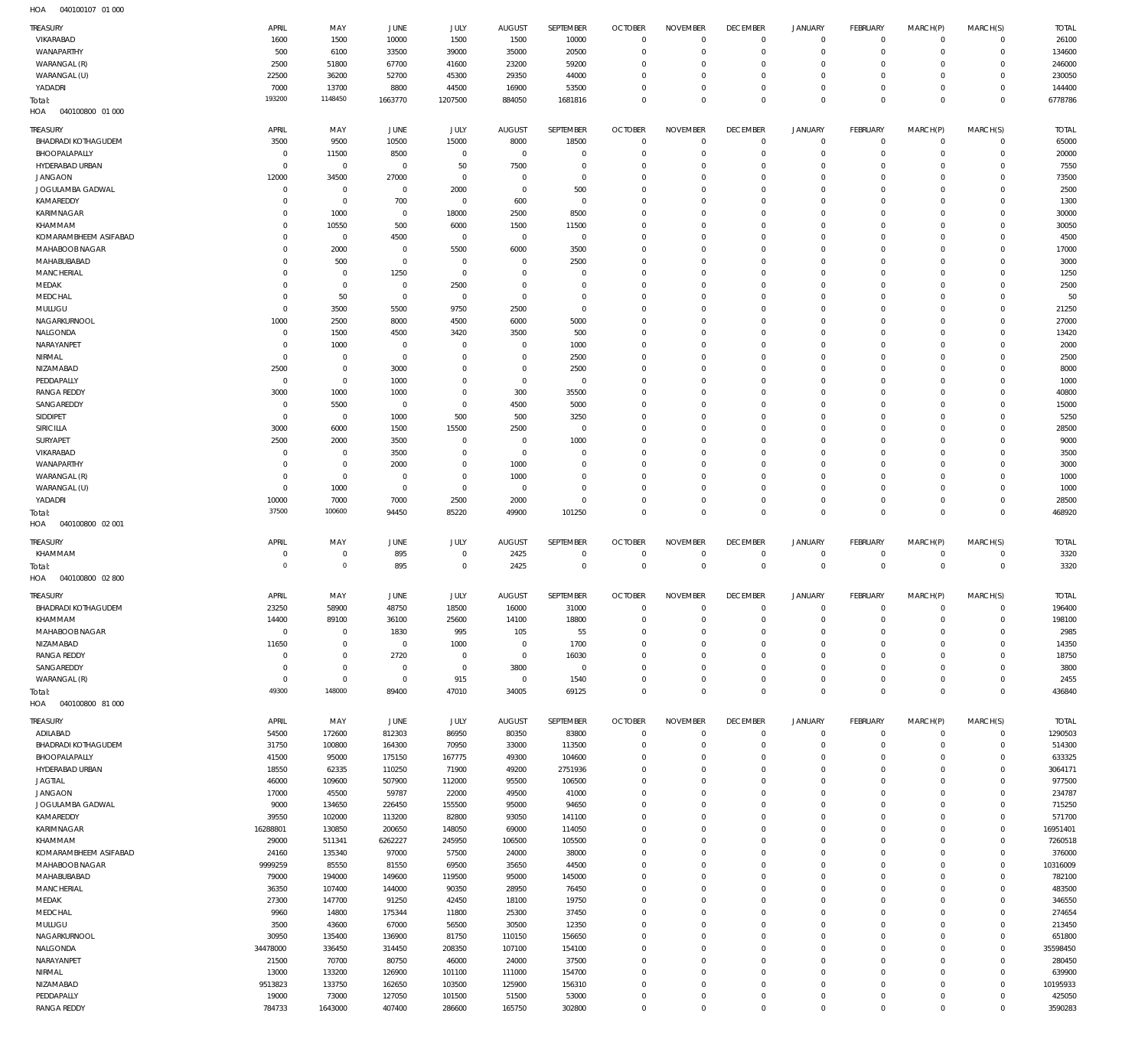040100800 81 000 HOA

| <b>TREASURY</b>         | APRIL          | MAY            | <b>JUNE</b>    | JULY           | <b>AUGUST</b>  | SEPTEMBER        | <b>OCTOBER</b> | <b>NOVEMBER</b> | <b>DECEMBER</b> | JANUARY        | <b>FEBRUARY</b> | MARCH(P)    | MARCH(S)       | <b>TOTAL</b> |
|-------------------------|----------------|----------------|----------------|----------------|----------------|------------------|----------------|-----------------|-----------------|----------------|-----------------|-------------|----------------|--------------|
| SANGAREDDY              | 7526616        | 291400         | 200900         | 92700          | 78451          | 26900            | $\overline{0}$ | $\mathbf 0$     | $\overline{0}$  | $^{\circ}$     | $^{\circ}$      | $\Omega$    | $\mathbf 0$    | 8216967      |
| SIDDIPET                | 62500          | 161050         | 203350         | 127750         | 61300          | 68700            | $\overline{0}$ | $\mathbf 0$     | $\overline{0}$  | $^{\circ}$     | $\mathbf{0}$    | $\Omega$    | $\mathbf 0$    | 684650       |
| SIRICILLA               | 18900          | 77950          | 44000          | 55250          | 55000          | 45500            | $\overline{0}$ | $\Omega$        | $\overline{0}$  | $^{\circ}$     | $^{\circ}$      |             | $\Omega$       | 296600       |
| SURYAPET                | 29250          | 166250         | 183650         | 135700         | 74500          | 107600           | $\overline{0}$ | $\mathbf 0$     | $\overline{0}$  | $\Omega$       | $^{\circ}$      | $\Omega$    | $\Omega$       | 696950       |
| VIKARABAD               | 37250          | 211650         | 145900         | 149900         | 113000         | 102300           | $\overline{0}$ | $\Omega$        | $\overline{0}$  | $^{\circ}$     | $^{\circ}$      |             | $\Omega$       | 760000       |
| WANAPARTHY              | 11500          | 53300          | 84600          | 95200          | 69500          | 77200            | $\overline{0}$ | $\mathbf 0$     | $\overline{0}$  | $\Omega$       | $\Omega$        |             | $\Omega$       | 391300       |
| WARANGAL (R)            | 9162274        | 27895221       | 248950         | 176400         | 88150          | 96900            | $\overline{0}$ | $\Omega$        | $\overline{0}$  | $^{\circ}$     | $^{\circ}$      | $\Omega$    | $\mathbf 0$    | 37667895     |
| WARANGAL (U)            | 40500          | 76000          | 104500         | 71600          | 43200          | 45050            | $\overline{0}$ | $\mathbf 0$     | $\overline{0}$  | $\Omega$       | $\mathbf{0}$    | $\Omega$    | $\Omega$       | 380850       |
| YADADRI                 | 35600          | 71663          | 59700          | 157970         | 62860          | 43550            | $\overline{0}$ | $\mathbf 0$     | $\overline{0}$  | $^{\circ}$     | $\mathbf{0}$    | $\Omega$    | $\mathbf 0$    | 431343       |
| Total:                  | 88540576       | 33723050       | 12069611       | 3602745        | 2319261        | 5658896          | $\overline{0}$ | $\mathbf 0$     | $\overline{0}$  | $\mathbf 0$    | $\overline{0}$  | $\Omega$    | $\overline{0}$ | 145914139    |
| 040300501 01800<br>HOA  |                |                |                |                |                |                  |                |                 |                 |                |                 |             |                |              |
| TREASURY                | APRIL          | MAY            | JUNE           | JULY           | <b>AUGUST</b>  | SEPTEMBER        | <b>OCTOBER</b> | <b>NOVEMBER</b> | <b>DECEMBER</b> | <b>JANUARY</b> | <b>FEBRUARY</b> | MARCH(P)    | MARCH(S)       | <b>TOTAL</b> |
| HYDERABAD URBAN         | $\overline{0}$ | 305385         | 1500           | 46702          | 202765         | 255970           | $\overline{0}$ | $\mathbf 0$     | $\mathbf 0$     | $^{\circ}$     | $^{\circ}$      | $\mathbf 0$ | $\mathbf 0$    | 812322       |
| SANGAREDDY              | 16500          | $^{\circ}$     | $\overline{0}$ | 27000          | 16500          | $^{\circ}$       | $\overline{0}$ | $\mathbf 0$     | $\overline{0}$  | $^{\circ}$     | $\mathbf{0}$    | $\circ$     | $\mathbf 0$    | 60000        |
| Total:                  | 16500          | 305385         | 1500           | 73702          | 219265         | 255970           | $\overline{0}$ | $\mathbf 0$     | $\overline{0}$  | $\mathbf 0$    | $\overline{0}$  | $\Omega$    | $\Omega$       | 872322       |
| 040300800 01 000<br>HOA |                |                |                |                |                |                  |                |                 |                 |                |                 |             |                |              |
| <b>TREASURY</b>         | APRIL          | MAY            | JUNE           | JULY           | <b>AUGUST</b>  | SEPTEMBER        | <b>OCTOBER</b> | <b>NOVEMBER</b> | <b>DECEMBER</b> | <b>JANUARY</b> | <b>FEBRUARY</b> | MARCH(P)    | MARCH(S)       | <b>TOTAL</b> |
| HYDERABAD URBAN         | $^{\circ}$     | $\mathbf 0$    | $\overline{0}$ | $\overline{0}$ | 131057         | $^{\circ}$       | $\overline{0}$ | $\mathbf 0$     | $^{\circ}$      | $^{\circ}$     | $^{\circ}$      | $\Omega$    | $\mathbf 0$    | 131057       |
| <b>RANGA REDDY</b>      | $^{\circ}$     | $\mathbf 0$    | 30400          | $\mathbf 0$    | $\mathbf{0}$   | 0                | $\overline{0}$ | $\mathbf 0$     | $\overline{0}$  | $\mathbf{0}$   | $\mathbf{0}$    | $\Omega$    | $\mathbf 0$    | 30400        |
| Total:                  | $\mathbf 0$    | $\mathbf 0$    | 30400          | $\mathbf 0$    | 131057         | $\mathbf 0$      | $\mathbb O$    | $\mathbf 0$     | $\,0\,$         | $\mathbf 0$    | $\mathbb O$     | $\Omega$    | $\mathbf{0}$   | 161457       |
| 040300800 81 003<br>HOA |                |                |                |                |                |                  |                |                 |                 |                |                 |             |                |              |
|                         |                |                |                |                |                |                  |                |                 |                 |                |                 |             |                |              |
| <b>TREASURY</b>         | APRIL          | MAY            | <b>JUNE</b>    | JULY           | <b>AUGUST</b>  | SEPTEMBER        | <b>OCTOBER</b> | <b>NOVEMBER</b> | <b>DECEMBER</b> | <b>JANUARY</b> | <b>FEBRUARY</b> | MARCH(P)    | MARCH(S)       | <b>TOTAL</b> |
| HYDERABAD URBAN         | 0              | $\mathbf 0$    | $\overline{0}$ | $\mathbf 0$    | $\mathbf 0$    | 840              | $^{\circ}$     | $\mathbf 0$     | $^{\circ}$      | $^{\circ}$     | $^{\circ}$      | $\Omega$    | $\mathbf 0$    | 840          |
| SIRICILLA               | 0              | $\mathbf 0$    | $\overline{0}$ | $\mathbf 0$    | $^{\circ}$     | 24500            | $\overline{0}$ | $\mathbf 0$     | $\overline{0}$  | $^{\circ}$     | $\mathbf{0}$    | $\Omega$    | $\mathbf 0$    | 24500        |
| SURYAPET                | 0              | $\mathbf 0$    | $\overline{0}$ | 2252000        | $\mathbf{0}$   | $^{\circ}$       | $\overline{0}$ | $\mathbf 0$     | $\overline{0}$  | $^{\circ}$     | $^{\circ}$      | $\Omega$    | $\mathbf 0$    | 2252000      |
| Total:                  | $\mathbf 0$    | $\mathbf 0$    | $\overline{0}$ | 2252000        | $\mathbf{0}$   | 25340            | $\overline{0}$ | $\Omega$        | $\mathbf 0$     | $\mathbf 0$    | $\overline{0}$  | $\Omega$    | $\Omega$       | 2277340      |
| 040500011 01 000<br>HOA |                |                |                |                |                |                  |                |                 |                 |                |                 |             |                |              |
| <b>TREASURY</b>         | APRIL          | MAY            | <b>JUNE</b>    | JULY           | <b>AUGUST</b>  | <b>SEPTEMBER</b> | <b>OCTOBER</b> | <b>NOVEMBER</b> | <b>DECEMBER</b> | <b>JANUARY</b> | <b>FEBRUARY</b> | MARCH(P)    | MARCH(S)       | <b>TOTAL</b> |
| ADILABAD                | $\overline{0}$ | $^{\circ}$     | 26257          | 18186          | $\mathbf{0}$   | 2790             | $\overline{0}$ | $\mathbf 0$     | $^{\circ}$      | $^{\circ}$     | $^{\circ}$      | $\Omega$    | $\mathbf 0$    | 47233        |
| BHADRADI KOTHAGUDEM     | 61378          | 8468           | 5592           | 1860           | $\overline{0}$ | $\mathbf{0}$     | $\overline{0}$ | $\mathbf 0$     | $\overline{0}$  | $^{\circ}$     | $\mathbf{0}$    | $\Omega$    | $\mathbf 0$    | 77298        |
| BHOOPALAPALLY           | $\overline{0}$ | 16780          | 5154           | 25866          | 2124           | $\mathbf{0}$     | $\overline{0}$ | $\mathbf 0$     | $\overline{0}$  | $^{\circ}$     | $^{\circ}$      | $\Omega$    | $\mathbf 0$    | 49924        |
| <b>JAGTIAL</b>          | 10235          | 104860         | 135284         | 80346          | $\mathbf{0}$   | 26895            | $\overline{0}$ | $\mathbf 0$     | $\overline{0}$  | $\Omega$       | $^{\circ}$      |             | $\Omega$       | 357620       |
| <b>JANGAON</b>          | $\overline{0}$ | 1147395        | $\overline{0}$ | $^{\circ}$     | $\mathbf{0}$   | $^{\circ}$       | $\overline{0}$ | $\Omega$        | $\overline{0}$  | $\mathbf 0$    | $\mathbf{0}$    | $\Omega$    | $\Omega$       | 1147395      |
| JOGULAMBA GADWAL        | $\overline{0}$ | 3392           | 124475         | $\overline{0}$ | $\overline{0}$ | 120750           | $\overline{0}$ | $\mathbf 0$     | $\overline{0}$  | $\Omega$       | $^{\circ}$      | $\Omega$    | $\Omega$       | 248617       |
| KAMAREDDY               | $\overline{0}$ | $\overline{0}$ | 922020         | $\mathbf 0$    | $\overline{0}$ | $\mathbf{0}$     | $\overline{0}$ | $\Omega$        | $\overline{0}$  | $\mathbf 0$    | $^{\circ}$      |             | $\Omega$       | 922020       |
| KARIMNAGAR              | 43747          | 28778          | 136296         | 16911          | 15211          | 35001            | $\overline{0}$ | $\mathbf 0$     | $\overline{0}$  | $\Omega$       | $^{\circ}$      | $\Omega$    | $\Omega$       | 275944       |
| KHAMMAM                 | 32001          | 27970          | 31414          | 4532           | $\mathbf 0$    | 0                | $\overline{0}$ | $\Omega$        | $\overline{0}$  | $\mathbf 0$    | $\mathbf{0}$    |             | $\Omega$       | 95917        |
| KOMARAMBHEEM ASIFABAD   | $\overline{0}$ | 142818         | 182699         | $\overline{0}$ | $\mathbf 0$    | 0                | $\overline{0}$ | $\mathbf 0$     | $\overline{0}$  | $\Omega$       | $^{\circ}$      | $\Omega$    | $\Omega$       | 325517       |
| MAHABOOB NAGAR          | 49530          | 17488          | $\overline{0}$ | 1666           | $\mathbf 0$    | 0                | $\overline{0}$ | $\Omega$        | $\overline{0}$  | $\mathbf 0$    | $^{\circ}$      |             | $\Omega$       | 68684        |
| MAHABUBABAD             | 55110          | 37143          | 35028          | 5898           | $\overline{0}$ | 0                | $\overline{0}$ | $\mathbf 0$     | $\overline{0}$  | $\Omega$       | $\Omega$        | $\Omega$    | $\Omega$       | 133179       |
| MANCHERIAL              | 50832          | 110353         | 121262         | 32400          | $\mathbf 0$    | $\mathbf 0$      | $\overline{0}$ | $\Omega$        | $\overline{0}$  | $\mathbf 0$    | $\mathbf{0}$    | $\Omega$    | $\Omega$       | 314847       |
| MEDAK                   | $\overline{0}$ | $\overline{0}$ | 30160          | 16856          | 13444          | 19071            | $\overline{0}$ | $\mathbf 0$     | $\overline{0}$  | $\Omega$       | $\Omega$        | $\Omega$    | $\Omega$       | 79531        |
| MEDCHAL                 | 26185          | 11447          | 13952          | 952            | $\overline{0}$ | 4613             | $\overline{0}$ | $\Omega$        | $\overline{0}$  | $\mathbf 0$    | $^{\circ}$      | $\Omega$    | $\mathbf 0$    | 57149        |
| MULUGU                  | $\mathbf 0$    | 16296          | 22344          | $\overline{0}$ | $\overline{0}$ | $\mathbf 0$      | $\overline{0}$ | $\mathbf 0$     | $\overline{0}$  | $\Omega$       | $\Omega$        |             | $\Omega$       | 38640        |
| NAGARKURNOOL            | 17948          | 74336          | 32052          | 16716          | 5136           | $^{\circ}$       | $\overline{0}$ | $\Omega$        | $\overline{0}$  | $\Omega$       | $^{\circ}$      | $\Omega$    | $\Omega$       | 146188       |
| NALGONDA                | 28926          | 24890          | 16732          | 65117          | $\mathbf{0}$   | 18600            | $\overline{0}$ | $\mathbf 0$     | $\mathbb O$     | $\Omega$       | $\mathbf{0}$    | $\Omega$    | $\Omega$       | 154265       |
| NARAYANPET              | 2884           | - 0            | 7686           | 333            | $\circ$        | $\circ$          | 0              |                 |                 |                |                 |             |                | 10903        |
| NIRMAL                  | 304048         | 316088         | 143808         | 205293         | 10090          | 20525            | $\mathbf{0}$   | $\mathbf 0$     | $\mathbf 0$     | $\mathbf 0$    | $^{\circ}$      | $\Omega$    | $\mathbf 0$    | 999852       |
| NIZAMABAD               | $\overline{0}$ | 110692         | 78912          | 16728          | 7654           | 6434             | $\mathbf{0}$   | $\mathbf 0$     | $\overline{0}$  | $\mathbf 0$    | $\mathbf{0}$    | $\Omega$    | $\mathbf 0$    | 220420       |
| PEDDAPALLY              | 19715          | 56380          | 118910         | 45302          | 56429          | 74193            | $\mathbf{0}$   | $\mathbf 0$     | $\overline{0}$  | $\mathbf 0$    | $^{\circ}$      | $\Omega$    | $\Omega$       | 370929       |
| <b>RANGA REDDY</b>      | $\overline{0}$ | 13813          | 47456          | 53665          | 11980          | 24361            | $\overline{0}$ | 0               | $\overline{0}$  | $\mathbf 0$    | $^{\circ}$      |             | $\Omega$       | 151275       |
| SANGAREDDY              | $\overline{0}$ | 14171          | 10046          | 19230          | 6824           | 4134             | $\overline{0}$ | $\mathbf 0$     | $\overline{0}$  | $\Omega$       | $\mathbf{0}$    | $\Omega$    | $\Omega$       | 54405        |
| SIDDIPET                | 25728          | 27452          | 32696          | 8740           | $\mathbf{0}$   | $^{\circ}$       | $\overline{0}$ | 0               | $\overline{0}$  | $\mathbf 0$    | $^{\circ}$      |             | $\Omega$       | 94616        |
| SIRICILLA               | $\mathbf 0$    | 46607          | $\overline{0}$ | $\overline{0}$ | $\mathbf{0}$   | $\mathbf 0$      | $\overline{0}$ | $\mathbf 0$     | $\overline{0}$  | $\mathbf 0$    | $^{\circ}$      |             | $\Omega$       | 46607        |
| SURYAPET                | $\overline{0}$ | 33714          | 92632          | 7262           | $\overline{0}$ | 114264           | $\overline{0}$ | $\Omega$        | $\overline{0}$  | $\mathbf 0$    | $^{\circ}$      |             | $\mathbf 0$    | 247872       |
| VIKARABAD               | $\mathbf 0$    | 16254          | 102924         | 29463          | 1477           | 2832             | $\overline{0}$ | $\mathbf 0$     | $\overline{0}$  | $\Omega$       | $\Omega$        |             | $\Omega$       | 152950       |
| WANAPARTHY              | 26599          | 43709          | 50646          | 5826           | $\overline{0}$ | 6319             | $\overline{0}$ | $\Omega$        | $\overline{0}$  | $\mathbf 0$    | $^{\circ}$      |             | $\Omega$       | 133099       |
| WARANGAL (R)            | $\overline{0}$ | $\mathbf 0$    | 500            | 8297           | 944            | $\mathbf 0$      | $\overline{0}$ | $\mathbf 0$     | $\overline{0}$  | $\mathbf 0$    | $^{\circ}$      |             | $\Omega$       | 9741         |
| WARANGAL (U)            | $\overline{0}$ | $\mathbf 0$    | 209948         | 46680          | 19053          | $\mathbf{0}$     | $\overline{0}$ | $\Omega$        | $\overline{0}$  | $\mathbf 0$    | $^{\circ}$      |             | $\Omega$       | 275681       |
| YADADRI                 | 27883          | 49177          | 115539         | 98257          | 53238          | 14700            | $\overline{0}$ | $\mathbf 0$     | $\overline{0}$  | $\mathbf 0$    | $\mathbf{0}$    | $\Omega$    | $\mathbf 0$    | 358794       |
| Total:                  | 782749         | 2500471        | 2852424        | 832382         | 203604         | 495482           | $\mathbb O$    | $\mathbf 0$     | $\mathbb O$     | $\mathbf 0$    | $\mathbb O$     | $\Omega$    | $\mathbf{0}$   | 7667112      |
| HOA<br>040500102 01 000 |                |                |                |                |                |                  |                |                 |                 |                |                 |             |                |              |
| TREASURY                | APRIL          | MAY            | JUNE           | JULY           | <b>AUGUST</b>  | SEPTEMBER        | <b>OCTOBER</b> | <b>NOVEMBER</b> | <b>DECEMBER</b> | <b>JANUARY</b> | <b>FEBRUARY</b> | MARCH(P)    | MARCH(S)       | <b>TOTAL</b> |
| ADILABAD                | $\mathbf 0$    | $\mathbf 0$    | 8670           | $\overline{0}$ | $\overline{0}$ | 175185           | $\overline{0}$ | $\mathbf 0$     | $\mathbf 0$     | $\mathbf 0$    | $^{\circ}$      | $\circ$     | $\mathbf 0$    | 183855       |
| BHADRADI KOTHAGUDEM     | 51475          | $\mathbf 0$    | 3800           | 13000          | 2400           | $\overline{0}$   | $\overline{0}$ | $\mathbf 0$     | $\overline{0}$  | $^{\circ}$     | $\mathbf{0}$    | $\Omega$    | $\Omega$       | 70675        |
| BHOOPALAPALLY           | $\mathbf 0$    | $\mathbf 0$    | $\overline{0}$ | 6630           | 16065          | 12495            | $^{\circ}$     | $\mathbf 0$     | $^{\circ}$      | $\mathbf 0$    | $^{\circ}$      | $\Omega$    | $\Omega$       | 35190        |
| HYDERABAD URBAN         | $\mathbf 0$    | $\mathbf 0$    | $\overline{0}$ | 2428811        | $\mathbf{0}$   | $^{\circ}$       | $\overline{0}$ | $\Omega$        | $\overline{0}$  | $\mathbf 0$    | $^{\circ}$      |             | $\Omega$       | 2428811      |
| <b>JAGTIAL</b>          | $\mathbf 0$    | 22365          | 104723         | 34180          | 900            | 2000             | $\mathbf{0}$   | $\Omega$        | $^{\circ}$      | $\mathbf 0$    | $\Omega$        |             | $\Omega$       | 164168       |
| JOGULAMBA GADWAL        | $\mathbf 0$    | 28520          | $\overline{0}$ | $\mathbf 0$    | $^{\circ}$     | 64170            | $\overline{0}$ | $\Omega$        | $\mathbf 0$     | $\Omega$       | $^{\circ}$      |             | $\Omega$       | 92690        |
| KAMAREDDY               | 6150           | 3895           | 29315          | 23165          | $\mathbf 0$    | $\mathbf 0$      | $\overline{0}$ | $\Omega$        | $\overline{0}$  | $\mathbf 0$    | $\Omega$        |             | $\Omega$       | 62525        |
| KARIMNAGAR              | $\mathbf 0$    | 2135           | 49943          | $\mathbf 0$    | $\mathbf 0$    | 96685            | $\mathbf 0$    | 0               | $^{\circ}$      | $\mathbf 0$    | $^{\circ}$      |             | $\Omega$       | 148763       |
| KHAMMAM                 | 10710          | 121635         | 199920         | 0              | $\mathbf 0$    | $\mathbf 0$      | $\overline{0}$ | $\Omega$        | $\overline{0}$  | $\mathbf 0$    | $^{\circ}$      |             | $\Omega$       | 332265       |
| KOMARAMBHEEM ASIFABAD   | $^{\circ}$     | 2555           | 3315           | $\mathbf 0$    | $\mathbf 0$    | 98235            | $\overline{0}$ | $\Omega$        | $^{\circ}$      | $\Omega$       | $\Omega$        |             | $\Omega$       | 104105       |
| MANCHERIAL              | $\mathbf 0$    | 9180           | 8670           | $\mathbf 0$    | $\mathbf 0$    | $\mathbf 0$      | $\mathbf{0}$   | 0               | $\overline{0}$  | $\mathbf 0$    | $^{\circ}$      |             | $\Omega$       | 17850        |
| MEDAK                   | $\mathbf 0$    | $\mathbf 0$    | 1845           | 13735          | $\mathbf 0$    | $\mathbf 0$      | $\overline{0}$ | $\Omega$        | $^{\circ}$      | $\Omega$       | $\Omega$        |             | $\Omega$       | 15580        |
| NAGARKURNOOL            | 3100           | 9610           | 105400         | 3100           | $\mathbf 0$    | 4030             | $\mathbf{0}$   | 0               | $\overline{0}$  | $\mathbf 0$    | $^{\circ}$      | $\Omega$    | $\Omega$       | 125240       |
| NALGONDA                | 117480         | 50820          | 25520          | $\overline{0}$ | $\mathbf 0$    | 34980            | $\overline{0}$ | $\Omega$        | $\overline{0}$  | $\Omega$       | $\Omega$        |             | $\Omega$       | 228800       |
| NARAYANPET              | 20770          | $\overline{0}$ | 12400          | 3100           | $\mathbf 0$    | 8060             | $\mathbf{0}$   | $\mathbf 0$     | $\mathbf 0$     | $\mathbf 0$    | $^{\circ}$      |             | $\Omega$       | 44330        |
| NIRMAL                  | 20400          | 105570         | 122400         | 62475          | $\mathbf 0$    | 119085           | $\mathbf{0}$   | $\mathbf 0$     | $\mathbf 0$     | $\mathbf 0$    | $^{\circ}$      | 0           | $\mathbf 0$    | 429930       |
| NIZAMABAD               | $\mathbf 0$    | $\mathbf 0$    | 365390         | 61915          | $\mathbf{0}$   | 10170            | $\mathbf{0}$   | $\mathbf 0$     | $\mathbb O$     | $\mathbf 0$    | $\mathbf 0$     | $\mathbf 0$ | $\mathbf 0$    | 437475       |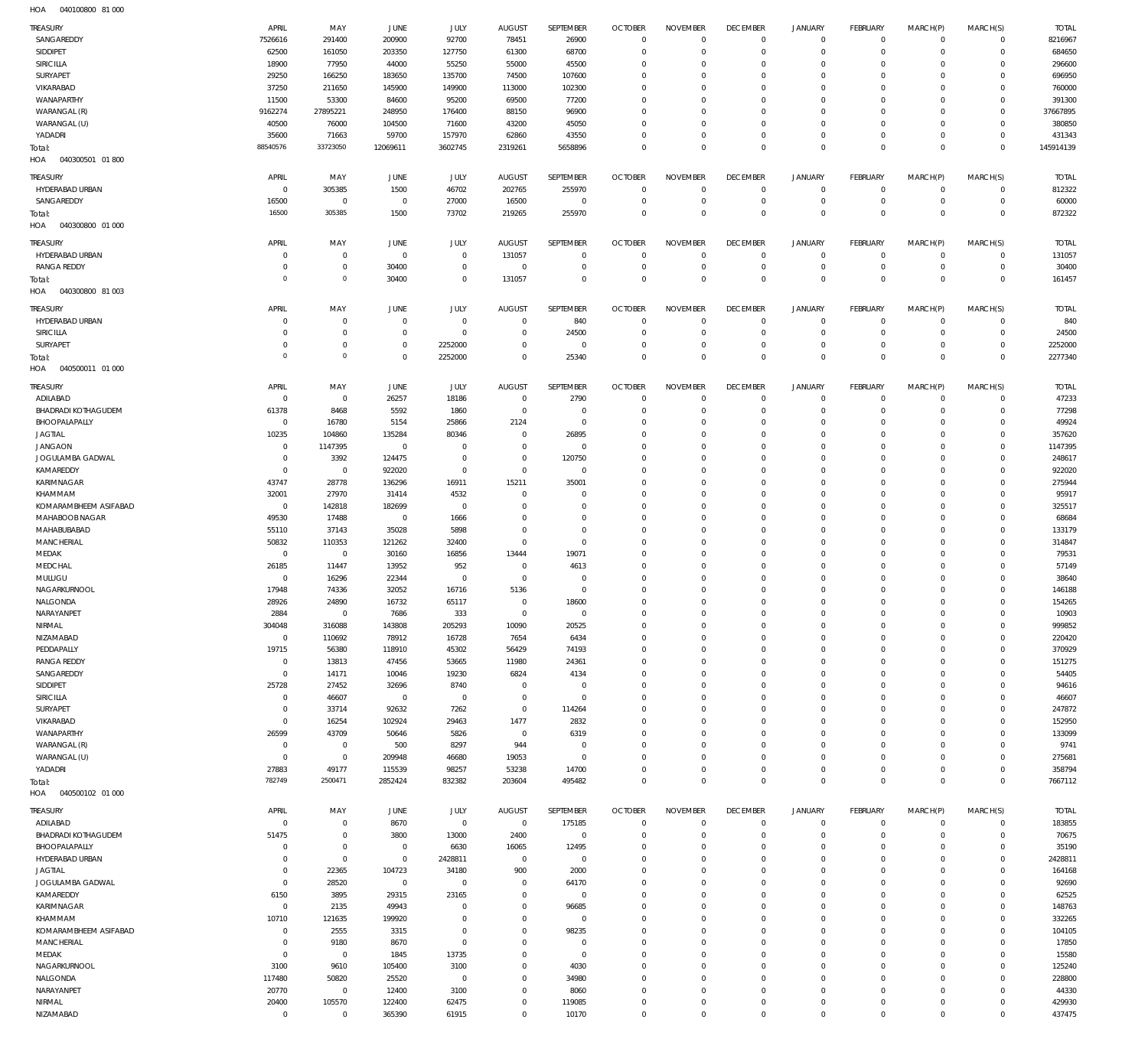| TREASURY                          | APRIL                         | MAY                              | JUNE                             | <b>JULY</b>              | AUGUST                         | SEPTEMBER                     | <b>OCTOBER</b>                   | <b>NOVEMBER</b>                  | <b>DECEMBER</b>               | <b>JANUARY</b>             | FEBRUARY                   | MARCH(P)                   | MARCH(S)                      | <b>TOTAL</b>    |
|-----------------------------------|-------------------------------|----------------------------------|----------------------------------|--------------------------|--------------------------------|-------------------------------|----------------------------------|----------------------------------|-------------------------------|----------------------------|----------------------------|----------------------------|-------------------------------|-----------------|
| PEDDAPALLY                        | $\overline{0}$                | 160460                           | 45085                            | 33935                    | $^{\circ}$                     | 12425                         | $\overline{0}$                   | $^{\circ}$                       | $^{\circ}$                    | 0                          | $\overline{0}$             | $\mathbf 0$                | $\overline{0}$                | 251905          |
| SANGAREDDY                        | $\mathbf 0$                   | $\overline{0}$                   | 8815                             | 18860                    | $\Omega$                       | 21549                         | $\overline{0}$                   | $\mathbf{0}$                     | $^{\circ}$                    | $\mathbf 0$                | $^{\circ}$                 | $\mathbf 0$                | $\mathbf 0$                   | 49224           |
| SIDDIPET                          | $\mathbf 0$                   | $\overline{0}$                   | 16195                            | $^{\circ}$               | $\Omega$                       | $\mathbf 0$                   | 0                                | $^{\circ}$                       | 0                             | $\mathbf 0$                | $^{\circ}$                 | $\mathbf 0$                | $\mathbf 0$                   | 16195           |
| SIRICILLA                         | 121055                        | 360680                           | 354645                           | $\Omega$                 | $\Omega$                       | $\mathbf 0$                   | 0                                | $\overline{0}$                   | $\circ$                       | $\mathbf 0$                | 0                          | $\mathbf 0$                | $\mathbf 0$                   | 836380          |
| SURYAPET<br>VIKARABAD             | $\overline{0}$<br>$\mathbf 0$ | $\overline{0}$<br>$\overline{0}$ | 23100<br>200                     | $^{\circ}$<br>$^{\circ}$ | $\Omega$<br>$\Omega$           | $\mathbf 0$<br>$\mathbf 0$    | 0<br>0                           | $\overline{0}$<br>$\overline{0}$ | $\circ$<br>$\circ$            | $\mathbf 0$<br>$\mathbf 0$ | 0<br>0                     | $\mathbf 0$<br>$\mathbf 0$ | $\mathbf 0$<br>$\mathbf 0$    | 23100<br>200    |
| WANAPARTHY                        | $\overline{0}$                | $\overline{0}$                   | 34100                            | $\mathbf 0$              | $^{\circ}$                     | $\mathbf 0$                   | $\overline{0}$                   | $\mathbb O$                      | $^{\circ}$                    | $\mathbf 0$                | $^{\circ}$                 | 0                          | $\mathbf 0$                   | 34100           |
| Total:                            | 351140                        | 877425                           | 1523451                          | 2702906                  | 19365                          | 659069                        | $\overline{0}$                   | $\mathbb O$                      | $\mathbf{0}$                  | $\mathsf 0$                | $\mathbf 0$                | $\mathbf 0$                | $\mathbf{0}$                  | 6133356         |
| HOA<br>040500103 01 000           |                               |                                  |                                  |                          |                                |                               |                                  |                                  |                               |                            |                            |                            |                               |                 |
| TREASURY                          | APRIL                         | MAY                              | JUNE                             | <b>JULY</b>              | <b>AUGUST</b>                  | SEPTEMBER                     | <b>OCTOBER</b>                   | <b>NOVEMBER</b>                  | <b>DECEMBER</b>               | <b>JANUARY</b>             | FEBRUARY                   | MARCH(P)                   | MARCH(S)                      | <b>TOTAL</b>    |
| <b>JAGTIAL</b>                    | 0                             | $\mathbf 0$                      | $^{\circ}$                       | 7400                     | $\mathbf 0$                    | $\mathbf 0$                   | $\overline{0}$                   | $\overline{0}$                   | $^{\circ}$                    | 0                          | $^{\circ}$                 | $\mathbf 0$                | $\overline{0}$                | 7400            |
| KAMAREDDY                         | $\mathbf 0$                   | $\overline{0}$                   | $\circ$                          | $\overline{0}$           | 699740                         | $\mathbf 0$                   | 0                                | $^{\circ}$                       | $\overline{0}$                | 0                          | $\mathbf 0$                | $\mathbf 0$                | $\overline{0}$                | 699740          |
| KARIMNAGAR                        | $\mathbf 0$                   | $\overline{0}$                   | $\overline{0}$                   | 70800                    | $\overline{0}$                 | $\mathbf 0$                   | $\overline{0}$                   | $\mathbf{0}$                     | $\overline{0}$                | $\mathsf{O}$               | $^{\circ}$                 | $\mathbf 0$                | $\mathbf 0$                   | 70800           |
| Total:                            | $\mathbf 0$                   | $\overline{0}$                   | $\overline{0}$                   | 78200                    | 699740                         | $\mathbf 0$                   | $\overline{0}$                   | $\mathbb O$                      | $\mathbf{0}$                  | $\mathsf 0$                | $\mathbf 0$                | $\mathbf 0$                | $\mathbf{0}$                  | 777940          |
| 040500800 01 800<br>HOA           |                               |                                  |                                  |                          |                                |                               |                                  |                                  |                               |                            |                            |                            |                               |                 |
| TREASURY                          | APRIL                         | MAY                              | JUNE                             | <b>JULY</b>              | <b>AUGUST</b>                  | SEPTEMBER                     | <b>OCTOBER</b>                   | <b>NOVEMBER</b>                  | <b>DECEMBER</b>               | <b>JANUARY</b>             | FEBRUARY                   | MARCH(P)                   | MARCH(S)                      | <b>TOTAL</b>    |
| KAMAREDDY                         | 2982                          | 11562                            | 14528                            | 56910                    | $\Omega$                       | $\mathbf 0$                   | $\overline{0}$                   | $^{\circ}$                       | $\mathbf 0$                   | 0                          | $\overline{0}$             | $\mathbf 0$                | $\circ$                       | 85982           |
| Total:                            | 2982                          | 11562                            | 14528                            | 56910                    | $^{\circ}$                     | $\mathbf 0$                   | $\mathbb O$                      | $\mathbb O$                      | $\mathbf{0}$                  | $\mathsf 0$                | $\overline{0}$             | $\mathbf 0$                | $\,0\,$                       | 85982           |
| HOA<br>040500800 81 800           |                               |                                  |                                  |                          |                                |                               |                                  |                                  |                               |                            |                            |                            |                               |                 |
| TREASURY                          | APRIL                         | MAY                              | <b>JUNE</b>                      | <b>JULY</b>              | AUGUST                         | SEPTEMBER                     | <b>OCTOBER</b>                   | <b>NOVEMBER</b>                  | <b>DECEMBER</b>               | <b>JANUARY</b>             | FEBRUARY                   | MARCH(P)                   | MARCH(S)                      | <b>TOTAL</b>    |
| NAGARKURNOOL                      | 3000                          | $\overline{0}$                   | $\overline{0}$                   | $\overline{0}$           | $^{\circ}$                     | $\mathbf 0$                   | $\overline{0}$                   | $^{\circ}$                       | $^{\circ}$                    | 0                          | $\overline{0}$             | $\mathbf 0$                | $\mathbf 0$                   | 3000            |
| SANGAREDDY                        | - 0                           | $\overline{0}$                   | 500                              | 500                      | $\circ$                        | $\mathbf 0$                   | $\overline{0}$                   | $\mathbb O$                      | $^{\circ}$                    | $\mathsf{O}$               | $\overline{0}$             | $\mathbf 0$                | $\circ$                       | 1000            |
| Total:                            | 3000                          | $\overline{0}$                   | 500                              | 500                      | $\Omega$                       | $\mathbb O$                   | $\overline{0}$                   | $\mathbb O$                      | $\mathbf{0}$                  | $\mathsf 0$                | $\overline{0}$             | $\mathbf 0$                | $\overline{0}$                | 4000            |
| HOA<br>042500101 01 000           |                               |                                  |                                  |                          |                                |                               |                                  |                                  |                               |                            |                            |                            |                               |                 |
| TREASURY                          | APRIL                         | MAY                              | <b>JUNE</b>                      | JULY                     | AUGUST                         | SEPTEMBER                     | <b>OCTOBER</b>                   | <b>NOVEMBER</b>                  | <b>DECEMBER</b>               | <b>JANUARY</b>             | FEBRUARY                   | MARCH(P)                   | MARCH(S)                      | <b>TOTAL</b>    |
| ADILABAD                          | $\overline{0}$                | $\overline{0}$                   | 57530                            | 65143                    | 60400                          | 400                           | $\overline{0}$                   | $^{\circ}$                       | $^{\circ}$                    | $\mathbf 0$                | $\overline{0}$             | $\mathbf 0$                | $\overline{0}$                | 183473          |
| <b>BHADRADI KOTHAGUDEM</b>        | 3000                          | 1800                             | 2000                             | 20614                    | $\overline{0}$                 | 200                           | $\overline{0}$                   | $\mathbf{0}$                     | $\overline{0}$                | $\mathsf{O}$               | $^{\circ}$                 | $\mathbf 0$                | $\mathbf 0$                   | 27614           |
| HYDERABAD URBAN                   | $\overline{0}$                | 1000                             | 32586                            | 12919                    | 18800                          | 45416                         | 0                                | $\overline{0}$                   | $\circ$                       | $\mathbf 0$                | $^{\circ}$                 | $\mathbf 0$                | $\mathbf 0$                   | 110721          |
| <b>JAGTIAL</b><br>KAMAREDDY       | 2800<br>$\overline{0}$        | 99321<br>2000                    | 2800<br>8200                     | $^{\circ}$<br>4800       | $\mathbf{0}$<br>1600           | $\mathbf 0$<br>2400           | 0<br>0                           | $\overline{0}$<br>$\overline{0}$ | 0<br>$\circ$                  | $\mathbf 0$<br>$\mathbf 0$ | $^{\circ}$<br>$^{\circ}$   | $\mathbf 0$<br>$\mathbf 0$ | $\mathbf 0$<br>$\mathbf 0$    | 104921<br>19000 |
| KARIMNAGAR                        | 1200                          | 6900                             | 7400                             | 2800                     | $\mathbf{0}$                   | 200                           | 0                                | $\overline{0}$                   | $\circ$                       | $\mathbf 0$                | $^{\circ}$                 | $\mathbf 0$                | $\mathbf 0$                   | 18500           |
| KHAMMAM                           | 600                           | 4000                             | 11800                            | 9400                     | 1800                           | 1100                          | 0                                | $\overline{0}$                   | $\circ$                       | $\mathbf 0$                | $^{\circ}$                 | $\mathbf 0$                | $\mathbf 0$                   | 28700           |
| <b>MANCHERIAL</b>                 | $\overline{0}$                | $\overline{0}$                   | 1800                             | 600                      | 400                            | 800                           | 0                                | $\overline{0}$                   | $\circ$                       | $\mathbf 0$                | $^{\circ}$                 | $\mathbf 0$                | $\mathbf 0$                   | 3600            |
| NALGONDA                          | 200                           | 1400                             | 7200                             | 2800                     | 400                            | $\mathbf 0$                   | 0                                | $\overline{0}$                   | $\circ$                       | $\mathbf 0$                | $^{\circ}$                 | $\mathbf 0$                | $\mathbf 0$                   | 12000           |
| NIRMAL                            | $\overline{0}$                | 2000                             | $\overline{0}$                   | $^{\circ}$               | $\overline{0}$                 | $\mathbf 0$                   | 0                                | $\overline{0}$                   | $\circ$                       | $\mathbf 0$                | $^{\circ}$                 | $\mathbf 0$                | $\mathbf 0$                   | 2000            |
| NIZAMABAD                         | $\mathbf 0$                   | 200                              | 1800                             | 8905                     | 3000                           | 800                           | 0                                | $\overline{0}$                   | $\circ$                       | $\mathbf 0$                | $^{\circ}$                 | $\mathbf 0$                | $\mathbf 0$                   | 14705           |
| PEDDAPALLY                        | 6200                          | 1600                             | $^{\circ}$                       | $^{\circ}$               | $\overline{0}$                 | $\mathbf 0$                   | $\overline{0}$                   | $\overline{0}$                   | $\circ$                       | $\mathbf 0$                | $^{\circ}$                 | $\mathbf 0$                | $\mathbf 0$                   | 7800            |
| SANGAREDDY<br>SIDDIPET            | $\overline{0}$                | $\overline{0}$<br>$\overline{0}$ | $\overline{0}$                   | $^{\circ}$               | 4700                           | $\mathbf 0$                   | 0                                | $\overline{0}$                   | $\circ$                       | $\mathbf 0$<br>$\mathbf 0$ | $^{\circ}$<br>$^{\circ}$   | $\mathbf 0$<br>$\Omega$    | $\mathbf 0$<br>$\mathbf 0$    | 4700            |
| <b>SIRICILLA</b>                  | $\overline{0}$<br>600         | 1400                             | $\overline{0}$<br>1800           | $\overline{0}$<br>3200   | $\circ$<br>$\circ$             | 600<br>50000                  | 0<br>0                           | $\overline{0}$<br>$\overline{0}$ | $\circ$<br>$\circ$            | $\mathbf 0$                | 0                          | $\mathbf 0$                | $\mathbf 0$                   | 600<br>57000    |
| SURYAPET                          | $\mathbf 0$                   | 800                              | 200                              | 6900                     | 1450                           | 11200                         | $\Omega$                         | $\overline{0}$                   | $\circ$                       | $\mathbf 0$                | $^{\circ}$                 | $\mathbf 0$                | $\mathbf 0$                   | 20550           |
| WANAPARTHY                        | $\mathbf 0$                   | $\overline{0}$                   | $\overline{0}$                   | $\overline{0}$           | 200                            | 400                           | 0                                | $\overline{0}$                   | $\circ$                       | $\mathbf 0$                | 0                          | 0                          | $\mathbf 0$                   | 600             |
| YADADRI                           | $\overline{0}$                | 1600                             | 3400                             | 1000                     | $\overline{0}$                 | 1500                          | $\overline{0}$                   | $\mathbb O$                      | $^{\circ}$                    | $\mathsf{O}$               | $^{\circ}$                 | $\mathbf 0$                | $\mathbf 0$                   | 7500            |
| Total:                            | 14600                         | 124021                           | 138516                           | 139081                   | 92750                          | 115016                        | $\mathbb O$                      | $\mathbb O$                      | $\mathbf 0$                   | $\mathsf 0$                | $\mathbf 0$                | $\mathbf 0$                | $\mathbf{0}$                  | 623984          |
|                                   |                               |                                  |                                  |                          |                                |                               |                                  |                                  |                               |                            |                            |                            |                               |                 |
| 042500800 01 000<br>HOA           |                               |                                  |                                  |                          |                                |                               |                                  |                                  |                               |                            |                            |                            |                               |                 |
| TREASURY                          | APRIL                         | MAY                              | <b>JUNE</b>                      | <b>JULY</b>              | <b>AUGUST</b>                  | SEPTEMBER                     | <b>OCTOBER</b>                   | <b>NOVEMBER</b>                  | <b>DECEMBER</b>               | <b>JANUARY</b>             | <b>FEBRUARY</b>            | MARCH(P)                   | MARCH(S)                      | <b>TOTAL</b>    |
| ADILABAD                          | $\mathbf 0$                   | $\mathbf 0$                      | $^{\circ}$                       | 81616                    | 1750                           | 1023                          | $\overline{0}$                   | $^{\circ}$                       | $\overline{0}$                | $\mathbf 0$                | $^{\circ}$                 | $\mathbf 0$                | $\mathbf 0$                   | 84389           |
| HYDERABAD URBAN                   | $\mathbf 0$                   | $\mathbf 0$                      | 324644                           | $\overline{0}$           | 188610                         | 179533                        | $\overline{0}$                   | $\mathbb O$                      | $\circ$                       | $\mathsf{O}$               | $^{\circ}$                 | $\mathbf 0$                | $\mathbf 0$                   | 692787          |
| JOGULAMBA GADWAL                  | $\mathbf 0$                   | $\mathbf 0$                      | $^{\circ}$                       | 1000                     | $\circ$                        | $\mathbf 0$                   | $\overline{0}$                   | $\mathbb O$                      | 0                             | $\mathbf 0$                | $^{\circ}$                 | $\mathbf 0$                | $\mathbf 0$                   | 1000            |
| KARIMNAGAR                        | $\mathbf 0$                   | $\overline{0}$                   | $^{\circ}$                       | $\Omega$                 | $\Omega$                       | 368878                        | 0                                | $\overline{0}$                   | $\circ$                       | $\mathbf 0$                | $^{\circ}$                 | $\mathbf 0$                | $\mathbf 0$                   | 368878          |
| KHAMMAM                           | 500                           | $\mathbf 0$                      | 1800                             | $\Omega$                 | - 0                            | $\overline{0}$                | $\overline{0}$                   | $\mathbb O$                      | 0                             | $\mathbf 0$                | $^{\circ}$                 | 0                          | $\mathbf 0$                   | 2300            |
| KOMARAMBHEEM ASIFABAD             | $\overline{0}$                | $\overline{0}$                   | $\circ$                          | $\Omega$                 | $\Omega$                       | 1000                          | 0                                | $\mathbb O$                      | $\circ$                       | $\mathbf 0$                | $^{\circ}$                 | $\mathbf 0$                | $\mathbf 0$                   | 1000            |
| MAHABOOB NAGAR                    | $\mathbf 0$                   | 200                              | $\circ$                          | $^{\circ}$               | $\Omega$<br>$\Omega$           | $\overline{0}$                | $\overline{0}$                   | $\overline{0}$                   | 0                             | $\mathbf 0$                | $^{\circ}$                 | $\mathbf 0$<br>$\Omega$    | $\mathbf 0$                   | 200             |
| MEDAK<br>MULUGU                   | 400<br>$\overline{0}$         | $\overline{0}$<br>$\overline{0}$ | $\circ$<br>$\overline{0}$        | 600<br>$^{\circ}$        | $\Omega$                       | $\mathbf 0$<br>2800           | $\overline{0}$<br>$\overline{0}$ | $\mathbb O$<br>$\overline{0}$    | $\circ$<br>0                  | $\mathbf 0$<br>$\mathbf 0$ | $^{\circ}$<br>$^{\circ}$   | $\mathbf 0$                | $\mathbf 0$<br>$^{\circ}$     | 1000<br>2800    |
| NALGONDA                          | $\mathbf 0$                   | $\overline{0}$                   | 1000                             | $\overline{0}$           | $^{\circ}$                     | $\mathbf 0$                   | $\overline{0}$                   | $\mathbb O$                      | $\circ$                       | $\mathsf{O}$               | $^{\circ}$                 | $\mathbf 0$                | $\mathbf 0$                   | 1000            |
| NIZAMABAD                         | 44065                         | 55235                            | 1000                             | 1250                     | 45415                          | 55235                         | $\overline{0}$                   | $\mathbb O$                      | 0                             | $\mathbf 0$                | $^{\circ}$                 | $\mathbf 0$                | $\mathbf 0$                   | 202200          |
| <b>RANGA REDDY</b>                | $\overline{0}$                | $\overline{0}$                   | 200                              | 7300                     | 1650                           | 450                           | 0                                | $\overline{0}$                   | 0                             | $\mathsf{O}$               | $^{\circ}$                 | $\mathbf 0$                | $\mathbf 0$                   | 9600            |
| SANGAREDDY                        | $\mathbf 0$                   | 111826                           | 6000                             | 1400                     | 600                            | $\overline{0}$                | $\overline{0}$                   | $\mathbb O$                      | $\circ$                       | $\mathbf 0$                | $^{\circ}$                 | $\mathbf 0$                | $^{\circ}$                    | 119826          |
| SIDDIPET                          | $\mathbf 0$                   | $\overline{0}$                   | $\overline{0}$                   | 600                      | $\circ$                        | $\overline{0}$                | 0                                | $\overline{0}$                   | $\circ$                       | 0                          | 0                          | $\mathbf 0$                | $\mathbf 0$                   | 600             |
| SIRICILLA                         | $\mathbf 0$                   | $\overline{0}$                   | 500                              | $\overline{0}$           | $^{\circ}$                     | $\mathbf 0$                   | $\overline{0}$                   | $\mathbb O$                      | $^{\circ}$                    | $\mathbf 0$                | $^{\circ}$                 | $\mathbf 0$                | $\mathbf 0$                   | 500             |
| Total:                            | 44965                         | 167261                           | 335144                           | 93766                    | 238025                         | 608919                        | $\overline{0}$                   | $\mathbb O$                      | $\mathbf 0$                   | $\mathsf 0$                | $\mathbf 0$                | $\mathbf 0$                | $\mathbf 0$                   | 1488080         |
| 042500800 02 000<br>HOA           |                               |                                  |                                  |                          |                                |                               |                                  |                                  |                               |                            |                            |                            |                               |                 |
| TREASURY                          | APRIL                         | MAY                              | JUNE                             | JULY                     | AUGUST                         | SEPTEMBER                     | <b>OCTOBER</b>                   | <b>NOVEMBER</b>                  | <b>DECEMBER</b>               | <b>JANUARY</b>             | FEBRUARY                   | MARCH(P)                   | MARCH(S)                      | <b>TOTAL</b>    |
| HYDERABAD URBAN                   | 5500<br>$^{\circ}$            | 7650                             | 5700                             | 5500                     | 4500                           | 1500                          | $\overline{0}$<br>$\overline{0}$ | $\mathbf 0$<br>$\mathbf 0$       | $\mathbf 0$<br>$\overline{0}$ | 0                          | $^{\circ}$<br>$^{\circ}$   | $\mathbf 0$<br>$\mathbf 0$ | $\overline{0}$<br>$\mathbf 0$ | 30350           |
| <b>JAGTIAL</b><br>KAMAREDDY       | $\mathbf 0$                   | $\overline{0}$<br>400            | $\overline{0}$<br>400            | $\overline{0}$<br>37250  | $\mathbf{0}$<br>$\overline{0}$ | 2000<br>30000                 | $\overline{0}$                   | $\overline{0}$                   | 0                             | 0<br>$\mathbf 0$           | $^{\circ}$                 | $\mathbf 0$                | $\mathbf 0$                   | 2000<br>68050   |
| KHAMMAM                           | $\mathbf 0$                   | $\overline{0}$                   | 7927                             | 2000                     | 3300                           | 34850                         | $\overline{0}$                   | $\mathbb O$                      | $\circ$                       | $\mathbf 0$                | $^{\circ}$                 | $\mathbf 0$                | $\mathbf 0$                   | 48077           |
| MAHABOOB NAGAR                    | $\mathbf 0$                   | 1100                             | $\overline{0}$                   | $\overline{0}$           | $^{\circ}$                     | 26400                         | 0                                | $\overline{0}$                   | $^{\circ}$                    | $\mathbf 0$                | $^{\circ}$                 | $\mathbf 0$                | $\mathbf 0$                   | 27500           |
| MANCHERIAL                        | $\mathbf 0$                   | $\overline{0}$                   | 6400                             | $\overline{0}$           | $^{\circ}$                     | $\overline{0}$                | $\overline{0}$                   | $\mathbb O$                      | $\circ$                       | $\mathbf 0$                | $^{\circ}$                 | $\mathbf 0$                | $\mathbf 0$                   | 6400            |
| NALGONDA                          | 3850                          | 1100                             | 550                              | 18150                    | $^{\circ}$                     | 3850                          | 0                                | $\overline{0}$                   | $\circ$                       | $\mathbf 0$                | $^{\circ}$                 | $\mathbf 0$                | $\mathbf 0$                   | 27500           |
| NIZAMABAD                         | $\overline{0}$                | $\overline{0}$                   | $\overline{0}$                   | 6050                     | 8580                           | 14300                         | $\overline{0}$                   | $\mathbb O$                      | $\circ$                       | $\mathbf 0$                | $^{\circ}$                 | $\mathbf 0$                | $\mathbf 0$                   | 28930           |
| SANGAREDDY                        | $\mathbf 0$                   | $\overline{0}$                   | $\overline{0}$                   | 31000                    | $\mathbf{0}$                   | $\overline{0}$                | 0                                | $\overline{0}$                   | $^{\circ}$                    | $\mathbf 0$                | 0                          | 0                          | $\mathbf 0$                   | 31000           |
| SURYAPET                          | $\overline{0}$                | $\overline{0}$                   | $\mathbb O$                      | 7150                     | $\overline{0}$                 | $\mathbf 0$                   | $\overline{0}$                   | $\mathbb O$                      | $^{\circ}$                    | $\mathbf 0$                | $^{\circ}$                 | 0                          | $\mathbf 0$                   | 7150            |
| Total:<br>042500800 03 000<br>HOA | 9350                          | 10250                            | 20977                            | 107100                   | 16380                          | 112900                        | $\mathbb O$                      | $\mathbb O$                      | $\mathbf 0$                   | $\mathsf 0$                | $\mathbf 0$                | $\mathbf 0$                | $\mathbf 0$                   | 276957          |
|                                   |                               |                                  |                                  |                          |                                |                               |                                  |                                  |                               |                            |                            |                            |                               |                 |
| TREASURY                          | APRIL                         | MAY                              | JUNE                             | JULY                     | AUGUST                         | SEPTEMBER                     | <b>OCTOBER</b>                   | <b>NOVEMBER</b>                  | <b>DECEMBER</b>               | <b>JANUARY</b>             | FEBRUARY                   | MARCH(P)                   | MARCH(S)                      | <b>TOTAL</b>    |
| KHAMMAM<br>Total:                 | $\overline{0}$<br>$\mathbf 0$ | $\overline{0}$<br>$\overline{0}$ | $\overline{0}$<br>$\overline{0}$ | 2950<br>2950             | $^{\circ}$<br>$^{\circ}$       | $\overline{0}$<br>$\mathbf 0$ | $\mathbb O$<br>$\overline{0}$    | $\,0\,$<br>$\mathbb O$           | $\mathbf 0$<br>$\mathbf 0$    | 0<br>$\mathsf 0$           | $\mathbf 0$<br>$\mathbf 0$ | 0<br>$\mathbf 0$           | $\circ$<br>$\overline{0}$     | 2950<br>2950    |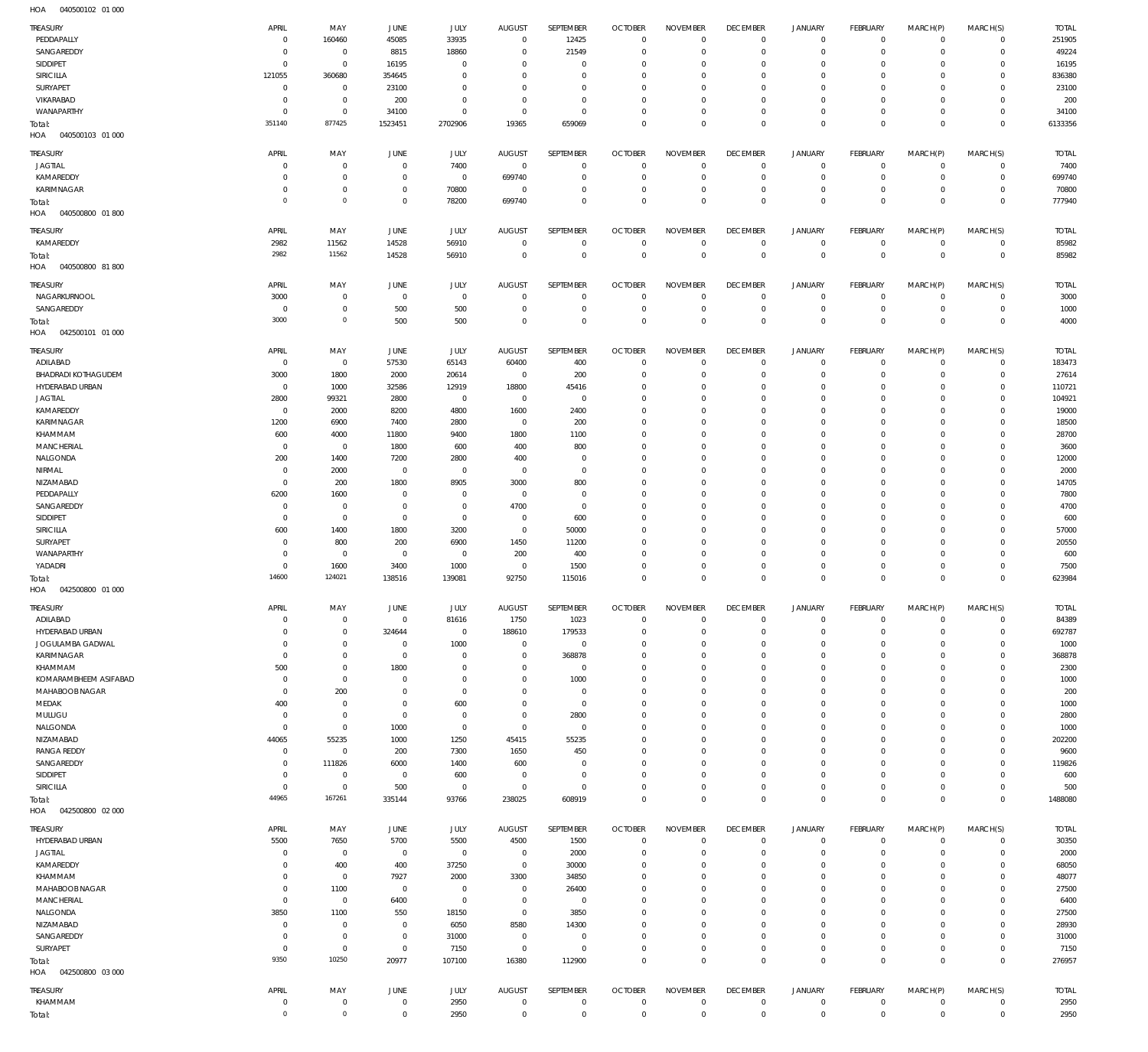042500800 04 000 HOA

| <b>TREASURY</b>                   | APRIL          | MAY                | JUNE                | JULY        | <b>AUGUST</b>       | SEPTEMBER                 | <b>OCTOBER</b> | <b>NOVEMBER</b> | <b>DECEMBER</b> | <b>JANUARY</b> | <b>FEBRUARY</b>             | MARCH(P)       | MARCH(S)            | <b>TOTAL</b> |
|-----------------------------------|----------------|--------------------|---------------------|-------------|---------------------|---------------------------|----------------|-----------------|-----------------|----------------|-----------------------------|----------------|---------------------|--------------|
| <b>BHADRADI KOTHAGUDEM</b>        | 26600          | $\,0\,$            | 19180               | 37072       | 2130                | 41878                     | $\overline{0}$ | $\mathbf 0$     | $\overline{0}$  | $\overline{0}$ | $\mathbf 0$                 | $^{\circ}$     | $\mathbf 0$         | 126860       |
| HYDERABAD URBAN                   | $\mathsf{C}$   | $\mathbb O$        | 4900                | 1000        | 3900                | 8700                      | $\overline{0}$ | $\Omega$        | $\overline{0}$  | $\mathbf 0$    | $\mathbf 0$                 | $\Omega$       | $\circ$             | 18500        |
| KAMAREDDY                         | $\Omega$       | $\mathbb O$        | $\overline{0}$      | 66000       | 10000               | 14000                     | $\overline{0}$ | $\Omega$        | $\overline{0}$  | $\mathbf 0$    | $\mathbf 0$                 | $\Omega$       | $\circ$             | 90000        |
| KARIMNAGAR                        | $\Omega$       | $\mathbb O$        | $\overline{0}$      | $\mathbf 0$ | 26570               | 4000                      | $\overline{0}$ | $\Omega$        | $\mathbf 0$     | $\mathbf 0$    | $\mathbf{0}$                | $\Omega$       | $\Omega$            | 30570        |
| KHAMMAM                           | $\Omega$       | $\mathbb O$        | $^{\circ}$          | 68431       | 102464              | 188094                    | $\overline{0}$ | $\Omega$        | $\overline{0}$  | 0              | $\mathbf 0$                 | $\Omega$       | $\circ$             | 358989       |
| MAHABOOB NAGAR                    | $\Omega$       | $\mathbb O$        | $\mathbf{0}$        | $\mathbf 0$ | $\overline{0}$      | 236617                    | $\overline{0}$ | $\Omega$        | $\mathbf 0$     | $\mathbf 0$    | $\mathbf{0}$                | $\Omega$       | $\Omega$            | 236617       |
| NALGONDA                          | $\Omega$       | 600                | 1052                | 48390       | 27529               | 10614                     | $\overline{0}$ | $\Omega$        | $\overline{0}$  | 0              | $\circ$                     | $\Omega$       | $\circ$             | 88185        |
| NIZAMABAD                         | $\Omega$       | $\,0\,$            | 61393               | 90683       | 55625               | 104421                    | $\overline{0}$ | $\Omega$        | $\mathbf 0$     | $\mathbf 0$    | $\mathbf 0$                 | $\Omega$       | $\circ$             | 312122       |
| <b>RANGA REDDY</b>                | $\Omega$       | $\mathbf 0$        | $\mathbf{0}$        | $\mathbf 0$ | 1000                | 8000                      | $\overline{0}$ | $\Omega$        | $\overline{0}$  | $\mathbf 0$    | $\circ$                     | $\Omega$       | $\circ$             | 9000         |
| SURYAPET                          | $\Omega$       | $\,0\,$            | 6135                | $\mathbb O$ | 1830                | $\mathbf 0$               | $\overline{0}$ | $\mathbf 0$     | $\overline{0}$  | $\mathbf 0$    | $\mathbf 0$                 | $\Omega$       | $\circ$             | 7965         |
| Total:                            | 26600          | 600                | 92660               | 311576      | 231048              | 616324                    | $\overline{0}$ | $\Omega$        | $\overline{0}$  | $\mathbf 0$    | $\mathbf{0}$                | $\Omega$       | $\overline{0}$      | 1278808      |
| HOA<br>042500800 05 000           |                |                    |                     |             |                     |                           |                |                 |                 |                |                             |                |                     |              |
| TREASURY                          | APRIL          | MAY                | <b>JUNE</b>         | <b>JULY</b> | <b>AUGUST</b>       | SEPTEMBER                 | <b>OCTOBER</b> | <b>NOVEMBER</b> | <b>DECEMBER</b> | <b>JANUARY</b> | <b>FEBRUARY</b>             | MARCH(P)       | MARCH(S)            | <b>TOTAL</b> |
|                                   | $\Omega$       | $\mathbf 0$        | $\overline{0}$      |             | $\mathbf 0$         |                           | $\overline{0}$ | $\mathbf 0$     | $\overline{0}$  |                |                             | $\Omega$       | $\mathbf 0$         | 714448       |
| ADILABAD                          |                |                    |                     | 705149      |                     | 9299                      |                | $\Omega$        |                 | $\overline{0}$ | $\circ$                     |                |                     |              |
| HYDERABAD URBAN                   | 15808          | 15808              | 4564797             | 43622       | 1835233             | 1695182                   | $\overline{0}$ |                 | $\overline{0}$  | $\mathbf 0$    | $\mathbf 0$                 | $\Omega$       | $\circ$             | 8170450      |
| KARIMNAGAR                        | $\Omega$       | $\,0\,$            | 1488905             | $\mathbf 0$ | $\mathbf 0$         | $\mathbf 0$               | $\mathbf 0$    | $\mathbf 0$     | $\mathbf 0$     | 0              | $\mathbf 0$                 | $\Omega$       | $\Omega$            | 1488905      |
| MAHABOOB NAGAR                    | $\Omega$       | 60658              | $\Omega$            | $\Omega$    | $\mathbf 0$         | $\Omega$                  | $\Omega$       | $\Omega$        | $\Omega$        | $\Omega$       | $\Omega$                    | $\Omega$       | $\Omega$            | 60658        |
| NALGONDA                          | $\Omega$       | $\mathbf 0$        | 101834              | $^{\circ}$  | $^{\circ}$          | $\mathbf 0$               | $\mathbf 0$    | $\Omega$        | $\overline{0}$  | 0              | $\circ$                     | $\Omega$       | $\circ$             | 101834       |
| NIZAMABAD                         | 400588         | 502136             | $\Omega$            | $\Omega$    | 400588              | 502136                    | $\Omega$       | $\Omega$        | $\mathbf 0$     | $\Omega$       | $\Omega$                    | $\Omega$       | $\Omega$            | 1805448      |
| SIRICILLA                         | $\Omega$       | $\overline{0}$     | 2144688             | $\mathbf 0$ | $^{\circ}$          | $\mathbf 0$               | $\mathbf 0$    | $\Omega$        | $\mathbf 0$     | $\mathbf 0$    | $\mathbf 0$                 | $\Omega$       | $\circ$             | 2144688      |
| Total:                            | 416396         | 578602             | 8300224             | 748771      | 2235821             | 2206617                   | $\Omega$       | $\Omega$        | $\mathbf 0$     | $\mathbf 0$    | $\mathbf{0}$                | $\Omega$       | $\overline{0}$      | 14486431     |
| HOA<br>042500800 06 001           |                |                    |                     |             |                     |                           |                |                 |                 |                |                             |                |                     |              |
| TREASURY                          | APRIL          | MAY                | JUNE                | <b>JULY</b> | <b>AUGUST</b>       | SEPTEMBER                 | <b>OCTOBER</b> | <b>NOVEMBER</b> | <b>DECEMBER</b> | <b>JANUARY</b> | <b>FEBRUARY</b>             | MARCH(P)       | MARCH(S)            | <b>TOTAL</b> |
| KARIMNAGAR                        | $\mathbf 0$    | 1760000            | 0                   | $^{\circ}$  | $^{\circ}$          | $\mathbf 0$               | $\overline{0}$ | $\mathbf 0$     | $\overline{0}$  | $\overline{0}$ | $\circ$                     | $\Omega$       | $\Omega$            | 1760000      |
| KHAMMAM                           | 3850000        | $\,0\,$            | $\overline{0}$      | $\mathbf 0$ | $^{\circ}$          | $\bf 0$                   | $\overline{0}$ | $\mathbf 0$     | $\overline{0}$  | $\mathbf 0$    | $\mathbf 0$                 | $^{\circ}$     | $\mathbf 0$         | 3850000      |
|                                   | 3850000        | 1760000            | $\mathbf{0}$        | $\mathbf 0$ | $\Omega$            | $\mathbf 0$               | $\overline{0}$ | $\mathbf 0$     | $\overline{0}$  | $\mathbf{0}$   | $\,0\,$                     | $\Omega$       | $\mathbf 0$         | 5610000      |
| Total:<br>HOA<br>042500800 81 001 |                |                    |                     |             |                     |                           |                |                 |                 |                |                             |                |                     |              |
|                                   |                |                    |                     |             |                     |                           |                |                 |                 |                |                             |                |                     |              |
| TREASURY                          | APRIL          | MAY                | JUNE                | JULY        | <b>AUGUST</b>       | SEPTEMBER                 | <b>OCTOBER</b> | <b>NOVEMBER</b> | <b>DECEMBER</b> | <b>JANUARY</b> | <b>FEBRUARY</b>             | MARCH(P)       | MARCH(S)            | <b>TOTAL</b> |
| ADILABAD                          | $\Omega$       | $\mathbf 0$        | 1000                | 2000        | $\overline{0}$      | 100                       | $\overline{0}$ | $\Omega$        | $\overline{0}$  | $\mathbf 0$    | $\circ$                     | $\Omega$       | $\Omega$            | 3100         |
| <b>BHADRADI KOTHAGUDEM</b>        | $\Omega$       | 2000               | 6000                | 23500       | 8500                | 1000                      | $\overline{0}$ | $\Omega$        | $\overline{0}$  | $\mathbf 0$    | $\mathbf 0$                 | $\Omega$       | $\circ$             | 41000        |
| BHOOPALAPALLY                     | $\Omega$       | $\mathbb O$        | $\overline{0}$      | 13100       | 6150                | 250                       | $\mathbf 0$    | $\Omega$        | $\mathbf 0$     | 0              | $\circ$                     | $\Omega$       | $\Omega$            | 19500        |
| HYDERABAD URBAN                   | 1000           | 2000               | 83050               | 49100       | 10750               | 26650                     | $\Omega$       | $\Omega$        | $\mathbf 0$     | $\Omega$       | $\Omega$                    | $\Omega$       | $\Omega$            | 172550       |
| <b>JAGTIAL</b>                    | $\Omega$       | $\overline{0}$     | 4300                | 14800       | 15900               | 7900                      | $\Omega$       | $\Omega$        | $\mathbf 0$     | $\Omega$       | $\circ$                     | $\Omega$       | $\Omega$            | 42900        |
| <b>JANGAON</b>                    | $\Omega$       | $\mathbb O$        | $^{\circ}$          | 2700        | $^{\circ}$          | $\mathbf 0$               | $\Omega$       | $\Omega$        | $\mathbf 0$     | $\Omega$       | $\circ$                     | $\Omega$       | $\Omega$            | 2700         |
| JOGULAMBA GADWAL                  | $\Omega$       | 1100               | 1500                | 1950        | 400                 | 1000                      | $\mathbf 0$    | $\Omega$        | $\mathbf 0$     | $\Omega$       | $\Omega$                    | $\Omega$       | $\Omega$            | 5950         |
| KAMAREDDY                         | 50             | 500                | 2800                | 11200       | 16500               | 9950                      | $\Omega$       | $\Omega$        | $\Omega$        | $\Omega$       | $\circ$                     | $\Omega$       | $\Omega$            | 41000        |
| KARIMNAGAR                        | $\Omega$       | 2200               | 500                 | 5050        | 19950               | 7600                      | $\mathbf 0$    | $\Omega$        | $\mathbf 0$     | 0              | $\Omega$                    | $\Omega$       | $\Omega$            | 35300        |
| KHAMMAM                           | $\Omega$       | $\overline{0}$     | 1000                | 24000       | 1450                | 2150                      | $\Omega$       | $\Omega$        | $\Omega$        | $\Omega$       | $\Omega$                    | $\Omega$       | $\Omega$            | 28600        |
|                                   | $\Omega$       |                    |                     |             |                     |                           |                | $\Omega$        | $\mathbf 0$     |                | $\circ$                     |                | $\Omega$            |              |
| KOMARAMBHEEM ASIFABAD             |                | 1000               | $\overline{0}$      | 10050       | 4850                | 3050                      | $\mathbf 0$    |                 |                 | 0              |                             | $\Omega$       |                     | 18950        |
| MAHABOOB NAGAR                    | $\Omega$       | 2000               | 128198              | 293500      | 9600                | 6800                      | $\Omega$       | $\Omega$        | $\Omega$        | $\Omega$       | $\Omega$                    | $\Omega$       | $\Omega$            | 440098       |
| MAHABUBABAD                       | $\Omega$       | 1500               | 3000                | 18050       | 18850               | 2950                      | $\mathbf 0$    | $\Omega$        | $\mathbf 0$     | 0              | $\circ$                     | $\Omega$       | $\Omega$            | 44350        |
| <b>MANCHERIAL</b>                 | $\Omega$       | 3650               | 9050                | 16200       | 5900                | 3100                      | $\Omega$       | $\Omega$        | $\Omega$        | $\Omega$       | $\Omega$                    | $\Omega$       | $\Omega$            | 37900        |
| MEDAK                             | $\Omega$       | 1000               | $\overline{0}$      | 18250       | 8650                | $\mathbf 0$               | $\mathbf 0$    | $\Omega$        | $\mathbf 0$     | 0              | $\circ$                     | $\Omega$       | $\Omega$            | 27900        |
| MEDCHAL                           | $\Omega$       | 47800              | 123850              | 23800       | 64200               | 20000                     | $\Omega$       | $\Omega$        | $\Omega$        | $\Omega$       | $\Omega$                    | $\Omega$       | $\Omega$            | 279650       |
| MULUGU                            | $\Omega$       | $\overline{0}$     | 100                 | 500         | 3250                | 7850                      | $\Omega$       | $\Omega$        | $\overline{0}$  | $\Omega$       | $\Omega$                    | $\Omega$       | $\Omega$            | 11700        |
| NAGARKURNOOL                      | $\Omega$       | 900                | 600                 | 11350       | 11200               | 1650                      | $\Omega$       | $\Omega$        | $\Omega$        | $\Omega$       | $\Omega$                    | $\Omega$       | $\circ$             | 25700        |
| NALGONDA                          | 100            | 1100               | 124751              | 86855       | 27000               | 50                        | $\Omega$       | $\Omega$        | $\Omega$        | $\Omega$       | $\Omega$                    | $\mathbf{0}$   | $\circ$             | 239856       |
| NARAYANPET                        |                |                    |                     |             |                     |                           |                | $\Omega$        | $\mathbf 0$     |                |                             |                |                     |              |
|                                   | $\Omega$       | 1100               | 500                 | 8700        | 4650                | 2100                      | $\mathbf 0$    |                 |                 | 0              | $\circ$                     | $\Omega$       | $\Omega$            | 17050        |
| NIRMAL                            | $^{\circ}$     | $\mathbf 0$        | 500                 | 6950        | $\overline{0}$      | 50                        | $\overline{0}$ | $\Omega$        | $\overline{0}$  | $\mathbf 0$    | $\mathbf 0$                 | $\mathbf{0}$   | $\circ$             | 7500         |
| NIZAMABAD                         | $\Omega$       | 6000               | 3875                | 34400       | 10800               | 1100                      | $\mathbf 0$    | $\Omega$        | $\mathbf 0$     | 0              | $\mathbf 0$                 | $\Omega$       | $\Omega$            | 56175        |
| PEDDAPALLY                        | $\Omega$       | $\mathbf 0$        | 3850                | $\mathbf 0$ | 23800               | 2800                      | $\mathbf 0$    | $\Omega$        | $\mathbf 0$     | $\mathbf 0$    | $\mathbf 0$                 | $\Omega$       | $\circ$             | 30450        |
| <b>RANGA REDDY</b>                | $\Omega$       | 25000              | 123700              | 68350       | 25950               | 87206                     | $\mathbf 0$    | $\Omega$        | $\mathbf 0$     | 0              | $\mathbf 0$                 | $\Omega$       | $\Omega$            | 330206       |
| SANGAREDDY                        | $\Omega$       | 694681             | 4600                | 19700       | 22100               | 4150                      | $\Omega$       | $\Omega$        | $\mathbf 0$     | $\Omega$       | $\mathbf 0$                 | $\Omega$       | $\circ$             | 745231       |
| SIDDIPET                          | $\Omega$       | $\mathbf 0$        | 5750                | 35650       | 7100                | 700                       | $\mathbf 0$    | $\Omega$        | $\mathbf 0$     | $\Omega$       | $\mathbf 0$                 | $\Omega$       | $\Omega$            | 49200        |
| SIRICILLA                         | 700            | 2000               | $^{\circ}$          | 23150       | 100                 | 1500                      | $\mathbf 0$    | $\Omega$        | $\mathbf 0$     | $\Omega$       | $\circ$                     | $\Omega$       | $\circ$             | 27450        |
| SURYAPET                          | $\mathbf 0$    | 50                 | 50                  | 24700       | 28500               | 2550                      | $\mathbf 0$    | $\Omega$        | $\mathbf 0$     | 0              | $\mathbf 0$                 | $\Omega$       | $\Omega$            | 55850        |
| VIKARABAD                         | 400            | 2900               | 3150                | 23450       | 8250                | 150                       | $\mathbf 0$    | $\Omega$        | $\mathbf 0$     | $\mathbf 0$    | $\circ$                     | $\Omega$       | $\Omega$            | 38300        |
| WANAPARTHY                        | $\Omega$       | 1400               | 3700                | 24350       | 2050                | 1500                      | $\mathbf 0$    | $\Omega$        | $\mathbf 0$     | $\Omega$       | $\mathbf 0$                 | $\Omega$       | $\Omega$            | 33000        |
| WARANGAL (R)                      | $^{\circ}$     | 1100               | 5100                | 8150        | 26350               | 8250                      | $\mathbf 0$    | $\Omega$        | $\mathbf 0$     | $\mathbf 0$    | $\mathbf 0$                 | $\Omega$       | $\circ$             | 48950        |
|                                   | 500            | 500                | 56500               | 64400       | 49901               | 245381                    | $\Omega$       | $\Omega$        | $\mathbf 0$     | 0              | $\mathbf 0$                 | $\Omega$       | $\circ$             | 417182       |
| WARANGAL (U)<br>YADADRI           | $\Omega$       | 25000              |                     |             |                     | 2000                      | $\mathbf 0$    | $\mathbf 0$     | $\mathbf 0$     | $\mathbf 0$    | $\mathbf 0$                 | $\Omega$       | $\circ$             | 73700        |
|                                   | 2750           | 826481             | 50                  | 23300       | 23350               | 461487                    | $\overline{0}$ | $\Omega$        | $\overline{0}$  | $\mathbf 0$    | $\mathbf 0$                 | $\overline{0}$ | $\overline{0}$      |              |
| Total:<br>HOA  042500800  81 800  |                |                    | 701024              | 991205      | 466001              |                           |                |                 |                 |                |                             |                |                     | 3448948      |
|                                   |                |                    |                     |             |                     |                           |                |                 |                 |                |                             |                |                     |              |
| TREASURY                          | APRIL          | MAY                | JUNE                | JULY        | <b>AUGUST</b>       | SEPTEMBER                 | <b>OCTOBER</b> | <b>NOVEMBER</b> | <b>DECEMBER</b> | <b>JANUARY</b> | FEBRUARY                    | MARCH(P)       | MARCH(S)            | <b>TOTAL</b> |
| ADILABAD                          | $\Omega$       | $\,0\,$            | $\overline{0}$      | 9800        | 2150                | $\overline{0}$            | $\overline{0}$ | $\mathbf 0$     | $\overline{0}$  | $\mathsf 0$    | $\mathbf 0$                 | $^{\circ}$     | $\mathbf 0$         | 11950        |
| <b>BHADRADI KOTHAGUDEM</b>        | $\Omega$       | $\mathbf 0$        | $^{\circ}$          | 10300       | 1050                | 4850                      | $\overline{0}$ | $\mathbf 0$     | $\overline{0}$  | $\mathbf 0$    | $\mathbf 0$                 | $\Omega$       | $\mathbf 0$         | 16200        |
| BHOOPALAPALLY                     | $\Omega$       | $\mathbb O$        | $^{\circ}$          | $\mathbb O$ | $\overline{0}$      | 1000                      | $\overline{0}$ | $\mathbf 0$     | $\overline{0}$  | 0              | $\mathbf 0$                 | $\Omega$       | $\mathbf 0$         | 1000         |
| <b>JAGTIAL</b>                    | $\Omega$       | $\mathbb O$        | $\mathbf 0$         | $\mathbf 0$ | $\overline{0}$      | 200                       | $\overline{0}$ | $\Omega$        | $\overline{0}$  | $\mathbf 0$    | $\mathbf 0$                 | $\Omega$       | $\circ$             | 200          |
| <b>JANGAON</b>                    | $\Omega$       | $\mathbb O$        | 800                 | 10850       | 13500               | 1050                      | $\overline{0}$ | $\mathbf 0$     | $\overline{0}$  | 0              | $\mathbf 0$                 | $\Omega$       | $\circ$             | 26200        |
| JOGULAMBA GADWAL                  | $\Omega$       | $\mathbb O$        | 3400                | 8750        | 1750                | $\mathbf 0$               | $\overline{0}$ | $\Omega$        | $\overline{0}$  | $\mathbf 0$    | $\mathbf 0$                 | $\Omega$       | $\circ$             | 13900        |
| KAMAREDDY                         | $\Omega$       | $\mathbb O$        | $\mathbf 0$         | $\mathbf 0$ | 1950                | $\mathbf 0$               | $\overline{0}$ | $\mathbf 0$     | $\overline{0}$  | 0              | $\mathbf 0$                 | $\Omega$       | $\circ$             | 1950         |
| KARIMNAGAR                        | $\Omega$       | 500                | 500                 | 1950        | 1650                | 50                        | $\overline{0}$ | $\Omega$        | $\overline{0}$  | $\mathbf 0$    | $\mathbf 0$                 | $\Omega$       | $\circ$             | 4650         |
| KHAMMAM                           | $\Omega$       | $\mathbb O$        | $^{\circ}$          | 23050       | 100                 | 50                        | $\overline{0}$ | $\mathbf 0$     | $\overline{0}$  | 0              | $\mathbf 0$                 | $\Omega$       | $\circ$             | 23200        |
| MAHABUBABAD                       | $\Omega$       | $\mathbb O$        | $\mathbf 0$         | 200         | $\overline{0}$      | $\mathbf 0$               | $\overline{0}$ | $\mathbf 0$     | $\overline{0}$  | $\mathbf 0$    | $\mathbf 0$                 | $\Omega$       | $\circ$             | 200          |
| <b>MANCHERIAL</b>                 | $\Omega$       | $\mathbb O$        | 850                 | 4700        | $\overline{0}$      | $\mathbf 0$               | $\overline{0}$ | $\Omega$        | $\overline{0}$  | 0              | $\mathbf 0$                 | $\Omega$       | $\circ$             | 5550         |
| MEDCHAL                           | $\Omega$       | $\mathbb O$        | $\overline{0}$      | 2500        | 5450                | $\mathbf 0$               | $\overline{0}$ | $\Omega$        | $\mathbf 0$     | $\mathbf 0$    | $\mathbf 0$                 | $\Omega$       | $\circ$             | 7950         |
| MULUGU                            | $\Omega$       | $\mathbb O$        | $^{\circ}$          | $\mathbf 0$ | $\overline{0}$      | 4250                      | $\overline{0}$ | $\Omega$        | $\overline{0}$  | 0              | $\mathbf 0$                 | $\Omega$       | $\circ$             | 4250         |
| NAGARKURNOOL                      | $\Omega$       | $\mathbb O$        | $\mathbf{0}$        | 5400        | $\mathbf 0$         | $\mathbf 0$               | $\overline{0}$ | $\mathbf 0$     | $\overline{0}$  | $\mathbf 0$    | $\mathbf 0$                 | $\Omega$       | $\circ$             | 5400         |
| NIRMAL                            | $\overline{0}$ |                    |                     |             |                     |                           | $\overline{0}$ | $\mathbf 0$     | $\overline{0}$  | $\mathbf 0$    |                             | $\mathbf 0$    | $\mathbf 0$         |              |
| SIRICILLA                         | $\mathbf 0$    | $\,0\,$<br>$\,0\,$ | 1000<br>$\mathbf 0$ | 22650<br>50 | 3000<br>$\mathbb O$ | 50<br>$\mathsf{O}\xspace$ | $\mathbf 0$    | $\mathbf 0$     | $\mathbf 0$     | $\mathbf 0$    | $\mathbb O$<br>$\mathsf{O}$ | $\mathbf 0$    | $\mathsf{O}\xspace$ | 26700<br>50  |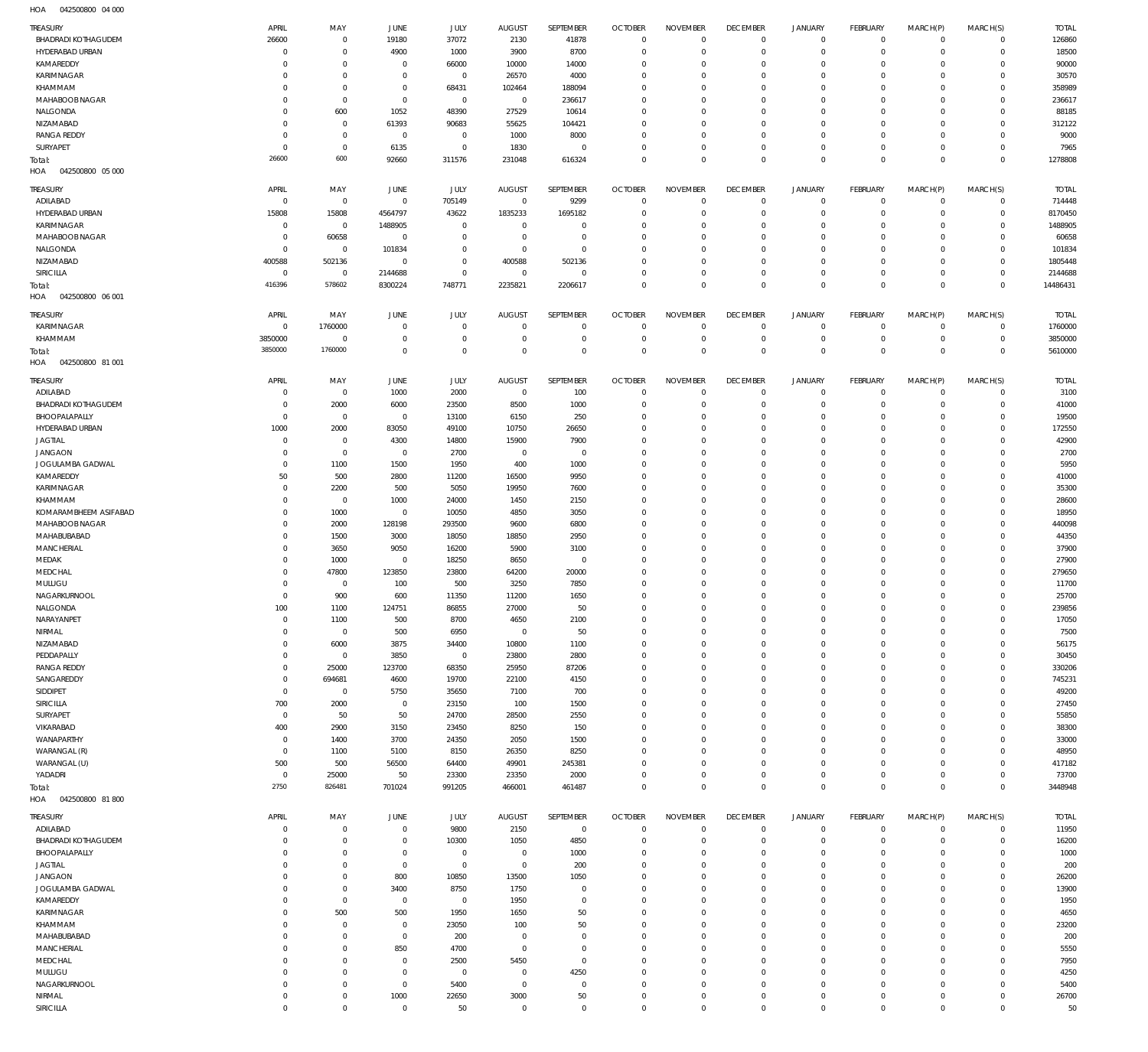042500800 81 800 HOA

| TREASURY                   | APRIL          | MAY         | JUNE                  | <b>JULY</b>        | <b>AUGUST</b>  | <b>SEPTEMBER</b>   | <b>OCTOBER</b>                | <b>NOVEMBER</b>            | <b>DECEMBER</b>               | JANUARY                    | <b>FEBRUARY</b>            | MARCH(P)                  | MARCH(S)                   | <b>TOTAL</b>  |
|----------------------------|----------------|-------------|-----------------------|--------------------|----------------|--------------------|-------------------------------|----------------------------|-------------------------------|----------------------------|----------------------------|---------------------------|----------------------------|---------------|
| SURYAPET                   | $\overline{0}$ | $\mathbf 0$ | $\overline{0}$        | $\mathbb O$        | 700            | $\,0\,$            | $\overline{0}$                | $\mathbf 0$                | $\mathbf 0$                   | $\mathsf 0$                | $\mathbb O$                | $^{\circ}$                | $\Omega$                   | 700           |
| WARANGAL (R)               | 0              | $\mathbf 0$ | 7200                  | 1400               | 400            | 550                | $\overline{0}$                | $\mathbf 0$                | $\mathbf 0$                   | $\mathsf 0$                | $\mathbb O$                | $^{\circ}$                | $\mathbf 0$                | 9550          |
| WARANGAL (U)               | 0              | $\mathbf 0$ | 10000                 | 1200               | 26363          | 50                 | $\mathbf 0$                   | $\mathbf 0$                | $\mathbf 0$                   | $\mathbf 0$                | $\mathbb O$                | $\Omega$                  | $\mathbf 0$                | 37613         |
|                            | $^{\circ}$     | 500         | 23750                 | 102800             | 58063          | 12100              | $\overline{0}$                | $\mathbf 0$                | $\mathbf 0$                   | $\mathbf 0$                | $\mathbb O$                | $\overline{0}$            | $\mathbf 0$                | 197213        |
| Total:                     |                |             |                       |                    |                |                    |                               |                            |                               |                            |                            |                           |                            |               |
| HOA<br>050600800 81 001    |                |             |                       |                    |                |                    |                               |                            |                               |                            |                            |                           |                            |               |
| TREASURY                   | APRIL          | MAY         | <b>JUNE</b>           | JULY               | <b>AUGUST</b>  | SEPTEMBER          | <b>OCTOBER</b>                | <b>NOVEMBER</b>            | <b>DECEMBER</b>               | JANUARY                    | FEBRUARY                   | MARCH(P)                  | MARCH(S)                   | <b>TOTAL</b>  |
| ADILABAD                   | $\mathbf 0$    | 1820        | 11336                 | 7055               | 8850           | 7800               | $\overline{0}$                | $\Omega$                   | $\mathbf 0$                   | $\mathsf 0$                | $\mathbf{0}$               | $\Omega$                  | $\mathbf 0$                | 36861         |
|                            |                |             |                       |                    |                |                    |                               |                            |                               |                            |                            |                           |                            |               |
| <b>BHADRADI KOTHAGUDEM</b> | 510            | 68360       | 2010                  | 155788             | 47063          | 7760               | $\overline{0}$                | $\Omega$                   | $\mathbf 0$                   | $\overline{0}$             | $\mathbf 0$                | $\Omega$                  | $\mathbf 0$                | 281491        |
| BHOOPALAPALLY              | $^{\circ}$     | 4325        | 8850                  | 6400               | 1640           | 3800               | $\mathbf 0$                   | $\Omega$                   | $\mathbf 0$                   | $\mathbf 0$                | $\mathbf{0}$               | $\Omega$                  | $\mathbf 0$                | 25015         |
| HYDERABAD URBAN            | $\mathbf 0$    | $\mathbf 0$ | 100                   | 200                | $^{\circ}$     | 150                | $\mathbf 0$                   | $\Omega$                   | $\mathbf{0}$                  | $\mathbf 0$                | $\circ$                    | $\Omega$                  | $\Omega$                   | 450           |
| <b>JANGAON</b>             | 0              | 7775        | 14555                 | 14840              | 5025           | 11850              | $\mathbf 0$                   | $\Omega$                   | $\mathbf{0}$                  | $\mathbf 0$                | $\mathbf{0}$               | $\Omega$                  | $\Omega$                   | 54045         |
| KARIMNAGAR                 | $\mathbf 0$    | $\mathbf 0$ | $\mathbf 0$           | $\mathbf 0$        | 700            | $\mathbf 0$        | $\mathbf 0$                   | $\Omega$                   | $\mathbf 0$                   | $\mathbf 0$                | $\Omega$                   | $\Omega$                  | $\Omega$                   | 700           |
| KOMARAMBHEEM ASIFABAD      | $^{\circ}$     | 1080        | $\mathbf 0$           | 390                | $\mathbf{0}$   | 2000               | $\mathbf 0$                   | $\Omega$                   | $\mathbf 0$                   | $\mathbf 0$                | $\mathbf 0$                | $\Omega$                  | $\Omega$                   | 3470          |
|                            |                |             |                       |                    |                |                    |                               |                            |                               |                            |                            |                           |                            |               |
| MANCHERIAL                 | 200            | 10650       | 20035                 | 17990              | 9140           | 12420              | $\mathbf 0$                   | $\Omega$                   | $\mathbf 0$                   | $\mathbf 0$                | $\circ$                    | $\Omega$                  | $\Omega$                   | 70435         |
| MEDAK                      | $^{\circ}$     | 6300        | 8050                  | 5250               | 3850           | 5250               | $\mathbf 0$                   | $\Omega$                   | $\mathbf{0}$                  | $\mathbf 0$                | $\mathbf 0$                | $\Omega$                  | $\Omega$                   | 28700         |
| MULUGU                     | $^{\circ}$     | 425         | 4175                  | 2075               | 850            | 425                | $\mathbf 0$                   | $\Omega$                   | $\mathbf 0$                   | $\mathbf 0$                | $\mathbf{0}$               | $\Omega$                  | $\Omega$                   | 7950          |
| NAGARKURNOOL               | 1000           | 42650       | 58780                 | 25250              | 14950          | 12250              | $\mathbf 0$                   | $\Omega$                   | $\mathbf 0$                   | $\mathbf 0$                | $\mathbf{0}$               | $\Omega$                  | $\Omega$                   | 154880        |
| NALGONDA                   | 625            | 4425        | 7075                  | 4035               | 1125           | 8235               | $\mathbf 0$                   | $\Omega$                   | $\mathbf 0$                   | $\mathbf 0$                | $\mathbf 0$                | $\Omega$                  | $\Omega$                   | 25520         |
| NIRMAL                     | $\Omega$       | 7388        | 29950                 | 21830              | 16970          | 19710              | $\mathbf 0$                   | $\Omega$                   | $\mathbf 0$                   | $\mathbf 0$                | $\Omega$                   | $\Omega$                  | $\Omega$                   | 95848         |
|                            |                |             |                       | $\mathbb O$        | $\mathbf 0$    | $\mathbf 0$        | $\mathbf 0$                   | $\Omega$                   | $\mathbf 0$                   | $\mathbf 0$                | $\mathbf 0$                | $\Omega$                  | $\Omega$                   | 700           |
| PEDDAPALLY                 | 0              | 700         | $\mathbf 0$           |                    |                |                    |                               |                            |                               |                            |                            |                           |                            |               |
| SIDDIPET                   | $\Omega$       | 2750        | 550                   | 15282              | 5300           | 2700               | $\mathbf 0$                   | $\Omega$                   | $\mathbf 0$                   | $\mathbf 0$                | $\mathbf{0}$               | $\Omega$                  | $\Omega$                   | 26582         |
| SIRICILLA                  | $\Omega$       | 1380        | 4260                  | 4050               | 1850           | 2100               | $\mathbf 0$                   | $\Omega$                   | $\mathbf 0$                   | $\mathbf 0$                | $\mathbf 0$                | $\Omega$                  | $\Omega$                   | 13640         |
| SURYAPET                   | $\Omega$       | 500         | 250                   | $\mathbf 0$        | $\mathbf 0$    | 250                | $\mathbf 0$                   | $\Omega$                   | $\mathbf 0$                   | $\mathbf 0$                | $\mathbf{0}$               | $\Omega$                  | $\Omega$                   | 1000          |
| WARANGAL (R)               | $\Omega$       | 2225        | 13425                 | 6550               | 4300           | 4575               | $\mathbf 0$                   | $\Omega$                   | $\mathbf{0}$                  | $\mathbf 0$                | $\mathbf 0$                | $\Omega$                  | $\Omega$                   | 31075         |
| WARANGAL (U)               | $\Omega$       | 6100        | 33125                 | 30925              | 15450          | 28800              | $\mathbf 0$                   | $\Omega$                   | $\mathbf 0$                   | $\mathbf 0$                | $\mathbf{0}$               | $\Omega$                  | $\Omega$                   | 114400        |
| YADADRI                    | $\Omega$       | $\mathbf 0$ | 375                   | $\mathbf 0$        | $\mathbf{0}$   | $\mathbf 0$        | $\mathbf 0$                   | $\Omega$                   | $\mathbf{0}$                  | $\mathbf 0$                | $\mathbf 0$                | $\Omega$                  | $\Omega$                   | 375           |
|                            |                |             |                       |                    |                |                    |                               |                            |                               |                            |                            |                           |                            |               |
| Total:                     | 2335           | 168853      | 216901                | 317910             | 137063         | 130075             | $\overline{0}$                | $\Omega$                   | $\overline{0}$                | $\overline{0}$             | $\,0\,$                    | $\Omega$                  | $\mathbf 0$                | 973137        |
| HOA<br>050600800 81800     |                |             |                       |                    |                |                    |                               |                            |                               |                            |                            |                           |                            |               |
|                            | APRIL          |             |                       |                    |                | SEPTEMBER          | <b>OCTOBER</b>                | <b>NOVEMBER</b>            | <b>DECEMBER</b>               | JANUARY                    | FEBRUARY                   |                           | MARCH(S)                   |               |
| TREASURY                   |                | MAY         | JUNE                  | JULY               | <b>AUGUST</b>  |                    |                               |                            |                               |                            |                            | MARCH(P)                  |                            | <b>TOTAL</b>  |
| <b>BHADRADI KOTHAGUDEM</b> | $\overline{0}$ | 5010        | 5750                  | 8300               | 3300           | 5710               | $\overline{0}$                | 0                          | $\mathbf 0$                   | $\mathsf 0$                | $\circ$                    | $\circ$                   | $\mathbf 0$                | 28070         |
| BHOOPALAPALLY              | 0              | 2650        | 1825                  | 450                | $\overline{0}$ | 250                | $\overline{0}$                | $\mathbf 0$                | $\overline{0}$                | $\overline{0}$             | $\mathbf 0$                | $^{\circ}$                | $\mathbf 0$                | 5175          |
| HYDERABAD URBAN            | $\Omega$       | 1600        | 5081850               | 5265800            | 3349470        | 2800               | $\overline{0}$                | $\mathbf 0$                | $\mathbf 0$                   | $\mathbf 0$                | $\mathbf{0}$               | $\Omega$                  | $\circ$                    | 13701520      |
| <b>JAGTIAL</b>             | 0              | 5700        | 10850                 | 8325               | 18325          | 5275               | $\overline{0}$                | $\mathbf 0$                | $\mathbf 0$                   | $\mathbf 0$                | $\mathbf 0$                | $\Omega$                  | $\Omega$                   | 48475         |
| <b>JANGAON</b>             | $\mathbf 0$    | $\mathbf 0$ | $\circ$               | $\mathbb O$        | $\mathbf 0$    | 250                | $\overline{0}$                | $\Omega$                   | $\mathbf 0$                   | $\mathbf 0$                | $\mathbf{0}$               | $\Omega$                  | $\Omega$                   | 250           |
|                            |                |             |                       |                    |                |                    |                               |                            |                               |                            |                            |                           |                            |               |
| KAMAREDDY                  | $\Omega$       | 25050       | 41850                 | 22800              | 10850          | 14550              | $\overline{0}$                | $\mathbf 0$                | $\mathbf 0$                   | $\mathbf 0$                | $\mathbf 0$                | $\Omega$                  | $\Omega$                   | 115100        |
| KARIMNAGAR                 | $^{\circ}$     | 28150       | 48025                 | 49580              | 34139          | 23353              | $\overline{0}$                | $\mathbf 0$                | $\mathbf 0$                   | $\mathbf 0$                | $\mathbf{0}$               | $\Omega$                  | $\Omega$                   | 183247        |
| KHAMMAM                    | 290            | 4368        | 11925                 | 9628               | 8520           | 11386              | $\overline{0}$                | $\mathbf 0$                | $\mathbf{0}$                  | $\mathbf 0$                | $\mathbf 0$                | $\Omega$                  | $\Omega$                   | 46117         |
| KOMARAMBHEEM ASIFABAD      | 360            | 4320        | 12780                 | 7090               | 9128           | 4715               | $\overline{0}$                | $\mathbf 0$                | $\mathbf{0}$                  | $\mathbf 0$                | $\mathbf 0$                | $\Omega$                  | $\Omega$                   | 38393         |
| MAHABOOB NAGAR             | $^{\circ}$     | $\mathbf 0$ | 1400                  | 250                | $\mathbf 0$    | 8000               | $\overline{0}$                | $\Omega$                   | $\mathbf 0$                   | $\mathbf 0$                | $\mathbf{0}$               | $\Omega$                  | $\Omega$                   | 9650          |
| MAHABUBABAD                | $^{\circ}$     | 2025        | 7980                  | 4550               | 1975           | 6325               | $\overline{0}$                | $\mathbf 0$                | $\mathbf{0}$                  | $\mathbf 0$                | $\mathbf{0}$               | $\Omega$                  | $\Omega$                   | 22855         |
|                            |                |             |                       |                    |                |                    |                               |                            |                               |                            |                            |                           |                            |               |
| <b>MANCHERIAL</b>          | $\Omega$       | 4000        | 8980                  | 2720               | 5065           | 4090               | $\mathbf 0$                   | $\mathbf 0$                | $\mathbf 0$                   | $\mathbf 0$                | $\mathbf{0}$               | $\Omega$                  | $\Omega$                   | 24855         |
| MEDAK                      | $^{\circ}$     | 22400       | 38100                 | 25300              | 9200           | 12600              | $\overline{0}$                | $\mathbf 0$                | $\mathbf{0}$                  | $\mathbf 0$                | $\mathbf 0$                | $\Omega$                  | $\Omega$                   | 107600        |
| NAGARKURNOOL               | 3135           | 64865       | 76930                 | 53630              | 15980          | 20040              | $\mathbf 0$                   | $\mathbf 0$                | $\mathbf 0$                   | $\mathbf 0$                | $\mathbf{0}$               | $\Omega$                  | $\Omega$                   | 234580        |
| NALGONDA                   | $\mathbf 0$    | 12575       | 31000                 | 28100              | 22695          | 55890              | $\overline{0}$                | $\mathbf 0$                | $\mathbf{0}$                  | $\mathbf 0$                | $\mathbf 0$                | $\Omega$                  | $\Omega$                   | 150260        |
| NIRMAL                     | $^{\circ}$     | 620         | 2790                  | 1550               | 620            | 310                | $\overline{0}$                | $\mathbf 0$                | $\mathbf{0}$                  | $\mathbf 0$                | $\mathbf{0}$               | $\Omega$                  | $\Omega$                   | 5890          |
| NIZAMABAD                  | 800            | 20700       | 65070                 | 50433              | 25650          | 30225              | $\overline{0}$                | $\mathbf 0$                | $\mathbf{0}$                  | $\mathbf 0$                | $\mathbf 0$                | $\Omega$                  | $\Omega$                   | 192878        |
|                            |                |             |                       |                    |                |                    |                               |                            |                               |                            |                            |                           |                            |               |
| PEDDAPALLY                 | 700            | 8600        | 23075                 | 10942              | 5750           | 10950              | $\overline{0}$                | $\mathbf 0$                | $\overline{0}$                | $\mathbf 0$                | $\mathbb O$                | $\Omega$                  | $\circ$                    | 60017         |
| <b>RANGA REDDY</b>         | $\mathbf 0$    | $\mathbf 0$ | $\overline{0}$        | 580                | $\mathbf 0$    | 1000               | $\overline{0}$                | 0                          | $\mathbf 0$                   | 0                          | $\mathbf{0}$               | $\Omega$                  | $\Omega$                   | 1580          |
| SANGAREDDY                 | 2400           | 14450       | 57050                 | 40950              | 29750          | 23800              | $\overline{0}$                | $\mathbf 0$                | $\mathbf{0}$                  | $\mathbf 0$                | $\mathbb O$                | $^{\circ}$                | $\mathbf 0$                | 168400        |
| SIDDIPET                   | 150            | 26050       | 40900                 | 77500              | 11650          | 15900              | $\overline{0}$                | $\mathbf 0$                | $\mathbf 0$                   | $\mathbf 0$                | $\mathbb O$                | $\Omega$                  | $\mathbf 0$                | 172150        |
| SIRICILLA                  | 760            | 18545       | 30050                 | 21125              | 8535           | 17310              | $\overline{0}$                | $\mathbf 0$                | $\mathbf 0$                   | $\mathbf 0$                | $\mathbf 0$                | $\Omega$                  | $\Omega$                   | 96325         |
| SURYAPET                   | $\mathbf 0$    | 28490       | 84270                 | 57375              | 31220          | 17220              | $\overline{0}$                | $\mathbf 0$                | $\mathbf 0$                   | $\mathbf 0$                | $\mathbf 0$                | $\Omega$                  | $\Omega$                   | 218575        |
|                            |                |             |                       |                    |                |                    |                               |                            |                               |                            |                            |                           |                            |               |
| WANAPARTHY                 | $\circ$        | 1750        | 4100                  | 3800               | 3300           | 2750               | $\overline{0}$                | $\mathbf 0$                | $\mathbf 0$                   | $\mathbf 0$                | $\mathbf{0}$               | $\Omega$                  | $\Omega$                   | 15700         |
| WARANGAL (R)               | 0              | 3975        | 6600                  | 7800               | 9200           | 600                | $\overline{0}$                | $\mathbf 0$                | $\mathbf 0$                   | $\mathbf 0$                | $\mathbf 0$                | $\Omega$                  | $\Omega$                   | 28175         |
| WARANGAL (U)               | $\circ$        | $\mathbf 0$ | $\overline{0}$        | 475                | $\overline{0}$ | $\overline{0}$     | $\overline{0}$                | $\mathbf 0$                | $\mathbf 0$                   | $\mathbf 0$                | $\mathbf 0$                | $\Omega$                  | $\Omega$                   | 475           |
| YADADRI                    | $^{\circ}$     | 34165       | 38845                 | 33405              | 34373          | 46174              | $\overline{0}$                | $\mathbf 0$                | $\mathbf 0$                   | $\mathbf 0$                | $\mathbb O$                | $\circ$                   | $\mathbf 0$                | 186962        |
| Total:                     | 8595           |             | 5731995               | 5792458            | 3648695        | 341473             | $\overline{0}$                | $\mathbf 0$                | $\overline{0}$                | $\mathbf 0$                | $\,0\,$                    | $\overline{0}$            | $\mathbf 0$                | 15863274      |
| HOA<br>051500800 01 000    |                | 340058      |                       |                    |                |                    |                               |                            |                               |                            |                            |                           |                            |               |
|                            |                |             |                       |                    |                |                    |                               |                            |                               |                            |                            |                           |                            |               |
|                            |                |             |                       |                    |                |                    |                               |                            |                               |                            |                            |                           |                            |               |
| TREASURY                   | APRIL          | MAY         | <b>JUNE</b>           | <b>JULY</b>        | <b>AUGUST</b>  | SEPTEMBER          | <b>OCTOBER</b>                | <b>NOVEMBER</b>            | <b>DECEMBER</b>               | JANUARY                    | FEBRUARY                   | MARCH(P)                  | MARCH(S)                   | <b>TOTAL</b>  |
| <b>BHADRADI KOTHAGUDEM</b> | 40000          | 5000        | $\overline{0}$        | $\mathbf 0$        | $\mathbf 0$    | 9000               | $\overline{0}$                | $\mathbf 0$                | $\overline{0}$                | $\mathsf 0$                | $\mathbf 0$                | $\Omega$                  | $\mathbf 0$                | 54000         |
|                            | $^{\circ}$     |             |                       | $\mathbf 0$        | $\mathbf 0$    | $\mathbf 0$        | $\mathbf 0$                   | $\mathbf 0$                |                               | $\mathbf 0$                |                            | $\Omega$                  |                            |               |
| HYDERABAD URBAN            |                | $\mathbf 0$ | 98164                 |                    |                |                    |                               |                            | $\mathbf 0$                   |                            | $\mathbf 0$                |                           | $\mathbf 0$                | 98164         |
| KHAMMAM                    | $^{\circ}$     | 15000       | 19200                 | $\mathbf 0$        | $\mathbf 0$    | $\mathbf 0$        | $\mathbf 0$                   | $\mathbf 0$                | $\mathbf 0$                   | $\mathsf 0$                | $\mathbb O$                | $^{\circ}$                | $\mathbf 0$                | 34200         |
| Total:                     | 40000          | 20000       | 117364                | $\mathbf 0$        | $\mathbf 0$    | 9000               | $\overline{0}$                | $\Omega$                   | $\overline{0}$                | $\overline{0}$             | $\mathbf 0$                | $\overline{0}$            | $\mathbf 0$                | 186364        |
| HOA<br>051500800 79 000    |                |             |                       |                    |                |                    |                               |                            |                               |                            |                            |                           |                            |               |
|                            |                |             |                       |                    |                |                    |                               |                            |                               |                            |                            |                           |                            |               |
| TREASURY                   | APRIL          | MAY         | JUNE                  | JULY               | <b>AUGUST</b>  | SEPTEMBER          | <b>OCTOBER</b>                | <b>NOVEMBER</b>            | <b>DECEMBER</b>               | <b>JANUARY</b>             | FEBRUARY                   | MARCH(P)                  | MARCH(S)                   | <b>TOTAL</b>  |
| KAMAREDDY                  | $\mathbf 0$    | $\mathbf 0$ | $\overline{0}$        | $\mathbb O$        | $\overline{0}$ | 88177              | $\overline{0}$                | $\overline{0}$             | $\overline{0}$                | $\mathsf 0$                | $\mathbb O$                | $\mathbf 0$               | $\mathbf 0$                | 88177         |
| Total:                     | $\circ$        | $\mathbb O$ | $\circ$               | $\mathsf{O}$       | $\mathbf 0$    | 88177              | $\overline{0}$                | $\overline{0}$             | $\mathbf 0$                   | $\mathbf 0$                | $\,0\,$                    | $\overline{0}$            | $\,0\,$                    | 88177         |
| HOA<br>051500800 81 000    |                |             |                       |                    |                |                    |                               |                            |                               |                            |                            |                           |                            |               |
|                            |                |             |                       |                    |                |                    |                               |                            |                               |                            |                            |                           |                            |               |
| TREASURY                   | APRIL          | MAY         | JUNE                  | JULY               | <b>AUGUST</b>  | SEPTEMBER          | <b>OCTOBER</b>                | <b>NOVEMBER</b>            | <b>DECEMBER</b>               | JANUARY                    | <b>FEBRUARY</b>            | MARCH(P)                  | MARCH(S)                   | <b>TOTAL</b>  |
| <b>BHADRADI KOTHAGUDEM</b> | 1100           | 45100       | 39700                 | 14700              | 2500           | 102300             | $\overline{0}$                | $\overline{0}$             | $\overline{0}$                | $\mathsf 0$                | $\mathbf 0$                | $^{\circ}$                | $\circ$                    | 205400        |
| BHOOPALAPALLY              | $^{\circ}$     | $\mathbf 0$ | 5000                  | $\mathbf 0$        | $\,0\,$        | $\overline{0}$     | $\mathbf 0$                   | $\mathbf 0$                | $\mathbf 0$                   | $\mathbf 0$                | $\circ$                    | $\Omega$                  | $\mathbf 0$                | 5000          |
|                            |                |             |                       |                    |                |                    |                               |                            |                               |                            |                            | $\Omega$                  |                            |               |
| HYDERABAD URBAN            | 0              | 6600        | 42500                 | 12510856           | 111500         | 191477             | $\overline{0}$                | $\mathbf 0$                | $\mathbf{0}$                  | $\mathbf 0$                | $\mathbf 0$                |                           | $\circ$                    | 12862933      |
| <b>JAGTIAL</b>             | 0              | $\mathbf 0$ | $\overline{0}$        | $\mathbf 0$        | $\mathbf 0$    | 1000               | $\mathbf 0$                   | $\Omega$                   | $\mathbf 0$                   | $\mathbf 0$                | $\mathbf{0}$               | $\Omega$                  | $\mathbf 0$                | 1000          |
| <b>JANGAON</b>             | $\Omega$       | 50000       | $\overline{0}$        | $\mathbf 0$        | $\mathbf{0}$   | $\overline{0}$     | $\mathbf 0$                   | $\Omega$                   | $\mathbf{0}$                  | $\mathbf 0$                | $\mathbf 0$                | $\Omega$                  | $\Omega$                   | 50000         |
| KAMAREDDY                  | 0              | 1150        | 2250                  | $\mathbf 0$        | 1000           | 15000              | $\mathbf 0$                   | $\mathbf 0$                | $\mathbf 0$                   | 0                          | $\mathbf{0}$               | $\Omega$                  | $\mathbf 0$                | 19400         |
| KARIMNAGAR                 | $^{\circ}$     | 1100        | 4000                  | 500                | $^{\circ}$     | 100                | $\mathbf 0$                   | $\mathbf 0$                | $\mathbf 0$                   | $\mathbf 0$                | $\mathbf 0$                | $\Omega$                  | $\Omega$                   | 5700          |
| KHAMMAM                    | 200            | 7300        | 70300                 | 10700              | 6500           | 46300              | $\mathbf 0$                   | $\Omega$                   | $\mathbf{0}$                  | $\mathbf 0$                | $\mathbf 0$                | $\Omega$                  | $\circ$                    | 141300        |
|                            | $\mathbf 0$    |             | $\mathbf 0$           |                    |                | $\mathbf 0$        | $\mathbf 0$                   | $\mathbf 0$                | $\mathbf 0$                   | $\mathbf 0$                | $\mathbf 0$                | $\Omega$                  | $\Omega$                   |               |
| MAHABOOB NAGAR             |                | $\mathbf 0$ |                       | 1000               | 60000          |                    |                               |                            |                               |                            |                            |                           |                            | 61000         |
| MAHABUBABAD<br>MANCHERIAL  | 15000<br>350   | 5000<br>250 | $\overline{0}$<br>300 | $\mathbf 0$<br>130 | $\,0\,$<br>280 | $\bf 0$<br>$\bf 0$ | $\overline{0}$<br>$\mathbf 0$ | $\mathbf 0$<br>$\mathbf 0$ | $\overline{0}$<br>$\mathbf 0$ | $\mathsf 0$<br>$\mathbf 0$ | $\mathbb O$<br>$\mathbf 0$ | $^{\circ}$<br>$\mathbf 0$ | $\mathbf 0$<br>$\mathbf 0$ | 20000<br>1310 |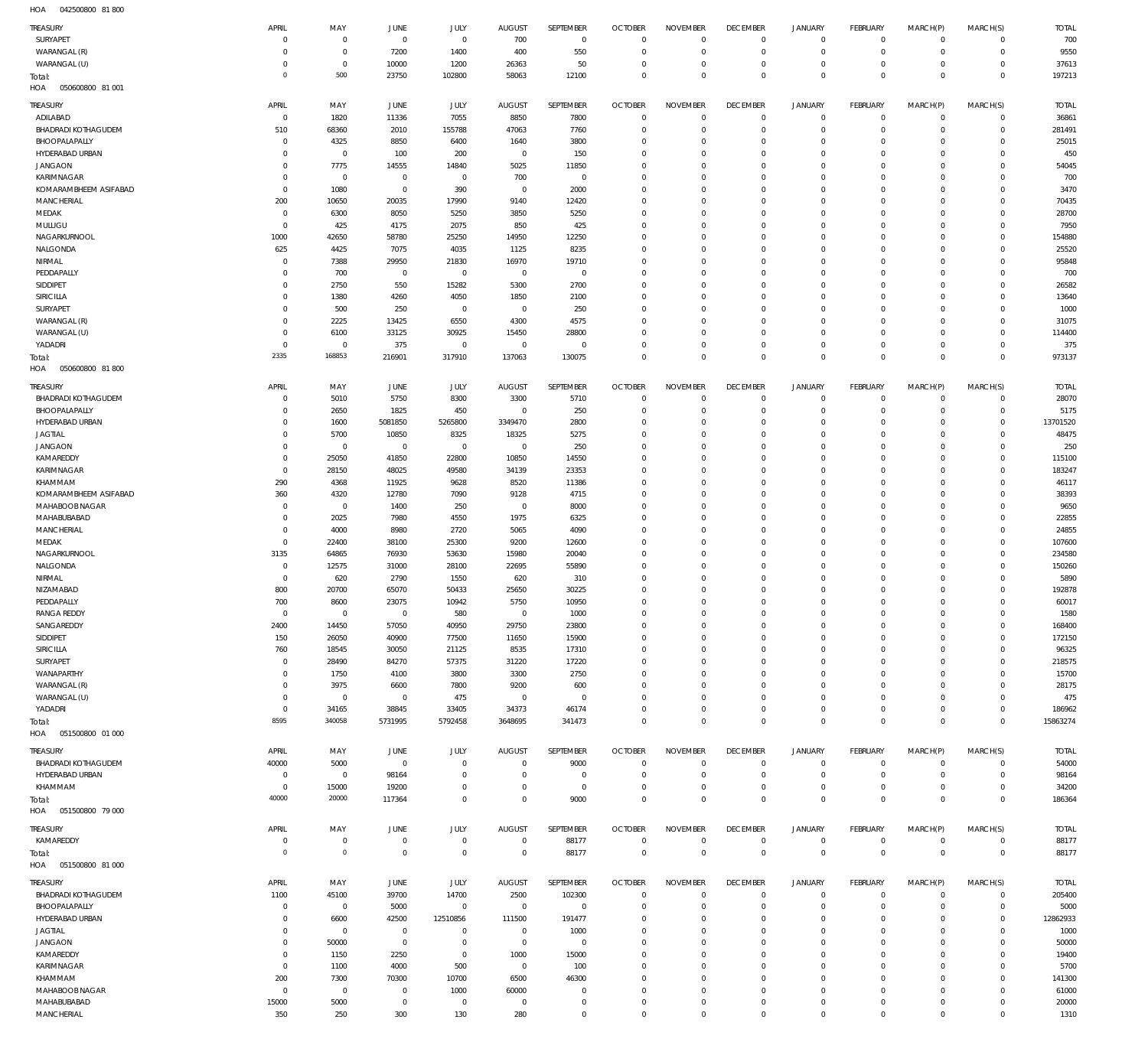051500800 81 000 HOA

| <b>TREASURY</b>                   | APRIL                | MAY            | JUNE                    | JULY                        | <b>AUGUST</b>     | SEPTEMBER            | <b>OCTOBER</b><br>$\Omega$ | <b>NOVEMBER</b>            | <b>DECEMBER</b> | <b>JANUARY</b> | FEBRUARY        | MARCH(P)    | MARCH(S)       | <b>TOTAL</b>   |
|-----------------------------------|----------------------|----------------|-------------------------|-----------------------------|-------------------|----------------------|----------------------------|----------------------------|-----------------|----------------|-----------------|-------------|----------------|----------------|
| MEDAK                             | $\overline{0}$       | $\overline{0}$ | 35400                   | $\overline{0}$              | 100               | $\mathbf 0$          |                            | $^{\circ}$                 | $\overline{0}$  | 0              | $\overline{0}$  | $\mathbf 0$ | $\overline{0}$ | 35500          |
| MEDCHAL                           | $\mathbf 0$          | $\overline{0}$ | $^{\circ}$              | $\Omega$                    | $\overline{0}$    | 7000                 | $\Omega$                   | $\mathbf{0}$               | $\Omega$        | $\mathbf 0$    | $\mathbf 0$     | $\mathbf 0$ | $\mathbf 0$    | 7000           |
| MULUGU                            | 70000                | 25000          | $^{\circ}$              | $\overline{0}$              | $\overline{0}$    | $\overline{0}$       | $\Omega$                   | $\overline{0}$             | $\Omega$        | $\mathbf 0$    | $^{\circ}$      | $\Omega$    | $\mathbf 0$    | 95000          |
| NALGONDA                          | $\overline{0}$       | 3000           | 3000                    | 1000                        | 2000              | $\overline{0}$       | $\Omega$                   | $\overline{0}$             | $\Omega$        | $\mathbf 0$    | $^{\circ}$      | $\Omega$    | $\mathbf 0$    | 9000           |
| PEDDAPALLY                        | 400                  | 3200           | 2000                    | 1000                        | 300               | 100                  | $\Omega$                   | $\mathbf{0}$               | $\Omega$        | $\mathbf 0$    | $\Omega$        | $\Omega$    | $\mathbf 0$    | 7000           |
| <b>RANGA REDDY</b>                | $\mathbf 0$          | 500            | 2000                    | $\Omega$                    | $\Omega$          | $\overline{0}$       | $\Omega$                   | $\overline{0}$             | $\Omega$        | $\mathbf 0$    | $^{\circ}$      | $\Omega$    | $\mathbf 0$    | 2500           |
| SANGAREDDY                        | $\mathbf 0$          | 1000           | $\Omega$                | $\Omega$                    | $\Omega$          | $^{\circ}$           | $\Omega$                   | $\mathbf{0}$               | $\Omega$        | $\mathbf 0$    | $\Omega$        | $\Omega$    | $\Omega$       | 1000           |
| SIDDIPET                          | $\Omega$             | $\overline{0}$ | $^{\circ}$              | $^{\circ}$                  | 200               | $^{\circ}$           | $\Omega$                   | $\overline{0}$             | $\Omega$        | $\mathbf 0$    | $^{\circ}$      | $\Omega$    | $\mathbf 0$    | 200            |
| SIRICILLA                         | $\mathbf 0$          | $\overline{0}$ | 300                     | 300                         | $\Omega$          | $\overline{0}$       | $\Omega$                   | $\overline{0}$             | $\Omega$        | $\mathbf 0$    | $^{\circ}$      | $\Omega$    | $\mathbf 0$    | 600            |
| VIKARABAD                         | $\Omega$             | 600            | 800                     | $\Omega$                    | $\Omega$          | 200                  | $\Omega$                   | $\overline{0}$             | $\Omega$        | $\mathbf 0$    | $^{\circ}$      | $\Omega$    | $\mathbf 0$    | 1600           |
| WARANGAL (R)                      | $\mathbf 0$          | $\overline{0}$ | 32000                   | $\Omega$                    | $\Omega$          | $\mathbf 0$          | $\Omega$                   | $\overline{0}$             | $\Omega$        | $\mathbf 0$    | $^{\circ}$      | $\Omega$    | $\mathbf 0$    | 32000          |
| WARANGAL (U)                      | $\mathbf 0$          | 100            | 100                     | $\Omega$                    | $\overline{0}$    | 100                  | $\Omega$                   | $\overline{0}$             | $\Omega$        | $\mathbf 0$    | $^{\circ}$      | $\mathbf 0$ | $\overline{0}$ | 300            |
| Total:                            | 87050                | 149900         | 239650                  | 12540186                    | 184380            | 363577               | $\Omega$                   | $\mathbf 0$                | $\mathbf{0}$    | $\mathbf 0$    | $\Omega$        | $\mathbf 0$ | $\Omega$       | 13564743       |
| 070080800 03 000<br>HOA           |                      |                |                         |                             |                   |                      |                            |                            |                 |                |                 |             |                |                |
| <b>TREASURY</b>                   | APRIL                | MAY            | JUNE                    | JULY                        | <b>AUGUST</b>     | SEPTEMBER            | <b>OCTOBER</b>             | <b>NOVEMBER</b>            | <b>DECEMBER</b> | <b>JANUARY</b> | FEBRUARY        | MARCH(P)    | MARCH(S)       | <b>TOTAL</b>   |
| MANCHERIAL                        | 20000                | 5000           | 10400                   | $\mathbf{0}$                | $\overline{0}$    | $\overline{0}$       | $\overline{0}$             | $\overline{0}$             | $^{\circ}$      | $\mathbf 0$    | $^{\circ}$      | $\Omega$    | $\circ$        | 35400          |
| PEDDAPALLY                        | $\Omega$             | $\overline{0}$ | 1115                    | $\Omega$                    | 2410              | $\overline{0}$       | $\overline{0}$             | $\mathbf{0}$               | $\overline{0}$  | $\mathbf 0$    | $\mathbf 0$     | $\mathbf 0$ | $\overline{0}$ | 3525           |
|                                   | 20000                | 5000           | 11515                   | $\Omega$                    | 2410              | $\mathbf 0$          | $\Omega$                   | $\Omega$                   | $\Omega$        | $\mathbf 0$    | $\Omega$        | $\Omega$    | $\overline{0}$ | 38925          |
| Total:<br>HOA<br>070201800 81 000 |                      |                |                         |                             |                   |                      |                            |                            |                 |                |                 |             |                |                |
|                                   |                      |                |                         |                             |                   |                      |                            |                            |                 |                |                 |             |                |                |
| TREASURY                          | APRIL                | MAY            | JUNE                    | JULY                        | <b>AUGUST</b>     | SEPTEMBER            | <b>OCTOBER</b>             | <b>NOVEMBER</b>            | <b>DECEMBER</b> | <b>JANUARY</b> | FEBRUARY        | MARCH(P)    | MARCH(S)       | <b>TOTAL</b>   |
| PEDDAPALLY                        | $\mathbf 0$          | $\mathbf 0$    | $^{\circ}$              | $\mathbf{0}$                | $\overline{0}$    | 5120                 | $\overline{0}$             | $\mathbf 0$                | $\overline{0}$  | 0              | $\circ$         | 0           | $\circ$        | 5120           |
| Total:                            | $\mathbf 0$          | $\circ$        | $\overline{0}$          | $\mathbf 0$                 | $\Omega$          | 5120                 | $\overline{0}$             | $\mathbb O$                | $\overline{0}$  | $\mathbf 0$    | $\overline{0}$  | $\mathbf 0$ | $\overline{0}$ | 5120           |
| 070202800 02 000<br>HOA           |                      |                |                         |                             |                   |                      |                            |                            |                 |                |                 |             |                |                |
|                                   |                      |                |                         |                             |                   |                      |                            |                            |                 |                |                 |             |                |                |
| <b>TREASURY</b>                   | APRIL                | MAY            | JUNE                    | JULY                        | <b>AUGUST</b>     | SEPTEMBER            | <b>OCTOBER</b>             | <b>NOVEMBER</b>            | <b>DECEMBER</b> | <b>JANUARY</b> | FEBRUARY        | MARCH(P)    | MARCH(S)       | <b>TOTAL</b>   |
| ADILABAD                          | $\mathbf 0$          | 2000           | $\overline{0}$          | 10380                       | $\overline{0}$    | $\mathbf 0$          | $\Omega$                   | $\Omega$                   | $^{\circ}$      | $\mathbf 0$    | $^{\circ}$      | $\mathbf 0$ | $\mathbf 0$    | 12380          |
| HYDERABAD URBAN                   | 37300                | 1000           | 5000                    | 3188400                     | 38150             | 37600                | $\Omega$                   | $\Omega$                   | $\Omega$        | $\mathbf 0$    | $^{\circ}$      | $\Omega$    | $\mathbf 0$    | 3307450        |
| <b>JAGTIAL</b>                    | 0                    | $\overline{0}$ | $\circ$                 | $\mathbf{0}$                | $\mathbf{0}$      | 5000                 | $\Omega$                   | $\Omega$                   | $\Omega$        | $\mathbf 0$    | 0               | $\Omega$    | $\mathbf 0$    | 5000           |
| <b>JANGAON</b>                    | $\Omega$             | $\overline{0}$ | $\overline{0}$          | $\overline{0}$              | 6500              | $\overline{0}$       | $\Omega$                   | $\Omega$                   | $\Omega$        | $\Omega$       | $\Omega$        | $\Omega$    | $\Omega$       | 6500           |
| KAMAREDDY                         | $\Omega$             | $\overline{0}$ | 3000                    | 2000                        | 2000              | $\mathbf 0$          | $\Omega$                   | $\Omega$                   | $\Omega$        | $\Omega$       | $\Omega$        | $\Omega$    | $\Omega$       | 7000           |
| <b>MANCHERIAL</b>                 | $\Omega$             | $\mathbf 0$    | $^{\circ}$              | $\overline{0}$              | 27500             | 5000                 | $\Omega$                   | $\Omega$                   | $\Omega$        | $\Omega$       | $\Omega$        | $\Omega$    | $\Omega$       | 32500          |
| MEDAK                             | $\Omega$             | $\overline{0}$ | 11000                   | 16000                       | 3000              | 2000                 | $\Omega$                   | $\Omega$                   | $\Omega$        | $\Omega$       | $\Omega$        | $\Omega$    | $\Omega$       | 32000          |
| MEDCHAL                           | $\Omega$             | $\overline{0}$ | 20000                   | 27100                       | 28000             | 18000                | $\Omega$                   | $\Omega$                   | $\Omega$        | $\Omega$       | $^{\circ}$      | $\Omega$    | $\Omega$       | 93100          |
| NAGARKURNOOL                      | $\Omega$             | $\overline{0}$ | $\Omega$                | 4000                        | $\overline{0}$    | $\overline{0}$       | $\Omega$                   | $\Omega$                   | $\Omega$        | $\Omega$       | $\Omega$        | $\Omega$    | $\Omega$       | 4000           |
| NALGONDA                          | $\Omega$             | $\overline{0}$ | $\Omega$                | $\overline{0}$              | 3000              | $\overline{0}$       | $\Omega$                   | $\Omega$                   | $\Omega$        | $\Omega$       | $^{\circ}$      | $\Omega$    | $\mathbf 0$    | 3000           |
| NIRMAL                            | $\Omega$             | 8000           | $\Omega$                | $\overline{0}$              | $\overline{0}$    | $^{\circ}$           | $\Omega$                   | $\Omega$                   | $\Omega$        | $\Omega$       | $\Omega$        | $\Omega$    | $\Omega$       | 8000           |
| NIZAMABAD                         | $\Omega$             | $\overline{0}$ | $\Omega$                | 8270                        | 7527              | 11559                | $\Omega$                   | $\Omega$                   | $\Omega$        | $\Omega$       | $\Omega$        | $\Omega$    | $\Omega$       | 27356          |
| <b>RANGA REDDY</b>                | 16000                | 1000           | 24000                   | 21000                       | 8000              | 22000                | $\Omega$                   | $\Omega$                   | $\Omega$        | $\Omega$       | $\Omega$        | $\Omega$    | $\Omega$       | 92000          |
| SANGAREDDY                        | 0                    | 2000           | 8000                    | 14000                       | 7000              | 12000                | $\Omega$                   | $\Omega$                   | $\Omega$        | $\Omega$       | $\Omega$        | $\Omega$    | $\Omega$       | 43000          |
| SURYAPET                          | $\Omega$             | $\overline{0}$ | $^{\circ}$              | 1000                        | $\overline{0}$    | 8500                 | $\Omega$                   | $\Omega$                   | $\Omega$        | $\Omega$       | $\Omega$        | $\Omega$    | $\Omega$       | 9500           |
| WANAPARTHY                        | $\Omega$             | 2000           | 4000                    | $\overline{0}$              | 2000              | $\overline{0}$       | $\Omega$                   | $\Omega$                   | $\Omega$        | $\Omega$       | $\Omega$        | $\Omega$    | $\Omega$       | 8000           |
| WARANGAL (R)                      | $\Omega$             | $\mathbf 0$    | $\overline{0}$          | 2000                        | $\overline{0}$    | $\overline{0}$       | $\Omega$                   | $\Omega$                   | $\Omega$        | $\Omega$       | $\Omega$        | $\Omega$    | $\Omega$       | 2000           |
| WARANGAL (U)                      | $\Omega$             | $\overline{0}$ | 3500                    | 2000                        | 2500              | 14500                | $\Omega$                   | $\Omega$                   | $\Omega$        | $\Omega$       | $\Omega$        | $\Omega$    | $\Omega$       | 22500          |
| YADADRI                           | $\mathbf 0$          | $\overline{0}$ | 1000                    | 1000                        | 2000              | 2000                 | $\Omega$                   | $\overline{0}$             | $^{\circ}$      | $\mathbf 0$    | $^{\circ}$      | $\mathbf 0$ | $\mathbf 0$    | 6000           |
| Total:                            | 53300                | 16000          | 79500                   | 3297150                     | 137177            | 138159               | $\Omega$                   | $\overline{0}$             | $\Omega$        | $\mathbf 0$    | $\overline{0}$  | $\Omega$    | $\mathbf 0$    | 3721286        |
| HOA<br>080105800 81 000           |                      |                |                         |                             |                   |                      |                            |                            |                 |                |                 |             |                |                |
|                                   |                      |                |                         |                             |                   |                      |                            |                            |                 |                |                 |             |                |                |
| TREASURY                          | APRIL                | MAY            | <b>JUNE</b>             | JULY                        | <b>AUGUST</b>     | SEPTEMBER            | <b>OCTOBER</b>             | <b>NOVEMBER</b>            | <b>DECEMBER</b> | <b>JANUARY</b> | <b>FEBRUARY</b> | MARCH(P)    | MARCH(S)       | <b>TOTAL</b>   |
| ADILABAD                          | $\overline{0}$       | 602000         | 1157000                 | 1118500                     | 602500            | 590500               | $\Omega$                   | $\mathbf 0$                | -0              | $\mathbf 0$    | $\Omega$        | $\Omega$    | $\Omega$       | 4070500        |
| HYDERABAD URBAN                   | 9000                 | 193500         | 556500                  | 152500                      | 272000            | 783000               | $\overline{0}$             | $\mathbf 0$                | $\Omega$        | $\mathbf 0$    | $\mathbf 0$     | $\mathbf 0$ | $\mathbf 0$    | 1966500        |
| KARIMNAGAR                        | 19500                | 394000         | 657500                  | 345000                      | 279500            | 125500               | $\overline{0}$             | $\mathbf 0$                | $\overline{0}$  | $\mathbf 0$    | $\mathbf 0$     | $\mathbf 0$ | $\overline{0}$ | 1821000        |
| MAHABOOB NAGAR                    | 207500               | 388080         | 400000                  | 388500                      | 333500            | 360500               | $\overline{0}$             | $\mathbf 0$                | $\Omega$        | $\mathbf 0$    | $\mathbf 0$     | $\Omega$    | $\Omega$       | 2078080        |
| MEDCHAL                           | 30000                | 114500         | 91500                   | 71000                       | 28500             | 86000                | $\Omega$                   | $\mathbf 0$                | $\Omega$        | $\mathbf 0$    | $^{\circ}$      | $\Omega$    | $\mathbf 0$    | 421500         |
| NALGONDA                          | 356500               | 454500         | 663000                  | 464000                      | 323500            | 500000               | $\overline{0}$             | $\mathbf 0$                | $\Omega$        | $\mathbf 0$    | $\mathbf 0$     | $\Omega$    | $\mathbf 0$    | 2761500        |
| NIZAMABAD                         | 33000                | 477000         | 960500                  | 494500                      | 236000            | 372500               | $\Omega$                   | $\mathbf 0$                | $\Omega$        | $\mathbf 0$    | $\Omega$        | $\Omega$    | $\Omega$       | 2573500        |
| <b>RANGA REDDY</b>                | 28000                | 331000         | 626000                  | 589500                      | 355000            | 1093000              | $\overline{0}$             | $\mathbf 0$                | $\Omega$        | $\mathbf 0$    | $^{\circ}$      | $\Omega$    | $\mathbf 0$    | 3022500        |
| SANGAREDDY                        | $\,0\,$              | 431000         | 503500                  | 212500                      | 173500            | 216000               | $\Omega$                   | $\mathbf 0$                | $\Omega$        | $\mathbf 0$    | $^{\circ}$      | $\Omega$    | $\mathbf 0$    | 1536500        |
| SIDDIPET                          | $\overline{0}$       | 160500         | 196500                  | 72000                       | 12000             | 100000               | $\Omega$                   | $\mathbf 0$                | $\Omega$        | $\mathbf 0$    | $^{\circ}$      | $\Omega$    | $\mathbf 0$    | 541000         |
| VIKARABAD                         | $\mathbf 0$          | 133500         | 252000                  | 251500                      | 49000             | $\mathbf 0$          | $\Omega$                   | $\mathbf 0$                | $\Omega$        | $\mathbf 0$    | $^{\circ}$      | $\Omega$    | $\mathbf 0$    | 686000         |
| WARANGAL (U)                      | 60000                | 323500         | 942000                  | 1035500                     | 698500            | 983500               | $\overline{0}$             | $\,0\,$                    | $^{\circ}$      | $\mathbf 0$    | $\mathbf 0$     | $\mathbf 0$ | $\overline{0}$ | 4043000        |
| Total:                            | 743500               | 4003080        | 7006000                 | 5195000                     | 3363500           | 5210500              | $\overline{0}$             | $\mathbb O$                | $\mathbf{0}$    | $\mathsf 0$    | $\mathbf 0$     | $\mathbf 0$ | $\overline{0}$ | 25521580       |
| HOA   085100107   02   000        |                      |                |                         |                             |                   |                      |                            |                            |                 |                |                 |             |                |                |
|                                   |                      |                |                         |                             |                   |                      |                            |                            |                 |                |                 |             |                |                |
| TREASURY                          | APRIL                | MAY            | JUNE                    | <b>JULY</b>                 | <b>AUGUST</b>     | SEPTEMBER            | <b>OCTOBER</b>             | <b>NOVEMBER</b>            | <b>DECEMBER</b> | <b>JANUARY</b> | FEBRUARY        | MARCH(P)    | MARCH(S)       | <b>TOTAL</b>   |
| <b>JANGAON</b>                    | $\overline{0}$       | $\overline{0}$ | 73282                   | 143208                      | 75168             | 81502                | $\overline{0}$             | $\overline{0}$             | $\mathbf 0$     | $\mathbf 0$    | $\mathbf{0}$    | $\mathbf 0$ | $\mathbf 0$    | 373160         |
| <b>RANGA REDDY</b>                | $\mathbf 0$          | $\overline{0}$ | $\overline{0}$          | $\overline{0}$              | $\overline{0}$    | 108857               | $\overline{0}$             | $\mathbf{0}$               | $\overline{0}$  | $\mathbf 0$    | $\circ$         | $\mathbf 0$ | $\overline{0}$ | 108857         |
| Total:                            | $\mathbf 0$          | $\overline{0}$ | 73282                   | 143208                      | 75168             | 190359               | $\Omega$                   | $\mathbf 0$                | $\mathbf{0}$    | $\mathbf 0$    | $\Omega$        | $\Omega$    | $\overline{0}$ | 482017         |
| HOA<br>085100107 81 001           |                      |                |                         |                             |                   |                      |                            |                            |                 |                |                 |             |                |                |
| TREASURY                          | APRIL                | MAY            | JUNE                    | <b>JULY</b>                 | <b>AUGUST</b>     | SEPTEMBER            | <b>OCTOBER</b>             | <b>NOVEMBER</b>            | <b>DECEMBER</b> | <b>JANUARY</b> | FEBRUARY        | MARCH(P)    | MARCH(S)       | <b>TOTAL</b>   |
| <b>JANGAON</b>                    | $\overline{0}$       | $\overline{0}$ | $\mathbf 0$             | 4125                        | $\overline{0}$    | 250                  | $\overline{0}$             | $\,0\,$                    | $\overline{0}$  | $\mathsf{O}$   | $\circ$         | $\mathbf 0$ | $\circ$        | 4375           |
| YADADRI                           |                      | $\overline{0}$ | 750                     | $\overline{0}$              | $\overline{0}$    | $\mathbf 0$          | $\overline{0}$             | $\,0\,$                    | $\overline{0}$  | $\mathsf{O}$   | $\circ$         | $\mathbf 0$ | $\circ$        | 750            |
|                                   |                      |                |                         |                             | $\Omega$          | 250                  | $\overline{0}$             | $\mathbb O$                | $\mathbf{0}$    | $\mathsf 0$    | $\overline{0}$  | $\mathbf 0$ | $\overline{0}$ | 5125           |
|                                   | $\mathbf 0$          |                |                         |                             |                   |                      |                            |                            |                 |                |                 |             |                |                |
| Total:                            | $\circ$              | $\mathbb O$    | 750                     | 4125                        |                   |                      |                            |                            |                 |                |                 |             |                |                |
| 085300102 01 000<br>HOA           |                      |                |                         |                             |                   |                      |                            |                            |                 |                |                 |             |                |                |
| <b>TREASURY</b>                   | APRIL                | MAY            | JUNE                    | JULY                        | <b>AUGUST</b>     | SEPTEMBER            | <b>OCTOBER</b>             | <b>NOVEMBER</b>            | <b>DECEMBER</b> | <b>JANUARY</b> | FEBRUARY        | MARCH(P)    | MARCH(S)       | <b>TOTAL</b>   |
| ADILABAD                          | 6000                 | 26000          | 42000                   | 10000                       | $\overline{0}$    | $\mathbf 0$          | $\Omega$                   | $\Omega$                   | $\overline{0}$  | $^{\circ}$     | $\mathbf 0$     | $\Omega$    | $\overline{0}$ | 84000          |
| <b>BHADRADI KOTHAGUDEM</b>        | 30000                | 73100          | 186149                  | 216022                      | 45000             | 92160                | $\overline{0}$             | $^{\circ}$                 | $\overline{0}$  | $\mathbf 0$    | $^{\circ}$      | $\mathbf 0$ | $\mathbf 0$    | 642431         |
| BHOOPALAPALLY                     | $\overline{0}$       | 100056         | 6000                    | $\overline{0}$              | $\overline{0}$    | 482332               | $\Omega$                   | $\Omega$                   | $\Omega$        | $\Omega$       | $^{\circ}$      | $\Omega$    | $\mathbf 0$    | 588388         |
| HYDERABAD URBAN                   | $\mathbf 0$          | 4500           | 939223316               | $\overline{0}$              | 941857294         | $\overline{0}$       | $\Omega$                   | $\mathbf{0}$               | $\Omega$        | $\mathbf 0$    | $\Omega$        | $\Omega$    | $\mathbf 0$    | 1881085110     |
| <b>JAGTIAL</b>                    | $\mathbf 0$          | $\overline{0}$ | $\overline{0}$          | 35036                       | $\overline{0}$    | $\mathbf 0$          | $\Omega$                   | $\Omega$                   | $\Omega$        | $\Omega$       | $\Omega$        | $\Omega$    | $\mathbf 0$    | 35036          |
|                                   |                      |                |                         |                             |                   |                      | $\Omega$                   | $\mathbf 0$                | $\Omega$        | $\mathbf 0$    | $\Omega$        | $\Omega$    | $\mathbf 0$    |                |
| <b>JANGAON</b>                    | 19000                | 49500          | 40000                   | 53000                       | 13000<br>$\Omega$ | 14500                | $\mathbf 0$                |                            | $^{\circ}$      | $\mathbf 0$    | $^{\circ}$      | $\mathbf 0$ | $\mathbf 0$    | 189000         |
| KHAMMAM<br>KOMARAMBHEEM ASIFABAD  | 15000<br>$\mathbf 0$ | 10000<br>4000  | $\overline{0}$<br>15000 | $\mathbf{0}$<br>$\mathbf 0$ | $\Omega$          | 15000<br>$\mathbf 0$ | $\Omega$                   | $\mathbf 0$<br>$\mathbf 0$ | $\mathbf{0}$    | $\mathbf 0$    | $\Omega$        | $\mathbf 0$ | $\mathbf 0$    | 40000<br>19000 |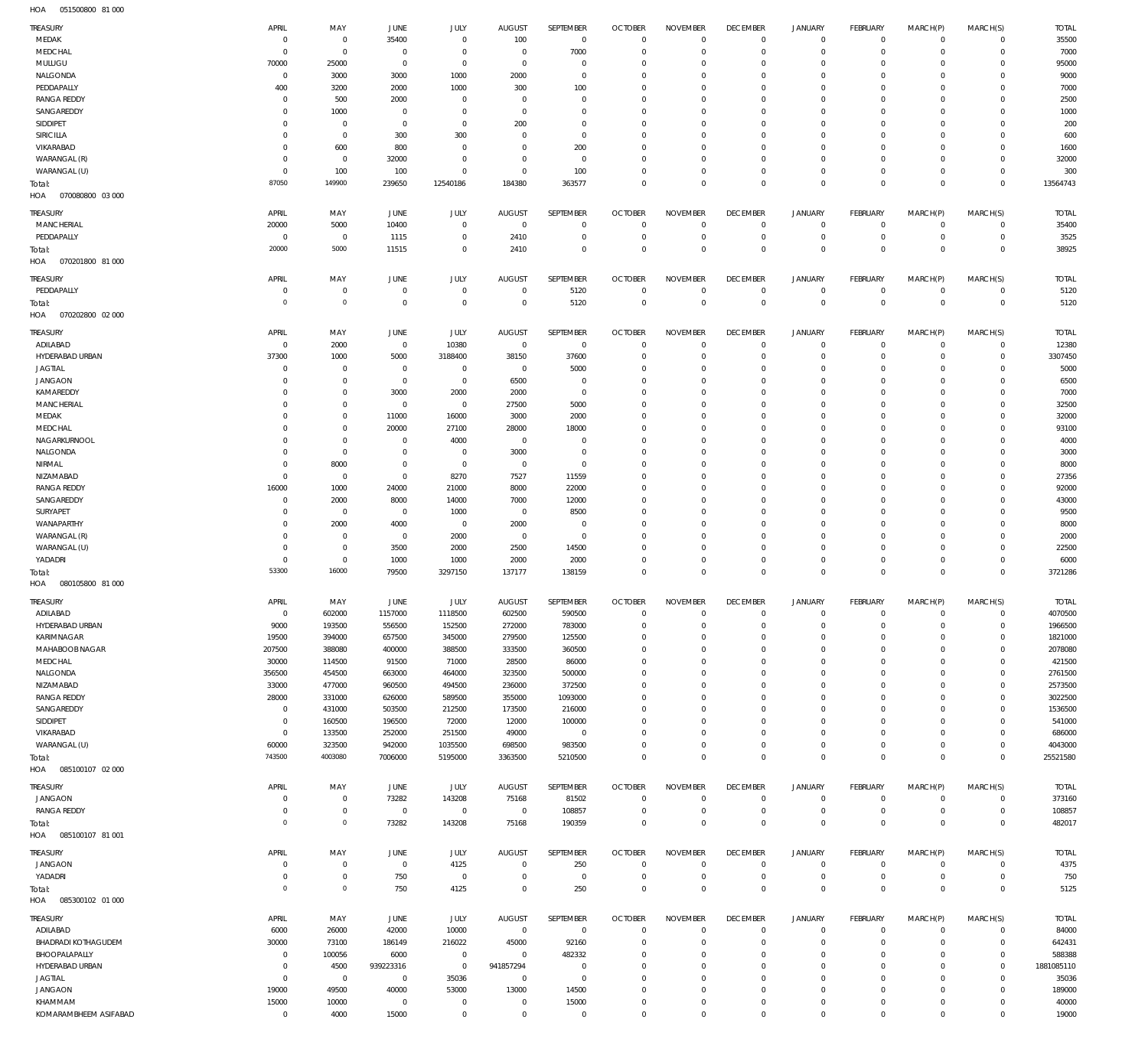| TREASURY                             | APRIL                  | MAY                     | JUNE                       | JULY                      | <b>AUGUST</b>          | SEPTEMBER              | <b>OCTOBER</b>               | <b>NOVEMBER</b>             | <b>DECEMBER</b>                  | <b>JANUARY</b>                     | <b>FEBRUARY</b>               | MARCH(P)                | MARCH(S)                     | <b>TOTAL</b>          |
|--------------------------------------|------------------------|-------------------------|----------------------------|---------------------------|------------------------|------------------------|------------------------------|-----------------------------|----------------------------------|------------------------------------|-------------------------------|-------------------------|------------------------------|-----------------------|
| MAHABOOB NAGAR                       | 100000                 | $\mathbf 0$             | 10000                      | $\mathbf{0}$              | 5000                   | 15000                  | $\mathbf{0}$                 | $\circ$                     | $\overline{0}$                   | $\overline{0}$                     | $\mathbf 0$                   | $\mathbf 0$             | $\mathbf{0}$                 | 130000                |
| MAHABUBABAD                          | 105000                 | 44000                   | 35000                      | 48000                     | 30000                  | 36800                  | $\mathbf{0}$                 | $\Omega$                    | $\overline{0}$                   | $\mathbf 0$                        | $\mathbf 0$                   | $\Omega$                | $\mathbf 0$                  | 298800                |
| MANCHERIAL                           | 299347                 | 119804                  | 249098                     | 236526                    | 82185                  | 133269                 | $\mathbf{0}$                 | $\Omega$                    | $\overline{0}$                   | $\mathbf 0$                        | $\mathbf 0$                   | $\Omega$                | $\mathbf{0}$                 | 1120229               |
| MULUGU                               | $\circ$                | $\overline{0}$          | $\mathbf 0$                | $\mathbf{0}$              | 40000                  | 11408602               | $\Omega$                     | $\Omega$                    | $\circ$                          | $\mathbf 0$                        | $\Omega$                      | $\Omega$<br>$\Omega$    | $\Omega$                     | 11448602              |
| NALGONDA<br>NIRMAL                   | 55000<br>5000          | 15000<br>13000          | 30000<br>$\mathbf 0$       | 60000<br>$\Omega$         | 60000<br>$^{\circ}$    | 95000<br>5000          | $\mathbf{0}$<br>$\Omega$     | $\Omega$<br>$\Omega$        | $\overline{0}$<br>$\circ$        | $\mathbf 0$<br>$\Omega$            | $\mathbf 0$<br>$\Omega$       | $\Omega$                | $\mathbf{0}$<br>$\Omega$     | 315000<br>23000       |
| NIZAMABAD                            | $\Omega$               | $\Omega$                | 11915                      | $\Omega$                  | $\mathbf{0}$           | $\Omega$               | $\mathbf{0}$                 | $\Omega$                    | $\circ$                          | $\Omega$                           | $\mathbf 0$                   | $\Omega$                | $\mathbf{0}$                 | 11915                 |
| <b>RANGA REDDY</b>                   | 1075137932             | 119958099               | 165977981                  | 140667432                 | 134455480              | 102425000              | $\Omega$                     | $\Omega$                    | $\circ$                          | $\mathbf 0$                        | $\mathbf 0$                   | $\Omega$                | $\circ$                      | 1738621924            |
| SANGAREDDY                           | $\Omega$               | $\mathbf 0$             | $\circ$                    | 5000                      | $\mathbf{0}$           | $^{\circ}$             | $\Omega$                     | $\Omega$                    | $\Omega$                         | 0                                  | $\mathbf 0$                   | $\Omega$                | $\mathbf{0}$                 | 5000                  |
| SIDDIPET                             | $\Omega$               | 16500                   | $\mathbf 0$                | $\Omega$                  | $\mathbf{0}$           | $^{\circ}$             | $\mathbf{0}$                 | $\Omega$                    | $\circ$                          | $\mathbf 0$                        | $\mathbf 0$                   | $\Omega$                | $\Omega$                     | 16500                 |
| SURYAPET                             | $\Omega$               | 3000                    | 100                        | 5000                      | $\mathbf{0}$           | 3719268                | $\Omega$                     | $\Omega$                    | $\Omega$                         | 0                                  | $\mathbf 0$                   | $\Omega$                | $\Omega$                     | 3727368               |
| VIKARABAD                            | $\Omega$               | 8800000                 | $\Omega$                   | $\Omega$                  | $\circ$                | $^{\circ}$             | $\Omega$                     | $\Omega$                    | $\circ$                          | $\Omega$                           | $\mathbf 0$                   | $\Omega$                | $\Omega$                     | 8800000               |
| WARANGAL (R)<br>WARANGAL (U)         | $\Omega$<br>$\Omega$   | $\mathbf 0$<br>$\Omega$ | $\mathbf 0$<br>83757       | $\Omega$<br>$\Omega$      | 7000<br>$\Omega$       | 13150                  | $\mathbf{0}$<br>$\Omega$     | $\Omega$<br>$\Omega$        | $\overline{0}$<br>$\overline{0}$ | $\mathbf 0$<br>$\mathbf 0$         | $\mathbf 0$<br>$\mathbf 0$    | $\Omega$<br>$\Omega$    | $\mathbf{0}$<br>$\mathbf{0}$ | 20150                 |
| lotal:                               | 1075772279             | 129236559               | 1105910316                 | 141336016                 | 1076594959             | 207188<br>118662269    | $\Omega$                     | $\Omega$                    | $\mathbb O$                      | $\mathbf 0$                        | $\mathbf 0$                   | $\Omega$                | $\mathbf{0}$                 | 290945<br>3647512398  |
| HOA<br>085300102 02 000              |                        |                         |                            |                           |                        |                        |                              |                             |                                  |                                    |                               |                         |                              |                       |
| <b>TREASURY</b>                      | APRIL                  | MAY                     | JUNE                       | JULY                      | <b>AUGUST</b>          | SEPTEMBER              | <b>OCTOBER</b>               | <b>NOVEMBER</b>             | <b>DECEMBER</b>                  | JANUARY                            | <b>FEBRUARY</b>               | MARCH(P)                | MARCH(S)                     | <b>TOTAL</b>          |
| ADILABAD                             | 13069431               | 889380                  | 1904888                    | 4121616                   | 4737521                | 3369015                | $\mathbf{0}$                 | $\mathbf 0$                 | $\overline{0}$                   | $\mathsf 0$                        | $\overline{0}$                | $\mathbf 0$             | $\overline{0}$               | 28091851              |
| BHADRADI KOTHAGUDEM                  | 384979                 | 12094099                | 43032353                   | 3074801                   | 28415726               | 13855386               | $\mathbf{0}$                 | $\mathbf 0$                 | $\overline{0}$                   | $\mathbf 0$                        | $\mathbf 0$                   | $\mathbf 0$             | $\mathbf 0$                  | 100857344             |
| BHOOPALAPALLY                        | 170043                 | 34335955                | 14574581                   | 4727864                   | 7422634                | 8944226                | $\mathbf{0}$                 | $\Omega$                    | $\overline{0}$                   | $\mathbf 0$                        | $\mathbf 0$                   | $\Omega$                | $\mathbf{0}$                 | 70175303              |
| HYDERABAD URBAN                      | $\overline{0}$         | 18831                   | $\overline{0}$             | $^{\circ}$                | $\mathbf 0$            | $^{\circ}$             | $\mathbf{0}$                 | $\Omega$                    | $\Omega$                         | $\mathbf 0$                        | $\mathbf 0$                   | $\Omega$                | $\circ$                      | 18831                 |
| <b>JAGTIAL</b>                       | 346522                 | 640074                  | 2442677                    | 1755141                   | 32609                  | 12565722               | $\mathbf{0}$                 | $\Omega$                    | $\overline{0}$                   | $\mathbf 0$                        | $\mathbf 0$                   | $\Omega$                | $\mathbf{0}$                 | 17782745              |
| <b>JANGAON</b>                       | $\mathbf 0$            | 16774342                | 629331                     | 1483747                   | 1875585                | 1509493                | $\mathbf{0}$                 | $\Omega$                    | $\overline{0}$                   | $\mathbf 0$                        | $\mathbf 0$                   | $\Omega$                | $\mathbf{0}$                 | 22272498              |
| JOGULAMBA GADWAL                     | $\Omega$               | 7956330                 | 699715                     | 166530                    | 593857                 | 649515                 | $\mathbf{0}$                 | $\Omega$                    | $\overline{0}$                   | 0                                  | $\mathbf 0$                   | $\Omega$                | $\mathbf{0}$                 | 10065947              |
| KAMAREDDY                            | 8168542                | 22779396                | 6476202                    | 10108447                  | 5613965                | 4755195                | $\mathbf{0}$                 | $\Omega$                    | $\Omega$                         | $\mathbf 0$                        | $\mathbf 0$                   | $\Omega$                | $\mathbf{0}$                 | 57901747              |
| KARIMNAGAR<br>KHAMMAM                | 22440647<br>1713736    | 7965704<br>10550341     | 21188466<br>8547256        | 29846287<br>18334866      | 15044251<br>19217110   | 17565982<br>26880973   | $\mathbf{0}$<br>$\mathbf{0}$ | $\Omega$<br>$\Omega$        | $\overline{0}$<br>$\Omega$       | $\mathbf 0$<br>$\mathbf 0$         | $\mathbf 0$<br>$\mathbf 0$    | $\Omega$<br>$\Omega$    | $\circ$<br>$\Omega$          | 114051337<br>85244282 |
| KOMARAMBHEEM ASIFABAD                | 36988                  | 14006429                | 2945718                    | 4138900                   | 4891301                | 7353401                | $\mathbf{0}$                 | $\Omega$                    | $\overline{0}$                   | $\mathbf 0$                        | $\mathbf 0$                   | $\Omega$                | $\mathbf{0}$                 | 33372737              |
| MAHABOOB NAGAR                       | 6390926                | 17164780                | 6776700                    | 16040796                  | 4343048                | 10948426               | $\mathbf{0}$                 | $\Omega$                    | $\Omega$                         | 0                                  | $\mathbf 0$                   | $\Omega$                | $\Omega$                     | 61664676              |
| MAHABUBABAD                          | 3607645                | 9567820                 | 2164759                    | 2904890                   | 247292                 | 7712477                | $\mathbf{0}$                 | $\Omega$                    | $\overline{0}$                   | $\mathbf 0$                        | $\mathbf 0$                   | $\Omega$                | $\mathbf{0}$                 | 26204883              |
| MANCHERIAL                           | 624299                 | 21341781                | 2468790                    | 2876427                   | 2773502                | 4981800                | $\mathbf{0}$                 | $\Omega$                    | $\overline{0}$                   | $\mathbf 0$                        | $\mathbf 0$                   | $\Omega$                | $\mathbf{0}$                 | 35066599              |
| MEDAK                                | 5659357                | 13313265                | 11940480                   | 758670                    | 1021951                | 5964887                | $\mathbf{0}$                 | $\Omega$                    | $\overline{0}$                   | $\mathbf 0$                        | $\mathbf 0$                   | $\Omega$                | $\mathbf{0}$                 | 38658610              |
| MEDCHAL                              | 4451033                | 25648503                | 4575548                    | 3259583                   | 18838814               | 7323932                | $\mathbf{0}$                 | $\Omega$                    | $\Omega$                         | $\mathbf 0$                        | $\mathbf 0$                   | $\Omega$                | $\Omega$                     | 64097413              |
| MULUGU                               | $\mathbf 0$            | 792684                  | 40204                      | 297037                    | 22543                  | $^{\circ}$             | $\mathbf{0}$                 | $\Omega$                    | $\overline{0}$                   | $\mathbf 0$                        | $\mathbf 0$                   | $\Omega$                | $\mathbf{0}$                 | 1152468               |
| NAGARKURNOOL                         | 245164                 | 17550425                | 376211                     | 6241614                   | 570178                 | 4946122                | $\mathbf{0}$<br>$\mathbf{0}$ | $\Omega$<br>$\Omega$        | $\Omega$<br>$\overline{0}$       | $\mathbf 0$<br>$\mathbf 0$         | $\mathbf 0$<br>$\mathbf 0$    | $\Omega$<br>$\Omega$    | $\Omega$<br>$\circ$          | 29929714              |
| NALGONDA<br>NARAYANPET               | 2420822<br>$\mathbf 0$ | 31287103<br>33917       | 1068220<br>96000           | 20475947<br>36000         | 2502467<br>$\mathbf 0$ | 13909159<br>$^{\circ}$ | $\mathbf{0}$                 | $\Omega$                    | $\Omega$                         | 0                                  | $\mathbf 0$                   | $\Omega$                | $\Omega$                     | 71663718<br>165917    |
| NIRMAL                               | 14504450               | 3822661                 | 1991441                    | 3395054                   | 4884389                | 4369334                | $\mathbf{0}$                 | $\Omega$                    | $\overline{0}$                   | $\mathbf 0$                        | $\mathbf 0$                   | $\Omega$                | $\mathbf{0}$                 | 32967329              |
| NIZAMABAD                            | 3562277                | 9618236                 | 3495494                    | 3489241                   | 5351962                | 37869307               | $\mathbf{0}$                 | $\Omega$                    | $\mathbf 0$                      | $\mathbf 0$                        | $\mathbf 0$                   | $\Omega$                | $\Omega$                     | 63386517              |
| PEDDAPALLY                           | 29938331               | 2717552                 | 13223835                   | 7898759                   | 7529315                | 5340044                | $\mathbf{0}$                 | $\Omega$                    | $\overline{0}$                   | $\mathbf 0$                        | $\mathbf 0$                   | $\Omega$                | $\circ$                      | 66647836              |
| <b>RANGA REDDY</b>                   | 126477821              | 219282545               | 279067021                  | 374415706                 | 283216774              | 297838844              | $\mathbf{0}$                 | $\Omega$                    | $\Omega$                         | $\mathbf 0$                        | $\mathbf 0$                   | $\Omega$                | $\circ$                      | 1580298711            |
| SANGAREDDY                           | 9529235                | 5191667                 | 8247576                    | 13034053                  | 7562026                | 4501047                | $\mathbf{0}$                 | $\Omega$                    | $\overline{0}$                   | $\mathbf 0$                        | $\mathbf 0$                   | $\Omega$                | $\circ$                      | 48065604              |
| SIDDIPET                             | 40082727               | 12874826                | 10380721                   | 23140385                  | 6947255                | 12460676               | $\mathbf{0}$                 | $\Omega$                    | $\Omega$                         | $\mathbf 0$                        | $\mathbf 0$                   | $\Omega$                | $\Omega$                     | 105886590             |
| SIRICILLA                            | 9613220                | 2819767                 | 435807                     | 1889008                   | $\mathbf 0$            | 7619982                | $\mathbf{0}$                 | $\Omega$                    | $\overline{0}$                   | $\mathbf 0$                        | $\mathbf 0$                   | $\Omega$                | $\mathbf{0}$                 | 22377784              |
| SURYAPET<br>VIKARABAD                | 359655<br>$\Omega$     | 9300095<br>17809908     | 1026023<br>1402008         | 6915810<br>2949871        | 3538232<br>2530791     | 8777834<br>3794463     | $\mathbf{0}$<br>$\mathbf{0}$ | $\Omega$<br>$\Omega$        | $\Omega$<br>$\overline{0}$       | $\mathbf 0$<br>$\mathbf 0$         | $\mathbf 0$<br>$\mathbf 0$    | $\Omega$<br>$\Omega$    | $\Omega$<br>$\mathbf{0}$     | 29917649<br>28487041  |
| WANAPARTHY                           |                        |                         |                            |                           |                        | $^{\circ}$             |                              | $\mathbf 0$                 | $\Omega$                         | $\Omega$                           |                               |                         |                              | 5108078               |
|                                      |                        |                         |                            |                           |                        |                        |                              |                             |                                  |                                    |                               |                         |                              |                       |
|                                      | 3477298                | 165233<br>1015730       | 598740                     | 11715                     | 855092                 | 9388793                | $\mathbf{0}$<br>$\Omega$     | $\Omega$                    | $\Omega$                         | $\Omega$                           | $\mathbf 0$<br>$\Omega$       | $\Omega$<br>$\Omega$    | $\Omega$<br>$\Omega$         |                       |
| WARANGAL (R)<br>WARANGAL (U)         | 90000<br>3072495       | 8670370                 | 1633158<br>13150223        | 4970241<br>8682942        | 26140874<br>9190749    | 16085759               | $\mathbf{0}$                 | $\mathbf 0$                 | $\mathbf 0$                      | $\mathbf 0$                        | $\mathbf 0$                   | $\mathbf 0$             | $\mathbf{0}$                 | 43238796<br>58852538  |
| YADADRI                              | 568590                 | 3711640                 | 2232296                    | 7630636                   | 3681208                | 790621                 | $\circ$                      | $\mathbf 0$                 | $\overline{0}$                   | $\mathsf{O}\xspace$                | $\overline{0}$                | $\mathbf 0$             | $\mathbf{0}$                 | 18614991              |
| lotal:                               | 311006233              | 561711389               | 468832442                  | 589072584                 | 479593021              | 562072415              | $\mathbf{0}$                 | $\mathbf 0$                 | $\overline{0}$                   | $\mathbf 0$                        | $\mathbf 0$                   | $\mathbf 0$             | $\mathbf{0}$                 | 2972288084            |
| HOA<br>085300102 03 000              |                        |                         |                            |                           |                        |                        |                              |                             |                                  |                                    |                               |                         |                              |                       |
| <b>TREASURY</b>                      | APRIL                  | MAY                     | JUNE                       | JULY                      | <b>AUGUST</b>          | SEPTEMBER              | <b>OCTOBER</b>               | <b>NOVEMBER</b>             | <b>DECEMBER</b>                  | JANUARY                            | <b>FEBRUARY</b>               | MARCH(P)                | MARCH(S)                     | <b>TOTAL</b>          |
| ADILABAD                             | $\Omega$               | $\Omega$                | $\mathbf 0$                | $\mathbf{0}$              | 253782                 | $\mathbb O$            | $\mathbf{0}$                 | $\Omega$                    | $\overline{0}$                   | $\mathsf 0$                        | $\overline{0}$                | $\mathbf 0$             | $\circ$                      | 253782                |
| KARIMNAGAR                           | $\Omega$               | $\Omega$                | $\mathbf 0$                | $^{\circ}$                | 68172                  | $\mathbf{0}$           | $\mathbf{0}$                 | $\Omega$                    | $\overline{0}$                   | $\mathbf 0$                        | $\mathbf 0$                   | $\Omega$                | $\mathbf{0}$                 | 68172                 |
| MAHABOOB NAGAR                       | 133089                 | $\Omega$                | $\mathbf 0$                | 316044                    | 176993                 | 143520                 | $\mathbf{0}$                 | $\Omega$                    | $\overline{0}$                   | 0                                  | $\mathbf 0$                   | $\Omega$                | $\mathbf{0}$                 | 769646                |
| MAHABUBABAD                          | $\Omega$               | $\Omega$                | 20000                      | $\mathbf 0$               | $\mathbf 0$            | $^{\circ}$             | $\mathbf{0}$                 | $\Omega$                    | $\overline{0}$                   | $\mathbf 0$                        | $\mathbf 0$                   | $\Omega$                | $\mathbf{0}$                 | 20000                 |
| MEDAK                                | $\Omega$<br>$\Omega$   | $\Omega$<br>$\Omega$    | $\mathbf 0$<br>$\mathbf 0$ | $^{\circ}$<br>$\mathbf 0$ | 302250                 | $^{\circ}$             | $\mathbf{0}$<br>$\mathbf{0}$ | $\Omega$<br>$\Omega$        | $\overline{0}$<br>$\overline{0}$ | 0<br>$\mathbf 0$                   | $\mathbf 0$<br>$\mathbf 0$    | $\Omega$<br>$\Omega$    | $\mathbf 0$<br>$\mathbf{0}$  | 302250                |
| MEDCHAL<br>NAGARKURNOOL              | $\Omega$               | $\Omega$                | $\mathbf 0$                | $\Omega$                  | 243596<br>4050         | 1637547<br>16200       | $^{\circ}$                   | $\Omega$                    | $\mathbf 0$                      | 0                                  | $\mathbf 0$                   | $\Omega$                | $\mathbf 0$                  | 1881143<br>20250      |
| NALGONDA                             | $\Omega$               | $\Omega$                | $\Omega$                   | $\mathbf 0$               | 132565                 | $^{\circ}$             | $\mathbf{0}$                 | $\Omega$                    | $\overline{0}$                   | $\mathbf 0$                        | $\mathbf 0$                   | $\Omega$                | $\mathbf{0}$                 | 132565                |
| PEDDAPALLY                           | $\Omega$               | $\mathbf 0$             | $\mathbf 0$                | $\mathbf 0$               | $\mathbf 0$            | 78300                  | $\mathbf{0}$                 | $\Omega$                    | $\overline{0}$                   | 0                                  | $\mathbf 0$                   | $\Omega$                | $\mathbf 0$                  | 78300                 |
| <b>RANGA REDDY</b>                   | $\Omega$               | 1051795                 | 2648517                    | 261341                    | 7800402                | 2757721                | $\mathbf{0}$                 | $\Omega$                    | $\overline{0}$                   | 0                                  | $\mathbf 0$                   | $\Omega$                | $\mathbf 0$                  | 14519776              |
| SANGAREDDY                           | 830511                 | $\mathbf 0$             | 109477                     | $\Omega$                  | 2571806                | 99165                  | $\mathbf{0}$                 | $\Omega$                    | $\overline{0}$                   | 0                                  | $\mathbf 0$                   | $\Omega$                | $\mathbf 0$                  | 3610959               |
| SIRICILLA                            | $\Omega$               | $\Omega$                | 39558                      | $\Omega$                  | $\mathbf 0$            | $^{\circ}$             | $\mathbf{0}$                 | $\Omega$                    | $\overline{0}$                   | 0                                  | $\mathbf 0$                   | $\Omega$                | $\mathbf 0$                  | 39558                 |
| SURYAPET                             | $\Omega$               | 176438                  | $\mathbf 0$                | $\Omega$                  | $\mathbf{0}$           | $^{\circ}$             | $^{\circ}$                   | $\Omega$                    | $\overline{0}$                   | 0                                  | $^{\circ}$                    | $\Omega$                | $\mathbf 0$                  | 176438                |
| WARANGAL (R)                         | $\Omega$               | $\mathbf 0$             | $\mathbf 0$                | $\Omega$                  | 44383                  | $\Omega$               | $\mathbf{0}$                 | $\Omega$                    | $\overline{0}$                   | $\mathbf 0$                        | $\mathbf 0$                   | $\Omega$                | $\mathbf{0}$                 | 44383                 |
| WARANGAL (U)                         | $\Omega$<br>963600     | $\mathbf 0$<br>1228233  | $\mathbf 0$                | $^{\circ}$                | 100                    | $^{\circ}$             | $\mathbf{0}$<br>$\Omega$     | $\Omega$<br>$\Omega$        | $\overline{0}$<br>$\circ$        | $\mathsf{O}\xspace$<br>$\mathbf 0$ | $\mathbf 0$<br>$\overline{0}$ | $\mathbf 0$<br>$\Omega$ | $\mathbf{0}$<br>$\Omega$     | 100                   |
| lotal:<br>HOA<br>085300102 81 000    |                        |                         | 2817552                    | 577385                    | 11598099               | 4732453                |                              |                             |                                  |                                    |                               |                         |                              | 21917322              |
|                                      |                        |                         |                            |                           |                        |                        |                              |                             |                                  |                                    |                               |                         |                              |                       |
| <b>TREASURY</b>                      | APRIL                  | MAY                     | JUNE                       | JULY                      | <b>AUGUST</b>          | SEPTEMBER              | <b>OCTOBER</b>               | <b>NOVEMBER</b>             | <b>DECEMBER</b>                  | JANUARY                            | <b>FEBRUARY</b>               | MARCH(P)                | MARCH(S)                     | <b>TOTAL</b>          |
| ADILABAD                             | $\overline{0}$         | 57000                   | 102000                     | 31250                     | 5000                   | 290000                 | $\circ$<br>$\mathbf{0}$      | $\mathbf{0}$<br>$\mathbf 0$ | $\overline{0}$<br>$\overline{0}$ | $\mathsf 0$                        | $\overline{0}$<br>$\mathbf 0$ | $\mathbf 0$<br>0        | $\overline{0}$               | 485250                |
| BHADRADI KOTHAGUDEM<br>BHOOPALAPALLY | 57000<br>37560         | 339400<br>60000         | 88290<br>694840            | 156250<br>272500          | 95400<br>89350         | 935590<br>35700        | $\mathbf{0}$                 | $\mathbf 0$                 | $\overline{0}$                   | $\mathsf{O}\xspace$<br>$\mathbf 0$ | $\mathbf 0$                   | 0                       | $\circ$<br>$\mathbf{0}$      | 1671930<br>1189950    |
| HYDERABAD URBAN                      | $\mathbf 0$            | 3000                    | 3700                       | 2500                      | 500                    | 5000                   | $\mathbf{0}$                 | $\mathbf 0$                 | $\overline{0}$                   | 0                                  | $\mathbf 0$                   | $\Omega$                | $\mathbf 0$                  | 14700                 |
| <b>JAGTIAL</b>                       | 179000                 | 311300                  | 311600                     | 364100                    | 15000                  | 1292750                | $\mathbf{0}$                 | $\mathbf 0$                 | $\overline{0}$                   | $\mathbf 0$                        | $\mathbf 0$                   | $\Omega$                | $\mathbf 0$                  | 2473750               |
| <b>JANGAON</b>                       | 14000                  | 340440                  | 184300                     | 3495428                   | 1692714                | 103000                 | $\mathbf{0}$                 | $\mathbf 0$                 | $\overline{0}$                   | 0                                  | $\mathbf 0$                   | $\Omega$                | $\mathbf{0}$                 | 5829882               |
| JOGULAMBA GADWAL                     | 18000                  | 439000                  | 511250                     | $^{\circ}$                | $\mathbf 0$            | $\mathbf 0$            | $\mathbf{0}$                 | $\Omega$                    | $\overline{0}$                   | 0                                  | $\mathbf 0$                   | $\Omega$                | $\mathbf{0}$                 | 968250                |
| KAMAREDDY                            | $\mathbf 0$            | 4300                    | 290880                     | $^{\circ}$                | $\mathbf 0$            | 867179                 | $\mathbf{0}$                 | $\mathbf 0$                 | $\overline{0}$                   | $\mathsf{O}\xspace$                | $\mathbf 0$                   | 0                       | $\mathbf{0}$                 | 1162359               |
| KARIMNAGAR<br>KHAMMAM                | 54450<br>105000        | 1499868<br>452970       | 1838632<br>337407          | 5061699<br>1009844        | 2133556<br>99000       | 2047224<br>1081060     | $\circ$<br>$\mathbf{0}$      | $\mathbf 0$<br>$\mathbf 0$  | $\mathsf 0$<br>$\mathbb O$       | $\mathsf{O}\xspace$<br>$\mathbf 0$ | $\mathbf 0$<br>$\mathbf 0$    | 0<br>$\mathbf 0$        | $\mathbf{0}$<br>$\mathbf 0$  | 12635429<br>3085281   |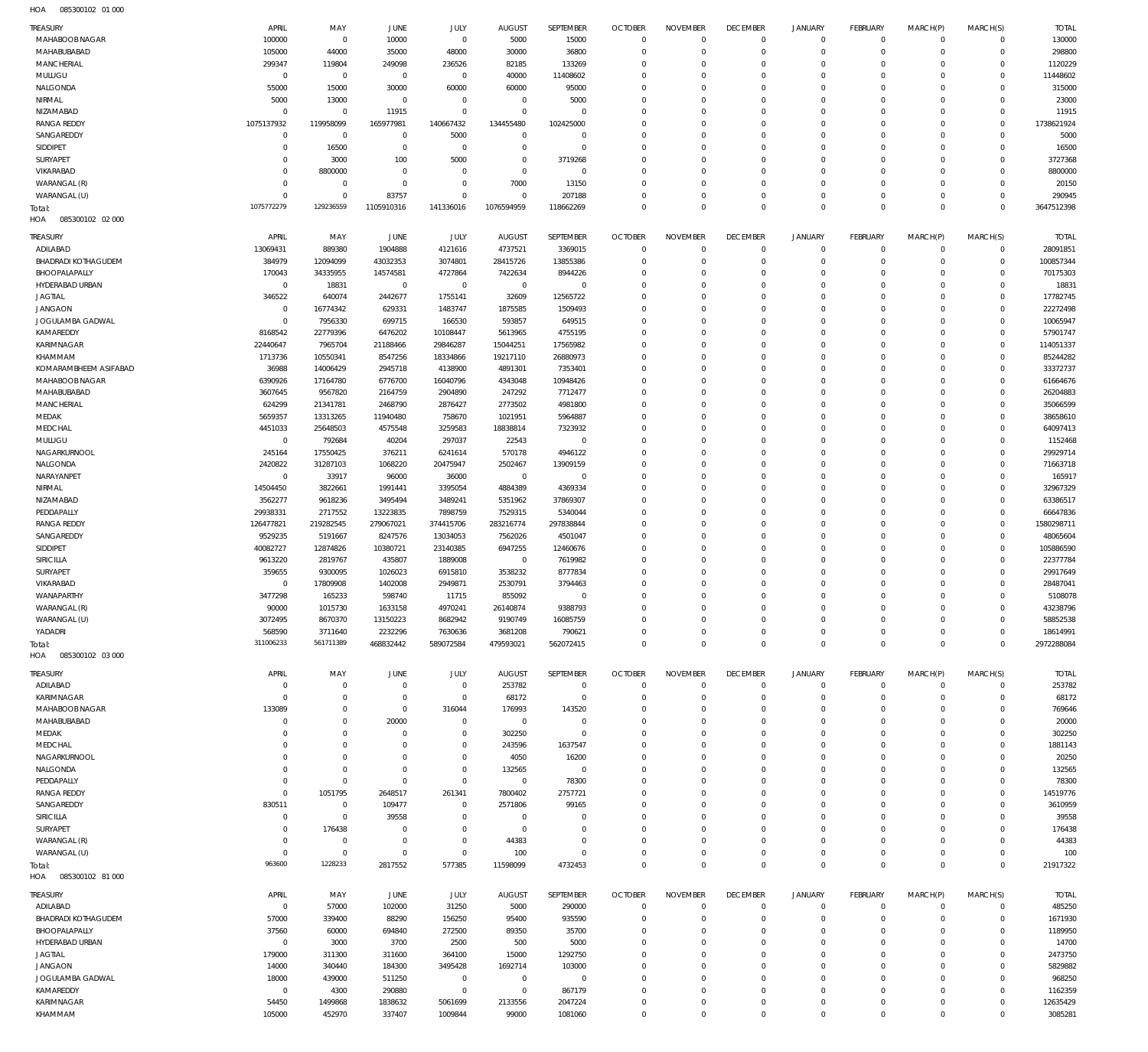085300102 81 000 HOA

| TREASURY<br>KOMARAMBHEEM ASIFABAD  | APRIL<br>33650                   | MAY<br>178106                  | JUNE<br>161800                   | JULY<br>35000                 | <b>AUGUST</b><br>8000           | SEPTEMBER<br>317360        | <b>OCTOBER</b><br>$\mathbf{0}$ | <b>NOVEMBER</b><br>$\Omega$     | <b>DECEMBER</b><br>$\mathbf 0$ | JANUARY<br>$\mathbf 0$     | <b>FEBRUARY</b><br>$\mathbf 0$ | MARCH(P)<br>$^{\circ}$  | MARCH(S)<br>$\mathbf 0$    | <b>TOTAL</b><br>733916   |
|------------------------------------|----------------------------------|--------------------------------|----------------------------------|-------------------------------|---------------------------------|----------------------------|--------------------------------|---------------------------------|--------------------------------|----------------------------|--------------------------------|-------------------------|----------------------------|--------------------------|
| MAHABOOB NAGAR                     | 45000                            | 85000                          | 132720                           | 36200                         | 42588                           | 243406                     | $\mathbf{0}$                   | $\Omega$                        | $\Omega$                       | $\Omega$                   | $\mathbf 0$                    | $\Omega$                | $\mathbf 0$                | 584914                   |
| MAHABUBABAD<br>MANCHERIAL          | 50500<br>114750                  | 545211<br>368418               | 541610<br>731854                 | 300500<br>359820              | 184399<br>166870                | 384843<br>498130           | $\mathbf{0}$<br>$\mathbf{0}$   | $\Omega$<br>$\Omega$            | $\mathbf 0$<br>$\Omega$        | $\Omega$<br>$\Omega$       | $\mathbf 0$<br>$\Omega$        | $\Omega$<br>$\Omega$    | $\mathbf 0$<br>$\mathbf 0$ | 2007063<br>2239842       |
| MEDAK                              | 90000                            | 110000                         | 7500                             | 5000                          | $\mathsf 0$                     | 10000                      | $\mathbf{0}$                   | $\Omega$                        | $\Omega$                       | $\Omega$                   | $\mathbf 0$                    | $\Omega$                | $\mathbf 0$                | 222500                   |
| MEDCHAL                            | $\overline{0}$                   | 251000                         | 328194                           | 1970                          | 325100                          | 2058175                    | $\mathbf{0}$                   | $\Omega$                        | $\Omega$                       | $\Omega$                   | $\Omega$                       | $\Omega$                | $\Omega$                   | 2964439                  |
| MULUGU                             | $\overline{0}$                   | $\overline{0}$                 | 13000                            | $\mathsf 0$                   | 25000                           | 13271688                   | $\mathbf{0}$                   | $\Omega$                        | $\Omega$                       | $\Omega$                   | $\mathbf 0$                    | $\Omega$                | $\mathbf 0$                | 13309688                 |
| NAGARKURNOOL                       | 117500                           | 55000                          | 98960                            | 181407                        | 798258                          | 111400                     | $\mathbf{0}$                   | $\Omega$                        | $\Omega$                       | $\Omega$                   | $\Omega$                       | $\Omega$                | $\circ$                    | 1362525                  |
| NALGONDA                           | 87000                            | 327000                         | 79700                            | 967550                        | 168600                          | 135000                     | $\mathbf{0}$                   | $\Omega$                        | $\Omega$                       | $\Omega$                   | $\mathbf 0$                    | $\Omega$                | $\mathbf 0$                | 1764850                  |
| NARAYANPET<br>NIRMAL               | 25000<br>13567                   | 90100<br>52000                 | 216000<br>102400                 | 345000<br>94980               | 80000<br>26868                  | 10000<br>180560            | $\mathbf{0}$<br>$\mathbf{0}$   | $\Omega$<br>$\Omega$            | $\Omega$<br>$\Omega$           | $\Omega$<br>$\Omega$       | $\Omega$<br>$\Omega$           | $\Omega$<br>$\Omega$    | $\Omega$<br>$\mathbf 0$    | 766100<br>470375         |
| NIZAMABAD                          | 50000                            | 218540                         | 272494                           | 264200                        | 78810                           | 386913                     | $\mathbf{0}$                   | $\Omega$                        | $\Omega$                       | $\Omega$                   | $\Omega$                       | $\Omega$                | $\Omega$                   | 1270957                  |
| PEDDAPALLY                         | 35000                            | 381370                         | 864324                           | 552345                        | 226555                          | 592851                     | $\mathbf{0}$                   | $\Omega$                        | $\Omega$                       | $\Omega$                   | $\Omega$                       | $\Omega$                | $\mathbf 0$                | 2652445                  |
| <b>RANGA REDDY</b>                 | 1598422                          | 1325641                        | 2588524                          | 3983679                       | 4713843                         | 3861019                    | $\mathbf{0}$                   | $\Omega$                        | $\Omega$                       | $\Omega$                   | $\Omega$                       | $\Omega$                | $\mathbf 0$                | 18071128                 |
| SANGAREDDY                         | 15000                            | 1033825                        | 131970                           | 96200                         | 25000                           | 2032154                    | $\mathbf{0}$                   | $\Omega$                        | $\Omega$                       | $\Omega$                   | $\Omega$                       | $\Omega$                | $\mathbf 0$                | 3334149                  |
| SIDDIPET                           | 20000                            | 506041                         | 163048                           | 148560                        | 112130                          | 275484                     | $\mathbf{0}$                   | $\Omega$                        | $\Omega$<br>$\Omega$           | $\Omega$<br>$\Omega$       | $\Omega$<br>$\Omega$           | $\Omega$                | $\mathbf 0$                | 1225263                  |
| SIRICILLA<br>SURYAPET              | 300050<br>10000                  | 629000<br>396725               | 784231<br>150780                 | 561541<br>156110              | 631800<br>62360                 | 750320<br>319493           | $\mathbf{0}$<br>$\mathbf{0}$   | $\Omega$<br>$\Omega$            | $\Omega$                       | $\Omega$                   | $\Omega$                       | $\Omega$<br>$\Omega$    | $\mathbf 0$<br>$\mathbf 0$ | 3656942<br>1095468       |
| VIKARABAD                          | 43900                            | 210800                         | 153798                           | 37000                         | 7000                            | 65990                      | $\mathbf{0}$                   | $\Omega$                        | $\Omega$                       | $\Omega$                   | $\Omega$                       | $\Omega$                | $\mathbf 0$                | 518488                   |
| WANAPARTHY                         | 290000                           | 230000                         | 61000                            | 191000                        | 60000                           | 60000                      | $\mathbf{0}$                   | $\Omega$                        | $\Omega$                       | $\Omega$                   | $\Omega$                       | $\Omega$                | $\Omega$                   | 892000                   |
| WARANGAL (R)                       | 137000                           | 137750                         | 57000                            | 542550                        | 91295                           | 477115                     | $\mathbf{0}$                   | $\Omega$                        | $\Omega$                       | $\Omega$                   | $\Omega$                       | $\Omega$                | $\mathbf 0$                | 1442710                  |
| WARANGAL (U)                       | 113900                           | 130000                         | 207760                           | 200582                        | 99767                           | 526400                     | $\mathbf{0}$                   | $\Omega$                        | $\Omega$                       | $\Omega$                   | $\Omega$                       | $\Omega$                | $\circ$                    | 1278409                  |
| YADADRI                            | 48000<br>3703249                 | 60000<br>10828805              | 495834                           | 590620                        | 466200                          | 343967                     | $\mathbf{0}$<br>$\Omega$       | $\Omega$<br>$\Omega$            | $\mathbf 0$<br>$\Omega$        | $\Omega$<br>$\Omega$       | $\mathbf 0$<br>$\Omega$        | $\Omega$<br>$\Omega$    | $\mathbf 0$                | 2004621                  |
| Total:<br>HOA<br>085300102 81 800  |                                  |                                | 12707400                         | 20045385                      | 12530963                        | 33569771                   |                                |                                 |                                |                            |                                |                         | $\mathbf 0$                | 93385573                 |
|                                    |                                  |                                |                                  |                               |                                 |                            |                                |                                 |                                |                            |                                |                         |                            |                          |
| TREASURY                           | APRIL                            | MAY                            | JUNE                             | JULY                          | AUGUST                          | SEPTEMBER                  | <b>OCTOBER</b>                 | <b>NOVEMBER</b>                 | <b>DECEMBER</b>                | JANUARY                    | <b>FEBRUARY</b>                | MARCH(P)                | MARCH(S)                   | <b>TOTAL</b>             |
| SANGAREDDY<br>Total:               | $\mathbf{0}$<br>$\mathbf 0$      | $\circ$<br>$\mathbf 0$         | 200000<br>200000                 | $\mathbf 0$<br>$\mathbf 0$    | $\overline{0}$<br>$\circ$       | $\mathbf 0$<br>$\mathbf 0$ | $\mathbf{0}$<br>$\Omega$       | $\mathbf{0}$<br>$\Omega$        | $\mathbf 0$<br>$\Omega$        | $\mathbf 0$<br>$\Omega$    | $\mathbf 0$<br>$\Omega$        | $\mathbf 0$<br>$\circ$  | $\mathbf 0$<br>$\mathbf 0$ | 200000<br>200000         |
| 085300800 03 000<br>HOA            |                                  |                                |                                  |                               |                                 |                            |                                |                                 |                                |                            |                                |                         |                            |                          |
| TREASURY                           | APRIL                            | MAY                            | JUNE                             | JULY                          | <b>AUGUST</b>                   | SEPTEMBER                  | <b>OCTOBER</b>                 | <b>NOVEMBER</b>                 | <b>DECEMBER</b>                | JANUARY                    | <b>FEBRUARY</b>                | MARCH(P)                | MARCH(S)                   | <b>TOTAL</b>             |
| ADILABAD<br>BHADRADI KOTHAGUDEM    | $\overline{0}$<br>36120          | $\overline{0}$<br>5749490      | $\overline{0}$<br>2647220        | $\mathsf 0$<br>1263670        | $\overline{0}$<br>83445         | 48000<br>542440            | $\mathbf{0}$<br>$\mathbf{0}$   | $^{\circ}$<br>$\Omega$          | $\mathbf 0$<br>$\mathbf 0$     | $\mathbf 0$<br>$\Omega$    | $\mathbf 0$<br>$\mathbf 0$     | $^{\circ}$<br>$\Omega$  | $\mathbf 0$<br>$\mathbf 0$ | 48000<br>10322385        |
| HYDERABAD URBAN                    | 322739600                        | 7766400                        | 1341051600                       | 632802000                     | 165665000                       | 227188500                  | $\mathbf{0}$                   | $\Omega$                        | $\Omega$                       | $\Omega$                   | $\mathbf 0$                    | $\Omega$                | $\mathbf 0$                | 2697213100               |
| KHAMMAM                            | $\circ$                          | 27000                          | 1331640                          | 1184090                       | 494689                          | 188721                     | $\mathbf{0}$                   | $\Omega$                        | $\Omega$                       | $\Omega$                   | $\mathbf 0$                    | $\Omega$                | $\mathbf 0$                | 3226140                  |
| MAHABUBABAD                        | $\overline{0}$                   | $\overline{0}$                 | $\overline{0}$                   | 23916                         | $\overline{0}$                  | $^{\circ}$                 | $\mathbf{0}$                   | $\Omega$                        | $\Omega$                       | $\Omega$                   | $\Omega$                       | $\Omega$                | $\circ$                    | 23916                    |
| NARAYANPET                         | $\mathbf{0}$                     | 7000                           | $\overline{0}$                   | $\mathbf 0$                   | $\overline{0}$                  | $^{\circ}$                 | $\mathbf{0}$                   | $\Omega$                        | $\mathbf 0$                    | $\Omega$                   | $\mathbf 0$                    | $\Omega$                | $\mathbf 0$                | 7000                     |
| WARANGAL (U)                       | $\mathbf{0}$                     | $\circ$                        | 1200000                          | $\overline{0}$                | $\overline{0}$                  | $\mathbf 0$                | $\mathbf{0}$                   | $^{\circ}$                      | $\mathbf 0$                    | $\Omega$                   | $\mathbf 0$                    | $\Omega$                | $\mathbf 0$                | 1200000                  |
| Total:                             | 322775720                        | 13549890                       | 1346230460                       | 635273676                     | 166243134                       | 227967661                  | $\circ$                        | $\Omega$                        | $\mathbf 0$                    | $\Omega$                   | $\mathbb O$                    | $\Omega$                | $\mathbb O$                | 2712040541               |
|                                    |                                  |                                |                                  |                               |                                 |                            |                                |                                 |                                |                            |                                |                         |                            |                          |
| HOA<br>085300800 04 000            |                                  |                                |                                  |                               |                                 |                            |                                |                                 |                                |                            |                                |                         |                            |                          |
| <b>TREASURY</b>                    | <b>APRIL</b>                     | MAY                            | <b>JUNE</b>                      | JULY                          | <b>AUGUST</b>                   | SEPTEMBER                  | <b>OCTOBER</b>                 | <b>NOVEMBER</b>                 | <b>DECEMBER</b>                | JANUARY                    | <b>FEBRUARY</b>                | MARCH(P)                | MARCH(S)                   | <b>TOTAL</b>             |
| HYDERABAD URBAN                    | $\mathbf{0}$                     | $\overline{0}$                 | 60776684                         | $\mathbf 0$                   | 58169329                        | $\mathbf 0$                | $^{\circ}$                     | $\Omega$                        | $\Omega$                       | $\Omega$                   | $\circ$                        | $\Omega$                | $\mathbf 0$                | 118946013                |
| <b>JANGAON</b>                     | $\mathbf 0$<br>$\Omega$          | $\overline{0}$<br>$\mathbf{0}$ | 4000<br>$\mathbf 0$              | 5200                          | 5200                            | 5200<br>$\circ$            | $\mathbf{0}$<br>$\mathbf{0}$   | $\Omega$<br>$\Omega$            | $\mathbf 0$<br>$\Omega$        | $\Omega$<br>$\Omega$       | $\mathbf 0$<br>$\Omega$        | $\Omega$<br>$\Omega$    | $\mathbf 0$<br>$\Omega$    | 19600                    |
| KAMAREDDY<br>KARIMNAGAR            | $\mathbf 0$                      | 34000                          | 213840                           | 100<br>285300                 | 3700<br>259660                  | 241860                     | $\mathbf{0}$                   | $\Omega$                        | $\Omega$                       | $\Omega$                   | $\mathbf 0$                    | $\Omega$                | $\mathbf 0$                | 3800<br>1034660          |
| KHAMMAM                            | $\mathbf 0$                      | 114928                         | 229742                           | 398146                        | 464628                          | 514739                     | $\Omega$                       | $\Omega$                        | $\Omega$                       | $\Omega$                   | $\Omega$                       | $\Omega$                | $\Omega$                   | 1722183                  |
| MAHABUBABAD                        | $\mathbf{0}$                     | 3060                           | 1870                             | 1190                          | 2550                            | 1870                       | $\circ$                        | $\circ$                         | $\circ$                        | $\circ$                    | $\Omega$                       | $\Omega$                | $\circ$                    | 10540                    |
| MEDCHAL                            | $\circ$                          | 3200                           | 7600                             | 10400                         | 14400                           | 9600                       | $\mathbf 0$                    | $\mathbf 0$                     | $\mathsf{O}\xspace$            | $\mathsf{O}\xspace$        | $\mathbf 0$                    | $\Omega$                | $\mathbf 0$                | 45200                    |
| <b>RANGA REDDY</b>                 | 276689                           | 2450820                        | 3194092                          | 3678079                       | 2876289                         | 2708722                    | $\mathbf{0}$                   | $\Omega$                        | $\Omega$                       | $\Omega$                   | $\Omega$                       | $\Omega$                | $\mathbf 0$                | 15184691                 |
| SANGAREDDY<br>VIKARABAD            | $\overline{0}$<br>$\overline{0}$ | $\overline{0}$<br>376035       | $\overline{0}$<br>$\overline{0}$ | $\mathbf 0$<br>$\overline{0}$ | $\mathsf 0$<br>$\overline{0}$   | 1200<br>$\circ$            | $\mathbf{0}$<br>$\mathbf{0}$   | $^{\circ}$<br>$\Omega$          | $\Omega$<br>$\Omega$           | $\Omega$<br>$\Omega$       | $\Omega$<br>$\Omega$           | $\Omega$<br>$\Omega$    | $\Omega$<br>$\Omega$       | 1200<br>376035           |
| WARANGAL (R)                       | $\overline{0}$                   | $\mathbf 0$                    | 800                              | 800                           | 800                             | 800                        | $\mathbf{0}$                   | $\Omega$                        | $\Omega$                       | $\Omega$                   | $\mathbf 0$                    | $\Omega$                | $\Omega$                   | 3200                     |
| WARANGAL (U)                       | $\overline{0}$                   | 1200                           | 105200                           | 192600                        | 171400                          | 129200                     | $\mathbf{0}$                   | $\Omega$                        | $\Omega$                       | $\Omega$                   | $\mathbf 0$                    | $\Omega$                | $\mathbf 0$                | 599600                   |
| Total:                             | 276689                           | 2983243                        | 64533828                         | 4571815                       | 61967956                        | 3613191                    | $\Omega$                       | $\Omega$                        | $\Omega$                       | $\Omega$                   | $\circ$                        | $\Omega$                | $\mathbf 0$                | 137946722                |
| HOA  085300800  81 000             |                                  |                                |                                  |                               |                                 |                            |                                |                                 |                                |                            |                                |                         |                            |                          |
| <b>TREASURY</b>                    | APRIL                            | MAY                            | JUNE                             | JULY                          | <b>AUGUST</b>                   | SEPTEMBER                  | <b>OCTOBER</b>                 | <b>NOVEMBER</b>                 | <b>DECEMBER</b>                | JANUARY                    | <b>FEBRUARY</b>                | MARCH(P)                | MARCH(S)                   | <b>TOTAL</b>             |
| MAHABUBABAD                        | $\mathbf{0}$                     | $\circ$                        | $\overline{0}$                   | $\mathbf 0$                   | $\overline{0}$                  | 24000                      | $\mathbf{0}$                   | $^{\circ}$                      | $\Omega$                       | $\mathbf 0$                | $\mathbf 0$                    | $\Omega$                | $\mathbf 0$                | 24000                    |
| MANCHERIAL                         | $^{\circ}$                       | $\mathbf 0$                    | 10000                            | $\mathbf 0$                   | $\overline{0}$                  | 0                          | $\mathbf{0}$                   | $\circ$                         | $\mathbf 0$                    | $\mathbf 0$                | $\mathbf 0$                    | $\Omega$                | $\mathbf 0$                | 10000                    |
| <b>RANGA REDDY</b>                 | $\mathbf{0}$                     | $\mathbf 0$                    | $\overline{0}$                   | $\mathbf 0$<br>$\mathbf 0$    | $\mathsf 0$                     | 50                         | $\mathbf{0}$<br>$\mathbf{0}$   | $\circ$<br>$^{\circ}$           | $\Omega$<br>$\mathbf 0$        | $\Omega$<br>$\Omega$       | $\mathbf 0$                    | $\Omega$<br>$\Omega$    | $\mathbf 0$                | 50                       |
| SIRICILLA<br>Total:                | $\circ$<br>$\mathbf 0$           | $\mathbf 0$<br>$\mathbf 0$     | $\overline{0}$<br>10000          | $\mathbf 0$                   | 50000<br>50000                  | 50<br>24100                | $\mathbf{0}$                   | $^{\circ}$                      | $\mathbf 0$                    | $\Omega$                   | $\mathbf 0$<br>$\Omega$        | $\Omega$                | $\mathbf 0$<br>$\mathbf 0$ | 50050<br>84100           |
| HOA<br>105300800 81 001            |                                  |                                |                                  |                               |                                 |                            |                                |                                 |                                |                            |                                |                         |                            |                          |
|                                    |                                  |                                |                                  |                               |                                 |                            |                                |                                 |                                |                            |                                |                         |                            |                          |
| <b>TREASURY</b><br>HYDERABAD URBAN | APRIL<br>$\overline{0}$          | MAY<br>44463220                | JUNE<br>$\overline{0}$           | JULY<br>$\mathsf 0$           | <b>AUGUST</b><br>$\overline{0}$ | SEPTEMBER<br>$\mathbf 0$   | <b>OCTOBER</b><br>$\mathbf 0$  | <b>NOVEMBER</b><br>$\mathbf{0}$ | <b>DECEMBER</b><br>$\mathbf 0$ | JANUARY<br>$\overline{0}$  | <b>FEBRUARY</b><br>$\mathbf 0$ | MARCH(P)<br>$\mathbf 0$ | MARCH(S)<br>$\mathbf 0$    | <b>TOTAL</b><br>44463220 |
| Total:                             | $\overline{0}$                   | 44463220                       | $\overline{0}$                   | $\overline{0}$                | $\mathbb O$                     | $\mathbb O$                | $\circ$                        | $\Omega$                        | $\Omega$                       | $\Omega$                   | $\mathbf 0$                    | $\circ$                 | $\mathbb O$                | 44463220                 |
| HOA  105400101  81 000             |                                  |                                |                                  |                               |                                 |                            |                                |                                 |                                |                            |                                |                         |                            |                          |
| TREASURY                           | APRIL                            | MAY                            | <b>JUNE</b>                      | JULY                          | AUGUST                          | SEPTEMBER                  | <b>OCTOBER</b>                 | <b>NOVEMBER</b>                 | <b>DECEMBER</b>                | JANUARY                    | <b>FEBRUARY</b>                | MARCH(P)                | MARCH(S)                   | <b>TOTAL</b>             |
| PEDDAPALLY                         | $\overline{0}$                   | $\circ$                        | $\overline{0}$                   | $\mathsf 0$                   | $\mathsf 0$                     | 13200                      | $\mathbf{0}$                   | $\mathbf{0}$                    | $\mathbf 0$                    | $\circ$                    | $\mathbf 0$                    | $\mathbf 0$             | $\mathbf 0$                | 13200                    |
| Total:                             | $\overline{0}$                   | $\overline{0}$                 | $\mathsf 0$                      | $\mathsf 0$                   | $\mathsf 0$                     | 13200                      | $\mathbf{0}$                   | $\mathbf{0}$                    | $\mathbf 0$                    | $\mathbf 0$                | $\mathbb O$                    | $\mathbf 0$             | $\mathbf 0$                | 13200                    |
| 145200800 01800<br>HOA             |                                  |                                |                                  |                               |                                 |                            |                                |                                 |                                |                            |                                |                         |                            |                          |
| TREASURY                           | APRIL                            | MAY                            | JUNE                             | JULY                          | AUGUST                          | SEPTEMBER                  | <b>OCTOBER</b>                 | <b>NOVEMBER</b>                 | <b>DECEMBER</b>                | JANUARY                    | <b>FEBRUARY</b>                | MARCH(P)                | MARCH(S)                   | <b>TOTAL</b>             |
| HYDERABAD URBAN                    | $\circ$                          | $\circ$                        | $\overline{0}$                   | $\mathsf 0$                   | $\mathsf 0$                     | 8224000                    | $\mathbf{0}$                   | $^{\circ}$                      | $\mathbf 0$                    | $\overline{0}$             | $\circ$                        | $\circ$                 | $\mathbf 0$                | 8224000                  |
| Total:                             | $\overline{0}$                   | $\overline{0}$                 | $\mathsf 0$                      | $\mathsf 0$                   | $\mathsf 0$                     | 8224000                    | $\mathbf 0$                    | $\mathbf{0}$                    | $\mathbf 0$                    | $\mathbf 0$                | $\mathbb O$                    | $\mathbf 0$             | $\mathbf 0$                | 8224000                  |
| HOA  145600800  02  000            |                                  |                                |                                  |                               |                                 |                            |                                |                                 |                                |                            |                                |                         |                            |                          |
| TREASURY                           | APRIL                            | MAY                            | JUNE                             | JULY                          | <b>AUGUST</b>                   | SEPTEMBER                  | <b>OCTOBER</b>                 | <b>NOVEMBER</b>                 | <b>DECEMBER</b>                | JANUARY                    | <b>FEBRUARY</b>                | MARCH(P)                | MARCH(S)                   | <b>TOTAL</b>             |
| SIDDIPET<br>Total:                 | $\overline{0}$<br>$\overline{0}$ | 250<br>250                     | $\overline{0}$<br>$\overline{0}$ | 1000<br>1000                  | 1000<br>1000                    | 1000<br>1000               | $\mathbf{0}$<br>$\mathbf 0$    | $^{\circ}$<br>$\mathbf 0$       | $\mathbf 0$<br>$\mathbf 0$     | $\mathbf 0$<br>$\mathbf 0$ | $\mathbf 0$<br>$\mathbb O$     | $\circ$<br>$\mathbf 0$  | $\mathbf 0$<br>$\mathbf 0$ | 3250<br>3250             |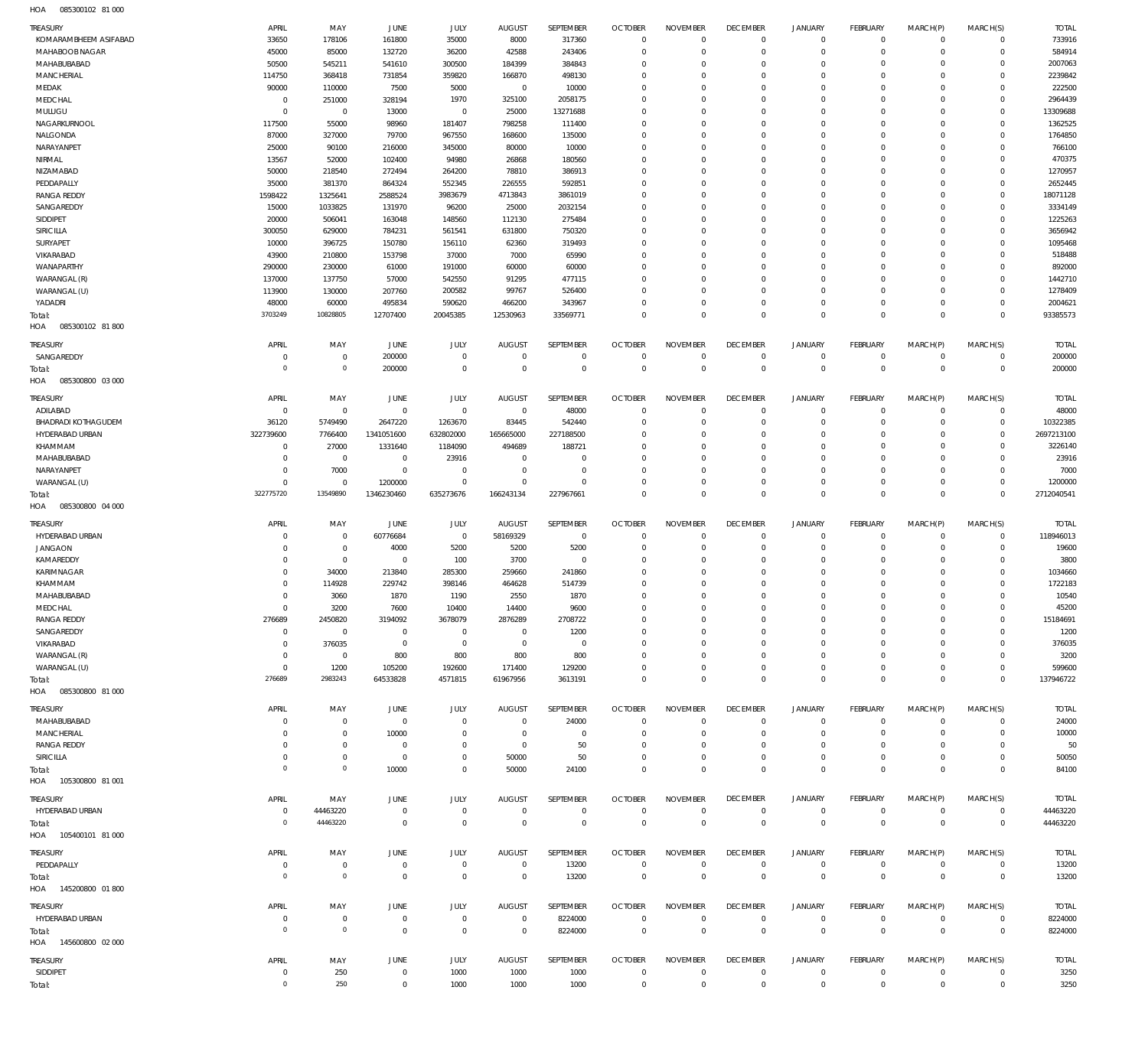145600800 06 000 HOA

| TREASURY                          | APRIL                  | MAY                 | <b>JUNE</b>      | JULY             | <b>AUGUST</b>    | SEPTEMBER        | <b>OCTOBER</b>                   | <b>NOVEMBER</b>            | <b>DECEMBER</b>            | <b>JANUARY</b>                   | <b>FEBRUARY</b><br>$\mathbf{0}$ | MARCH(P)<br>$\Omega$   | MARCH(S)<br>$\Omega$   | <b>TOTAL</b>       |
|-----------------------------------|------------------------|---------------------|------------------|------------------|------------------|------------------|----------------------------------|----------------------------|----------------------------|----------------------------------|---------------------------------|------------------------|------------------------|--------------------|
| WARANGAL (R)<br>WARANGAL (U)      | $\overline{0}$<br>1000 | 2000<br>$\mathbf 0$ | 1000<br>$\circ$  | 1000<br>3000     | 1000<br>1000     | 1000<br>1000     | $\overline{0}$<br>$\overline{0}$ | $\mathbf 0$<br>$\mathbf 0$ | $\mathbf 0$<br>$\mathbf 0$ | $\overline{0}$<br>$\overline{0}$ | $\mathbf{0}$                    | $^{\circ}$             | $\mathbf 0$            | 6000<br>6000       |
| Total:                            | 1000                   | 2000                | 1000             | 4000             | 2000             | 2000             | $\overline{0}$                   | $\mathbf 0$                | $\overline{0}$             | $\mathbf 0$                      | $\overline{0}$                  | $\Omega$               | $\Omega$               | 12000              |
| HOA<br>145600800 81 000           |                        |                     |                  |                  |                  |                  |                                  |                            |                            |                                  |                                 |                        |                        |                    |
| <b>TREASURY</b>                   | APRIL                  | MAY                 | JUNE             | JULY             | <b>AUGUST</b>    | SEPTEMBER        | <b>OCTOBER</b>                   | <b>NOVEMBER</b>            | <b>DECEMBER</b>            | <b>JANUARY</b>                   | <b>FEBRUARY</b>                 | MARCH(P)               | MARCH(S)               | <b>TOTAL</b>       |
| ADILABAD                          | $^{\circ}$             | 13300               | 4500             | 68244            | 6700             | 35271            | $\overline{0}$                   | $\mathbf 0$                | $\mathbf 0$                | $\overline{0}$                   | $\mathbf 0$                     | $\Omega$               | $\mathbf 0$            | 128015             |
| BHADRADI KOTHAGUDEM               | 3000                   | 10860               | 149846           | 118629           | 37717            | 56500            | $\overline{0}$                   | $\Omega$                   | $\mathbf 0$                | $\mathbf 0$                      | $\mathbf{0}$                    | $\Omega$               | $\Omega$               | 376552             |
| BHOOPALAPALLY                     | 4750                   | 16500               | 25600            | 163018           | 32000            | 24939            | $\mathbf 0$<br>$\Omega$          | $\Omega$<br>$\Omega$       | $\mathbf 0$<br>$\Omega$    | $\Omega$<br>$\Omega$             | $\Omega$<br>$\Omega$            | $\Omega$               | $\Omega$<br>$\Omega$   | 266807             |
| HYDERABAD URBAN<br><b>JAGTIAL</b> | 555497<br>1000         | 2361353<br>8500     | 139547<br>29000  | 41127<br>19250   | 565495<br>24415  | 845856<br>13000  | $\mathbf 0$                      | $\Omega$                   | $\mathbf 0$                | $\Omega$                         | $\Omega$                        | $\Omega$<br>$\Omega$   | $\Omega$               | 4508875<br>95165   |
| <b>JANGAON</b>                    | 250                    | 2750                | 1000             | 500              | 90000            | 3200             | $\Omega$                         | $\Omega$                   | $\Omega$                   | $\Omega$                         | $\Omega$                        | $\Omega$               | $\Omega$               | 97700              |
| JOGULAMBA GADWAL                  | $\Omega$               | 36850               | 91402            | 52937            | 58550            | 40750            | $\mathbf 0$                      | $\Omega$                   | $\mathbf 0$                | $\Omega$                         | $\Omega$                        | $\Omega$               | $\Omega$               | 280489             |
| KAMAREDDY                         | 6550                   | 16290               | 27925            | 141021           | 1287             | 3750             | $\Omega$                         | $\Omega$                   | $\Omega$                   | $\Omega$                         | $\Omega$                        | $\Omega$               | $\Omega$               | 196823             |
| KARIMNAGAR                        | 6500                   | 25704               | 43875            | 403201           | 64688            | 94667            | $\mathbf 0$                      | $\Omega$                   | $\mathbf 0$                | $\Omega$                         | $\Omega$                        | $\Omega$               | $\Omega$               | 638635             |
| KHAMMAM                           | 5000                   | 227264              | 117537           | 84230            | 24159            | 314577           | $\Omega$                         | $\Omega$                   | $\Omega$                   | $\Omega$                         | $\Omega$                        | $\Omega$               | $\Omega$               | 772767             |
| KOMARAMBHEEM ASIFABAD             | $\Omega$               | 46000               | 3000             | 1875414          | 19000            | 1954978          | $\Omega$                         | $\Omega$                   | $\Omega$                   | $\Omega$                         | $\Omega$                        | $\Omega$               | $\Omega$               | 3898392            |
| MAHABOOB NAGAR<br>MAHABUBABAD     | 6000<br>6000           | 20500<br>43500      | 27600<br>89850   | 38500<br>67800   | 19600<br>107855  | 10835<br>77230   | $\Omega$<br>$\Omega$             | $\Omega$<br>$\Omega$       | $\Omega$<br>$\Omega$       | $\Omega$<br>$\Omega$             | $\Omega$<br>$\Omega$            | $\Omega$<br>$\Omega$   | $\Omega$<br>$\Omega$   | 123035<br>392235   |
| <b>MANCHERIAL</b>                 | 500                    | 750                 | 54656            | 136888           | 177260           | 61450            | $\mathbf 0$                      | $\Omega$                   | $\mathbf 0$                | $\Omega$                         | $\Omega$                        | $\Omega$               | $\Omega$               | 431504             |
| MEDAK                             | 8277                   | 11250               | 30190            | 90298            | 4900             | 15350            | $\Omega$                         | $\Omega$                   | $\Omega$                   | $\Omega$                         | $\Omega$                        | $\Omega$               | $\Omega$               | 160265             |
| MEDCHAL                           | 47700                  | 35950               | 274198           | 696128           | 166138           | 161346           | $\Omega$                         | $\Omega$                   | $\Omega$                   | $\Omega$                         | $\Omega$                        | $\Omega$               | $\Omega$               | 1381460            |
| MULUGU                            | $^{\circ}$             | $\mathbf 0$         | 2250             | 6000             | 915              | 500              | $\Omega$                         | $\Omega$                   | $\Omega$                   | $\Omega$                         | $\Omega$                        | $\Omega$               | $\Omega$               | 9665               |
| NAGARKURNOOL                      | 6600                   | 10500               | 58457            | 74500            | 23789            | 33180            | $\mathbf 0$                      | $\Omega$                   | $\Omega$                   | $\Omega$                         | $\Omega$                        | $\Omega$               | $\Omega$               | 207026             |
| NALGONDA                          | 49100                  | 68600               | 97125            | 67537            | 137916           | 49778            | $\mathbf 0$                      | $\Omega$                   | $\mathbf 0$                | $\Omega$                         | $\Omega$                        | $\Omega$               | $\Omega$               | 470056             |
| NARAYANPET                        | 1000                   | 30000               | 166300           | 137250           | 27100            | 129250           | $\Omega$                         | $\Omega$<br>$\Omega$       | $\Omega$                   | $\Omega$<br>$\Omega$             | $\Omega$<br>$\Omega$            | $\Omega$               | $\Omega$<br>$\Omega$   | 490900             |
| NIRMAL<br>NIZAMABAD               | $^{\circ}$<br>13550    | 2500<br>17590       | 309450<br>939328 | 53520<br>760216  | 11250<br>1654423 | 553300<br>547812 | $\mathbf 0$<br>$\Omega$          | $\Omega$                   | $\mathbf 0$<br>$\Omega$    | $\Omega$                         | $\Omega$                        | $\Omega$<br>$\Omega$   | $\Omega$               | 930020<br>3932919  |
| PEDDAPALLY                        | 6000                   | 16100               | 36100            | 773075           | 28400            | 88000            | $\mathbf 0$                      | $\Omega$                   | $\mathbf 0$                | $\Omega$                         | $\Omega$                        | $\Omega$               | $\Omega$               | 947675             |
| <b>RANGA REDDY</b>                | 9997                   | 16100               | 62245            | 74730            | 30251            | 56362            | $\Omega$                         | $\Omega$                   | $\Omega$                   | $\Omega$                         | $\Omega$                        | $\Omega$               | $\Omega$               | 249685             |
| SANGAREDDY                        | 2200                   | 32700               | 585970           | 51166            | 160570           | 784876           | $\mathbf 0$                      | $\Omega$                   | $\mathbf 0$                | $\Omega$                         | $\Omega$                        | $\Omega$               | $\Omega$               | 1617482            |
| SIDDIPET                          | 11095                  | 21943               | 7500             | 4000             | 10390            | 7500             | $\Omega$                         | $\Omega$                   | $\Omega$                   | $\Omega$                         | $\Omega$                        | $\Omega$               | $\Omega$               | 62428              |
| SIRICILLA                         | 2000                   | 75700               | 12500            | 1500             | 165250           | 12250            | $\Omega$                         | $\Omega$                   | $\Omega$                   | $\Omega$                         | $\Omega$                        | $\Omega$               | $\Omega$               | 269200             |
| SURYAPET                          | 2000                   | 25369               | 39750            | 575390           | 188460           | 90199            | $\Omega$                         | $\Omega$                   | $\Omega$                   | $\Omega$                         | $\Omega$                        | $\Omega$               | $\Omega$               | 921168             |
| VIKARABAD                         | 2000                   | 53636               | 50300            | 210466           | 42788            | 65713            | $\Omega$                         | $\Omega$<br>$\Omega$       | $\Omega$                   | $\Omega$<br>$\Omega$             | $\Omega$<br>$\Omega$            | $\Omega$<br>$\Omega$   | $\Omega$<br>$\Omega$   | 424903             |
| WANAPARTHY<br>WARANGAL (R)        | 2000<br>4500           | 48773<br>13950      | 8500<br>38250    | 11500<br>179920  | 63500<br>39116   | 13000<br>14000   | $\mathbf 0$<br>$\Omega$          | $\Omega$                   | $\mathbf 0$<br>$\Omega$    | $\Omega$                         | $\Omega$                        | $\Omega$               | $\Omega$               | 147273<br>289736   |
| WARANGAL (U)                      | 7000                   | 24127               | 28536            | 27338            | 20500            | 43140            | $\Omega$                         | $\Omega$                   | $\mathbf 0$                | $\Omega$                         | $\Omega$                        | $\Omega$               | $\Omega$               | 150641             |
| YADADRI                           | 20250                  | 98203               | 68400            | 10350            | 35650            | 50600            | $\Omega$                         | $\Omega$                   | $\mathbf 0$                | $\mathbf 0$                      | $\mathbf{0}$                    | $\Omega$               | $\Omega$               | 283453             |
| Total:                            | 790316                 | 3433112             | 3620687          | 7015643          | 4040032          | 6253159          | $\Omega$                         | $\Omega$                   | $\mathbf 0$                | $\Omega$                         | $\Omega$                        | $\Omega$               | $\Omega$               | 25152949           |
| HOA<br>147500106 01 000           |                        |                     |                  |                  |                  |                  |                                  |                            |                            |                                  |                                 |                        |                        |                    |
|                                   |                        |                     |                  |                  |                  |                  |                                  |                            |                            |                                  |                                 |                        |                        |                    |
| TREASURY                          | APRIL                  | MAY                 | JUNE             | <b>JULY</b>      | <b>AUGUST</b>    | SEPTEMBER        | <b>OCTOBER</b>                   | <b>NOVEMBER</b>            | <b>DECEMBER</b>            | <b>JANUARY</b>                   | <b>FEBRUARY</b>                 | MARCH(P)               | MARCH(S)               | <b>TOTAL</b>       |
| ADILABAD                          | 7900                   | 76190               | 115795           | 182350           | 128945           | 203660           | $\overline{0}$                   | 0                          | 0                          | $\overline{0}$                   | $^{\circ}$                      | $\Omega$               | $\Omega$               | 714840             |
| BHADRADI KOTHAGUDEM               | 44750                  | 218195              | 425160           | 359000           | 40205            | 249235           | $\overline{0}$                   | $\mathbf 0$                | $\mathbf 0$                | $\overline{0}$                   | $\mathbf{0}$                    | $\Omega$               | $\Omega$               | 1336545            |
| BHOOPALAPALLY                     | 19300                  | 61050               | 89255            | 154840           | 24620            | 76080            | $\overline{0}$                   | 0                          | $\mathbf 0$                | $\mathbf 0$                      | $\mathbf{0}$                    | $\Omega$               | $\Omega$               | 425145             |
| HYDERABAD URBAN                   | 243375                 | 123790              | 1836504          | 1578684          | 1404229          | 1755488          | $\Omega$                         | $\Omega$                   | $\mathbf 0$                | $\Omega$                         | $\Omega$                        | $\Omega$               | $\Omega$               | 6942070            |
| <b>JAGTIAL</b>                    | 54625                  | 76725               | 245270           | 213000           | 199175           | 152705           | $\mathbf 0$                      | $\Omega$                   | $\mathbf 0$                | $\mathbf 0$                      | $\mathbf{0}$                    | $\Omega$               | $\Omega$               | 941500             |
| <b>JANGAON</b>                    | 29550<br>$^{\circ}$    | 82800               | 138815           | 189430           | 100850           | 56865            | $\Omega$<br>0                    | $\Omega$<br>0              | $\Omega$<br>0              | $\Omega$<br>0                    | $\Omega$<br>$\Omega$            | $\Omega$               | $\Omega$<br>$\Omega$   | 598310             |
| JOGULAMBA GADWAL<br>KAMAREDDY     | 70625                  | 64790<br>156350     | 131930<br>104735 | 158335<br>262720 | 102365<br>212745 | 112605<br>126485 | $\overline{0}$                   | $\mathbf 0$                | $\mathbf 0$                | $\mathbf 0$                      | $\mathbf{0}$                    | $\Omega$               | $\Omega$               | 570025<br>933660   |
| <b>KARIMNAGAR</b>                 | 212740                 | 314115              | 329365           | 322495           | 232580           | 327565           | $\overline{0}$                   | $\mathbf 0$                | $\mathbf 0$                | $\mathbf 0$                      | $\circ$                         | $\Omega$               | $\Omega$               | 1738860            |
| KHAMMAM                           | 28000                  | 257330              | 385465           | 399855           | 280020           | 279295           | $\mathbf 0$                      | $\mathbf 0$                | $\mathbf 0$                | $\mathbf 0$                      | $\mathbf{0}$                    | $\Omega$               | $\Omega$               | 1629965            |
| KOMARAMBHEEM ASIFABAD             | 12325                  | 35100               | 132865           | 68875            | 54695            | 18000            | $\overline{0}$                   | $\Omega$                   | $\mathbf 0$                | $\mathbf 0$                      | $\mathbf{0}$                    | $\Omega$               | $\Omega$               | 321860             |
| MAHABOOB NAGAR                    | 20200                  | 123070              | 275110           | 490625           | 159660           | 383395           | $\mathbf 0$                      | $\mathbf 0$                | $\mathbf 0$                | 0                                | $\mathbf{0}$                    | $\Omega$               | $\Omega$               | 1452060            |
| MAHABUBABAD                       | 40125                  | 176565              | 163480           | 113575           | 82675            | 159985           | $\overline{0}$                   | $\Omega$                   | $\mathbf 0$                | $\mathbf 0$                      | $\mathbf{0}$                    | $\Omega$               | $\Omega$               | 736405             |
| <b>MANCHERIAL</b><br>MEDAK        | 53555<br>35160         | 142410<br>262178    | 157612<br>75690  | 417147<br>259065 | 126006<br>200585 | 197311<br>306243 | $\overline{0}$<br>$\overline{0}$ | $\mathbf 0$<br>$\Omega$    | $\mathbf 0$<br>$\mathbf 0$ | 0<br>$\mathbf 0$                 | $\mathbf{0}$<br>$\mathbf{0}$    | $\Omega$<br>$\Omega$   | $\Omega$<br>$\Omega$   | 1094041<br>1138921 |
| MEDCHAL                           | 306810                 | 159683              | 2289591          | 1947915          | 1972919          | 1987902          | $\overline{0}$                   | $\mathbf 0$                | $\mathbf 0$                | 0                                | $\mathbf{0}$                    | $\Omega$               | $\Omega$               | 8664820            |
| MULUGU                            | 69900                  | 60105               | 52265            | 62480            | 21935            | 64490            | $\mathbf 0$                      | $\Omega$                   | $\mathbf 0$                | 0                                | $\mathbf{0}$                    | $\Omega$               | $\Omega$               | 331175             |
| NAGARKURNOOL                      | 84830                  | 188570              | 262215           | 141120           | 89930            | 261798           | $\overline{0}$                   | $\mathbf 0$                | $\mathbf 0$                | $\mathbf 0$                      | $\mathbf{0}$                    | $\Omega$               | $\Omega$               | 1028463            |
| NALGONDA                          | 117260                 | 252480              | 831150           | 708075           | 624150           | 273020           | $\mathbf 0$                      | 0                          | $\mathbf 0$                | 0                                | $\mathbf{0}$                    | $\Omega$               | $\Omega$               | 2806135            |
| NARAYANPET                        | $\mathbf{0}$           | 142335              | 117430           | 93315            | 77360            | 84525            | $\overline{0}$                   | $\Omega$                   | $\mathbf 0$                | 0                                | $\mathbf{0}$                    | $\Omega$               | $\Omega$               | 514965             |
| NIRMAL                            | $\overline{0}$         | $\mathbf 0$         | 259365           | 101700           | 154060           | 62045            | $\overline{0}$<br>$\overline{0}$ | 0<br>$\Omega$              | $\bf 0$<br>$\mathbf 0$     | 0<br>$\mathbf 0$                 | $\mathbf{0}$<br>$\mathbf{0}$    | $\Omega$<br>$\Omega$   | $\Omega$<br>$\Omega$   | 577170             |
| NIZAMABAD<br>PEDDAPALLY           | 76100<br>93345         | 301125<br>263375    | 481315<br>219920 | 762720<br>409490 | 410935<br>113200 | 384750<br>361535 | $\overline{0}$                   | 0                          | $\mathbf 0$                | $\mathbf 0$                      | $\mathbf{0}$                    | $\Omega$               | $\Omega$               | 2416945<br>1460865 |
| <b>RANGA REDDY</b>                | 59000                  | 471843              | 1190215          | 2020877          | 1408217          | 1559772          | $\mathbf 0$                      | $\Omega$                   | $\mathbf 0$                | 0                                | $\mathbf{0}$                    | $\Omega$               | $\Omega$               | 6709924            |
| SANGAREDDY                        | 190820                 | 543206              | 1122402          | 362565           | 733533           | 617445           | $\overline{0}$                   | $\mathbf 0$                | $\mathbf 0$                | $\mathbf 0$                      | $\mathbf{0}$                    | $\Omega$               | $\Omega$               | 3569971            |
| SIDDIPET                          | 146857                 | 247448              | 440806           | 395460           | 209007           | 294483           | $\mathbf 0$                      | $\mathbf 0$                | $\mathbf 0$                | 0                                | $\mathbf{0}$                    | $\Omega$               | $\Omega$               | 1734061            |
| SIRICILLA                         | 72560                  | 177905              | 112450           | 187020           | 40690            | 193210           | $\overline{0}$                   | $\Omega$                   | $\mathbf 0$                | $\mathbf 0$                      | $\mathbf{0}$                    | $\Omega$               | $\Omega$               | 783835             |
| SURYAPET                          | 97675                  | 310160              | 640065           | 608300           | 361895           | 492400           | $\mathbf 0$                      | $\mathbf 0$                | $\mathbf 0$                | 0                                | $\mathbf{0}$                    | $\Omega$               | $\Omega$               | 2510495            |
| VIKARABAD<br>WANAPARTHY           | $\mathbf{0}$<br>77105  | 92025<br>91875      | 145456<br>164435 | 250070           | 443234<br>75375  | 127341<br>156235 | $\overline{0}$<br>$\mathbf 0$    | $\Omega$<br>$\mathbf 0$    | $\mathbf 0$<br>$\mathbf 0$ | $\mathbf 0$<br>0                 | $\mathbf{0}$<br>$\mathbf{0}$    | $\Omega$<br>$\Omega$   | $\Omega$<br>$\Omega$   | 1058126<br>908060  |
| WARANGAL (R)                      | 154745                 | 189455              | 237005           | 343035<br>212130 | 63155            | 160070           | $\mathbf 0$                      | $\Omega$                   | $\mathbf 0$                | $\mathbf 0$                      | $\mathbf{0}$                    | $\Omega$               | $\Omega$               | 1016560            |
| WARANGAL (U)                      | 15625                  | 212800              | 537750           | 603860           | 157085           | 397185           | $\overline{0}$                   | $\mathbf 0$                | $\mathbf 0$                | $\mathbf 0$                      | $\mathbf{0}$                    | $\Omega$               | $\Omega$               | 1924305            |
| YADADRI                           | 64780                  | 361878              | 378668           | 303283           | 251403           | 214200           | $\overline{0}$                   | $\mathbf 0$                | $\mathbf 0$                | $\mathbf 0$                      | $\mathbb O$                     | $\Omega$               | $\circ$                | 1574212            |
| Total:                            | 2499642                | 6236926             | 14089554         | 14683411         | 10557438         | 12097323         | $\overline{0}$                   | $\mathbf 0$                | $\overline{0}$             | $\overline{0}$                   | $\,0\,$                         | $\overline{0}$         | $\mathbf 0$            | 60164294           |
| 147500106 02 800<br>HOA           |                        |                     |                  |                  |                  |                  |                                  |                            |                            |                                  |                                 |                        |                        |                    |
| TREASURY                          | APRIL                  | MAY                 | JUNE             | <b>JULY</b>      | <b>AUGUST</b>    | SEPTEMBER        | <b>OCTOBER</b>                   | <b>NOVEMBER</b>            | <b>DECEMBER</b>            | <b>JANUARY</b>                   | <b>FEBRUARY</b>                 | MARCH(P)               | MARCH(S)               | <b>TOTAL</b>       |
| ADILABAD                          | 89000                  | 110000              | 159245           | 101000           | 113500           | 13000            | $\overline{0}$                   | $\Omega$                   | $\mathbf 0$                | $\overline{0}$                   | $^{\circ}$                      | $\Omega$               | $\mathbf 0$            | 585745             |
| BHADRADI KOTHAGUDEM               | 271000                 | 218000              | 244000           | 180000           | 30000            | 92000            | $\overline{0}$                   | $\mathbf 0$                | $\mathbf 0$                | $\overline{0}$                   | $\mathbf 0$                     | $\Omega$               | $\mathbf 0$            | 1035000            |
| BHOOPALAPALLY<br>HYDERABAD URBAN  | 52000<br>428000        | 25500<br>983000     | 104000<br>534175 | 40500<br>512900  | 25000<br>302500  | 26200<br>722500  | $\mathbf 0$<br>$\mathbf 0$       | $\mathbf 0$<br>$\mathbf 0$ | $\mathbf 0$<br>$\mathbf 0$ | $\mathbf 0$<br>$\mathbf 0$       | $\circ$<br>$\mathbf{0}$         | $^{\circ}$<br>$\Omega$ | $\mathbf 0$<br>$\circ$ | 273200<br>3483075  |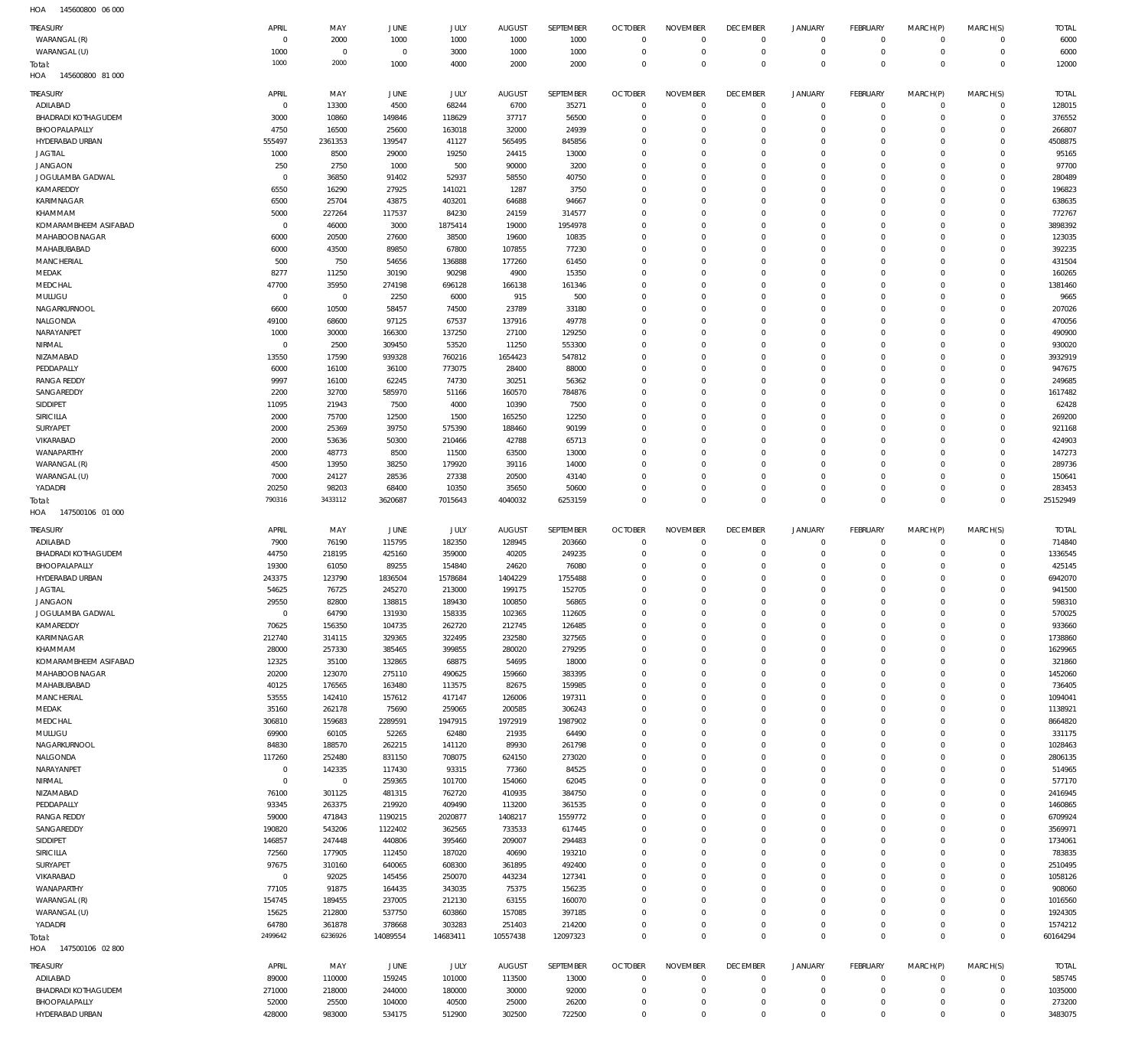147500106 02 800 HOA

| TREASURY                   | APRIL       | MAY            | JUNE           | <b>JULY</b> | <b>AUGUST</b>  | SEPTEMBER      | <b>OCTOBER</b> | <b>NOVEMBER</b>     | <b>DECEMBER</b> | <b>JANUARY</b> | FEBRUARY       | MARCH(P)    | MARCH(S)       | <b>TOTAL</b> |
|----------------------------|-------------|----------------|----------------|-------------|----------------|----------------|----------------|---------------------|-----------------|----------------|----------------|-------------|----------------|--------------|
| <b>JAGTIAL</b>             | 115000      | 21000          | 35500          | 44000       | 26000          | 132500         | $\overline{0}$ | $\mathbf 0$         | $\overline{0}$  | $\circ$        | $\overline{0}$ | $\mathbf 0$ | $\circ$        | 374000       |
| <b>JANGAON</b>             | 165000      | 39000          | 57500          | 129000      | 70000          | 80000          | $\mathbf 0$    | $\mathbf 0$         | $\mathbf 0$     | $\mathbf 0$    | $\mathbf{0}$   | $\mathbf 0$ | $\mathbf{0}$   | 540500       |
|                            |             |                |                |             |                |                |                |                     |                 |                |                |             |                |              |
| JOGULAMBA GADWAL           | $\mathbf 0$ | 19000          | 22000          | 28000       | 17000          | 21000          | $\mathbf 0$    | $\Omega$            | $\mathbf 0$     | $\mathbf 0$    | $\mathbf{0}$   | $\Omega$    | $\mathbf{0}$   | 107000       |
| KAMAREDDY                  | $^{\circ}$  | 12000          | 50500          | 15000       | 33000          | 500            | $\mathbf 0$    | $\mathbf 0$         | $\mathbf 0$     | $\mathbf 0$    | $\mathbf 0$    | $\Omega$    | $\mathbf 0$    | 111000       |
| KARIMNAGAR                 | 36000       | 95000          | 40000          | 59000       | 205000         | 50000          | $\mathbf 0$    | $\Omega$            | $\Omega$        | $\Omega$       | $\Omega$       | $\Omega$    | $\mathbf 0$    | 485000       |
| KHAMMAM                    | 216000      | 415000         | 224000         | 122000      | 142000         | 166000         | $\mathbf 0$    | $\mathbf 0$         | $\mathbf 0$     | $\mathbf 0$    | $\mathbf 0$    | $\Omega$    | $\mathbf 0$    | 1285000      |
|                            |             |                |                |             |                |                |                |                     |                 |                |                |             |                |              |
| KOMARAMBHEEM ASIFABAD      | $\mathbf 0$ | $\overline{0}$ | 25000          | $\mathbb O$ | $\mathbf 0$    | $\mathbf 0$    | $\mathbf 0$    | $\Omega$            | $\mathbf 0$     | $\mathbf 0$    | $\mathbf 0$    | $\Omega$    | $\mathbf 0$    | 25000        |
| MAHABOOB NAGAR             | 60000       | 82000          | 34000          | 68000       | 40000          | 49000          | $\mathbf 0$    | $\Omega$            | $\Omega$        | $\Omega$       | $\mathbf 0$    | $\Omega$    | $\mathbf{0}$   | 333000       |
| MAHABUBABAD                | 66000       | 110000         | 140000         | 18000       | 42000          | 87000          | $\mathbf 0$    | $\Omega$            | $\mathbf 0$     | $\mathbf 0$    | $\mathbf 0$    | $\Omega$    | $\mathbf 0$    | 463000       |
| <b>MANCHERIAL</b>          | 45000       | 67000          | 55000          | 105000      | 53000          | 34000          | $\mathbf 0$    | $\Omega$            | $\Omega$        | $\Omega$       | $\mathbf 0$    | $\Omega$    | $\Omega$       | 359000       |
|                            |             |                |                |             |                |                |                |                     |                 |                |                |             |                |              |
| MEDAK                      | 47000       | 106000         | 180500         | 230000      | 68000          | 158000         | $\mathbf 0$    | $\Omega$            | $\mathbf 0$     | $\mathbf 0$    | $\mathbf{0}$   | $\Omega$    | $\mathbf 0$    | 789500       |
| MEDCHAL                    | 617000      | 449000         | 1410000        | 751000      | 571000         | 1190000        | $\mathbf 0$    | $\Omega$            | $\Omega$        | $\Omega$       | $\Omega$       | $\Omega$    | $\Omega$       | 4988000      |
| MULUGU                     | 29500       | 56000          | 75350          | 69000       | 36000          | 28000          | $\mathbf 0$    | $\Omega$            | $\mathbf 0$     | $\mathbf 0$    | $\mathbf{0}$   | $\Omega$    | $\mathbf{0}$   | 293850       |
|                            |             |                |                |             |                |                | $\mathbf 0$    | $\mathbf 0$         | $\mathbf 0$     | $\mathbf 0$    | $\mathbf 0$    | $\Omega$    | $\mathbf 0$    |              |
| NAGARKURNOOL               | 23000       | 20500          | 23000          | 12000       | 15000          | 51620          |                |                     |                 |                |                |             |                | 145120       |
| NALGONDA                   | $^{\circ}$  | 100000         | 372000         | 176000      | 85000          | 160000         | $\mathbf 0$    | $\Omega$            | $\Omega$        | $\Omega$       | $\mathbf{0}$   | $\Omega$    | $\mathbf{0}$   | 893000       |
| NARAYANPET                 | $^{\circ}$  | 10000          | 36500          | 13000       | 25000          | 10000          | $\mathbf 0$    | $\mathbf 0$         | $\mathbf 0$     | $\mathbf 0$    | $\mathbf 0$    | $\Omega$    | $\mathbf 0$    | 94500        |
| NIRMAL                     | $\mathbf 0$ | $\overline{0}$ | 57000          | 13000       | 6000           | 35000          | $\mathbf 0$    | $\Omega$            | $\Omega$        | $\Omega$       | $\Omega$       | $\Omega$    | $\mathbf 0$    | 111000       |
|                            |             |                |                |             |                |                |                |                     |                 |                |                |             |                |              |
| NIZAMABAD                  | 496500      | 127000         | 264000         | 174500      | 90500          | 263000         | $\mathbf 0$    | $\mathbf 0$         | $\mathbf 0$     | $\mathbf 0$    | $\mathbf 0$    | $\Omega$    | $\mathbf 0$    | 1415500      |
| PEDDAPALLY                 | 96000       | 125000         | 35000          | 117500      | 25000          | 48000          | $\mathbf 0$    | $\Omega$            | $\mathbf 0$     | $\mathbf 0$    | $\mathbf 0$    | $\Omega$    | $\mathbf 0$    | 446500       |
| <b>RANGA REDDY</b>         | 312000      | 500000         | 745000         | 904000      | 427000         | 1045000        | $\mathbf 0$    | $\Omega$            | $\Omega$        | $\Omega$       | $\mathbf 0$    | $\Omega$    | $\mathbf{0}$   | 3933000      |
| SANGAREDDY                 | $\mathbb O$ | 27000          | 51140          | 288135      | 32000          | 45000          | $\mathbf 0$    | $\Omega$            | $\mathbf 0$     | $\mathbf 0$    | $\mathbf 0$    | $\Omega$    | $\mathbf 0$    | 443275       |
|                            |             |                |                |             |                |                |                |                     |                 |                |                |             |                |              |
| SIDDIPET                   | 48500       | 51000          | 141000         | 111500      | 38500          | 36000          | $\mathbf 0$    | $\Omega$            | $\Omega$        | $\Omega$       | $\mathbf 0$    | $\Omega$    | $\Omega$       | 426500       |
| SIRICILLA                  | $\circ$     | 35000          | 40000          | 72500       | 23000          | 28000          | $\mathbf 0$    | $\Omega$            | $\mathbf 0$     | $\mathbf 0$    | $\mathbf{0}$   | $\Omega$    | $\mathbf 0$    | 198500       |
| SURYAPET                   | 27000       | 59000          | 90000          | 117000      | 75000          | 188000         | $\mathbf 0$    | $\Omega$            | $\Omega$        | $\Omega$       | $\Omega$       | $\Omega$    | $\Omega$       | 556000       |
| VIKARABAD                  | $\mathbf 0$ | 181000         | 38000          | 48000       | 39000          | 29000          | $\mathbf 0$    | $\Omega$            | $\mathbf 0$     | $\mathbf 0$    | $\mathbf{0}$   | $\Omega$    | $\mathbf 0$    | 335000       |
|                            |             |                |                |             |                |                |                |                     |                 |                |                |             |                |              |
| WANAPARTHY                 | 49000       | 27000          | 27000          | 15000       | 21000          | 23000          | $\mathbf 0$    | $\mathbf 0$         | $\mathbf 0$     | $\Omega$       | $\Omega$       | $\Omega$    | $\mathbf 0$    | 162000       |
| WARANGAL (R)               | 50500       | 79000          | 38000          | 66500       | 99500          | 128100         | $\mathbf 0$    | $\Omega$            | $\Omega$        | $\Omega$       | $\mathbf{0}$   | $\Omega$    | $\mathbf{0}$   | 461600       |
| WARANGAL (U)               | 282000      | 60000          | 87000          | 57000       | $\mathbf 0$    | 55000          | $\mathbf 0$    | $\mathbf 0$         | $\mathbf 0$     | $\mathbf 0$    | $\mathbf 0$    | $\Omega$    | $\mathbf{0}$   | 541000       |
|                            |             |                |                |             |                |                |                |                     |                 |                |                |             |                |              |
| YADADRI                    | $\mathbf 0$ | 63000          | 27000          | 49000       | 36500          | 65000          | $\mathbf 0$    | $\mathbf 0$         | $\mathbf 0$     | $\mathbf 0$    | $\mathbf{0}$   | $\Omega$    | $\mathbf{0}$   | 240500       |
| Total:                     | 3621000     | 4272000        | 5462410        | 4707035     | 2812000        | 5059420        | $\mathbf 0$    | $\mathbf 0$         | $\mathbf 0$     | $\mathbf 0$    | $\overline{0}$ | $\mathbf 0$ | $\overline{0}$ | 25933865     |
| HOA<br>147500200 01 000    |             |                |                |             |                |                |                |                     |                 |                |                |             |                |              |
|                            |             |                |                |             |                |                |                |                     |                 |                |                |             |                |              |
| TREASURY                   | APRIL       | MAY            | JUNE           | JULY        | <b>AUGUST</b>  | SEPTEMBER      | <b>OCTOBER</b> | <b>NOVEMBER</b>     | <b>DECEMBER</b> | <b>JANUARY</b> | FEBRUARY       | MARCH(P)    | MARCH(S)       | <b>TOTAL</b> |
| <b>BHADRADI KOTHAGUDEM</b> | $^{\circ}$  | 1950           | $\mathbf 0$    | $\mathbf 0$ | $\mathbf 0$    | $\mathbf 0$    | $\mathbf 0$    | $\Omega$            | $\mathbf 0$     | $\mathbf 0$    | $\mathbf 0$    | $\mathbf 0$ | $\mathbf{0}$   | 1950         |
| HYDERABAD URBAN            | 1400        | 364200         | 147600         | 360700      | 4800           | 989800         | $\mathbf 0$    | $\mathbf 0$         | $\mathbf 0$     | $\mathbf 0$    | $\mathbf{0}$   | $\mathbf 0$ | $\mathbf{0}$   | 1868500      |
|                            |             |                |                |             |                |                |                |                     |                 |                |                |             |                |              |
| NAGARKURNOOL               | $^{\circ}$  | $\mathbf 0$    | $\circ$        | 500         | $^{\circ}$     | 500            | $\mathbf 0$    | $\Omega$            | $\Omega$        | $\mathbf 0$    | $\mathbf 0$    | $\Omega$    | $\mathbf 0$    | 1000         |
| NALGONDA                   | $\Omega$    | 1500           | $^{\circ}$     | $\Omega$    | $\Omega$       | $\Omega$       | $\Omega$       | $\Omega$            | $\Omega$        | $\Omega$       | $\Omega$       | $\Omega$    | $\Omega$       | 1500         |
| NARAYANPET                 | $\Omega$    | $\mathbf 0$    | 50             | $\Omega$    | $\Omega$       | $\Omega$       | $\Omega$       | $\Omega$            | $\Omega$        | $\Omega$       | $\Omega$       | $\Omega$    | $\mathbf 0$    | 50           |
|                            | $\Omega$    | $\mathbf 0$    |                | $\Omega$    | $\Omega$       | $\Omega$       | $\Omega$       | $\Omega$            | $\Omega$        | $\Omega$       | $\Omega$       | $\Omega$    | $\Omega$       | 50           |
| VIKARABAD                  |             |                | 50             |             |                |                |                |                     |                 |                |                |             |                |              |
| YADADRI                    | $^{\circ}$  | $\mathbf 0$    | $\mathbf 0$    | $\mathbf 0$ | 2000           | $\mathbf 0$    | $\mathbf 0$    | $\mathbf 0$         | $\mathbf 0$     | $\mathbf 0$    | $\mathbf 0$    | $\mathbf 0$ | $\mathbf 0$    | 2000         |
| Total:                     | 1400        | 367650         | 147700         | 361200      | 6800           | 990300         | $\Omega$       | $\Omega$            | $\Omega$        | $\Omega$       | $\Omega$       | $\Omega$    | $\Omega$       | 1875050      |
| HOA<br>147500200 03 000    |             |                |                |             |                |                |                |                     |                 |                |                |             |                |              |
|                            |             |                |                |             |                |                |                |                     |                 |                |                |             |                |              |
| TREASURY                   | APRIL       | MAY            | <b>JUNE</b>    | JULY        | <b>AUGUST</b>  | SEPTEMBER      | <b>OCTOBER</b> | <b>NOVEMBER</b>     | <b>DECEMBER</b> | <b>JANUARY</b> | FEBRUARY       | MARCH(P)    | MARCH(S)       | <b>TOTAL</b> |
| HYDERABAD URBAN            |             |                |                |             |                |                |                |                     |                 |                |                |             |                |              |
|                            |             |                |                |             |                |                |                |                     |                 |                |                |             |                |              |
|                            | 38900       | 4400           | 3300           | 64600       | 25500          | 0              | $\overline{0}$ | $\mathbf 0$         | $\overline{0}$  | $\overline{0}$ | $\circ$        | $\mathbf 0$ | $\overline{0}$ | 136700       |
| Total:                     | 38900       | 4400           | 3300           | 64600       | 25500          | $\mathbb O$    | $\overline{0}$ | $\mathsf{O}\xspace$ | $\overline{0}$  | $\mathbf 0$    | $\overline{0}$ | $\mathbf 0$ | $\overline{0}$ | 136700       |
| 147500200 04 000<br>HOA    |             |                |                |             |                |                |                |                     |                 |                |                |             |                |              |
|                            |             |                |                |             |                |                |                |                     |                 |                |                |             |                |              |
| TREASURY                   | APRIL       | MAY            | JUNE           | <b>JULY</b> | <b>AUGUST</b>  | SEPTEMBER      | <b>OCTOBER</b> | <b>NOVEMBER</b>     | <b>DECEMBER</b> | <b>JANUARY</b> | FEBRUARY       | MARCH(P)    | MARCH(S)       | <b>TOTAL</b> |
| ADILABAD                   | $\Omega$    | 750            | $\overline{0}$ | $\Omega$    | $\Omega$       | $\Omega$       | $\overline{0}$ | $\Omega$            | $\mathbf{0}$    | $\mathbf 0$    | $\mathbf 0$    | $\mathbf 0$ | $\circ$        | 750          |
| <b>BHADRADI KOTHAGUDEM</b> | $\Omega$    | 1300           | 1000           | 300         | $\mathbf{0}$   | 200            | $\mathbf 0$    | $\Omega$            | $\mathbf 0$     | $\mathbf 0$    | $\mathbf 0$    | $\Omega$    | $\mathbf 0$    | 2800         |
|                            |             |                |                |             |                |                |                |                     |                 |                |                |             |                |              |
| HYDERABAD URBAN            | $\Omega$    | 3250           | 20500          | 5250        | 11250          | 6500           | $\mathbf 0$    | $\Omega$            | $\mathbf 0$     | $\mathbf 0$    | $\mathbf 0$    | $\Omega$    | $\mathbf 0$    | 46750        |
| <b>JANGAON</b>             | $\Omega$    | 1000           | 750            | 1000        | 1000           | 11000          | $\mathbf 0$    | $\Omega$            | $\mathbf 0$     | $\mathbf 0$    | $\mathbf 0$    | $\Omega$    | $\mathbf 0$    | 14750        |
| JOGULAMBA GADWAL           | $^{\circ}$  | 300            | 400            | 300         | 50             | 100            | $\mathbf 0$    | $\Omega$            | $\mathbf 0$     | $\Omega$       | $\Omega$       | $\Omega$    | $\Omega$       | 1150         |
| KAMAREDDY                  | $\mathbf 0$ |                |                |             | $\mathbf{0}$   |                | $\mathbf 0$    | $\Omega$            | $\mathbf 0$     | $\mathbf 0$    | $\mathbf 0$    | $\Omega$    | $\mathbf 0$    |              |
|                            |             | 100            | 250            | 2000        |                | 1000           |                | $\Omega$            |                 |                | $\Omega$       | $\Omega$    | $\Omega$       | 3350         |
| KARIMNAGAR                 | 1000        | 1100           | 300            | $^{\circ}$  | $\mathbf{0}$   | 550            | $\mathbf 0$    |                     | $\mathbf 0$     | $\mathbf 0$    |                |             |                | 2950         |
| KHAMMAM                    | $\mathbf 0$ | 1200           | 3100           | 1950        | 550            | 500            | $\mathbf 0$    | $\Omega$            | $\Omega$        | $\Omega$       | $\mathbf 0$    | $\Omega$    | $\Omega$       | 7300         |
| MAHABOOB NAGAR             | $^{\circ}$  | 700            | $\circ$        | 785         | $\mathbf{0}$   | 1050           | $\mathbf 0$    | $\Omega$            | $\mathbf 0$     | $\mathbf 0$    | $\mathbf 0$    | $\Omega$    | $\mathbf 0$    | 2535         |
| MAHABUBABAD                | $\mathbf 0$ | $\mathbf 0$    | $\overline{0}$ | $^{\circ}$  | $\Omega$       | 1500           | $\mathbf 0$    | $\Omega$            | $\Omega$        | $\Omega$       | $\mathbf 0$    | $\Omega$    | $\Omega$       | 1500         |
|                            |             |                |                | 500         | $\mathbf{0}$   |                | $\mathbf 0$    | $\Omega$            | $\mathbf 0$     | $\mathbf 0$    | $\mathbf 0$    | $\Omega$    | $\mathbf 0$    |              |
| MANCHERIAL                 | 100         | 2600           | 1300           |             |                | 100            |                |                     |                 |                |                |             |                | 4600         |
| MEDAK                      | $\Omega$    | 2550           | 3175           | 1675        | $\mathbf{0}$   | 200            | $\mathbf 0$    | $\Omega$            | $\Omega$        | $\Omega$       | $\mathbf 0$    | $\Omega$    | $\mathbf 0$    | 7600         |
| MEDCHAL                    | $\Omega$    | 750            | 27750          | 3250        | 13000          | 13000          | $\mathbf 0$    | $\Omega$            | $\mathbf 0$     | $\mathbf 0$    | $\mathbf 0$    | $\Omega$    | $\mathbf 0$    | 57750        |
| MULUGU                     | $\Omega$    | 50             | 0              | $^{\circ}$  | $\mathbf{0}$   | 50             | $\mathbf 0$    | $\Omega$            | $\mathbf 0$     | $\mathbf 0$    | $\mathbf 0$    | $\Omega$    | $\mathbf 0$    | 100          |
|                            | $\Omega$    | $\mathbf 0$    |                | $\mathbf 0$ | $\mathbf{0}$   | $\mathbf 0$    | $\Omega$       | $\Omega$            | $\mathbf 0$     | $\mathbf 0$    | $\mathbf 0$    | $\Omega$    | $\Omega$       |              |
| NAGARKURNOOL               |             |                | 1500           |             |                |                |                |                     |                 |                |                |             |                | 1500         |
| NALGONDA                   | $^{\circ}$  | 350            | 350            | 300         | 1100           | 100            | $\mathbf 0$    | $\Omega$            | $\mathbf 0$     | $\mathbf 0$    | $\mathbf 0$    | $\Omega$    | $\mathbf 0$    | 2200         |
| NIZAMABAD                  | 500         | 3050           | 5350           | 2600        | 1550           | 1150           | $\mathbf 0$    | $\Omega$            | $\mathbf 0$     | $\Omega$       | $\Omega$       | $\Omega$    | $\Omega$       | 14200        |
| PEDDAPALLY                 | $^{\circ}$  | 600            | 100            | $^{\circ}$  | $\mathbf{0}$   | $\mathbf 0$    | $\mathbf 0$    | $\Omega$            | $\mathbf 0$     | $\mathbf 0$    | $\mathbf 0$    | $\Omega$    | $\mathbf 0$    | 700          |
| <b>RANGA REDDY</b>         | $\Omega$    | 1800           |                | 1750        | 750            | 4750           | $\mathbf 0$    | $\Omega$            | $\mathbf 0$     | $\mathbf 0$    | $\Omega$       | $\Omega$    | $\Omega$       | 14151        |
|                            |             |                | 5101           |             |                |                |                |                     |                 |                |                |             |                |              |
| SANGAREDDY                 | $\Omega$    | 6600           | $^{\circ}$     | $^{\circ}$  | 750            | 750            | $\mathbf 0$    | $\Omega$            | $\Omega$        | $\Omega$       | $\mathbf 0$    | $\Omega$    | $\mathbf 0$    | 8100         |
| SIDDIPET                   | 100         | 4600           | 3200           | 200         | $\mathbf{0}$   | 100            | $\mathbf 0$    | $\Omega$            | $\mathbf 0$     | $\mathbf 0$    | $\mathbf 0$    | $\Omega$    | $\mathbf 0$    | 8200         |
| SIRICILLA                  | $\mathbf 0$ | $\mathbf 0$    | 250            | $\Omega$    | $\Omega$       | $\mathbf 0$    | $\mathbf 0$    | $\Omega$            | $\Omega$        | $\mathbf 0$    | $\mathbf 0$    | $\Omega$    | $\mathbf 0$    | 250          |
|                            | $^{\circ}$  |                |                |             | $\Omega$       | $\mathbf 0$    | $\mathbf 0$    | $\Omega$            | $\mathbf 0$     | $\mathbf 0$    | $\mathbf 0$    | $\Omega$    | $\mathbf 0$    |              |
| SURYAPET                   |             | 250            | 250            | 250         |                |                |                |                     |                 |                |                |             |                | 750          |
| VIKARABAD                  | 150         | 1000           | 1600           | $\Omega$    | $\Omega$       | 750            | $\mathbf 0$    | $\Omega$            | $\Omega$        | $\Omega$       | $\circ$        | $\Omega$    | $\mathbf 0$    | 3500         |
| WANAPARTHY                 | $^{\circ}$  | 100            | $^{\circ}$     | $^{\circ}$  | $\mathbf{0}$   | $\mathbf 0$    | $\mathbf 0$    | $\Omega$            | $\mathbf 0$     | $\mathbf 0$    | $\mathbf 0$    | $\Omega$    | $\mathbf 0$    | 100          |
| WARANGAL (U)               | 400         | 2600           | 4300           | 3800        | 900            | 1900           | $\mathbf 0$    | $\Omega$            | $\mathbf 0$     | $\mathbf 0$    | $\circ$        | $\Omega$    | $\mathbf 0$    | 13900        |
|                            |             |                |                |             |                |                |                | $\Omega$            |                 |                |                | $\Omega$    |                |              |
| YADADRI                    | $^{\circ}$  | 100            | 100            | 250         | $\mathbf{0}$   | $\mathbf 0$    | $\mathbf 0$    |                     | $\mathbf 0$     | $\mathbf 0$    | $\mathbf 0$    |             | $\mathbf{0}$   | 450          |
| Total:                     | 2250        | 36700          | 80626          | 26160       | 30900          | 45250          | $\mathbf 0$    | $\mathbf 0$         | $\mathbf 0$     | $\mathbf 0$    | $\overline{0}$ | $\mathbf 0$ | $\mathbf 0$    | 221886       |
| HOA<br>147500200 05 000    |             |                |                |             |                |                |                |                     |                 |                |                |             |                |              |
|                            |             |                |                |             |                |                |                |                     |                 |                |                |             |                |              |
| TREASURY                   | APRIL       | MAY            | JUNE           | JULY        | <b>AUGUST</b>  | SEPTEMBER      | <b>OCTOBER</b> | <b>NOVEMBER</b>     | <b>DECEMBER</b> | <b>JANUARY</b> | FEBRUARY       | MARCH(P)    | MARCH(S)       | <b>TOTAL</b> |
| MAHABUBABAD                | $^{\circ}$  | $\mathbb O$    | 1150           | $\mathbf 0$ | $^{\circ}$     | $\overline{0}$ | $\overline{0}$ | $\mathbf 0$         | $\mathbf 0$     | $\overline{0}$ | $\overline{0}$ | $\mathbf 0$ | $\mathbf{0}$   | 1150         |
| <b>RANGA REDDY</b>         | $^{\circ}$  | $\mathbf 0$    | $\circ$        | $\mathbb O$ | $^{\circ}$     | 1500           | $\mathbf 0$    | 0                   | $\overline{0}$  | $\mathbf 0$    | $\overline{0}$ | 0           | $\overline{0}$ | 1500         |
| Total:                     | $\mathbf 0$ | $\mathbb O$    | 1150           | $\mathbf 0$ | $\overline{0}$ | 1500           | $\mathbf 0$    | $\mathbf 0$         | $\overline{0}$  | $\mathbf 0$    | $\overline{0}$ | $\mathbf 0$ | $\overline{0}$ | 2650         |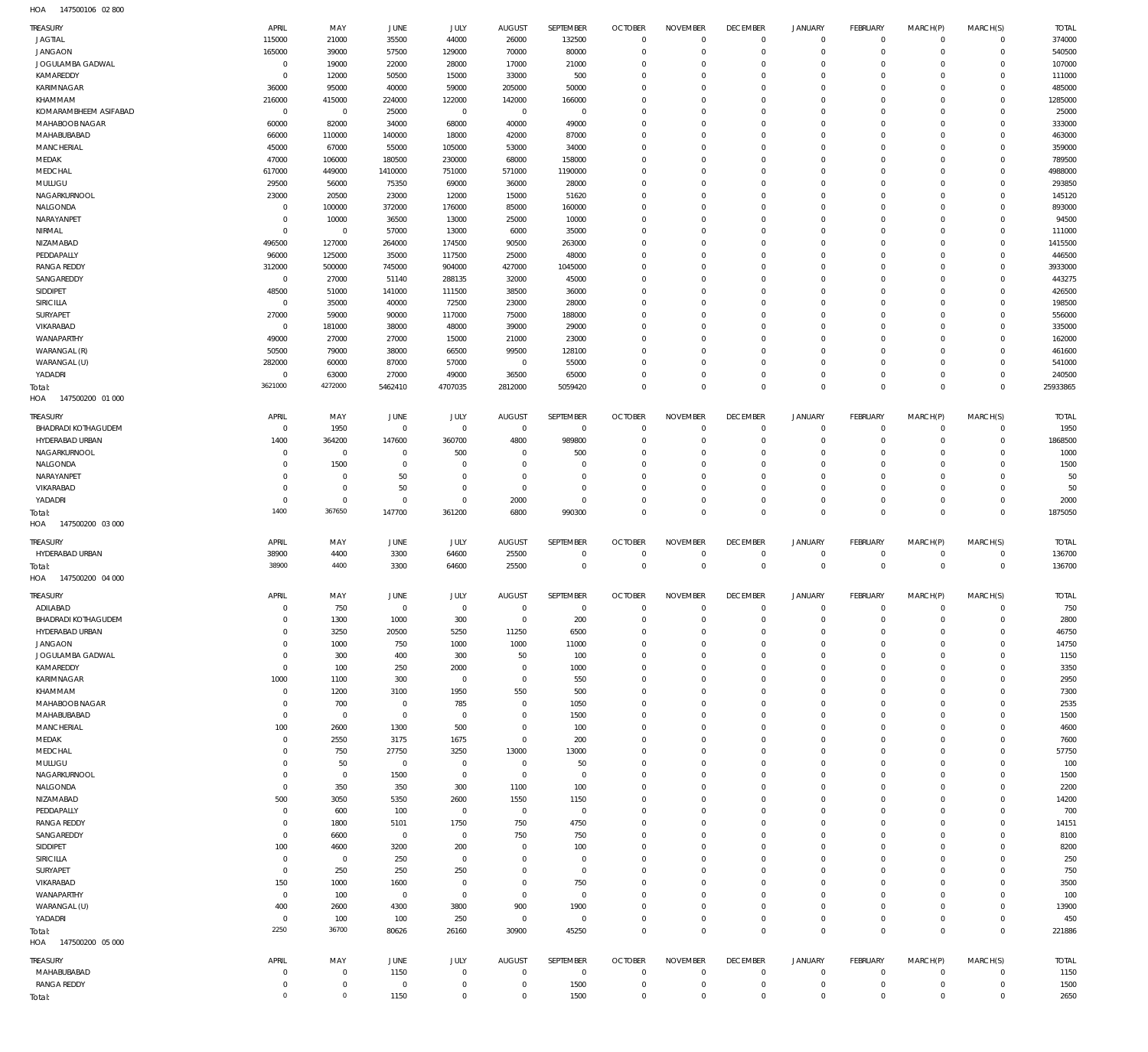147500200 06 000 HOA

| <b>TREASURY</b><br>HYDERABAD URBAN<br>NIZAMABAD<br>Total:           | APRIL<br>$\overline{0}$<br>$^{\circ}$<br>$\overline{0}$ | MAY<br>476500<br>$\overline{0}$<br>476500          | JUNE<br>232000<br>100<br>232100                 | <b>JULY</b><br>523800<br>$^{\circ}$<br>523800 | <b>AUGUST</b><br>$^{\circ}$<br>$\circ$<br>$^{\circ}$ | SEPTEMBER<br>1043900<br>$\mathbf 0$<br>1043900 | <b>OCTOBER</b><br>$\Omega$<br>0<br>$\Omega$     | <b>NOVEMBER</b><br>$\mathbf 0$<br>$^{\circ}$<br>$\mathbf 0$ | <b>DECEMBER</b><br>$^{\circ}$<br>$^{\circ}$<br>$^{\circ}$ | <b>JANUARY</b><br>$\circ$<br>$\mathsf{O}\xspace$<br>$\mathbb O$ | <b>FEBRUARY</b><br>$^{\circ}$<br>$^{\circ}$<br>$^{\circ}$ | MARCH(P)<br>$\mathbf 0$<br>$\mathbf 0$<br>$\mathbf 0$ | MARCH(S)<br>$\mathbf 0$<br>$\mathbf 0$<br>$^{\circ}$ | <b>TOTAL</b><br>2276200<br>100<br>2276300  |
|---------------------------------------------------------------------|---------------------------------------------------------|----------------------------------------------------|-------------------------------------------------|-----------------------------------------------|------------------------------------------------------|------------------------------------------------|-------------------------------------------------|-------------------------------------------------------------|-----------------------------------------------------------|-----------------------------------------------------------------|-----------------------------------------------------------|-------------------------------------------------------|------------------------------------------------------|--------------------------------------------|
| 147500800 01 000<br>HOA<br>TREASURY<br>ADILABAD                     | APRIL<br>$^{\circ}$                                     | MAY<br>$\overline{0}$                              | JUNE<br>3000                                    | <b>JULY</b><br>1000                           | <b>AUGUST</b><br>1000                                | SEPTEMBER<br>1000                              | <b>OCTOBER</b><br>$\Omega$                      | <b>NOVEMBER</b><br>$\mathbf 0$                              | <b>DECEMBER</b><br>$\overline{0}$                         | <b>JANUARY</b><br>$\circ$                                       | FEBRUARY<br>$\mathbf 0$                                   | MARCH(P)<br>$\mathbf 0$                               | MARCH(S)<br>$\mathbf 0$                              | <b>TOTAL</b><br>6000                       |
| <b>BHADRADI KOTHAGUDEM</b><br>KOMARAMBHEEM ASIFABAD<br>MANCHERIAL   | $^{\circ}$<br>1000<br>1000                              | 200<br>1000<br>1000                                | 100<br>1000<br>1000                             | 400<br>1000<br>1000                           | 600<br>1000<br>1000                                  | 450<br>1000<br>1000                            | $\Omega$<br>$\Omega$<br>$\Omega$                | $\Omega$<br>$\mathbf 0$<br>$\mathbf 0$                      | 0<br>0<br>0                                               | $\mathbf 0$<br>$\circ$<br>$\circ$                               | 0<br>0<br>0                                               | 0<br>0<br>0                                           | $\mathbf 0$<br>0<br>0                                | 1750<br>6000<br>6000                       |
| <b>RANGA REDDY</b><br>SIDDIPET<br>WARANGAL (U)                      | $\overline{0}$<br>$^{\circ}$<br>$^{\circ}$              | $\overline{0}$<br>$\overline{0}$<br>$\overline{0}$ | $\overline{0}$<br>300<br>$\overline{0}$         | $^{\circ}$<br>150<br>100                      | 1000<br>$\circ$<br>$^{\circ}$                        | $\overline{0}$<br>100<br>100                   | $\Omega$<br>$\Omega$<br>$\Omega$                | $\overline{0}$<br>$\mathbf 0$<br>$\mathbf 0$                | $\mathbf{0}$<br>0<br>$\overline{0}$                       | $\circ$<br>$\circ$<br>$\mathbf 0$                               | 0<br>0<br>$\circ$                                         | $\mathbf 0$<br>0<br>$\circ$                           | $\mathbf 0$<br>0<br>$\mathbf 0$                      | 1000<br>550<br>200                         |
| Total:<br>HOA<br>147500800 02 000                                   | 2000                                                    | 2200                                               | 5400                                            | 3650                                          | 4600                                                 | 3650                                           | $\Omega$                                        | $\mathbf 0$                                                 | $\overline{0}$                                            | $\mathbb O$                                                     | $^{\circ}$                                                | $\mathbf 0$                                           | $^{\circ}$                                           | 21500                                      |
| TREASURY<br>KHAMMAM<br>Total:<br>HOA<br>147500800 05 000            | APRIL<br>$\mathbf 0$<br>$\Omega$                        | MAY<br>1100<br>1100                                | <b>JUNE</b><br>$\overline{0}$<br>$\overline{0}$ | JULY<br>$^{\circ}$<br>$\mathbf 0$             | <b>AUGUST</b><br>$^{\circ}$<br>$^{\circ}$            | SEPTEMBER<br>$^{\circ}$<br>$\mathbf 0$         | <b>OCTOBER</b><br>$\Omega$<br>$\mathbf{0}$      | <b>NOVEMBER</b><br>$\mathbf 0$<br>$\mathbf 0$               | <b>DECEMBER</b><br>$^{\circ}$<br>$^{\circ}$               | <b>JANUARY</b><br>$\mathsf{O}\xspace$<br>$\mathbb O$            | FEBRUARY<br>$\mathbf 0$<br>$^{\circ}$                     | MARCH(P)<br>$\mathbf 0$<br>$\mathbf 0$                | MARCH(S)<br>$\mathbf 0$<br>$^{\circ}$                | <b>TOTAL</b><br>1100<br>1100               |
| TREASURY<br><b>BHADRADI KOTHAGUDEM</b>                              | APRIL<br>$^{\circ}$                                     | MAY<br>$\overline{0}$                              | <b>JUNE</b><br>$\overline{0}$                   | JULY<br>$^{\circ}$                            | <b>AUGUST</b><br>$^{\circ}$                          | <b>SEPTEMBER</b><br>50                         | <b>OCTOBER</b><br>$\Omega$                      | <b>NOVEMBER</b><br>$^{\circ}$                               | <b>DECEMBER</b><br>$^{\circ}$                             | <b>JANUARY</b>                                                  | FEBRUARY<br>$\mathbf 0$                                   | MARCH(P)<br>$\mathbf 0$                               | MARCH(S)<br>$^{\circ}$                               | <b>TOTAL</b><br>50                         |
| Total:<br>147500800 07 000<br>HOA                                   | $\mathbf{0}$                                            | $\circ$                                            | $\mathbf 0$                                     | $\mathbf 0$                                   | $\mathbf{0}$                                         | 50                                             | $\mathbf 0$                                     | $\mathbf 0$                                                 | $\mathbf 0$                                               | 0<br>$\mathbb O$                                                | $\mathbf 0$                                               | $\mathbb O$                                           | $\mathbf 0$                                          | 50                                         |
| TREASURY<br><b>BHADRADI KOTHAGUDEM</b>                              | APRIL<br>5000                                           | MAY<br>35250                                       | JUNE<br>9100                                    | <b>JULY</b><br>16100                          | <b>AUGUST</b><br>2350                                | SEPTEMBER<br>8350                              | <b>OCTOBER</b><br>$\Omega$                      | <b>NOVEMBER</b><br>$^{\circ}$                               | <b>DECEMBER</b><br>0                                      | <b>JANUARY</b><br>$\circ$                                       | FEBRUARY<br>$^{\circ}$                                    | MARCH(P)<br>$\mathbf 0$                               | MARCH(S)<br>$^{\circ}$                               | <b>TOTAL</b><br>76150                      |
| HYDERABAD URBAN<br><b>JANGAON</b>                                   | 643275<br>$^{\circ}$                                    | 218600<br>300                                      | 369672<br>200                                   | 2438430<br>500                                | 934370<br>400                                        | 1040<br>350                                    | $\Omega$<br>$\Omega$                            | $^{\circ}$<br>$^{\circ}$                                    | 0<br>0                                                    | $\mathbf 0$<br>$\circ$                                          | O<br>O                                                    | $\mathbf 0$<br>0                                      | $\mathbf 0$<br>0                                     | 4605387<br>1750                            |
| JOGULAMBA GADWAL<br>KARIMNAGAR                                      | $\overline{0}$<br>5000                                  | 350<br>100                                         | 750<br>1100                                     | 600<br>5750                                   | 500<br>650                                           | 650<br>1150                                    | $\Omega$<br>$\Omega$                            | $\mathbf 0$<br>$\mathbf 0$                                  | 0<br>$\Omega$                                             | $\mathbf 0$<br>$\circ$                                          | O<br>O                                                    | 0<br>0                                                | $^{\circ}$<br>0                                      | 2850<br>13750                              |
| KHAMMAM<br>MAHABUBABAD                                              | 0<br>0                                                  | 16400<br>50                                        | 2350<br>0                                       | 3550<br>$\circ$                               | 2900<br>150                                          | 3950<br>$^{\circ}$                             | $\Omega$                                        | $\mathbf 0$<br>$\mathbf 0$                                  | $\Omega$<br>$\Omega$                                      | $\circ$<br>$\circ$                                              | O<br>O                                                    | 0<br>0                                                | $\mathbf 0$<br>0                                     | 29150<br>200                               |
| NAGARKURNOOL                                                        | 0                                                       | $\overline{0}$                                     | 0                                               | 50                                            | $\circ$                                              | $^{\circ}$                                     | $\Omega$                                        | $\mathbf 0$                                                 | 0                                                         | $\circ$                                                         | O                                                         | 0                                                     | 0                                                    | 50                                         |
| NIZAMABAD<br><b>RANGA REDDY</b>                                     | 0<br>$\overline{0}$                                     | 100<br>350                                         | $\overline{0}$<br>1350                          | 50<br>550                                     | $\circ$<br>1200                                      | $\overline{0}$<br>2350                         | $\Omega$<br>$\Omega$                            | $\mathbf 0$<br>$\mathbf 0$                                  | $\Omega$<br>0                                             | $\circ$<br>$\circ$                                              | O<br>O                                                    | 0<br>0                                                | 0<br>0                                               | 150<br>5800                                |
| SIDDIPET<br>WANAPARTHY                                              | 50<br>$^{\circ}$                                        | 4550<br>550                                        | 2730<br>500                                     | 2550<br>450                                   | 1100<br>100                                          | 2500<br>100                                    | $\Omega$<br>$\Omega$                            | $\Omega$<br>$\mathbf 0$                                     | $\Omega$<br>0                                             | $\mathbf 0$<br>$\circ$                                          | O<br>0                                                    | 0<br>$\mathbf 0$                                      | 0<br>0                                               | 13480<br>1700                              |
| WARANGAL (U)                                                        | 10000                                                   | 80000                                              | 30200                                           | 40300                                         | 100                                                  | 150                                            | $\Omega$                                        | $\mathbf 0$                                                 | $\mathbf 0$                                               | $\mathbf 0$                                                     | $\mathbf 0$                                               | $\mathbf 0$                                           | $\mathbf 0$                                          | 160750                                     |
| Total:<br>HOA<br>147500800 81 001                                   | 663325                                                  | 356600                                             | 417952                                          | 2508880                                       | 943820                                               | 20590                                          | $\Omega$                                        | $\mathbb O$                                                 | $\mathbf 0$                                               | $\mathbb O$                                                     | $\Omega$                                                  | $\mathbb O$                                           | $^{\circ}$                                           | 4911167                                    |
| <b>TREASURY</b>                                                     | APRIL                                                   | MAY                                                | <b>JUNE</b>                                     | JULY                                          | <b>AUGUST</b>                                        | SEPTEMBER                                      | <b>OCTOBER</b>                                  | <b>NOVEMBER</b>                                             | <b>DECEMBER</b>                                           | <b>JANUARY</b>                                                  | <b>FEBRUARY</b>                                           | MARCH(P)                                              | MARCH(S)                                             | <b>TOTAL</b>                               |
| HYDERABAD URBAN<br>WARANGAL (U)                                     | - 0<br>$^{\circ}$                                       | $\overline{0}$<br>$\overline{0}$                   | $\overline{0}$<br>100                           | 6750<br>$^{\circ}$                            | $\circ$<br>$\circ$                                   | $\circ$<br>$\overline{0}$                      | $\Omega$<br>$^{\circ}$                          | 0<br>$\mathbf 0$                                            | $^{\circ}$<br>$^{\circ}$                                  | $\circ$<br>$\mathsf{O}\xspace$                                  | 0<br>$\mathbf 0$                                          | $\circ$<br>$\mathbf 0$                                | $\mathbf 0$<br>$\mathbf 0$                           | 6750<br>100                                |
| Total:<br>147500800 81 800<br>HOA                                   | $\mathbf{0}$                                            | $\circ$                                            | 100                                             | 6750                                          | $^{\circ}$                                           | $\mathbf 0$                                    | $\Omega$                                        | $\mathbf 0$                                                 | $\mathbf 0$                                               | $\mathbb O$                                                     | $^{\circ}$                                                | $\mathbb O$                                           | $^{\circ}$                                           | 6850                                       |
| TREASURY                                                            | APRIL                                                   | MAY                                                | <b>JUNE</b>                                     | JULY                                          | <b>AUGUST</b>                                        | SEPTEMBER                                      | <b>OCTOBER</b>                                  | <b>NOVEMBER</b>                                             | <b>DECEMBER</b>                                           | <b>JANUARY</b>                                                  | FEBRUARY                                                  | MARCH(P)                                              | MARCH(S)                                             | <b>TOTAL</b>                               |
| WANAPARTHY<br>Total:<br>HOA<br>160106101 79 000                     | $\mathbf 0$<br>$\overline{0}$                           | $\overline{0}$<br>$\overline{0}$                   | $\overline{0}$<br>$\mathbf{0}$                  | $\mathbb O$<br>$\circ$                        | 50<br>50                                             | $\mathbf 0$<br>$\circ$                         | $\overline{0}$<br>$^{\circ}$                    | $\mathbf 0$<br>$\mathbf{0}$                                 | $\overline{0}$<br>$\mathbf{0}$                            | $\mathbf 0$<br>$\mathbb O$                                      | $\mathbf 0$<br>$\Omega$                                   | $\mathbf 0$<br>$\mathbf 0$                            | $\mathsf{O}$<br>$\overline{0}$                       | 50<br>50                                   |
| TREASURY<br>HYDERABAD URBAN                                         | APRIL<br>2523700000                                     | MAY<br>$\,0\,$                                     | JUNE<br>$\overline{0}$                          | JULY<br>$\mathbb O$                           | <b>AUGUST</b><br>$\overline{0}$                      | SEPTEMBER<br>$\mathbf 0$                       | <b>OCTOBER</b><br>$\overline{0}$                | <b>NOVEMBER</b><br>$\mathbf 0$                              | <b>DECEMBER</b><br>$\mathbf 0$                            | <b>JANUARY</b><br>$\mathbf 0$                                   | FEBRUARY<br>$\circ$                                       | MARCH(P)<br>$\mathbf 0$                               | MARCH(S)<br>$\circ$                                  | <b>TOTAL</b><br>2523700000                 |
| Total:<br>HOA 600300101 01 284                                      | 2523700000                                              | $\overline{0}$                                     | $\overline{0}$                                  | $\overline{0}$                                | $\overline{0}$                                       | $\mathbf 0$                                    | $\mathbf 0$                                     | $\mathbb O$                                                 | $\mathbf 0$                                               | $\mathbb O$                                                     | $\mathbb O$                                               | $\mathbb O$                                           | $\mathbf 0$                                          | 2523700000                                 |
| TREASURY<br><b>TRANSFER ENTRY</b>                                   | APRIL<br>$\mathbf 0$                                    | MAY<br>10000000000                                 | JUNE<br>$\overline{0}$                          | JULY<br>$\mathbb O$                           | AUGUST<br>$^{\circ}$                                 | SEPTEMBER<br>$^{\circ}$                        | <b>OCTOBER</b><br>$\mathbf 0$                   | <b>NOVEMBER</b><br>$\mathbf 0$                              | <b>DECEMBER</b><br>$\overline{0}$                         | <b>JANUARY</b><br>$\mathsf{O}\xspace$                           | FEBRUARY<br>$\mathbf 0$                                   | MARCH(P)<br>$\mathbf 0$                               | MARCH(S)<br>$\mathbf 0$                              | <b>TOTAL</b><br>10000000000                |
| Total:<br>HOA 600300101 01 285                                      | $\overline{0}$                                          | 10000000000                                        | $\mathbb O$                                     | $\mathbb O$                                   | $\mathbf 0$                                          | $\mathbb O$                                    | $\mathbf 0$                                     | $\mathbb O$                                                 | $\mathbf 0$                                               | $\mathbb O$                                                     | $\mathbb O$                                               | $\mathbb O$                                           | $\mathbf 0$                                          | 10000000000                                |
| <b>TREASURY</b><br><b>TRANSFER ENTRY</b>                            | APRIL<br>$\overline{0}$                                 | MAY<br>10000000000                                 | JUNE<br>$\mathbb O$                             | JULY<br>$\mathbb O$                           | <b>AUGUST</b><br>$\overline{0}$                      | SEPTEMBER<br>$\mathbf 0$                       | <b>OCTOBER</b><br>$\overline{0}$                | <b>NOVEMBER</b><br>$\mathbf 0$                              | <b>DECEMBER</b><br>$\mathbf 0$                            | <b>JANUARY</b><br>$\mathsf{O}\xspace$                           | FEBRUARY<br>$\mathbf 0$                                   | MARCH(P)<br>$\mathbf 0$                               | MARCH(S)<br>$\circ$                                  | <b>TOTAL</b><br>10000000000                |
| Total:<br>HOA 600300101 01 286                                      | $\mathbf{0}$                                            | 10000000000                                        | $\overline{0}$                                  | $\overline{0}$                                | $\mathbb O$                                          | $\,0\,$                                        | $\overline{0}$                                  | $\,0\,$                                                     | $\mathbf 0$                                               | $\mathbb O$                                                     | $\mathbf 0$                                               | $\mathbb O$                                           | $\mathbf 0$                                          | 10000000000                                |
| TREASURY<br><b>TRANSFER ENTRY</b>                                   | APRIL<br>$\mathbf 0$                                    | MAY<br>10000000000                                 | JUNE<br>$\overline{0}$                          | JULY<br>$\mathbf 0$                           | <b>AUGUST</b><br>$^{\circ}$                          | SEPTEMBER<br>$^{\circ}$                        | <b>OCTOBER</b><br>$\mathbf 0$                   | <b>NOVEMBER</b><br>$\mathbf 0$                              | <b>DECEMBER</b><br>$\overline{0}$                         | <b>JANUARY</b><br>$\mathsf{O}\xspace$                           | FEBRUARY<br>$\mathbf 0$                                   | MARCH(P)<br>$\mathsf{O}\xspace$                       | MARCH(S)<br>$\mathbb O$                              | <b>TOTAL</b><br>10000000000                |
| Total:<br>HOA 600300101 01 287                                      | $\mathbf{0}$                                            | 10000000000                                        | $\overline{0}$                                  | $\mathbf 0$                                   | $\mathbf 0$                                          | $\,0\,$                                        | $\mathbf 0$                                     | $\,0\,$                                                     | $\mathbf 0$                                               | $\mathbb O$                                                     | $\mathbf 0$                                               | $\mathbb O$                                           | $\mathbf 0$                                          | 10000000000                                |
| TREASURY<br><b>TRANSFER ENTRY</b><br>Total:<br>HOA 600300101 01 288 | APRIL<br>$\overline{0}$<br>$\mathbf{0}$                 | MAY<br>10000000000<br>10000000000                  | JUNE<br>$\overline{0}$<br>$\overline{0}$        | JULY<br>$\mathbf 0$<br>$\mathbb O$            | <b>AUGUST</b><br>$^{\circ}$<br>$\mathbf 0$           | SEPTEMBER<br>$^{\circ}$<br>$\mathbf 0$         | <b>OCTOBER</b><br>$\overline{0}$<br>$\mathbf 0$ | <b>NOVEMBER</b><br>$\overline{0}$<br>$\,0\,$                | <b>DECEMBER</b><br>$\mathbf 0$<br>$\mathbf 0$             | <b>JANUARY</b><br>0<br>$\mathbb O$                              | FEBRUARY<br>$\mathbf 0$<br>$\mathbf 0$                    | MARCH(P)<br>$\mathbf 0$<br>$\mathbb O$                | MARCH(S)<br>$\circ$<br>$\mathbf 0$                   | <b>TOTAL</b><br>10000000000<br>10000000000 |
| <b>TREASURY</b>                                                     | APRIL                                                   | MAY                                                | JUNE                                            | JULY                                          | AUGUST                                               | SEPTEMBER                                      | <b>OCTOBER</b>                                  | <b>NOVEMBER</b>                                             | <b>DECEMBER</b>                                           | <b>JANUARY</b>                                                  | FEBRUARY                                                  | MARCH(P)                                              | MARCH(S)                                             | <b>TOTAL</b>                               |
| <b>TRANSFER ENTRY</b><br>Total:<br>HOA 600300101 01 289             | $\overline{0}$<br>$\overline{0}$                        | 10000000000<br>10000000000                         | $\overline{0}$<br>$\mathbb O$                   | $\mathbf 0$<br>$\mathbb O$                    | $\mathbf{0}$<br>$\mathbf 0$                          | $\mathbf{0}$<br>$\mathbb O$                    | $\overline{0}$<br>$\mathbf 0$                   | $\mathbf 0$<br>$\mathbb O$                                  | $\overline{0}$<br>$\mathbf 0$                             | $\mathsf{O}\xspace$<br>$\mathbb O$                              | $\mathbf 0$<br>$\mathbb O$                                | $\mathbf 0$<br>$\mathbb O$                            | $\circ$<br>$\mathbf 0$                               | 10000000000<br>10000000000                 |
| <b>TREASURY</b>                                                     | APRIL                                                   | MAY                                                | JUNE                                            | JULY                                          | AUGUST                                               | SEPTEMBER                                      | <b>OCTOBER</b>                                  | <b>NOVEMBER</b>                                             | <b>DECEMBER</b>                                           | <b>JANUARY</b>                                                  | FEBRUARY                                                  | MARCH(P)                                              | MARCH(S)                                             | <b>TOTAL</b>                               |
| <b>TRANSFER ENTRY</b><br>Total:                                     | $\mathbf 0$<br>$\mathbf{0}$                             | 10000000000<br>10000000000                         | $\overline{0}$<br>$\mathbb O$                   | $\mathbb O$<br>$\mathbb O$                    | $\mathbf{0}$<br>$\mathbf 0$                          | $\overline{0}$<br>$\mathbb O$                  | $\overline{0}$<br>$\mathbf 0$                   | $\mathbf 0$<br>$\mathbb O$                                  | $\overline{0}$<br>$\mathbf 0$                             | 0<br>$\mathbb O$                                                | $\circ$<br>$\mathbb O$                                    | $\circ$<br>$\mathbb O$                                | $\mathbf 0$<br>$\mathbf{0}$                          | 10000000000<br>10000000000                 |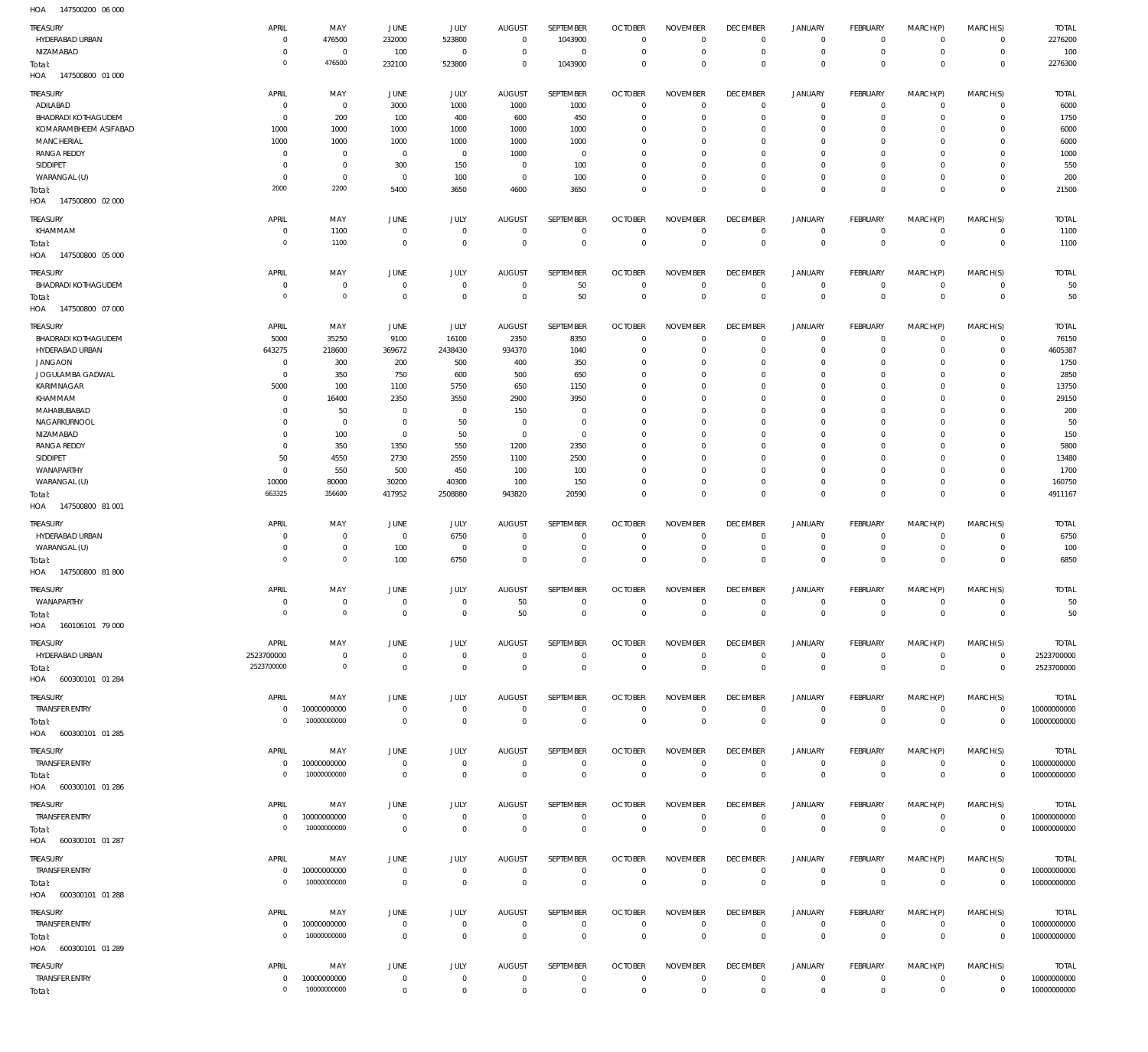600300101 01 290 HOA

| .<br>000000101<br>TREASURY<br><b>TRANSFER ENTRY</b><br>Total:<br>HOA 600300101 01 291 | APRIL<br>$\mathbf 0$<br>$\overline{0}$    | MAY<br>10000000000<br>10000000000          | JUNE<br>$\overline{0}$<br>$\overline{0}$ | JULY<br>$\mathbf 0$<br>$\mathbf{0}$         | <b>AUGUST</b><br>$\mathbf 0$<br>$\mathbf{0}$           | SEPTEMBER<br>$\mathbf 0$<br>$\mathbf 0$            | <b>OCTOBER</b><br>$\mathbf 0$<br>$\circ$           | <b>NOVEMBER</b><br>$\mathbf 0$<br>$\mathbf 0$          | <b>DECEMBER</b><br>$\mathbf 0$<br>$\mathbf 0$  | <b>JANUARY</b><br>$\mathbf 0$<br>$\mathsf{O}\xspace$         | FEBRUARY<br>$\mathbf 0$<br>$\mathbf 0$         | MARCH(P)<br>$\mathbf 0$<br>$\mathbb O$ | MARCH(S)<br>$\mathbf 0$<br>$\mathbf 0$ | <b>TOTAL</b><br>10000000000<br>10000000000           |
|---------------------------------------------------------------------------------------|-------------------------------------------|--------------------------------------------|------------------------------------------|---------------------------------------------|--------------------------------------------------------|----------------------------------------------------|----------------------------------------------------|--------------------------------------------------------|------------------------------------------------|--------------------------------------------------------------|------------------------------------------------|----------------------------------------|----------------------------------------|------------------------------------------------------|
| TREASURY<br><b>TRANSFER ENTRY</b><br>Total:                                           | APRIL<br>$\overline{0}$<br>$\overline{0}$ | MAY<br>10000000000<br>10000000000          | JUNE<br>$\overline{0}$<br>$\overline{0}$ | JULY<br>$\overline{0}$<br>$\mathbf 0$       | <b>AUGUST</b><br>$\mathbf 0$<br>$\mathbf{0}$           | SEPTEMBER<br>0<br>$\mathbf 0$                      | <b>OCTOBER</b><br>$\overline{0}$<br>$\circ$        | <b>NOVEMBER</b><br>$\mathbf 0$<br>$\circ$              | <b>DECEMBER</b><br>$\mathbf 0$<br>$\circ$      | <b>JANUARY</b><br>$\mathsf{O}\xspace$<br>$\mathsf{O}\xspace$ | FEBRUARY<br>$\mathbf 0$<br>$\mathbf 0$         | MARCH(P)<br>$\mathbf 0$<br>$\mathbb O$ | MARCH(S)<br>$\mathbf 0$<br>$\mathbf 0$ | <b>TOTAL</b><br>10000000000<br>10000000000           |
| HOA 600300101 01 292<br>TREASURY<br><b>TRANSFER ENTRY</b>                             | APRIL<br>$\overline{0}$<br>$\overline{0}$ | MAY<br>$\mathbf 0$<br>$\mathbf 0$          | <b>JUNE</b><br>24612000000               | JULY<br>$\mathbf 0$                         | <b>AUGUST</b><br>$\mathbf 0$                           | SEPTEMBER<br>$\mathbf 0$                           | <b>OCTOBER</b><br>$\mathbf{0}$                     | <b>NOVEMBER</b><br>$\mathbf 0$                         | <b>DECEMBER</b><br>$\mathbf 0$                 | <b>JANUARY</b><br>$\mathsf{O}\xspace$                        | FEBRUARY<br>$\mathbf 0$                        | MARCH(P)<br>$\mathbf 0$                | MARCH(S)<br>$\mathbf 0$                | <b>TOTAL</b><br>24612000000                          |
| Total:<br>HOA 600300101 01 293<br>TREASURY<br><b>TRANSFER ENTRY</b>                   | APRIL<br>$\overline{0}$                   | MAY<br>$\mathbb O$                         | 24612000000<br>JUNE<br>20000000000       | $\mathbf{0}$<br>JULY<br>$\mathbf 0$         | $\mathbf{0}$<br><b>AUGUST</b><br>$\overline{0}$        | $\mathbf 0$<br>SEPTEMBER<br>$\mathbf 0$            | $\mathbf{0}$<br><b>OCTOBER</b><br>$\overline{0}$   | $\mathbf 0$<br><b>NOVEMBER</b><br>$\mathbf 0$          | $\mathbf 0$<br><b>DECEMBER</b><br>$\mathbf 0$  | $\mathsf{O}\xspace$<br><b>JANUARY</b><br>$\mathsf{O}\xspace$ | $\circ$<br>FEBRUARY<br>$\mathbf 0$             | $\mathbf 0$<br>MARCH(P)<br>$\mathbf 0$ | $\mathbf 0$<br>MARCH(S)<br>$\mathbf 0$ | 24612000000<br><b>TOTAL</b><br>20000000000           |
| Total:<br>HOA 600300101 01 294<br>TREASURY                                            | $\overline{0}$<br>APRIL                   | $\mathbb O$<br>MAY                         | 20000000000<br>JUNE                      | $\mathbf{0}$<br>JULY                        | $\mathbf{0}$<br><b>AUGUST</b>                          | $\mathsf{O}\xspace$<br>SEPTEMBER                   | $\overline{0}$<br><b>OCTOBER</b>                   | $\mathbf 0$<br><b>NOVEMBER</b>                         | $\mathbf 0$<br><b>DECEMBER</b>                 | $\mathsf{O}\xspace$<br><b>JANUARY</b>                        | $\mathbf 0$<br>FEBRUARY                        | $\mathbb O$<br>MARCH(P)                | $\mathbf 0$<br>MARCH(S)                | 20000000000<br><b>TOTAL</b>                          |
| TRANSFER ENTRY<br>Total:<br>HOA 600300101 01 295                                      | $\overline{0}$<br>$\overline{0}$          | $\circ$<br>$\circ$                         | $\overline{0}$<br>$\overline{0}$         | 0<br>$\mathbf 0$                            | 20000000000<br>20000000000                             | $\mathbf 0$<br>$\mathbf 0$                         | $^{\circ}$<br>$\circ$                              | $\mathbf 0$<br>$\mathbf 0$                             | $\mathbf 0$<br>$\mathsf{O}$                    | 0<br>$\mathsf{O}\xspace$                                     | $\mathbf 0$<br>$\mathbf 0$                     | $\mathbf 0$<br>$\mathbf 0$             | $\mathbf 0$<br>$\mathbf 0$             | 20000000000<br>20000000000                           |
| TREASURY<br><b>TRANSFER ENTRY</b><br>Total:                                           | APRIL<br>$\overline{0}$<br>$\overline{0}$ | MAY<br>$\overline{0}$<br>$\mathbf 0$       | JUNE<br>$\overline{0}$<br>$\overline{0}$ | JULY<br>$\mathsf{O}$<br>$\mathbf 0$         | <b>AUGUST</b><br>10000000000<br>10000000000            | SEPTEMBER<br>$\mathbf 0$<br>$\mathbf 0$            | <b>OCTOBER</b><br>$\overline{0}$<br>$\mathbf{0}$   | <b>NOVEMBER</b><br>$\mathbf 0$<br>$\mathbf 0$          | <b>DECEMBER</b><br>$\mathbf 0$<br>$\mathbf 0$  | <b>JANUARY</b><br>$\mathsf{O}\xspace$<br>$\mathsf{O}\xspace$ | FEBRUARY<br>$\mathbf 0$<br>$\mathbf 0$         | MARCH(P)<br>$\mathbf 0$<br>$\mathbb O$ | MARCH(S)<br>$\mathbf 0$<br>$\mathbf 0$ | <b>TOTAL</b><br>10000000000<br>10000000000           |
| HOA 600300101 01 296<br>TREASURY<br><b>TRANSFER ENTRY</b><br>Total:                   | APRIL<br>$\overline{0}$<br>$\overline{0}$ | MAY<br>$\overline{0}$<br>$\mathbf 0$       | JUNE<br>$\overline{0}$<br>$\overline{0}$ | JULY<br>$\circ$<br>$\mathbf 0$              | <b>AUGUST</b><br>15000000000<br>15000000000            | SEPTEMBER<br>$\mathbf 0$<br>$\mathsf{O}\xspace$    | <b>OCTOBER</b><br>$\mathbf{0}$<br>$\circ$          | <b>NOVEMBER</b><br>$\mathbf 0$<br>$\mathbf 0$          | <b>DECEMBER</b><br>$\mathbf 0$<br>$\mathsf{O}$ | <b>JANUARY</b><br>0<br>$\mathsf{O}\xspace$                   | FEBRUARY<br>$\mathbf 0$<br>$\circ$             | MARCH(P)<br>$\mathbf 0$<br>$\mathbf 0$ | MARCH(S)<br>$\mathbf 0$<br>$\mathbf 0$ | <b>TOTAL</b><br>15000000000<br>15000000000           |
| HOA 600300101 01 297<br>TREASURY<br><b>TRANSFER ENTRY</b><br>Total:                   | APRIL<br>$\circ$<br>$\overline{0}$        | MAY<br>$\circ$<br>$\overline{0}$           | JUNE<br>$\overline{0}$<br>$\overline{0}$ | JULY<br>$\mathsf{O}$<br>$\mathsf{O}\xspace$ | <b>AUGUST</b><br>15000000000<br>15000000000            | SEPTEMBER<br>$\mathsf{O}\xspace$<br>$\mathbf 0$    | <b>OCTOBER</b><br>$\overline{0}$<br>$\overline{0}$ | <b>NOVEMBER</b><br>$\mathbf 0$<br>$\mathbf 0$          | <b>DECEMBER</b><br>$\mathbf 0$<br>$\mathbf 0$  | <b>JANUARY</b><br>$\mathsf{O}\xspace$<br>$\mathsf{O}\xspace$ | FEBRUARY<br>$\mathbf 0$<br>$\Omega$            | MARCH(P)<br>$\mathbf 0$<br>$\mathbf 0$ | MARCH(S)<br>$\mathbf 0$<br>$\mathbf 0$ | <b>TOTAL</b><br>15000000000<br>15000000000           |
| HOA 600300101 01 298<br>TREASURY<br><b>TRANSFER ENTRY</b>                             | APRIL<br>$\mathbf 0$                      | MAY<br>$\overline{0}$                      | JUNE<br>$\overline{0}$                   | JULY<br>$\mathbf 0$                         | <b>AUGUST</b><br>$\circ$                               | SEPTEMBER<br>15000000000                           | <b>OCTOBER</b><br>$\mathbf{0}$                     | <b>NOVEMBER</b><br>$\mathbf 0$                         | <b>DECEMBER</b><br>$\mathsf{O}$                | <b>JANUARY</b><br>0                                          | FEBRUARY<br>$\circ$                            | MARCH(P)<br>$\mathbf 0$                | MARCH(S)<br>$\mathbf 0$                | <b>TOTAL</b><br>15000000000                          |
| Total:<br>HOA 600300101 01 299<br>TREASURY                                            | $\overline{0}$<br>APRIL                   | $\mathbf 0$<br>MAY                         | $\overline{0}$<br>JUNE                   | $\mathbf 0$<br>JULY                         | $\mathbb O$<br>AUGUST                                  | 15000000000<br>SEPTEMBER                           | $\circ$<br><b>OCTOBER</b>                          | $\mathbf 0$<br><b>NOVEMBER</b>                         | $\mathsf{O}$<br><b>DECEMBER</b>                | $\mathsf{O}\xspace$<br><b>JANUARY</b>                        | $\mathbf 0$<br>FEBRUARY                        | $\mathbb O$<br>MARCH(P)                | $\mathbf 0$<br>MARCH(S)                | 15000000000<br><b>TOTAL</b>                          |
| TRANSFER ENTRY<br>Total:<br>HOA 600300101 03 000                                      | $\overline{0}$<br>$\overline{0}$          | $\overline{0}$<br>$\circ$                  | $\overline{0}$<br>$\overline{0}$         | $\mathsf 0$<br>$\mathbf 0$                  | $\mathbf 0$<br>$\overline{0}$                          | 15000000000<br>15000000000                         | $\overline{0}$<br>$\circ$                          | 0<br>$\mathbf 0$                                       | $\mathbf 0$<br>$\circ$                         | $\mathsf{O}\xspace$<br>$\mathsf{O}\xspace$                   | $\mathbf 0$<br>$\mathbf 0$                     | $\mathbf 0$<br>$\mathbf 0$             | $\mathbf 0$<br>$\circ$                 | 15000000000<br>15000000000                           |
| TREASURY<br><b>TRANSFER ENTRY</b><br>Total:<br>HOA 600300101 03 000                   | APRIL<br>40000000000<br>40000000000       | MAY<br>40000000000<br>40000000000          | JUNE<br>$\overline{0}$<br>$\overline{0}$ | JULY<br>$\circ$<br>$\mathbf{0}$             | <b>AUGUST</b><br>60000000000<br>60000000000            | SEPTEMBER<br>30000000000<br>30000000000            | <b>OCTOBER</b><br>$\mathbf{0}$<br>$\circ$          | <b>NOVEMBER</b><br>$\mathbf 0$<br>$\mathbf 0$          | <b>DECEMBER</b><br>$\mathbf 0$<br>$\mathbf 0$  | <b>JANUARY</b><br>$\circ$<br>$\mathbf 0$                     | FEBRUARY<br>$\circ$<br>$\circ$                 | MARCH(P)<br>$\mathbf 0$<br>$\circ$     | MARCH(S)<br>$\circ$<br>$\Omega$        | <b>TOTAL</b><br>170000000000<br>170000000000         |
| TREASURY<br><b>TRANSFER ENTRY</b><br>Total:                                           | APRIL<br>$\mathbf{0}$<br>$\mathbf 0$      | MAY<br>*****************<br>$-80000000000$ | JUNE<br>$\overline{0}$<br>$\overline{0}$ | JULY<br>$\Omega$<br>$\mathbf{0}$            | <b>AUGUST</b><br>****************<br>***************** | SEPTEMBER<br>****************<br>***************** | <b>OCTOBER</b><br>$\mathbf{0}$<br>$\circ$          | <b>NOVEMBER</b><br>$\mathsf{O}$<br>$\mathbf 0$         | <b>DECEMBER</b><br>$\mathbb O$<br>$\mathbf 0$  | <b>JANUARY</b><br>$\mathsf{O}\xspace$<br>$\mathsf{O}\xspace$ | FEBRUARY<br>$\mathbf 0$<br>$\mathbf 0$         | MARCH(P)<br>$\mathbf 0$<br>$\mathbb O$ | MARCH(S)<br>$\mathbf 0$<br>$\mathbf 0$ | <b>TOTAL</b><br>$-1700000000000$<br>$-1700000000000$ |
| HOA 600300105 02 560<br>TREASURY<br>HYDERABAD URBAN<br>Total:                         | APRIL<br>93316000<br>93316000             | MAY<br>$\circ$<br>$\overline{0}$           | JUNE<br>673108200<br>673108200           | JULY<br>338340200<br>338340200              | <b>AUGUST</b><br>$\mathbf 0$<br>$\mathbf 0$            | SEPTEMBER<br>2013817500<br>2013817500              | <b>OCTOBER</b><br>$\mathbf{0}$<br>$\circ$          | <b>NOVEMBER</b><br>$\mathbf 0$<br>$\mathbf 0$          | <b>DECEMBER</b><br>$\mathbf 0$<br>$\mathbf 0$  | <b>JANUARY</b><br>$\mathsf{O}\xspace$<br>$\mathsf{O}\xspace$ | FEBRUARY<br>$\mathbf 0$<br>$\mathbf 0$         | MARCH(P)<br>$\mathbf 0$<br>$\mathbb O$ | MARCH(S)<br>$\mathbf 0$<br>$\mathbf 0$ | <b>TOTAL</b><br>3118581900<br>3118581900             |
| HOA 600300105 05 560<br>TREASURY<br>HYDERABAD URBAN                                   | APRIL<br>52273400                         | MAY<br>$\overline{0}$                      | JUNE<br>$\overline{0}$                   | JULY<br>$\mathsf 0$                         | AUGUST<br>$\overline{0}$                               | SEPTEMBER<br>128780960                             | <b>OCTOBER</b><br>$\overline{0}$                   | <b>NOVEMBER</b><br>$\mathbf 0$                         | <b>DECEMBER</b><br>$\mathbf 0$                 | <b>JANUARY</b><br>$\mathsf{O}\xspace$                        | FEBRUARY<br>$\mathbf 0$                        | MARCH(P)<br>$\mathbf 0$                | MARCH(S)<br>$\circ$                    | <b>TOTAL</b><br>181054360                            |
| Total:<br>HOA 600300108 15 560<br>TREASURY                                            | 52273400<br>APRIL                         | $\mathbf 0$<br>MAY                         | $\overline{0}$<br>JUNE                   | $\mathbf 0$<br>JULY                         | $\mathbf 0$<br><b>AUGUST</b>                           | 128780960<br>SEPTEMBER                             | $\overline{0}$<br><b>OCTOBER</b>                   | $\mathsf{O}\xspace$<br><b>NOVEMBER</b>                 | $\circ$<br><b>DECEMBER</b>                     | $\mathsf{O}\xspace$<br>JANUARY                               | $\mathbf 0$<br>FEBRUARY                        | $\mathbb O$<br>MARCH(P)                | $\mathbf 0$<br>MARCH(S)                | 181054360<br><b>TOTAL</b>                            |
| HYDERABAD URBAN<br>Total:<br>HOA 600300110 05 560                                     | $\overline{0}$<br>$\overline{0}$          | $\overline{0}$<br>$\mathbf 0$              | $\overline{0}$<br>$\overline{0}$         | $\mathsf 0$<br>$\mathbf 0$                  | 41447008<br>41447008                                   | $\mathbf 0$<br>$\mathsf{O}\xspace$                 | $\circ$<br>$\circ$                                 | $\mathbf 0$<br>$\mathbf 0$                             | $\mathbf 0$<br>$\mathbf 0$                     | $\mathsf{O}\xspace$<br>$\mathsf{O}\xspace$                   | $\mathbf 0$<br>$\circ$                         | $\mathbf 0$<br>$\mathbb O$             | $\mathbf 0$<br>$\mathbf 0$             | 41447008<br>41447008                                 |
| TREASURY<br><b>TRANSFER ENTRY</b><br>Total:<br>HOA 600409101 02 560                   | APRIL<br>$\overline{0}$<br>$\overline{0}$ | MAY<br>39453500000<br>39453500000          | JUNE<br>86889400000<br>86889400000       | JULY<br>63912592253.<br>63912592253.        | AUGUST<br>59353004299.<br>59353004299.                 | SEPTEMBER<br>55919785155.<br>55919785155.          | <b>OCTOBER</b><br>$\overline{0}$<br>$\overline{0}$ | <b>NOVEMBER</b><br>$\mathsf{O}$<br>$\mathsf{O}\xspace$ | <b>DECEMBER</b><br>$\mathbf 0$<br>$\mathsf{O}$ | <b>JANUARY</b><br>$\mathsf{O}\xspace$<br>$\mathsf{O}\xspace$ | FEBRUARY<br>$\mathsf{O}\xspace$<br>$\mathbf 0$ | MARCH(P)<br>$\mathbf 0$<br>$\mathbb O$ | MARCH(S)<br>$\mathbf 0$<br>$\mathbf 0$ | <b>TOTAL</b><br>305528281707.81<br>305528281707.81   |
| TREASURY<br><b>TRANSFER ENTRY</b><br>Total:<br>HOA 600409101 02 560                   | APRIL<br>$\overline{0}$<br>$\overline{0}$ | MAY<br>1053000<br>1053000                  | JUNE<br>$\overline{0}$<br>$\overline{0}$ | JULY<br>$\overline{0}$<br>$\mathbb O$       | <b>AUGUST</b><br>$\mathbf 0$<br>$\,0\,$                | SEPTEMBER<br>$\mathsf{O}$<br>$\mathsf{O}$          | <b>OCTOBER</b><br>$\mathbf{0}$<br>$\overline{0}$   | <b>NOVEMBER</b><br>$\mathsf{O}$<br>$\mathbf 0$         | <b>DECEMBER</b><br>$\mathbf 0$<br>$\mathbf 0$  | <b>JANUARY</b><br>$\mathsf{O}\xspace$<br>$\mathsf{O}\xspace$ | FEBRUARY<br>$\mathbf 0$<br>$\mathbf 0$         | MARCH(P)<br>$\mathbf 0$<br>$\mathbb O$ | MARCH(S)<br>$\mathbf 0$<br>$\mathbf 0$ | <b>TOTAL</b><br>1053000<br>1053000                   |
| TREASURY<br><b>TRANSFER ENTRY</b><br>Total:                                           | APRIL<br>$\overline{0}$<br>$\overline{0}$ | MAY<br>$\circ$<br>$\mathbb O$              | JUNE<br>$\overline{0}$<br>$\overline{0}$ | JULY<br>$\mathsf 0$<br>$\mathbf 0$          | <b>AUGUST</b><br>$-12936000$<br>$-12936000$            | SEPTEMBER<br>$\mathsf{O}$<br>$\mathbf 0$           | <b>OCTOBER</b><br>$\circ$<br>$\mathbf 0$           | <b>NOVEMBER</b><br>$\mathsf{O}$<br>$\mathbf 0$         | <b>DECEMBER</b><br>$\mathbf 0$<br>$\mathbf 0$  | <b>JANUARY</b><br>$\mathsf{O}\xspace$<br>$\mathsf{O}\xspace$ | FEBRUARY<br>$\mathbf 0$<br>$\mathbf 0$         | MARCH(P)<br>$\mathbf 0$<br>$\mathbb O$ | MARCH(S)<br>$\circ$<br>$\mathbf 0$     | <b>TOTAL</b><br>$-12936000$<br>$-12936000$           |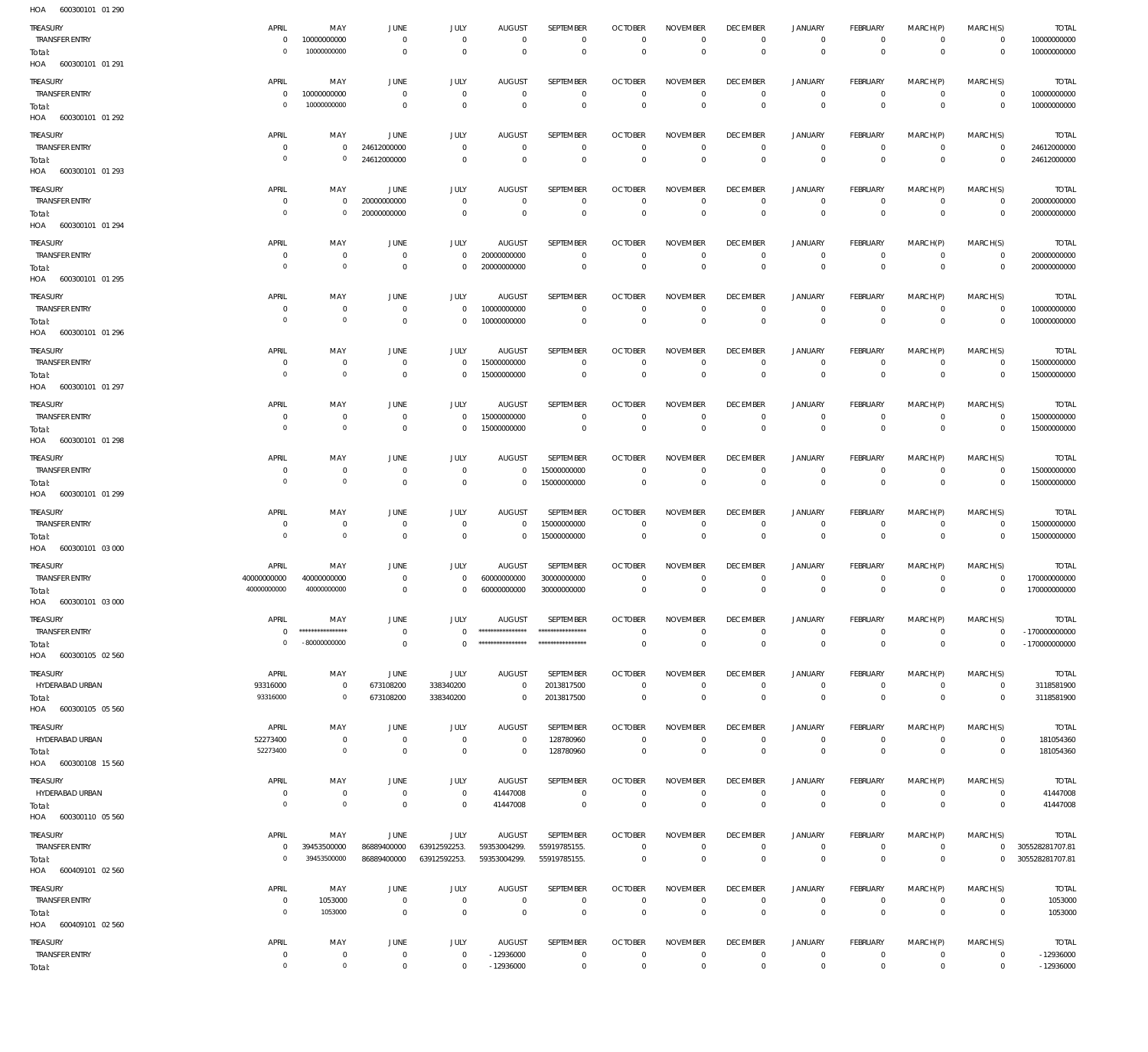761000201 04 000 761000201 04 001 761000201 04 001 761000201 05 000 761000201 05 001 761000201 05 001 HOA 761000202 04 000 HOA 761000202 04 001 HOA HOA HOA HOA HOA HOA  $\Omega$   $\Omega$  -18412 -87275 -222083  $\Omega$   $\Omega$   $\overline{0}$   $\Omega$   $\Omega$   $\boldsymbol{0}$  $\overline{0}$   $\Omega$  $\boldsymbol{0}$   $\Omega$   $\Omega$  -108946 TRANSFER ENTRY BHADRADI KOTHAGUDEM HYDERABAD URBAN PAO - TELANGANA HYDERABAD TRANSFER ENTRY BHADRADI KOTHAGUDEM HYDERABAD URBAN KARIMNAGAR MAHABOOB NAGAR MANCHERIAL MEDCHAL NALGONDA NIZAMABAD PPO -MOTIGALLY (TELANGANA) RANGA REDDY SANGAREDDY WARANGAL (R) WARANGAL (U) ADILABAD BHADRADI KOTHAGUDEM BHOOPALAPALLY HYDERABAD URBAN JAGTIAL JANGAON JOGULAMBA GADWAL KAMAREDDY KARIMNAGAR KHAMMAM KOMARAMBHEEM ASIFABAD MAHABOOB NAGAR MAHABUBABAD MANCHERIAL MEDAK **MEDCHAL** MULUGU NAGARKURNOOL NALGONDA NARAYANPET NIRMAL NIZAMABAD PAO - TELANGANA HYDERABAD PAO - TS NEW DELHI PEDDAPALLY RANGA REDDY SANGAREDDY SIDDIPET SIRICILLA SURYAPET VIKARABAD WANAPARTHY WARANGAL (R) WARANGAL (U) YADADRI TRANSFER ENTRY HYDERABAD URBAN NIZAMABAD ADILABAD BHADRADI KOTHAGUDEM TREASURY TREASURY **TREASURY** TREASURY TREASURY TREASURY TREASURY TREASURY  $\overline{0}$   $\Omega$   $\Omega$   $\Omega$   $\Omega$   $\Omega$   $\Omega$   $\Omega$   $\overline{0}$   $\Omega$  APRIL APRIL APRIL APRIL APRIL APRIL APRIL APRIL  $\Omega$   $\,$  0  $\,$   $\Omega$  MAY MAY MAY MAY MAY MAY MAY MAY  $\sqrt{0}$   $\Omega$   $\Omega$   $\sqrt{0}$  JUNE JUNE **JUNE** JUNE JUNE JUNE **JUNE** JUNE  $\Omega$  -18412 JULY JULY JULY JULY JULY JULY JULY JULY -87275  $\Omega$   $\Omega$   $\Omega$  AUGUST AUGUST **AUGUST** AUGUST AUGUST AUGUST AUGUST AUGUST  $\Omega$   $\Omega$  -222083  $\Omega$  SEPTEMBER SEPTEMBER **SEPTEMBER** SEPTEMBER SEPTEMBER SEPTEMBER SEPTEMBER SEPTEMBER  $\Omega$   $\Omega$   $\Omega$  $\Omega$   $\Omega$   $\Omega$   $\Omega$   $\Omega$   $\Omega$   $\Omega$  $\overline{0}$  $\Omega$  $\Omega$  $\Omega$  $\Omega$   $\Omega$   $\Omega$  $\Omega$   $\Omega$   $\Omega$   $\Omega$  $\overline{0}$   $\Omega$   $\Omega$   $\Omega$  OCTOBER **OCTOBER OCTOBER** OCTOBER OCTOBER **OCTOBER OCTOBER OCTOBER**   $\Omega$   $\Omega$   $\Omega$   $\Omega$   $\Omega$   $\Omega$   $\Omega$   $\Omega$   $\Omega$   $\Omega$   $\Omega$   $\Omega$   $\Omega$   $\Omega$   $\Omega$   $\Omega$   $\,$  0  $\,$   $\Omega$  NOVEMBER NOVEMBER NOVEMBER NOVEMBER NOVEMBER NOVEMBER NOVEMBER NOVEMBER  $\overline{0}$   $\Omega$   $\Omega$   $\Omega$  $\overline{0}$  $\Omega$   $\overline{0}$   $\Omega$   $\Omega$   $\Omega$  $\overline{0}$   $\Omega$  $\overline{0}$   $\Omega$  $\overline{0}$  $\Omega$   $\Omega$  $\overline{0}$  $\Omega$   $\Omega$   $\Omega$  $\overline{0}$   $\Omega$   $\Omega$  $\overline{0}$   $\Omega$  DECEMBER DECEMBER **DECEMBER** DECEMBER DECEMBER DECEMBER **DECEMBER** DECEMBER  $\Omega$   $\Omega$   $\Omega$   $\Omega$   $\Omega$   $\Omega$   $\Omega$   $\Omega$   $\Omega$   $\Omega$   $\Omega$   $\Omega$   $\Omega$   $\Omega$  JANUARY JANUARY JANUARY JANUARY JANUARY JANUARY JANUARY JANUARY  $\Omega$   $\Omega$   $\Omega$   $\Omega$   $\Omega$   $\Omega$   $\Omega$  $\overline{0}$   $\Omega$   $\Omega$   $\Omega$   $\Omega$   $\Omega$   $\Omega$  FEBRUARY FEBRUARY **FFBRUARY** FEBRUARY FEBRUARY FEBRUARY **FFRRUARY** FEBRUARY  $\Omega$   $\Omega$   $\Omega$   $\Omega$   $\Omega$   $\Omega$   $\Omega$  $\overline{0}$   $\Omega$   $\Omega$   $\Omega$   $\Omega$   $\Omega$   $\Omega$  MARCH(P) MARCH(P) MARCH(P) MARCH(P) MARCH(P) MARCH(P) MARCH(P) MARCH(P)  $\Omega$   $\Omega$   $\Omega$  $\Omega$   $\Omega$   $\Omega$   $\Omega$   $\Omega$   $\Omega$   $\Omega$  $\Omega$   $\Omega$   $\Omega$  $\Omega$   $\Omega$   $\Omega$   $\Omega$   $\Omega$   $\Omega$   $\Omega$  MARCH(S) MARCH(S) MARCH(S) MARCH(S) MARCH(S) MARCH(S) MARCH(S) MARCH(S) -108946 TOTAL TOTAL TOTAL TOTAL TOTAL TOTAL TOTAL TOTAL Total: Total: Total: Total: Total: Total: Total: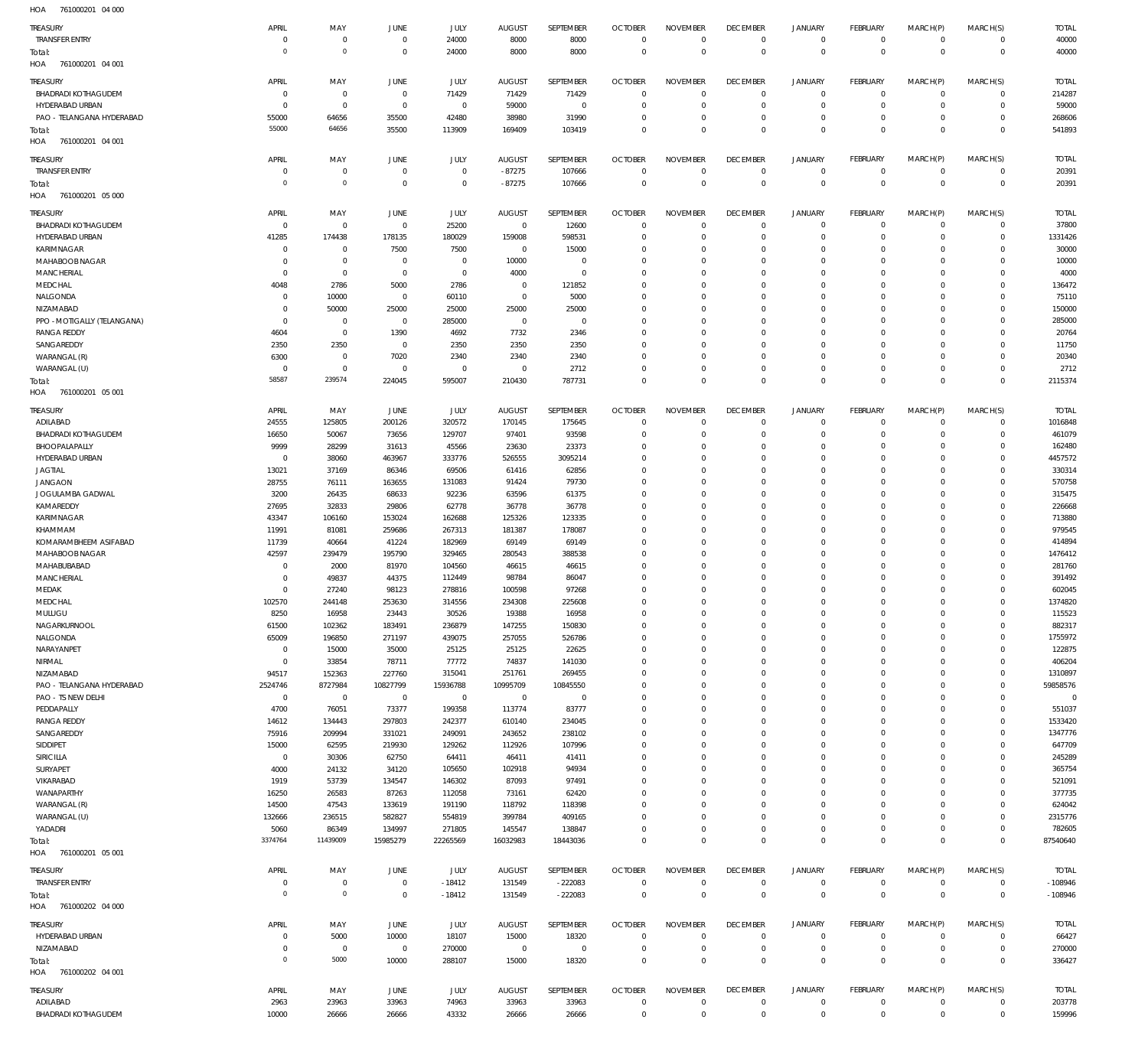761000202 04 001 HOA

| TREASURY                                | APRIL                        | MAY                            | JUNE                          | JULY                             | <b>AUGUST</b>        | SEPTEMBER            | <b>OCTOBER</b>             | <b>NOVEMBER</b>           | <b>DECEMBER</b>           | <b>JANUARY</b>             | <b>FEBRUARY</b>            | MARCH(P)               | MARCH(S)                   | <b>TOTAL</b>         |
|-----------------------------------------|------------------------------|--------------------------------|-------------------------------|----------------------------------|----------------------|----------------------|----------------------------|---------------------------|---------------------------|----------------------------|----------------------------|------------------------|----------------------------|----------------------|
| BHOOPALAPALLY                           | 2965                         | 2965                           | 2965                          | 2965                             | 2965                 | 2965                 | $\Omega$                   | $\Omega$                  | $\Omega$                  | $\Omega$                   | $\Omega$                   | $\Omega$               | $\Omega$                   | 17790                |
| HYDERABAD URBAN<br><b>JAGTIAL</b>       | $^{\circ}$<br>$\Omega$       | 163771<br>10000                | 4450<br>25000                 | 60000<br>35000                   | 228900<br>17500      | 372070<br>17500      | $\Omega$<br>$\Omega$       | $\Omega$<br>$\Omega$      | $\Omega$<br>$\Omega$      | $\Omega$<br>$\Omega$       | $\Omega$<br>$\Omega$       | $\Omega$<br>$\Omega$   | $\Omega$<br>$\Omega$       | 829191<br>105000     |
| <b>JANGAON</b>                          | $\Omega$                     | 20000                          | 74000                         | 48000                            | 30500                | 30500                | $\Omega$                   | $\Omega$                  | $\Omega$                  | $\Omega$                   | $\Omega$                   |                        | $\Omega$                   | 203000               |
| JOGULAMBA GADWAL                        | $\Omega$                     | 5000                           | 10000                         | 23000                            | 17000                | 11000                | $\Omega$                   | $\Omega$                  | $\Omega$                  | $\Omega$                   | $\Omega$                   | $\Omega$               | $\Omega$                   | 66000                |
| KAMAREDDY                               | $^{\circ}$                   | $^{\circ}$                     | $^{\circ}$                    | 6000                             | 6000                 | 6000                 | $\Omega$                   | $\Omega$                  | $\Omega$                  | $\Omega$                   | $\Omega$                   | $\Omega$               | $\Omega$                   | 18000                |
| KARIMNAGAR                              | $\Omega$                     | 29091                          | 29091                         | 58182                            | 29091                | 29091                | $\Omega$                   | $\Omega$                  | $\Omega$                  | $\Omega$                   | $\Omega$                   |                        | $\Omega$                   | 174546               |
| KHAMMAM                                 | $\Omega$                     | $\overline{0}$                 | 22500                         | 30000                            | 22500                | 15000                | $\Omega$                   | $\Omega$                  | $\Omega$                  | $\Omega$                   | $\Omega$                   | $\Omega$               | $\Omega$                   | 90000                |
| KOMARAMBHEEM ASIFABAD                   | $\Omega$                     | $\overline{0}$                 | 10000                         | 40000                            | 24000                | 18000                | $\Omega$                   | $\Omega$                  | $\Omega$                  | $\Omega$                   | $\Omega$                   |                        | $\Omega$                   | 92000                |
| MAHABOOB NAGAR<br>MAHABUBABAD           | $\Omega$<br>$\Omega$         | 20500<br>$\overline{0}$        | 15000<br>30000                | 26000<br>10000                   | 35500<br>10000       | 20500<br>10000       | $\Omega$<br>$\Omega$       | $\Omega$<br>$\Omega$      | $\Omega$<br>$\Omega$      | $\Omega$<br>$\Omega$       | $\Omega$<br>$\Omega$       | $\Omega$               | $\Omega$<br>$\Omega$       | 117500<br>60000      |
| <b>MANCHERIAL</b>                       | $\Omega$                     | $\overline{0}$                 | 20000                         | 20000                            | 10000                | 10000                | $\Omega$                   | $\Omega$                  | $\Omega$                  | $\Omega$                   | $\Omega$                   |                        | $\Omega$                   | 60000                |
| MEDAK                                   | 7500                         | 13200                          | 35565                         | 27155                            | 27155                | 27155                | $\Omega$                   | $\Omega$                  | $\Omega$                  | $\Omega$                   | $\Omega$                   | $\Omega$               | $\Omega$                   | 137730               |
| MEDCHAL                                 | 21000                        | 49125                          | 69000                         | 45000                            | 33000                | 33000                | $\Omega$                   | $\Omega$                  | $\Omega$                  | $\Omega$                   | $\Omega$                   |                        | $\Omega$                   | 250125               |
| NAGARKURNOOL                            | $\Omega$                     | 4237                           | 8474                          | 9956                             | 9956                 | 9956                 | $\Omega$                   | $\Omega$                  | $\Omega$                  | $\Omega$                   | $\Omega$                   | $\Omega$               | $\Omega$                   | 42579                |
| NALGONDA                                | $^{\circ}$                   | 10445                          | 15445                         | 40890                            | 15445                | 15445                | $\Omega$                   | $\Omega$                  | $\Omega$                  | $\Omega$                   | $\Omega$                   | $\Omega$               | $\Omega$                   | 97670                |
| NARAYANPET                              | $\Omega$                     | 7500                           | 15000                         | 11622                            | 11622                | 11622                | $\Omega$                   | $\Omega$                  | $\Omega$                  | $\Omega$                   | $\Omega$                   |                        | $\Omega$                   | 57366                |
| NIZAMABAD                               | $\Omega$                     | 36000                          | 108500                        | 119500                           | 28500                | 43500                | $\Omega$<br>$\Omega$       | $\Omega$<br>$\Omega$      | $\Omega$<br>$\Omega$      | $\Omega$<br>$\Omega$       | $\Omega$<br>$\Omega$       | $\Omega$               | $\Omega$<br>$\Omega$       | 336000<br>25467814   |
| PAO - TELANGANA HYDERABAD<br>PEDDAPALLY | 485087<br>10000              | 3455808<br>17500               | 5418554<br>30000              | 7332665<br>62500                 | 4315965<br>27500     | 4459735<br>27500     | $\Omega$                   | $\Omega$                  | $\Omega$                  | $\Omega$                   | $\Omega$                   | $\Omega$               | $\Omega$                   | 175000               |
| <b>RANGA REDDY</b>                      | 10000                        | 29500                          | 59800                         | 59100                            | 39600                | 27600                | $\Omega$                   | $\Omega$                  | $\Omega$                  | $\Omega$                   | $\Omega$                   |                        | $\Omega$                   | 225600               |
| SANGAREDDY                              | 22000                        | 48145                          | 143530                        | 73725                            | 63935                | 63935                | $\Omega$                   | $\Omega$                  | $\Omega$                  | $\Omega$                   | $\Omega$                   |                        | $\Omega$                   | 415270               |
| SIDDIPET                                | 10000                        | 12500                          | 66500                         | 22000                            | 141790               | 31790                | $\Omega$                   | $\Omega$                  | $\Omega$                  | $\Omega$                   | $\Omega$                   |                        | $\Omega$                   | 284580               |
| SIRICILLA                               | 12500                        | 10000                          | 20000                         | 35000                            | 22500                | 22500                | $\Omega$                   | $\Omega$                  | $\Omega$                  | $\Omega$                   | $\Omega$                   |                        | $\Omega$                   | 122500               |
| VIKARABAD                               | $\Omega$                     | 18487                          | 36974                         | 18487                            | 19092                | 19092                | $\Omega$                   | $\Omega$                  | $\Omega$                  | $\Omega$                   | $\Omega$                   |                        | $\Omega$                   | 112132               |
| WARANGAL (R)                            | $\Omega$                     | 6000                           | 16000                         | 47000                            | 21000                | 11000                | $\Omega$                   | $\Omega$                  | $\Omega$                  | $\Omega$                   | $\Omega$                   | $\Omega$               | $\Omega$                   | 101000               |
| WARANGAL (U)                            | 17000                        | 37000                          | 126240                        | 196470                           | 112120               | 100120               | $\Omega$                   | $\Omega$                  | $\Omega$                  | $\Omega$                   | $\Omega$                   |                        | $\Omega$                   | 588950               |
| YADADRI                                 | $^{\circ}$<br>611015         | 24444<br>4081847               | 52000<br>6525217              | 48444<br>8626956                 | 36444<br>5420209     | 36444<br>5543649     | $\Omega$<br>$\Omega$       | $\Omega$<br>$\Omega$      | $\Omega$<br>$\Omega$      | $\Omega$<br>$\Omega$       | $\Omega$<br>$\Omega$       | $\Omega$<br>$\Omega$   | $\Omega$<br>$\Omega$       | 197776<br>30808893   |
| Total:<br>761000202 04 001<br>HOA       |                              |                                |                               |                                  |                      |                      |                            |                           |                           |                            |                            |                        |                            |                      |
|                                         |                              |                                |                               |                                  |                      |                      |                            |                           |                           |                            |                            |                        |                            |                      |
| Treasury                                | APRIL                        | MAY                            | JUNE                          | JULY                             | <b>AUGUST</b>        | SEPTEMBER            | <b>OCTOBER</b>             | <b>NOVEMBER</b>           | <b>DECEMBER</b>           | <b>JANUARY</b>             | <b>FEBRUARY</b>            | MARCH(P)               | MARCH(S)                   | <b>TOTAL</b>         |
| <b>TRANSFER ENTRY</b>                   | $^{\circ}$<br>$\overline{0}$ | $\overline{0}$<br>$\mathbf{0}$ | $\overline{0}$<br>$\,0\,$     | $\overline{0}$<br>$\overline{0}$ | $-40240$<br>$-40240$ | 30000<br>30000       | $^{\circ}$<br>$\mathbf 0$  | $\Omega$<br>$\mathbf 0$   | $^{\circ}$<br>$\mathbf 0$ | $\Omega$<br>$^{\circ}$     | $\mathbf 0$<br>$\mathbf 0$ | $\Omega$<br>$\Omega$   | $\Omega$<br>$\mathbf 0$    | $-10240$<br>$-10240$ |
| Total:<br>761000202 05 000<br>HOA       |                              |                                |                               |                                  |                      |                      |                            |                           |                           |                            |                            |                        |                            |                      |
| <b>TREASURY</b>                         | APRIL                        | MAY                            | JUNE                          | <b>JULY</b>                      | <b>AUGUST</b>        | SEPTEMBER            | <b>OCTOBER</b>             | <b>NOVEMBER</b>           | <b>DECEMBER</b>           | <b>JANUARY</b>             | <b>FEBRUARY</b>            | MARCH(P)               | MARCH(S)                   | <b>TOTAL</b>         |
| HYDERABAD URBAN                         | 750                          | 2250                           | 750                           | 18250                            | 27250                | 16500                | $\Omega$                   | $\Omega$                  | $\Omega$                  | $\Omega$                   | $\Omega$                   | $\Omega$               | $\Omega$                   | 65750                |
| <b>RANGA REDDY</b>                      | $\Omega$                     | $\overline{0}$                 | $^{\circ}$                    | $\overline{0}$                   | $\overline{0}$       | 10000                | $\Omega$                   | $\Omega$                  | $\Omega$                  | $\Omega$                   | $\overline{0}$             | $\Omega$               | $\Omega$                   | 10000                |
| SIDDIPET                                | $^{\circ}$                   | $\overline{0}$                 | 110000                        | $\overline{0}$                   | $\mathbf 0$          | $^{\circ}$           | $^{\circ}$                 | $\Omega$                  | $\Omega$                  | $\Omega$                   | $\Omega$                   | $\Omega$               | $\Omega$                   | 110000               |
| Total:                                  | 750                          | 2250                           | 110750                        | 18250                            | 27250                | 26500                | $\Omega$                   | $\Omega$                  | $\Omega$                  | $\Omega$                   | $\Omega$                   | $\Omega$               | $\Omega$                   | 185750               |
|                                         |                              |                                |                               |                                  |                      |                      |                            |                           |                           |                            |                            |                        |                            |                      |
| HOA<br>761000202 05 001                 |                              |                                |                               |                                  |                      |                      |                            |                           |                           |                            |                            |                        |                            |                      |
| <b>TREASURY</b>                         | APRIL                        | MAY                            | JUNE                          | JULY                             | <b>AUGUST</b>        | SEPTEMBER            | <b>OCTOBER</b>             | <b>NOVEMBER</b>           | <b>DECEMBER</b>           | <b>JANUARY</b>             | <b>FEBRUARY</b>            | MARCH(P)               | MARCH(S)                   | <b>TOTAL</b>         |
| ADILABAD                                | $\overline{0}$               | 30533                          | 28458                         | 44133                            | 22533                | 22533                | $^{\circ}$                 | $\Omega$                  | $^{\circ}$                | $\Omega$                   | $\Omega$                   | $\Omega$               | $\mathbf 0$                | 148190               |
| <b>BHADRADI KOTHAGUDEM</b>              | 1000                         | 5125                           | 5500                          | 9125                             | 12500                | 10125                | $\mathbf{0}$               | $\Omega$                  | $\Omega$                  | $\Omega$                   | $\Omega$                   | $\Omega$               | $\Omega$                   | 43375                |
| BHOOPALAPALLY                           | $\overline{0}$               | $\overline{0}$                 | 3250                          | 750                              | 750                  | 750                  | $\mathbf{0}$               | $\Omega$                  | $\Omega$                  | $\Omega$                   | $\Omega$                   | $\Omega$               | $\Omega$                   | 5500                 |
| HYDERABAD URBAN                         | 2630                         | 22050                          | $\overline{0}$                | 66040                            | 6050                 | 66789                | $^{\circ}$                 | $\Omega$                  | $\Omega$                  | $\Omega$                   | $\Omega$                   | $\Omega$               | $\Omega$                   | 163559               |
| <b>JAGTIAL</b>                          | $^{\circ}$<br>2750           | 5000<br>4750                   | 10250<br>7750                 | 5750<br>38750                    | 1750<br>15750        | 1000<br>16950        | $\Omega$<br>$\Omega$       | $\Omega$<br>$\Omega$      | $\Omega$<br>$\Omega$      | $\Omega$<br>$\Omega$       | $\Omega$<br>$\Omega$       | $\Omega$<br>$\Omega$   | $\Omega$<br>$\Omega$       | 23750                |
| <b>JANGAON</b><br>JOGULAMBA GADWAL      | $\overline{0}$               | 2000                           | 2000                          | 2000                             | 2000                 | 2000                 | $\mathbf 0$                | $\Omega$                  | $\Omega$                  | $\Omega$                   | $\Omega$                   | $\Omega$               | $\Omega$                   | 86700<br>10000       |
| KAMAREDDY                               | $\mathbf 0$                  | 1135                           | 1885                          | 750                              | 750                  | 750                  | $\mathbf 0$                | $\Omega$                  | $\Omega$                  | $\Omega$                   | $\Omega$                   | $\Omega$               | $\Omega$                   | 5270                 |
| KARIMNAGAR                              | 1000                         | 11993                          | 20393                         | 25386                            | 14193                | 14193                | $\mathbf 0$                | $\Omega$                  | $\Omega$                  | $\Omega$                   | $\Omega$                   | $\Omega$               | $\Omega$                   | 87158                |
| KHAMMAM                                 | 3650                         | 7330                           | 11280                         | 16830                            | 9250                 | 10530                | $\mathbf 0$                | $\Omega$                  | $\overline{0}$            | $\Omega$                   | $\Omega$                   | $\Omega$               | $\Omega$                   | 58870                |
| KOMARAMBHEEM ASIFABAD                   | $\mathbf 0$                  | $\overline{0}$                 | 3000                          | 10000                            | 3000                 | 3000                 | $\mathbf 0$                | $\Omega$                  | $\mathbf 0$               | $\Omega$                   | $\Omega$                   | $\Omega$               | $\Omega$                   | 19000                |
| MAHABOOB NAGAR                          | 1000                         | 7500                           | 10500                         | 17872                            | 9500                 | 8500                 | $\mathbf 0$                | $\Omega$                  | $\overline{0}$            | $\Omega$                   | $\Omega$                   | $\Omega$               | $\Omega$                   | 54872                |
| MAHABUBABAD                             | 1000                         | 1000                           | 1000                          | 1000                             | 6000                 | 2000                 | $\mathbf 0$                | $\Omega$                  | $\Omega$                  | $\Omega$                   | $\Omega$                   | $\Omega$               | $\Omega$                   | 12000                |
| <b>MANCHERIAL</b>                       | $\overline{0}$               | 6050                           | 5050                          | 5050                             | 4050                 | 4050                 | $\mathbf 0$                | $\Omega$<br>$\Omega$      | $\mathbf 0$<br>$\Omega$   | $\Omega$<br>$\Omega$       | $\Omega$<br>$\Omega$       | $\Omega$<br>$\Omega$   | $\Omega$<br>$\Omega$       | 24250                |
| MEDAK<br>MEDCHAL                        | 1000<br>1000                 | 4100<br>6570                   | 22700<br>12340                | 9100                             | 8600<br>4000         | 8600<br>4000         | $\mathbf 0$<br>$\mathbf 0$ | $\Omega$                  | $\mathbf 0$               | $\Omega$                   | $\Omega$                   | $\Omega$               | $\Omega$                   | 54100<br>34480       |
| MULUGU                                  | 1000                         | 1000                           | 1000                          | 6570<br>1000                     | 1000                 | 1000                 | $\mathbf 0$                | $\Omega$                  | $\Omega$                  | $\Omega$                   | $\Omega$                   | $\Omega$               | $\Omega$                   | 6000                 |
| NAGARKURNOOL                            | $\overline{0}$               | 3000                           | 4000                          | 7000                             | 4000                 | 4000                 | $\mathbf 0$                | $\Omega$                  | $\overline{0}$            | $\Omega$                   | $\Omega$                   | $\Omega$               | $\Omega$                   | 22000                |
| NALGONDA                                | $\mathbf 0$                  | 17025                          | 20635                         | 30850                            | 16425                | 24625                | $\mathbf 0$                | $\Omega$                  | $\Omega$                  | $\Omega$                   | $\Omega$                   | $\Omega$               | $\Omega$                   | 109560               |
| NIRMAL                                  | 538                          | 4538                           | 13338                         | 14338                            | 14338                | 14938                | $\mathbf 0$                | $\Omega$                  | $\overline{0}$            | $\Omega$                   | $\Omega$                   | $\Omega$               | $\Omega$                   | 62028                |
| NIZAMABAD                               | 1500                         | 3250                           | 16011                         | 38661                            | 20372                | 16361                | $\mathbf 0$                | $\Omega$                  | $\Omega$                  | $\Omega$                   | $\Omega$                   | $\Omega$               | $\Omega$                   | 96155                |
| PAO - TELANGANA HYDERABAD               | 138226                       | 818472                         | 1091464                       | 1529393                          | 1039772              | 1020172              | $\mathbf 0$                | $\Omega$                  | $\overline{0}$            | $\Omega$                   | $\Omega$                   | $\Omega$               | $\Omega$                   | 5637499              |
| PEDDAPALLY                              | $\overline{0}$               | 5000                           | 25000                         | 31000                            | 5000                 | 3000                 | $\mathbf 0$                | $\Omega$                  | $\Omega$                  | $\Omega$                   | $\Omega$                   | $\Omega$               | $\Omega$                   | 69000                |
| <b>RANGA REDDY</b>                      | $\mathbb O$                  | 13408                          | 48158                         | 46991                            | 30158                | 28408                | $\mathbf 0$                | $\Omega$                  | $\mathbf 0$               | $\Omega$                   | $\Omega$                   | $\Omega$               | $\Omega$                   | 167123               |
| SANGAREDDY                              | 1076<br>$\overline{0}$       | 15326                          | 29326                         | 16076                            | 13576                | 13576                | $\mathbf 0$<br>$\mathbf 0$ | $\Omega$<br>$\Omega$      | $\Omega$<br>$\mathbf 0$   | $\Omega$<br>$\Omega$       | $\Omega$<br>$\Omega$       | $\Omega$<br>$\Omega$   | $\Omega$<br>$\Omega$       | 88956                |
| SIDDIPET<br>SIRICILLA                   | $\overline{0}$               | 6095<br>3250                   | 10650<br>4000                 | 6650<br>5750                     | 6650<br>3250         | 6650<br>3250         | $\mathbf 0$                | $\Omega$                  | $\Omega$                  | $\Omega$                   | $\Omega$                   | $\Omega$               | $\Omega$                   | 36695<br>19500       |
| SURYAPET                                | $\mathbf 0$                  | 3750                           | 3750                          | 13444                            | 6832                 | 8944                 | $\mathbf 0$                | $\Omega$                  | $\overline{0}$            | $\Omega$                   | $\Omega$                   | $\Omega$               | $\Omega$                   | 36720                |
| VIKARABAD                               | $\overline{0}$               | 11000                          | 11200                         | 28200                            | 11600                | 11600                | $\mathbf 0$                | $\Omega$                  | $\Omega$                  | $\Omega$                   | $\Omega$                   | $\Omega$               | $\Omega$                   | 73600                |
| WANAPARTHY                              | $\mathbf 0$                  | $\overline{0}$                 | 1000                          | 1000                             | $\overline{0}$       | $\overline{0}$       | $\mathbf 0$                | $\Omega$                  | $\overline{0}$            | $\Omega$                   | $\Omega$                   | $\Omega$               | $\Omega$                   | 2000                 |
| WARANGAL (R)                            | $\mathbf 0$                  | 1000                           | 5800                          | 5600                             | 3600                 | 3600                 | $\mathbf 0$                | $\Omega$                  | $^{\circ}$                | $\Omega$                   | $\Omega$                   | $\Omega$               | $\Omega$                   | 19600                |
| WARANGAL (U)                            | 7750                         | 14500                          | 56400                         | 56300                            | 31200                | 32200                | $\mathbf 0$                | $\Omega$                  | $\mathbf 0$               | $\Omega$                   | $\Omega$                   | $\Omega$               | $\Omega$                   | 198350               |
| YADADRI                                 | $\mathbf 0$                  | 10000                          | 7000                          | 18000                            | 12000                | 11000                | $\mathbf 0$                | $\Omega$                  | $\mathbf 0$               | $\Omega$                   | $\Omega$                   | $\Omega$               | $\Omega$                   | 58000                |
| Total:<br>761000202 05 001<br>HOA       | 165120                       | 1045750                        | 1494088                       | 2109359                          | 1340449              | 1379094              | $\Omega$                   | $\Omega$                  | $\mathbb O$               | $\overline{0}$             | $\Omega$                   | $\Omega$               | $\Omega$                   | 7533860              |
| TREASURY                                | APRIL                        | MAY                            | JUNE                          | <b>JULY</b>                      | AUGUST               | SEPTEMBER            | <b>OCTOBER</b>             | <b>NOVEMBER</b>           | <b>DECEMBER</b>           | <b>JANUARY</b>             | <b>FEBRUARY</b>            | MARCH(P)               | MARCH(S)                   | <b>TOTAL</b>         |
| <b>TRANSFER ENTRY</b><br>Total:         | $^{\circ}$<br>$\overline{0}$ | $\mathbf 0$<br>$\mathbf 0$     | $\mathbf 0$<br>$\overline{0}$ | 3009<br>3009                     | $-4000$<br>$-4000$   | $-20000$<br>$-20000$ | $^{\circ}$<br>$\mathbf{0}$ | $^{\circ}$<br>$\mathbf 0$ | $^{\circ}$<br>$\mathbf 0$ | $\mathbf 0$<br>$\mathbf 0$ | $\mathbf 0$<br>$\mathbf 0$ | $\Omega$<br>$^{\circ}$ | $\mathbf 0$<br>$\mathbf 0$ | $-20991$<br>$-20991$ |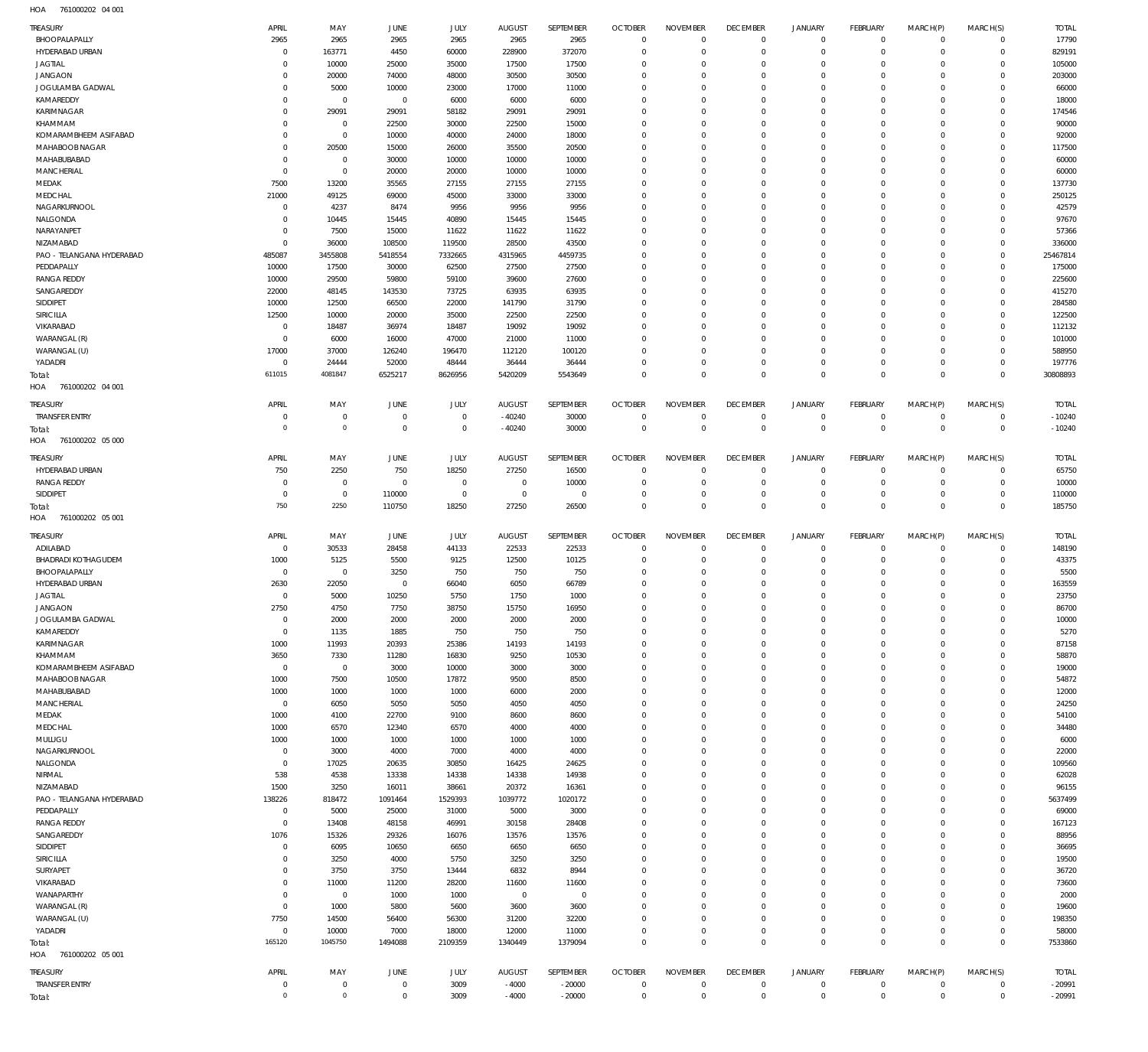| HOA<br>761000202 06 001     |                |                |                |                |                |                |                |                 |                 |                |                 |                |             |              |
|-----------------------------|----------------|----------------|----------------|----------------|----------------|----------------|----------------|-----------------|-----------------|----------------|-----------------|----------------|-------------|--------------|
| <b>TREASURY</b>             | APRIL          | MAY            | JUNE           | JULY           | <b>AUGUST</b>  | SEPTEMBER      | <b>OCTOBER</b> | <b>NOVEMBER</b> | <b>DECEMBER</b> | <b>JANUARY</b> | <b>FEBRUARY</b> | MARCH(P)       | MARCH(S)    | <b>TOTAL</b> |
| PAO - TELANGANA HYDERABAD   | $\mathbf 0$    | 200000         | 567600         | 500000         | 350000         | 350000         | $\Omega$       | $\Omega$        | $^{\circ}$      | $\circ$        | $\circ$         | $\mathbf 0$    | $\mathbf 0$ | 1967600      |
|                             | $\overline{0}$ | 200000         |                |                |                |                | $\Omega$       | $\Omega$        | $\Omega$        |                |                 |                |             |              |
| Total:                      |                |                | 567600         | 500000         | 350000         | 350000         |                |                 |                 | $\mathbf 0$    | $\mathbf 0$     | $\overline{0}$ | $\mathbf 0$ | 1967600      |
| 761000202 07 001<br>HOA     |                |                |                |                |                |                |                |                 |                 |                |                 |                |             |              |
| <b>TREASURY</b>             | APRIL          | MAY            | JUNE           | JULY           | <b>AUGUST</b>  | SEPTEMBER      | <b>OCTOBER</b> | <b>NOVEMBER</b> | <b>DECEMBER</b> | <b>JANUARY</b> | <b>FEBRUARY</b> | MARCH(P)       | MARCH(S)    | <b>TOTAL</b> |
| PAO - TELANGANA HYDERABAD   | 100000         | 200000         | 11400000       | 12300000       | 6550000        | 6350000        | $\mathbf 0$    | $^{\circ}$      | $^{\circ}$      | $^{\circ}$     | $\mathbb O$     | $^{\circ}$     | $\mathbf 0$ | 36900000     |
|                             | 100000         | 200000         | 11400000       | 12300000       | 6550000        | 6350000        | $\mathbf 0$    | $\Omega$        | $\Omega$        | $\Omega$       | $\,0\,$         | $\Omega$       | $\mathbf 0$ | 36900000     |
| Total:                      |                |                |                |                |                |                |                |                 |                 |                |                 |                |             |              |
| HOA<br>761000202 07 002     |                |                |                |                |                |                |                |                 |                 |                |                 |                |             |              |
| <b>TREASURY</b>             | APRIL          | MAY            | JUNE           | JULY           | <b>AUGUST</b>  | SEPTEMBER      | <b>OCTOBER</b> | <b>NOVEMBER</b> | <b>DECEMBER</b> | <b>JANUARY</b> | <b>FEBRUARY</b> | MARCH(P)       | MARCH(S)    | <b>TOTAL</b> |
| PAO - TELANGANA HYDERABAD   | $^{\circ}$     | $\overline{0}$ | 3030000        | 3050000        | 1657500        | 1507500        | $\Omega$       | $\Omega$        | $\Omega$        | $\mathbf 0$    | $\circ$         | $\mathbf 0$    | $\mathbf 0$ | 9245000      |
| Total:                      | $\overline{0}$ | $\circ$        | 3030000        | 3050000        | 1657500        | 1507500        | $\mathbf 0$    | $\Omega$        | $\Omega$        | $\Omega$       | $\mathbf 0$     | $\mathbf 0$    | $\mathbf 0$ | 9245000      |
| HOA<br>761000203 04 001     |                |                |                |                |                |                |                |                 |                 |                |                 |                |             |              |
|                             |                |                |                |                |                |                |                |                 |                 |                |                 |                |             |              |
| TREASURY                    | APRIL          | MAY            | JUNE           | JULY           | <b>AUGUST</b>  | SEPTEMBER      | <b>OCTOBER</b> | <b>NOVEMBER</b> | <b>DECEMBER</b> | <b>JANUARY</b> | <b>FEBRUARY</b> | MARCH(P)       | MARCH(S)    | <b>TOTAL</b> |
| MAHABOOB NAGAR              | $^{\circ}$     | 750            | 1500           | 750            | 750            | 750            | $^{\circ}$     | $\Omega$        | $\Omega$        | $\mathbf 0$    | 0               | $^{\circ}$     | 0           | 4500         |
| PAO - TELANGANA HYDERABAD   | $^{\circ}$     | $\overline{0}$ | 1405           | 2810           | 1405           | 1405           | $\mathbf 0$    | $\Omega$        | $\Omega$        | $\mathbf 0$    | $\mathbf 0$     | $^{\circ}$     | $\mathbf 0$ | 7025         |
|                             | $\overline{0}$ | 750            | 2905           | 3560           | 2155           | 2155           | $\mathbf 0$    | $\Omega$        | $\Omega$        | $\Omega$       | $\mathbf 0$     | $\mathbf 0$    | $\mathbf 0$ | 11525        |
| Total:                      |                |                |                |                |                |                |                |                 |                 |                |                 |                |             |              |
| 761000204 12 000<br>HOA     |                |                |                |                |                |                |                |                 |                 |                |                 |                |             |              |
| TREASURY                    | APRIL          | MAY            | JUNE           | <b>JULY</b>    | <b>AUGUST</b>  | SEPTEMBER      | <b>OCTOBER</b> | <b>NOVEMBER</b> | <b>DECEMBER</b> | <b>JANUARY</b> | <b>FEBRUARY</b> | MARCH(P)       | MARCH(S)    | <b>TOTAL</b> |
| HYDERABAD URBAN             | $^{\circ}$     | $\overline{0}$ | $\mathbf 0$    | $\overline{0}$ | $\overline{0}$ | 1110           | $^{\circ}$     | $\Omega$        | $\Omega$        | $\mathbf 0$    | $\circ$         | $\Omega$       | $\mathbf 0$ | 1110         |
| <b>RANGA REDDY</b>          | $^{\circ}$     | $\overline{0}$ | $\overline{0}$ | 2500           | 500            | 1000           | $^{\circ}$     | $\Omega$        | $\Omega$        | $\mathbf 0$    | $\mathbf 0$     | $^{\circ}$     | $\mathbf 0$ | 4000         |
|                             | $\overline{0}$ | $\mathbf 0$    | $\mathbf 0$    |                |                |                | $\Omega$       | $\Omega$        | $\Omega$        | $\Omega$       | $\Omega$        | $\Omega$       | $\mathbf 0$ |              |
| Total:                      |                |                |                | 2500           | 500            | 2110           |                |                 |                 |                |                 |                |             | 5110         |
| 761000204 12 001<br>HOA     |                |                |                |                |                |                |                |                 |                 |                |                 |                |             |              |
| TREASURY                    | APRIL          | MAY            | <b>JUNE</b>    | JULY           | <b>AUGUST</b>  | SEPTEMBER      | <b>OCTOBER</b> | <b>NOVEMBER</b> | <b>DECEMBER</b> | <b>JANUARY</b> | <b>FEBRUARY</b> | MARCH(P)       | MARCH(S)    | <b>TOTAL</b> |
| <b>BHADRADI KOTHAGUDEM</b>  | $\,0\,$        | 1000           | 1000           | 1000           | 1000           | 1000           | $^{\circ}$     | $\Omega$        | $\Omega$        | $^{\circ}$     | $\circ$         | $^{\circ}$     | $\mathbf 0$ | 5000         |
| HYDERABAD URBAN             |                |                |                |                |                |                |                |                 | $\Omega$        |                |                 |                |             |              |
|                             | 1000           | 1000           | 7000           | 11000          | 4000           | 4000           | $^{\circ}$     | - 0             |                 | $\Omega$       | $\mathbf 0$     | $\Omega$       | $\mathbf 0$ | 28000        |
| KAMAREDDY                   | $^{\circ}$     | 370            | 740            | 370            | 370            | 370            | $^{\circ}$     | $\Omega$        | $\Omega$        | $\Omega$       | $\mathbf 0$     | $\Omega$       | $\mathbf 0$ | 2220         |
| KARIMNAGAR                  | $\overline{0}$ | 1371           | 2371           | 1742           | 1371           | 371            | $^{\circ}$     | $\Omega$        | $\Omega$        | $\Omega$       | $\mathbf 0$     | $\Omega$       | $\mathbf 0$ | 7226         |
| KHAMMAM                     | 500            | 1052           | 1552           | 3104           | 1552           | 1552           | $\Omega$       | $\Omega$        | $\Omega$        | $\Omega$       | $\mathbf 0$     | $\Omega$       | $\mathbf 0$ | 9312         |
| MAHABOOB NAGAR              | 500            | 2125           | 2750           | 3125           | 2125           | 10125          | $^{\circ}$     | $\Omega$        | $\Omega$        | $\Omega$       | $\mathbf 0$     | $\Omega$       | $\mathbf 0$ | 20750        |
| MEDAK                       | $^{\circ}$     | $\overline{0}$ | 3740           | 1370           | 1370           | 1370           | $\Omega$       | $\Omega$        | $\Omega$        | $\Omega$       | $\Omega$        | $\Omega$       | $\mathbf 0$ | 7850         |
| MEDCHAL                     | $^{\circ}$     | 1000           | $\overline{0}$ | $^{\circ}$     | $\overline{0}$ | $^{\circ}$     | $\mathbf 0$    | $\Omega$        | $\Omega$        | $\Omega$       | $\mathbf 0$     | $\Omega$       | $\mathbf 0$ | 1000         |
|                             |                |                |                |                |                |                |                | $\Omega$        | $\Omega$        | $\Omega$       | $\mathbf 0$     |                | $\mathbf 0$ |              |
| NALGONDA                    | $^{\circ}$     | 2770           | 2770           | 5540           | 2770           | 2770           | $^{\circ}$     |                 |                 |                |                 | $\Omega$       |             | 16620        |
| NARAYANPET                  | $\overline{0}$ | $\,0\,$        | $\overline{0}$ | 342            | 342            | 342            | $\mathbf 0$    | $\Omega$        | $\Omega$        | $\Omega$       | $\mathbf 0$     | $\Omega$       | $\mathbf 0$ | 1026         |
| NIRMAL                      | $\mathbf 0$    | 1000           | 1000           | 1000           | 1000           | 1000           | $\Omega$       | $\Omega$        | $\Omega$        | $\Omega$       | $\mathbf 0$     | $\Omega$       | $\mathbf 0$ | 5000         |
| NIZAMABAD                   | 500            | 870            | 870            | 1240           | 870            | 870            | $^{\circ}$     | $\Omega$        | $\Omega$        | $\Omega$       | $\mathbf 0$     | $\Omega$       | $\mathbf 0$ | 5220         |
| PAO - TELANGANA HYDERABAD   | 29125          | 215505         | 305558         | 415409         | 264867         | 271207         | $\mathbf 0$    | $\Omega$        | $\Omega$        | $\Omega$       | $\mathbf 0$     | $\Omega$       | $\mathbf 0$ | 1501671      |
| <b>RANGA REDDY</b>          | 1000           | 4285           | 3395           | 3655           | 2655           | 2655           | $\mathbf 0$    | $\Omega$        | $\Omega$        | $\Omega$       | $\mathbf 0$     | $\Omega$       | $\mathbf 0$ | 17645        |
| SANGAREDDY                  | 1000           | 2000           | 3000           | 2000           | 2000           | 2000           | $\Omega$       | $\Omega$        | $\Omega$        | $\Omega$       | $\mathbf 0$     | $\Omega$       | $\mathbf 0$ | 12000        |
|                             |                |                |                |                |                |                |                |                 |                 |                |                 |                |             |              |
| SIDDIPET                    | $^{\circ}$     | $\overline{0}$ | $\overline{0}$ | $\mathbf 0$    | 5000           | 2500           | $^{\circ}$     | $\Omega$        | $\Omega$        | $\Omega$       | $\mathbf 0$     | $\Omega$       | $\mathbf 0$ | 7500         |
| SURYAPET                    | $^{\circ}$     | $\,0\,$        | $\overline{0}$ | 3000           | 1000           | 2000           | $\Omega$       | $\Omega$        | $\Omega$        | $\Omega$       | $\Omega$        | $\Omega$       | $\mathbf 0$ | 6000         |
| VIKARABAD                   | $^{\circ}$     | 1500           | 500            | 2000           | 1500           | 1500           | $^{\circ}$     | $\Omega$        | $\Omega$        | $\Omega$       | $\mathbf 0$     | $\Omega$       | $\mathbf 0$ | 7000         |
| WARANGAL (U)                | $\Omega$       | $\overline{0}$ | 5293           | 6293           | 3459           | 3459           | $\Omega$       | $\Omega$        | $\Omega$        | $\Omega$       | $\mathbf 0$     | $\Omega$       | $\mathbf 0$ | 18504        |
| YADADRI                     | $\mathbf 0$    | 4350           | 5450           | 5600           | 4350           | 4350           | $\mathbf 0$    | $\Omega$        | $\Omega$        | $\Omega$       | $\mathbb O$     | $\Omega$       | $\mathbf 0$ | 24100        |
| Total:                      | 33625          | 240198         | 346989         | 467790         | 301601         | 313441         | $\Omega$       | $\Omega$        | $\Omega$        | $\Omega$       | $\Omega$        | $\Omega$       | $\mathbf 0$ | 1703644      |
| 761000204 12 001<br>HOA     |                |                |                |                |                |                |                |                 |                 |                |                 |                |             |              |
|                             |                |                |                |                |                |                |                |                 |                 |                |                 |                |             |              |
| <b>TREASURY</b>             | APRIL          | MAY            | JUNE           | JULY           | <b>AUGUST</b>  | SEPTEMBER      | <b>OCTOBER</b> | <b>NOVEMBER</b> | <b>DECEMBER</b> | <b>JANUARY</b> | <b>FEBRUARY</b> | MARCH(P)       | MARCH(S)    | <b>TOTAL</b> |
| <b>TRANSFER ENTRY</b>       | $\mathbf 0$    | $\,0\,$        | $\overline{0}$ | $\mathbf 0$    | 20650          | $\mathbb O$    | $\mathbf 0$    | $\Omega$        | $\Omega$        | $\mathbf 0$    | $\mathbf 0$     | $\mathbf 0$    | $\mathbf 0$ | 20650        |
| Total:                      | $\circ$        | $\circ$        | $\mathbb O$    | $\mathbf 0$    | 20650          | $\mathbb O$    | $\mathbb O$    | $\mathbf 0$     | $\mathbf 0$     | $\Omega$       | $\mathbb O$     | $\Omega$       | $\mathbf 0$ | 20650        |
| HOA 761000800 04 000        |                |                |                |                |                |                |                |                 |                 |                |                 |                |             |              |
|                             |                |                |                |                |                |                |                |                 |                 |                |                 |                |             |              |
| TREASURY                    | APRIL          | MAY            | <b>JUNE</b>    | JULY           | <b>AUGUST</b>  | SEPTEMBER      | <b>OCTOBER</b> | <b>NOVEMBER</b> | <b>DECEMBER</b> | JANUARY        | <b>FEBRUARY</b> | MARCH(P)       | MARCH(S)    | <b>TOTAL</b> |
| ADILABAD                    | $\,0\,$        | $\,0\,$        | $\overline{0}$ | $\mathbf 0$    | 2200           | $\overline{0}$ | $\mathbb O$    | $\Omega$        | $\overline{0}$  | $\mathbf 0$    | $\mathbf 0$     | $\mathbf 0$    | $\mathbf 0$ | 2200         |
| HYDERABAD URBAN             | 4500           | 6750           | 750            | $^{\circ}$     | $\overline{0}$ | 6500           | $\mathbf 0$    | $\Omega$        | $^{\circ}$      | 0              | $\mathbb O$     | $^{\circ}$     | $\mathbf 0$ | 18500        |
| MEDCHAL                     | $\,0\,$        | $\,0\,$        | $\overline{0}$ | $\mathbf 0$    | $\overline{0}$ | 3000           | $\mathbf 0$    | $\Omega$        | $\Omega$        | $\Omega$       | $\mathbf 0$     | $\Omega$       | $\mathbf 0$ | 3000         |
| NALGONDA                    | $\mathbf 0$    | 1400           | 1200           | 1400           | $\mathbb O$    | $^{\circ}$     | $\mathbf 0$    | $\Omega$        | $\Omega$        | $\Omega$       | $\mathbf 0$     | $\Omega$       | $\mathbf 0$ | 4000         |
| PAO - TS NEW DELHI          | 10400          | 10400          | 10400          | 10400          | 9050           | 7350           | $\mathbf 0$    | $\Omega$        | $\Omega$        | $\Omega$       | $\mathbf 0$     | $\Omega$       | $\mathbf 0$ | 58000        |
|                             |                |                |                |                |                |                |                |                 |                 |                |                 |                |             |              |
| PEDDAPALLY                  | $\mathbf 0$    | $\,0\,$        | $\overline{0}$ | 3750           | $\overline{0}$ | $^{\circ}$     | $\mathbf 0$    | $\Omega$        | $\Omega$        | $\Omega$       | $\mathbf 0$     | $\Omega$       | $\mathbf 0$ | 3750         |
| PPO - MOTIGALLY (TELANGANA) | $^{\circ}$     | $\,0\,$        | $\overline{0}$ | 8251           | $\overline{0}$ | $\circ$        | $\mathbf 0$    | $\Omega$        | $\Omega$        | $\Omega$       | $\mathbf 0$     | $\Omega$       | $\mathbf 0$ | 8251         |
| SURYAPET                    | $\overline{0}$ | $\,0\,$        | 1000           | 1600           | $\mathbb O$    | 1800           | $\mathbf{0}$   | $\Omega$        | $\Omega$        | $\Omega$       | $\mathbf 0$     | $\Omega$       | $\mathbf 0$ | 4400         |
| YADADRI                     | $\mathbf 0$    | $\,0\,$        | $\overline{0}$ | 1550           | 1550           | 1550           | $\mathbf{0}$   | $\Omega$        | $\Omega$        | $\mathbf 0$    | $\mathbf 0$     | $^{\circ}$     | $\mathbf 0$ | 4650         |
| Total:                      | 14900          | 18550          | 13350          | 26951          | 12800          | 20200          | $\mathbf{0}$   | $\Omega$        | $\Omega$        | $\Omega$       | $\mathbb O$     | $\Omega$       | $\mathbf 0$ | 106751       |
| 761000800 04 001<br>HOA     |                |                |                |                |                |                |                |                 |                 |                |                 |                |             |              |
|                             |                |                |                |                |                |                |                |                 |                 |                |                 |                |             |              |
| TREASURY                    | APRIL          | MAY            | JUNE           | JULY           | <b>AUGUST</b>  | SEPTEMBER      | <b>OCTOBER</b> | <b>NOVEMBER</b> | <b>DECEMBER</b> | <b>JANUARY</b> | <b>FEBRUARY</b> | MARCH(P)       | MARCH(S)    | <b>TOTAL</b> |
| ADILABAD                    | 498750         | 866500         | 916750         | 1196300        | 911800         | 570800         | $^{\circ}$     | $\Omega$        | $\mathbf{0}$    | $\mathbf 0$    | $\mathbb O$     | $\mathbf 0$    | $\mathbf 0$ | 4960900      |
| <b>BHADRADI KOTHAGUDEM</b>  | 370350         | 793850         | 1049150        | 1440200        | 1038800        | 759700         | $^{\circ}$     | $\Omega$        | $\Omega$        | $\Omega$       | $\mathbf 0$     | $^{\circ}$     | $\mathbf 0$ | 5452050      |
| BHOOPALAPALLY               | 127250         | 394000         | 507500         | 555500         | 357000         | 254750         | $\mathbf{0}$   | $\Omega$        | $\Omega$        | $\Omega$       | $\mathbf 0$     | $\Omega$       | $\mathbf 0$ | 2196000      |
| HYDERABAD URBAN             | 57000          | 6000           | $\overline{0}$ | $\mathbf 0$    | $\overline{0}$ | 3000           | $^{\circ}$     | $\Omega$        | $\Omega$        | $\Omega$       | $\mathbf 0$     | $\Omega$       | $\mathbf 0$ | 66000        |
| JAGTIAL                     | 137100         | 345200         | 458750         | 484050         | 363100         | 278950         | $\Omega$       | $\Omega$        | $\Omega$        | $\Omega$       | $\mathbf 0$     | $\Omega$       | $\Omega$    | 2067150      |
|                             |                |                |                |                |                |                |                |                 |                 |                |                 |                |             |              |
| <b>JANGAON</b>              | 83250          | 181250         | 355500         | 299750         | 228000         | 149750         | $^{\circ}$     | $\Omega$        | $\Omega$        | $\Omega$       | $\mathbf 0$     | $\Omega$       | $\mathbf 0$ | 1297500      |
| JOGULAMBA GADWAL            | 135500         | 171750         | 239250         | 227000         | 186500         | 144500         | $\Omega$       | $\Omega$        | $\Omega$        | $\Omega$       | $\Omega$        | $\Omega$       | $\mathbf 0$ | 1104500      |
|                             |                |                |                | 1211400        | 804750         | 354750         | $\mathbf 0$    | $\Omega$        | $\Omega$        | $\Omega$       | $\mathbf 0$     | $\Omega$       | $\mathbf 0$ | 4119400      |
| KAMAREDDY                   | 201000         | 707250         | 840250         |                |                |                |                |                 |                 |                |                 |                |             |              |
| KARIMNAGAR                  | 142750         | 463700         | 560700         | 569700         | 469450         | 344800         | $^{\circ}$     | $\Omega$        | $\Omega$        | $\Omega$       | $\mathbf 0$     | $\Omega$       | $\mathbf 0$ | 2551100      |
| KHAMMAM                     | 452100         | 677500         | 973650         | 952400         | 764400         | 390800         | $\Omega$       | $\Omega$        | $\Omega$        | $\Omega$       | $\mathbf 0$     | $\Omega$       | $\mathbf 0$ | 4210850      |
|                             |                |                |                |                |                |                |                | $\Omega$        | $\Omega$        | $\Omega$       |                 | $\Omega$       |             |              |
| KOMARAMBHEEM ASIFABAD       | 188750         | 220750         | 347750         | 495500         | 329500         | 166750         | $\mathbf 0$    |                 |                 |                | $\mathbf 0$     |                | $\mathbf 0$ | 1749000      |
| MAHABOOB NAGAR              | 65750          | 196600         | 291550         | 405050         | 260550         | 182750         | $\Omega$       | $\Omega$        | $\Omega$        | $\Omega$       | $\mathbf 0$     | $\Omega$       | $\Omega$    | 1402250      |
| MAHABUBABAD                 | 124500         | 276000         | 1003450        | 954700         | 616100         | 567050         | $^{\circ}$     | $\Omega$        | $\Omega$        | $\Omega$       | $\mathbf 0$     | $\Omega$       | $\mathbf 0$ | 3541800      |
| MANCHERIAL                  | 223500         | 526200         | 700450         | 813000         | 573500         | 382000         | $\Omega$       | $\Omega$        | $\Omega$        | $\Omega$       | $\mathbf 0$     | $\Omega$       | $\mathbf 0$ | 3218650      |
| MEDAK                       | 88250          | 458700         | 1192050        | 797250         | 607300         | 427050         | $\mathbf{0}$   | $\Omega$        | $\Omega$        | $\Omega$       | $\mathbf 0$     | $\Omega$       | $\mathbf 0$ | 3570600      |
| MEDCHAL                     | 251500         | 328750         | 388750         | 431000         | 348250         | 203000         | $\mathbf 0$    | $^{\circ}$      | $\mathbf{0}$    | $\mathbf 0$    | $\mathsf{O}$    | $^{\circ}$     | $\mathbf 0$ | 1951250      |
| MULUGU                      | 26000          | 113250         | 217750         | 300750         | 186000         | 91750          | $\mathbf 0$    | $\mathbf{0}$    | $\mathbf 0$     | $\Omega$       | $\mathbf 0$     | $\Omega$       | $\mathbf 0$ | 935500       |